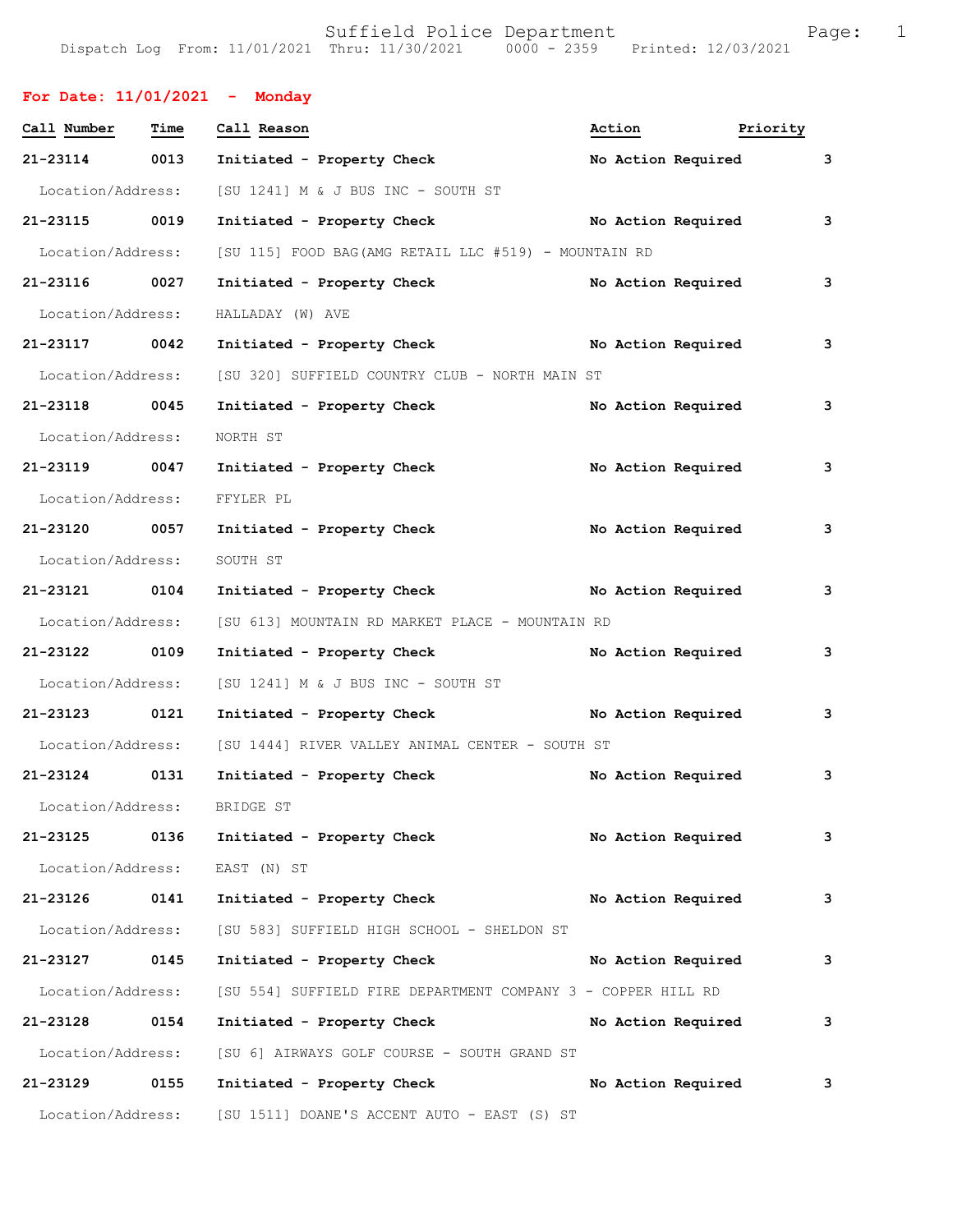|                   |      | Suffield Police Department<br>Dispatch Log From: 11/01/2021 Thru: 11/30/2021 0000 - 2359 Printed: 12/03/2021 |                    | Page:          | 2 |
|-------------------|------|--------------------------------------------------------------------------------------------------------------|--------------------|----------------|---|
| 21-23130          | 0159 | Initiated - Property Check                                                                                   | No Action Required | 3              |   |
| Location/Address: |      | [SU 302] SHAMROCK CAFE - EAST (S) ST                                                                         |                    |                |   |
| 21-23131 0209     |      | Initiated - Property Check No Action Required                                                                |                    | 3              |   |
| Location/Address: |      | [SU 136] SUFFIELD LUMBER COMPANY - NORTH GRAND ST                                                            |                    |                |   |
| 21-23132 0211     |      | Initiated - Property Check                                                                                   | No Action Required | 3              |   |
| Location/Address: |      | MEADOWWOOD DR                                                                                                |                    |                |   |
| 21-23133 0213     |      | Initiated - Property Check                                                                                   | No Action Required | 3              |   |
| Location/Address: |      | MAPLETON AVE                                                                                                 |                    |                |   |
| 21-23134 0213     |      | Initiated - Property Check                                                                                   | No Action Required | 3              |   |
| Location/Address: |      | RATLEY RD                                                                                                    |                    |                |   |
| 21-23135 0219     |      | Initiated - Property Check                                                                                   | No Action Required | 3              |   |
| Location/Address: |      | [SU 380] WEST SUFFIELD SHOPS - MOUNTAIN RD                                                                   |                    |                |   |
| 21-23136 0221     |      | Initiated - Property Check                                                                                   | No Action Required | 3              |   |
| Location/Address: |      | HICKORY ST                                                                                                   |                    |                |   |
| 21-23137 0222     |      | Initiated - Property Check                                                                                   | No Action Required | 3              |   |
| Location/Address: |      | CLAY CREEK DR                                                                                                |                    |                |   |
| 21-23138 0230     |      | Initiated - Suspicious Vehicle Mo Action Required                                                            |                    | $\overline{2}$ |   |
| Location/Address: |      | [SU 495] SUFFIELD VAPE & SMOKE SHOP - MAPLETON AVE                                                           |                    |                |   |
| 21-23139 0233     |      | Initiated - Property Check                                                                                   | No Action Required | 3              |   |
| Location/Address: |      | [SU 561] BRUCE PARK - MOUNTAIN RD                                                                            |                    |                |   |
| 21-23140 0233     |      | Initiated - Property Check                                                                                   | No Action Required | 3              |   |
| Location/Address: |      | RIVER BLVD                                                                                                   |                    |                |   |
| 21-23141          | 0237 | Initiated - Property Check                                                                                   | No Action Required | 3              |   |
| Location/Address: |      | [SU 75] FAS MART - THOMPSONVILLE RD                                                                          |                    |                |   |
| 21-23142          | 0237 | Initiated - Property Check                                                                                   | No Action Required | 3              |   |
| Location/Address: |      | THOMPSONVILLE RD                                                                                             |                    |                |   |
| 21-23143 0239     |      | Initiated - Property Check                                                                                   | No Action Required | 3              |   |
| Location/Address: |      | QUAIL RUN RD                                                                                                 |                    |                |   |
| 21-23144          | 0239 | Initiated - Property Check                                                                                   | No Action Required | 3              |   |
| Location/Address: |      | [SU 689] STATE LINE TURNAROUND - MOUNTAIN RD                                                                 |                    |                |   |
| 21-23145          | 0241 | Initiated - Traffic Control/School Traffic No Action Required                                                |                    | 3              |   |
| Location/Address: |      | MOUNTAIN RD + SUNSET DR                                                                                      |                    |                |   |
| 21-23146 0304     |      | Initiated - Follow Up                                                                                        | No Action Required | 3              |   |
| Location/Address: |      | [SU 550] SUFFIELD POLICE DEPARTMENT - MOUNTAIN RD                                                            |                    |                |   |
| 21-23148          | 0304 | Initiated - Property Check                                                                                   | No Action Required | 3              |   |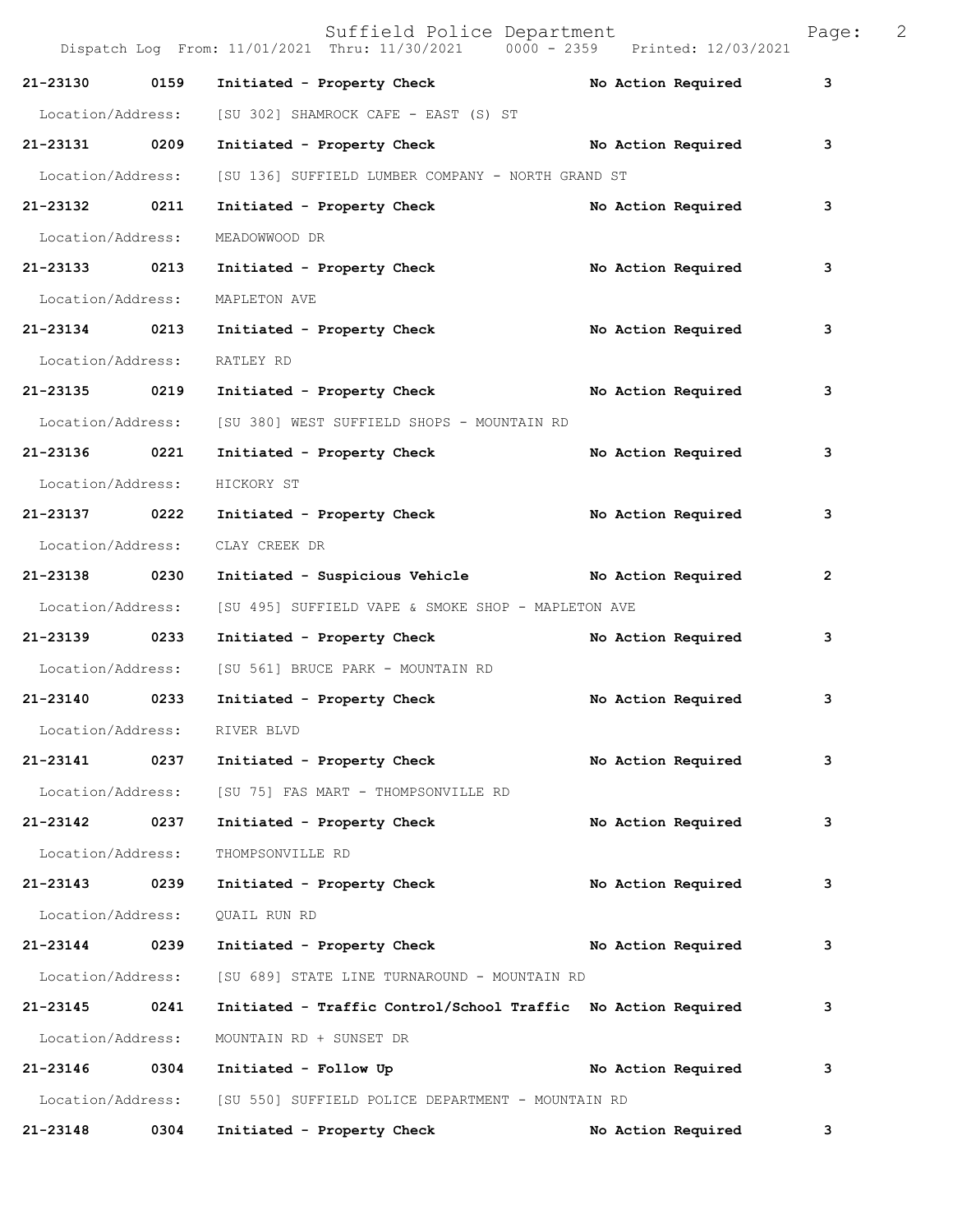|                                    |      | Location/Address: COPPER HILL RD                                                                                |             |                     |   |
|------------------------------------|------|-----------------------------------------------------------------------------------------------------------------|-------------|---------------------|---|
| 21-23149 0308                      |      | No Action Required<br>Initiated - Property Check                                                                |             |                     | 3 |
| Location/Address:                  |      | [SU 688] OUARRY - OUARRY RD                                                                                     |             |                     |   |
| 21-23147 0310                      |      | Initiated - Traffic Control/School Traffic No Action Required                                                   |             |                     | 3 |
| Location/Address:                  |      | RTE.190 BRIDGE                                                                                                  |             |                     |   |
| 21-23150 0418                      |      | Initiated - Property Check                                                                                      |             | No Action Required  | 3 |
| Location/Address:                  |      | [SU 626] SUFFIELD TOWN HALL - MOUNTAIN RD                                                                       |             |                     |   |
| 21-23152 0425                      |      | Initiated - Property Check                                                                                      |             | No Action Required  | 3 |
| Location/Address:                  |      | [SU 688] QUARRY - QUARRY RD                                                                                     |             |                     |   |
| 21-23151 0429                      |      | Initiated - Traffic Control/School Traffic No Action Required                                                   |             |                     | 3 |
| Location/Address:                  |      | [SU 626] SUFFIELD TOWN HALL - MOUNTAIN RD                                                                       |             |                     |   |
| 21-23153 0429                      |      | Initiated - Property Check                                                                                      |             | No Action Required  | 3 |
| Location/Address:                  |      | [SU 332] SUFFIELD SPORTSMAN ASSOC. - PHELPS RD                                                                  |             |                     |   |
| 21-23154 0443                      |      | Initiated - Property Check                                                                                      |             | No Action Required  | 3 |
| Location/Address:                  |      | [SU 625] HIGHLAND PARK MARKET - BRIDGE ST                                                                       |             |                     |   |
| 21-23155 0457                      |      | Initiated - Property Check                                                                                      |             | No Action Required  | 3 |
| Location/Address:                  |      | [SU 323] SUFFIELD MIDDLE SCHOOL - MOUNTAIN RD                                                                   |             |                     |   |
| 21-23156 0544                      |      | Initiated - Property Check No Action Required                                                                   |             |                     | 3 |
| Location/Address:                  |      | [SU 553] SUFFIELD FIRE DEPARTMENT COMPANY 4 - THOMPSONVILLE RD                                                  |             |                     |   |
| 21-23157 0621                      |      | Initiated - Community Policing Contact Mo Action Required                                                       |             |                     | 3 |
|                                    |      | Location/Address: [SU 378] WEST SUFFIELD MINIMART - MOUNTAIN RD                                                 |             |                     |   |
| 21-23158                           | 0712 | Initiated - Traffic Control/School Traffic<br>Location/Address: [SU 583] SUFFIELD HIGH SCHOOL - SHELDON ST      |             | Services Rendered 3 |   |
| 21-23159<br>Location/Address:      | 0721 | Initiated - Traffic Control/School Traffic Services Rendered 3<br>[SU 323] SUFFIELD MIDDLE SCHOOL - MOUNTAIN RD |             |                     |   |
| 21-23160 0756<br>Location/Address: |      | Initiated - Assist Motorist<br>[SU 686] HILLTOP FARM - MAPLETON AVE                                             |             | Services Rendered 3 |   |
| 21-23161 0807<br>Location/Address: |      | Phone - Burglar Alarm/Silent<br>[SU 1444] RIVER VALLEY ANIMAL CENTER - SOUTH ST                                 | False Alarm | 2                   |   |
| 21-23162                           | 0832 | Initiated - Property Check                                                                                      |             | No Action Required  | 3 |
| Location/Address:                  |      | [SU 613] MOUNTAIN RD MARKET PLACE - MOUNTAIN RD                                                                 |             |                     |   |
| 21-23163                           | 0835 | Initiated - Property Check                                                                                      |             | No Action Required  | 3 |
| Location/Address:                  |      | [SU 583] SUFFIELD HIGH SCHOOL - SHELDON ST                                                                      |             |                     |   |
| 21-23164 0839<br>Location/Address: |      | Initiated - Motor Vehicle Violation<br>[SU 613] MOUNTAIN RD MARKET PLACE - MOUNTAIN RD                          |             | Services Rendered 3 |   |
| 21-23165<br>Location/Address:      | 0855 | Initiated - Animal Complaint<br>[SU 550] SUFFIELD POLICE DEPARTMENT - MOUNTAIN RD                               |             | Services Rendered 3 |   |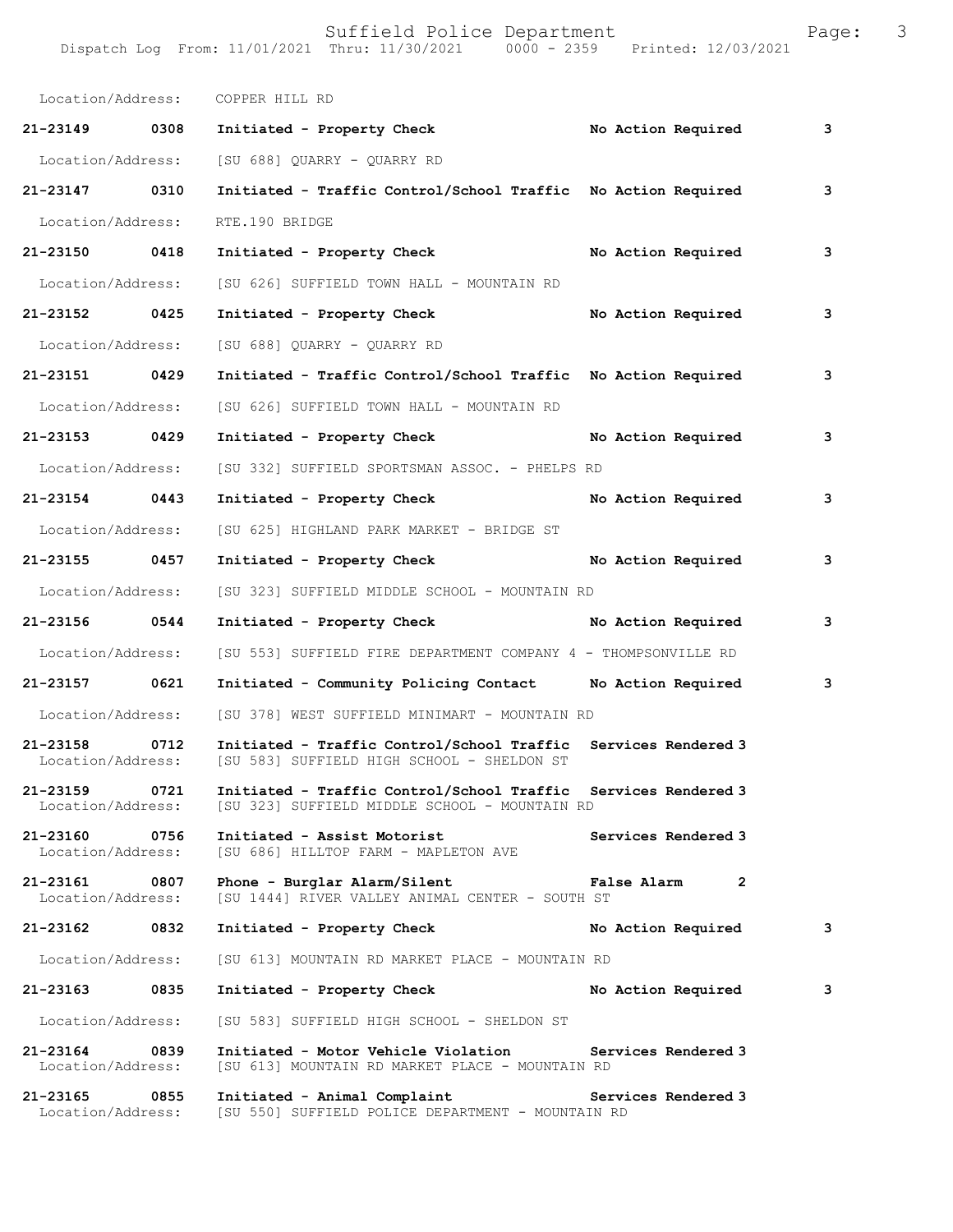|                                    |      | Suffield Police Department<br>Dispatch Log From: 11/01/2021 Thru: 11/30/2021 0000 - 2359 Printed: 12/03/2021 |                         | Page: | 4 |
|------------------------------------|------|--------------------------------------------------------------------------------------------------------------|-------------------------|-------|---|
| 21-23166                           | 0904 | 911 - MEDICAL - MEDIC 21                                                                                     | Transported to Hospital | 1     |   |
| Location/Address:                  |      | HALLADAY (E) AVE                                                                                             |                         |       |   |
| 21-23167 0926                      |      | Phone - General Information                                                                                  | No Action Required      | 3     |   |
| Location/Address:                  |      | NEWGATE RD                                                                                                   |                         |       |   |
| 21-23168 0943                      |      | 911 - MEDICAL - MEDIC 22                                                                                     | Transported to Hospital | 1     |   |
| Location/Address:                  |      | EAST (N) ST                                                                                                  |                         |       |   |
| 21-23169<br>Location/Address:      | 1004 | Phone - Animal Complaint The Services Rendered 3<br>[SU 550] SUFFIELD POLICE DEPARTMENT - MOUNTAIN RD        |                         |       |   |
| 21-23170 1008                      |      | Initiated - Community Policing Contact                                                                       | No Action Required      | 3     |   |
| Location/Address:                  |      | [SU 330] SPAULDING SCHOOL - MOUNTAIN RD                                                                      |                         |       |   |
| 21-23171 1013<br>Location/Address: |      | Initiated - Follow Up<br>[SU 550] SUFFIELD POLICE DEPARTMENT - MOUNTAIN RD                                   | Services Rendered 3     |       |   |
| 21-23172 1019                      |      | Initiated - Property Check                                                                                   | No Action Required      | 3     |   |
| Location/Address:                  |      | GRIFFIN RD                                                                                                   |                         |       |   |
| 21-23173                           | 1032 | Initiated - Property Check No Action Required                                                                |                         | 3     |   |
| Location/Address:                  |      | [SU 322] MCALISTER INTERMEDIATE SCHOOL - MOUNTAIN RD                                                         |                         |       |   |
| 21-23174                           | 1048 | Initiated - Community Policing Contact No Action Required                                                    |                         | 3     |   |
| Location/Address:                  |      | [SU 323] SUFFIELD MIDDLE SCHOOL - MOUNTAIN RD                                                                |                         |       |   |
| 21-23176<br>Location/Address:      | 1211 | Initiated - Follow Up<br>[SU 550] SUFFIELD POLICE DEPARTMENT - MOUNTAIN RD                                   | Services Rendered 3     |       |   |
| 21-23177<br>Location/Address:      | 1231 | Phone - MEDICAL - MEDIC 22<br>SUFFIELD ST                                                                    | <b>False Alarm</b><br>1 |       |   |
| 21-23178                           | 1254 | Initiated - Property Check                                                                                   | No Action Required      | 3     |   |
| Location/Address:                  |      | [SU 330] SPAULDING SCHOOL - MOUNTAIN RD                                                                      |                         |       |   |
| 21-23179                           | 1255 | Initiated - Property Check                                                                                   | No Action Required      | 3     |   |
| Location/Address:                  |      | [SU 686] HILLTOP FARM - MAPLETON AVE                                                                         |                         |       |   |
| 21-23180                           | 1306 | Initiated - Welfare Check                                                                                    | No Action Required      | 3     |   |
| Location/Address:                  |      | COLSON ST                                                                                                    |                         |       |   |
| 21-23181                           | 1309 | Initiated - Community Policing Contact                                                                       | No Action Required      | 3     |   |
| Location/Address:                  |      | [SU 115] FOOD BAG (AMG RETAIL LLC #519) - MOUNTAIN RD                                                        |                         |       |   |
| 21-23182                           | 1309 | 911 - MEDICAL - MEDIC 21                                                                                     | Transported to Hospital | 1     |   |
| Location/Address:                  |      | MAPLETON AVE                                                                                                 |                         |       |   |
| 21-23183                           | 1328 | 911 - MEDICAL - MEDIC 22                                                                                     | Transported to Hospital | 1     |   |
| Location/Address:                  |      | [SU 427] SUFFIELD BY THE RIVER - CANAL RD                                                                    |                         |       |   |
| 21-23184<br>Location/Address:      | 1355 | Initiated - Motor Vehicle Violation<br>[SU 119] FRANCESCO'S RESTAURANT - MOUNTAIN RD                         | Verbal Warning<br>3     |       |   |
| 21-23185                           | 1358 | Initiated - Animal Complaint                                                                                 | No Action Required      | 3     |   |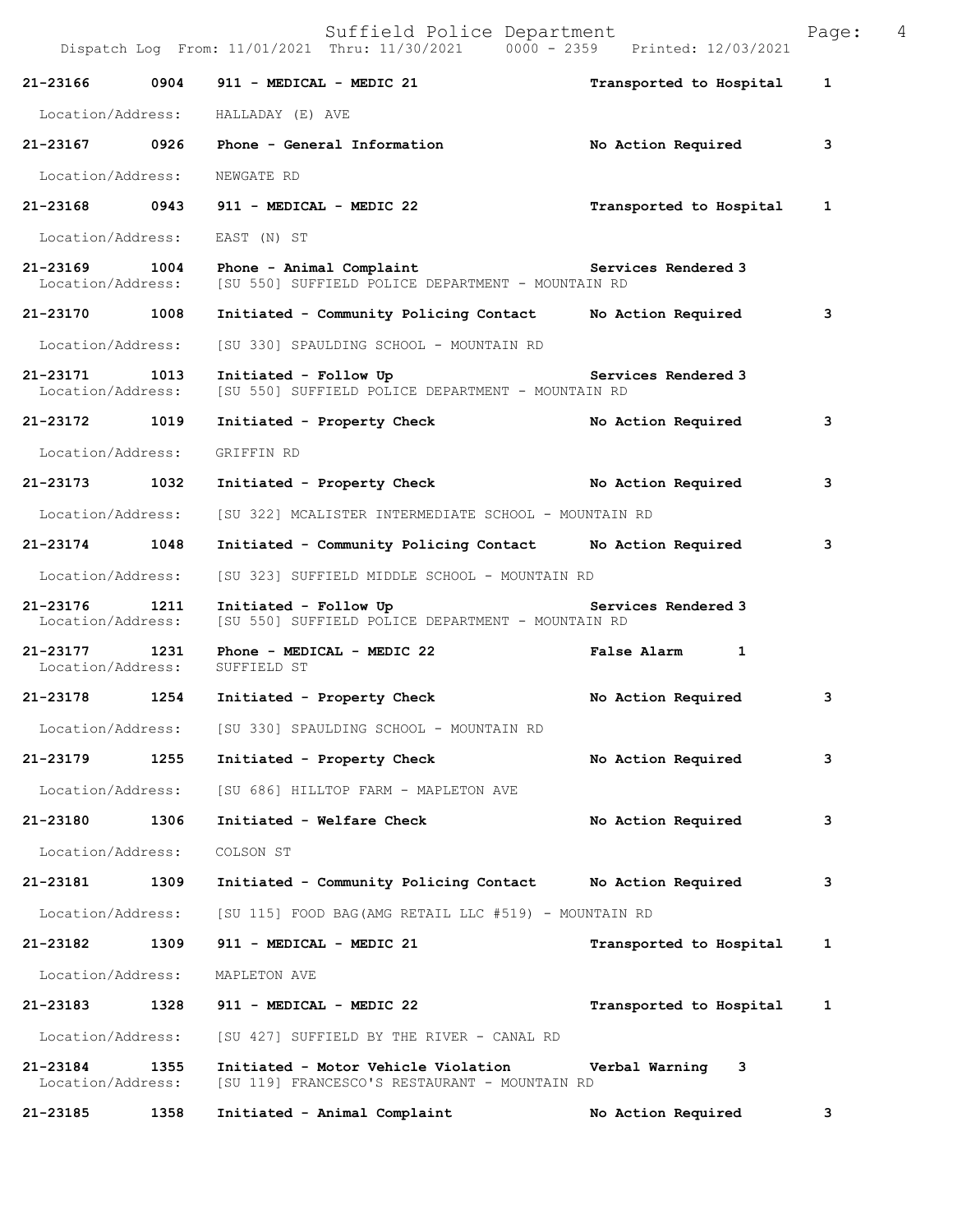|                               |      | Suffield Police Department<br>Dispatch Log From: 11/01/2021 Thru: 11/30/2021 0000 - 2359 Printed: 12/03/2021    |                     | Page:        | 5 |
|-------------------------------|------|-----------------------------------------------------------------------------------------------------------------|---------------------|--------------|---|
| Location/Address:             |      | [SU 1444] RIVER VALLEY ANIMAL CENTER - SOUTH ST                                                                 |                     |              |   |
| 21-23186<br>Location/Address: | 1400 | Initiated - Traffic Control/School Traffic<br>[SU 583] SUFFIELD HIGH SCHOOL - SHELDON ST                        | Services Rendered 3 |              |   |
| 21-23187                      | 1410 | $911 - 911$ Hang Up                                                                                             | No Action Required  | 2            |   |
| Location/Address:             |      | REMINGTON ST                                                                                                    |                     |              |   |
| 21-23188<br>Location/Address: | 1417 | Initiated - Traffic Control/School Traffic Services Rendered 3<br>[SU 323] SUFFIELD MIDDLE SCHOOL - MOUNTAIN RD |                     |              |   |
| 21-23189                      | 1440 | Initiated - Community Policing Contact                                                                          | No Action Required  | 3            |   |
| Location/Address:             |      | [SU 613] MOUNTAIN RD MARKET PLACE - MOUNTAIN RD                                                                 |                     |              |   |
| 21-23190                      | 1505 | Initiated - Community Policing Contact Mo Action Required                                                       |                     | 3            |   |
| Location/Address:             |      | [SU 549] SUFFIELD VOLUNTEER AMBULANCE ASSOCIATION - BRIDGE ST                                                   |                     |              |   |
| 21-23191 1512                 |      | Initiated - Animal Complaint                                                                                    | No Action Required  | 3            |   |
| Location/Address:             |      | [SU 690] SUFFIELD WILDLIFE MANAGEMENT AREA - BABBS RD                                                           |                     |              |   |
| 21-23192                      | 1532 | Initiated - Property Check                                                                                      | No Action Required  | 3            |   |
| Location/Address:             |      | [SU 598] SUNRISE PARK - MOUNTAIN RD                                                                             |                     |              |   |
| 21-23193                      | 1532 | Phone - General Information                                                                                     | No Action Required  | 3            |   |
| Location/Address:             |      | [SU 1087] LAROCHELLE, ANDRE & LEE - THRALL AVE                                                                  |                     |              |   |
| 21-23194<br>Location/Address: | 1554 | Initiated - Animal Complaint<br>[SU 550] SUFFIELD POLICE DEPARTMENT - MOUNTAIN RD                               | Services Rendered 3 |              |   |
| 21-23195                      | 1622 | $911 - 911$ Hang Up                                                                                             | No Action Required  | $\mathbf{2}$ |   |
| Location/Address:             |      | KENT AVE                                                                                                        |                     |              |   |
| 21-23196                      | 1630 | Initiated - Property Check                                                                                      | No Action Required  | 3            |   |
| Location/Address:             |      | [SU 40] CHRISTIAN FIELD - HALE ST                                                                               |                     |              |   |
| 21-23197                      | 1646 | Initiated - Property Check                                                                                      | No Action Required  | з            |   |
| Location/Address:             |      | [SU 1257] SUFFIELD ANIMAL SHELTER - FFYLER PL                                                                   |                     |              |   |
| 21-23198                      | 1648 | Initiated - Property Check                                                                                      | No Action Required  | з            |   |
| Location/Address:             |      | [SU 380] WEST SUFFIELD SHOPS - MOUNTAIN RD                                                                      |                     |              |   |
| 21-23199                      | 1709 | Initiated - Property Check                                                                                      | No Action Required  | з            |   |
| Location/Address:             |      | [SU 583] SUFFIELD HIGH SCHOOL - SHELDON ST                                                                      |                     |              |   |
| 21-23200                      | 1713 | Initiated - Property Check                                                                                      | No Action Required  | 3            |   |
| Location/Address:             |      | $[SU 424] V.F.W. - SHELDOM ST$                                                                                  |                     |              |   |
| 21-23201                      | 1717 | Initiated - Property Check                                                                                      | No Action Required  | з            |   |
| Location/Address:             |      | ROSEWOOD DR                                                                                                     |                     |              |   |
| 21-23202                      | 1728 | Initiated - Property Check                                                                                      | No Action Required  | з            |   |
| Location/Address:             |      | HARMON DR                                                                                                       |                     |              |   |
| 21-23203<br>Location/Address: | 1736 | 911 - MEDICAL - MEDIC 21<br>BOSTON NECK RD                                                                      | Services Rendered 1 |              |   |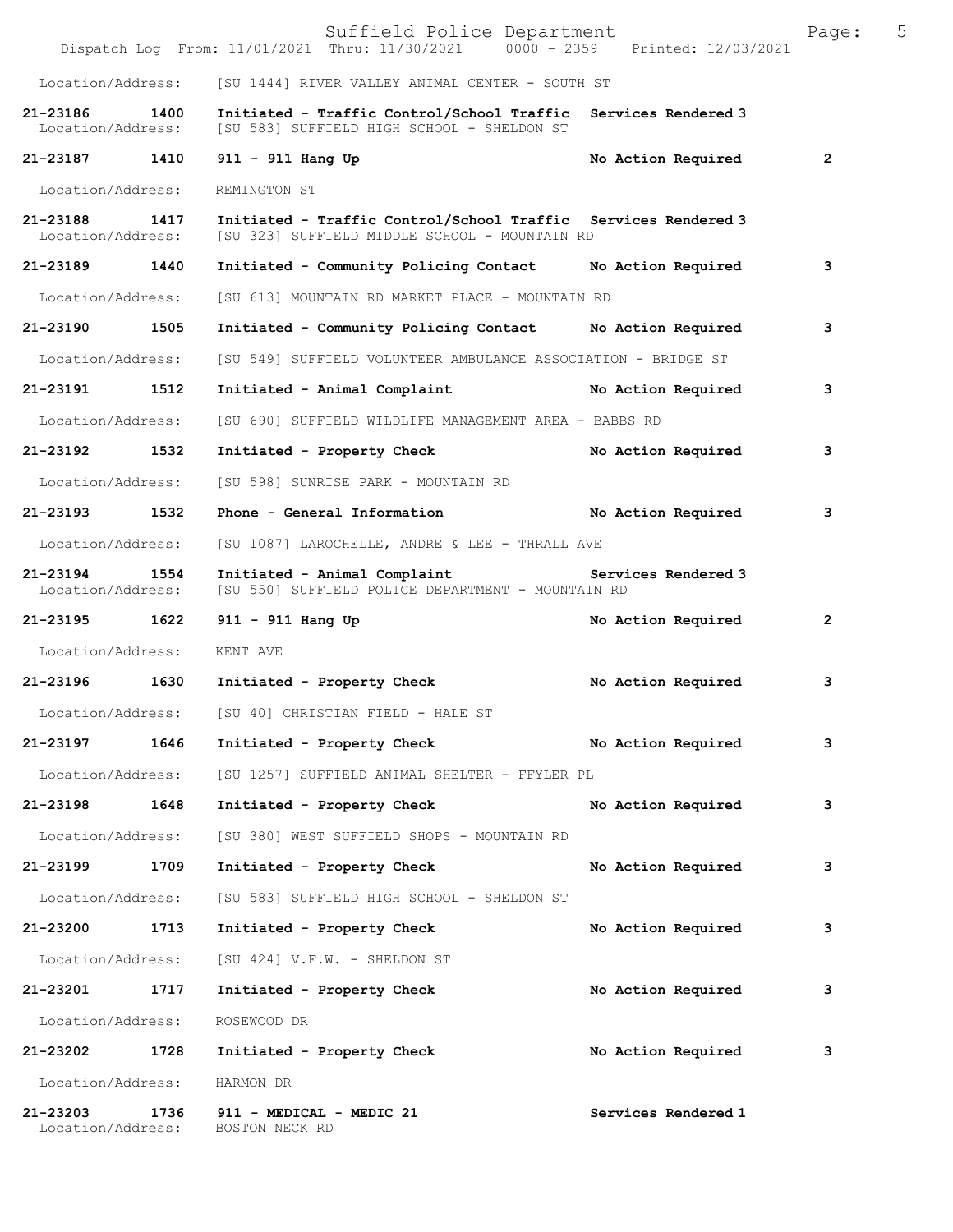Suffield Police Department Fage: 6 Dispatch Log From: 11/01/2021 Thru: 11/30/2021 0000 - 2359 Printed: 12/03/2021 **21-23204 1738 Initiated - Property Check No Action Required 3** Location/Address: [SU 330] SPAULDING SCHOOL - MOUNTAIN RD **21-23205 1740 Initiated - Property Check No Action Required 3** Location/Address: [SU 561] BRUCE PARK - MOUNTAIN RD **21-23206 1744 Initiated - Property Check No Action Required 3** Location/Address: [SU 112] PEOPLES BANK - MOUNTAIN RD **21-23207 1747 911 - MEDICAL - MEDIC 22 Taken/Refered to Other Agency 1**  Location/Address: [SU 546] MAC DOUGAL CORRECTIONAL CENTER - EAST (S) ST **21-23208 1753 Initiated - Property Check No Action Required 3** Location/Address: [SU 598] SUNRISE PARK - MOUNTAIN RD **21-23209 1754 Phone - General Information No Action Required 3** Location/Address: [SU 1418] KNOX, MAVIS H - HICKORY ST **21-23210 1801 Initiated - Property Check No Action Required 3** Location/Address: [SU 554] SUFFIELD FIRE DEPARTMENT COMPANY 3 - COPPER HILL RD **21-23211 1834 911 - Fire Department - Still Alarm Report Taken 3**  Location/Address: RUSSELL AVE Refer To Fire Case: 21-670-IN **21-23212 1836 Initiated - Property Check No Action Required 3** Location/Address: [SU 689] STATE LINE TURNAROUND - MOUNTAIN RD **21-23213 1844 Initiated - Property Check No Action Required 3** Location/Address: OLD MOUNTAIN RD **21-23214 1847 911 - MEDICAL - MEDIC 21 Transported to Hospital 1** Location/Address: [SU 1504] MCGROARTY, CARMEN - BRANDYWINE LN **21-23215 1849 Initiated - Property Check No Action Required 3** Location/Address: HALLADAY DR **21-23216 1911 Initiated - Follow Up No Action Required 3** Location/Address: [SU 550] SUFFIELD POLICE DEPARTMENT - MOUNTAIN RD **21-23217 1939 Initiated - Property Check No Action Required 3** Location/Address: [SU 1241] M & J BUS INC - SOUTH ST **21-23218 1943 Initiated - Property Check No Action Required 3** Location/Address: [SU 1368] BROADBROOK BREWERY - SOUTH ST **21-23219 1945 Initiated - Property Check No Action Required 3** Location/Address: [SU 604] KELLY CONTAINER INC - SOUTH ST **21-23220 1945 Phone - General Information Report Taken 3**  Location/Address: NEAR COWAN - THOMPSONVILLE RD<br>Refer To Incident: 21-522-OF

Refer To Incident: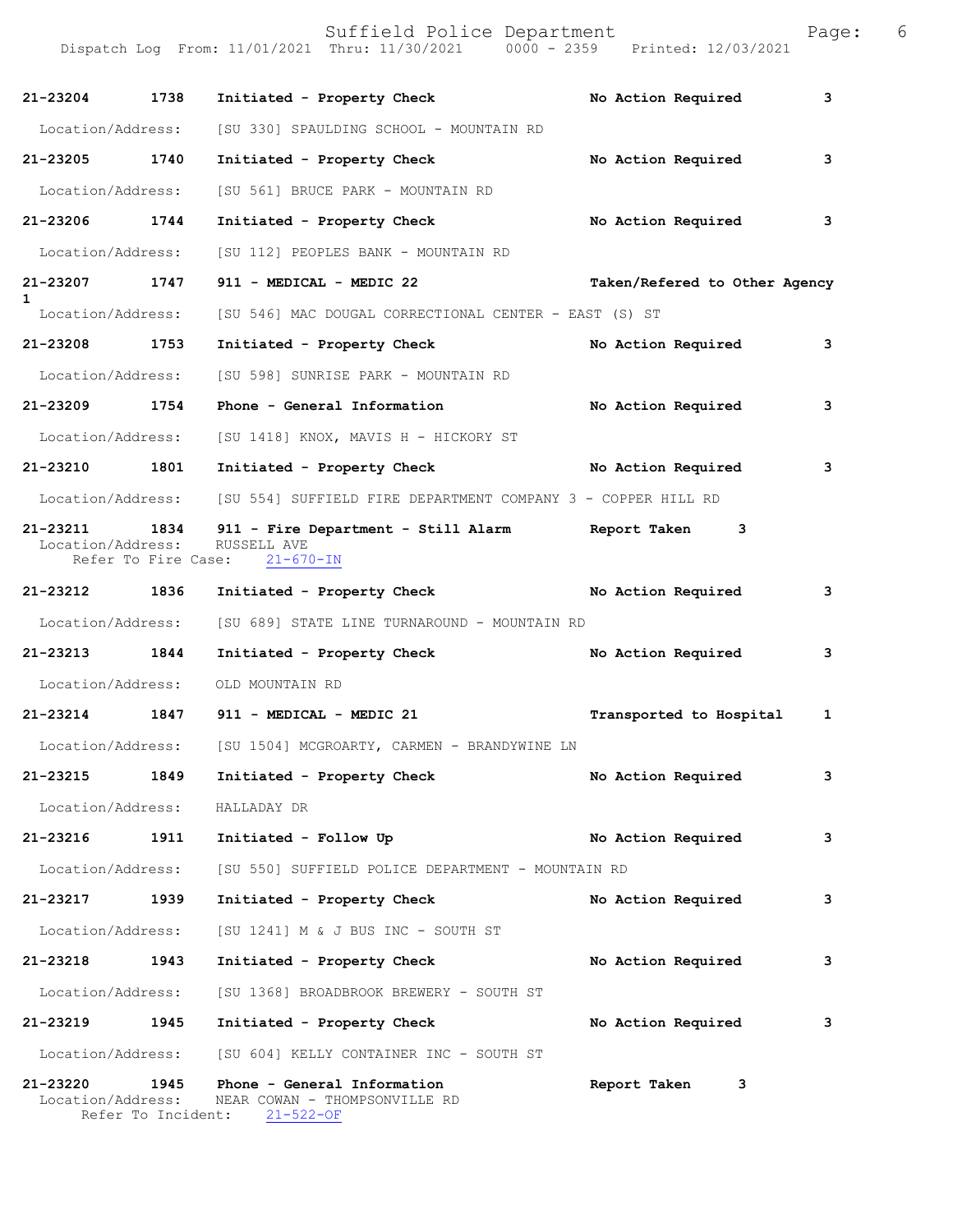|                               |      | Suffield Police Department<br>Dispatch Log From: 11/01/2021 Thru: 11/30/2021 0000 - 2359 Printed: 12/03/2021 |                    | Page: | 7 |
|-------------------------------|------|--------------------------------------------------------------------------------------------------------------|--------------------|-------|---|
| 21-23221                      | 1949 | Initiated - Property Check                                                                                   | No Action Required | 3     |   |
| Location/Address:             |      | KENNY ROBERTS MEMORIAL DR                                                                                    |                    |       |   |
| 21-23222 2029                 |      | Initiated - Property Check No Action Required                                                                |                    | 3     |   |
| Location/Address:             |      | [SU 1638] JESSE FOWLER SMITH MEMORIAL FOREST - HALLADAY (W) AVE                                              |                    |       |   |
| 21-23223                      | 2031 | Initiated - Traffic Control/School Traffic No Action Required                                                |                    | 3     |   |
| Location/Address:             |      | RTE.190 BRIDGE                                                                                               |                    |       |   |
| 21-23224                      | 2100 | Initiated - Property Check                                                                                   | No Action Required | 3     |   |
| Location/Address:             |      | [SU 583] SUFFIELD HIGH SCHOOL - SHELDON ST                                                                   |                    |       |   |
| 21-23225                      | 2110 | Initiated - Property Check                                                                                   | No Action Required | 3     |   |
| Location/Address:             |      | [SU 6] AIRWAYS GOLF COURSE - SOUTH GRAND ST                                                                  |                    |       |   |
| 21-23226                      | 2130 | Initiated - Property Check                                                                                   | No Action Required | 3     |   |
| Location/Address:             |      | [SU 326] SUFFIELD MEADOW CONDOS - SUFFIELD MEADOW DR                                                         |                    |       |   |
| 21-23227                      | 2132 | Initiated - Property Check                                                                                   | No Action Required | 3     |   |
| Location/Address:             |      | [SU 380] WEST SUFFIELD SHOPS - MOUNTAIN RD                                                                   |                    |       |   |
| 21-23228 2137                 |      | Initiated - Property Check                                                                                   | No Action Required | 3     |   |
| Location/Address:             |      | METACOMET LN                                                                                                 |                    |       |   |
| 21-23229                      | 2139 | Initiated - Property Check                                                                                   | No Action Required | 3     |   |
| Location/Address:             |      | [SU 1425] BROOK HILL VILLAGE - EMILY WAY                                                                     |                    |       |   |
| 21-23230                      | 2142 | Initiated - Property Check                                                                                   | No Action Required | 3     |   |
| Location/Address:             |      | [SU 302] SHAMROCK CAFE - EAST (S) ST                                                                         |                    |       |   |
| 21-23231                      | 2150 | Initiated - Property Check                                                                                   | No Action Required | 3     |   |
| Location/Address:             |      | [SU 928] STRATTON FARMS - STRATTON FARMS RD                                                                  |                    |       |   |
| 21-23232                      | 2153 | Initiated - Property Check                                                                                   | No Action Required | 3     |   |
| Location/Address:             |      | FIRESTONE DR                                                                                                 |                    |       |   |
| 21-23233                      | 2156 | Initiated - Traffic Control/School Traffic No Action Required                                                |                    | 3     |   |
| Location/Address:             |      | [SU 1495] CERVIONE FIELD - COPPER HILL RD                                                                    |                    |       |   |
| 21-23234                      | 2200 | Initiated - Property Check                                                                                   | No Action Required | 3     |   |
| Location/Address:             |      | [SU 1444] RIVER VALLEY ANIMAL CENTER - SOUTH ST                                                              |                    |       |   |
| 21-23235<br>Location/Address: | 2203 | Initiated - Motor Vehicle Violation<br>SOUTH MAIN ST + WILLOW CREEK                                          | Verbal Warning 3   |       |   |
| 21-23236                      | 2208 | Initiated - Property Check                                                                                   | No Action Required | 3     |   |
| Location/Address:             |      | [SU 323] SUFFIELD MIDDLE SCHOOL - MOUNTAIN RD                                                                |                    |       |   |
| 21-23237                      | 2209 | Initiated - Property Check                                                                                   | No Action Required | 3     |   |
| Location/Address:             |      | [SU 320] SUFFIELD COUNTRY CLUB - NORTH MAIN ST                                                               |                    |       |   |
| 21-23238                      | 2212 | Initiated - Property Check                                                                                   | No Action Required | 3     |   |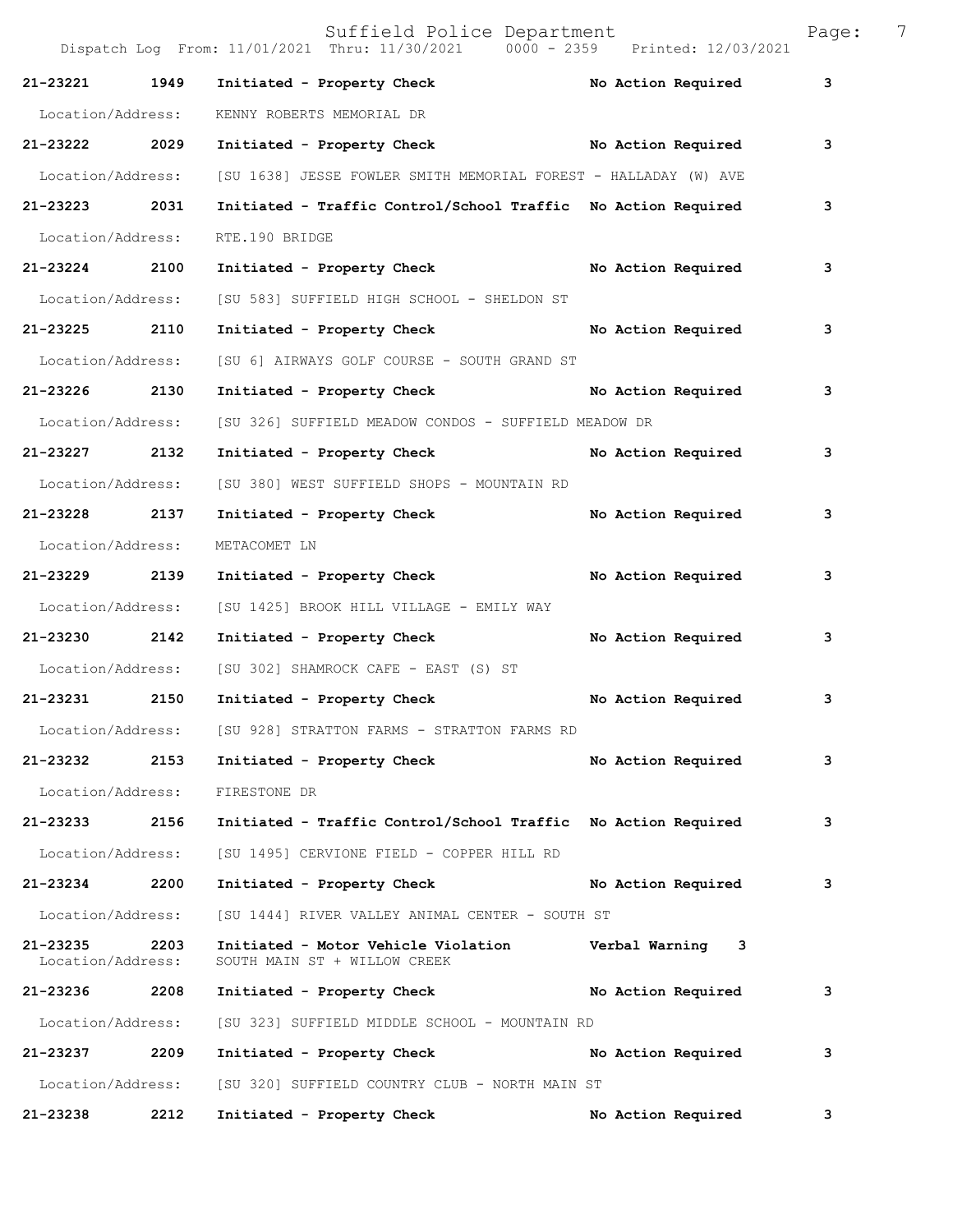|                               |           | Suffield Police Department<br>Dispatch Log From: 11/01/2021 Thru: 11/30/2021 0000 - 2359 Printed: 12/03/2021 |                           | Page: 8 |  |
|-------------------------------|-----------|--------------------------------------------------------------------------------------------------------------|---------------------------|---------|--|
|                               |           | Location/Address: [SU 322] MCALISTER INTERMEDIATE SCHOOL - MOUNTAIN RD                                       |                           |         |  |
| 21-23239<br>Location/Address: | 2213      | Initiated - Motor Vehicle Violation Verbal Warning 3<br>BY RUSSELL AVE - NORTH MAIN ST                       |                           |         |  |
| 21-23240 2218                 |           | Initiated - Property Check                                                                                   | No Action Required        | 3       |  |
| Location/Address:             |           | [SU 614] EBB'S CORNER - BABBS RD                                                                             |                           |         |  |
| 21-23241 2219                 |           | Initiated - Property Check                                                                                   | No Action Required        | 3       |  |
| Location/Address:             |           | [SU 1215] ROY PROPERTIES - MOUNTAIN RD                                                                       |                           |         |  |
| 21-23242 2221                 |           | Initiated - Property Check                                                                                   | <b>No Action Required</b> | 3       |  |
| Location/Address:             |           | MEADOWWOOD DR                                                                                                |                           |         |  |
| 21-23243 2221                 |           | Initiated - Property Check No Action Required                                                                |                           | 3       |  |
| Location/Address:             |           | MOUNTAIN RD                                                                                                  |                           |         |  |
| 21-23244                      | 2221      | Initiated - Property Check No Action Required                                                                |                           | 3       |  |
| Location/Address:             |           | [SU 690] SUFFIELD WILDLIFE MANAGEMENT AREA - BABBS RD                                                        |                           |         |  |
| 21-23245 2223                 |           | Initiated - Property Check No Action Required                                                                |                           | 3       |  |
| Location/Address:             |           | [SU 495] SUFFIELD VAPE & SMOKE SHOP - MAPLETON AVE                                                           |                           |         |  |
| 21-23246 2223                 |           | Initiated - Property Check                                                                                   | No Action Required        | 3       |  |
| Location/Address:             |           | [SU 69] CVS PHARMACY - MOUNTAIN RD                                                                           |                           |         |  |
| 21-23247 2226                 |           | Initiated - Property Check                                                                                   | No Action Required        | 3       |  |
| Location/Address:             |           | FFYLER PL                                                                                                    |                           |         |  |
|                               |           | 21-23248 2232 Initiated - Property Check No Action Required                                                  |                           | 3       |  |
|                               |           | Location/Address: [SU 613] MOUNTAIN RD MARKET PLACE - MOUNTAIN RD                                            |                           |         |  |
|                               |           | 21-23249 2237 Initiated - Property Check No Action Required                                                  |                           | 3       |  |
|                               |           | Location/Address: [SU 756] RETIREMENT DOCTOR - MOUNTAIN RD                                                   |                           |         |  |
| 21-23250 2239                 |           | Initiated - Property Check No Action Required                                                                |                           | 3       |  |
|                               |           | Location/Address: [SU 115] FOOD BAG(AMG RETAIL LLC #519) - MOUNTAIN RD                                       |                           |         |  |
| 21-23251 2242                 |           | Initiated - Property Check No Action Required                                                                |                           | 3       |  |
| Location/Address:             |           | [SU 321] SUFFIELD HARDWARE INC. - MOUNTAIN RD                                                                |                           |         |  |
| 21-23252 2244                 |           | Initiated - Property Check                                                                                   | No Action Required        | 3       |  |
|                               | Location: | HATHWAY FARMS                                                                                                |                           |         |  |
| 21-23253 2250                 |           | Initiated - Property Check No Action Required                                                                |                           | 3       |  |
|                               |           | Location/Address: [SU 561] BRUCE PARK - MOUNTAIN RD                                                          |                           |         |  |
| 21-23254 2253                 |           | Initiated - Property Check No Action Required                                                                |                           | 3       |  |
|                               |           | Location/Address: [SU 330] SPAULDING SCHOOL - MOUNTAIN RD                                                    |                           |         |  |
| 21-23255 2303                 |           | Initiated - Property Check No Action Required                                                                |                           | 3       |  |
|                               |           | Location/Address: [SU 550] SUFFIELD POLICE DEPARTMENT - MOUNTAIN RD                                          |                           |         |  |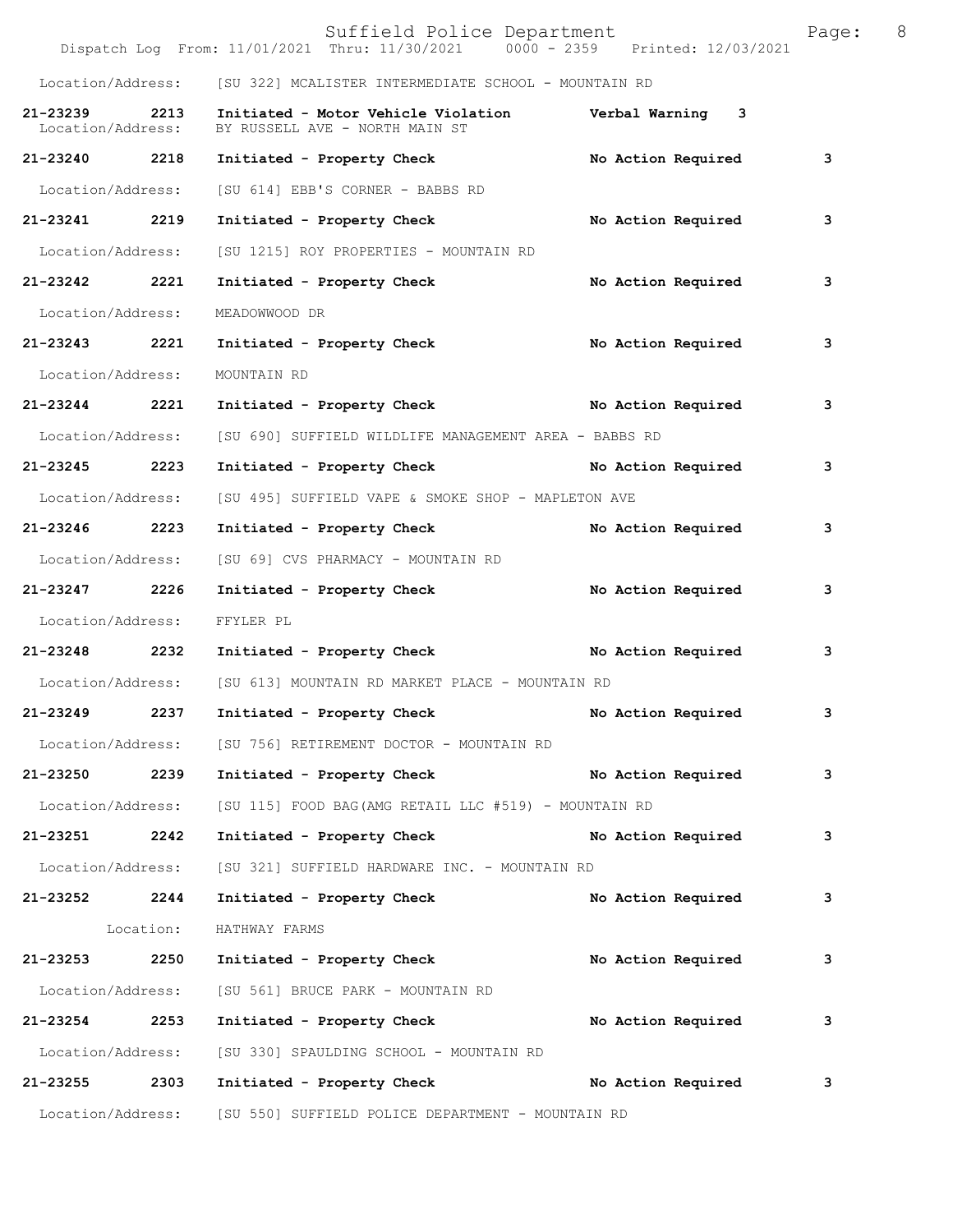|                               |                             | Suffield Police Department<br>Dispatch Log From: 11/01/2021 Thru: 11/30/2021 0000 - 2359 Printed: 12/03/2021 |                    | Page: | 9 |
|-------------------------------|-----------------------------|--------------------------------------------------------------------------------------------------------------|--------------------|-------|---|
| 21-23257                      | 2340                        | Initiated - Property Check                                                                                   | No Action Required | 3     |   |
| Location/Address:             |                             | [SU 689] STATE LINE TURNAROUND - MOUNTAIN RD                                                                 |                    |       |   |
| 21-23256 2345                 |                             | Initiated - Property Check                                                                                   | No Action Required | 3     |   |
| Location/Address:             |                             | HILL ST                                                                                                      |                    |       |   |
| 21-23259 2348                 |                             | Initiated - Traffic Control/School Traffic No Action Required                                                |                    | 3     |   |
| Location/Address:             |                             | MOUNTAIN RD + SUNSET DR                                                                                      |                    |       |   |
| 21-23258                      | 2352                        | Initiated - Property Check                                                                                   | No Action Required | 3     |   |
| Location/Address:             |                             | HALLADAY (W) AVE                                                                                             |                    |       |   |
| 21-23260 2355                 |                             | Initiated - Property Check                                                                                   | No Action Required | 3     |   |
| Location/Address: NORTH ST    |                             |                                                                                                              |                    |       |   |
|                               |                             | For Date: $11/02/2021$ - Tuesday                                                                             |                    |       |   |
| 21-23261                      | 0014                        | Initiated - Property Check                                                                                   | No Action Required | 3     |   |
|                               |                             | Location/Address: EAST (N) ST                                                                                |                    |       |   |
| 21-23262 0021                 |                             | Initiated - Traffic Control/School Traffic No Action Required                                                |                    | 3     |   |
| Location/Address:             |                             | RTE.190 BRIDGE                                                                                               |                    |       |   |
| 21-23263 0037                 |                             | Initiated - Property Check No Action Required                                                                |                    | 3     |   |
| Location/Address:             |                             | [SU 554] SUFFIELD FIRE DEPARTMENT COMPANY 3 - COPPER HILL RD                                                 |                    |       |   |
| 21-23264                      | 0051                        | Initiated - Property Check                                                                                   | No Action Required | 3     |   |
| Location/Address:             |                             | HICKORY ST                                                                                                   |                    |       |   |
| 21-23265 0054                 |                             | Initiated - Property Check No Action Required                                                                |                    | 3     |   |
| Location/Address:             |                             | [SU 495] SUFFIELD VAPE & SMOKE SHOP - MAPLETON AVE                                                           |                    |       |   |
| 21-23266                      | 0057                        | Initiated - Property Check                                                                                   | No Action Required | 3     |   |
| Location/Address:             |                             | [SU 75] FAS MART - THOMPSONVILLE RD                                                                          |                    |       |   |
| 21-23267                      | 0108                        | Initiated - Traffic Control/School Traffic No Action Required                                                |                    | з     |   |
| Location/Address:             |                             | MOUNTAIN RD + COPPER HILL RD                                                                                 |                    |       |   |
| 21-23268<br>Location/Address: | 0114<br>Refer To Fire Case: | Phone - Fire Department - Box Alarm<br>[SU 1385] MACRIS, URSULA - OXFORD DR<br>$21 - 671 - IN$               | Report Taken<br>1  |       |   |
| 21-23269                      | 0133                        | Initiated - Property Check                                                                                   | No Action Required | 3     |   |
| Location/Address:             |                             | [SU 75] FAS MART - THOMPSONVILLE RD                                                                          |                    |       |   |
| 21-23272                      | 0133                        | Initiated - Property Check                                                                                   | No Action Required | з     |   |
| Location/Address:             |                             | [SU 688] QUARRY - QUARRY RD                                                                                  |                    |       |   |
| 21-23270                      | 0136                        | Initiated - Property Check                                                                                   | No Action Required | з     |   |
| Location/Address:             |                             | [SU 495] SUFFIELD VAPE & SMOKE SHOP - MAPLETON AVE                                                           |                    |       |   |
| 21-23271                      | 0137                        | Initiated - Property Check                                                                                   | No Action Required | 3     |   |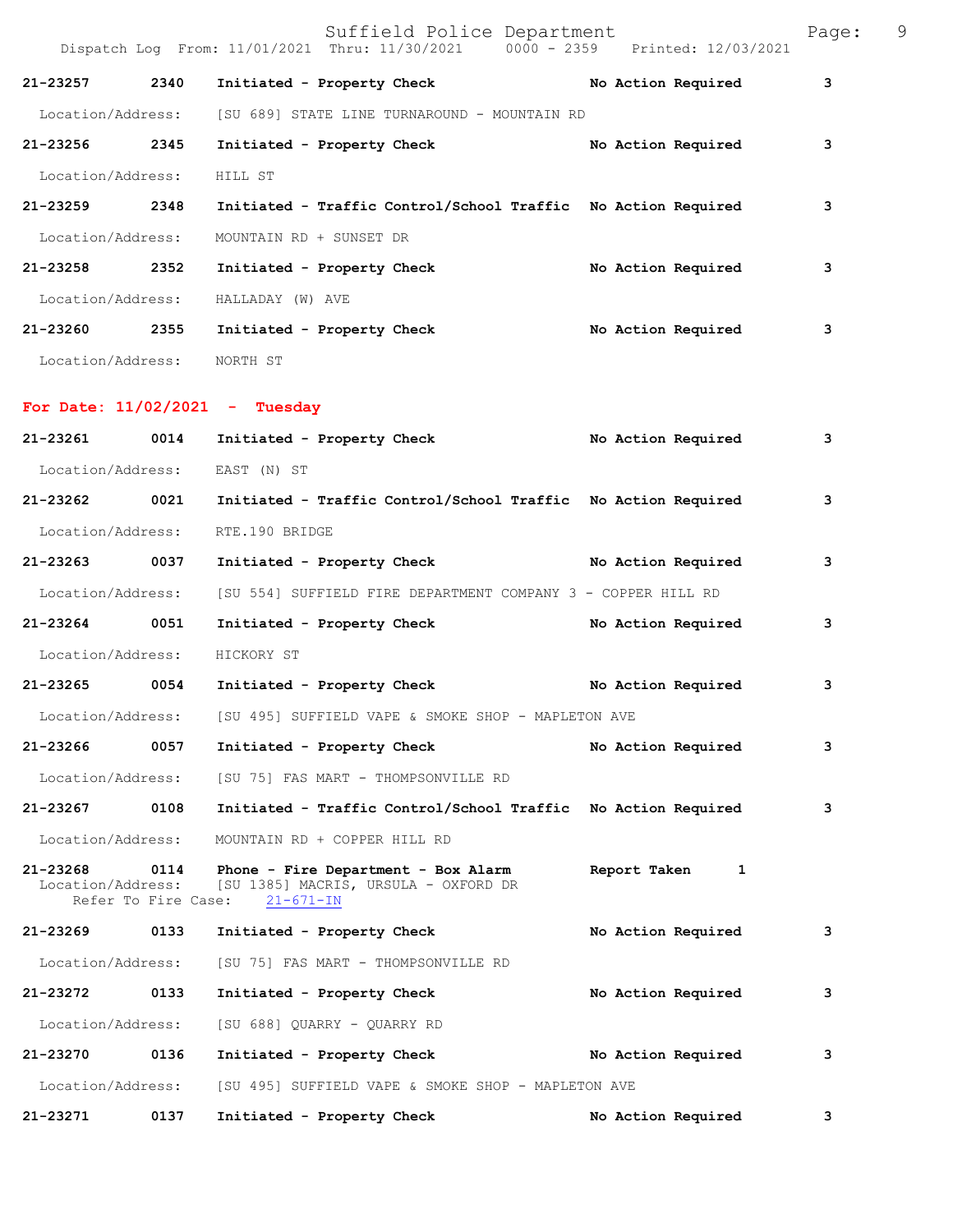|                                    |      | Suffield Police Department<br>Dispatch Log From: 11/01/2021 Thru: 11/30/2021 0000 - 2359 Printed: 12/03/2021 |                         | Page:        | 10 |
|------------------------------------|------|--------------------------------------------------------------------------------------------------------------|-------------------------|--------------|----|
|                                    |      | Location/Address: [SU 380] WEST SUFFIELD SHOPS - MOUNTAIN RD                                                 |                         |              |    |
| 21-23274 0140                      |      | 911 - MEDICAL - MEDIC 22                                                                                     | Transported to Hospital | $\mathbf{1}$ |    |
| Location/Address:                  |      | DOWNING WAY                                                                                                  |                         |              |    |
| 21-23275 0150                      |      | Initiated - Property Check                                                                                   | No Action Required      | 3            |    |
| Location/Address:                  |      | [SU 332] SUFFIELD SPORTSMAN ASSOC. - PHELPS RD                                                               |                         |              |    |
| 21-23276 0228                      |      | Initiated - Property Check No Action Required                                                                |                         | 3            |    |
| Location/Address:                  |      | [SU 323] SUFFIELD MIDDLE SCHOOL - MOUNTAIN RD                                                                |                         |              |    |
| 21-23277 0233                      |      | Initiated - Property Check No Action Required                                                                |                         | 3            |    |
| Location/Address:                  |      | [SU 115] FOOD BAG (AMG RETAIL LLC #519) - MOUNTAIN RD                                                        |                         |              |    |
| 21-23278 0238                      |      | Initiated - Property Check                                                                                   | No Action Required      | 3            |    |
| Location/Address:                  |      | [SU 1241] M & J BUS INC - SOUTH ST                                                                           |                         |              |    |
| 21-23279 0246                      |      | Initiated - Property Check                                                                                   | No Action Required      | 3            |    |
| Location/Address:                  |      | MAPLETON AVE                                                                                                 |                         |              |    |
| 21-23280 0253                      |      | Initiated - Property Check                                                                                   | No Action Required      | 3            |    |
| Location/Address:                  |      | RTE.190 BRIDGE                                                                                               |                         |              |    |
| 21-23281 0316                      |      | Initiated - Property Check                                                                                   | No Action Required      | 3            |    |
| Location/Address:                  |      | [SU 1241] M & J BUS INC - SOUTH ST                                                                           |                         |              |    |
| 21-23282 0318                      |      | Initiated - Property Check                                                                                   | No Action Required      | 3            |    |
| Location/Address:                  |      | KENNY ROBERTS MEMORIAL DR                                                                                    |                         |              |    |
| 21-23283 0326                      |      | Initiated - Property Check                                                                                   | No Action Required      | 3            |    |
|                                    |      | Location/Address: [SU 40] CHRISTIAN FIELD - HALE ST                                                          |                         |              |    |
| 21-23284                           | 0334 | Initiated - Property Check                                                                                   | No Action Required      | 3            |    |
|                                    |      | Location/Address: [SU 583] SUFFIELD HIGH SCHOOL - SHELDON ST                                                 |                         |              |    |
| 21-23286 0341                      |      | Initiated - Property Check                                                                                   | No Action Required      | 3            |    |
| Location/Address:                  |      | [SU 598] SUNRISE PARK - MOUNTAIN RD                                                                          |                         |              |    |
| 21-23285 0342<br>Location/Address: |      | Initiated - Motor Vehicle Violation<br>BY EG LINE - SOUTH GRAND ST                                           | Verbal Warning 3        |              |    |
|                                    |      | 21-23288 0351 911 - MEDICAL - MEDIC 21                                                                       | Transported to Hospital | 1            |    |
|                                    |      | Location/Address: EAST (N) ST                                                                                |                         |              |    |
| 21-23287 0352                      |      | Initiated - Property Check No Action Required                                                                |                         | 3            |    |
| Location/Address:                  |      | [SU 6] AIRWAYS GOLF COURSE - SOUTH GRAND ST                                                                  |                         |              |    |
| 21-23289                           | 0401 | Initiated - Property Check No Action Required                                                                |                         | 3            |    |
| Location/Address:                  |      | [SU 136] SUFFIELD LUMBER COMPANY - NORTH GRAND ST                                                            |                         |              |    |
| 21-23290 0406                      |      | Initiated - Property Check                                                                                   | No Action Required      | 3            |    |
|                                    |      | Location/Address: [SU 1638] JESSE FOWLER SMITH MEMORIAL FOREST - HALLADAY (W) AVE                            |                         |              |    |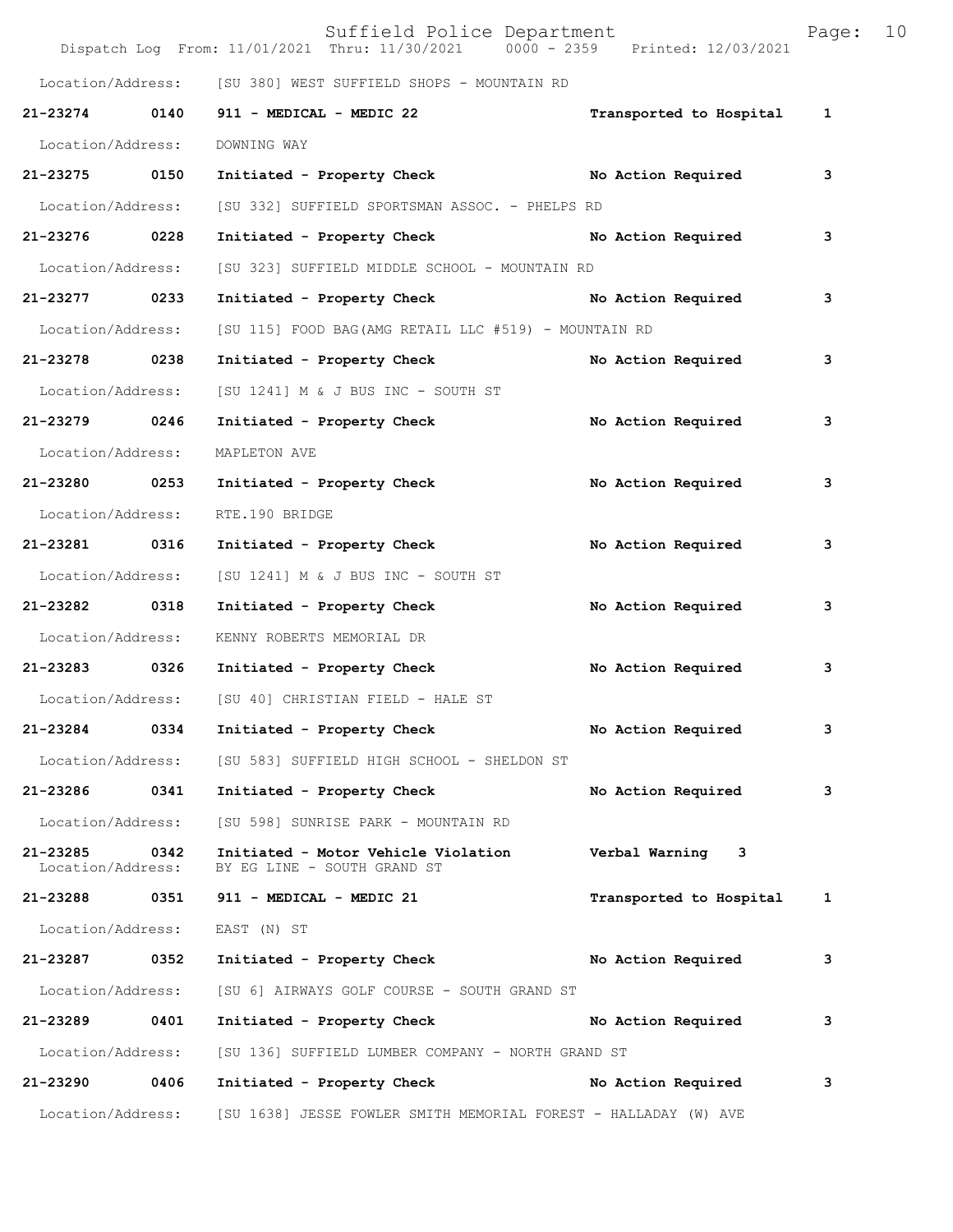|                               |                     | Suffield Police Department<br>Dispatch Log From: 11/01/2021 Thru: 11/30/2021 0000 - 2359 Printed: 12/03/2021       |                               | Page: | 11 |
|-------------------------------|---------------------|--------------------------------------------------------------------------------------------------------------------|-------------------------------|-------|----|
| 21-23291                      | 0410                | Initiated - Property Check                                                                                         | No Action Required            | 3     |    |
| Location/Address:             |                     | [SU 33] SUFFIELD CORDIAL SHOPPE - MAPLETON AVE                                                                     |                               |       |    |
| 21-23292 0413                 |                     | Initiated - Property Check                                                                                         | No Action Required            | 3     |    |
| Location/Address:             |                     | [SU 320] SUFFIELD COUNTRY CLUB - NORTH MAIN ST                                                                     |                               |       |    |
| 21-23293                      | 0430                | Initiated - Property Check                                                                                         | No Action Required            | 3     |    |
| Location/Address:             |                     | FFYLER PL                                                                                                          |                               |       |    |
| 21-23294                      | 0437                | Initiated - Property Check                                                                                         | No Action Required            | 3     |    |
| Location/Address:             |                     | [SU 626] SUFFIELD TOWN HALL - MOUNTAIN RD                                                                          |                               |       |    |
| 21-23295 0514                 |                     | Initiated - Property Check                                                                                         | No Action Required            | 3     |    |
| Location/Address:             |                     | [SU 323] SUFFIELD MIDDLE SCHOOL - MOUNTAIN RD                                                                      |                               |       |    |
| 21-23296                      | 0559                | Initiated - Community Policing Contact Mo Action Required                                                          |                               | 3     |    |
| Location/Address:             |                     | [SU 323] SUFFIELD MIDDLE SCHOOL - MOUNTAIN RD                                                                      |                               |       |    |
| $21 - 23297$                  | 0617                | Initiated - Community Policing Contact                                                                             | No Action Required            | 3     |    |
| Location/Address:             |                     | [SU 323] SUFFIELD MIDDLE SCHOOL - MOUNTAIN RD                                                                      |                               |       |    |
| 21-23345 0630                 |                     | Initiated - Community Policing Contact                                                                             | No Action Required            | 3     |    |
| Location/Address:             |                     | SUFFIELD MIDDLE SCHOOL - MOUNTAIN RD                                                                               |                               |       |    |
| 21-23299<br>Location/Address: | 0750                | Initiated - Community Policing Contact<br>SUFFIELD MIDDLE SCHOOL - MOUNTAIN RD                                     | Services Rendered 3           |       |    |
| 21-23298                      | 0752                | Initiated - Property Check                                                                                         | No Action Required            | 3     |    |
| Location/Address:             |                     | [SU 495] SUFFIELD VAPE & SMOKE SHOP - MAPLETON AVE                                                                 |                               |       |    |
| 21-23300 0855                 |                     | Initiated - Animal Complaint                                                                                       | No Action Required            | 3     |    |
| Location/Address:             |                     | [SU 550] SUFFIELD POLICE DEPARTMENT - MOUNTAIN RD                                                                  |                               |       |    |
| 21-23301                      | 0903                | Phone - MEDICAL - MEDIC 21                                                                                         | Transported to Hospital       | 1     |    |
| Location/Address:             |                     | MAC DOUGAL CORRECTIONAL CENTER - EAST (S) ST                                                                       |                               |       |    |
| 21-23302<br>Location/Address: | 0932                | Initiated - Community Policing Contact Services Rendered 3<br>[SU 115] FOOD BAG(AMG RETAIL LLC #519) - MOUNTAIN RD |                               |       |    |
| 21-23303<br>Location/Address: | 0945                | Initiated - Welfare Check<br>BRIDGE ST                                                                             | Services Rendered 3           |       |    |
| 21-23304<br>Location/Address: | 0958                | Initiated - Animal Complaint<br>[SU 550] SUFFIELD POLICE DEPARTMENT - MOUNTAIN RD                                  | Services Rendered 3           |       |    |
| 21-23305<br>3                 | 1006                | Phone - Fire Department - Still Alarm                                                                              | Taken/Refered to Other Agency |       |    |
| Location/Address:             | Refer To Fire Case: | BROADLEAF CIR<br>$21 - 672 - IN$                                                                                   |                               |       |    |
| 21-23306                      | 1028                | Initiated - Property Check                                                                                         | No Action Required            | 3     |    |
| Location/Address:             |                     | [SU 688] QUARRY - QUARRY RD                                                                                        |                               |       |    |
| 21-23307<br>Location/Address: | 1044                | Initiated - Property Check<br>[SU 598] SUNRISE PARK - MOUNTAIN RD                                                  | Services Rendered 3           |       |    |
| 21-23308                      | 1053                | Initiated - Property Check                                                                                         | Services Rendered 3           |       |    |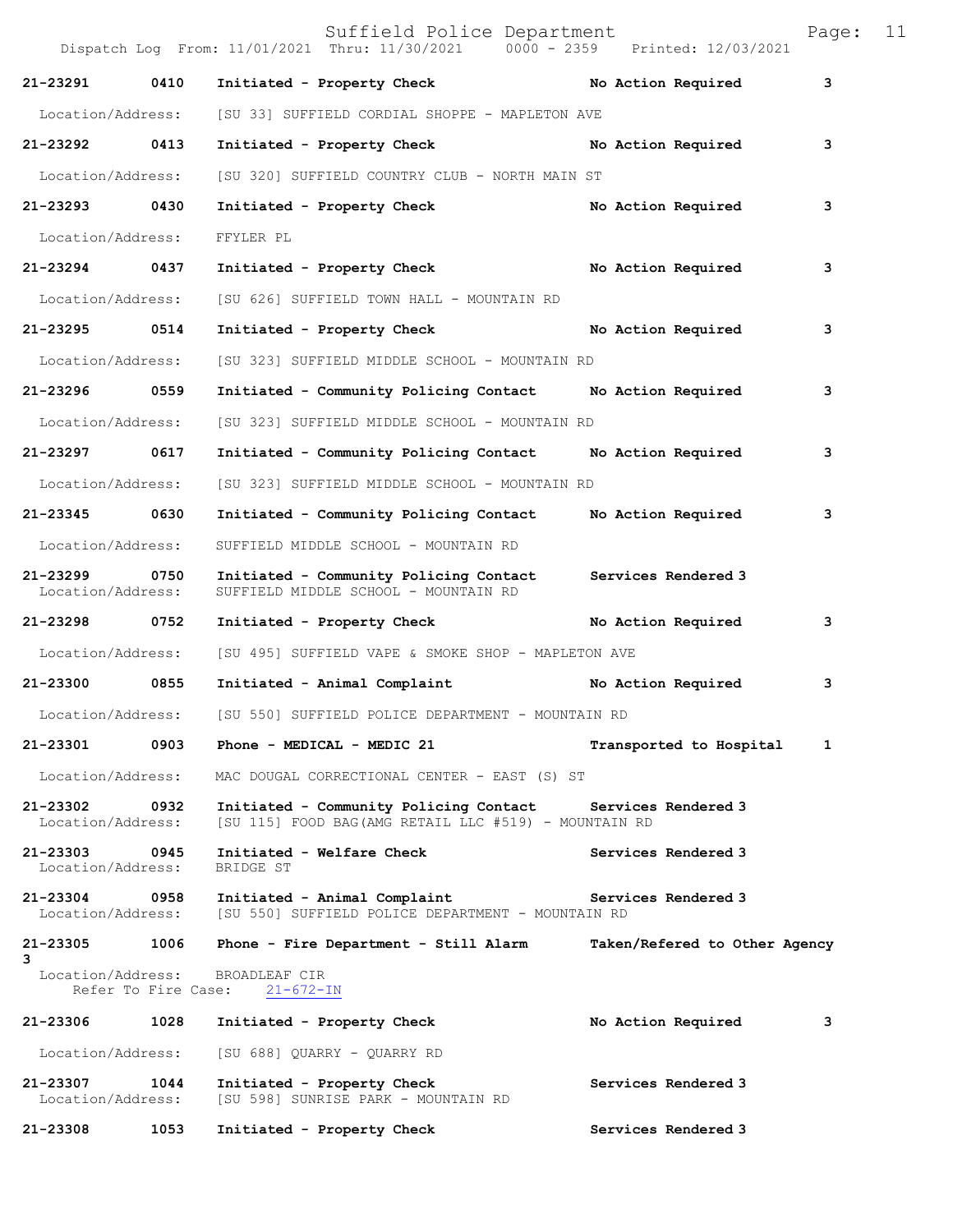|                                    |                    | Suffield Police Department<br>Dispatch Log From: 11/01/2021 Thru: 11/30/2021 0000 - 2359 Printed: 12/03/2021 |                         | Page: | 12 |
|------------------------------------|--------------------|--------------------------------------------------------------------------------------------------------------|-------------------------|-------|----|
| Location/Address:                  |                    | [SU 690] SUFFIELD WILDLIFE MANAGEMENT AREA - BABBS RD                                                        |                         |       |    |
| 21-23309 1103<br>Location/Address: |                    | Initiated - Property Check<br>[SU 688] QUARRY - QUARRY RD                                                    | Services Rendered 3     |       |    |
| 21-23310 1123<br>Location/Address: |                    | Initiated - Animal Complaint<br>SUFFIELD TOWN HALL - MOUNTAIN RD                                             | Services Rendered 3     |       |    |
| 21-23311 1126<br>Location/Address: |                    | Initiated - Community Policing Contact<br>SUFFIELD MIDDLE SCHOOL - MOUNTAIN RD                               | Services Rendered 3     |       |    |
| 21-23312 1223<br>Location/Address: |                    | Initiated - Property Check<br>[SU 598] SUNRISE PARK - MOUNTAIN RD                                            | Services Rendered 3     |       |    |
| 21-23313 1230                      |                    | Initiated - Property Check                                                                                   | No Action Required      | 3     |    |
| Location/Address:                  |                    | [SU 625] HIGHLAND PARK MARKET - BRIDGE ST                                                                    |                         |       |    |
| 21-23314                           | 1239               | 911 - MEDICAL - MEDIC 21                                                                                     | Transported to Hospital | 1     |    |
| Location/Address:                  |                    | NORTH GRAND ST                                                                                               |                         |       |    |
| 21-23316 1253<br>Location/Address: |                    | Phone - Welfare Check<br>EAST (S) ST                                                                         | Services Rendered 3     |       |    |
| 21-23317 1417<br>Location/Address: |                    | Initiated - Property Check<br>[SU 1506] STONEY BROOK PARK - REMINGTON ST                                     | Services Rendered 3     |       |    |
| 21-23318<br>Location/Address:      | 1422               | Initiated - Community Policing Contact<br>[SU 613] MOUNTAIN RD MARKET PLACE - MOUNTAIN RD                    | Services Rendered 3     |       |    |
| 21-23319 1507                      |                    | Initiated - Animal Complaint                                                                                 | No Action Required      | 3     |    |
| Location/Address:                  |                    | RIVER VALLEY ANIMAL CENTER - SOUTH ST                                                                        |                         |       |    |
| 21-23320                           | 1548               | Initiated - Community Policing Contact                                                                       | No Action Required      | 3     |    |
| Location/Address:                  |                    | SUFFIELD TOWN HALL - MOUNTAIN RD                                                                             |                         |       |    |
| Location/Address:                  | Refer To Incident: | 21-23321 1559 Phone - General Information<br>MAYFLOWER LN<br>$21 - 523 - OF$                                 | Services Rendered 3     |       |    |
| 21-23323                           | 1626               | 911 - MEDICAL - MEDIC 21                                                                                     | Transported to Hospital | 1     |    |
|                                    |                    | Location/Address: [SU 316] SUFFIELD ACADEMY - SANDGATE CT                                                    |                         |       |    |
| $21 - 23324$<br>Location/Address:  | 1637               | Initiated - Motor Vehicle Violation<br>PHELPS RD                                                             | Verbal Warning<br>3     |       |    |
| 21-23325 1642<br>Location/Address: | Refer To Incident: | Walk-In - Larceny<br>SPRUCE (E) ST<br>$21 - 524 - OF$                                                        | Report Taken<br>2       |       |    |
| 21-23326                           | 1701               | Initiated - Property Check                                                                                   | No Action Required      | 3     |    |
| Location/Address:                  |                    | [SU 554] SUFFIELD FIRE DEPARTMENT COMPANY 3 - COPPER HILL RD                                                 |                         |       |    |
| 21-23327                           | 1733               | Initiated - Follow Up                                                                                        | No Action Required      | 3     |    |
| Location/Address:                  |                    | [SU 550] SUFFIELD POLICE DEPARTMENT - MOUNTAIN RD                                                            |                         |       |    |
| 21-23328                           | 1811               | Phone - General Information                                                                                  | No Action Required      | 3     |    |
| Location/Address:                  |                    | RIVER BLVD + EAST (N) ST                                                                                     |                         |       |    |
| 21-23329                           | 1844               | Initiated - Directed Patrol                                                                                  | No Action Required      | 3     |    |
| Location/Address:                  |                    | [SU 323] SUFFIELD MIDDLE SCHOOL - MOUNTAIN RD                                                                |                         |       |    |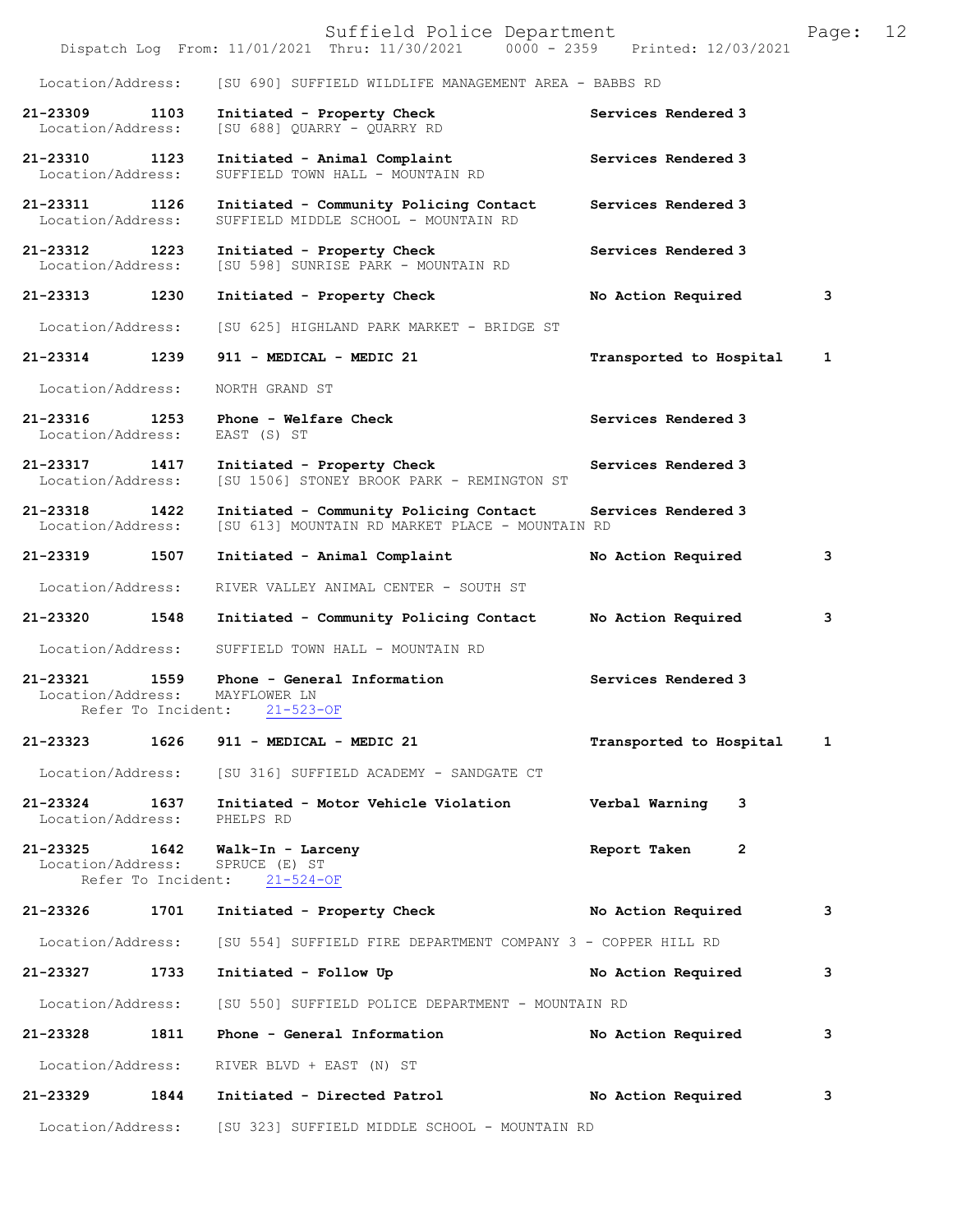|                                    |      | 21-23330 1901 Phone - M/V Accident (Property) Report Taken<br>Location/Address: [SU 536] HILL ST<br>Refer To Accident: 21-189-AC<br>Refer To Fire Case: 21-673-IN | $\overline{2}$       |                |
|------------------------------------|------|-------------------------------------------------------------------------------------------------------------------------------------------------------------------|----------------------|----------------|
| 21-23331 1924                      |      | Initiated - Property Check                                                                                                                                        | No Action Required   | 3              |
| Location/Address:                  |      | [SU 614] EBB'S CORNER - BABBS RD                                                                                                                                  |                      |                |
| 21-23332 1955                      |      | Phone - DUI/Erratic Operation No Action Required                                                                                                                  |                      | $\overline{2}$ |
| Location/Address:                  |      | BY PRAXAIR - EAST (S) ST                                                                                                                                          |                      |                |
| 21-23333 2013                      |      | Initiated - Property Check                                                                                                                                        | No Action Required   | 3              |
| Location/Address:                  |      | [SU 75] FAS MART - THOMPSONVILLE RD                                                                                                                               |                      |                |
| 21-23334 2015                      |      | Initiated - Property Check No Action Required                                                                                                                     |                      | 3              |
| Location/Address:                  |      | [SU 1308] KRUPA OIL - THOMPSONVILLE RD                                                                                                                            |                      |                |
| 21-23335 2017                      |      | Initiated - Follow Up                                                                                                                                             | No Action Required   | 3              |
| Location/Address:                  |      | [SU 550] SUFFIELD POLICE DEPARTMENT - MOUNTAIN RD                                                                                                                 |                      |                |
| 21-23336 2019                      |      | Initiated - Property Check No Action Required                                                                                                                     |                      | 3              |
| Location/Address:                  |      | [SU 495] SUFFIELD VAPE & SMOKE SHOP - MAPLETON AVE                                                                                                                |                      |                |
| 21-23337 2024                      |      | Initiated - Community Policing Contact Mo Action Required                                                                                                         |                      | 3              |
| Location/Address:                  |      | [SU 495] SUFFIELD VAPE & SMOKE SHOP - MAPLETON AVE                                                                                                                |                      |                |
| 21-23338 2029                      |      | Initiated - Property Check No Action Required                                                                                                                     |                      | 3              |
| Location/Address:                  |      | [SU 553] SUFFIELD FIRE DEPARTMENT COMPANY 4 - THOMPSONVILLE RD                                                                                                    |                      |                |
| 21-23339 2041                      |      | Initiated - Property Check No Action Required                                                                                                                     |                      | 3              |
| Location/Address:                  |      | [SU 686] HILLTOP FARM - MAPLETON AVE                                                                                                                              |                      |                |
| 21-23340 2123<br>Location/Address: |      | Initiated - Traffic Control/School Traffic Verbal Warning 3<br>RTE.190 BRIDGE                                                                                     |                      |                |
|                                    |      | 21-23342 2133 Initiated - Follow Up                                                                                                                               | No Action Required   | 3              |
|                                    |      | Location/Address: SUFFIELD POLICE DEPARTMENT - MOUNTAIN RD                                                                                                        |                      |                |
| 21-23343 2158<br>Location/Address: |      | Initiated - Motor Vehicle Violation Verbal Warning 3<br>EAST (N) ST + OVERHILL DR                                                                                 |                      |                |
| 21-23344 2200                      |      | Initiated - Property Check No Action Required 3                                                                                                                   |                      |                |
| Location/Address:                  |      | [SU 690] SUFFIELD WILDLIFE MANAGEMENT AREA - BABBS RD                                                                                                             |                      |                |
| 21-23346 2323                      |      | Initiated - Property Check No Action Required                                                                                                                     |                      | 3              |
| Location/Address:                  |      | [SU 689] STATE LINE TURNAROUND - MOUNTAIN RD                                                                                                                      |                      |                |
| 21-23347 2324                      |      | Initiated - Property Check                                                                                                                                        | No Action Required   | 3              |
| Location/Address:                  |      | [SU 689] STATE LINE TURNAROUND - MOUNTAIN RD                                                                                                                      |                      |                |
| 21-23348 2324                      |      | Initiated - Property Check                                                                                                                                        | No Action Required 3 |                |
|                                    |      | Location/Address: [SU 614] EBB'S CORNER - BABBS RD                                                                                                                |                      |                |
| 21-23349                           | 2327 | Initiated - Property Check                                                                                                                                        | No Action Required   | 3              |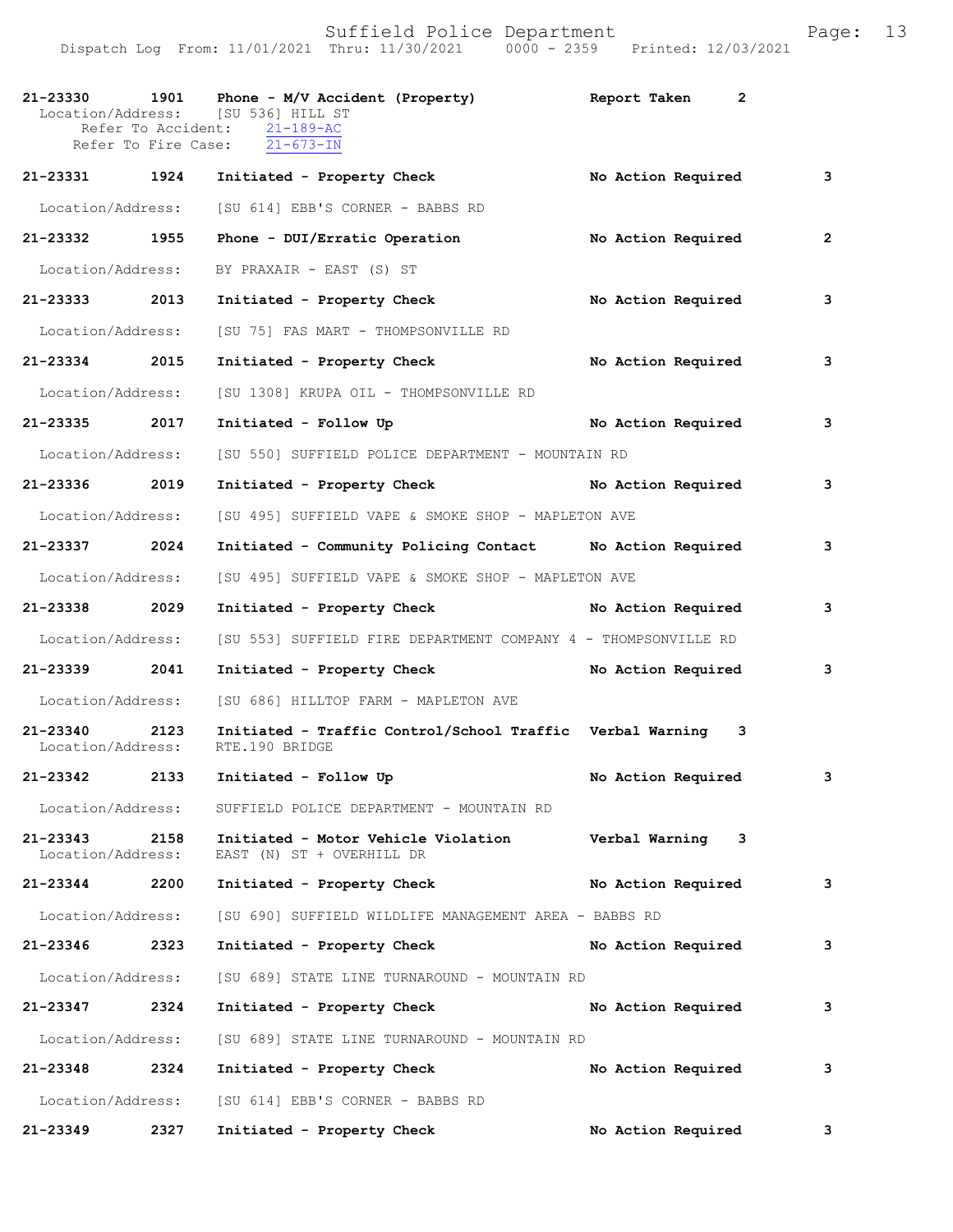|       |  | 14 |
|-------|--|----|
| ide : |  |    |
|       |  |    |

| Location/Address:             |      | BABBS RD                                                         |                     |   |
|-------------------------------|------|------------------------------------------------------------------|---------------------|---|
| 21-23350                      | 2332 | Initiated - Property Check                                       | No Action Required  | 3 |
| Location/Address:             |      | COPPER HILL RD                                                   |                     |   |
| 21-23351<br>Location/Address: | 2335 | 911 - General Information<br>MAPLETON AVE                        | Services Rendered 3 |   |
| 21-23352                      | 2340 | Initiated - Property Check                                       | No Action Required  | 3 |
|                               |      | Location/Address: [SU 688] OUARRY - OUARRY RD                    |                     |   |
| 21-23353                      | 2345 | Initiated - Property Check                                       | No Action Required  | 3 |
| Location/Address:             |      | PHELPS RD                                                        |                     |   |
| 21-23354 2356                 |      | Initiated - Property Check                                       | No Action Required  | 3 |
|                               |      | Location/Address: [SU 49] SACRED HEART CHURCH - MOUNTAIN RD      |                     |   |
|                               |      | For Date: $11/03/2021$ - Wednesday                               |                     |   |
| 21-23355                      | 0007 | Initiated - Property Check                                       | No Action Required  | 3 |
| Location/Address:             |      | WARNERTOWN RD                                                    |                     |   |
| 21-23356 0008                 |      | Initiated - Property Check                                       | No Action Required  | 3 |
| Location/Address:             |      | SOUTH STONE ST                                                   |                     |   |
| 21-23357                      | 0101 | 911 - General Information                                        | No Action Required  | 3 |
| Location/Address:             |      | LAKE RD                                                          |                     |   |
| 21-23358                      | 0250 | Initiated - Property Check                                       | No Action Required  | 3 |
| Location/Address:             |      | HILL ST                                                          |                     |   |
| 21-23359 0259                 |      | Initiated - Property Check                                       | No Action Required  | 3 |
| Location/Address:             |      | NORTH GRAND ST                                                   |                     |   |
| 21-23360                      | 0305 | Initiated - Property Check                                       | No Action Required  | 3 |
| Location/Address:             |      | SOUTH GRAND ST                                                   |                     |   |
| 21-23361                      | 0325 | Initiated - Property Check No Action Required                    |                     | 3 |
| Location/Address:             |      | [SU 323] SUFFIELD MIDDLE SCHOOL - MOUNTAIN RD                    |                     |   |
| 21-23362                      | 0357 | Initiated - Property Check                                       | No Action Required  | 3 |
|                               |      | Location/Address: [SU 332] SUFFIELD SPORTSMAN ASSOC. - PHELPS RD |                     |   |
| 21-23363                      | 0407 | Initiated - Property Check                                       | No Action Required  | 3 |
| Location/Address:             |      | [SU 687] CANAL ROAD BOAT LAUNCH - CANAL RD                       |                     |   |
| 21-23364 0446                 |      | Initiated - Property Check                                       | No Action Required  | 3 |
| Location/Address:             |      | [SU 591] IRON MOUNTAIN RECORDS MANAGEMENT - BENNETT RD           |                     |   |
| 21-23365                      | 0525 | Initiated - Property Check                                       | No Action Required  | 3 |
| Location/Address:             |      | RATLEY RD                                                        |                     |   |
|                               |      |                                                                  |                     |   |
|                               |      |                                                                  |                     |   |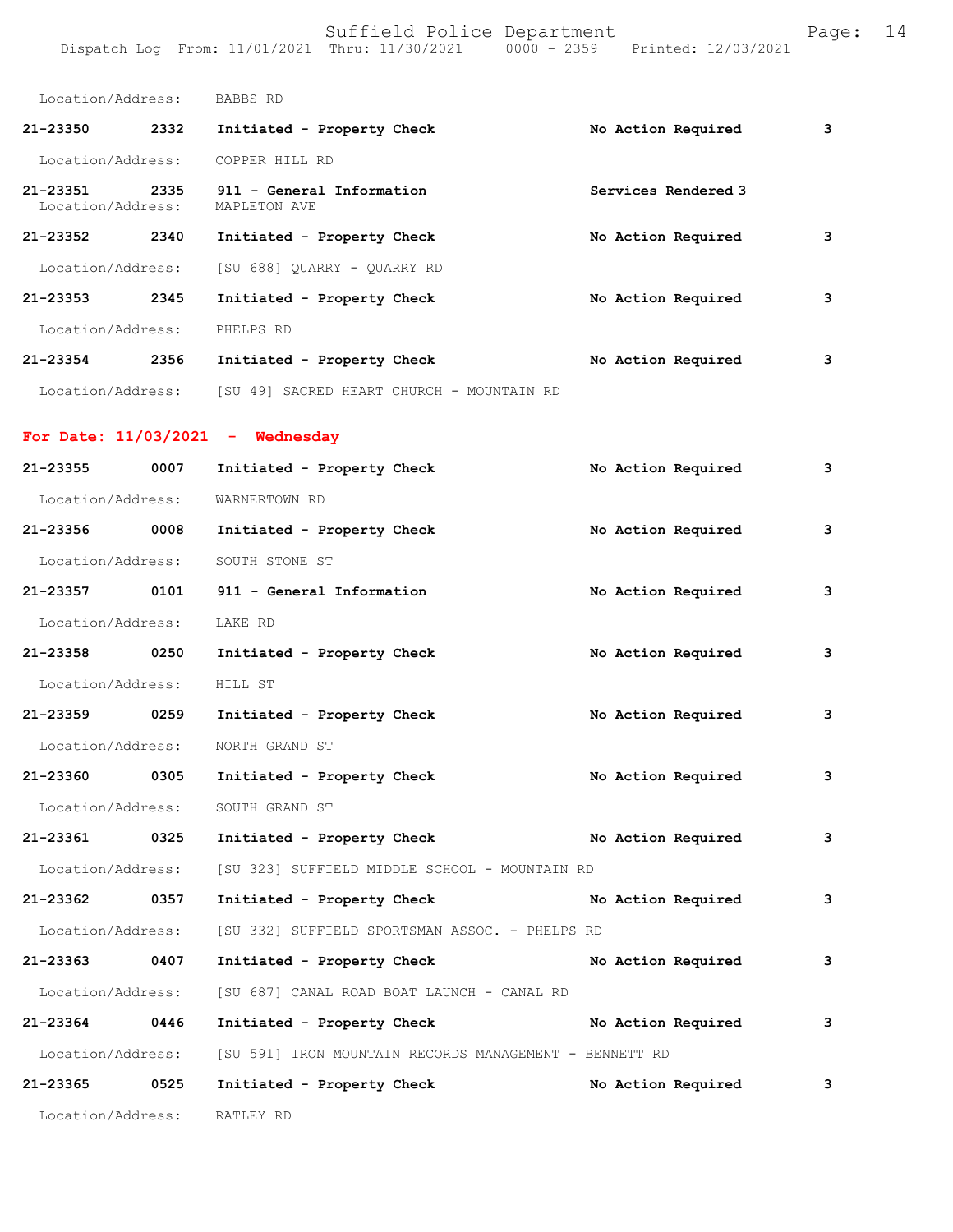|                                    |                            | Dispatch Log From: 11/01/2021 Thru: 11/30/2021 0000 - 2359                                                      | Printed: 12/03/2021            |   |
|------------------------------------|----------------------------|-----------------------------------------------------------------------------------------------------------------|--------------------------------|---|
| 21-23366 0611                      |                            | Initiated - Property Check                                                                                      | No Action Required             | 3 |
| Location/Address:                  |                            | LAKE RD                                                                                                         |                                |   |
| 21-23367 0622                      |                            | Initiated - Property Check No Action Required                                                                   |                                | 3 |
| Location/Address:                  |                            | NORTH STONE ST                                                                                                  |                                |   |
| 21-23368 0630                      |                            | Initiated - Property Check                                                                                      | No Action Required             | 3 |
| Location/Address:                  |                            | NORTH GRAND ST                                                                                                  |                                |   |
| 21-23369 0631                      |                            | Initiated - Property Check                                                                                      | No Action Required             | 3 |
| Location/Address:                  |                            | NORTH GRAND ST                                                                                                  |                                |   |
| 21-23370 0717<br>Location/Address: |                            | Initiated - Traffic Control/School Traffic Services Rendered 3<br>[SU 583] SUFFIELD HIGH SCHOOL - SHELDON ST    |                                |   |
| 21-23371<br>Location/Address:      | 0719                       | Initiated - Traffic Control/School Traffic Services Rendered 3<br>[SU 323] SUFFIELD MIDDLE SCHOOL - MOUNTAIN RD |                                |   |
| 21-23372 0822                      |                            | Initiated - Property Check                                                                                      | No Action Required             | 3 |
| Location/Address:                  |                            | [SU 583] SUFFIELD HIGH SCHOOL - SHELDON ST                                                                      |                                |   |
| 21-23373 0844                      |                            | Initiated - Property Check                                                                                      | No Action Required             | 3 |
| Location/Address:                  |                            | [SU 323] SUFFIELD MIDDLE SCHOOL - MOUNTAIN RD                                                                   |                                |   |
| 21-23374 0924                      |                            | Initiated - Traffic Control/School Traffic No Action Required                                                   |                                | 3 |
| Location/Address:                  |                            | BRIDGE ST                                                                                                       |                                |   |
| 21-23376 0947<br>Location/Address: |                            | Initiated - Follow Up <b>Example 2</b> Services Rendered 3<br>[SU 550] SUFFIELD POLICE DEPARTMENT - MOUNTAIN RD |                                |   |
| 21-23377 1008                      |                            | Initiated - Property Check No Action Required                                                                   |                                | 3 |
| Location/Address:                  |                            | [SU 326] SUFFIELD MEADOW CONDOS - SUFFIELD MEADOW DR                                                            |                                |   |
| 21-23378 1013                      |                            | Initiated - Property Check                                                                                      | No Action Required             | 3 |
| Location/Address:                  |                            | [SU 686] HILLTOP FARM - MAPLETON AVE                                                                            |                                |   |
| 21-23379                           | 1018                       | Initiated - Property Check                                                                                      | No Action Required             | 3 |
|                                    |                            | Location/Address: [SU 33] SUFFIELD CORDIAL SHOPPE - MAPLETON AVE                                                |                                |   |
| 21-23380<br>Location/Address:      | 1032<br>Refer To Accident: | Initiated - M/V Accident (Property)<br>MOUNTAIN RD<br>$21 - 190 - AC$                                           | Report Taken<br>$\overline{2}$ |   |
| 21-23381 1045                      |                            | Initiated - Welfare Check                                                                                       | No Action Required             | 3 |
| Location/Address:                  |                            | EMILY WAY                                                                                                       |                                |   |
| 21-23382<br>Location/Address:      | 1053                       | Initiated - Animal Complaint<br>BRANDYWINE LN                                                                   | Other Disposition 3            |   |
| 21-23383                           | 1104                       | Phone - MEDICAL - MEDIC 21                                                                                      | Transported to Hospital        | 1 |
| Location/Address:                  |                            | [SU 547] WALKER RECEPTION CENTER - EAST (S) ST                                                                  |                                |   |
| 21-23384 1109                      |                            | Initiated - Traffic Control/School Traffic No Action Required                                                   |                                | 3 |
| Location/Address:                  |                            | MAPLETON AVE + LISE CIR                                                                                         |                                |   |
| 21-23385                           | 1110                       | Phone - Hazardous Condition                                                                                     | Could Not Locate 2             |   |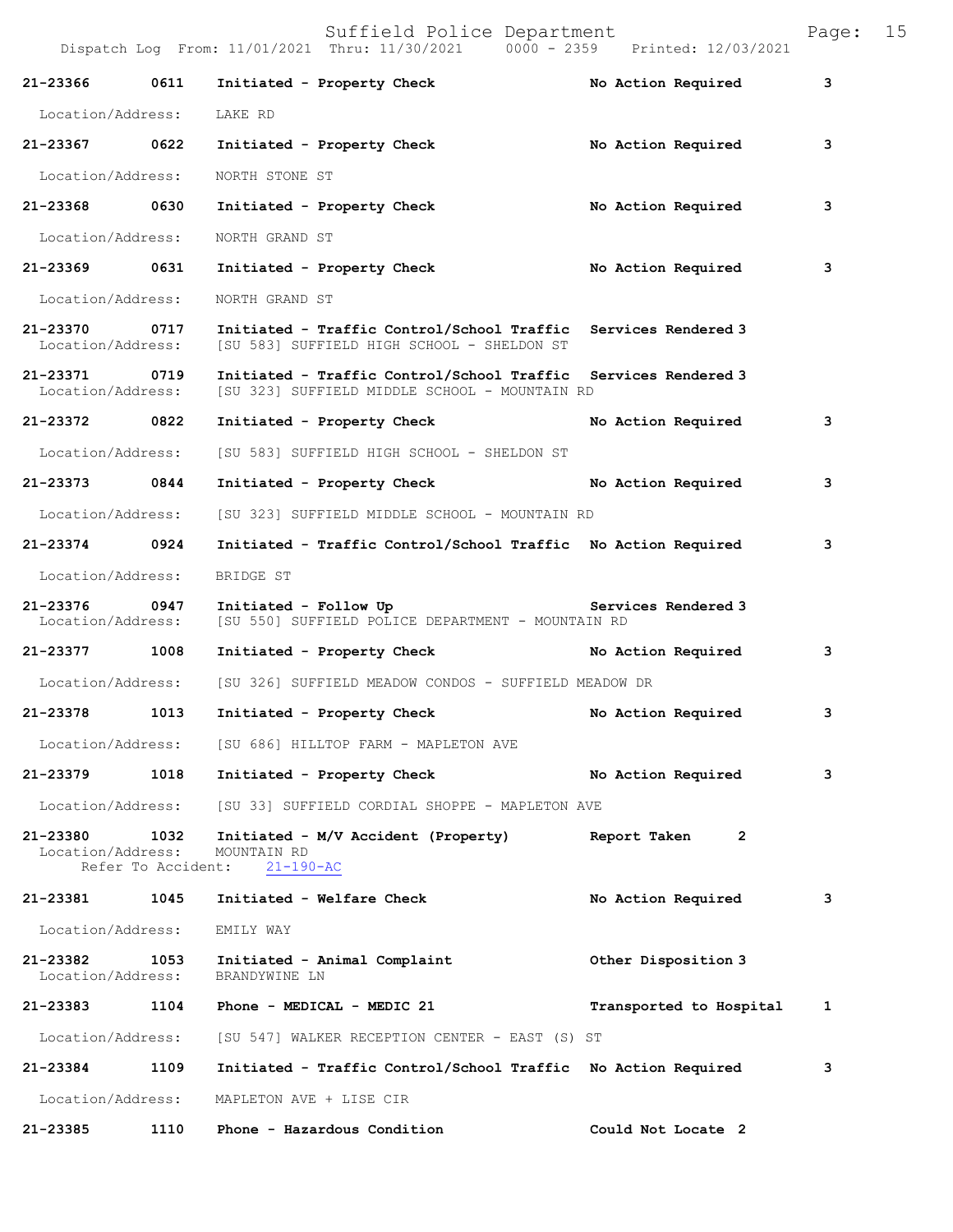|                                    |      | Suffield Police Department<br>Dispatch Log From: 11/01/2021 Thru: 11/30/2021 0000 - 2359 Printed: 12/03/2021 |                         | Page: | 16 |
|------------------------------------|------|--------------------------------------------------------------------------------------------------------------|-------------------------|-------|----|
| Location/Address:                  |      | [SU 598] SUNRISE PARK - MOUNTAIN RD                                                                          |                         |       |    |
| 21-23386<br>Location/Address:      | 1113 | Initiated - Motor Vehicle Violation<br>MAPLETON AVE + LISE CIR                                               | Verbal Warning<br>3     |       |    |
| 21-23387 1116<br>Location/Address: |      | Initiated - Animal Complaint<br>FOURTH ST                                                                    | Verbal Warning<br>3     |       |    |
| 21-23388 1118<br>Location/Address: |      | Initiated - Motor Vehicle Violation<br>MAPLETON AVE + LISE CIR                                               | Verbal Warning<br>3     |       |    |
| 21-23389                           | 1126 | Initiated - Follow Up                                                                                        | No Action Required      | 3     |    |
| Location/Address:                  |      | MOUNTAIN RD                                                                                                  |                         |       |    |
| 21-23390 1154                      |      | Initiated - Animal Complaint                                                                                 | No Action Required      | 3     |    |
| Location/Address:                  |      | MAPLETON AVE                                                                                                 |                         |       |    |
| 21-23391 1157                      |      | 911 - MEDICAL - MEDIC 22                                                                                     | Transported to Hospital | 1     |    |
| Location/Address:                  |      | [SU 324] THE SUFFIELD HOUSE - CANAL RD                                                                       |                         |       |    |
| 21-23392                           | 1201 | Initiated - Property Check                                                                                   | No Action Required      | 3     |    |
| Location/Address:                  |      | [SU 687] CANAL ROAD BOAT LAUNCH - CANAL RD                                                                   |                         |       |    |
| 21-23393<br>Location/Address:      | 1214 | Phone - Animal Complaint<br>@ROUTE 190 - EAST (N) ST                                                         | Services Rendered 3     |       |    |
| 21-23397 1239                      |      | 911 - MEDICAL - MEDIC 21                                                                                     | Transported to Hospital | 1     |    |
| Location/Address:                  |      | [SU 427] SUFFIELD BY THE RIVER - CANAL RD                                                                    |                         |       |    |
| 21-23396                           | 1243 | Initiated - Community Policing Contact                                                                       | No Action Required      | 3     |    |
| Location/Address:                  |      | [SU 322] MCALISTER INTERMEDIATE SCHOOL - MOUNTAIN RD                                                         |                         |       |    |
| 21-23398 1331                      |      | Phone - Animal Complaint                                                                                     | No Action Required      | 3     |    |
| Location/Address:                  |      | 700 BLOCK - THRALL AVE                                                                                       |                         |       |    |
| 21-23400                           | 1346 | Initiated - Community Policing Contact                                                                       | No Action Required      | з     |    |
| Location/Address:                  |      | [SU 583] SUFFIELD HIGH SCHOOL - SHELDON ST                                                                   |                         |       |    |
| 21-23401<br>Location/Address:      | 1359 | Initiated - Traffic Control/School Traffic<br>[SU 583] SUFFIELD HIGH SCHOOL - SHELDON ST                     | Services Rendered 3     |       |    |
| 21-23402                           | 1422 | Initiated - Traffic Control/School Traffic No Action Required                                                |                         | 3     |    |
| Location/Address:                  |      | [SU 323] SUFFIELD MIDDLE SCHOOL - MOUNTAIN RD                                                                |                         |       |    |
| 21-23403                           | 1512 | Walk-In - Fraud                                                                                              | No Action Required      | з     |    |
| Location/Address:                  |      | WOODSHOLLOW RD                                                                                               |                         |       |    |
| 21-23404<br>Location/Address:      | 1528 | Initiated - Animal Complaint<br>[SU 1444] RIVER VALLEY ANIMAL CENTER - SOUTH ST                              | Services Rendered 3     |       |    |
| 21-23405<br>Location/Address:      | 1604 | Initiated - Property Check<br>[SU 40] CHRISTIAN FIELD - HALE ST                                              | Services Rendered 3     |       |    |
| 21-23406<br>Location/Address:      | 1605 | Phone - Animal Complaint<br>RIDGEWOOD DR                                                                     | Services Rendered 3     |       |    |
| 21-23407<br>Location/Address:      | 1629 | Phone - General Information<br>HARMON DR                                                                     | Services Rendered 3     |       |    |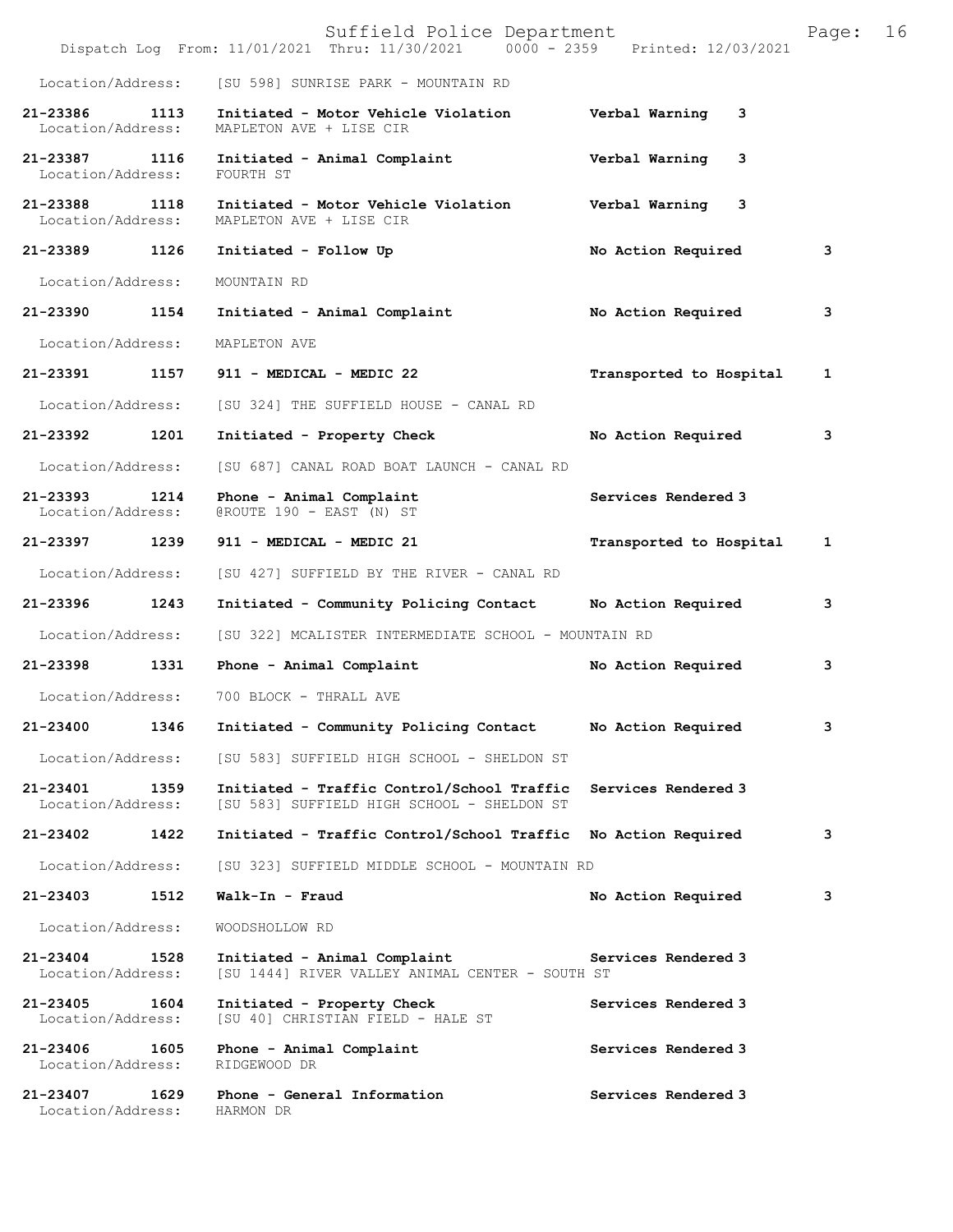Dispatch Log From: 11/01/2021 Thru: 11/30/2021 0000 - 2359 Printed: 12/03/2021 **21-23408 1711 Phone - General Information No Action Required 3** Location/Address: THRALL AVE + EAST (N) ST **21-23409 1731 Initiated - Property Check No Action Required 3** Location/Address: [SU 302] SHAMROCK CAFE - EAST (S) ST **21-23410 1731 Initiated - Property Check No Action Required 3** Location/Address: [SU 1239] LUCKY'S PUB - UCAR ST **21-23411 1733 Initiated - Property Check No Action Required 3** Location/Address: [SU 1511] DOANE'S ACCENT AUTO - EAST (S) ST **21-23412 1745 Initiated - Property Check No Action Required 3** Location/Address: [SU 687] CANAL ROAD BOAT LAUNCH - CANAL RD **21-23413 1831 911 - 911 Hang Up No Action Required 2** Location/Address: [SU 1484] ROY, RICHARD & GLORIA - PLEASANT VIEW DR **21-23414 1838 Initiated - Property Check No Action Required 3** Location/Address: [SU 6] AIRWAYS GOLF COURSE - SOUTH GRAND ST **21-23415 1858 Initiated - Property Check No Action Required 3** Location/Address: [SU 583] SUFFIELD HIGH SCHOOL - SHELDON ST **21-23416 1903 Initiated - Property Check No Action Required 3** Location/Address: [SU 561] BRUCE PARK - MOUNTAIN RD **21-23417 1905 Phone - General Information No Action Required 3** Location/Address: MOUNTAIN RD **21-23418 1909 Initiated - Property Check No Action Required 3** Location/Address: [SU 321] SUFFIELD HARDWARE INC. - MOUNTAIN RD **21-23419 2020 911 - MEDICAL - MEDIC 21 Transported to Hospital 1** Location/Address: EAST GRAYLING LN **21-23420 2107 Initiated - Property Check No Action Required 3** Location/Address: [SU 6] AIRWAYS GOLF COURSE - SOUTH GRAND ST **21-23421 2125 Initiated - Property Check No Action Required 3** Location/Address: [SU 583] SUFFIELD HIGH SCHOOL - SHELDON ST **21-23422 2220 Phone - MEDICAL - MEDIC 21 Transported to Hospital 1** Location/Address: [SU 427] SUFFIELD BY THE RIVER - CANAL RD **21-23423 2254 911 - MEDICAL - MEDIC 22 Transported to Hospital 1** Location/Address: [SU 324] THE SUFFIELD HOUSE - CANAL RD **21-23424 2256 Initiated - Property Check No Action Required 3** Location/Address: [SU 1241] M & J BUS INC - SOUTH ST **21-23425 2259 Initiated - Property Check No Action Required 3**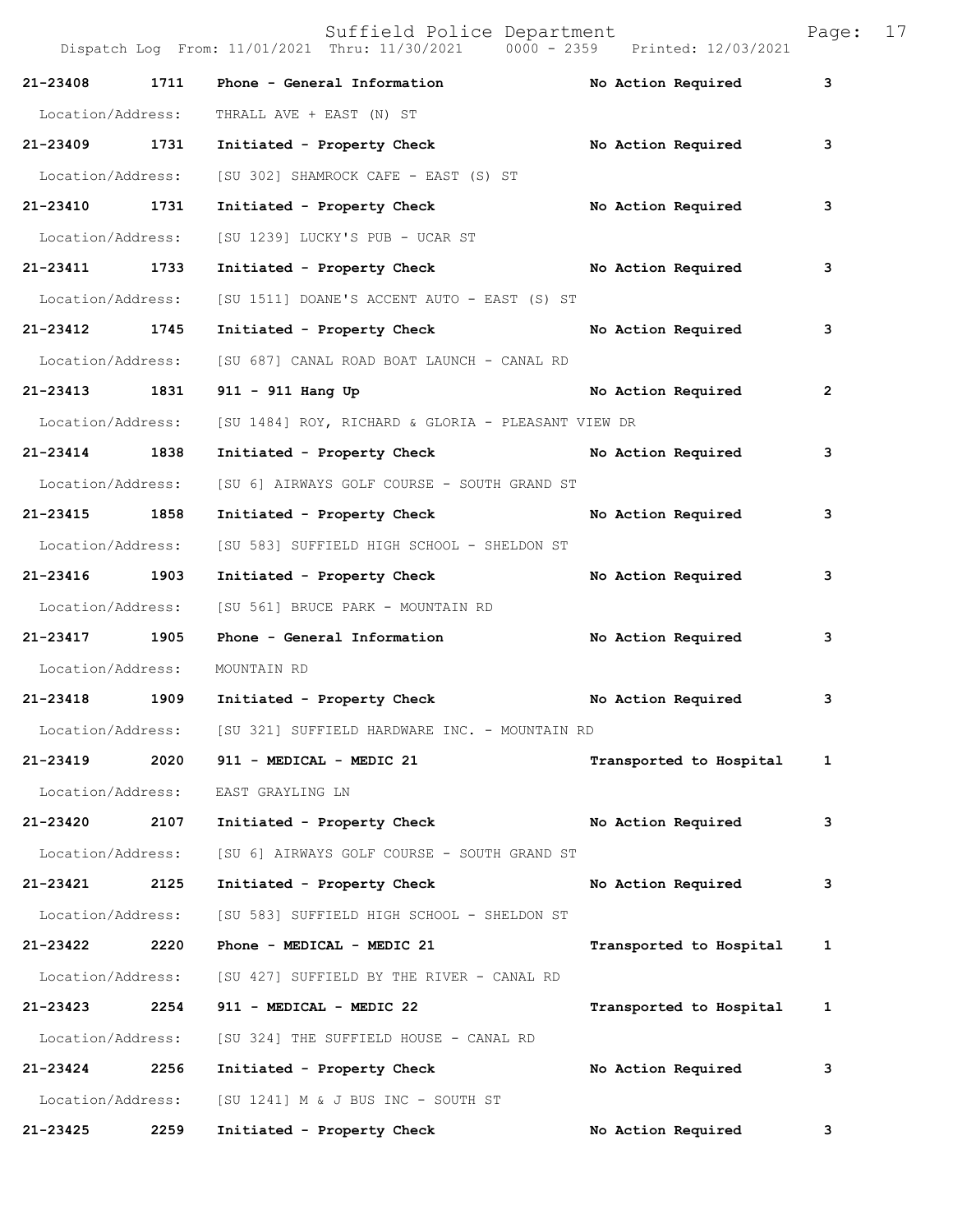Suffield Police Department Fage: 18 Dispatch Log From: 11/01/2021 Thru: 11/30/2021 0000 - 2359 Printed: 12/03/2021 Location/Address: [SU 1368] BROADBROOK BREWERY - SOUTH ST **21-23426 2301 Initiated - Property Check No Action Required 3** Location/Address: [SU 604] KELLY CONTAINER INC - SOUTH ST **21-23427 2304 Initiated - Property Check No Action Required 3** Location/Address: KENNY ROBERTS MEMORIAL DR **21-23428 2318 Initiated - Property Check No Action Required 3** Location/Address: [SU 334] SUFFIELD VILLAGE SHOPPING CENTER - BRIDGE ST **21-23429 2324 Initiated - Property Check No Action Required 3** Location/Address: [SU 561] BRUCE PARK - MOUNTAIN RD **21-23430 2324 911 - MEDICAL - MEDIC 23 Transported to Hospital 1** Location/Address: MOUNTAIN RD **21-23431 2326 Initiated - Property Check No Action Required 3** Location/Address: [SU 330] SPAULDING SCHOOL - MOUNTAIN RD **21-23432 2334 Initiated - Property Check No Action Required 3** Location/Address: [SU 69] CVS PHARMACY - MOUNTAIN RD

## **For Date: 11/04/2021 - Thursday**

| $21 - 23433$      | 0001 | Initiated - Property Check                            | No Action Required | 3 |
|-------------------|------|-------------------------------------------------------|--------------------|---|
| Location/Address: |      | [SU 380] WEST SUFFIELD SHOPS - MOUNTAIN RD            |                    |   |
| 21-23434 0006     |      | Initiated - Property Check                            | No Action Required | 3 |
| Location/Address: |      | [SU 495] SUFFIELD VAPE & SMOKE SHOP - MAPLETON AVE    |                    |   |
| 21-23435 0015     |      | Initiated - Property Check                            | No Action Required | 3 |
| Location/Address: |      | [SU 1424] BROOK HILL VILLAGE - EMILY WAY              |                    |   |
| 21-23436 0015     |      | Initiated - Property Check                            | No Action Required | 3 |
| Location/Address: |      | [SU 614] EBB'S CORNER - BABBS RD                      |                    |   |
| 21-23437 0024     |      | Initiated - Property Check No Action Required         |                    | 3 |
| Location/Address: |      | [SU 690] SUFFIELD WILDLIFE MANAGEMENT AREA - BABBS RD |                    |   |
| 21-23438          | 0028 | Initiated - Property Check                            | No Action Required | 3 |
| Location/Address: |      | LAKE RD                                               |                    |   |
| 21-23439 0030     |      | Initiated - Property Check No Action Required         |                    | 3 |
| Location/Address: |      | [SU 322] MCALISTER INTERMEDIATE SCHOOL - MOUNTAIN RD  |                    |   |
| 21-23440 0032     |      | Initiated - Property Check                            | No Action Required | 3 |
| Location/Address: |      | COPPER HILL RD                                        |                    |   |
| 21-23441 0037     |      | Initiated - Property Check                            | No Action Required | 3 |
| Location/Address: |      | [SU 1215] ROY PROPERTIES - MOUNTAIN RD                |                    |   |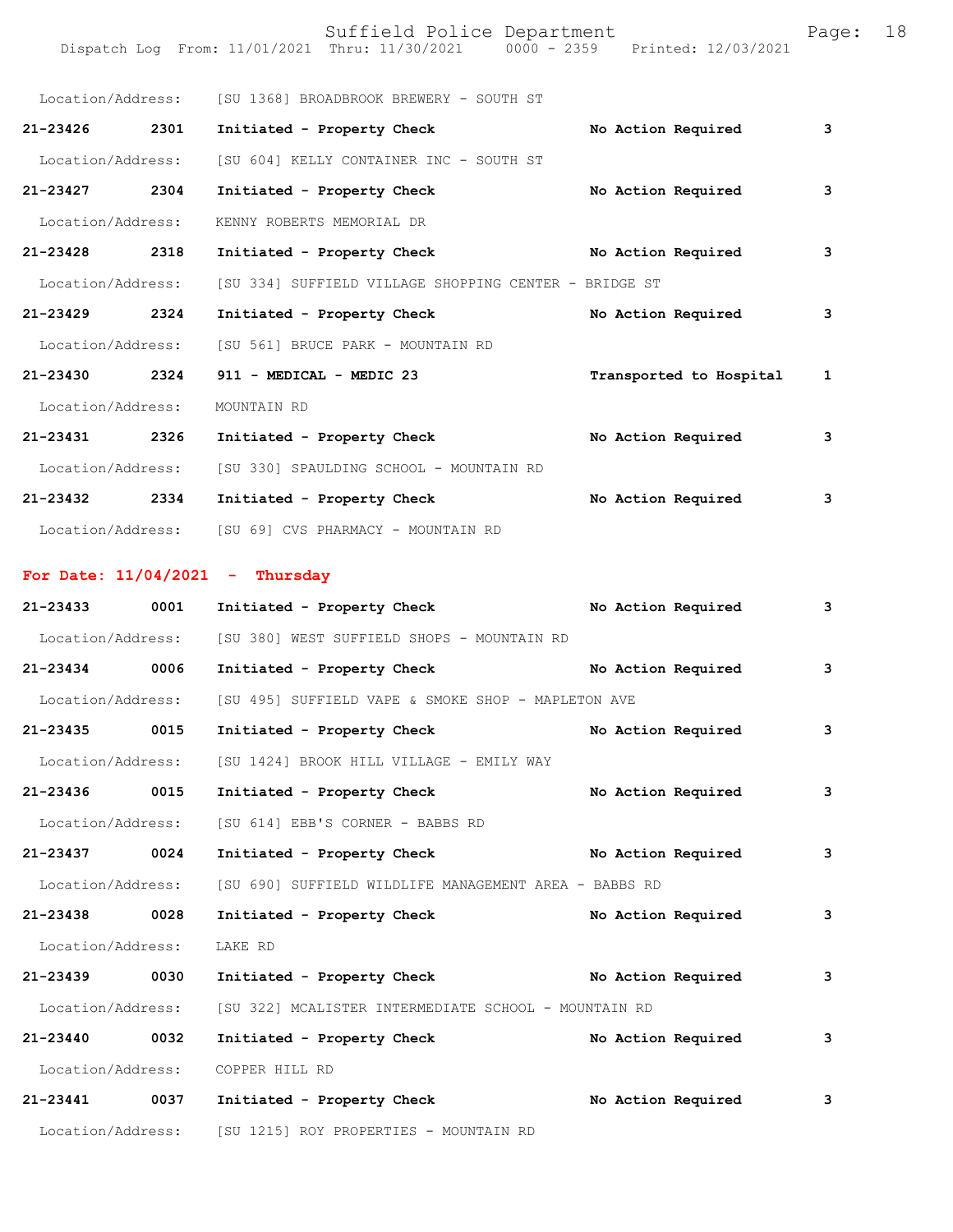| 21-23442 0040     |      | Initiated - Property Check                                                | No Action Required | 3              |
|-------------------|------|---------------------------------------------------------------------------|--------------------|----------------|
|                   |      | Location/Address: [SU 688] QUARRY - QUARRY RD                             |                    |                |
| 21-23443 0041     |      | Initiated - Property Check                                                | No Action Required | 3              |
| Location/Address: |      | WINTER DR                                                                 |                    |                |
| 21-23444 0043     |      | Initiated - Property Check                                                | No Action Required | 3              |
|                   |      | Location/Address: [SU 323] SUFFIELD MIDDLE SCHOOL - MOUNTAIN RD           |                    |                |
| 21-23445 0045     |      | Initiated - Property Check                                                | No Action Required | 3              |
| Location/Address: |      | PHELPS RD                                                                 |                    |                |
| 21-23446 0055     |      | Initiated - Property Check                                                | No Action Required | 3              |
| Location/Address: |      | NORTH STONE ST                                                            |                    |                |
| 21-23447 0059     |      | Initiated - Property Check                                                | No Action Required | 3              |
|                   |      | Location/Address: [SU 69] CVS PHARMACY - MOUNTAIN RD                      |                    |                |
| 21-23448 0102     |      | Initiated - Property Check                                                | No Action Required | 3              |
| Location/Address: |      | FFYLER PL                                                                 |                    |                |
| 21-23449 0104     |      | Initiated - Property Check                                                | No Action Required | 3              |
| Location/Address: |      | NORTH GRAND ST                                                            |                    |                |
| 21-23450 0115     |      | Initiated - Property Check                                                | No Action Required | 3              |
| Location/Address: |      | RATLEY RD                                                                 |                    |                |
| 21-23451 0125     |      | Initiated - Property Check                                                | No Action Required | 3              |
|                   |      | Location/Address: [SU 552] SUFFIELD FIRE DEPARTMENT COMPANY 2 - RATLEY RD |                    |                |
| 21-23452 0132     |      | Initiated - Traffic Control/School Traffic No Action Required             |                    | 3              |
| Location/Address: |      | NORTH ST                                                                  |                    |                |
| 21-23453          | 0132 | Initiated - Property Check                                                | No Action Required | 3              |
|                   |      | Location/Address: [SU 613] MOUNTAIN RD MARKET PLACE - MOUNTAIN RD         |                    |                |
| 21-23454          | 0139 | Initiated - Property Check No Action Required                             |                    | $\mathbf{3}$   |
|                   |      | Location/Address: [SU 115] FOOD BAG (AMG RETAIL LLC #519) - MOUNTAIN RD   |                    |                |
| 21-23455          | 0208 | Initiated - Property Check                                                | No Action Required | $\mathbf{3}$   |
| Location/Address: |      | [SU 326] SUFFIELD MEADOW CONDOS - SUFFIELD MEADOW DR                      |                    |                |
| 21-23456 0224     |      | Initiated - Suspicious Vehicle No Action Required                         |                    | $\overline{2}$ |
| Location/Address: |      | FLOWER SHOP - SOUTH MAIN ST                                               |                    |                |
| 21-23457          | 0230 | Initiated - Property Check No Action Required                             |                    | 3              |
|                   |      | Location/Address: [SU 552] SUFFIELD FIRE DEPARTMENT COMPANY 2 - RATLEY RD |                    |                |
| 21-23458          | 0233 | Initiated - Property Check                                                | No Action Required | 3              |
|                   |      | Location/Address: [SU 1241] M & J BUS INC - SOUTH ST                      |                    |                |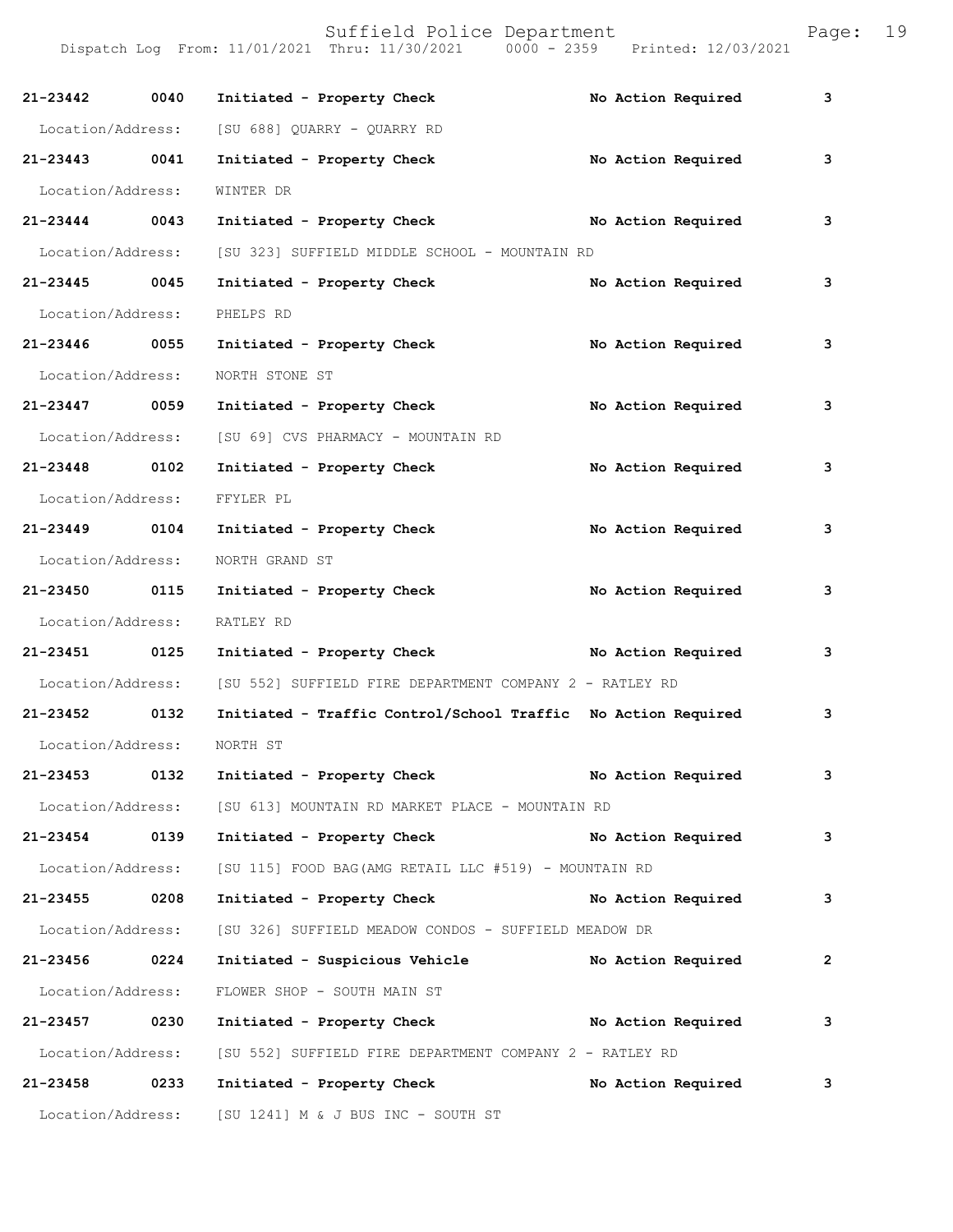Suffield Police Department<br>Thru: 11/30/2021 0000 - 2359 Printed: 12/03/2021 Dispatch Log From:  $11/01/2021$  Thru:  $11/30/2021$  0000 - 2359 **21-23459 0300 Initiated - Property Check No Action Required 3** Location/Address: [SU 1146] DESIGNS FOR HEALTH - SOUTH ST **21-23460 0314 Initiated - Traffic Control/School Traffic No Action Required 3** Location/Address: PHELPS RD + MOUNTAIN RD **21-23461 0324 Initiated - Property Check No Action Required 3** Location/Address: [SU 302] SHAMROCK CAFE - EAST (S) ST **21-23462 0325 Initiated - Property Check No Action Required 3** Location/Address: [SU 1239] LUCKY'S PUB - UCAR ST **21-23463 0327 Initiated - Property Check No Action Required 3** Location/Address: [SU 1511] DOANE'S ACCENT AUTO - EAST (S) ST **21-23464 0335 Initiated - Property Check No Action Required 3** Location/Address: [SU 75] FAS MART - THOMPSONVILLE RD 21-23465 0359 911 - Suspicious Activity **Report Taken 2**<br>Location/Address: [SU 1438] WINDSOR FEDERAL SAVINGS - MOUNTAIN RD [SU 1438] WINDSOR FEDERAL SAVINGS - MOUNTAIN RD<br>at: 21-525-OF Refer To Incident:  $\frac{21-525-OF}{21-674-IN}$ Refer To Fire Case: **21-23466 0400 911 - MEDICAL - MEDIC 21 Transported to Hospital 1** Location/Address: [SU 546] MAC DOUGAL CORRECTIONAL CENTER - EAST (S) ST **21-23467 0715 Initiated - Traffic Control/School Traffic Services Rendered 3**  [SU 583] SUFFIELD HIGH SCHOOL - SHELDON ST **21-23468 0742 Initiated - Property Check No Action Required 3** Location/Address: [SU 323] SUFFIELD MIDDLE SCHOOL - MOUNTAIN RD **21-23469 0742 Initiated - Follow Up No Action Required 3** Location/Address: [SU 115] FOOD BAG(AMG RETAIL LLC #519) - MOUNTAIN RD **21-23470 0804 Initiated - Property Check No Action Required 3** Location/Address: [SU 583] SUFFIELD HIGH SCHOOL - SHELDON ST **21-23471 0905 Initiated - Community Policing Contact No Action Required 3** Location/Address: [SU 583] SUFFIELD HIGH SCHOOL - SHELDON ST **21-23472 0939 Initiated - Animal Complaint Services Rendered 3**  Location/Address: [SU 550] SUFFIELD POLICE DEPARTMENT - MOUNTAIN RD **21-23473 0943 Phone - Animal Complaint No Action Required 3** Location/Address: LAKE RD **21-23474 0948 Phone - Animal Complaint Services Rendered 3**  Location/Address: HALLADAY (W) AVE **21-23475 1009 Initiated - Community Policing Contact No Action Required 3** Location/Address: [SU 322] MCALISTER INTERMEDIATE SCHOOL - MOUNTAIN RD **21-23476 1052 Initiated - Property Check No Action Required 3** Location/Address: [SU 323] SUFFIELD MIDDLE SCHOOL - MOUNTAIN RD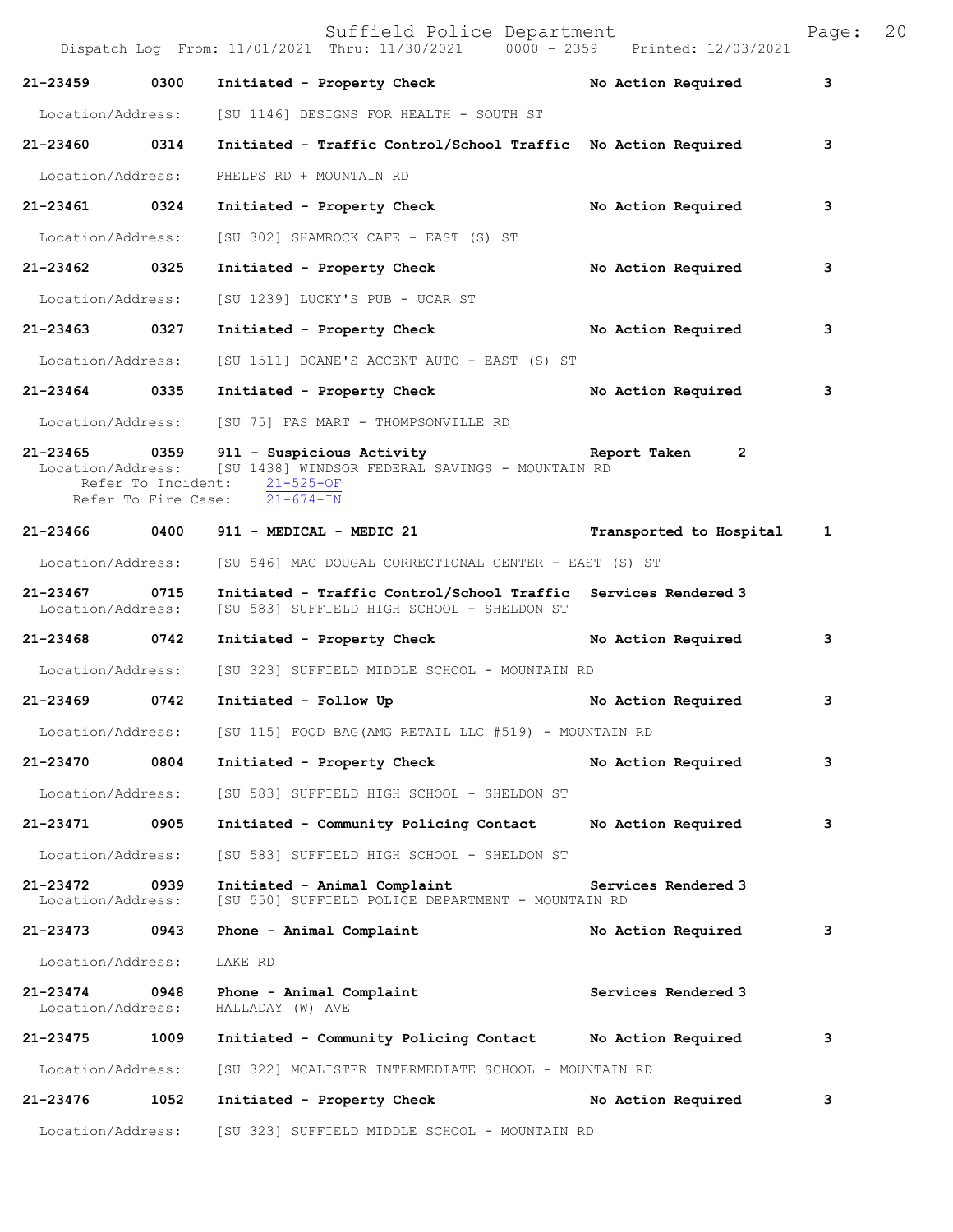Dispatch Log From: 11/01/2021 Thru: 11/30/2021 0000 - 2359 Printed: 12/03/2021

**21-23477 1056 Phone - Fire Department - Box Alarm Report Taken 1**  [SU 411] HORNICK DORM SUFFIELD ACADEMY - STILES LN<br>se: 21-675-IN Refer To Fire Case: **21-23479 1109 Phone - Animal Complaint 6 6 Services Rendered 3**<br>
Location/Address: LAKE RD Location/Address: **21-23481 1154 Initiated - Follow Up No Action Required 3** Location/Address: [SU 1438] WINDSOR FEDERAL SAVINGS - MOUNTAIN RD **21-23482 1200 Initiated - Community Policing Contact No Action Required 3** Location/Address: [SU 583] SUFFIELD HIGH SCHOOL - SHELDON ST **21-23483 1204 911 - 911 Hang Up No Action Required 2** Location/Address: BOSTON NECK RD **21-23484 1224 Phone - Fire Department - Still Alarm Report Taken 3**  Location/Address: RATLEY RD<br>Refer To Fire Case: 21-676-IN Refer To Fire Case: **21-23485 1226 Phone - Larceny Report Taken 2**  [SU 606] POULIN ENTERPRISES INC - SOUTH ST<br>ent: 21-526-OF Refer To Incident: **21-23486 1233 911 - M/V Accident (Property) Report Taken 2**  Location/Address: Refer To Accident: 21-191-AC Refer To Fire Case: 21-677-IN **21-23487 1238 Initiated - Community Policing Contact Services Rendered 3**  Location/Address: [SU 625] HIGHLAND PARK MARKET - BRIDGE ST **21-23489 1328 Initiated - Community Policing Contact Services Rendered 3**  Location/Address: **21-23488 1330 Initiated - Community Policing Contact No Action Required 3** Location/Address: [SU 583] SUFFIELD HIGH SCHOOL - SHELDON ST **21-23490 1402 Initiated - Traffic Control/School Traffic Services Rendered 3**  [SU 583] SUFFIELD HIGH SCHOOL - SHELDON ST **21-23491 1423 Initiated - Traffic Control/School Traffic Services Rendered 3**  Location/Address: [SU 323] SUFFIELD MIDDLE SCHOOL - MOUNTAIN RD **21-23492 1424 Initiated - Animal Complaint Services Rendered 3**  [SU 1444] RIVER VALLEY ANIMAL CENTER - SOUTH ST **21-23493 1430 Initiated - Directed Patrol Services Rendered 3**  Location: TOWN OF SUFFIELD **21-23494 1448 Initiated - Animal Complaint No Action Required 3** Location/Address: [SU 40] CHRISTIAN FIELD - HALE ST **21-23495 1449 Phone - Assist Motorist Services Rendered 3**  Location/Address: MAPLETON AVE + NORTH ST **21-23496 1523 Initiated - Motor Vehicle Violation Verbal Warning 3**  FOOD BAG(AMG RETAIL LLC #519) - MOUNTAIN RD **21-23497 1526 Initiated - Community Policing Contact No Action Required 3** Location/Address: SUNNYVIEW DR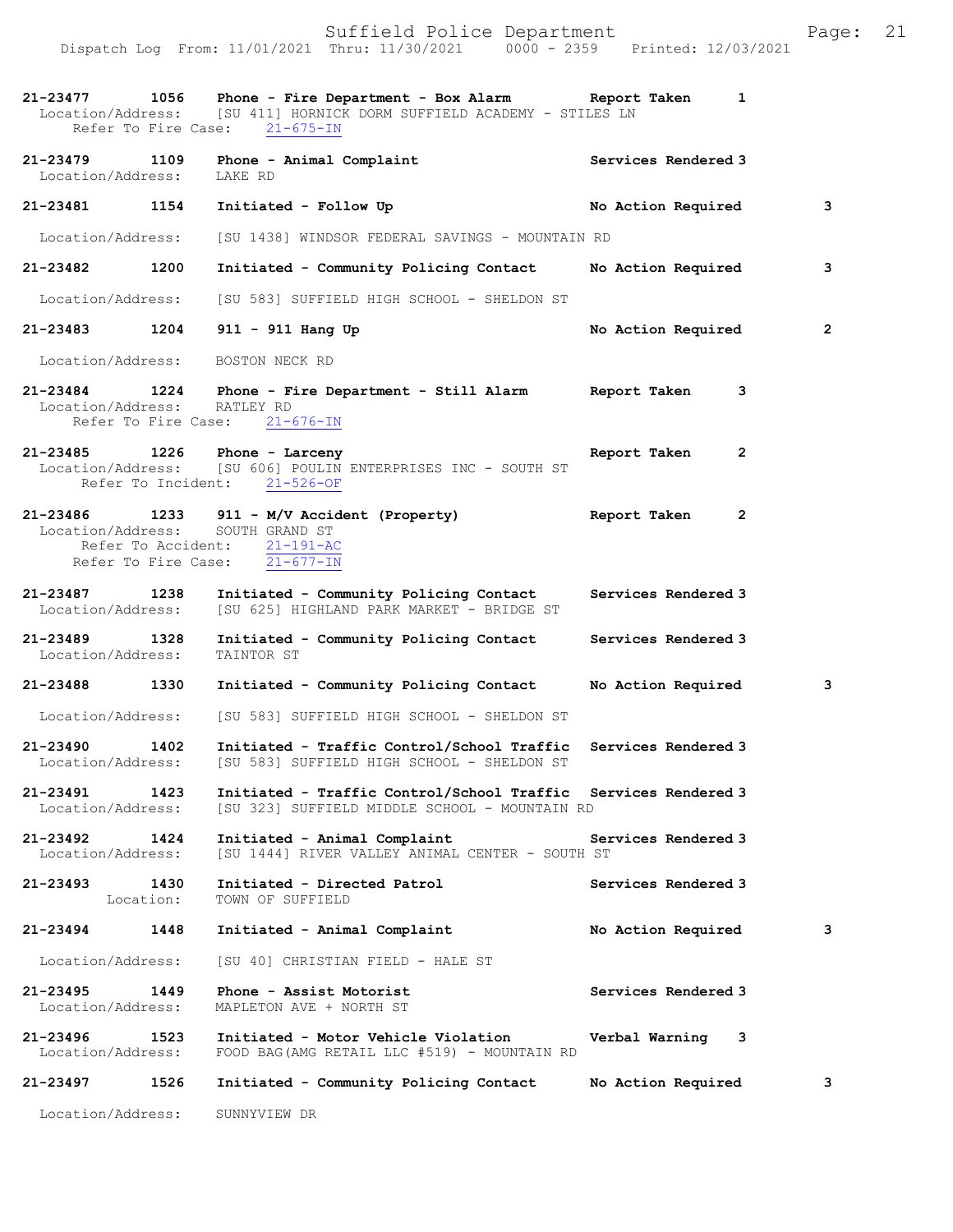|                               |      | Suffield Police Department<br>Dispatch Log From: 11/01/2021 Thru: 11/30/2021 0000 - 2359 Printed: 12/03/2021                                                                           |                         | Page: | 22 |
|-------------------------------|------|----------------------------------------------------------------------------------------------------------------------------------------------------------------------------------------|-------------------------|-------|----|
| 21-23501                      | 1545 | Initiated - Follow Up                                                                                                                                                                  | No Action Required      | 3     |    |
| Location/Address:             |      | [SU 550] SUFFIELD POLICE DEPARTMENT - MOUNTAIN RD                                                                                                                                      |                         |       |    |
| 21-23498 1548                 |      | 911 - MEDICAL - MEDIC 21                                                                                                                                                               | Transported to Hospital | 1     |    |
| Location/Address:             |      | [SU 259] PARK PLACE - BRIDGE ST                                                                                                                                                        |                         |       |    |
| 21-23499<br>Location/Address: | 1602 | Initiated - Community Policing Contact Services Rendered 3<br>STRATTON FARMS RD                                                                                                        |                         |       |    |
| 21-23500                      | 1615 | Initiated - Community Policing Contact                                                                                                                                                 | No Action Required      | 3     |    |
| Location/Address:             |      | HALLADAY DR                                                                                                                                                                            |                         |       |    |
| 21-23502 1629                 |      | Initiated - Animal Complaint                                                                                                                                                           | No Action Required      | 3     |    |
| Location/Address:             |      | [SU 598] SUNRISE PARK - MOUNTAIN RD                                                                                                                                                    |                         |       |    |
| 21-23503<br>Location/Address: | 1637 | Initiated - Property Check Services Rendered 3<br>[SU 690] SUFFIELD WILDLIFE MANAGEMENT AREA - BABBS RD                                                                                |                         |       |    |
| 21-23504 1717                 |      | Initiated - Community Policing Contact Mo Action Required                                                                                                                              |                         | 3     |    |
| Location/Address:             |      | [SU 552] SUFFIELD FIRE DEPARTMENT COMPANY 2 - RATLEY RD                                                                                                                                |                         |       |    |
|                               |      | $21-23505$ 1817 911 - M/V Accident (Personal Injury)<br>Location/Address: FOOD BAG(AMG RETAIL LLC #519) - MOUNTAIN RD<br>Refer To Accident: 21-192-AC<br>Refer To Fire Case: 21-678-IN | Report Taken<br>1       |       |    |
| 21-23506                      | 1820 | Phone - DUI/Erratic Operation                                                                                                                                                          | No Action Required      | 2     |    |
| Location/Address:             |      | NORTH ST                                                                                                                                                                               |                         |       |    |
| 21-23507                      | 1825 | Initiated - Traffic Control/School Traffic No Action Required                                                                                                                          |                         | 3     |    |
| Location/Address:             |      | MOUNTAIN RD + COPPER HILL RD                                                                                                                                                           |                         |       |    |
| 21-23508 1925                 |      | Initiated - Property Check                                                                                                                                                             | No Action Required      | з     |    |
| Location/Address:             |      | [SU 583] SUFFIELD HIGH SCHOOL - SHELDON ST                                                                                                                                             |                         |       |    |
| 21-23509                      | 2001 | Initiated - Property Check                                                                                                                                                             | No Action Required      | 3     |    |
| Location/Address:             |      | [SU 613] MOUNTAIN RD MARKET PLACE - MOUNTAIN RD                                                                                                                                        |                         |       |    |
| 21-23510                      | 2112 | Initiated - Property Check                                                                                                                                                             | No Action Required      | з     |    |
| Location/Address:             |      | [SU 1241] M & J BUS INC - SOUTH ST                                                                                                                                                     |                         |       |    |
| 21-23511                      | 2124 | Initiated - Property Check                                                                                                                                                             | No Action Required      | з     |    |
| Location/Address:             |      | [SU 1368] BROADBROOK BREWERY - SOUTH ST                                                                                                                                                |                         |       |    |
| 21-23512                      | 2126 | Initiated - Property Check                                                                                                                                                             | No Action Required      | 3     |    |
| Location/Address:             |      | [SU 604] KELLY CONTAINER INC - SOUTH ST                                                                                                                                                |                         |       |    |
| 21-23513 2130                 |      | Initiated - Property Check                                                                                                                                                             | No Action Required      | 3     |    |
| Location/Address:             |      | KENNY ROBERTS MEMORIAL DR                                                                                                                                                              |                         |       |    |
| 21-23514                      | 2144 | Initiated - Property Check                                                                                                                                                             | No Action Required      | з     |    |
| Location/Address:             |      | [SU 583] SUFFIELD HIGH SCHOOL - SHELDON ST                                                                                                                                             |                         |       |    |
| 21-23515<br>Location/Address: | 2217 | 911 - 911 Hang Up<br>HARVEY LN                                                                                                                                                         | Services Rendered 2     |       |    |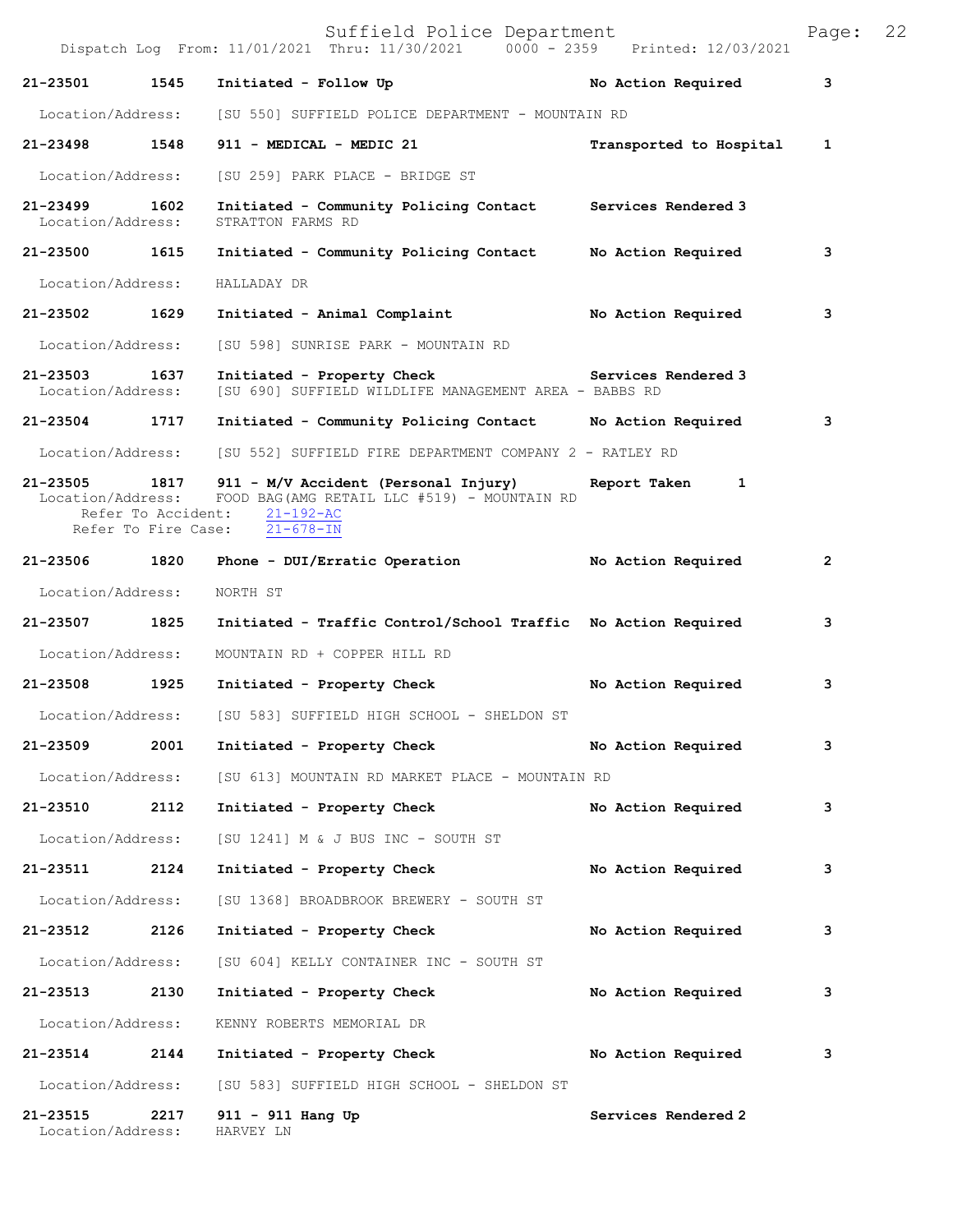| 21-23516 2227     |      | Initiated - Property Check                                              |  | No Action Required | 3 |
|-------------------|------|-------------------------------------------------------------------------|--|--------------------|---|
| Location/Address: |      | [SU 380] WEST SUFFIELD SHOPS - MOUNTAIN RD                              |  |                    |   |
| 21-23517 2231     |      | Initiated - Property Check                                              |  | No Action Required | 3 |
| Location/Address: |      | [SU 598] SUNRISE PARK - MOUNTAIN RD                                     |  |                    |   |
| 21-23518 2234     |      | Initiated - Property Check No Action Required                           |  |                    | 3 |
| Location/Address: |      | [SU 332] SUFFIELD SPORTSMAN ASSOC. - PHELPS RD                          |  |                    |   |
| 21-23519 2236     |      | Initiated - Property Check No Action Required                           |  |                    | 3 |
| Location/Address: |      | [SU 33] SUFFIELD CORDIAL SHOPPE - MAPLETON AVE                          |  |                    |   |
| 21-23520 2240     |      | Initiated - Property Check No Action Required                           |  |                    | 3 |
| Location/Address: |      | [SU 688] QUARRY - QUARRY RD                                             |  |                    |   |
| 21-23521 2244     |      | Initiated - Property Check No Action Required                           |  |                    | 3 |
| Location/Address: |      | [SU 1495] CERVIONE FIELD - COPPER HILL RD                               |  |                    |   |
| 21-23522 2248     |      | Initiated - Property Check                                              |  | No Action Required | 3 |
|                   |      | Location/Address: [SU 614] EBB'S CORNER - BABBS RD                      |  |                    |   |
| 21-23523 2248     |      | Initiated - Property Check No Action Required                           |  |                    | 3 |
| Location/Address: |      | [SU 115] FOOD BAG(AMG RETAIL LLC #519) - MOUNTAIN RD                    |  |                    |   |
| 21-23524 2251     |      | Initiated - Property Check No Action Required                           |  |                    | 3 |
| Location/Address: |      | [SU 689] STATE LINE TURNAROUND - MOUNTAIN RD                            |  |                    |   |
| 21-23525 2256     |      | Initiated - Property Check No Action Required                           |  |                    | 3 |
|                   |      | Location/Address: [SU 690] SUFFIELD WILDLIFE MANAGEMENT AREA - BABBS RD |  |                    |   |
| 21-23526 2258     |      | Initiated - Property Check No Action Required                           |  |                    | 3 |
|                   |      | Location/Address: [SU 1309] BABBS BEACH/RECREATION AREA - BABBS RD      |  |                    |   |
| 21-23527          | 2305 | Initiated - Property Check                                              |  | No Action Required | 3 |
| Location/Address: |      | [SU 6] AIRWAYS GOLF COURSE - SOUTH GRAND ST                             |  |                    |   |
| 21-23528          | 2328 | Initiated - Property Check                                              |  | No Action Required | 3 |
| Location/Address: |      | [SU 561] BRUCE PARK - MOUNTAIN RD                                       |  |                    |   |
| 21-23529          | 2330 | Initiated - Property Check                                              |  | No Action Required | 3 |
| Location/Address: |      | [SU 330] SPAULDING SCHOOL - MOUNTAIN RD                                 |  |                    |   |
| 21-23530          | 2350 | Initiated - Property Check                                              |  | No Action Required | 3 |
| Location/Address: |      | [SU 583] SUFFIELD HIGH SCHOOL - SHELDON ST                              |  |                    |   |
| 21-23532          | 2355 | Initiated - Property Check                                              |  | No Action Required | 3 |
| Location/Address: |      | [SU 334] SUFFIELD VILLAGE SHOPPING CENTER - BRIDGE ST                   |  |                    |   |

**For Date: 11/05/2021 - Friday**

| 21-23531 |  | 0000 Initiated - Follow Up |  | No Action Required |
|----------|--|----------------------------|--|--------------------|
|----------|--|----------------------------|--|--------------------|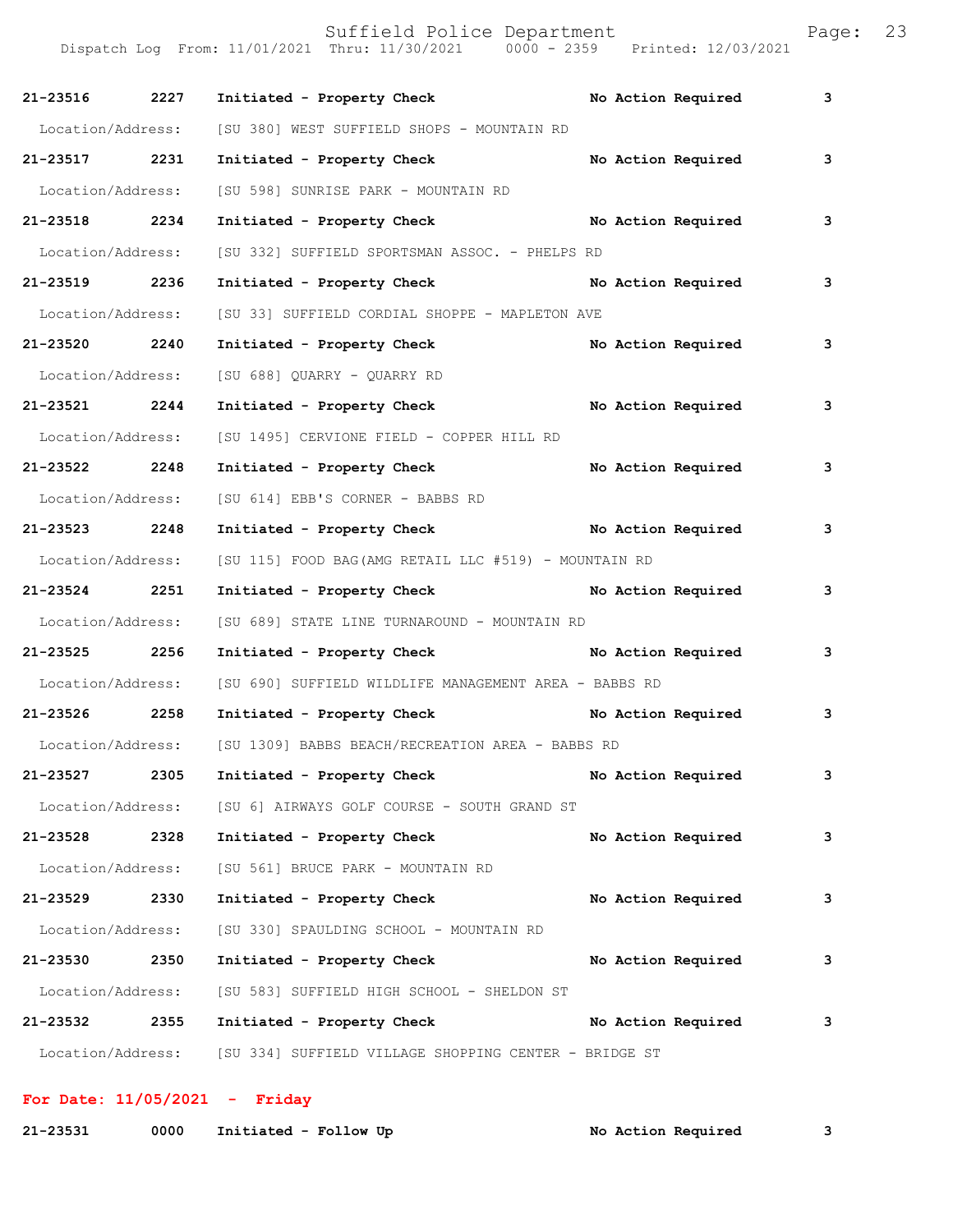| Location/Address:             |      | MOUNTAIN RD                                                               |                    |   |
|-------------------------------|------|---------------------------------------------------------------------------|--------------------|---|
| 21-23534 0009                 |      | Initiated - Traffic Control/School Traffic No Action Required             |                    | 3 |
| Location/Address:             |      | MOUNTAIN RD + NORTH MAIN ST                                               |                    |   |
| 21-23533                      | 0012 | Initiated - Property Check                                                | No Action Required | 3 |
| Location/Address:             |      | [SU 614] EBB'S CORNER - BABBS RD                                          |                    |   |
| 21-23535 0018                 |      | Initiated - Property Check                                                | No Action Required | 3 |
| Location/Address:             |      | [SU 688] QUARRY - QUARRY RD                                               |                    |   |
| 21-23536                      | 0037 | Initiated - Property Check                                                | No Action Required | 3 |
| Location/Address:             |      | [SU 850] TUCKAHOE TURF FARM - WARNERTOWN RD                               |                    |   |
| 21-23537<br>Location/Address: | 0050 | Initiated - Motor Vehicle Violation<br>MAPLETON AVE + NORTH ST            | Verbal Warning 3   |   |
| 21-23538 0057                 |      | Initiated - Property Check                                                | No Action Required | 3 |
| Location/Address:             |      | [SU 1241] M & J BUS INC - SOUTH ST                                        |                    |   |
| 21-23539 0102                 |      | Initiated - Traffic Control/School Traffic No Action Required             |                    | 3 |
| Location/Address:             |      | SOUTH ST + PERIMETER RD                                                   |                    |   |
| 21-23541 0119                 |      | Initiated - Property Check                                                | No Action Required | 3 |
| Location/Address:             |      | WAINSCOT LN                                                               |                    |   |
| 21-23542 0120                 |      | Initiated - Property Check                                                | No Action Required | 3 |
| Location/Address:             |      | FIDDLEHEAD PL                                                             |                    |   |
| 21-23540 0122                 |      | Initiated - Property Check                                                | No Action Required | 3 |
| Location/Address:             |      | [SU 598] SUNRISE PARK - MOUNTAIN RD                                       |                    |   |
| 21-23543                      | 0134 | Initiated - Traffic Control/School Traffic No Action Required             |                    | 3 |
| Location/Address:             |      | BABBS RD                                                                  |                    |   |
| $21 - 23544$                  | 0156 | Initiated - Property Check                                                | No Action Required | 3 |
|                               |      | Location/Address: [SU 690] SUFFIELD WILDLIFE MANAGEMENT AREA - BABBS RD   |                    |   |
| 21-23545                      | 0223 | Initiated - Animal Complaint                                              | No Action Required | 3 |
| Location/Address:             |      | NORTH GRAND ST                                                            |                    |   |
| 21-23546 0232                 |      | Initiated - Property Check                                                | No Action Required | 3 |
| Location/Address:             |      | [SU 112] PEOPLES BANK - MOUNTAIN RD                                       |                    |   |
| 21-23547                      | 0235 | Initiated - Property Check                                                | No Action Required | 3 |
| Location/Address:             |      | [SU 380] WEST SUFFIELD SHOPS - MOUNTAIN RD                                |                    |   |
| 21-23548                      | 0242 | Initiated - Property Check                                                | No Action Required | 3 |
|                               |      | Location/Address: [SU 115] FOOD BAG (AMG RETAIL LLC #519) - MOUNTAIN RD   |                    |   |
| 21-23549<br>Location/Address: | 0251 | 911 - Domestic Disturbance<br>EAST (N) ST<br>Refer To Incident: 21-527-OF | Report Taken<br>1  |   |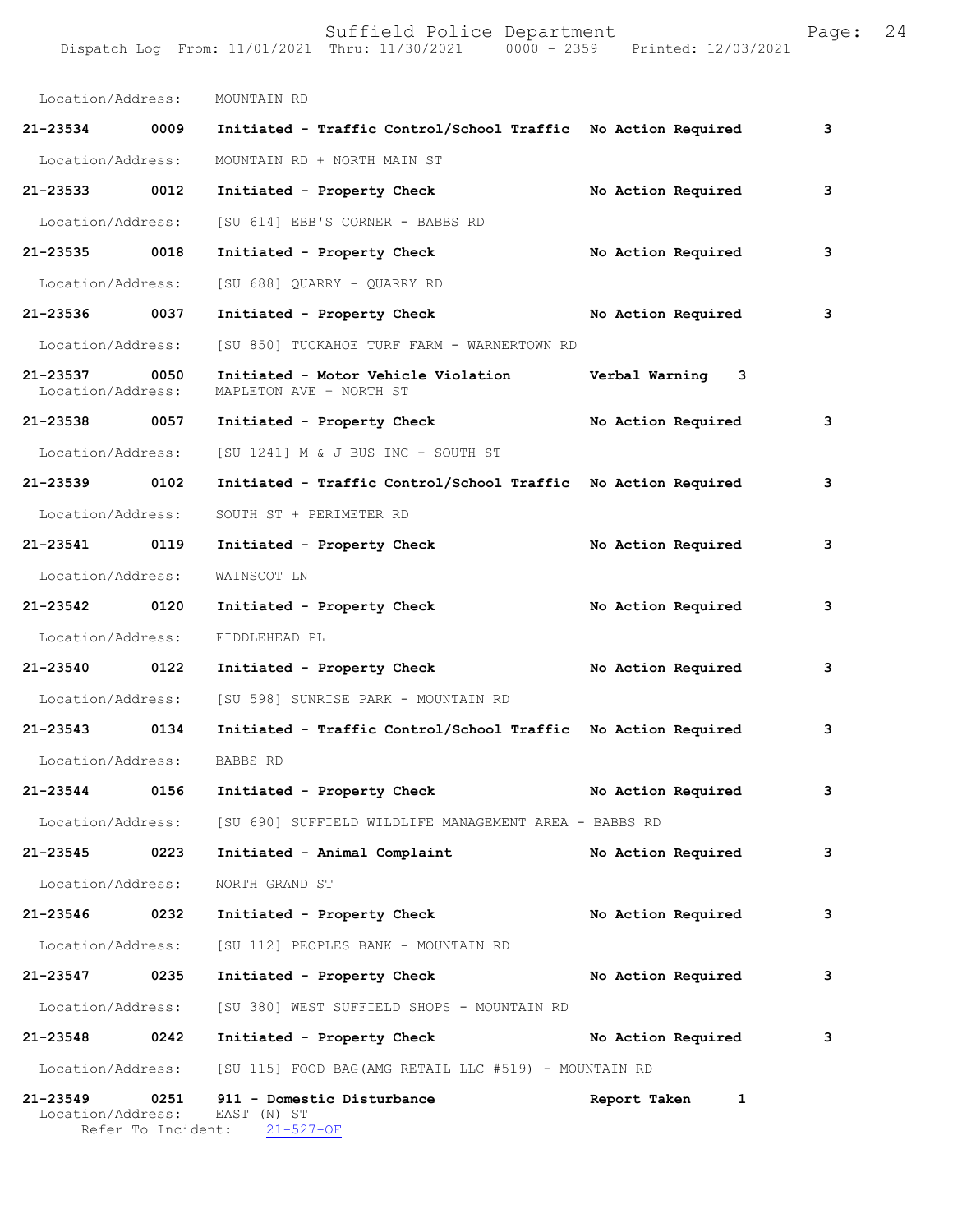|                                    |                          | Dispatch Log From: 11/01/2021 Thru: 11/30/2021 0000 - 2359 Printed: 12/03/2021                                                     |                                |
|------------------------------------|--------------------------|------------------------------------------------------------------------------------------------------------------------------------|--------------------------------|
| 21-23550 0319                      |                          | Initiated - Property Check No Action Required                                                                                      | 3                              |
| Location/Address:                  |                          | [SU 33] SUFFIELD CORDIAL SHOPPE - MAPLETON AVE                                                                                     |                                |
| 21-23551 0357<br>Location/Address: |                          | 911 - MEDICAL - MEDIC 21<br>[SU 342] HELMKE, KATHLEEN - MAYBURY RD                                                                 | Services Rendered 1            |
| 21-23552 0440<br>Location/Address: |                          | Initiated - Follow Up<br>MOUNTAIN RD                                                                                               | Services Rendered 3            |
|                                    |                          | 21-23553 0506 Phone - M/V Accident (Property)<br>Location/Address: [SU 3] ALLIED SIGNAL - SOUTH ST<br>Refer To Accident: 21-193-AC | Report Taken<br>$\overline{2}$ |
| 21-23554 0612<br>Location/Address: |                          | Phone - Traffic Control/School Traffic<br>[SU 913] BABYLON LLC. - HARVEY LN                                                        | Services Rendered 3            |
| 21-23555 0716<br>Location/Address: |                          | Initiated - Traffic Control/School Traffic Services Rendered 3<br>SUFFIELD MIDDLE SCHOOL - MOUNTAIN RD                             |                                |
| 21-23556 0717<br>Location/Address: |                          | Initiated - Traffic Control/School Traffic Services Rendered 3<br>SUFFIELD HIGH SCHOOL - SHELDON ST                                |                                |
| 21-23558 0730                      |                          | Initiated - Property Check No Action Required                                                                                      | 3                              |
| Location/Address:                  |                          | [SU 495] SUFFIELD VAPE & SMOKE SHOP - MAPLETON AVE                                                                                 |                                |
| 21-23557 0734                      |                          | Initiated - Traffic Control/School Traffic No Action Required                                                                      | 3                              |
| Location/Address:                  |                          | MOUNTAIN RD + COPPER HILL RD                                                                                                       |                                |
| 21-23559 0805                      |                          | Initiated - Community Policing Contact Mo Action Required                                                                          | 3                              |
| Location/Address:                  |                          | [SU 583] SUFFIELD HIGH SCHOOL - SHELDON ST                                                                                         |                                |
| 21-23560 0836                      |                          | Initiated - Property Check                                                                                                         | No Action Required<br>3        |
| Location/Address:                  |                          | [SU 690] SUFFIELD WILDLIFE MANAGEMENT AREA - BABBS RD                                                                              |                                |
| 21-23561 0846                      |                          | Initiated - Property Check No Action Required                                                                                      | 3                              |
| Location/Address:                  |                          | [SU 689] STATE LINE TURNAROUND - MOUNTAIN RD                                                                                       |                                |
| 21-23562                           |                          | 0900 Phone - Fire Department - Box Alarm                                                                                           | Taken/Refered to Other Agency  |
| 1                                  |                          | Location/Address: [SU 422] LAUREL COURT - BRIDGE ST<br>Refer To Fire Case: 21-682-IN                                               |                                |
| 21-23563<br>Location/Address:      | 0918<br>Refer To Arrest: | Walk-In - ARREST WARRANT<br>SUFFIELD POLICE DEPARTMENT - MOUNTAIN RD<br>$21 - 77 - AR$                                             | 3<br>Arrest(s) Made            |
| 21-23564 0923<br>Location/Address: |                          | Initiated - Property Check<br>[SU 330] SPAULDING SCHOOL - MOUNTAIN RD                                                              | Services Rendered 3            |
| 21-23565<br>Location/Address:      | 1007                     | Initiated - Welfare Check<br>EMILY WAY                                                                                             | Services Rendered 3            |
| 21-23566                           | 1008                     | Initiated - Property Check                                                                                                         | No Action Required<br>3        |
|                                    |                          | Location/Address: [SU 1495] CERVIONE FIELD - COPPER HILL RD                                                                        |                                |
| 21-23567 1019<br>Location/Address: |                          | Phone - General Information<br>BRANCH RD<br>Refer To Incident: 21-528-OF                                                           | Report Taken<br>3              |
| 21-23568                           | 1048                     | Initiated - Property Check                                                                                                         | No Action Required<br>3        |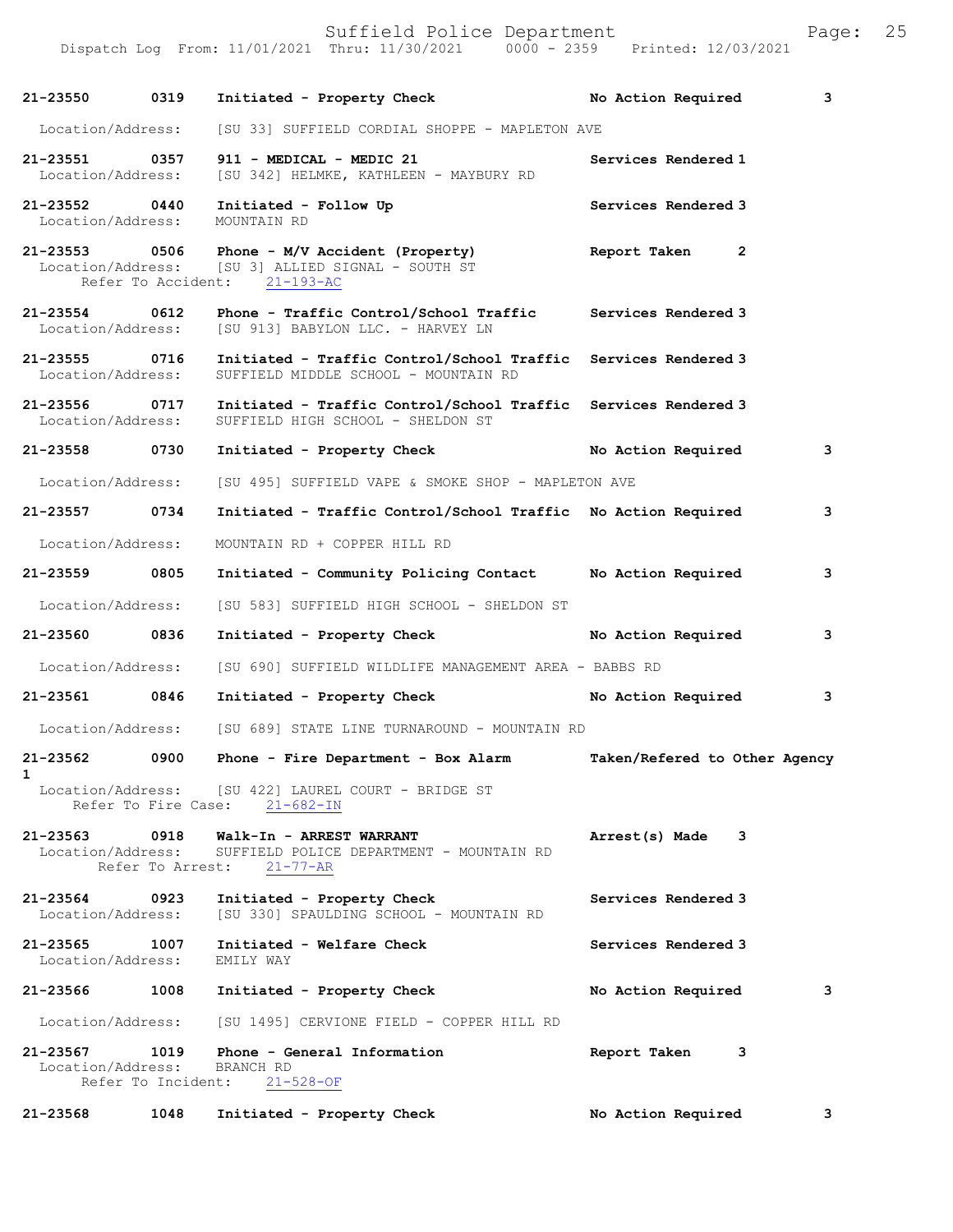|                                    |      | Suffield Police Department<br>Dispatch Log From: 11/01/2021 Thru: 11/30/2021 0000 - 2359 Printed: 12/03/2021    |                               | Page:          | 26 |
|------------------------------------|------|-----------------------------------------------------------------------------------------------------------------|-------------------------------|----------------|----|
| Location/Address:                  |      | [SU 688] QUARRY - QUARRY RD                                                                                     |                               |                |    |
| 21-23569                           | 1110 | Initiated - Property Check                                                                                      | No Action Required            | 3              |    |
| Location/Address:                  |      | METACOMET LN                                                                                                    |                               |                |    |
| 21-23570<br>Location/Address:      | 1111 | Phone - Hazardous Condition<br>RTE.190 BRIDGE                                                                   | Services Rendered 2           |                |    |
| 21-23571 1137                      |      | 911 - MEDICAL - MEDIC 21                                                                                        | Transported to Hospital       | 1              |    |
| Location/Address:                  |      | THE SUFFIELD HOUSE - CANAL RD                                                                                   |                               |                |    |
| 21-23572                           | 1205 | Initiated - Property Check                                                                                      | No Action Required            | 3              |    |
| Location/Address:                  |      | [SU 332] SUFFIELD SPORTSMAN ASSOC. - PHELPS RD                                                                  |                               |                |    |
| 21-23573 1239<br>Location/Address: |      | Initiated - Follow Up<br>[SU 606] POULIN ENTERPRISES INC - SOUTH ST                                             | Services Rendered 3           |                |    |
| 21-23574<br>Location/Address:      | 1249 | Initiated - Community Policing Contact<br>[SU 323] SUFFIELD MIDDLE SCHOOL - MOUNTAIN RD                         | Services Rendered 3           |                |    |
| 21-23575 1258<br>Location/Address: |      | Initiated - Community Policing Contact<br>SUFFIELD MIDDLE SCHOOL - MOUNTAIN RD                                  | Services Rendered 3           |                |    |
| 21-23576 1312<br>Location/Address: |      | Initiated - Property Check<br>[SU 119] FRANCESCO'S RESTAURANT - MOUNTAIN RD                                     | Services Rendered 3           |                |    |
| 21-23577 1319<br>Location/Address: |      | Phone - Larceny<br>[SU 375] WEST SIDE OIL - MOUNTAIN RD<br>Refer To Incident: 21-529-OF                         | Report Taken<br>2             |                |    |
| 21-23578<br>Location/Address:      | 1341 | Phone - Suspicious Vehicle<br>COLSON ST                                                                         | Services Rendered 2           |                |    |
| 21-23579 1354                      |      | Initiated - Traffic Control/School Traffic No Action Required                                                   |                               | 3              |    |
| Location/Address:                  |      | [SU 583] SUFFIELD HIGH SCHOOL - SHELDON ST                                                                      |                               |                |    |
| 21-23580<br>Location/Address:      | 1402 | Initiated - Community Policing Contact<br>[SU 625] HIGHLAND PARK MARKET - BRIDGE ST                             | Services Rendered 3           |                |    |
| 21-23581<br>Location/Address:      | 1424 | Initiated - Traffic Control/School Traffic Services Rendered 3<br>[SU 323] SUFFIELD MIDDLE SCHOOL - MOUNTAIN RD |                               |                |    |
| 21-23582                           | 1424 | 911 - Welfare Check                                                                                             | Transported to Hospital       | 3              |    |
| Location/Address:                  |      | BRIDGE ST                                                                                                       |                               |                |    |
| $21 - 23583$<br>Location/Address:  | 1518 | Walk-In - Lost/Found Property<br>[SU 550] SUFFIELD POLICE DEPARTMENT - MOUNTAIN RD                              | Services Rendered 3           |                |    |
| 21-23584<br>Location/Address:      | 1544 | Phone - Burglar Alarm/Silent<br>[SU 315] STROH, BETTY - MAPLETON AVE                                            | False Alarm<br>$\overline{2}$ |                |    |
| 21-23585                           | 1702 | 911 - MEDICAL - MEDIC 21                                                                                        | Transported to Hospital       | 1              |    |
| Location/Address:                  |      | [SU 324] THE SUFFIELD HOUSE - CANAL RD                                                                          |                               |                |    |
| 21-23586                           | 1705 | 911 - 911 Hang Up                                                                                               | No Action Required            | $\overline{2}$ |    |
| Location/Address:                  |      | WILLOW CREEK                                                                                                    |                               |                |    |
| 21-23587                           | 1722 | Phone - Welfare Check                                                                                           | No Action Required            | 3              |    |
| Location/Address:                  |      | HICKORY ST                                                                                                      |                               |                |    |
| 21-23588                           | 1751 | Initiated - Property Check                                                                                      | No Action Required            | 3              |    |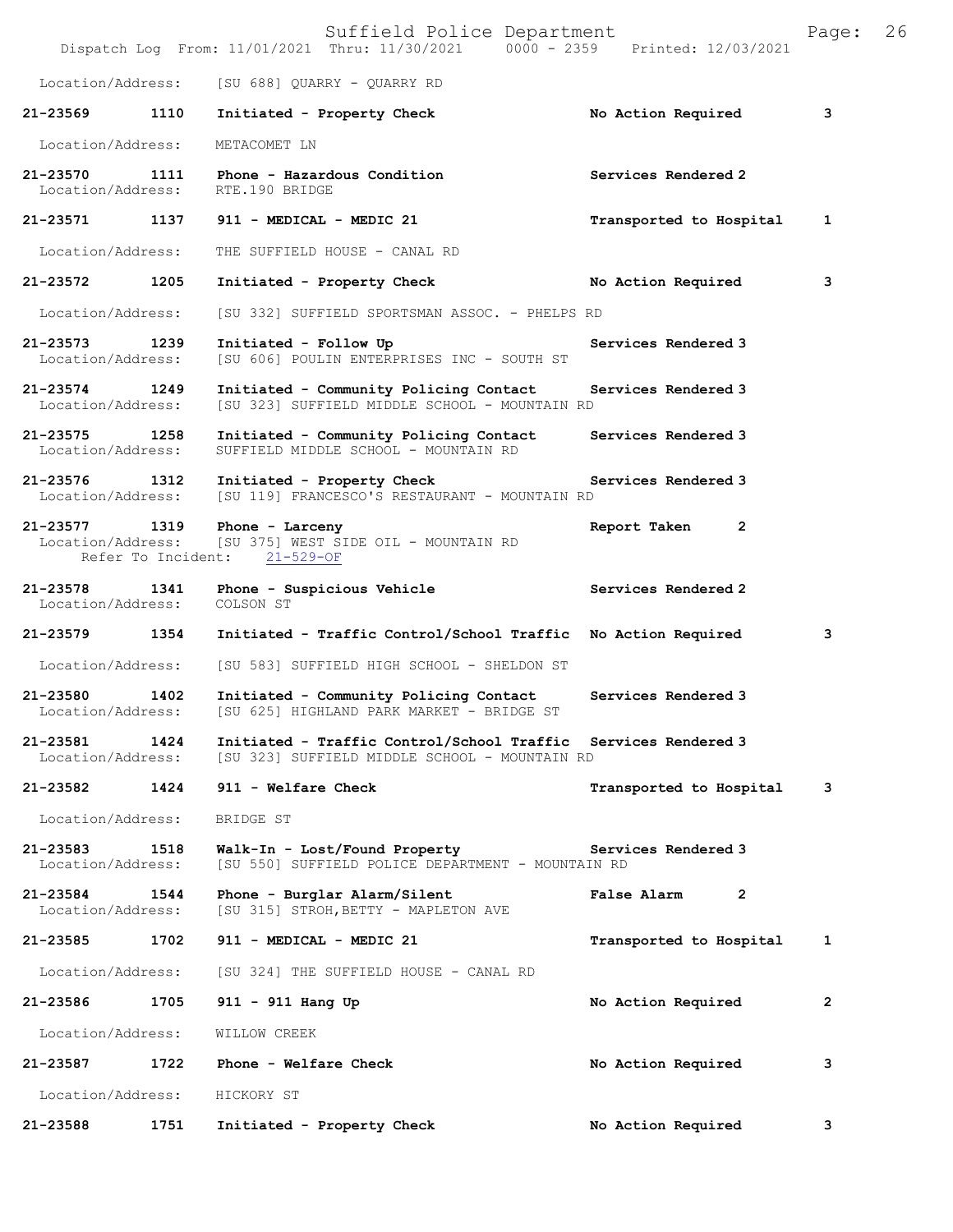|                                    |      | Location/Address: [SU 688] QUARRY - QUARRY RD                              |                         |   |
|------------------------------------|------|----------------------------------------------------------------------------|-------------------------|---|
| 21-23589 1756                      |      | Initiated - Property Check                                                 | No Action Required      | 3 |
| Location/Address:                  |      | [SU 928] STRATTON FARMS - STRATTON FARMS RD                                |                         |   |
| 21-23590 1807                      |      | Initiated - Community Policing Contact                                     | No Action Required      | 3 |
| Location/Address:                  |      | [SU 401] SUBWAY OF SUFFIELD - MOUNTAIN RD                                  |                         |   |
| 21-23591 1827                      |      | Initiated - Community Policing Contact                                     | No Action Required      | 3 |
| Location/Address:                  |      | [SU 583] SUFFIELD HIGH SCHOOL - SHELDON ST                                 |                         |   |
| 21-23592 1918                      |      | 911 - MEDICAL - MEDIC 21                                                   | Transported to Hospital | 1 |
| Location/Address:                  |      | [SU 1222] SUFFIELD COMMONS - NORTH MAIN ST                                 |                         |   |
| 21-23593 1923<br>Location/Address: |      | Phone - Animal Complaint<br>[SU 936] MORRISON, MARTIN & SUSAN - SHELDON ST | Gone Upon Arrival 3     |   |
| 21-23594 1944                      |      | Initiated - Property Check                                                 | No Action Required      | 3 |
| Location/Address:                  |      | [SU 626] SUFFIELD TOWN HALL - MOUNTAIN RD                                  |                         |   |
| 21-23595 1950                      |      | Initiated - Property Check                                                 | No Action Required      | 3 |
| Location/Address:                  |      | [SU 422] LAUREL COURT - BRIDGE ST                                          |                         |   |
| 21-23596 1954                      |      | Initiated - Property Check                                                 | No Action Required      | 3 |
|                                    |      | Location/Address: [SU 687] CANAL ROAD BOAT LAUNCH - CANAL RD               |                         |   |
| 21-23597 1957<br>Location/Address: |      | Phone - Evading Accident<br>MOUNTAIN RD<br>Refer To Accident: 21-194-AC    | Report Taken 3          |   |
|                                    |      | 21-23598 2222 911 - MEDICAL - MEDIC 21                                     | Transported to Hospital | 1 |
|                                    |      | Location/Address: [SU 324] THE SUFFIELD HOUSE - CANAL RD                   |                         |   |
| 21-23599 2340                      |      | Initiated - Property Check                                                 | No Action Required      | 3 |
| Location/Address:                  |      | [SU 33] SUFFIELD CORDIAL SHOPPE - MAPLETON AVE                             |                         |   |
| 21-23600                           | 2341 | Initiated - Property Check                                                 | No Action Required      | 3 |
| Location/Address:                  |      | [SU 332] SUFFIELD SPORTSMAN ASSOC. - PHELPS RD                             |                         |   |
| 21-23601                           | 2348 | Initiated - Property Check                                                 | No Action Required      | 3 |
| Location/Address:                  |      | [SU 1241] M & J BUS INC - SOUTH ST                                         |                         |   |
| 21-23602                           | 2349 | Initiated - Property Check                                                 | No Action Required      | 3 |
| Location/Address:                  |      | [SU 614] EBB'S CORNER - BABBS RD                                           |                         |   |
| 21-23603                           | 2358 | Initiated - Property Check                                                 | No Action Required      | 3 |
| Location/Address:                  |      | LAFOUNTAIN RD                                                              |                         |   |

## **For Date: 11/06/2021 - Saturday**

| 21-23606          | 0001 | Initiated - Property Check |                                                      | No Action Required |  |
|-------------------|------|----------------------------|------------------------------------------------------|--------------------|--|
| Location/Address: |      |                            | [SU 115] FOOD BAG(AMG RETAIL LLC #519) - MOUNTAIN RD |                    |  |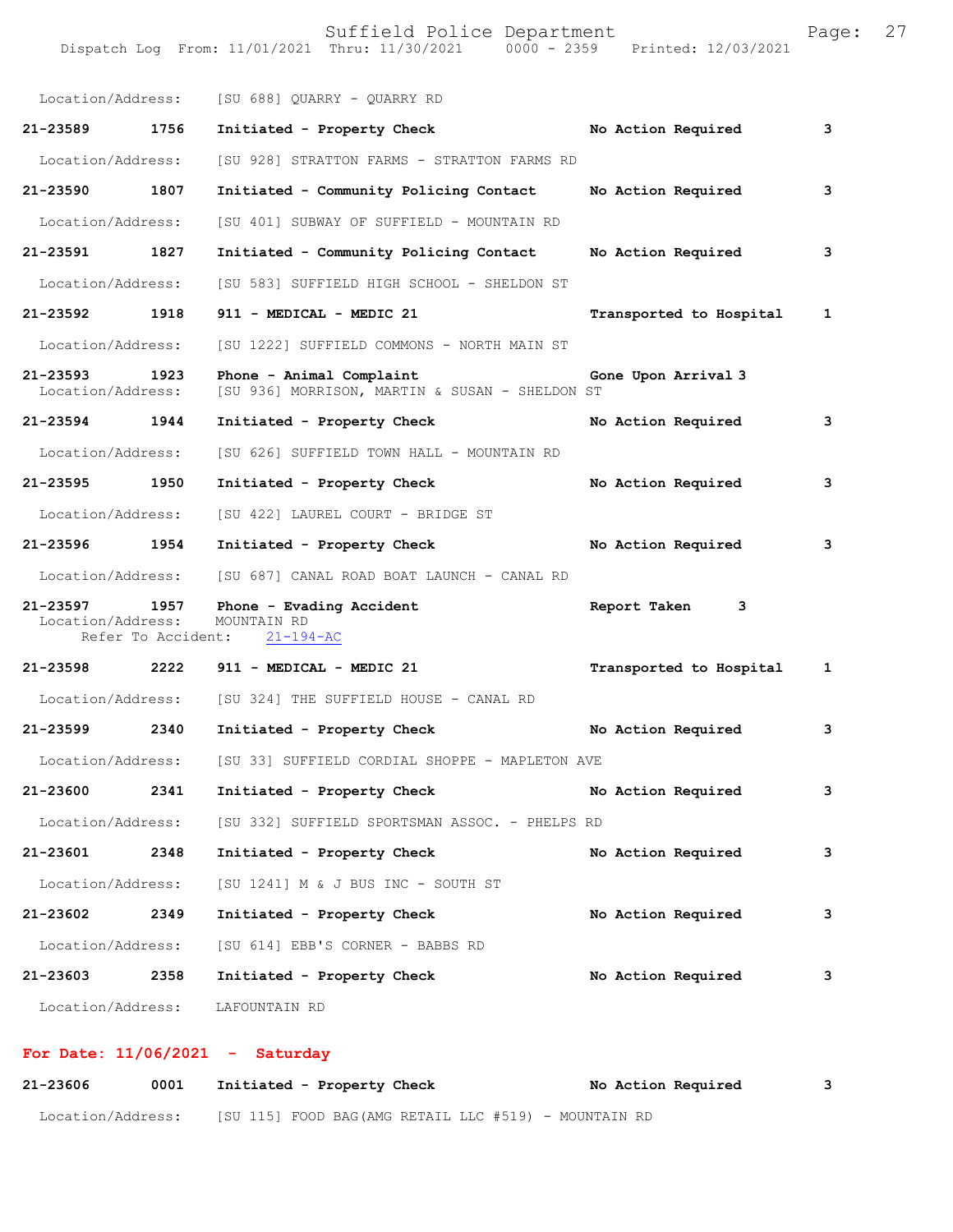Dispatch Log From: 11/01/2021 Thru: 11/30/2021 0000 - 2359 Printed: 12/03/2021 21-23604 0002 Initiated - Property Check **No Action Required** 3 Location/Address: FIDDLEHEAD PL **21-23605 0004 Initiated - Property Check No Action Required 3** Location/Address: [SU 598] SUNRISE PARK - MOUNTAIN RD **21-23607 0005 Initiated - Property Check No Action Required 3** Location/Address: BRIDGE ST **21-23609 0010 Initiated - Property Check No Action Required 3** Location/Address: [SU 553] SUFFIELD FIRE DEPARTMENT COMPANY 4 - THOMPSONVILLE RD **21-23610 0014 Initiated - Property Check No Action Required 3** Location/Address: [SU 75] FAS MART - THOMPSONVILLE RD **21-23608 0016 Initiated - Property Check No Action Required 3** Location/Address: [SU 688] QUARRY - QUARRY RD **21-23611 0021 Initiated - Property Check No Action Required 3** Location/Address: MELROSE LN 21-23612 0024 Initiated - Property Check **No Action Required** 3 Location/Address: SOMERWYND LN **21-23613 0029 Initiated - Property Check No Action Required 3** Location/Address: STONE GATE LN **21-23614 0033 Initiated - Property Check No Action Required 3** Location/Address: [SU 326] SUFFIELD MEADOW CONDOS - SUFFIELD MEADOW DR **21-23615 0035 Initiated - Property Check No Action Required 3** Location/Address: [SU 323] SUFFIELD MIDDLE SCHOOL - MOUNTAIN RD **21-23616 0041 Initiated - Property Check No Action Required 3** Location/Address: [SU 495] SUFFIELD VAPE & SMOKE SHOP - MAPLETON AVE 21-23617 0042 Initiated - Property Check No Action Required 3 Location: PLEASANTVIEW **21-23619 0042 Initiated - Traffic Control/School Traffic No Action Required 3** Location/Address: EAST (N) ST + GREENDALE DR **21-23618 0049 Initiated - Property Check No Action Required 3** Location/Address: [SU 850] TUCKAHOE TURF FARM - WARNERTOWN RD **21-23621 0057 Initiated - Property Check No Action Required 3** Location/Address: [SU 1239] LUCKY'S PUB - UCAR ST **21-23620 0058 Initiated - Property Check No Action Required 3** Location: CLAY CREEK

**21-23622 0102 911 - MEDICAL - MEDIC 21 Services Rendered 1**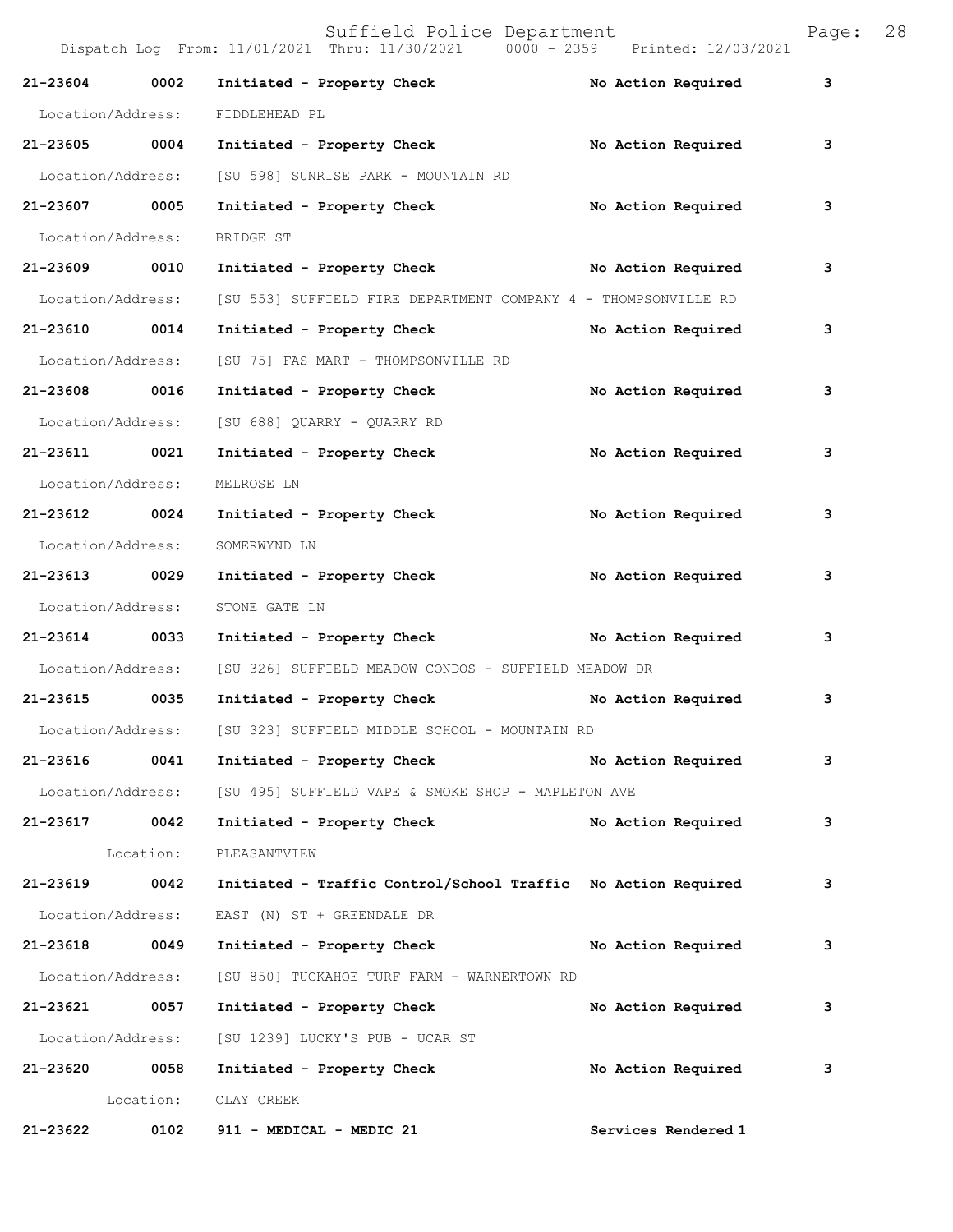|                                    |           | Suffield Police Department<br>Dispatch Log From: 11/01/2021 Thru: 11/30/2021 0000 - 2359 Printed: 12/03/2021 |                             | Page: | 29 |
|------------------------------------|-----------|--------------------------------------------------------------------------------------------------------------|-----------------------------|-------|----|
|                                    |           | Location/Address: SPRUCE (E) ST                                                                              |                             |       |    |
| 21-23623 0118                      |           | Initiated - Property Check                                                                                   | No Action Required          | 3     |    |
|                                    | Location: | 1ST 2ND 3RD 4TH                                                                                              |                             |       |    |
| $21 - 23624$                       | 0121      | Initiated - Traffic Control/School Traffic No Action Required                                                |                             | 3     |    |
| Location/Address:                  |           | EAST (S) ST + UCAR ST                                                                                        |                             |       |    |
| 21-23625 0130                      |           | Initiated - Property Check No Action Required                                                                |                             | 3     |    |
| Location/Address:                  |           | [SU 326] SUFFIELD MEADOW CONDOS - SUFFIELD MEADOW DR                                                         |                             |       |    |
| 21-23626 0133                      |           | Initiated - Property Check                                                                                   | No Action Required          | 3     |    |
| Location/Address:                  |           | [SU 687] CANAL ROAD BOAT LAUNCH - CANAL RD                                                                   |                             |       |    |
| 21-23627 0236                      |           | Initiated - Property Check                                                                                   | No Action Required          | 3     |    |
|                                    | Location: | OVERHILL                                                                                                     |                             |       |    |
| 21-23628 0236                      |           | Initiated - Property Check No Action Required                                                                |                             | 3     |    |
| Location/Address:                  |           | [SU 43] GOOD SHEPARD LUTHERAN CHURCH - SOUTH ST                                                              |                             |       |    |
| 21-23629 0303                      |           | Initiated - Property Check                                                                                   | No Action Required          | 3     |    |
| Location/Address:                  |           | [SU 1241] M & J BUS INC - SOUTH ST                                                                           |                             |       |    |
| 21-23630 0343<br>Location/Address: |           | Initiated - Property Check<br>WAINSCOT LN                                                                    | Services Rendered 3         |       |    |
| 21-23631 0513                      |           | Initiated - Property Check                                                                                   | No Action Required          | 3     |    |
| Location/Address:                  |           | [SU 49] SACRED HEART CHURCH - MOUNTAIN RD                                                                    |                             |       |    |
| 21-23632 0514                      |           | Initiated - Property Check                                                                                   | No Action Required          | 3     |    |
| Location/Address:                  |           | FFYLER PL                                                                                                    |                             |       |    |
| 21-23633                           | 0609      | Initiated - Property Check                                                                                   | No Action Required          | 3     |    |
|                                    |           | Location/Address: [SU 331] SUFFIELD SPIRITS - MOUNTAIN RD                                                    |                             |       |    |
| 21-23634                           | 0620      | Initiated - Property Check                                                                                   | No Action Required          | 3     |    |
| Location/Address:                  |           | [SU 689] STATE LINE TURNAROUND - MOUNTAIN RD                                                                 |                             |       |    |
| 21-23635                           | 0626      | Initiated - Property Check                                                                                   | No Action Required          | 3     |    |
| Location/Address:                  |           | [SU 690] SUFFIELD WILDLIFE MANAGEMENT AREA - BABBS RD                                                        |                             |       |    |
| 21-23636 0638<br>Location/Address: |           | Initiated - Property Check<br>[SU 112] PEOPLES BANK - MOUNTAIN RD                                            | No Such Address 3           |       |    |
| 21-23637                           | 0742      | Initiated - Property Check                                                                                   | No Action Required          | 3     |    |
| Location/Address:                  |           | [SU 495] SUFFIELD VAPE & SMOKE SHOP - MAPLETON AVE                                                           |                             |       |    |
| 21-23638                           | 0751      | Initiated - Property Check                                                                                   | No Action Required          | 3     |    |
| Location/Address:                  |           | [SU 552] SUFFIELD FIRE DEPARTMENT COMPANY 2 - RATLEY RD                                                      |                             |       |    |
| 21-23639 0910<br>Location/Address: |           | Initiated - Property Check<br>[SU 613] MOUNTAIN RD MARKET PLACE - MOUNTAIN RD                                | Services Rendered 3         |       |    |
| 21-23640 0926<br>Location/Address: |           | Phone - Burglar Alarm/Silent<br>[SU 1093] MARTORELLO, LAURA - VALLEYVIEW DR                                  | False Alarm<br>$\mathbf{2}$ |       |    |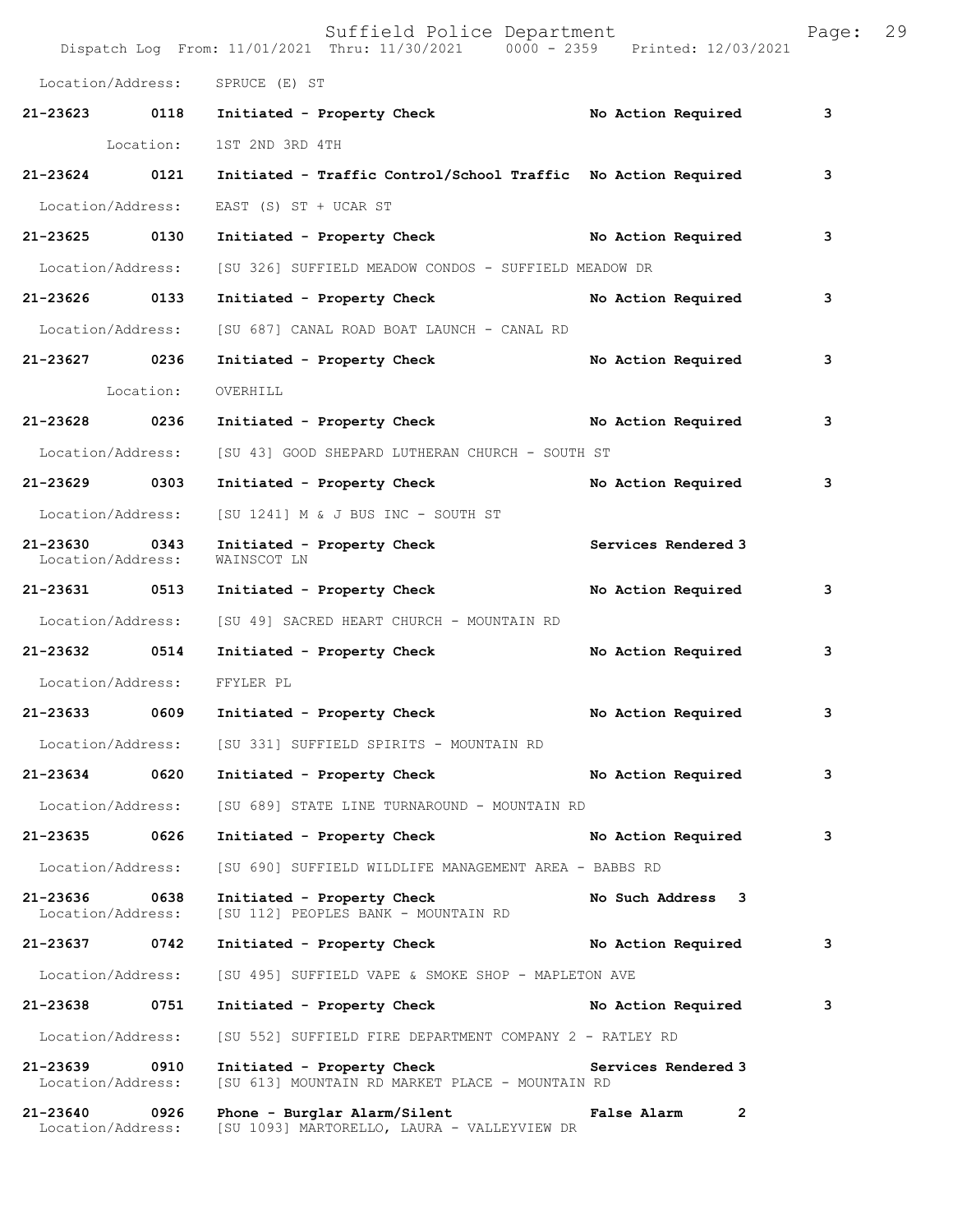|                                    |      | Suffield Police Department<br>Dispatch Log From: 11/01/2021 Thru: 11/30/2021 0000 - 2359 Printed: 12/03/2021 |                          | Page: | 30 |
|------------------------------------|------|--------------------------------------------------------------------------------------------------------------|--------------------------|-------|----|
| 21-23641 0940<br>Location/Address: |      | Initiated - Property Check<br>[SU 613] MOUNTAIN RD MARKET PLACE - MOUNTAIN RD                                | Services Rendered 3      |       |    |
| 21-23642 0948<br>Location/Address: |      | 911 - Animal Complaint<br>BETWEEN COWAN AND WOODWORTH - THOMPSONVILLE RD                                     | Gone Upon Arrival 3      |       |    |
| 21-23643 0951<br>Location/Address: |      | 911 - DUI/Erratic Operation<br>AREA OF RTE 190 - EAST (N) ST                                                 | Gone Upon Arrival 2      |       |    |
| 21-23644 1018                      |      | Initiated - Property Check                                                                                   | No Action Required       | 3     |    |
| Location/Address:                  |      | $[SU 1241]$ M & J BUS INC - SOUTH ST                                                                         |                          |       |    |
| 21-23645                           | 1034 | Initiated - Property Check                                                                                   | No Action Required       | 3     |    |
| Location/Address:                  |      | [SU 614] EBB'S CORNER - BABBS RD                                                                             |                          |       |    |
| 21-23646                           | 1052 | Initiated - Property Check                                                                                   | No Action Required       | 3     |    |
| Location/Address:                  |      | [SU 6] AIRWAYS GOLF COURSE - SOUTH GRAND ST                                                                  |                          |       |    |
| 21-23647 1116                      |      | Initiated - Property Check                                                                                   | No Action Required       | 3     |    |
| Location/Address:                  |      | [SU 583] SUFFIELD HIGH SCHOOL - SHELDON ST                                                                   |                          |       |    |
| 21-23648 1126                      |      | 911 - MEDICAL - MEDIC 21                                                                                     | Transported to Hospital  | 1     |    |
| Location/Address:                  |      | SUFFIELD BY THE RIVER - CANAL RD                                                                             |                          |       |    |
| 21-23649                           | 1141 | Initiated - Property Check                                                                                   | No Action Required       | 3     |    |
| Location/Address:                  |      | [SU 598] SUNRISE PARK - MOUNTAIN RD                                                                          |                          |       |    |
| 21-23650<br>Location/Address:      | 1152 | Phone - Animal Complaint<br>EAST (N) ST                                                                      | Gone Upon Arrival 3      |       |    |
| 21-23651 1230                      |      | Initiated - Property Check                                                                                   | No Action Required       | 3     |    |
| Location/Address:                  |      | [SU 561] BRUCE PARK - MOUNTAIN RD                                                                            |                          |       |    |
| 21-23652                           | 1242 | Initiated - Traffic Control/School Traffic No Action Required                                                |                          | 3     |    |
| Location/Address:                  |      | SHELDON ST + SOUTH GRAND ST                                                                                  |                          |       |    |
| 21-23653<br>Location/Address:      | 1302 | Initiated - Community Policing Contact<br>[SU 613] MOUNTAIN RD MARKET PLACE - MOUNTAIN RD                    | Services Rendered 3      |       |    |
| 21-23654<br>Location/Address:      | 1321 | Phone - Animal Complaint<br>QUAIL RUN RD                                                                     | Gone Upon Arrival 3      |       |    |
| 21-23655                           | 1337 | Phone - Animal Complaint                                                                                     | No Action Required       | 3     |    |
| Location/Address:                  |      | BRANCH RD                                                                                                    |                          |       |    |
| 21-23656                           | 1420 | Initiated - Traffic Control/School Traffic No Action Required                                                |                          | 3     |    |
| Location/Address:                  |      | MOUNTAIN RD + RATLEY RD                                                                                      |                          |       |    |
| 21-23657                           | 1442 | 911 - MEDICAL - MEDIC 21                                                                                     | Transported to Hospital  | 1     |    |
| Location/Address:                  |      | SUFFIELD BY THE RIVER - CANAL RD                                                                             |                          |       |    |
| 21-23658                           | 1450 | Phone - Burglar Alarm/Silent                                                                                 | Cancelled by Complainant | 2     |    |
| Location/Address:                  |      | [SU 995] IOANNIDOU RESIDENCE - CLAY CREEK DR                                                                 |                          |       |    |
| 21-23659<br>Location/Address:      | 1459 | Initiated - Motor Vehicle Violation<br>EAST (N) ST + OVERHILL DR                                             | Verbal Warning<br>3      |       |    |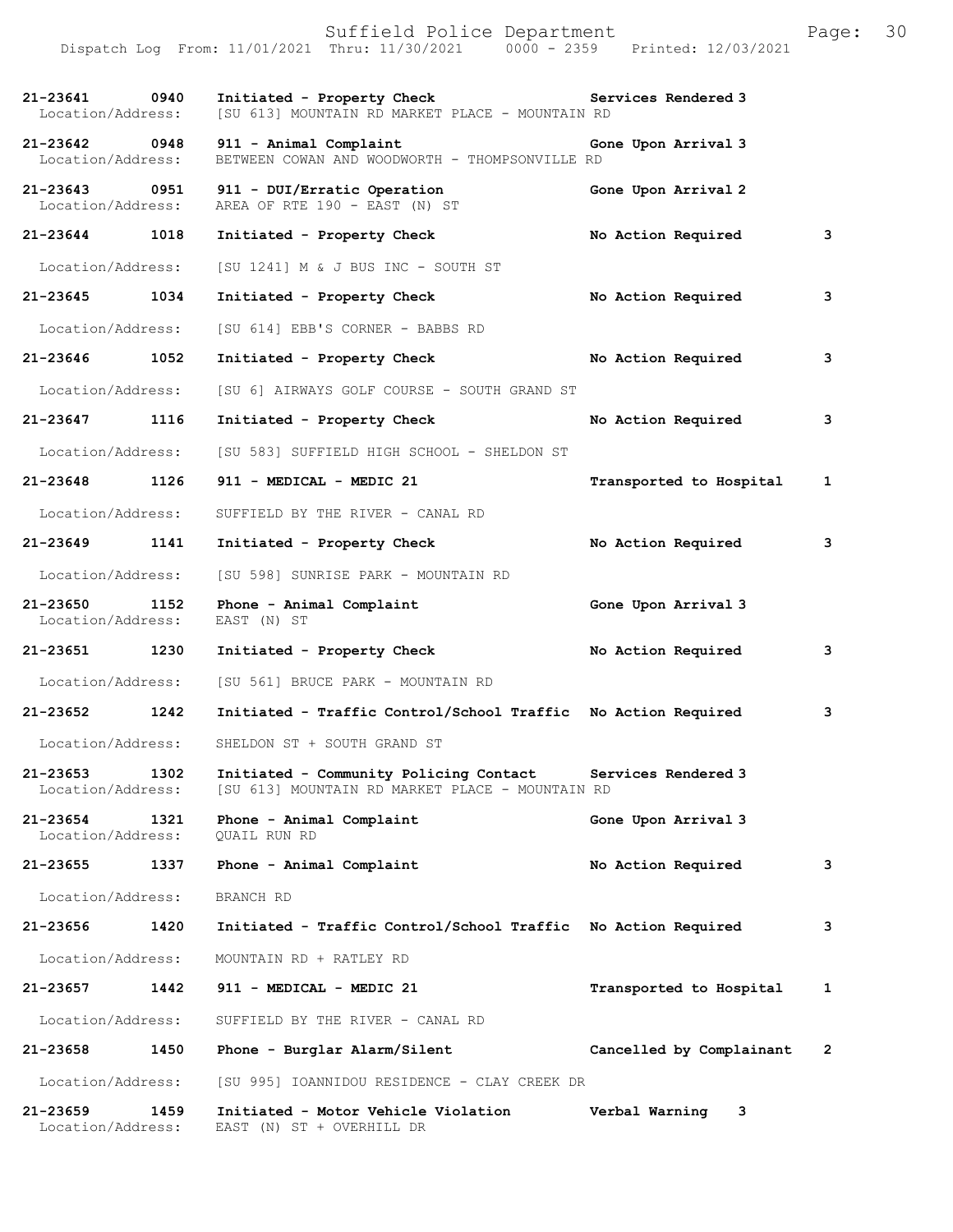|                                    |      | Dispatch Log From: 11/01/2021 Thru: 11/30/2021<br>$0000 - 2359$                               | Printed: 12/03/2021                              |
|------------------------------------|------|-----------------------------------------------------------------------------------------------|--------------------------------------------------|
| 21-23660 1530<br>Location/Address: |      | 911 - 911 Hang Up<br>HALE ST                                                                  | Services Rendered 2                              |
| 21-23661 1556                      |      | Initiated - Follow Up                                                                         | No Action Required<br>$\overline{\phantom{a}}$ 3 |
| Location/Address:                  |      | SUFFIELD POLICE DEPARTMENT - MOUNTAIN RD                                                      |                                                  |
|                                    |      | 21-23662 1654 Phone - Fire Department - Still Alarm                                           | Taken/Refered to Other Agency                    |
| 3                                  |      | Location/Address: [SU 49] SACRED HEART CHURCH - MOUNTAIN RD<br>Refer To Fire Case: 21-684-IN  |                                                  |
| 21-23663 1754                      |      | Phone - Animal Complaint                                                                      | Taken/Refered to Other Agency                    |
| 3<br>Location/Address:             |      | VALLEYVIEW DR                                                                                 |                                                  |
| 21-23664 1801                      |      | Initiated - Follow Up                                                                         | No Action Required<br>3                          |
| Location/Address:                  |      | SUFFIELD POLICE DEPARTMENT - MOUNTAIN RD                                                      |                                                  |
| 21-23665 1807                      |      | 911 - MEDICAL - MEDIC 21                                                                      | Transported to Hospital<br>1                     |
| Location/Address:                  |      | [SU 324] THE SUFFIELD HOUSE - CANAL RD                                                        |                                                  |
| 21-23666<br>Location/Address:      | 1829 | 911 - MEDICAL - MEDIC 22<br>[SU 40] CHRISTIAN FIELD - HALE ST<br>Refer To Incident: 21-530-OF | Report Taken<br>1                                |
| 21-23667 1849<br>Location/Address: |      | Phone - MEDICAL - MEDIC 22<br>[SU 1341] WALLY BALDYGA RESIDENCE - MOUNTAIN RD                 | Services Rendered 1                              |
| 21-23668 1917                      |      | Initiated - Community Policing Contact No Action Required                                     | $\sim$ 3                                         |
| Location/Address:                  |      | SUFFIELD VOLUNTEER AMBULANCE ASSOCIATION - BRIDGE ST                                          |                                                  |
| 21-23669                           | 1925 | Phone - Fire Department - Still Alarm Taken/Refered to Other Agency                           |                                                  |
| 3<br>Location/Address:             |      | WOODWORTH ST<br>Refer To Fire Case: 21-685-IN                                                 |                                                  |
| 21-23670<br>Location/Address:      |      | 2105 Phone - M/V Accident (Property)<br>SUFFIELD SPORTSMAN ASSOC. - PHELPS RD                 | Services Rendered 2                              |
| 21-23671                           | 2149 | Initiated - Property Check                                                                    | No Action Required<br>3                          |
| Location/Address:                  |      | QUARRY - QUARRY RD                                                                            |                                                  |
| 21-23672                           | 2153 | Initiated - Property Check                                                                    | 3<br>No Action Required                          |
| Location/Address:                  |      | STRATTON FARMS - STRATTON FARMS RD                                                            |                                                  |
| 21-23673                           | 2203 | Initiated - Property Check                                                                    | 3<br>No Action Required                          |
| Location/Address:                  |      | SUFFIELD WILDLIFE MANAGEMENT AREA - BABBS RD                                                  |                                                  |
| 21-23674                           | 2229 | Initiated - Property Check                                                                    | 3<br>No Action Required                          |
| Location/Address:                  |      | WEST SUFFIELD MINIMART - MOUNTAIN RD                                                          |                                                  |
| 21-23675                           | 2235 | Initiated - Property Check                                                                    | No Action Required<br>3                          |
| Location/Address:                  |      | AIRWAYS GOLF COURSE - SOUTH GRAND ST                                                          |                                                  |
| 21-23676                           | 2240 | Initiated - Property Check                                                                    | 3<br>No Action Required                          |
| Location/Address:                  |      | SUFFIELD HIGH SCHOOL - SHELDON ST                                                             |                                                  |
| 21-23677                           | 2245 | Initiated - Property Check                                                                    | No Action Required<br>3                          |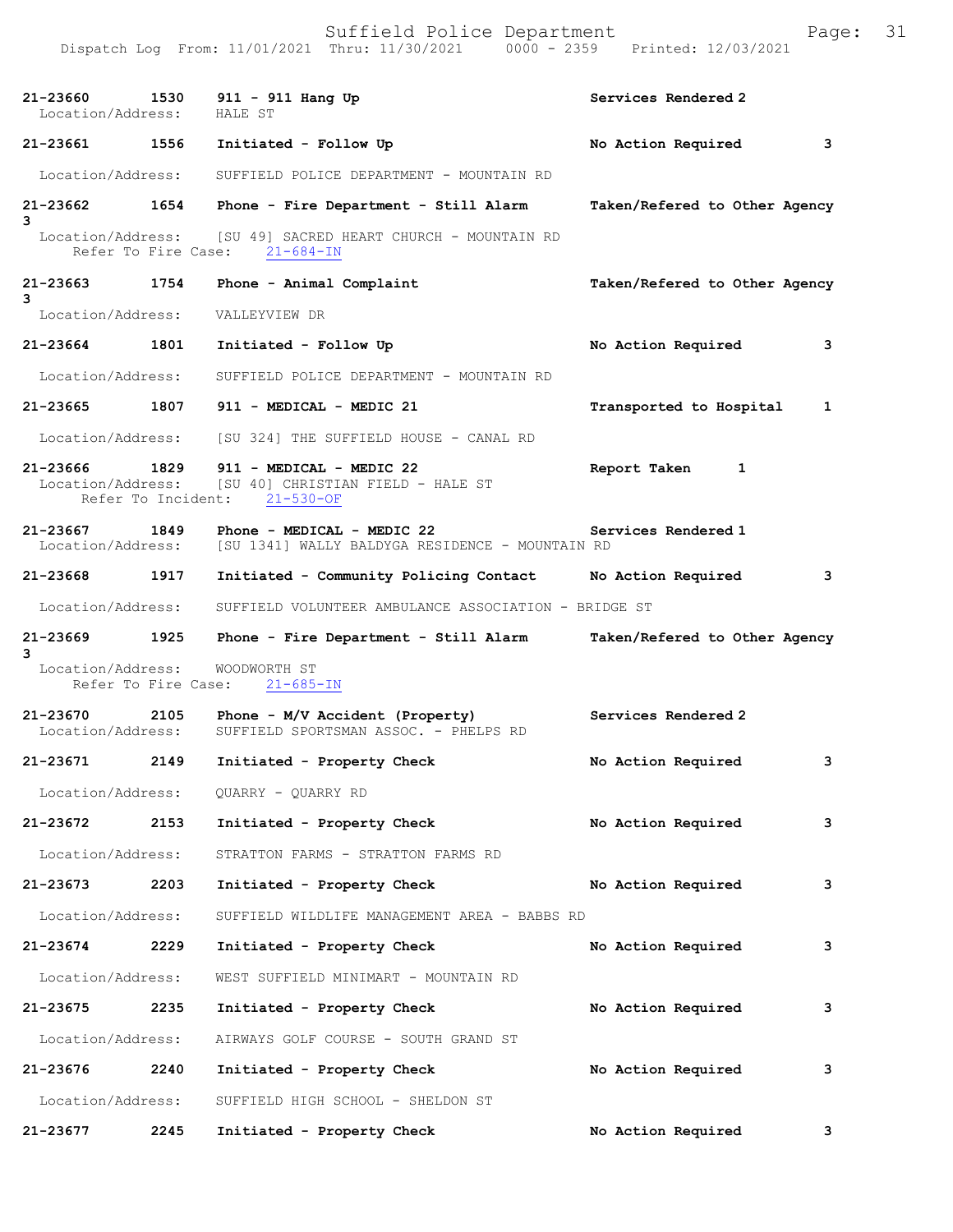|                                 |      | Suffield Police Department<br>Dispatch Log From: 11/01/2021 Thru: 11/30/2021 0000 - 2359 Printed: 12/03/2021 |                           | Page: | 32 |
|---------------------------------|------|--------------------------------------------------------------------------------------------------------------|---------------------------|-------|----|
|                                 |      | Location/Address: SUFFIELD MIDDLE SCHOOL - MOUNTAIN RD                                                       |                           |       |    |
|                                 |      | 21-23678 2254 911 - MEDICAL - MEDIC 21                                                                       | Transported to Hospital 1 |       |    |
|                                 |      | Location/Address: [SU 1541] GILCRIS RESIDENCE - NORTH GRAND ST                                               |                           |       |    |
| 21-23679 2336                   |      | Initiated - Property Check                                                                                   | No Action Required        | 3     |    |
| Location/Address:               |      | MARKETING DR                                                                                                 |                           |       |    |
|                                 |      | 21-23680 2341 Initiated - Property Check No Action Required                                                  |                           | 3     |    |
|                                 |      | Location/Address: [SU 1241] M & J BUS INC - SOUTH ST                                                         |                           |       |    |
| For Date: $11/07/2021$ - Sunday |      |                                                                                                              |                           |       |    |
| 21-23681 0018                   |      | Initiated - Property Check No Action Required                                                                |                           | 3     |    |
|                                 |      | Location/Address: [SU 334] SUFFIELD VILLAGE SHOPPING CENTER - BRIDGE ST                                      |                           |       |    |
| 21-23682 0038                   |      | Initiated - Follow Up                                                                                        | No Action Required        | 3     |    |
| Location/Address:               |      | [SU 550] SUFFIELD POLICE DEPARTMENT - MOUNTAIN RD                                                            |                           |       |    |
| 21-23683 0042                   |      | Initiated - Property Check No Action Required                                                                |                           | 3     |    |
| Location/Address:               |      | [SU 320] SUFFIELD COUNTRY CLUB - NORTH MAIN ST                                                               |                           |       |    |
| 21-23684 0044                   |      | Initiated - Property Check                                                                                   | No Action Required        | з     |    |
| Location/Address:               |      | NORTH ST                                                                                                     |                           |       |    |
| 21-23685 0054                   |      | Initiated - Property Check No Action Required                                                                |                           | 3     |    |
| Location/Address:               |      | [SU 495] SUFFIELD VAPE & SMOKE SHOP - MAPLETON AVE                                                           |                           |       |    |
| 21-23686 0057                   |      | Initiated - Property Check No Action Required                                                                |                           | 3     |    |
|                                 |      | Location/Address: [SU 495] SUFFIELD VAPE & SMOKE SHOP - MAPLETON AVE                                         |                           |       |    |
| 21-23687                        | 0058 | Initiated - Property Check                                                                                   | No Action Required        | 3     |    |
| Location/Address:               |      | RIVER EXT BLVD                                                                                               |                           |       |    |
| 21-23688                        | 0100 | Initiated - Property Check                                                                                   | No Action Required        | 3     |    |
| Location/Address:               |      | MEADOWWOOD DR                                                                                                |                           |       |    |
| 21-23703<br>Location/Address:   | 0101 | Initiated - Property Check<br>[SU 554] SUFFIELD FIRE DEPARTMENT COMPANY 3 - COPPER HILL RD                   | Services Rendered 3       |       |    |
| 21-23701                        | 0103 | Initiated - Property Check                                                                                   | No Action Required        | 3     |    |
| Location/Address:               |      | [SU 625] HIGHLAND PARK MARKET - BRIDGE ST                                                                    |                           |       |    |
| 21-23702                        | 0103 | Initiated - Property Check                                                                                   | No Action Required        | 3     |    |
| Location/Address:               |      | [SU 625] HIGHLAND PARK MARKET - BRIDGE ST                                                                    |                           |       |    |
| 21-23689                        | 0104 | Initiated - Property Check                                                                                   | No Action Required        | 3     |    |
| Location/Address:               |      | EAST (N) ST                                                                                                  |                           |       |    |
| 21-23690<br>Location/Address:   | 0105 | Initiated - Property Check<br>PHELPS RD                                                                      | Services Rendered 3       |       |    |
| 21-23704                        | 0118 | Initiated - Property Check                                                                                   | No Action Required        | 3     |    |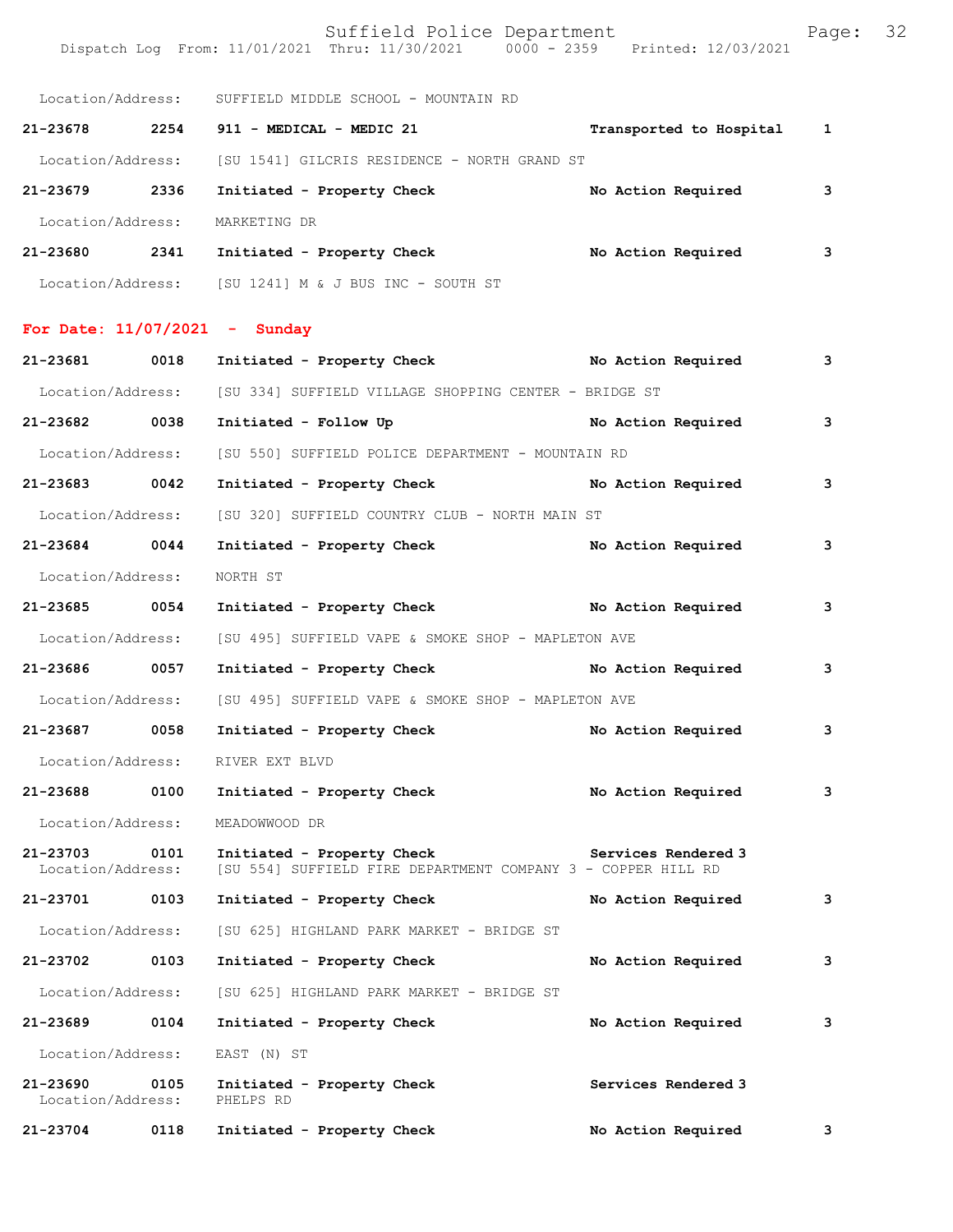| Location/Address: HILL ST |      |                                                                         |                    |   |
|---------------------------|------|-------------------------------------------------------------------------|--------------------|---|
| 21-23705 0118             |      | Initiated - Traffic Control/School Traffic No Action Required           |                    | 3 |
| Location/Address:         |      | MOUNTAIN RD + COPPER HILL RD                                            |                    |   |
| 21-23691 0119             |      | Initiated - Property Check                                              | No Action Required | 3 |
| Location/Address:         |      | [SU 75] FAS MART - THOMPSONVILLE RD                                     |                    |   |
| 21-23692 0119             |      | Initiated - Property Check                                              | No Action Required | 3 |
|                           |      | Location/Address: [SU 688] QUARRY - QUARRY RD                           |                    |   |
| 21-23693 0136             |      | Initiated - Property Check                                              | No Action Required | 3 |
| Location/Address:         |      | BOSTON NECK RD                                                          |                    |   |
| 21-23694 0140             |      | Initiated - Property Check                                              | No Action Required | 3 |
| Location/Address:         |      | SOUTH ST                                                                |                    |   |
| 21-23706 0141             |      | Initiated - Property Check No Action Required                           |                    | 3 |
| Location/Address:         |      | [SU 613] MOUNTAIN RD MARKET PLACE - MOUNTAIN RD                         |                    |   |
| 21-23695 0144             |      | Initiated - Property Check                                              | No Action Required | 3 |
| Location/Address:         |      | $[SU 1241]$ M & J BUS INC - SOUTH ST                                    |                    |   |
| 21-23696 0152             |      | Initiated - Property Check                                              | No Action Required | 3 |
| Location/Address:         |      | [SU 1438] WINDSOR FEDERAL SAVINGS - MOUNTAIN RD                         |                    |   |
| 21-23697 0154             |      | Initiated - Property Check                                              | No Action Required | 3 |
| Location/Address:         |      | FFYLER PL                                                               |                    |   |
| 21-23698 0156             |      | Initiated - Property Check                                              | No Action Required | 3 |
| Location/Address:         |      | [SU 69] CVS PHARMACY - MOUNTAIN RD                                      |                    |   |
| 21-23699                  | 0157 | Initiated - Property Check                                              | No Action Required | 3 |
|                           |      | Location/Address: [SU 115] FOOD BAG (AMG RETAIL LLC #519) - MOUNTAIN RD |                    |   |
| $21 - 23707$              | 0158 | Initiated - Property Check                                              | No Action Required | 3 |
|                           |      | Location/Address: [SU 689] STATE LINE TURNAROUND - MOUNTAIN RD          |                    |   |
| 21-23700 0159             |      | Initiated - Property Check                                              | No Action Required | 3 |
|                           |      | Location/Address: [SU 111] PEOPLES BANK - BRIDGE ST                     |                    |   |
| 21-23708 0201             |      | Initiated - Property Check                                              | No Action Required | 3 |
| Location/Address:         |      | [SU 614] EBB'S CORNER - BABBS RD                                        |                    |   |
| 21-23709                  | 0203 | Initiated - Property Check                                              | No Action Required | 3 |
|                           |      | Location/Address: [SU 690] SUFFIELD WILDLIFE MANAGEMENT AREA - BABBS RD |                    |   |
| 21-23710                  | 0211 | Initiated - Property Check                                              | No Action Required | 3 |
| Location/Address:         |      | [SU 332] SUFFIELD SPORTSMAN ASSOC. - PHELPS RD                          |                    |   |
| 21-23711                  | 0246 | Initiated - Property Check                                              | No Action Required | 3 |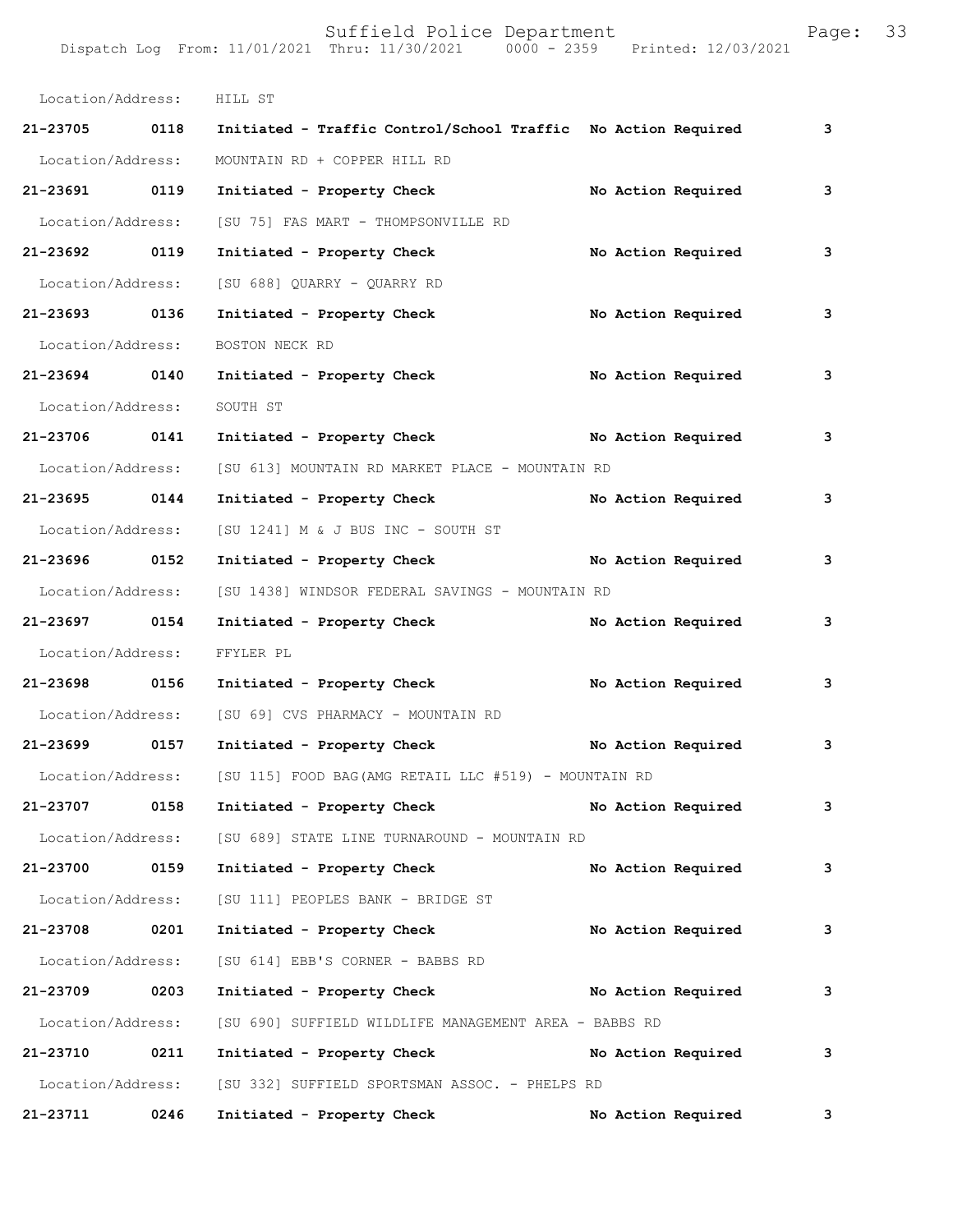|                                    |      | Suffield Police Department<br>Dispatch Log From: 11/01/2021 Thru: 11/30/2021 0000 - 2359 Printed: 12/03/2021 |                         | Page: | 34 |
|------------------------------------|------|--------------------------------------------------------------------------------------------------------------|-------------------------|-------|----|
|                                    |      | Location/Address: [SU 320] SUFFIELD COUNTRY CLUB - NORTH MAIN ST                                             |                         |       |    |
| 21-23712<br>Location/Address:      | 0356 | Initiated - Property Check<br>RTE.190 BRIDGE                                                                 | Services Rendered 3     |       |    |
| 21-23714 0447                      |      | Initiated - Property Check                                                                                   | No Action Required      | з     |    |
| Location/Address:                  |      | [SU 553] SUFFIELD FIRE DEPARTMENT COMPANY 4 - THOMPSONVILLE RD                                               |                         |       |    |
| 21-23715 0451                      |      | Initiated - Property Check                                                                                   | No Action Required      | 3     |    |
| Location/Address:                  |      | NORTH ST                                                                                                     |                         |       |    |
| 21-23716 0456                      |      | Initiated - Property Check No Action Required                                                                |                         | з     |    |
| Location/Address:                  |      | [SU 495] SUFFIELD VAPE & SMOKE SHOP - MAPLETON AVE                                                           |                         |       |    |
| 21-23717 0457                      |      | Initiated - Property Check                                                                                   | No Action Required      | з     |    |
| Location/Address:                  |      | MAPLETON AVE                                                                                                 |                         |       |    |
| 21-23718 0525<br>Location/Address: |      | Initiated - Property Check Services Rendered 3<br>EAST (N) ST                                                |                         |       |    |
| 21-23719                           | 0602 | Initiated - Property Check                                                                                   | No Action Required      | 3     |    |
| Location/Address:                  |      | [SU 625] HIGHLAND PARK MARKET - BRIDGE ST                                                                    |                         |       |    |
| 21-23720 0627                      |      | Initiated - Property Check                                                                                   | No Action Required      | 3     |    |
| Location/Address:                  |      | [SU 463] WEBSTER BANK - NORTH MAIN ST                                                                        |                         |       |    |
| 21-23721 0714                      |      | 911 - MEDICAL - MEDIC 21                                                                                     | Transported to Hospital | 1     |    |
| Location/Address:                  |      | LISE CIR                                                                                                     |                         |       |    |
| 21-23722 0751                      |      | Initiated - Property Check No Action Required                                                                |                         | 3     |    |
| Location/Address:                  |      | [SU 495] SUFFIELD VAPE & SMOKE SHOP - MAPLETON AVE                                                           |                         |       |    |
| 21-23723                           | 0753 | Initiated - Property Check                                                                                   | No Action Required      | 3     |    |
| Location/Address:                  |      | [SU 689] STATE LINE TURNAROUND - MOUNTAIN RD                                                                 |                         |       |    |
| 21-23724                           | 0756 | Initiated - Property Check                                                                                   | No Action Required      | 3     |    |
| Location/Address:                  |      | [SU 554] SUFFIELD FIRE DEPARTMENT COMPANY 3 - COPPER HILL RD                                                 |                         |       |    |
| 21-23725                           | 0758 | Initiated - Property Check                                                                                   | No Action Required      | 3     |    |
| Location/Address:                  |      | [SU 33] SUFFIELD CORDIAL SHOPPE - MAPLETON AVE                                                               |                         |       |    |
| 21-23726                           | 0801 | Initiated - Property Check                                                                                   | No Action Required      | з     |    |
| Location/Address:                  |      | COPPER HILL RD                                                                                               |                         |       |    |
| 21-23727                           | 0809 | Initiated - Property Check                                                                                   | No Action Required      | з     |    |
| Location/Address:                  |      | [SU 688] QUARRY - QUARRY RD                                                                                  |                         |       |    |
| 21-23728                           | 0814 | Initiated - Property Check                                                                                   | No Action Required      | з     |    |
| Location/Address:                  |      | PHELPS RD                                                                                                    |                         |       |    |
| 21-23729<br>Location/Address:      | 0822 | Initiated - Follow Up<br>HILL ST                                                                             | Services Rendered 3     |       |    |
| 21-23730                           | 0827 | Initiated - Property Check                                                                                   | No Action Required      | 3     |    |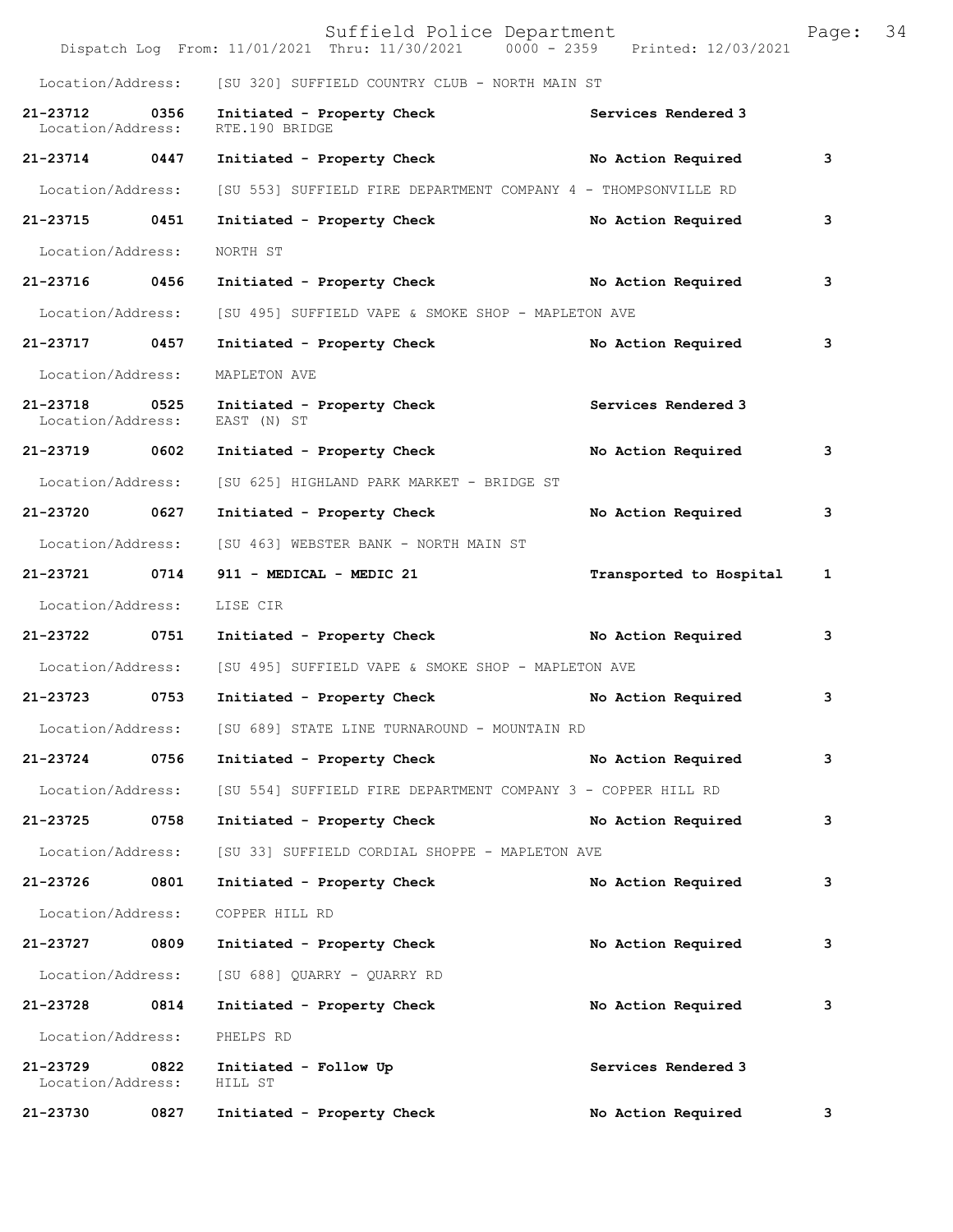|                                    |      | Suffield Police Department<br>Dispatch Log From: 11/01/2021 Thru: 11/30/2021 0000 - 2359 Printed: 12/03/2021 |                           | Page: | 35 |
|------------------------------------|------|--------------------------------------------------------------------------------------------------------------|---------------------------|-------|----|
|                                    |      | Location/Address: [SU 583] SUFFIELD HIGH SCHOOL - SHELDON ST                                                 |                           |       |    |
| 21-23731 0844<br>Location/Address: |      | Initiated - Animal Complaint<br>[SU 550] SUFFIELD POLICE DEPARTMENT - MOUNTAIN RD                            | Services Rendered 3       |       |    |
| 21-23732 0846<br>Location/Address: |      | Phone - Animal Complaint<br>VALLEYVIEW DR                                                                    | Could Not Locate 3        |       |    |
| 21-23733 0852                      |      | Initiated - Property Check No Action Required                                                                |                           | 3     |    |
| Location/Address:                  |      | [SU 552] SUFFIELD FIRE DEPARTMENT COMPANY 2 - RATLEY RD                                                      |                           |       |    |
| 21-23734 0853                      |      | Initiated - Property Check                                                                                   | No Action Required        | 3     |    |
| Location/Address:                  |      | RATLEY RD                                                                                                    |                           |       |    |
| 21-23735 0859                      |      | Initiated - Property Check                                                                                   | No Action Required        | 3     |    |
| Location/Address:                  |      | NORTH GRAND ST                                                                                               |                           |       |    |
| 21-23736 0905                      |      | Initiated - Property Check                                                                                   | No Action Required        | 3     |    |
| Location/Address:                  |      | SOUTH GRAND ST                                                                                               |                           |       |    |
| 21-23737 0909<br>Location/Address: |      | Initiated - Property Check Services Rendered 3<br>[SU 326] SUFFIELD MEADOW CONDOS - SUFFIELD MEADOW DR       |                           |       |    |
| 21-23738 0913<br>Location/Address: |      | Initiated - Property Check<br>[SU 687] CANAL ROAD BOAT LAUNCH - CANAL RD                                     | Services Rendered 3       |       |    |
| 21-23739 0919                      |      | Initiated - Animal Complaint                                                                                 | No Action Required        | 3     |    |
| Location/Address:                  |      | OVERHILL DR                                                                                                  |                           |       |    |
| 21-23740 0932<br>Location/Address: |      | Initiated - Animal Complaint<br>BRANDYWINE LN                                                                | <b>Ticket Issued</b><br>3 |       |    |
| 21-23741 0933<br>Location/Address: |      | Initiated - General Information Services Rendered 3<br>[SU 550] SUFFIELD POLICE DEPARTMENT - MOUNTAIN RD     |                           |       |    |
| $21 - 23742$                       | 0944 | Initiated - Property Check                                                                                   | No Action Required        | 3     |    |
| Location/Address:                  |      | [SU 326] SUFFIELD MEADOW CONDOS - SUFFIELD MEADOW DR                                                         |                           |       |    |
| 21-23743<br>Location/Address:      | 1003 | Initiated - General Information<br>[SU 550] SUFFIELD POLICE DEPARTMENT - MOUNTAIN RD                         | Services Rendered 3       |       |    |
| 21-23744 1005                      |      | Initiated - Property Check                                                                                   | No Action Required        | 3     |    |
| Location/Address:                  |      | [SU 1533] BROOK HILL VILLAGE - EMILY WAY                                                                     |                           |       |    |
| 21-23745<br>Location/Address:      | 1009 | Initiated - Assist Motorist<br>EAST (S) ST + CONSERVATION RD                                                 | Services Rendered 3       |       |    |
| 21-23746                           | 1023 | Initiated - Property Check                                                                                   | No Action Required        | 3     |    |
| Location/Address:                  |      | SILVER CREEK DR                                                                                              |                           |       |    |
| Location/Address:                  |      | 21-23747 1036 911 - M/V Accident (Property)<br>SOUTH STONE ST + SHELDON ST<br>Refer To Accident: 21-195-AC   | Report Taken<br>2         |       |    |
| 21-23748                           | 1056 | Initiated - Follow Up<br>Location/Address: [SU 550] SUFFIELD POLICE DEPARTMENT - MOUNTAIN RD                 | Services Rendered 3       |       |    |
| 21-23749                           |      | 1108 911 - MEDICAL - MEDIC 21                                                                                | Transported to Hospital   | 1     |    |
|                                    |      | Location/Address: SOUTH GRAND ST<br>Refer To Incident: 21-531-OF                                             |                           |       |    |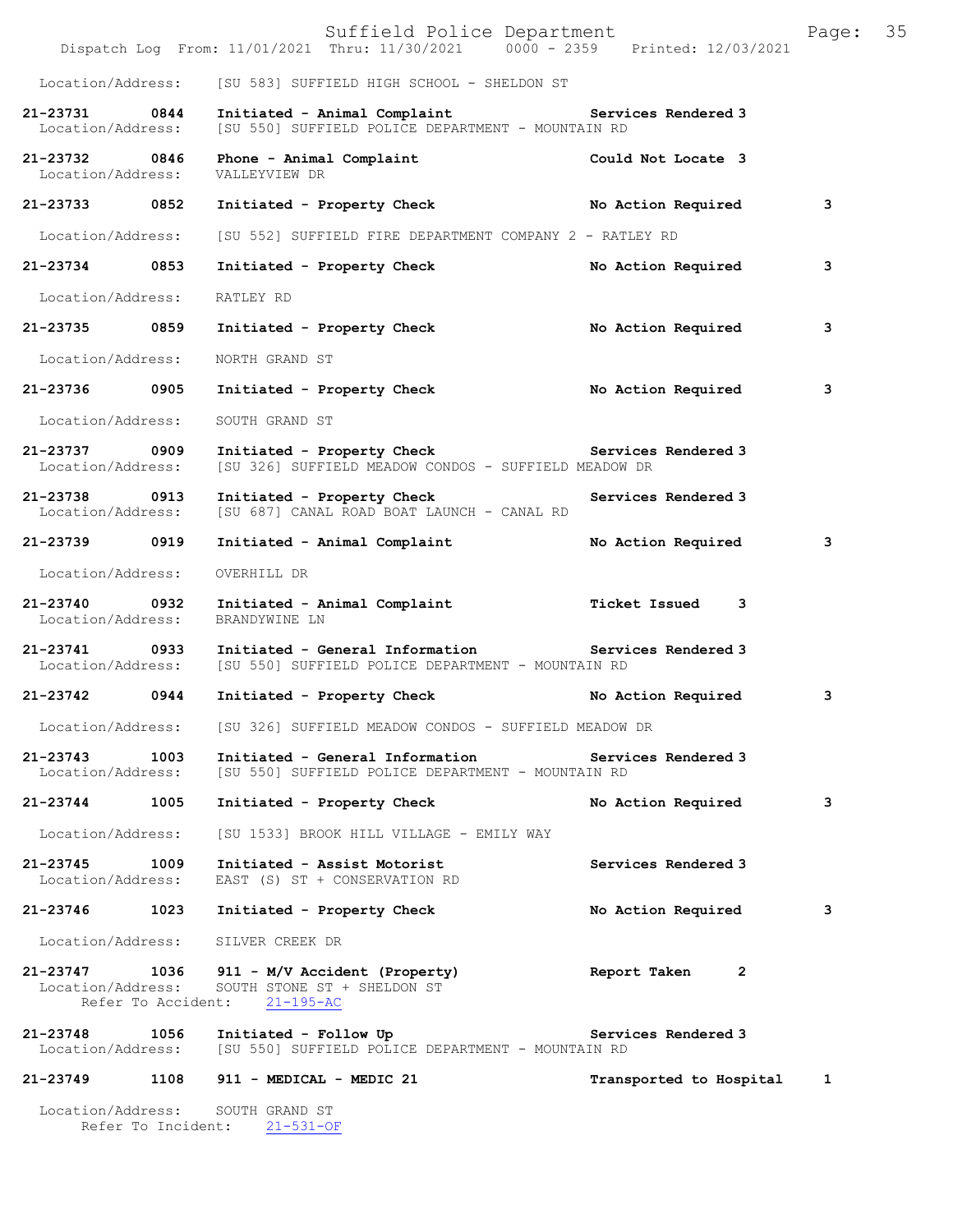|                                    |                            | Suffield Police Department<br>Dispatch Log From: 11/01/2021 Thru: 11/30/2021 0000 - 2359 Printed: 12/03/2021        |                               | Page: | 36 |
|------------------------------------|----------------------------|---------------------------------------------------------------------------------------------------------------------|-------------------------------|-------|----|
|                                    |                            | Refer To Fire Case: 21-686-IN                                                                                       |                               |       |    |
| 21-23751                           | 1213                       | Initiated - Animal Complaint                                                                                        | No Action Required            | 3     |    |
| Location/Address:                  |                            | [SU 583] SUFFIELD HIGH SCHOOL - SHELDON ST                                                                          |                               |       |    |
| 21-23752<br>Location/Address:      | 1233                       | Initiated - Community Policing Contact<br>[SU 625] HIGHLAND PARK MARKET - BRIDGE ST                                 | Services Rendered 3           |       |    |
| 21-23753 1310<br>Location/Address: |                            | 911 - Sudden Death<br>SPRUCE (E) ST<br>Refer To Incident: 21-532-OF                                                 | Report Taken<br>1             |       |    |
| 21-23754 1318<br>Location/Address: |                            | Initiated - Property Check Services Rendered 3<br>[SU 690] SUFFIELD WILDLIFE MANAGEMENT AREA - BABBS RD             |                               |       |    |
| 21-23759 1356                      |                            | 911 - MEDICAL - MEDIC 22                                                                                            | Transported to Hospital       | 1     |    |
| Location/Address:                  |                            | [SU 324] THE SUFFIELD HOUSE - CANAL RD                                                                              |                               |       |    |
| 21-23761 1417<br>Location/Address: |                            | Initiated - General Information<br>RATLEY RD                                                                        | Services Rendered 3           |       |    |
| 21-23763 1438<br>Location/Address: |                            | Initiated - Animal Complaint<br>800 BLOCK - NORTH GRAND ST                                                          | Services Rendered 3           |       |    |
| 21-23764 1511<br>Location/Address: |                            | Initiated - Animal Complaint Services Rendered 3<br>[SU 1444] RIVER VALLEY ANIMAL CENTER - SOUTH ST                 |                               |       |    |
| 21-23765 1535<br>Location/Address: |                            | Initiated - Community Policing Contact Services Rendered 3<br>[SU 115] FOOD BAG (AMG RETAIL LLC #519) - MOUNTAIN RD |                               |       |    |
| 21-23766 1537<br>Location/Address: |                            | Initiated - Property Check<br>[SU 1257] SUFFIELD ANIMAL SHELTER - FFYLER PL                                         | Services Rendered 3           |       |    |
| 21-23767 1549<br>Location/Address: |                            | Initiated - Property Check Services Rendered 3<br>[SU 1638] JESSE FOWLER SMITH MEMORIAL FOREST - HALLADAY (W) AVE   |                               |       |    |
| 21-23768<br>Location/Address:      | 1553                       | Phone - Animal Complaint<br>BURBANK AVE                                                                             | Services Rendered 3           |       |    |
| 21-23769<br>Location/Address:      | 1600                       | Phone - Burglar Alarm/Silent<br>[SU 1146] DESIGNS FOR HEALTH - SOUTH ST                                             | $\overline{2}$<br>False Alarm |       |    |
| 21-23770                           | 1611                       | 911 - MEDICAL - MEDIC 21                                                                                            | Transported to Hospital       | 1     |    |
| Location/Address:                  |                            | [SU 324] THE SUFFIELD HOUSE - CANAL RD                                                                              |                               |       |    |
| 21-23771                           | 1623                       | Initiated - Animal Complaint                                                                                        | No Action Required            | 3     |    |
| Location/Address:                  |                            | [SU 598] SUNRISE PARK - MOUNTAIN RD                                                                                 |                               |       |    |
| 21-23772                           | 1624                       | 911 - MEDICAL - MEDIC 22                                                                                            | Transported to Hospital       | 1     |    |
| Location/Address:                  |                            | [SU 444] CHILDS, BLAIR & ROBARDS, MARGARET - HALLADAY (W) AVE                                                       |                               |       |    |
| 21-23773                           | 1640                       | Initiated - Animal Complaint                                                                                        | No Action Required            | 3     |    |
| Location/Address:                  |                            | [SU 561] BRUCE PARK - MOUNTAIN RD                                                                                   |                               |       |    |
| 21-23774<br>Location/Address:      | 1715<br>Refer To Incident: | Walk-In - Lost/Found Property<br>SUFFIELD ST<br>$21 - 533 - OF$                                                     | Report Taken<br>3             |       |    |
| 21-23775<br>Location/Address:      | 1719                       | Initiated - Community Policing Contact<br>[SU 401] SUBWAY OF SUFFIELD - MOUNTAIN RD                                 | Services Rendered 3           |       |    |
| 21-23776                           | 1741                       | Phone - Animal Complaint                                                                                            | Report Taken<br>3             |       |    |

Location/Address: MOUNTAIN RD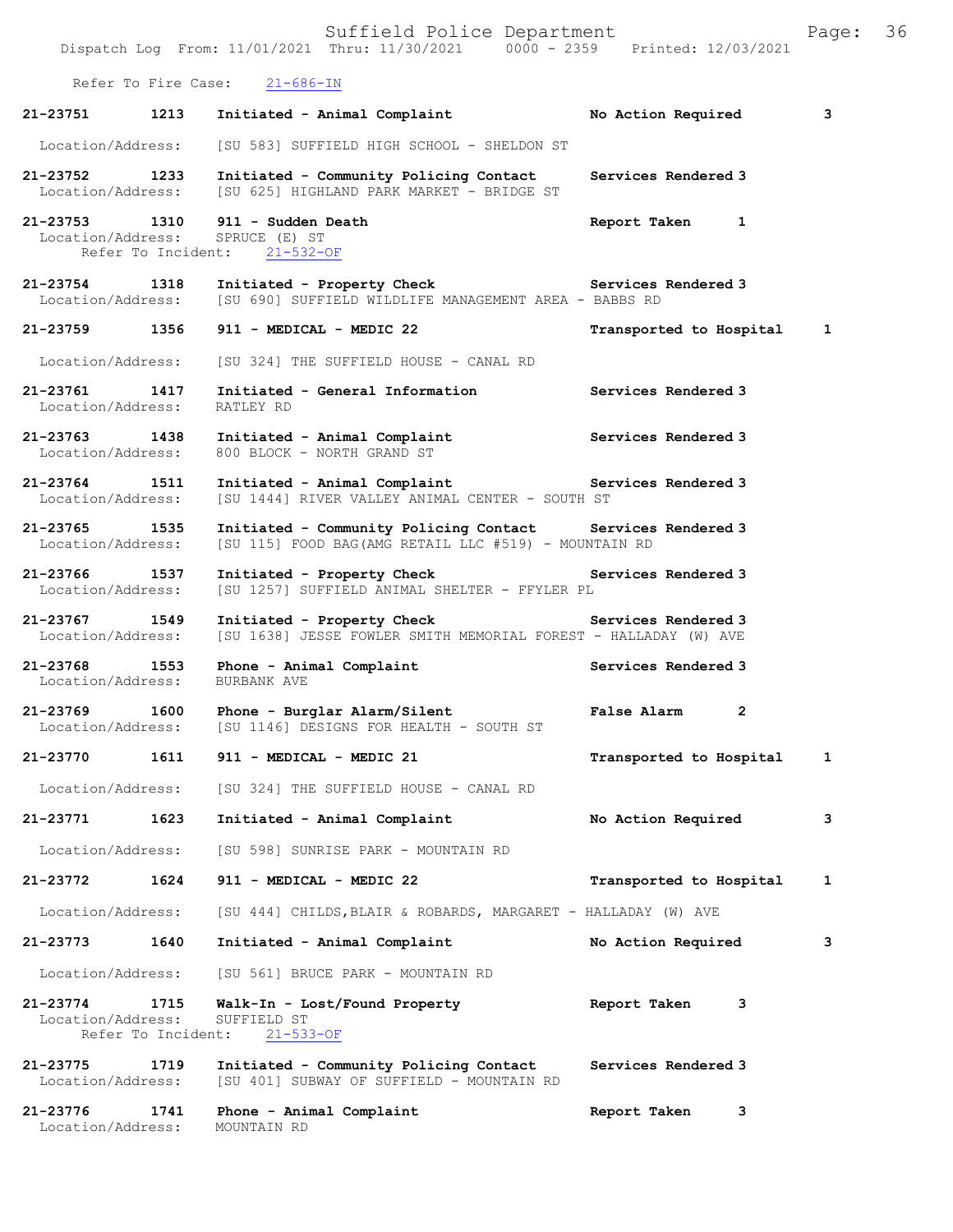|                               |                            | Refer To Incident: 21-534-OF                                                                                                       |                      |                         |
|-------------------------------|----------------------------|------------------------------------------------------------------------------------------------------------------------------------|----------------------|-------------------------|
|                               |                            | 21-23777 1807 Initiated - Follow Up                                                                                                | No Action Required 3 |                         |
| Location/Address: SUFFIELD ST |                            |                                                                                                                                    |                      |                         |
|                               |                            | 21-23778 1832 Initiated - Vandalism<br>Location/Address: [SU 1495] CERVIONE FIELD - COPPER HILL RD<br>Refer To Incident: 21-535-OF | Report Taken 3       |                         |
|                               |                            | 21-23780 1857 Initiated - Follow Up                                                                                                | No Action Required   | $\overline{\mathbf{3}}$ |
|                               |                            | Location/Address: [SU 550] SUFFIELD POLICE DEPARTMENT - MOUNTAIN RD                                                                |                      |                         |
| 21-23781 1907                 |                            | Initiated - Property Check No Action Required                                                                                      |                      | 3                       |
|                               |                            | Location/Address: [SU 6] AIRWAYS GOLF COURSE - SOUTH GRAND ST                                                                      |                      |                         |
| 21-23782 1915                 |                            | Initiated - Property Check                                                                                                         | No Action Required   | 3                       |
| Location/Address:             |                            | [SU 583] SUFFIELD HIGH SCHOOL - SHELDON ST                                                                                         |                      |                         |
| 21-23783 1921                 |                            | Initiated - Property Check                                                                                                         | No Action Required   | 3                       |
| Location/Address:             |                            | [SU 330] SPAULDING SCHOOL - MOUNTAIN RD                                                                                            |                      |                         |
| 21-23784 1922                 |                            | Initiated - Property Check                                                                                                         | No Action Required   | 3                       |
|                               |                            | Location/Address: [SU 561] BRUCE PARK - MOUNTAIN RD                                                                                |                      |                         |
| 21-23785 1926                 |                            | Initiated - Property Check                                                                                                         | No Action Required   | 3                       |
| Location/Address:             |                            | [SU 380] WEST SUFFIELD SHOPS - MOUNTAIN RD                                                                                         |                      |                         |
| 21-23786 1928                 |                            | Initiated - Property Check                                                                                                         | No Action Required   | 3                       |
|                               |                            | Location/Address: [SU 112] PEOPLES BANK - MOUNTAIN RD                                                                              |                      |                         |
| 21-23787 1943                 |                            | Initiated - Property Check No Action Required                                                                                      |                      | 3                       |
|                               |                            | Location/Address: [SU 323] SUFFIELD MIDDLE SCHOOL - MOUNTAIN RD                                                                    |                      |                         |
| 21-23788 1945                 |                            | Initiated - Property Check                                                                                                         | No Action Required   | 3                       |
|                               |                            | Location/Address: [SU 322] MCALISTER INTERMEDIATE SCHOOL - MOUNTAIN RD                                                             |                      |                         |
| 21-23789                      | 1951                       | Initiated - Property Check                                                                                                         | No Action Required   | 3                       |
|                               |                            | Location/Address: [SU 1215] ROY PROPERTIES - MOUNTAIN RD                                                                           |                      |                         |
| 21-23791                      | 2022                       | Initiated - Property Check                                                                                                         | No Action Required   | 3                       |
| Location/Address:             |                            | [SU 102] UNITED BANK/PEOPLE'S - MOUNTAIN RD                                                                                        |                      |                         |
| 21-23792<br>Location/Address: | 2028<br>Refer To Incident: | 911 - Animal Complaint<br>MOUNTAIN RD + BABBS RD<br>$21 - 536 - OF$                                                                | Report Taken<br>3    |                         |
| 21-23793 2031                 |                            | Initiated - Property Check                                                                                                         | No Action Required   | 3                       |
|                               |                            | Location/Address: [SU 260] PARK VIEW GLEN - CANBORNE WAY                                                                           |                      |                         |
| 21-23795                      | 2043                       | Phone - General Information                                                                                                        | No Action Required   | 3                       |
|                               |                            | Location/Address: SOUTH STONE ST                                                                                                   |                      |                         |
| 21-23790                      | 2102                       | Initiated - Community Policing Contact                                                                                             | No Action Required   | 3                       |
|                               |                            |                                                                                                                                    |                      |                         |

Location/Address: [SU 119] FRANCESCO'S RESTAURANT - MOUNTAIN RD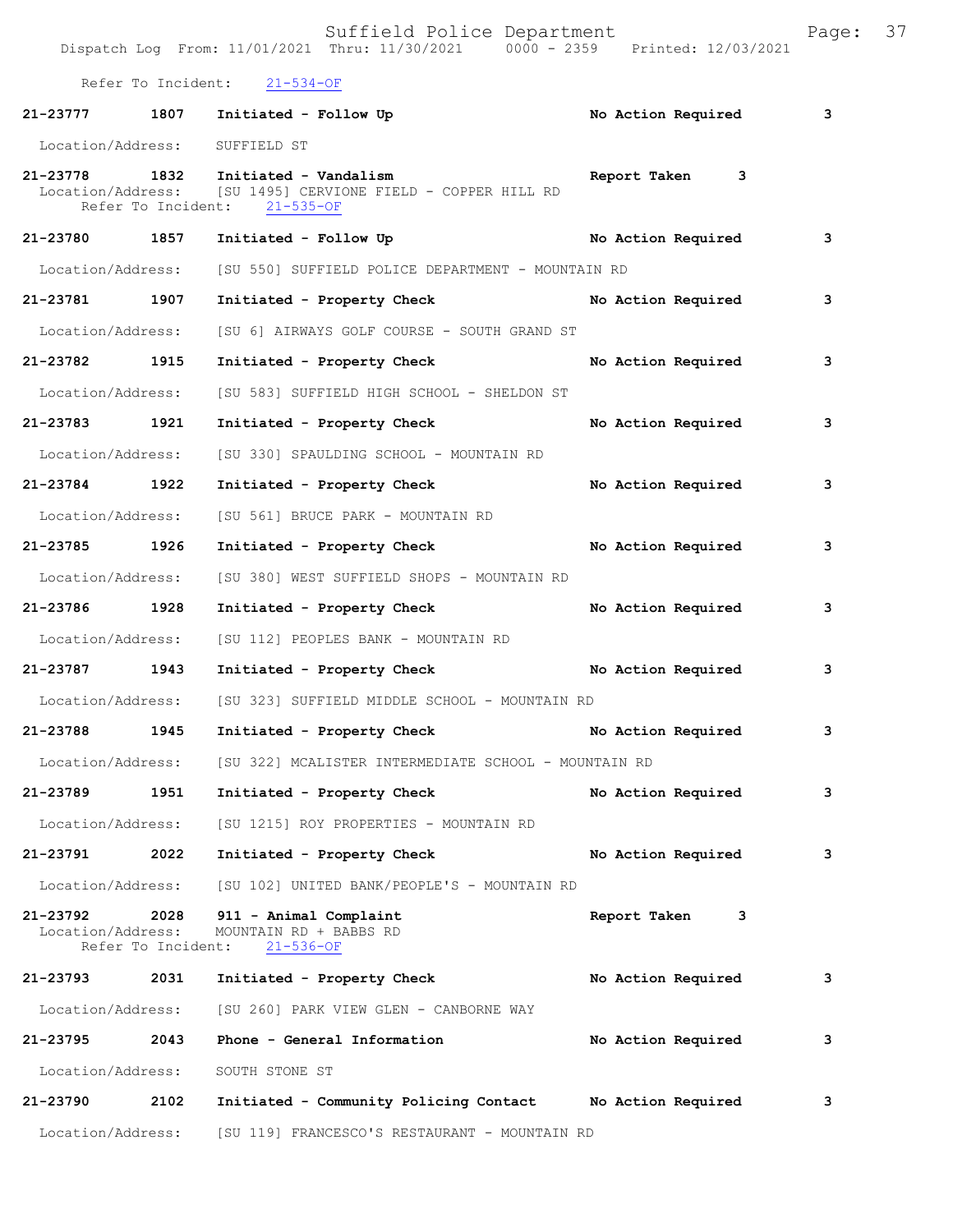Suffield Police Department Page: 38 Dispatch Log From: 11/01/2021 Thru: 11/30/2021 0000 - 2359 Printed: 12/03/2021 21-23800 2108 Phone - General Information **Services Rendered 3** Location/Address: [SU 550] SUFFIELD POLICE DEPARTMENT - MOUNTAIN RD [SU 550] SUFFIELD POLICE DEPARTMENT - MOUNTAIN RD **21-23801 2122 911 - MEDICAL - MEDIC 21 Transported to Hospital 1** Location/Address: [SU 1504] MCGROARTY, CARMEN - BRANDYWINE LN **21-23802 2129 Initiated - Property Check No Action Required 3**

Location/Address: [SU 613] MOUNTAIN RD MARKET PLACE - MOUNTAIN RD

**21-23803 2132 Initiated - Property Check No Action Required 3** Location/Address: [SU 115] FOOD BAG(AMG RETAIL LLC #519) - MOUNTAIN RD **21-23804 2133 Initiated - Property Check No Action Required 3** Location/Address: FFYLER PL **21-23794 2140 Initiated - Property Check No Action Required 3** Location/Address: [SU 320] SUFFIELD COUNTRY CLUB - NORTH MAIN ST **21-23796 2147 Initiated - Property Check No Action Required 3** Location/Address: [SU 495] SUFFIELD VAPE & SMOKE SHOP - MAPLETON AVE **21-23797 2149 Initiated - Property Check No Action Required 3** Location/Address: DEEP BROOK HARBOR **21-23805 2154 Initiated - Property Check No Action Required 3** Location/Address: [SU 1241] M & J BUS INC - SOUTH ST **21-23798 2155 Initiated - Property Check No Action Required 3** Location/Address: [SU 326] SUFFIELD MEADOW CONDOS - SUFFIELD MEADOW DR **21-23806 2157 Initiated - Property Check No Action Required 3** Location/Address: [SU 1368] BROADBROOK BREWERY - SOUTH ST **21-23807 2158 Initiated - Property Check No Action Required 3**

 Location/Address: [SU 604] KELLY CONTAINER INC - SOUTH ST **21-23799 2200 Initiated - Traffic Control/School Traffic No Action Required 3** Location/Address: RTE.190 BRIDGE **21-23808 2203 Initiated - Property Check No Action Required 3** Location/Address: KENNY ROBERTS MEMORIAL DR **21-23809 2218 Initiated - Property Check No Action Required 3** Location/Address: [SU 1500] BROOK HILL VILLAGE - EMILY WAY **21-23810 2221 Initiated - Property Check No Action Required 3**

 Location/Address: [SU 302] SHAMROCK CAFE - EAST (S) ST **21-23812 2335 Initiated - Property Check No Action Required 3** Location/Address: [SU 323] SUFFIELD MIDDLE SCHOOL - MOUNTAIN RD **21-23813 2342 911 - 911 Hang Up Services Rendered 2**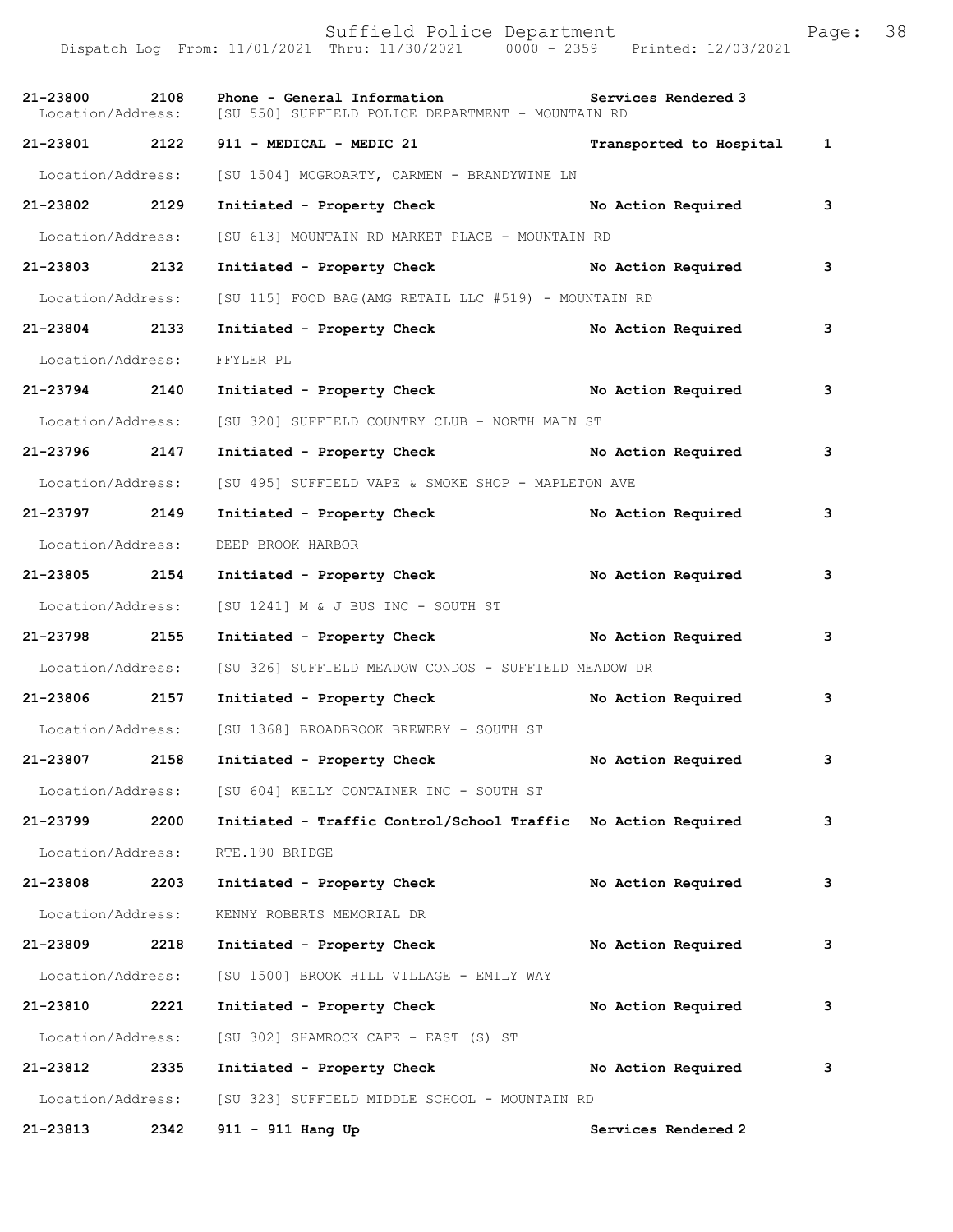|                                    |      | Suffield Police Department<br>Dispatch Log From: 11/01/2021 Thru: 11/30/2021 0000 - 2359 Printed: 12/03/2021 |  |                    | Page: 39 |  |
|------------------------------------|------|--------------------------------------------------------------------------------------------------------------|--|--------------------|----------|--|
|                                    |      | Location/Address: CELL TOWER - NORTH MAIN ST                                                                 |  |                    |          |  |
| 21-23814 2346                      |      | Initiated - Property Check No Action Required                                                                |  |                    | 3        |  |
| Location/Address:                  |      | [SU 625] HIGHLAND PARK MARKET - BRIDGE ST                                                                    |  |                    |          |  |
| 21-23815 2359                      |      | Initiated - Property Check                                                                                   |  | No Action Required | 3        |  |
|                                    |      | Location/Address: [SU 332] SUFFIELD SPORTSMAN ASSOC. - PHELPS RD                                             |  |                    |          |  |
|                                    |      | For Date: $11/08/2021$ - Monday                                                                              |  |                    |          |  |
| 21-23816 0007                      |      | Initiated - Property Check                                                                                   |  | No Action Required | 3        |  |
|                                    |      | Location/Address: [SU 463] WEBSTER BANK - NORTH MAIN ST                                                      |  |                    |          |  |
| 21-23817 0019                      |      | Initiated - Property Check                                                                                   |  | No Action Required | 3        |  |
| Location/Address:                  |      |                                                                                                              |  |                    |          |  |
| 21-23818 0025                      |      | [SU 111] PEOPLES BANK - BRIDGE ST<br>Initiated - Property Check                                              |  |                    | 3        |  |
|                                    |      | [SU 259] PARK PLACE - BRIDGE ST                                                                              |  | No Action Required |          |  |
| Location/Address:<br>21-23819 0031 |      |                                                                                                              |  |                    |          |  |
|                                    |      | Initiated - Property Check No Action Required                                                                |  |                    | 3        |  |
| Location/Address:                  |      | [SU 326] SUFFIELD MEADOW CONDOS - SUFFIELD MEADOW DR                                                         |  |                    |          |  |
| 21-23820 0032                      |      | Initiated - Property Check                                                                                   |  | No Action Required | 3        |  |
| Location/Address:                  |      | QUARRY RD                                                                                                    |  |                    |          |  |
| 21-23821 0049                      |      | Initiated - Property Check                                                                                   |  | No Action Required | 3        |  |
| Location/Address:                  |      | [SU 112] PEOPLES BANK - MOUNTAIN RD                                                                          |  |                    |          |  |
| 21-23822 0053                      |      | Initiated - Property Check No Action Required                                                                |  |                    | 3        |  |
| Location/Address:                  |      | [SU 102] UNITED BANK/PEOPLE'S - MOUNTAIN RD                                                                  |  |                    |          |  |
| 21-23823                           | 0055 | Initiated - Property Check                                                                                   |  | No Action Required | 3        |  |
| Location/Address:                  |      | [SU 1438] WINDSOR FEDERAL SAVINGS - MOUNTAIN RD                                                              |  |                    |          |  |
| 21-23824 0059                      |      | Initiated - Property Check                                                                                   |  | No Action Required | 3        |  |
| Location/Address:                  |      | [SU 111] PEOPLES BANK - BRIDGE ST                                                                            |  |                    |          |  |
| 21-23825                           | 0059 | Initiated - Property Check                                                                                   |  | No Action Required | 3        |  |
| Location/Address:                  |      | [SU 75] FAS MART - THOMPSONVILLE RD                                                                          |  |                    |          |  |
| 21-23826                           | 0101 | Initiated - Property Check                                                                                   |  | No Action Required | 3        |  |
| Location/Address:                  |      | [SU 463] WEBSTER BANK - NORTH MAIN ST                                                                        |  |                    |          |  |
| 21-23827 0102                      |      | Initiated - Property Check                                                                                   |  | No Action Required | 3        |  |
| Location/Address:                  |      | [SU 1308] KRUPA OIL - THOMPSONVILLE RD                                                                       |  |                    |          |  |
| 21-23828                           | 0105 | Initiated - Property Check                                                                                   |  | No Action Required | 3        |  |
| Location/Address:                  |      | [SU 69] CVS PHARMACY - MOUNTAIN RD                                                                           |  |                    |          |  |
| 21-23829                           | 0107 | Initiated - Property Check                                                                                   |  | No Action Required | 3        |  |
| Location/Address:                  |      | [SU 553] SUFFIELD FIRE DEPARTMENT COMPANY 4 - THOMPSONVILLE RD                                               |  |                    |          |  |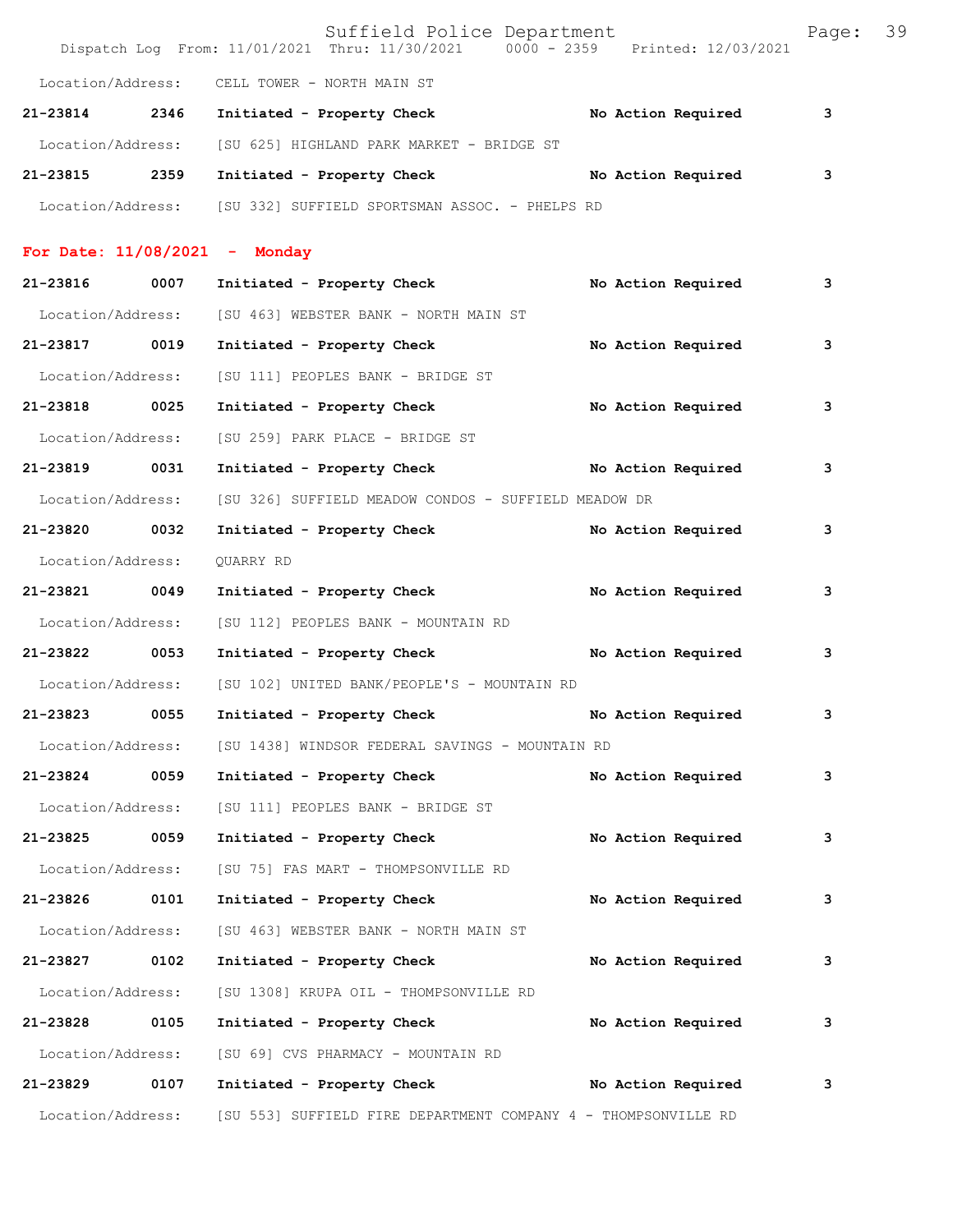|                               |      | Suffield Police Department<br>Dispatch Log From: 11/01/2021 Thru: 11/30/2021 0000 - 2359 Printed: 12/03/2021 |                         | Page: | 40 |
|-------------------------------|------|--------------------------------------------------------------------------------------------------------------|-------------------------|-------|----|
| 21-23830                      | 0131 | Initiated - Property Check No Action Required                                                                |                         | 3     |    |
| Location/Address:             |      | [SU 33] SUFFIELD CORDIAL SHOPPE - MAPLETON AVE                                                               |                         |       |    |
| 21-23831 0155                 |      | Initiated - Property Check No Action Required                                                                |                         | 3     |    |
| Location/Address:             |      | [SU 554] SUFFIELD FIRE DEPARTMENT COMPANY 3 - COPPER HILL RD                                                 |                         |       |    |
| 21-23832 0339                 |      | Initiated - Property Check No Action Required                                                                |                         | 3     |    |
| Location/Address:             |      | [SU 75] FAS MART - THOMPSONVILLE RD                                                                          |                         |       |    |
| 21-23833 0339                 |      | Initiated - Property Check No Action Required                                                                |                         | 3     |    |
| Location/Address:             |      | [SU 689] STATE LINE TURNAROUND - MOUNTAIN RD                                                                 |                         |       |    |
| 21-23835 0341                 |      | Initiated - Traffic Control/School Traffic No Action Required                                                |                         | 3     |    |
| Location/Address:             |      | MOUNTAIN RD + SUNSET DR                                                                                      |                         |       |    |
| 21-23834 0347                 |      | Initiated - Property Check No Action Required                                                                |                         | 3     |    |
| Location/Address:             |      | [SU 333] SUFFIELD VETERINARY HOSPITAL - EAST (S) ST                                                          |                         |       |    |
| 21-23836 0408                 |      | Initiated - Property Check No Action Required                                                                |                         | 3     |    |
| Location/Address:             |      | [SU 302] SHAMROCK CAFE - EAST (S) ST                                                                         |                         |       |    |
| 21-23837 0413                 |      | Initiated - Property Check                                                                                   | No Action Required      | 3     |    |
| Location/Address:             |      | [SU 1239] LUCKY'S PUB - UCAR ST                                                                              |                         |       |    |
| 21-23838 0417                 |      | Initiated - Property Check No Action Required                                                                |                         | 3     |    |
| Location/Address:             |      | [SU 1511] DOANE'S ACCENT AUTO - EAST (S) ST                                                                  |                         |       |    |
| $21 - 23839$                  | 0425 | Initiated - Property Check                                                                                   | No Action Required      | 3     |    |
| Location/Address:             |      | [SU 1425] BROOK HILL VILLAGE - EMILY WAY                                                                     |                         |       |    |
| 21-23840 0441                 |      | Initiated - Property Check                                                                                   | No Action Required      | 3     |    |
| Location/Address:             |      | [SU 1241] M & J BUS INC - SOUTH ST                                                                           |                         |       |    |
| 21-23841                      | 0523 | Initiated - Traffic Control/School Traffic No Action Required                                                |                         | 3     |    |
| Location/Address:             |      | MOUNTAIN RD + COPPER HILL RD                                                                                 |                         |       |    |
| 21-23842                      | 0640 | 911 - MEDICAL - MEDIC 21                                                                                     | Transported to Hospital | 1     |    |
| Location/Address:             |      | [SU 427] SUFFIELD BY THE RIVER - CANAL RD                                                                    |                         |       |    |
| 21-23843<br>Location/Address: | 0709 | Initiated - Traffic Control/School Traffic Services Rendered 3<br>SUFFIELD HIGH SCHOOL - SHELDON ST          |                         |       |    |
| 21-23844<br>Location/Address: | 0718 | Initiated - Community Policing Contact<br>[SU 613] MOUNTAIN RD MARKET PLACE - MOUNTAIN RD                    | Services Rendered 3     |       |    |
| 21-23845                      | 0805 | Initiated - Property Check                                                                                   | No Action Required      | 3     |    |
| Location/Address:             |      | [SU 495] SUFFIELD VAPE & SMOKE SHOP - MAPLETON AVE                                                           |                         |       |    |
| 21-23846<br>Location/Address: | 0847 | Initiated - Animal Complaint<br>[SU 550] SUFFIELD POLICE DEPARTMENT - MOUNTAIN RD                            | Services Rendered 3     |       |    |
| 21-23848<br>Location/Address: | 0904 | Initiated - Community Policing Contact<br>JACKSON DR                                                         | Services Rendered 3     |       |    |
| 21-23849                      | 0928 | Initiated - Property Check                                                                                   | No Action Required      | 3     |    |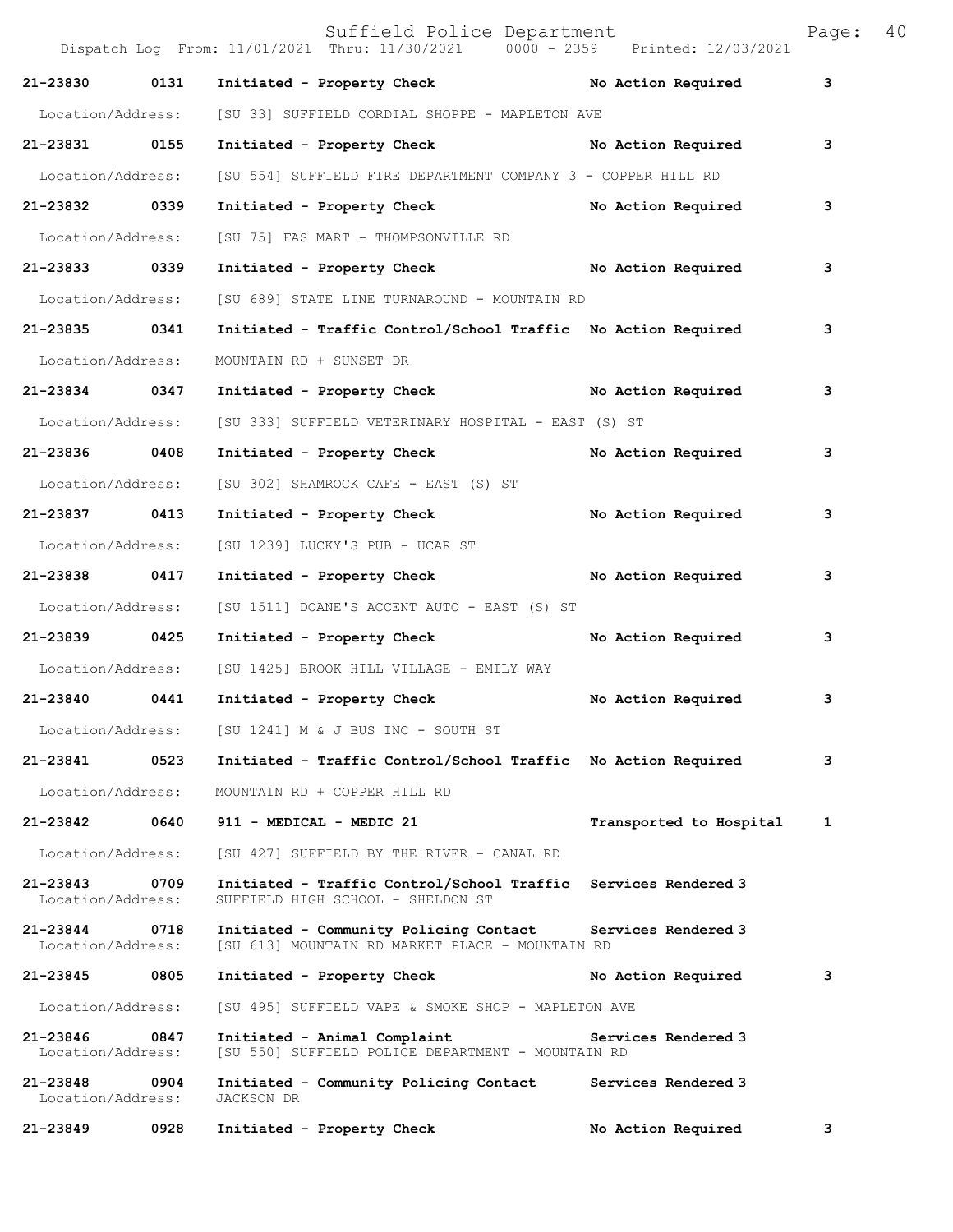| Location/Address:                  |      | GRIFFIN RD                                                                                                                    |                               |
|------------------------------------|------|-------------------------------------------------------------------------------------------------------------------------------|-------------------------------|
|                                    |      | 21-23850 0937 Phone - MEDICAL - MEDIC 21                                                                                      | Transported to Hospital<br>1  |
| Location/Address:                  |      | WARNERTOWN RD                                                                                                                 |                               |
| 21-23851 1007<br>Location/Address: |      | Initiated - Follow Up<br>HIGH ST                                                                                              | Services Rendered 3           |
| 21-23852 1026<br>Location/Address: |      | Initiated - Community Policing Contact<br>[SU 625] HIGHLAND PARK MARKET - BRIDGE ST                                           | Services Rendered 3           |
| 21-23853 1040                      |      | Initiated - General Information Services Rendered 3<br>Location/Address: [SU 322] MCALISTER INTERMEDIATE SCHOOL - MOUNTAIN RD |                               |
| 21-23854 1050                      |      | Initiated - Follow Up<br>Location/Address: [SU 550] SUFFIELD POLICE DEPARTMENT - MOUNTAIN RD                                  | Services Rendered 3           |
| 21-23855 1054<br>Location/Address: |      | Walk-In - General Information<br>SUFFIELD POLICE DEPARTMENT - MOUNTAIN RD                                                     | Services Rendered 3           |
| 21-23856 1104<br>Location/Address: |      | Initiated - Traffic Control/School Traffic Services Rendered 3<br>NORTH GRAND ST                                              |                               |
| 21-23857 1108                      |      | 911 - MEDICAL - MEDIC 22                                                                                                      | Transported to Hospital<br>1  |
| Location/Address:                  |      | SUFFIELD BY THE RIVER - CANAL RD                                                                                              |                               |
| 21-23858 1116                      |      | Initiated - Follow Up<br>Location/Address: [SU 550] SUFFIELD POLICE DEPARTMENT - MOUNTAIN RD                                  | Services Rendered 3           |
| 21-23859 1122<br>$\mathbf{1}$      |      | 911 - MEDICAL - MEDIC 21                                                                                                      | Taken/Refered to Other Agency |
|                                    |      | Location/Address: [SU 427] SUFFIELD BY THE RIVER - CANAL RD                                                                   |                               |
| 21-23860 1130<br>Location/Address: |      | Initiated - Motor Vehicle Violation<br>1300 BLOCK - NORTH GRAND ST                                                            | Verbal Warning 3              |
| 21-23861 1134                      |      | 911 - MEDICAL - MEDIC 21                                                                                                      | Transported to Hospital<br>1  |
|                                    |      | Location/Address: CHESTNUT CIR                                                                                                |                               |
| 21-23862 1140<br>$\mathbf{1}$      |      | 911 - MEDICAL - MEDIC 21                                                                                                      | Taken/Refered to Other Agency |
|                                    |      | Location/Address: SUFFIELD BY THE RIVER - CANAL RD                                                                            |                               |
| 21-23864<br>Location/Address:      | 1153 | Initiated - Community Policing Contact<br>[SU 626] SUFFIELD TOWN HALL - MOUNTAIN RD                                           | Services Rendered 3           |
| 21-23865<br>Location/Address:      | 1232 | Initiated - Community Policing Contact<br>[SU 625] HIGHLAND PARK MARKET - BRIDGE ST                                           | Services Rendered 3           |
| 21-23866                           | 1233 | Initiated - Property Check                                                                                                    | No Action Required<br>3       |
| Location/Address:                  |      | [SU 613] MOUNTAIN RD MARKET PLACE - MOUNTAIN RD                                                                               |                               |
| 21-23867<br>Location/Address:      | 1252 | Initiated - Motor Vehicle Violation<br>REMINGTON ST                                                                           | Verbal Warning<br>3           |
| 21-23868<br>Location/Address:      | 1303 | Initiated - Traffic Control/School Traffic<br>NORTH GRAND ST                                                                  | Services Rendered 3           |
| 21-23869<br>Location/Address:      | 1307 | Initiated - Motor Vehicle Violation<br>800 BLOCK - NORTH GRAND ST                                                             | Verbal Warning<br>3           |
| 21-23870<br>Location/Address:      | 1318 | Initiated - Motor Vehicle Violation<br>NORTH GRAND ST                                                                         | 3<br>Verbal Warning           |
| 21-23871                           | 1331 | Walk-In - General Information                                                                                                 | Report Taken<br>3             |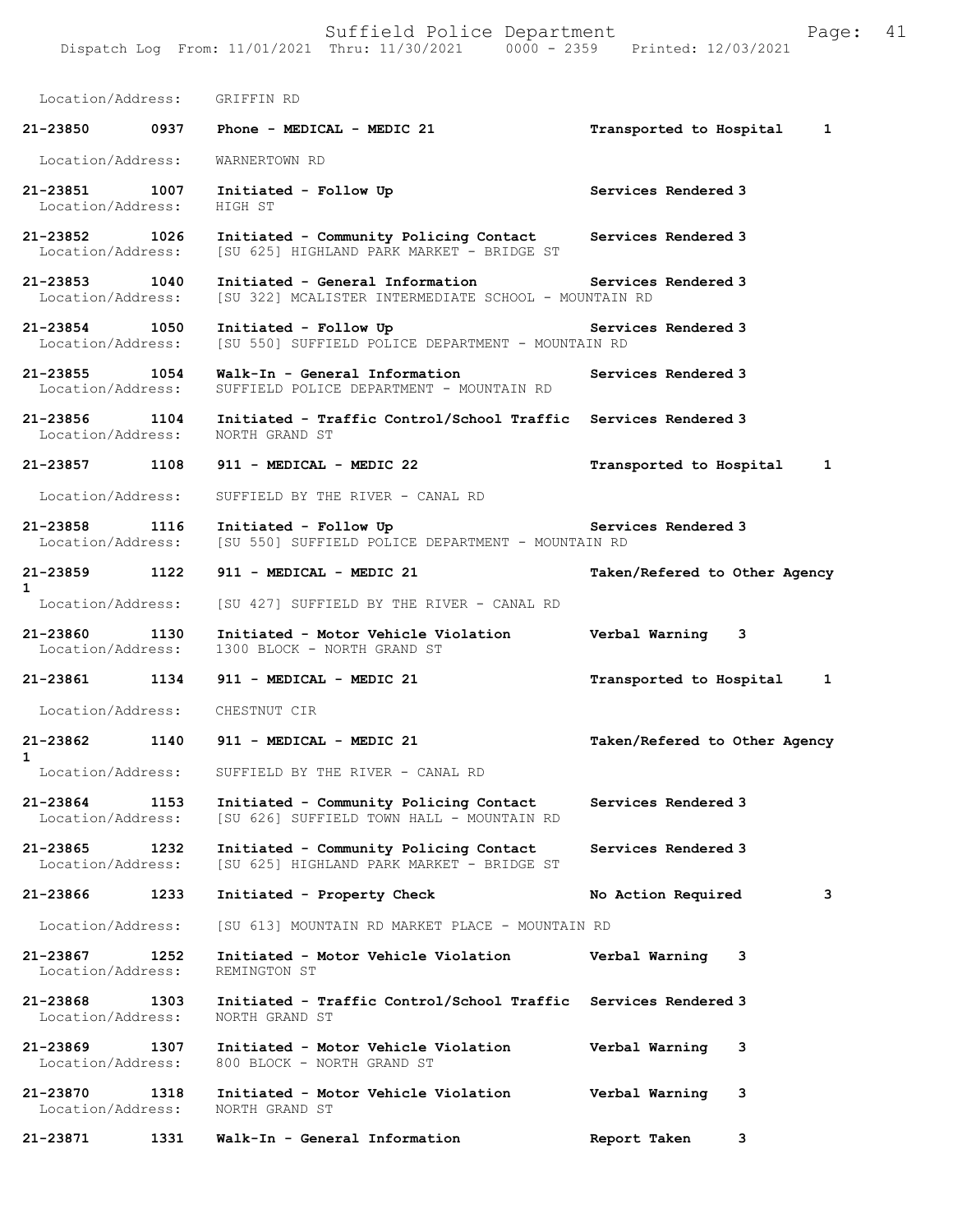|                                    |                    | Suffield Police Department<br>Dispatch Log From: 11/01/2021 Thru: 11/30/2021 0000 - 2359 Printed: 12/03/2021 |                              | 42<br>Page: |
|------------------------------------|--------------------|--------------------------------------------------------------------------------------------------------------|------------------------------|-------------|
|                                    |                    | Location/Address: [SU 550] SUFFIELD POLICE DEPARTMENT - MOUNTAIN RD                                          |                              |             |
|                                    | Refer To Incident: | $21 - 537 - OF$                                                                                              |                              |             |
| 21-23872<br>Location/Address:      | 1332               | Phone - General Information<br>[SU 550] SUFFIELD POLICE DEPARTMENT - MOUNTAIN RD                             | Services Rendered 3          |             |
| 21-23873 1359<br>Location/Address: |                    | Initiated - Animal Complaint<br>[SU 1444] RIVER VALLEY ANIMAL CENTER - SOUTH ST                              | Services Rendered 3          |             |
| 21-23874 1402<br>Location/Address: |                    | Phone - General Information<br>RANDALL DR                                                                    | Services Rendered 3          |             |
| 21-23875 1422<br>Location/Address: |                    | Initiated - Animal Complaint<br>[SU 626] SUFFIELD TOWN HALL - MOUNTAIN RD                                    | Services Rendered 3          |             |
| 21-23876<br>Location/Address:      | 1433               | Initiated - Community Policing Contact<br>[SU 330] SPAULDING SCHOOL - MOUNTAIN RD                            | Services Rendered 3          |             |
| 21-23877 1515                      |                    | Initiated - Follow Up                                                                                        | No Action Required           | 3           |
| Location/Address:                  |                    | SUFFIELD POLICE DEPARTMENT - MOUNTAIN RD                                                                     |                              |             |
| 21-23878                           | 1605               | Initiated - Animal Complaint                                                                                 | No Action Required           | 3           |
| Location/Address:                  |                    | [SU 686] HILLTOP FARM - MAPLETON AVE                                                                         |                              |             |
| 21-23880 1638<br>Location/Address: |                    | Initiated - Property Check<br>[SU 1506] STONEY BROOK PARK - REMINGTON ST                                     | Services Rendered 3          |             |
| 21-23881 1716<br>Location/Address: |                    | Phone - M/V Accident (Property)<br>CLOSER TO RTE 159 - HICKORY ST<br>Refer To Accident: 21-196-AC            | Report Taken<br>$\mathbf{2}$ |             |
|                                    |                    |                                                                                                              |                              |             |
| 21-23883 1725                      |                    | Initiated - Community Policing Contact                                                                       | No Action Required           | 3           |
| Location/Address:                  |                    | [SU 328] SUFFIELD PIZZA - SUFFIELD VILLAGE                                                                   |                              |             |
| 21-23884                           | 1733               | Initiated - Follow Up                                                                                        | No Action Required           | 3           |
| Location/Address:                  |                    | [SU 550] SUFFIELD POLICE DEPARTMENT - MOUNTAIN RD                                                            |                              |             |
| 21-23885 1839                      |                    | Initiated - Property Check                                                                                   | No Action Required           | 3.          |
|                                    |                    | Location/Address: CHERRY BROOK LN                                                                            |                              |             |
| 21-23886                           | 1846               | Initiated - Assist Motorist                                                                                  | No Action Required           | 3           |
| Location/Address:                  |                    | NORTH MAIN ST                                                                                                |                              |             |
| 21-23887<br>Location/Address:      | 1849               | Initiated - Motor Vehicle Violation<br>NORTH ST                                                              | Verbal Warning 3             |             |
| 21-23888                           | 1855               | Initiated - Property Check                                                                                   | No Action Required           | 3           |
| Location/Address:                  |                    | [SU 495] SUFFIELD VAPE & SMOKE SHOP - MAPLETON AVE                                                           |                              |             |
| 21-23890<br>Location/Address:      | 1857               | Initiated - Traffic Control/School Traffic Verbal Warning 3<br>BY GOOD SHEPARD LUTHERAN CHURCH - SOUTH ST    |                              |             |
|                                    |                    | 21-23891 1859 911 - MEDICAL - MEDIC 21                                                                       | Transported to Hospital      | 1           |
|                                    |                    | Location/Address: [SU 427] SUFFIELD BY THE RIVER - CANAL RD                                                  |                              |             |
| 21-23892                           | 1907               | Initiated - Assist Motorist                                                                                  | No Action Required           | 3           |
| Location/Address:                  |                    | MOUNTAIN RD                                                                                                  |                              |             |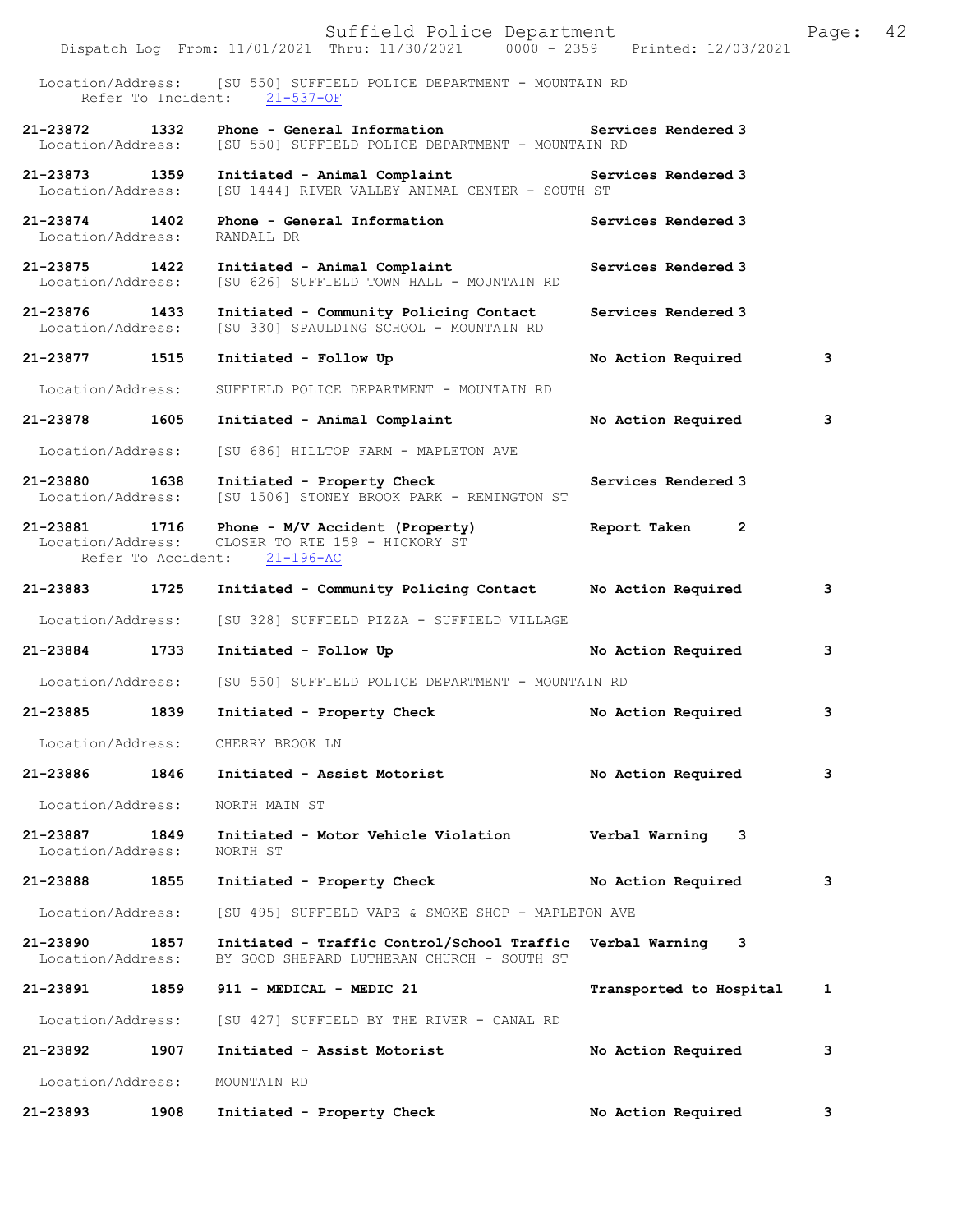|                                    |                   | Suffield Police Department<br>Dispatch Log From: 11/01/2021 Thru: 11/30/2021 0000 - 2359 Printed: 12/03/2021 |                     | Page:          | 43 |
|------------------------------------|-------------------|--------------------------------------------------------------------------------------------------------------|---------------------|----------------|----|
|                                    |                   | Location/Address: [SU 1239] LUCKY'S PUB - UCAR ST                                                            |                     |                |    |
| 21-23894                           | 1910              | Initiated - Property Check                                                                                   | No Action Required  | 3              |    |
| Location/Address:                  |                   | [SU 302] SHAMROCK CAFE - EAST (S) ST                                                                         |                     |                |    |
| 21-23895 1933                      |                   | Initiated - Property Check No Action Required                                                                |                     | 3              |    |
| Location/Address:                  |                   | [SU 689] STATE LINE TURNAROUND - MOUNTAIN RD                                                                 |                     |                |    |
| 21-23896 1936                      |                   | Initiated - Property Check                                                                                   | No Action Required  | 3              |    |
| Location/Address:                  |                   | CHESTNUT CIR                                                                                                 |                     |                |    |
| 21-23897 1938<br>Location/Address: |                   | Initiated - Motor Vehicle Violation Verbal Warning 3<br>SOUTH ST + LAFOUNTAIN RD                             |                     |                |    |
| 21-23898 1940                      |                   | Initiated - Property Check                                                                                   | No Action Required  | 3              |    |
| Location/Address:                  |                   | [SU 614] EBB'S CORNER - BABBS RD                                                                             |                     |                |    |
| 21-23899 1943                      |                   | Initiated - Property Check No Action Required                                                                |                     | 3              |    |
| Location/Address:                  |                   | [SU 690] SUFFIELD WILDLIFE MANAGEMENT AREA - BABBS RD                                                        |                     |                |    |
| 21-23900                           | 1951              | Initiated - Property Check                                                                                   | No Action Required  | 3              |    |
| Location/Address:                  |                   | GRIFFIN RD                                                                                                   |                     |                |    |
| 21-23901 1958                      |                   | Initiated - Suspicious Vehicle                                                                               | No Action Required  | $\overline{2}$ |    |
| Location/Address:                  |                   | CERVIONE FIELD - COPPER HILL RD                                                                              |                     |                |    |
| 21-23904                           | 2000<br>Location: | 911 - 911 Hang Up<br>VERIZON                                                                                 | Services Rendered 2 |                |    |
| 21-23903                           | 2002              | Initiated - Property Check                                                                                   | No Action Required  | 3              |    |
| Location/Address:                  |                   | [SU 1444] RIVER VALLEY ANIMAL CENTER - SOUTH ST                                                              |                     |                |    |
| 21-23905                           | 2004              | Initiated - Property Check                                                                                   | No Action Required  | 3              |    |
| Location/Address:                  |                   | [SU 54] WINDSOR MARKETING GROUP - MARKETING DR                                                               |                     |                |    |
| 21-23902                           | 2005              | Initiated - Property Check                                                                                   | No Action Required  | 3              |    |
| Location/Address:                  |                   | [SU 1495] CERVIONE FIELD - COPPER HILL RD                                                                    |                     |                |    |
| 21-23906<br>Location/Address:      | 2011              | Initiated - Motor Vehicle Violation<br>REMINGTON ST                                                          | Verbal Warning 3    |                |    |
| 21-23907                           | 2014              | Initiated - Property Check                                                                                   | No Action Required  | 3              |    |
| Location/Address:                  |                   | SUFFIELD WEST - MOUNTAIN RD                                                                                  |                     |                |    |
| 21-23908                           | 2018              | Initiated - Property Check                                                                                   | No Action Required  | 3              |    |
| Location/Address:                  |                   | [SU 380] WEST SUFFIELD SHOPS - MOUNTAIN RD                                                                   |                     |                |    |
| 21-23909                           | 2025              | Initiated - Follow Up                                                                                        | No Action Required  | 3              |    |
| Location/Address:                  |                   | [SU 550] SUFFIELD POLICE DEPARTMENT - MOUNTAIN RD                                                            |                     |                |    |
| 21-23910                           | 2029              | Initiated - Property Check                                                                                   | No Action Required  | 3              |    |
| Location/Address:                  |                   | [SU 689] STATE LINE TURNAROUND - MOUNTAIN RD                                                                 |                     |                |    |
| 21-23911                           | 2033              | Initiated - Traffic Control/School Traffic No Action Required                                                |                     | 3              |    |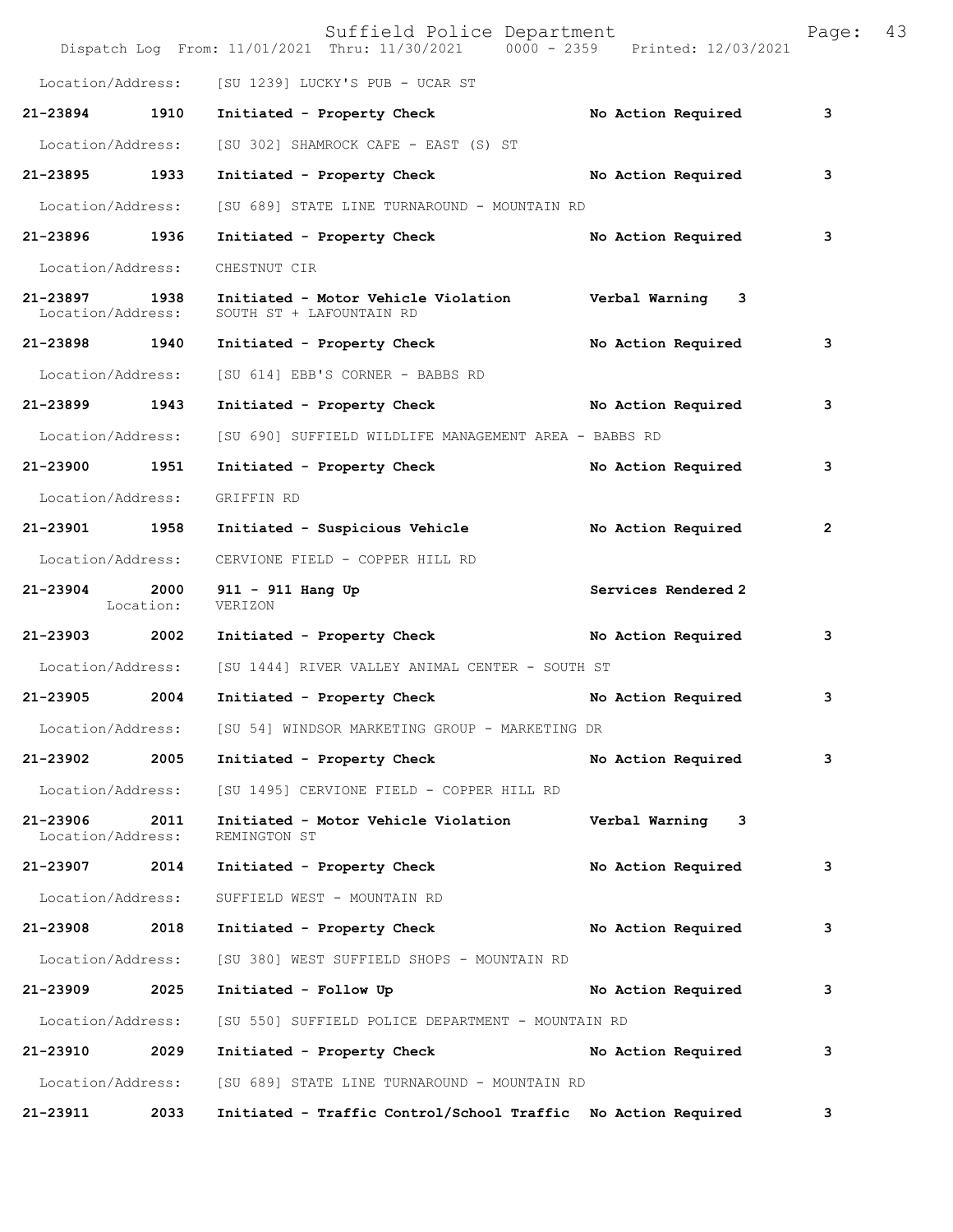|                               |      | Suffield Police Department<br>Dispatch Log From: 11/01/2021 Thru: 11/30/2021 0000 - 2359 Printed: 12/03/2021 |                    | Page: | 44 |
|-------------------------------|------|--------------------------------------------------------------------------------------------------------------|--------------------|-------|----|
| Location/Address:             |      | MOUNTAIN RD + BABBS RD                                                                                       |                    |       |    |
| 21-23912 2121                 |      | Initiated - Property Check                                                                                   | No Action Required | 3     |    |
| Location/Address:             |      | HALLADAY DR                                                                                                  |                    |       |    |
| 21-23913                      | 2126 | Initiated - Property Check No Action Required                                                                |                    | з     |    |
| Location/Address:             |      | [SU 554] SUFFIELD FIRE DEPARTMENT COMPANY 3 - COPPER HILL RD                                                 |                    |       |    |
| 21-23914 2130                 |      | Initiated - Property Check No Action Required                                                                |                    | 3     |    |
| Location/Address:             |      | [SU 117] FOX HOLLOW GUN CLUB - COPPER HILL RD                                                                |                    |       |    |
| 21-23915 2132                 |      | Initiated - Property Check No Action Required                                                                |                    | 3     |    |
| Location/Address:             |      | LAKE RD                                                                                                      |                    |       |    |
| 21-23916 2139                 |      | Initiated - Property Check No Action Required                                                                |                    | 3     |    |
| Location/Address:             |      | [SU 928] STRATTON FARMS - STRATTON FARMS RD                                                                  |                    |       |    |
| 21-23917 2149                 |      | Initiated - Property Check                                                                                   | No Action Required | з     |    |
| Location/Address:             |      | [SU 688] QUARRY - QUARRY RD                                                                                  |                    |       |    |
| 21-23918 2204                 |      | Initiated - Property Check                                                                                   | No Action Required | 3     |    |
| Location/Address:             |      | METACOMET LN                                                                                                 |                    |       |    |
| 21-23919 2214                 |      | Initiated - Traffic Control/School Traffic No Action Required                                                |                    | 3     |    |
| Location/Address:             |      | [SU 614] EBB'S CORNER - BABBS RD                                                                             |                    |       |    |
| 21-23920<br>Location/Address: | 2218 | Initiated - Motor Vehicle Violation Verbal Warning 3<br>3300 BLOCK - MOUNTAIN RD                             |                    |       |    |
| 21-23921 2328                 |      | Initiated - Follow Up                                                                                        | No Action Required | 3     |    |
| Location/Address:             |      | [SU 550] SUFFIELD POLICE DEPARTMENT - MOUNTAIN RD                                                            |                    |       |    |
| 21-23922                      | 2340 | Initiated - Property Check                                                                                   | No Action Required | 3     |    |
|                               |      | Location/Address: [SU 495] SUFFIELD VAPE & SMOKE SHOP - MAPLETON AVE                                         |                    |       |    |
| 21-23923                      | 2344 | Initiated - Property Check                                                                                   | No Action Required | 3     |    |
| Location/Address:             |      | [SU 75] FAS MART - THOMPSONVILLE RD                                                                          |                    |       |    |
| 21-23924                      | 2353 | Initiated - Property Check                                                                                   | No Action Required | з     |    |
| Location/Address:             |      | [SU 1424] BROOK HILL VILLAGE - EMILY WAY                                                                     |                    |       |    |
| 21-23925                      | 2357 | Initiated - Property Check                                                                                   | No Action Required | з     |    |
| Location/Address:             |      | BENNETT RD                                                                                                   |                    |       |    |
|                               |      | For Date: $11/09/2021$ - Tuesday                                                                             |                    |       |    |
| 21-23926                      | 0015 | Initiated - Property Check                                                                                   | No Action Required | 3     |    |

| 21-23928          | 0042 | Initiated - Property Check              | No Action Required | 3 |
|-------------------|------|-----------------------------------------|--------------------|---|
| Location/Address: |      | [SU 688] OUARRY - OUARRY RD             |                    |   |
| 21-23927          | 0039 | Initiated - Property Check              | No Action Required | 3 |
| Location/Address: |      | [SU 1146] DESIGNS FOR HEALTH - SOUTH ST |                    |   |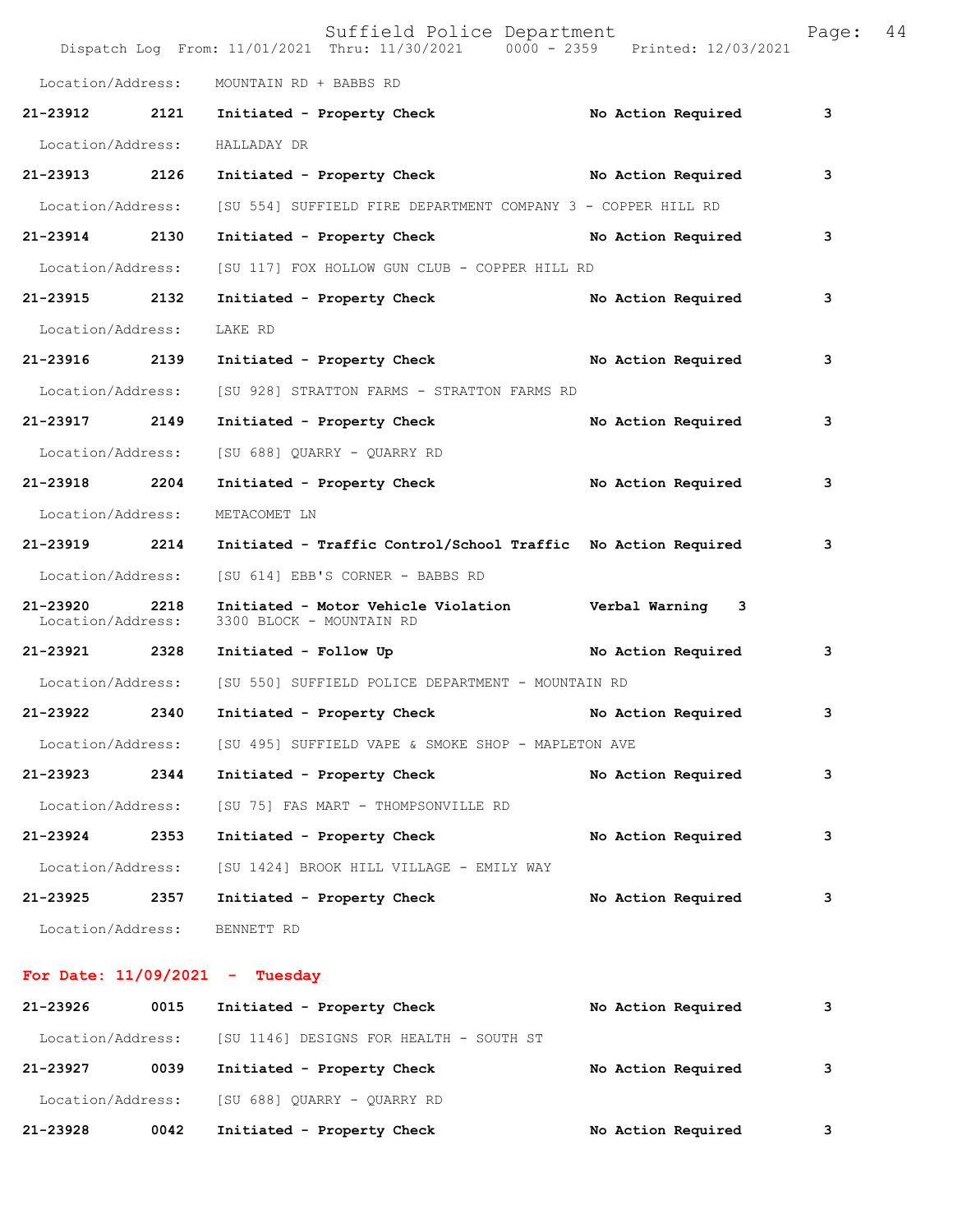| Location/Address:             |      | STRATTON FARMS RD                                                                       |                     |   |
|-------------------------------|------|-----------------------------------------------------------------------------------------|---------------------|---|
| 21-23931 0046                 |      | Initiated - Property Check                                                              | No Action Required  | 3 |
| Location/Address:             |      | GRIFFIN RD                                                                              |                     |   |
| 21-23929 0047                 |      | Initiated - Property Check No Action Required                                           |                     | 3 |
| Location/Address:             |      | [SU 334] SUFFIELD VILLAGE SHOPPING CENTER - BRIDGE ST                                   |                     |   |
| 21-23930<br>Location/Address: | 0047 | Initiated - Suspicious Vehicle<br>[SU 334] SUFFIELD VILLAGE SHOPPING CENTER - BRIDGE ST | Services Rendered 2 |   |
| 21-23932 0057                 |      | Initiated - Property Check No Action Required                                           |                     | 3 |
| Location/Address:             |      | [SU 690] SUFFIELD WILDLIFE MANAGEMENT AREA - BABBS RD                                   |                     |   |
| 21-23933 0100                 |      | Initiated - Property Check                                                              | No Action Required  | 3 |
| Location/Address:             |      | HALLADAY DR                                                                             |                     |   |
| 21-23934 0103                 |      | Initiated - Property Check                                                              | No Action Required  | 3 |
| Location/Address:             |      | [SU 614] EBB'S CORNER - BABBS RD                                                        |                     |   |
| 21-23935 0104                 |      | Initiated - Property Check                                                              | No Action Required  | 3 |
| Location/Address:             |      | [SU 689] STATE LINE TURNAROUND - MOUNTAIN RD                                            |                     |   |
| 21-23936 0107                 |      | Initiated - Traffic Control/School Traffic No Action Required                           |                     | 3 |
| Location/Address:             |      | NORTH ST                                                                                |                     |   |
| 21-23937 0109                 |      | Initiated - Traffic Control/School Traffic No Action Required                           |                     | 3 |
| Location/Address:             |      | BABBS RD                                                                                |                     |   |
| 21-23938 0156                 |      | Initiated - Property Check                                                              | No Action Required  | 3 |
| Location/Address:             |      | [SU 33] SUFFIELD CORDIAL SHOPPE - MAPLETON AVE                                          |                     |   |
| 21-23940 0220                 |      | Initiated - Property Check                                                              | No Action Required  | 3 |
| Location/Address:             |      | [SU 136] SUFFIELD LUMBER COMPANY - NORTH GRAND ST                                       |                     |   |
| 21-23939                      | 0222 | Initiated - Property Check                                                              | No Action Required  | 3 |
|                               |      | Location/Address: [SU 689] STATE LINE TURNAROUND - MOUNTAIN RD                          |                     |   |
| 21-23941                      | 0224 | Initiated - Property Check                                                              | No Action Required  | 3 |
| Location/Address:             |      | [SU 614] EBB'S CORNER - BABBS RD                                                        |                     |   |
| $21 - 23942$                  | 0224 | Initiated - Property Check                                                              | No Action Required  | 3 |
| Location/Address:             |      | [SU 112] PEOPLES BANK - MOUNTAIN RD                                                     |                     |   |
| 21-23943                      | 0228 | Initiated - Property Check                                                              | No Action Required  | 3 |
| Location/Address:             |      | WINTER DR                                                                               |                     |   |
| 21-23944 0228                 |      | Initiated - Property Check                                                              | No Action Required  | 3 |
| Location/Address:             |      | [SU 6] AIRWAYS GOLF COURSE - SOUTH GRAND ST                                             |                     |   |
| 21-23945                      | 0231 | Initiated - Property Check                                                              | No Action Required  | 3 |
| Location/Address:             |      | [SU 583] SUFFIELD HIGH SCHOOL - SHELDON ST                                              |                     |   |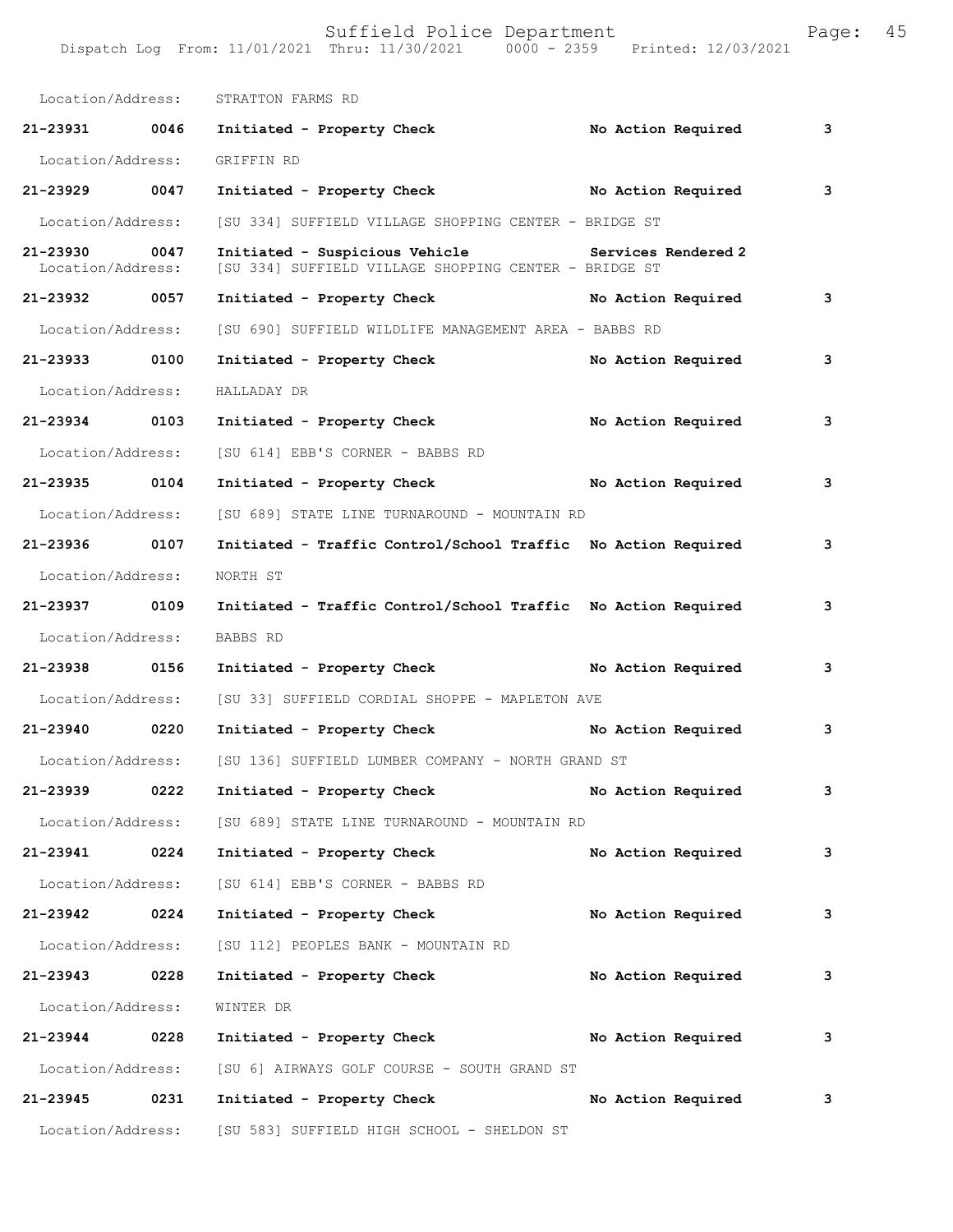| 21-23946 0238     |      | Initiated - Property Check                                       |  | No Action Required | 3              |
|-------------------|------|------------------------------------------------------------------|--|--------------------|----------------|
| Location/Address: |      | [SU 40] CHRISTIAN FIELD - HALE ST                                |  |                    |                |
| 21-23947 0240     |      | Initiated - Property Check                                       |  | No Action Required | 3              |
| Location/Address: |      | KENNY ROBERTS MEMORIAL DR                                        |  |                    |                |
| 21-23948 0244     |      | Initiated - Property Check                                       |  | No Action Required | 3              |
| Location/Address: |      | BABBS RD                                                         |  |                    |                |
| 21-23950 0247     |      | Initiated - Property Check No Action Required                    |  |                    | 3              |
| Location/Address: |      | [SU 119] FRANCESCO'S RESTAURANT - MOUNTAIN RD                    |  |                    |                |
| 21-23951 0247     |      | Initiated - Property Check No Action Required                    |  |                    | 3              |
| Location/Address: |      | [SU 115] FOOD BAG(AMG RETAIL LLC #519) - MOUNTAIN RD             |  |                    |                |
| 21-23949 0249     |      | Initiated - Property Check No Action Required                    |  |                    | 3              |
| Location/Address: |      | COPPER HILL RD                                                   |  |                    |                |
| 21-23952 0249     |      | Initiated - Property Check No Action Required                    |  |                    | 3              |
|                   |      | Location/Address: [SU 518] US POSTAL SERVICE - MOUNTAIN RD       |  |                    |                |
| 21-23953 0254     |      | Initiated - Property Check No Action Required                    |  |                    | 3              |
| Location/Address: |      | [SU 326] SUFFIELD MEADOW CONDOS - SUFFIELD MEADOW DR             |  |                    |                |
| 21-23954 0256     |      | Initiated - Property Check No Action Required                    |  |                    | 3              |
| Location/Address: |      | [SU 332] SUFFIELD SPORTSMAN ASSOC. - PHELPS RD                   |  |                    |                |
| 21-23955 0301     |      | Initiated - Property Check No Action Required                    |  |                    | 3              |
|                   |      | Location/Address: [SU 1239] LUCKY'S PUB - UCAR ST                |  |                    |                |
| 21-23956 0301     |      | Initiated - Property Check No Action Required                    |  |                    | 3              |
|                   |      | Location/Address: [SU 1195] HERITAGE FUNERAL HOME - MOUNTAIN RD  |  |                    |                |
| 21-23957          | 0303 | Initiated - Property Check                                       |  | No Action Required | 3              |
|                   |      | Location/Address: [SU 561] BRUCE PARK - MOUNTAIN RD              |  |                    |                |
| 21-23958          | 0306 | Initiated - Property Check                                       |  | No Action Required | 3              |
| Location/Address: |      | [SU 1511] DOANE'S ACCENT AUTO - EAST (S) ST                      |  |                    |                |
| 21-23959          | 0311 | Initiated - Property Check                                       |  | No Action Required | 3              |
| Location/Address: |      | [SU 260] PARK VIEW GLEN - CANBORNE WAY                           |  |                    |                |
| 21-23960 0349     |      | Initiated - Property Check                                       |  | No Action Required | 3              |
| Location/Address: |      | [SU 688] QUARRY - QUARRY RD                                      |  |                    |                |
| 21-23961 0512     |      | Initiated - Property Check No Action Required                    |  |                    | 3              |
| Location/Address: |      | [SU 816] EMERGENCY AID ASSOCIATION/ST FRAN. HOME CARE - SOUTH ST |  |                    |                |
| 21-23962          | 0523 | 911 - 911 Hang Up                                                |  | No Action Required | $\overline{2}$ |
| Location/Address: |      | TMOBILE CELL TOWER - BETTY LN                                    |  |                    |                |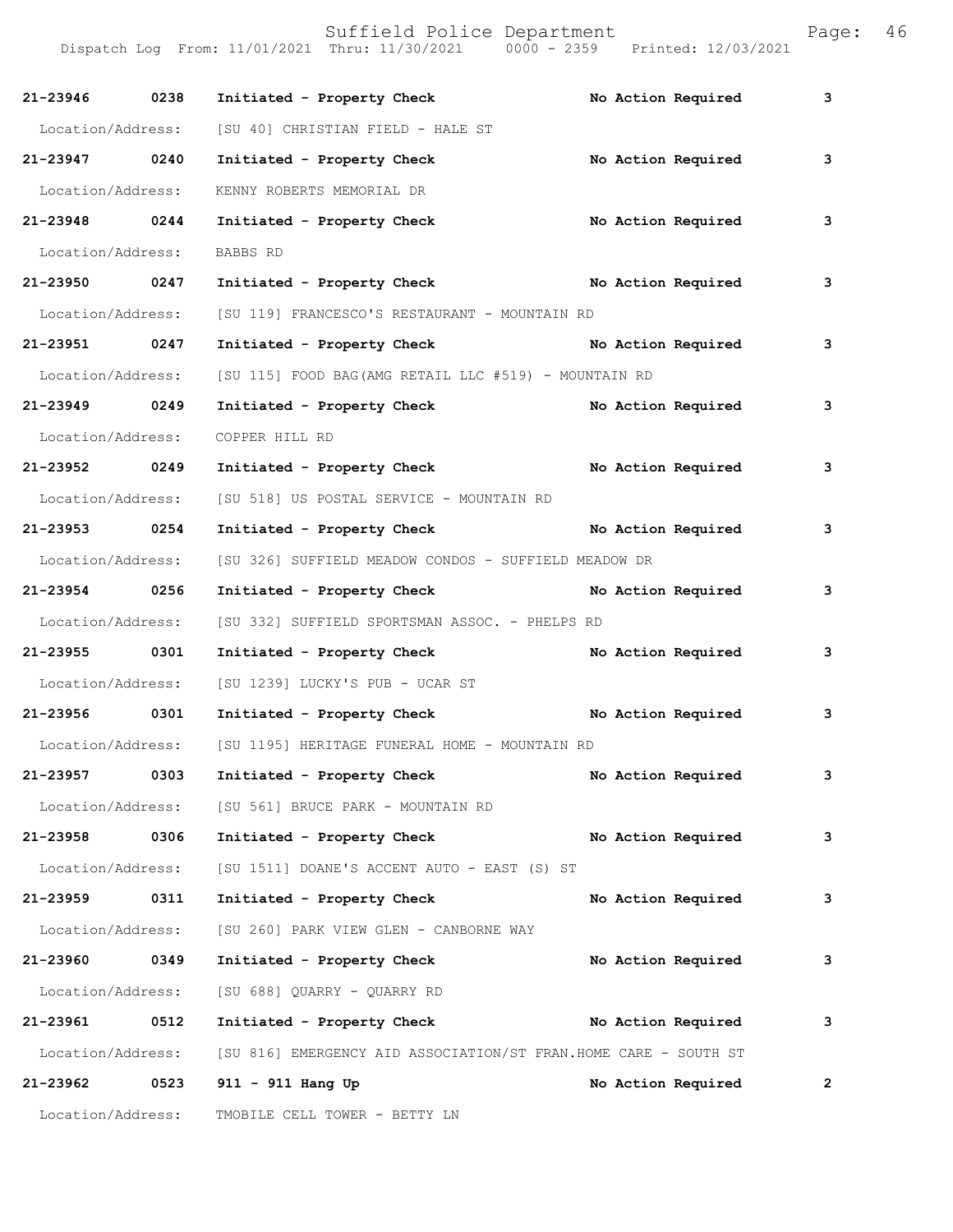|                                                   |      | Suffield Police Department<br>Dispatch Log From: 11/01/2021 Thru: 11/30/2021 0000 - 2359 Printed: 12/03/2021 |                         | 47<br>Page:  |
|---------------------------------------------------|------|--------------------------------------------------------------------------------------------------------------|-------------------------|--------------|
| 21-23963<br>Location/Address:                     | 0527 | Initiated - Traffic Control/School Traffic Services Rendered 3<br>BY 388 - SOUTH STONE ST                    |                         |              |
| 21-23964 0534<br>Location/Address:                |      | Initiated - Motor Vehicle Violation burbal Warning 3<br>SOUTH STONE ST                                       |                         |              |
| 21-23965 0542<br>Location/Address:                |      | Initiated - Motor Vehicle Violation<br>SOUTH STONE ST                                                        | Verbal Warning 3        |              |
| 21-23966 0545                                     |      | Initiated - Suspicious Vehicle                                                                               | No Action Required      | $\mathbf{2}$ |
| Location/Address:                                 |      | HICKORY ST                                                                                                   |                         |              |
| 21-23967 0554<br>Location/Address: SOUTH STONE ST |      | Initiated - Motor Vehicle Violation Verbal Warning 3                                                         |                         |              |
| 21-23968 0601<br>Location/Address:                |      | Initiated - Motor Vehicle Violation<br>SOUTH STONE ST                                                        | Verbal Warning 3        |              |
| 21-23969 0606                                     |      | Initiated - Property Check                                                                                   | No Action Required      | 3            |
| Location/Address:                                 |      | NORTH STONE ST                                                                                               |                         |              |
| 21-23970 0611                                     |      | Initiated - Property Check                                                                                   | No Action Required      | 3            |
| Location/Address:                                 |      | NORTH GRAND ST                                                                                               |                         |              |
| 21-23971 0616                                     |      | Initiated - Property Check                                                                                   | No Action Required      | 3            |
| Location/Address:                                 |      | SOUTH GRAND ST                                                                                               |                         |              |
| 21-23972 0626                                     |      | Initiated - Property Check                                                                                   | No Action Required      | 3            |
| Location/Address:                                 |      | [SU 552] SUFFIELD FIRE DEPARTMENT COMPANY 2 - RATLEY RD                                                      |                         |              |
| 21-23973 0706<br>Location/Address:                |      | Initiated - Traffic Control/School Traffic Services Rendered 3<br>SUFFIELD HIGH SCHOOL - SHELDON ST          |                         |              |
| 21-23974 0806                                     |      | Initiated - Property Check No Action Required                                                                |                         | 3            |
|                                                   |      | Location/Address: [SU 323] SUFFIELD MIDDLE SCHOOL - MOUNTAIN RD                                              |                         |              |
| 21-23975 0807<br>Location/Address:                |      | Initiated - Follow Up<br>SUFFIELD MIDDLE SCHOOL - MOUNTAIN RD                                                | Services Rendered 3     |              |
| 21-23976                                          | 0824 | Initiated - Traffic Control/School Traffic No Action Required                                                |                         | 3            |
| Location/Address:                                 |      | [SU 1309] BABBS BEACH/RECREATION AREA - BABBS RD                                                             |                         |              |
| 21-23977                                          | 0835 | 911 - MEDICAL - MEDIC 21                                                                                     | Transported to Hospital | 1            |
| Location/Address:                                 |      | [SU 427] SUFFIELD BY THE RIVER - CANAL RD                                                                    |                         |              |
| 21-23978 0853<br>Location/Address:                |      | Initiated - Animal Complaint The Services Rendered 3<br>[SU 550] SUFFIELD POLICE DEPARTMENT - MOUNTAIN RD    |                         |              |
| 21-23979 0857<br>Location/Address:                |      | Phone - Animal Complaint<br>[SU 873] DIANA, VINCENT & ELIZABETH - MEADOWWOOD DR                              | Services Rendered 3     |              |
| 21-23980 0930<br>Location/Address:                |      | Other - Animal Complaint<br>[SU 550] SUFFIELD POLICE DEPARTMENT - MOUNTAIN RD                                | Services Rendered 3     |              |
| 21-23981 0940<br>Location/Address:                |      | Initiated - Animal Complaint<br>[SU 550] SUFFIELD POLICE DEPARTMENT - MOUNTAIN RD                            | Services Rendered 3     |              |
| 21-23982                                          | 0949 | Initiated - Community Policing Contact                                                                       | No Action Required      | 3            |
| Location/Address:                                 |      | SUFFIELD HIGH SCHOOL - SHELDON ST                                                                            |                         |              |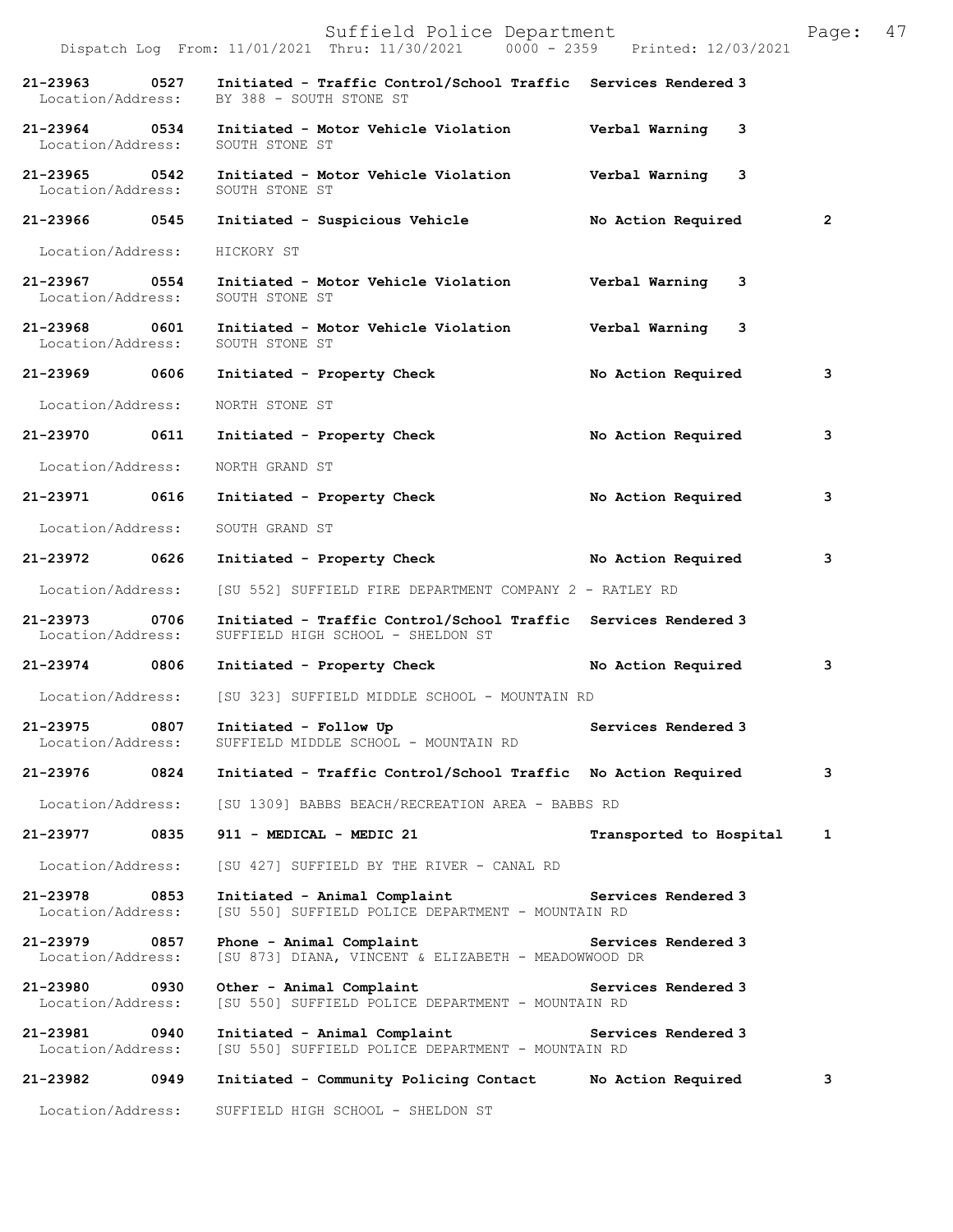|                                    |                             | Suffield Police Department<br>Dispatch Log From: 11/01/2021 Thru: 11/30/2021 0000 - 2359 Printed: 12/03/2021                                                      |                         | Page: | 48 |
|------------------------------------|-----------------------------|-------------------------------------------------------------------------------------------------------------------------------------------------------------------|-------------------------|-------|----|
| 21-23983 0950                      |                             | Initiated - Follow Up <b>Example 2</b> Services Rendered 3<br>Location/Address: [SU 115] FOOD BAG(AMG RETAIL LLC #519) - MOUNTAIN RD                              |                         |       |    |
| 21-23984 1006                      |                             | Initiated - Property Check                                                                                                                                        | No Action Required      | 3     |    |
|                                    |                             | Location/Address: [SU 688] QUARRY - QUARRY RD                                                                                                                     |                         |       |    |
|                                    |                             | 21-23985 1009 911 - MEDICAL - MEDIC 22                                                                                                                            | Transported to Hospital | 1     |    |
|                                    |                             | Location/Address: COLD SPRING LN                                                                                                                                  |                         |       |    |
| 21-23987 1011                      |                             | Initiated - General Information Services Rendered 3<br>Location/Address: [SU 550] SUFFIELD POLICE DEPARTMENT - MOUNTAIN RD                                        |                         |       |    |
| 21-23986 1031<br>Location/Address: |                             | Initiated - Traffic Control/School Traffic Services Rendered 3<br>BABBS RD                                                                                        |                         |       |    |
| 21-23988 1116                      |                             | Initiated - Property Check Services Rendered 3<br>Location/Address: [SU 690] SUFFIELD WILDLIFE MANAGEMENT AREA - BABBS RD                                         |                         |       |    |
| 21-23989 1124<br>Location/Address: |                             | Initiated - Property Check Services Rendered 3<br>[SU 117] FOX HOLLOW GUN CLUB - COPPER HILL RD                                                                   |                         |       |    |
| 21-23990 1131                      |                             | Initiated - Property Check<br>Services Rendered 3<br>Services Rendered 3<br>Location/Address: [SU 688] QUARRY - QUARRY RD                                         |                         |       |    |
|                                    |                             | 21-23991 1132 Walk-In - General Information Report Taken 3<br>Location/Address: [SU 550] SUFFIELD POLICE DEPARTMENT - MOUNTAIN RD<br>Refer To Incident: 21-538-OF |                         |       |    |
| 21-23994 1200                      |                             | Initiated - Property Check No Action Required                                                                                                                     |                         | 3     |    |
| Location/Address:                  |                             | [SU 322] MCALISTER INTERMEDIATE SCHOOL - MOUNTAIN RD                                                                                                              |                         |       |    |
| 21-23995 1202                      |                             | Initiated - Property Check                                                                                                                                        | No Action Required      | 3     |    |
|                                    |                             | Location/Address: [SU 323] SUFFIELD MIDDLE SCHOOL - MOUNTAIN RD                                                                                                   |                         |       |    |
| 21-23996 1226                      |                             | Phone - Animal Complaint <b>Example 2018</b> Services Rendered 3<br>Location/Address: [SU 656] NORTH GRAND ST                                                     |                         |       |    |
| 21-23997 1306<br>Location/Address: |                             | Initiated - Community Policing Contact Services Rendered 3<br>[SU 583] SUFFIELD HIGH SCHOOL - SHELDON ST                                                          |                         |       |    |
| 21-23998<br>Location/Address:      | 1310                        | Initiated - Community Policing Contact<br>TAINTOR ST                                                                                                              | Services Rendered 3     |       |    |
| 21-23999                           | 1406                        | Radio - MEDICAL - MEDIC 21                                                                                                                                        | Transported to Hospital | 1     |    |
| Location/Address:                  |                             | SUFFIELD MIDDLE SCHOOL - MOUNTAIN RD                                                                                                                              |                         |       |    |
| 21-24000<br>Location/Address:      | 1415<br>Refer To Fire Case: | 911 - Fire Department - Still Alarm<br>SOUTH STONE ST<br>$21 - 688 - IN$                                                                                          | Report Taken<br>3       |       |    |
| 21-24001<br>Location/Address:      | 1416                        | Initiated - General Information<br>[SU 587] SUFFIELD HIGHWAY DEPARTMENT - FFYLER PL                                                                               | Services Rendered 3     |       |    |
| 21-24002                           | 1419                        | 911 - MEDICAL - MEDIC 22                                                                                                                                          | Transported to Hospital | 1     |    |
| Location/Address:                  |                             | [SU 574] MERRITT, GLORIA - BRIDGE ST                                                                                                                              |                         |       |    |
| 21-24004                           | 1421                        | 911 - MEDICAL - MEDIC 23                                                                                                                                          | Transported to Hospital | 1     |    |
| Location/Address:                  |                             | PROSPECT ST                                                                                                                                                       |                         |       |    |
| 21-24003                           | 1423                        | Initiated - Traffic Control/School Traffic Services Rendered 3                                                                                                    |                         |       |    |

Location/Address: [SU 323] SUFFIELD MIDDLE SCHOOL - MOUNTAIN RD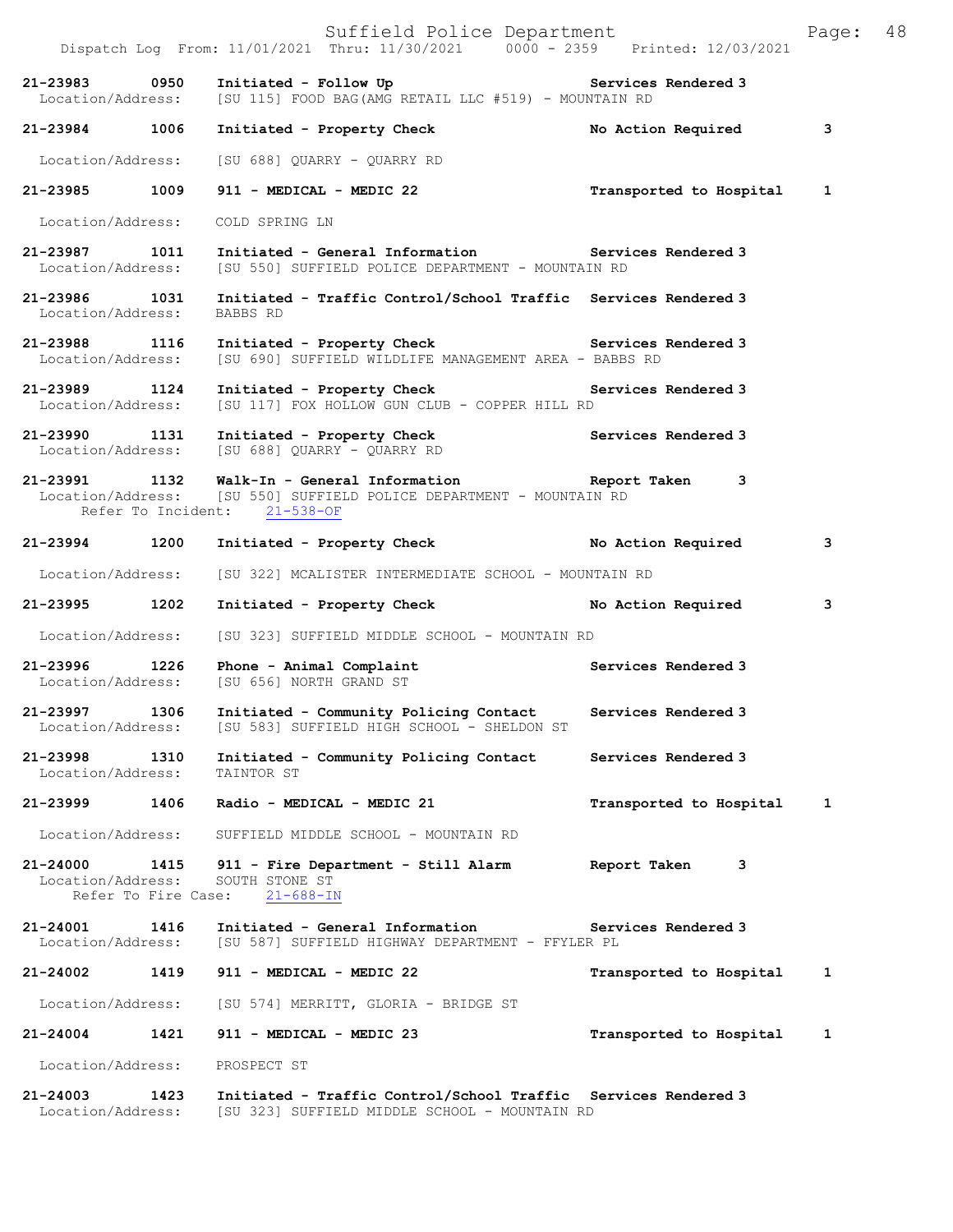|                                    |                            | Suffield Police Department<br>Dispatch Log From: 11/01/2021 Thru: 11/30/2021 0000 - 2359 Printed: 12/03/2021 |                               | Page: | 49 |
|------------------------------------|----------------------------|--------------------------------------------------------------------------------------------------------------|-------------------------------|-------|----|
| 21-24005<br>Location/Address:      | 1430                       | Initiated - Animal Complaint<br>[SU 1444] RIVER VALLEY ANIMAL CENTER - SOUTH ST                              | Services Rendered 3           |       |    |
| 21-24006 1448                      |                            | 911 - MEDICAL - MEDIC 23                                                                                     | Transported to Hospital       | 1     |    |
| Location/Address:                  |                            | THE SUFFIELD HOUSE - CANAL RD                                                                                |                               |       |    |
| 21-24009 1530<br>Location/Address: |                            | Phone - Suspicious Activity<br>RUSSELL AVE                                                                   | Gone Upon Arrival 2           |       |    |
| 21-24010 1534                      |                            | Phone - OUTSIDE ASSIST                                                                                       | Cancelled by Complainant      | з     |    |
| Location/Address:                  |                            | [SU 687] CANAL ROAD BOAT LAUNCH - CANAL RD                                                                   |                               |       |    |
| 21-24012 1554                      |                            | Initiated - Property Check                                                                                   | No Action Required            | 3     |    |
| Location/Address:                  |                            | [SU 115] FOOD BAG(AMG RETAIL LLC #519) - MOUNTAIN RD                                                         |                               |       |    |
| 21-24013 1619<br>Location/Address: |                            | Walk-In - Fraud<br>HUNTERS CRSG                                                                              | Services Rendered 3           |       |    |
| Location/Address:                  |                            | 21-24014 1643 Phone - Animal Complaint<br>BRANDYWINE LN                                                      | Services Rendered 3           |       |    |
| 21-24015 1704<br>Location/Address: | Refer To Fire Case:        | Initiated - Fire Department - Still Alarm Report Taken<br>MAPLETON AVE<br>$21 - 689 - IN$                    | 3                             |       |    |
| 21-24016                           | 1712                       | Phone - $911$ Hang Up                                                                                        | No Action Required            | 2     |    |
| Location/Address:                  |                            | HARMON DR                                                                                                    |                               |       |    |
| 21-24017 1745                      |                            | Initiated - Property Check                                                                                   | No Action Required            | 3     |    |
| Location/Address:                  |                            | [SU 40] CHRISTIAN FIELD - HALE ST                                                                            |                               |       |    |
| 21-24018<br>Location/Address:      | 1759                       | Phone - Animal Complaint<br>BRANDYWINE LN                                                                    | Services Rendered 3           |       |    |
| 21-24019                           | 1807                       | Initiated - Community Policing Contact                                                                       | No Action Required            | з     |    |
| Location/Address:                  |                            | [SU 625] HIGHLAND PARK MARKET - BRIDGE ST                                                                    |                               |       |    |
| 21-24020                           | 1809                       | 911 - MEDICAL - MEDIC 21                                                                                     | Transported to Hospital       | 1     |    |
| Location/Address:                  |                            | EMILY WAY                                                                                                    |                               |       |    |
| 21-24021                           | 1821                       | Initiated - Property Check                                                                                   | No Action Required            | з     |    |
| Location/Address:                  |                            | [SU 69] CVS PHARMACY - MOUNTAIN RD                                                                           |                               |       |    |
| 21-24022<br>Location/Address:      | 1823<br>Refer To Incident: | Walk-In - Community Policing Contact<br>MAPLETON AVE<br>$21 - 539 - OF$                                      | Report Taken<br>3             |       |    |
| 21-24023                           | 1829                       | 911 - MEDICAL - MEDIC 22                                                                                     | Taken/Refered to Other Agency |       |    |
| $\mathbf{1}$<br>Location/Address:  |                            | NORTH MAIN ST                                                                                                |                               |       |    |
| 21-24024                           | 1837                       | Initiated - Property Check                                                                                   | No Action Required            | 3     |    |
| Location/Address:                  |                            | [SU 583] SUFFIELD HIGH SCHOOL - SHELDON ST                                                                   |                               |       |    |
| 21-24025                           | 1850                       | Initiated - Property Check                                                                                   | No Action Required            | з     |    |
| Location/Address:                  |                            | [SU 583] SUFFIELD HIGH SCHOOL - SHELDON ST                                                                   |                               |       |    |
| 21-24026<br>Location/Address:      | 1857                       | Phone - Animal Complaint<br>SECOND ST                                                                        | Warning Issued 3              |       |    |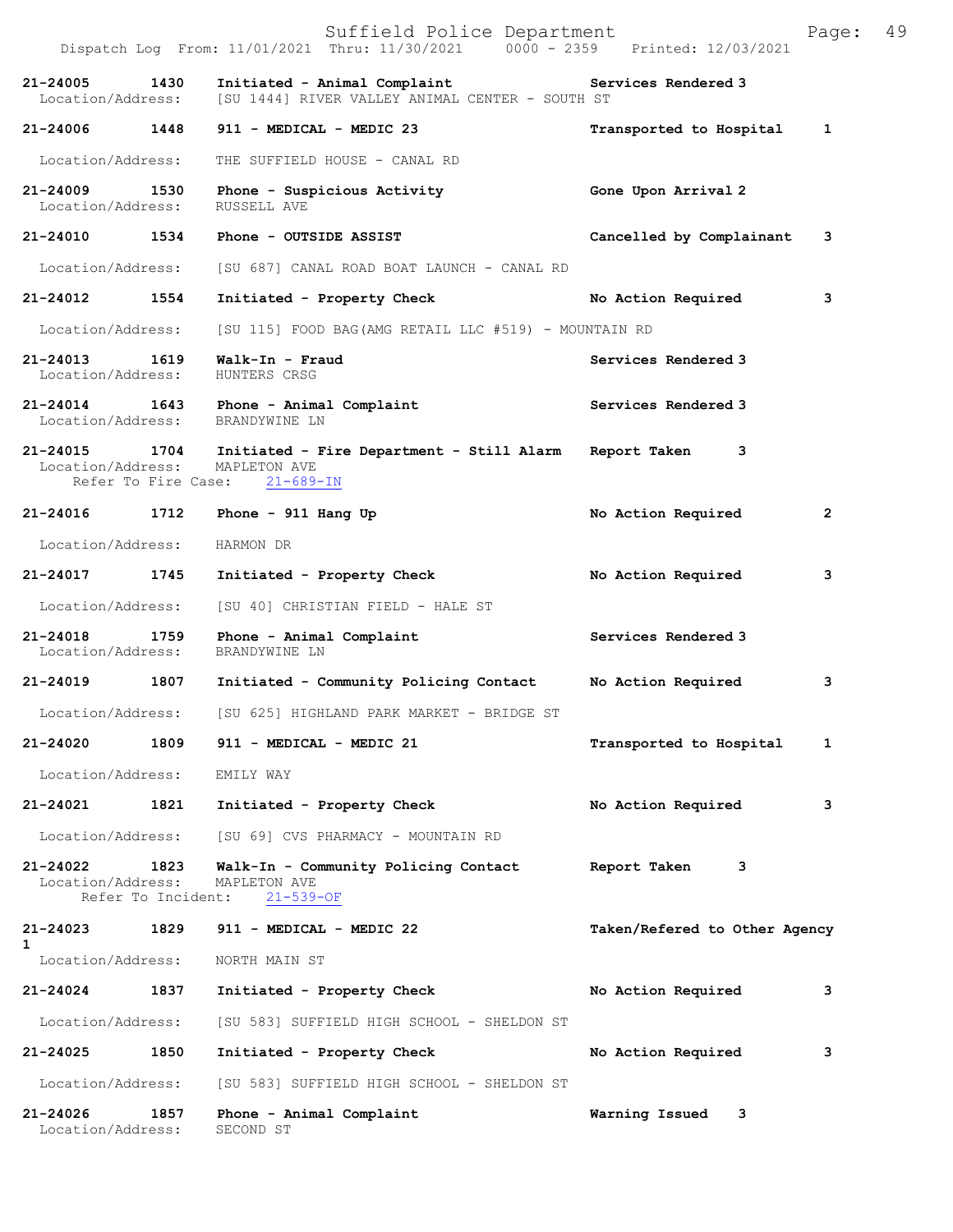|                                    |      | Dispatch Log From: 11/01/2021 Thru: 11/30/2021 0000 - 2359 Printed: 12/03/2021 |                         |              |
|------------------------------------|------|--------------------------------------------------------------------------------|-------------------------|--------------|
| 21-24027 2049<br>Location/Address: |      | Phone - Welfare Check<br>THOMPSONVILLE RD + RIVER BLVD                         | Gone Upon Arrival 3     |              |
| 21-24028 2102                      |      | Initiated - Property Check No Action Required                                  |                         | $\mathbf{3}$ |
| Location/Address:                  |      | [SU 518] US POSTAL SERVICE - MOUNTAIN RD                                       |                         |              |
| 21-24029 2113                      |      | Initiated - Property Check No Action Required                                  |                         | 3            |
| Location/Address:                  |      | [SU 326] SUFFIELD MEADOW CONDOS - SUFFIELD MEADOW DR                           |                         |              |
| 21-24030 2116                      |      | Initiated - Property Check                                                     | No Action Required      | 3            |
| Location/Address:                  |      | [SU 598] SUNRISE PARK - MOUNTAIN RD                                            |                         |              |
| 21-24031 2116                      |      | Initiated - Property Check No Action Required                                  |                         | 3            |
| Location/Address:                  |      | [SU 687] CANAL ROAD BOAT LAUNCH - CANAL RD                                     |                         |              |
| 21-24032 2120                      |      | Initiated - Property Check                                                     | No Action Required      | 3            |
| Location/Address:                  |      | [SU 332] SUFFIELD SPORTSMAN ASSOC. - PHELPS RD                                 |                         |              |
| 21-24034 2125                      |      | Initiated - Property Check                                                     | No Action Required      | 3            |
| Location/Address:                  |      | [SU 380] WEST SUFFIELD SHOPS - MOUNTAIN RD                                     |                         |              |
| 21-24033 2126                      |      | Initiated - Property Check                                                     | No Action Required      | 3            |
| Location/Address:                  |      | [SU 688] QUARRY - QUARRY RD                                                    |                         |              |
| 21-24035 2128                      |      | Initiated - Property Check                                                     | No Action Required      | 3            |
| Location/Address:                  |      | [SU 302] SHAMROCK CAFE - EAST (S) ST                                           |                         |              |
| 21-24036 2134                      |      | Initiated - Property Check                                                     | No Action Required      | 3            |
| Location/Address:                  |      | [SU 1495] CERVIONE FIELD - COPPER HILL RD                                      |                         |              |
| 21-24037 2138                      |      | Initiated - Property Check                                                     | No Action Required      | 3            |
| Location/Address:                  |      | [SU 614] EBB'S CORNER - BABBS RD                                               |                         |              |
| 21-24038                           | 2142 | Initiated - Property Check                                                     | No Action Required      | 3            |
|                                    |      | Location/Address: [SU 689] STATE LINE TURNAROUND - MOUNTAIN RD                 |                         |              |
| 21-24039                           | 2150 | Initiated - Traffic Control/School Traffic No Action Required                  |                         | 3            |
| Location/Address:                  |      | 2600 BLOCK - MOUNTAIN RD                                                       |                         |              |
| $21 - 24040$                       | 2153 | Phone - Assist Motorist                                                        | No Action Required      | 3            |
| Location/Address:                  |      | [SU 43] GOOD SHEPARD LUTHERAN CHURCH - SOUTH ST                                |                         |              |
| 21-24041                           | 2237 | Initiated - Property Check                                                     | No Action Required      | 3            |
| Location/Address:                  |      | [SU 380] WEST SUFFIELD SHOPS - MOUNTAIN RD                                     |                         |              |
| 21-24042                           | 2246 | Initiated - Property Check                                                     | No Action Required      | 3            |
| Location/Address:                  |      | [SU 6] AIRWAYS GOLF COURSE - SOUTH GRAND ST                                    |                         |              |
| 21-24043                           | 2253 | Initiated - Property Check                                                     | No Action Required      | 3            |
| Location/Address:                  |      | [SU 583] SUFFIELD HIGH SCHOOL - SHELDON ST                                     |                         |              |
| 21-24044                           | 2254 | 911 - MEDICAL - MEDIC 21                                                       | Transported to Hospital | $\mathbf{1}$ |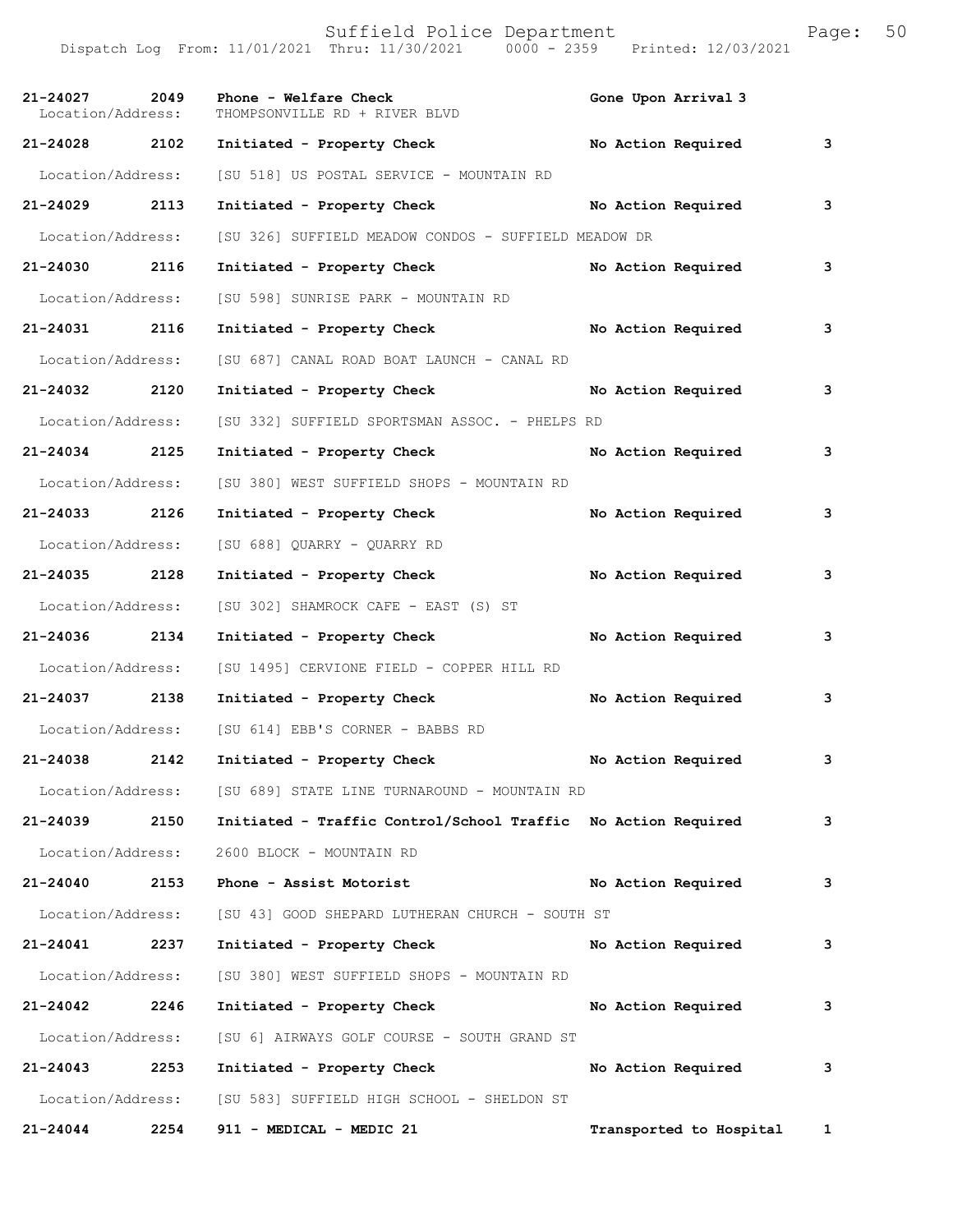Location/Address: SUNSET DR

| $21 - 24045$                      | 2341 | Initiated - Property Check                                            | No Action Required  | 3 |
|-----------------------------------|------|-----------------------------------------------------------------------|---------------------|---|
| Location/Address:                 |      | [SU 1146] DESIGNS FOR HEALTH - SOUTH ST                               |                     |   |
| $21 - 24046$<br>Location/Address: | 2354 | Initiated - Suspicious Vehicle<br>[SU 75] FAS MART - THOMPSONVILLE RD | Services Rendered 2 |   |
| $21 - 24047$                      | 2357 | Initiated - Property Check                                            | No Action Required  | 3 |

Location/Address: [SU 495] SUFFIELD VAPE & SMOKE SHOP - MAPLETON AVE

## **For Date: 11/10/2021 - Wednesday**

| 21-24048                      | 0015 | Initiated - Property Check                            |  | No Action Required | 3 |
|-------------------------------|------|-------------------------------------------------------|--|--------------------|---|
| Location/Address: BENNETT RD  |      |                                                       |  |                    |   |
| 21-24049 0024                 |      | Initiated - Property Check                            |  | No Action Required | 3 |
| Location/Address:             |      | KARINA DR                                             |  |                    |   |
| 21-24050<br>Location/Address: | 0032 | Initiated - Motor Vehicle Violation<br>SOUTH STONE ST |  | Verbal Warning 3   |   |
| 21-24051 0038                 |      | Initiated - Property Check                            |  | No Action Required | 3 |
| Location/Address:             |      | [SU 688] QUARRY - QUARRY RD                           |  |                    |   |
| 21-24052 0041                 |      | Initiated - Property Check                            |  | No Action Required | 3 |
| Location/Address:             |      | [SU 1495] CERVIONE FIELD - COPPER HILL RD             |  |                    |   |
| 21-24053 0042                 |      | Initiated - Property Check                            |  | No Action Required | 3 |
| Location/Address:             |      | GRIFFIN RD                                            |  |                    |   |
| 21-24054 0051                 |      | Initiated - Property Check                            |  | No Action Required | 3 |
| Location/Address:             |      | LAKE RD                                               |  |                    |   |
| 21-24055 0059                 |      | Initiated - Property Check                            |  | No Action Required | 3 |
|                               |      | Location/Address: [SU 614] EBB'S CORNER - BABBS RD    |  |                    |   |
| 21-24056 0102                 |      | Initiated - Property Check                            |  | No Action Required | 3 |
| Location/Address:             |      | HALLADAY DR                                           |  |                    |   |
| 21-24057 0105                 |      | Initiated - Property Check No Action Required         |  |                    | 3 |
| Location/Address:             |      | [SU 690] SUFFIELD WILDLIFE MANAGEMENT AREA - BABBS RD |  |                    |   |
| 21-24058 0108                 |      | Initiated - Property Check No Action Required         |  |                    | 3 |
| Location/Address:             |      | [SU 689] STATE LINE TURNAROUND - MOUNTAIN RD          |  |                    |   |
| 21-24059 0124                 |      | Initiated - Property Check                            |  | No Action Required | 3 |
| Location/Address:             |      | BY LANDFILL - MOUNTAIN RD                             |  |                    |   |
| 21-24060 0156                 |      | Radio - OUTSIDE ASSIST                                |  | No Action Required | 3 |
| Location/Address:             |      | SHELDON ST + SOUTH GRAND ST                           |  |                    |   |
| 21-24061                      | 0230 | Initiated - Property Check                            |  | No Action Required | 3 |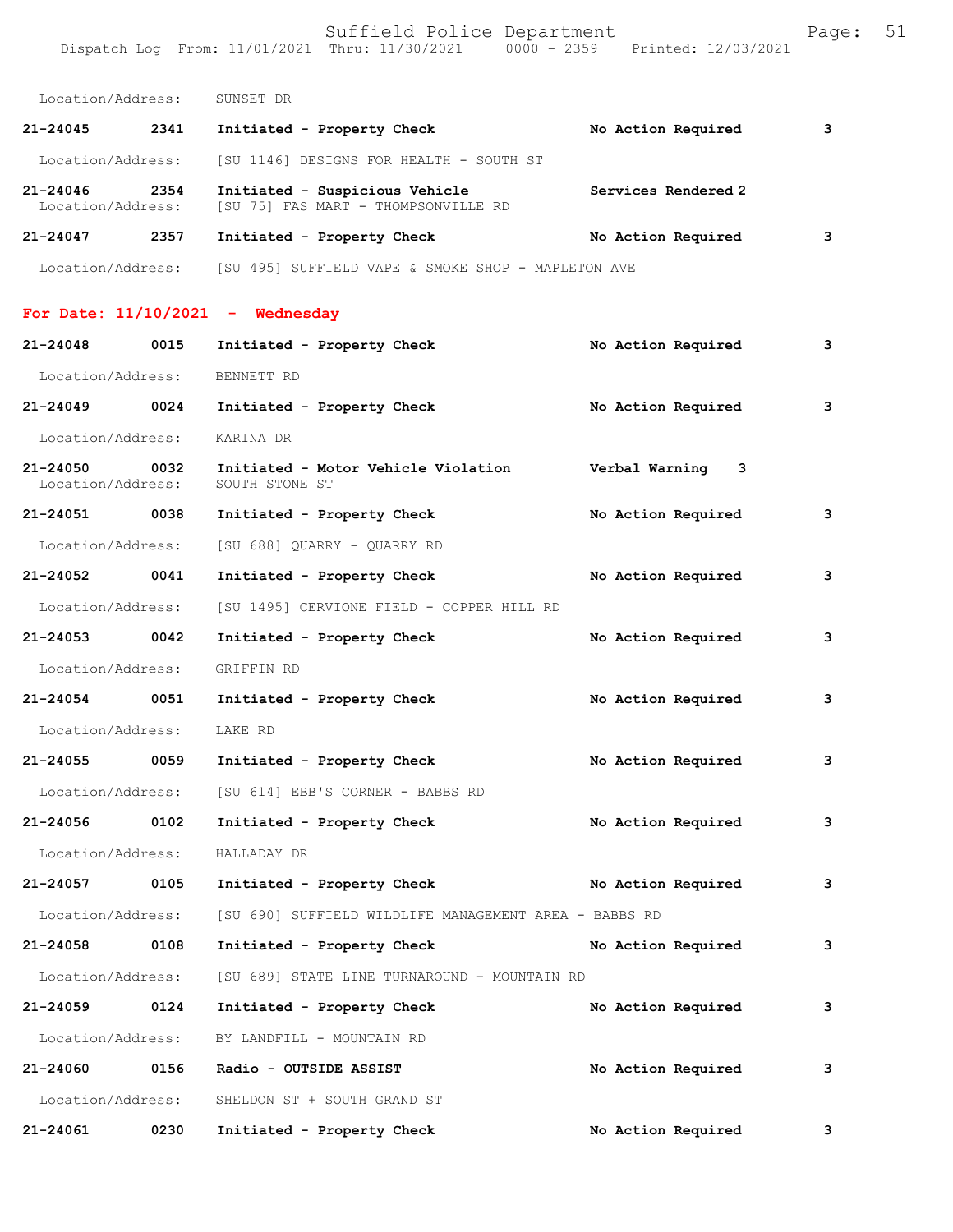|                                    |      | Location/Address: [SU 380] WEST SUFFIELD SHOPS - MOUNTAIN RD                              |                      |                         |
|------------------------------------|------|-------------------------------------------------------------------------------------------|----------------------|-------------------------|
| 21-24062 0236<br>Location/Address: |      | Initiated - Motor Vehicle Violation burbal Warning 3<br>NORTH GRAND ST                    |                      |                         |
| 21-24063 0242                      |      | Initiated - Property Check                                                                | No Action Required   | $\overline{\mathbf{3}}$ |
| Location/Address:                  |      | [SU 583] SUFFIELD HIGH SCHOOL - SHELDON ST                                                |                      |                         |
| 21-24064 0248                      |      | Initiated - Property Check                                                                | No Action Required   | 3                       |
| Location/Address:                  |      | [SU 69] CVS PHARMACY - MOUNTAIN RD                                                        |                      |                         |
| 21-24065 0252                      |      | Initiated - Property Check No Action Required                                             |                      | 3                       |
| Location/Address:                  |      | [SU 613] MOUNTAIN RD MARKET PLACE - MOUNTAIN RD                                           |                      |                         |
| 21-24066 0252                      |      | Initiated - Property Check No Action Required                                             |                      | 3                       |
| Location/Address:                  |      | [SU 6] AIRWAYS GOLF COURSE - SOUTH GRAND ST                                               |                      |                         |
| 21-24067 0301                      |      | Initiated - Property Check                                                                | No Action Required   | 3                       |
| Location/Address:                  |      | [SU 115] FOOD BAG(AMG RETAIL LLC #519) - MOUNTAIN RD                                      |                      |                         |
| 21-24068 0307                      |      | Initiated - Property Check No Action Required                                             |                      | 3                       |
| Location/Address:                  |      | [SU 136] SUFFIELD LUMBER COMPANY - NORTH GRAND ST                                         |                      |                         |
| 21-24069 0310                      |      | Initiated - Property Check                                                                | No Action Required 3 |                         |
|                                    |      | Location/Address: [SU 1241] M & J BUS INC - SOUTH ST                                      |                      |                         |
| 21-24070<br>Location/Address:      | 0339 | Initiated - Motor Vehicle Violation Verbal Warning 3<br>SOUTH MAIN ST                     |                      |                         |
| 21-24071 0341                      |      | Initiated - Property Check Mo Action Required 3                                           |                      |                         |
|                                    |      | Location/Address: [SU 33] SUFFIELD CORDIAL SHOPPE - MAPLETON AVE                          |                      |                         |
| 21-24072<br>Location/Address:      | 0526 | Phone - Animal Complaint<br>BRANDYWINE LN                                                 | Gone Upon Arrival 3  |                         |
| 21-24073 0544<br>Location/Address: |      | Initiated - Traffic Control/School Traffic Services Rendered 3<br>BY 388 - SOUTH STONE ST |                      |                         |
| $21 - 24074$<br>Location/Address:  | 0600 | Initiated - Motor Vehicle Violation<br>SOUTH STONE ST                                     | Verbal Warning<br>3  |                         |
| 21-24075<br>Location/Address:      | 0608 | Initiated - Motor Vehicle Violation<br>SOUTH STONE ST                                     | Verbal Warning<br>3  |                         |
| 21-24076<br>Location/Address:      | 0615 | Initiated - Motor Vehicle Violation<br>SOUTH STONE ST                                     | Verbal Warning<br>3  |                         |
| 21-24077                           | 0631 | Initiated - Property Check                                                                | No Action Required   | 3                       |
| Location/Address:                  |      | [SU 302] SHAMROCK CAFE - EAST (S) ST                                                      |                      |                         |
| 21-24078                           | 0632 | Initiated - Property Check                                                                | No Action Required   | 3                       |
| Location/Address:                  |      | [SU 1239] LUCKY'S PUB - UCAR ST                                                           |                      |                         |
| 21-24079                           | 0709 | Initiated - Traffic Control/School Traffic No Action Required                             |                      | 3                       |
| Location/Address:                  |      | [SU 583] SUFFIELD HIGH SCHOOL - SHELDON ST                                                |                      |                         |
| 21-24080                           | 0740 | Initiated - Property Check                                                                | No Action Required   | 3                       |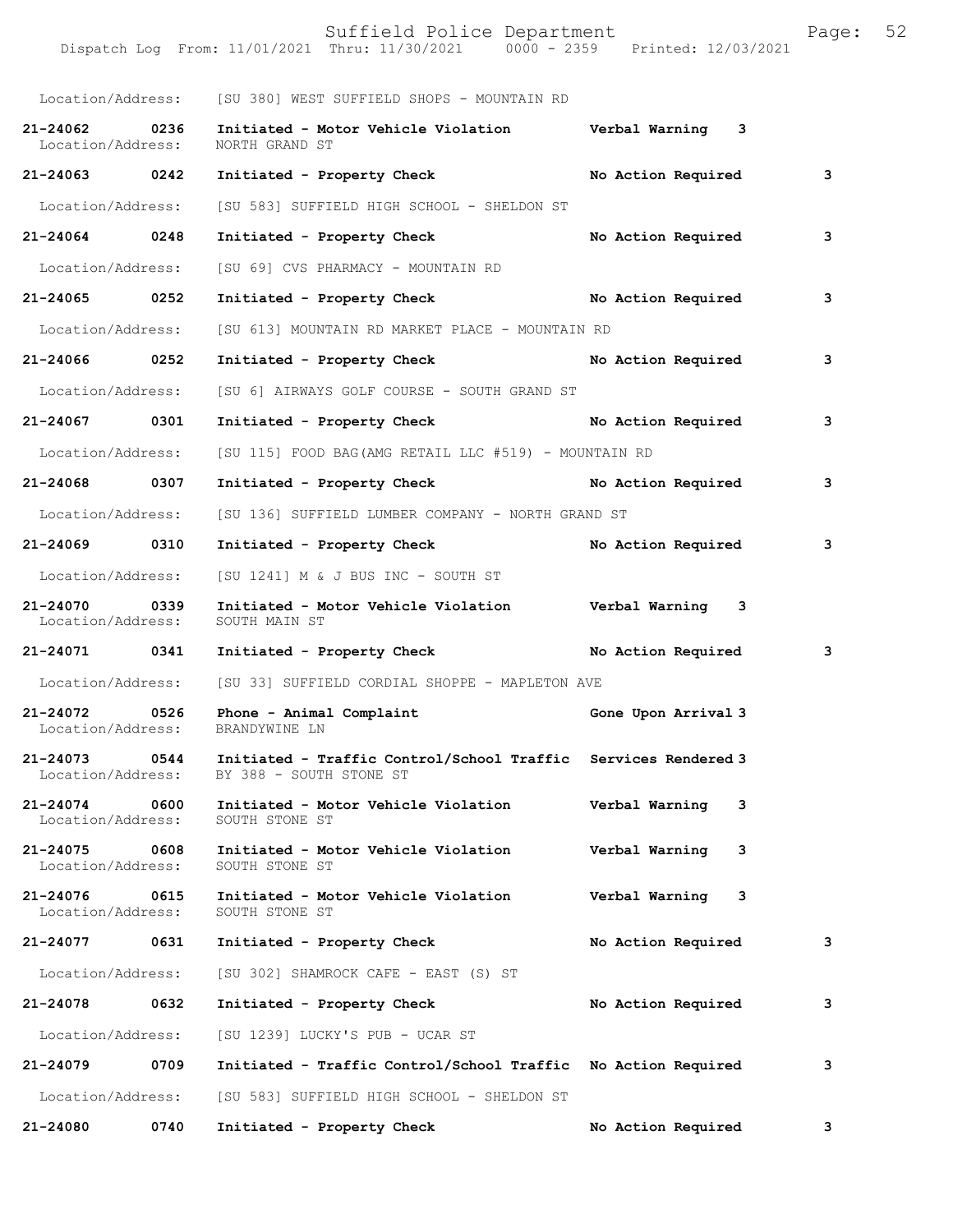|                                    |      | Suffield Police Department<br>Dispatch Log From: 11/01/2021 Thru: 11/30/2021 0000 - 2359 Printed: 12/03/2021 |                         | Page: | 53 |
|------------------------------------|------|--------------------------------------------------------------------------------------------------------------|-------------------------|-------|----|
|                                    |      | Location/Address: [SU 112] PEOPLES BANK - MOUNTAIN RD                                                        |                         |       |    |
| 21-24081 0749                      |      | Initiated - Property Check                                                                                   | No Action Required      | 3     |    |
| Location/Address:                  |      | [SU 583] SUFFIELD HIGH SCHOOL - SHELDON ST                                                                   |                         |       |    |
| 21-24082 0808                      |      | Initiated - Property Check                                                                                   | No Action Required      | 3     |    |
| Location/Address:                  |      | [SU 1264] GRAND STREET LIQUORS LLC - SOUTH GRAND ST                                                          |                         |       |    |
| 21-24083 0851<br>Location/Address: |      | Phone - Burglar Alarm/Silent Talse Alarm<br>[SU 1264] GRAND STREET LIQUORS LLC - SOUTH GRAND ST              | $\overline{2}$          |       |    |
| 21-24084 0856                      |      | Initiated - Traffic Control/School Traffic No Action Required                                                |                         | 3     |    |
| Location/Address:                  |      | BRIDGE ST                                                                                                    |                         |       |    |
| 21-24085 0910                      |      | Initiated - Property Check No Action Required                                                                |                         | 3     |    |
| Location/Address:                  |      | [SU 689] STATE LINE TURNAROUND - MOUNTAIN RD                                                                 |                         |       |    |
| 21-24086 0916                      |      | Initiated - Property Check                                                                                   | No Action Required      | 3     |    |
| Location/Address:                  |      | [SU 554] SUFFIELD FIRE DEPARTMENT COMPANY 3 - COPPER HILL RD                                                 |                         |       |    |
| 21-24087 0924                      |      | Initiated - Property Check                                                                                   | No Action Required      | 3     |    |
| Location/Address:                  |      | [SU 598] SUNRISE PARK - MOUNTAIN RD                                                                          |                         |       |    |
| 21-24088 0949<br>Location/Address: |      | Initiated - Motor Vehicle Violation Verbal Warning 3<br>BRIDGE ST + THRALL AVE                               |                         |       |    |
| 21-24089 0949                      |      | Initiated - Property Check                                                                                   | No Action Required      | 3     |    |
| Location/Address:                  |      | [SU 1191] WEST SUFFIELD AUTO & TYRES LLC - MOUNTAIN RD                                                       |                         |       |    |
| 21-24090 0956                      |      | Initiated - Property Check                                                                                   | No Action Required      | 3     |    |
| Location/Address:                  |      | [SU 424] V.F.W. - SHELDON ST                                                                                 |                         |       |    |
| 21-24091                           | 1018 | Initiated - Community Policing Contact Mo Action Required                                                    |                         | 3     |    |
|                                    |      | Location/Address: [SU 330] SPAULDING SCHOOL - MOUNTAIN RD                                                    |                         |       |    |
| 21-24092                           | 1054 | 911 - MEDICAL - MEDIC 21                                                                                     | Transported to Hospital | 1     |    |
| Location/Address:                  |      | [SU 546] MAC DOUGAL CORRECTIONAL CENTER - EAST (S) ST                                                        |                         |       |    |
| $21 - 24093$<br>Location/Address:  | 1100 | Initiated - Motor Vehicle Violation<br>EAST (N) ST                                                           | Verbal Warning 3        |       |    |
| $21 - 24094$                       | 1105 | Initiated - Follow Up                                                                                        | No Action Required      | з     |    |
| Location/Address:                  |      | [SU 606] POULIN ENTERPRISES INC - SOUTH ST                                                                   |                         |       |    |
| 21-24095<br>Location/Address:      | 1109 | Walk-In - Community Policing Contact<br>MOUNTAIN RD                                                          | Services Rendered 3     |       |    |
| 21-24096                           | 1144 | Initiated - Property Check                                                                                   | No Action Required      | 3     |    |
| Location/Address:                  |      | [SU 686] HILLTOP FARM - MAPLETON AVE                                                                         |                         |       |    |
| 21-24097                           | 1252 | Initiated - General Information                                                                              | No Action Required      | з     |    |
| Location/Address:                  |      | [SU 550] SUFFIELD POLICE DEPARTMENT - MOUNTAIN RD                                                            |                         |       |    |

21-24098 1308 Initiated - Follow Up **No Action Required** 3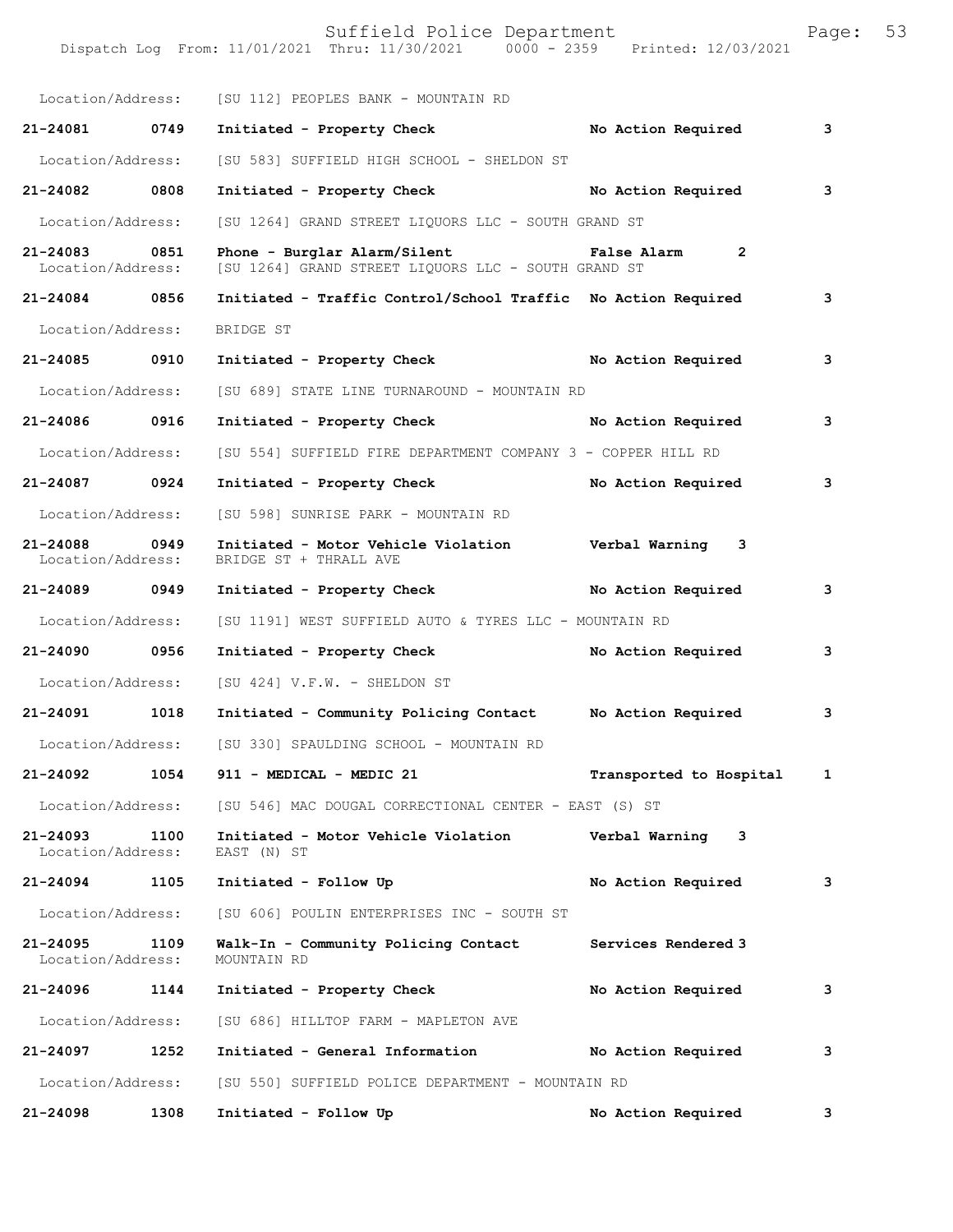|                                   |           | Suffield Police Department<br>Dispatch Log From: 11/01/2021 Thru: 11/30/2021 0000 - 2359 Printed: 12/03/2021 |                         | Page: | 54 |
|-----------------------------------|-----------|--------------------------------------------------------------------------------------------------------------|-------------------------|-------|----|
| Location/Address:                 |           | [SU 606] POULIN ENTERPRISES INC - SOUTH ST                                                                   |                         |       |    |
| $21 - 24099$<br>Location/Address: | 1340      | Initiated - Community Policing Contact<br>[SU 42] SUFFIELD SENIOR CENTER - BRIDGE ST                         | Services Rendered 3     |       |    |
| 21-24100                          | 1354      | Initiated - Community Policing Contact                                                                       | No Action Required      | з     |    |
| Location/Address:                 |           | [SU 583] SUFFIELD HIGH SCHOOL - SHELDON ST                                                                   |                         |       |    |
| $21 - 24101$                      | 1401      | Initiated - Property Check                                                                                   | No Action Required      | 3     |    |
| Location/Address:                 |           | [SU 48] WEST SUFFIELD CONGERATIONAL CHURCH - MOUNTAIN RD                                                     |                         |       |    |
| 21-24102<br>Location/Address:     | 1404      | Initiated - Traffic Control/School Traffic<br>[SU 583] SUFFIELD HIGH SCHOOL - SHELDON ST                     | Services Rendered 3     |       |    |
| 21-24103                          | 1425      | Initiated - Traffic Control/School Traffic                                                                   | No Action Required      | з     |    |
| Location/Address:                 |           | [SU 323] SUFFIELD MIDDLE SCHOOL - MOUNTAIN RD                                                                |                         |       |    |
| $21 - 24104$                      | 1430      | Initiated - Property Check                                                                                   | No Action Required      | з     |    |
| Location/Address:                 |           | [SU 115] FOOD BAG(AMG RETAIL LLC #519) - MOUNTAIN RD                                                         |                         |       |    |
| 21-24105                          | 1537      | Radio - Assist Motorist                                                                                      | No Action Required      | з     |    |
| Location/Address:                 |           | WEST OF WARNERTOWN RD - MOUNTAIN RD                                                                          |                         |       |    |
| 21-24106                          | 1555      | 911 - 911 Hang Up                                                                                            | No Action Required      | 2     |    |
| Location/Address:                 |           | HUNTERS CRSG                                                                                                 |                         |       |    |
| 21-24107<br>Location/Address:     | 1624      | 911 - Suspicious Activity<br>CONSERVATION RD                                                                 | Services Rendered 2     |       |    |
| 21-24108                          | 1645      | Initiated - Property Check                                                                                   | No Action Required      | 3     |    |
| Location/Address:                 |           | [SU 614] EBB'S CORNER - BABBS RD                                                                             |                         |       |    |
| 21-24109                          | 1651      | Phone - Animal Complaint                                                                                     | No Action Required      | з     |    |
| Location/Address:                 |           | BRANDYWINE LN                                                                                                |                         |       |    |
| 21-24110                          | 1706      | Initiated - Traffic Control/School Traffic No Action Required                                                |                         | з     |    |
|                                   | Location: | CENTER OF TOWN                                                                                               |                         |       |    |
| 21-24111                          | 1711      | Initiated - Property Check                                                                                   | No Action Required      | з     |    |
| Location/Address:                 |           | [SU 302] SHAMROCK CAFE - EAST (S) ST                                                                         |                         |       |    |
| 21-24112                          | 1713      | Initiated - Property Check                                                                                   | No Action Required      | 3     |    |
| Location/Address:                 |           | [SU 1239] LUCKY'S PUB - UCAR ST                                                                              |                         |       |    |
| 21-24113                          | 1724      | Initiated - Property Check                                                                                   | No Action Required      | 3     |    |
| Location/Address:                 |           | [SU 687] CANAL ROAD BOAT LAUNCH - CANAL RD                                                                   |                         |       |    |
| 21-24114                          | 1726      | 911 - MEDICAL - MEDIC 21                                                                                     | Transported to Hospital | 1     |    |
| Location/Address:                 |           | WOODSHOLLOW RD                                                                                               |                         |       |    |
| 21-24115                          | 1734      | Initiated - Property Check                                                                                   | No Action Required      | 3     |    |
| Location/Address:                 |           | [SU 326] SUFFIELD MEADOW CONDOS - SUFFIELD MEADOW DR                                                         |                         |       |    |
| 21-24116                          | 1748      | Phone - Animal Complaint                                                                                     | No Action Required      | 3     |    |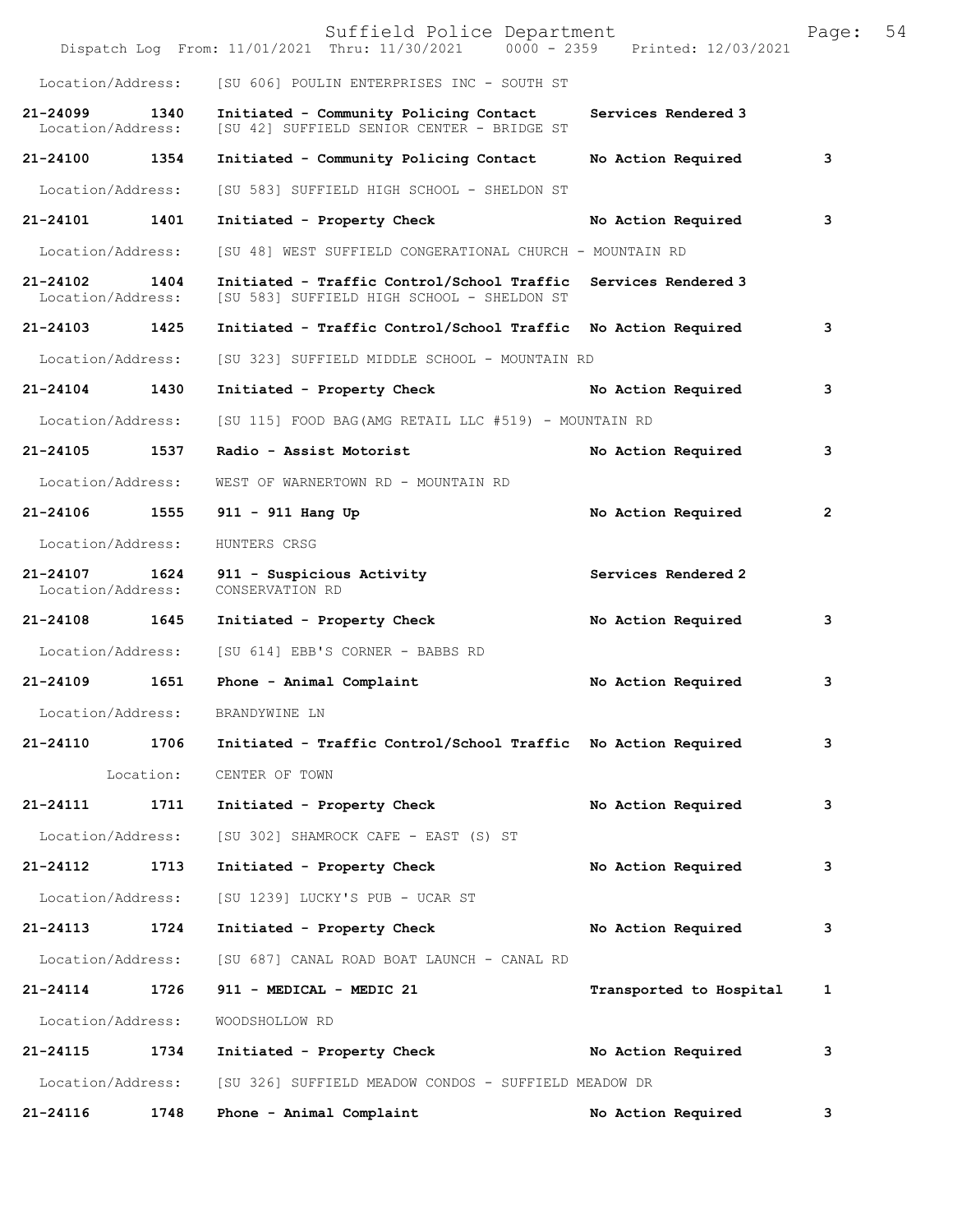|                                    |           | Suffield Police Department<br>Dispatch Log From: 11/01/2021 Thru: 11/30/2021 0000 - 2359 Printed: 12/03/2021 |                    | Page: | 55 |
|------------------------------------|-----------|--------------------------------------------------------------------------------------------------------------|--------------------|-------|----|
| Location/Address:                  |           | BRANDYWINE LN                                                                                                |                    |       |    |
|                                    |           | 21-24117 1816 Initiated - Property Check No Action Required                                                  |                    | 3     |    |
|                                    |           | Location/Address: [SU 690] SUFFIELD WILDLIFE MANAGEMENT AREA - BABBS RD                                      |                    |       |    |
| 21-24118 1827                      |           | Phone - Animal Complaint No Action Required                                                                  |                    | 3     |    |
| Location/Address:                  |           | NORTH OF REAR ENTRANCE TO PRISON - SUFFIELD ST                                                               |                    |       |    |
| 21-24119 1838                      |           | Initiated - Property Check No Action Required                                                                |                    | 3     |    |
| Location/Address:                  |           | [SU 1309] BABBS BEACH/RECREATION AREA - BABBS RD                                                             |                    |       |    |
| 21-24120 1847                      |           | Initiated - Property Check No Action Required                                                                |                    | 3     |    |
| Location/Address:                  |           | [SU 689] STATE LINE TURNAROUND - MOUNTAIN RD                                                                 |                    |       |    |
| 21-24121 1922                      |           | Initiated - Property Check No Action Required                                                                |                    | 3     |    |
| Location/Address:                  |           | [SU 1638] JESSE FOWLER SMITH MEMORIAL FOREST - HALLADAY (W) AVE                                              |                    |       |    |
| 21-24122 1953<br>Location/Address: |           | Phone - Suspicious Vehicle<br>Services Rendered 2<br>JACOUELINE CIR                                          |                    |       |    |
| 21-24123 2014                      |           | Initiated - Property Check No Action Required                                                                |                    | 3     |    |
| Location/Address:                  |           | [SU 583] SUFFIELD HIGH SCHOOL - SHELDON ST                                                                   |                    |       |    |
| 21-24124 2023                      |           | Initiated - Property Check                                                                                   | No Action Required | 3     |    |
| Location/Address:                  |           | [SU 6] AIRWAYS GOLF COURSE - SOUTH GRAND ST                                                                  |                    |       |    |
| 21-24125 2032                      |           | Initiated - Property Check                                                                                   | No Action Required | 3     |    |
| Location/Address:                  |           | [SU 380] WEST SUFFIELD SHOPS - MOUNTAIN RD                                                                   |                    |       |    |
| 21-24126 2105                      |           | Initiated - Property Check No Action Required                                                                |                    | 3     |    |
| Location/Address:                  |           | [SU 323] SUFFIELD MIDDLE SCHOOL - MOUNTAIN RD                                                                |                    |       |    |
| 21-24127 2108                      |           | Initiated - Property Check                                                                                   | No Action Required | 3     |    |
|                                    |           | Location/Address: [SU 322] MCALISTER INTERMEDIATE SCHOOL - MOUNTAIN RD                                       |                    |       |    |
| 21-24128                           | 2111      | Initiated - Property Check                                                                                   | No Action Required | 3     |    |
| Location/Address:                  |           | [SU 1215] ROY PROPERTIES - MOUNTAIN RD                                                                       |                    |       |    |
| 21-24129                           | 2120      | Initiated - Property Check                                                                                   | No Action Required | 3     |    |
| Location/Address:                  |           | MOUNTAIN RD                                                                                                  |                    |       |    |
| 21-24130 2153                      |           | Initiated - Traffic Control/School Traffic No Action Required                                                |                    | 3     |    |
|                                    | Location: | SUFFIELD CENTER                                                                                              |                    |       |    |
| 21-24131 2328                      |           | Initiated - Property Check                                                                                   | No Action Required | 3     |    |
| Location/Address:                  |           | [SU 850] TUCKAHOE TURF FARM - WARNERTOWN RD                                                                  |                    |       |    |
| 21-24132                           | 2340      | Initiated - Property Check                                                                                   | No Action Required | 3     |    |
| Location/Address:                  |           | [SU 614] EBB'S CORNER - BABBS RD                                                                             |                    |       |    |
| 21-24133 2356                      |           | Initiated - Property Check                                                                                   | No Action Required | 3     |    |
|                                    |           | Location/Address: [SU 688] QUARRY - QUARRY RD                                                                |                    |       |    |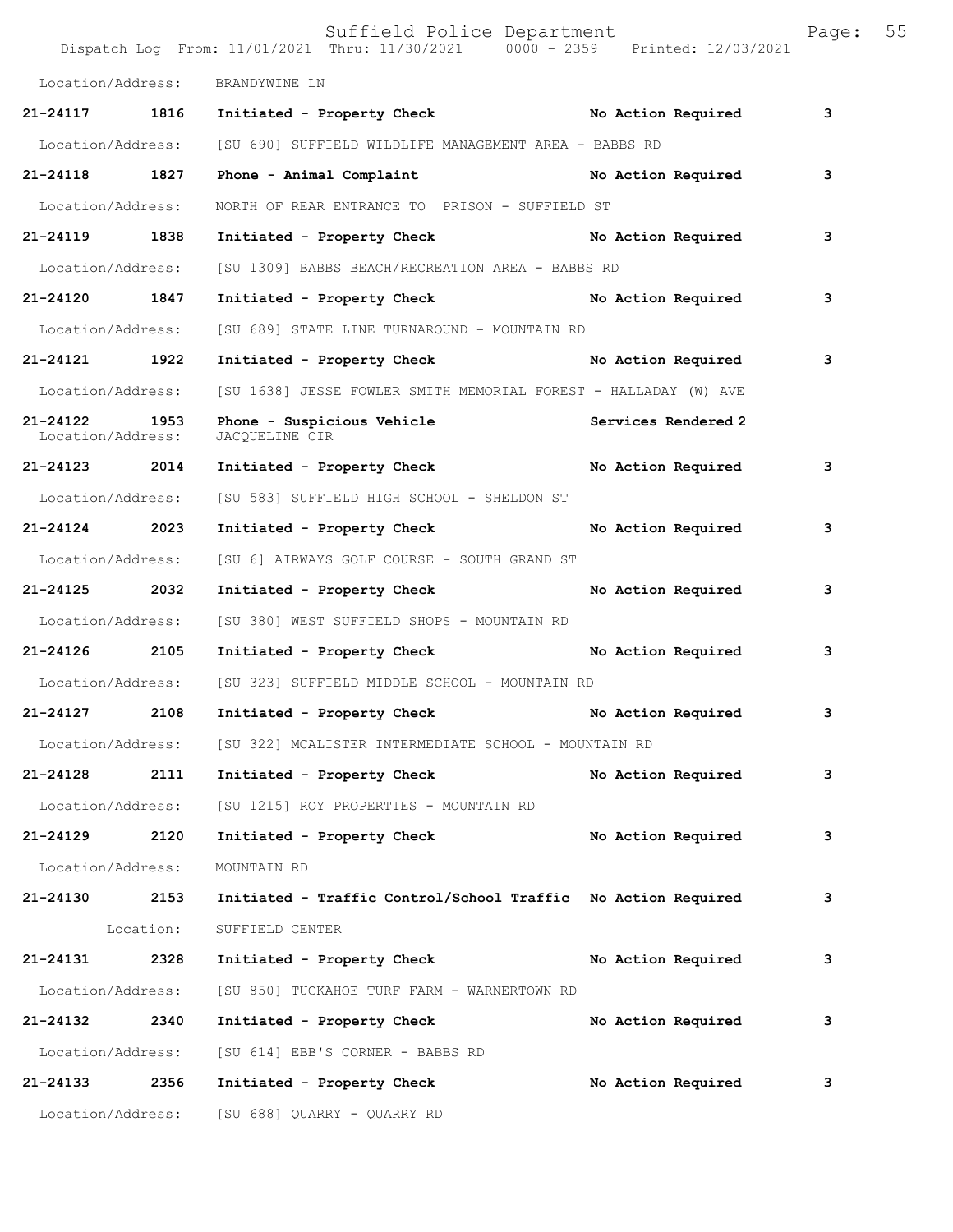|                   |      | For Date: $11/11/2021$ - Thursday                                                |                    |   |
|-------------------|------|----------------------------------------------------------------------------------|--------------------|---|
| 21-24134 0041     |      | Initiated - Property Check No Action Required                                    |                    | 3 |
|                   |      | Location/Address: [SU 332] SUFFIELD SPORTSMAN ASSOC. - PHELPS RD                 |                    |   |
| 21-24136 0131     |      | Initiated - Property Check                                                       | No Action Required | 3 |
|                   |      | Location/Address: HICKORY ST                                                     |                    |   |
| 21-24137 0135     |      | Initiated - Property Check No Action Required                                    |                    | 3 |
|                   |      | Location/Address: [SU 495] SUFFIELD VAPE & SMOKE SHOP - MAPLETON AVE             |                    |   |
| 21-24138 0141     |      | Initiated - Property Check No Action Required                                    |                    | 3 |
| Location/Address: |      | [SU 33] SUFFIELD CORDIAL SHOPPE - MAPLETON AVE                                   |                    |   |
| 21-24139 0143     |      | Initiated - Property Check No Action Required                                    |                    | 3 |
|                   |      | Location/Address: [SU 553] SUFFIELD FIRE DEPARTMENT COMPANY 4 - THOMPSONVILLE RD |                    |   |
| 21-24140 0150     |      | Initiated - Property Check                                                       | No Action Required | 3 |
|                   |      | Location/Address: [SU 1239] LUCKY'S PUB - UCAR ST                                |                    |   |
| 21-24141 0208     |      | Initiated - Property Check No Action Required                                    |                    | 3 |
| Location/Address: |      | [SU 598] SUNRISE PARK - MOUNTAIN RD                                              |                    |   |
| 21-24142 0212     |      | Initiated - Traffic Control/School Traffic No Action Required                    |                    | 3 |
| Location/Address: |      | MOUNTAIN RD                                                                      |                    |   |
| 21-24143 0223     |      | Initiated - Property Check                                                       | No Action Required | 3 |
| Location/Address: |      | WAINSCOT LN                                                                      |                    |   |
| 21-24144 0229     |      | Initiated - Property Check                                                       | No Action Required | 3 |
|                   |      | Location/Address: [SU 1241] M & J BUS INC - SOUTH ST                             |                    |   |
| 21-24145 0244     |      | Initiated - Property Check                                                       | No Action Required | 3 |
|                   |      | Location/Address: [SU 140] GUYS AUTO SALES - MOUNTAIN RD                         |                    |   |
| 21-24146          | 0301 | Initiated - Property Check                                                       | No Action Required | 3 |
|                   |      | Location/Address: [SU 112] PEOPLES BANK - MOUNTAIN RD                            |                    |   |
| 21-24147          | 0302 | Initiated - Property Check                                                       | No Action Required | 3 |
| Location/Address: |      | [SU 380] WEST SUFFIELD SHOPS - MOUNTAIN RD                                       |                    |   |
| 21-24148          | 0317 | Initiated - Property Check                                                       | No Action Required | 3 |
| Location/Address: |      | [SU 1264] GRAND STREET LIQUORS LLC - SOUTH GRAND ST                              |                    |   |
| 21-24149          | 0342 | Initiated - Property Check                                                       | No Action Required | 3 |
| Location/Address: |      | [SU 6] AIRWAYS GOLF COURSE - SOUTH GRAND ST                                      |                    |   |
| 21-24151          | 0349 | Initiated - Property Check                                                       | No Action Required | 3 |
| Location/Address: |      | [SU 43] GOOD SHEPARD LUTHERAN CHURCH - SOUTH ST                                  |                    |   |
| 21-24150          | 0351 | Initiated - Property Check                                                       | No Action Required | 3 |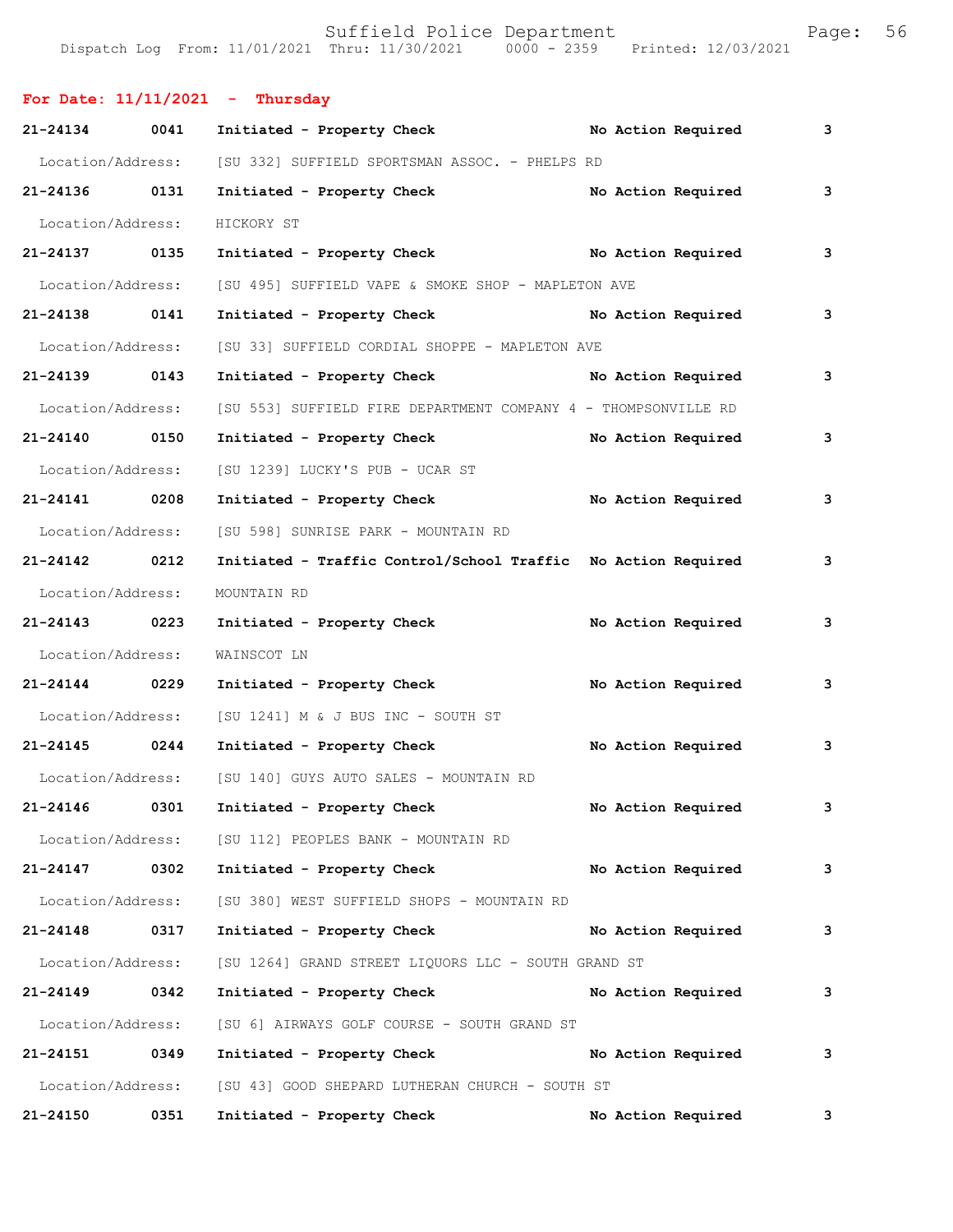|                                    |      | Suffield Police Department<br>Dispatch Log From: 11/01/2021 Thru: 11/30/2021 0000 - 2359 Printed: 12/03/2021            |                         | Page: | 57 |
|------------------------------------|------|-------------------------------------------------------------------------------------------------------------------------|-------------------------|-------|----|
| Location/Address:                  |      | [SU 583] SUFFIELD HIGH SCHOOL - SHELDON ST                                                                              |                         |       |    |
| 21-24152                           | 0535 | Initiated - Traffic Control/School Traffic No Action Required                                                           |                         | 3     |    |
| Location/Address:                  |      | SOUTH STONE ST                                                                                                          |                         |       |    |
| 21-24153                           | 0547 | Phone - Burglar Alarm/Silent                                                                                            | Building Checked/Secure | 2     |    |
| Location/Address:                  |      | [SU 1279] DEMING ELECTRIC LLC - EAST (S) ST                                                                             |                         |       |    |
| 21-24154                           | 0607 | Initiated - Property Check                                                                                              | No Action Required      | 3     |    |
| Location/Address:                  |      | FFYLER PL                                                                                                               |                         |       |    |
| 21-24155 0643                      |      | Phone - General Information                                                                                             | No Action Required      | 3     |    |
| Location/Address:                  |      | CONSERVATION RD                                                                                                         |                         |       |    |
| 21-24156                           | 0706 | Initiated - Traffic Control/School Traffic No Action Required                                                           |                         | 3     |    |
| Location/Address:                  |      | [SU 583] SUFFIELD HIGH SCHOOL - SHELDON ST                                                                              |                         |       |    |
| 21-24157                           | 0714 | Initiated - Property Check                                                                                              | No Action Required      | 3     |    |
| Location/Address:                  |      | [SU 495] SUFFIELD VAPE & SMOKE SHOP - MAPLETON AVE                                                                      |                         |       |    |
| 21-24158 0714                      |      | Initiated - Traffic Control/School Traffic No Action Required                                                           |                         | 3     |    |
| Location/Address:                  |      | [SU 323] SUFFIELD MIDDLE SCHOOL - MOUNTAIN RD                                                                           |                         |       |    |
| 21-24159                           | 0723 | Initiated - Traffic Control/School Traffic No Action Required                                                           |                         | 3     |    |
| Location/Address:                  |      | 2600 BLOCK - MOUNTAIN RD                                                                                                |                         |       |    |
| 21-24160                           | 0726 | Initiated - Directed Patrol                                                                                             | No Action Required      | 3     |    |
| Location/Address:                  |      | HICKORY ST                                                                                                              |                         |       |    |
| 21-24161<br>Location/Address:      | 0728 | Initiated - Motor Vehicle Violation<br>HICKORY ST                                                                       | Verbal Warning<br>3     |       |    |
| 21-24162<br>Location/Address:      | 0733 | Initiated - Motor Vehicle Violation<br>HICKORY ST + NORTH ST                                                            | Verbal Warning<br>3     |       |    |
| 21-24163<br>Location/Address:      | 0745 | Initiated - Traffic Control/School Traffic Services Rendered 3<br>[SU 334] SUFFIELD VILLAGE SHOPPING CENTER - BRIDGE ST |                         |       |    |
| 21-24164 0753<br>Location/Address: |      | Initiated - Traffic Control/School Traffic Services Rendered 3<br>MOUNTAIN RD                                           |                         |       |    |
| 21-24165 0802                      |      | Initiated - Property Check                                                                                              | No Action Required      | 3     |    |
| Location/Address:                  |      | [SU 690] SUFFIELD WILDLIFE MANAGEMENT AREA - BABBS RD                                                                   |                         |       |    |
| 21-24166                           | 0824 | Initiated - Motor Vehicle Violation No Action Required                                                                  |                         | 3     |    |
| Location/Address:                  |      | [SU 982] BRIGHT HORIZONS - MOUNTAIN RD                                                                                  |                         |       |    |
| 21-24167 0842                      |      | Initiated - Traffic Control/School Traffic No Action Required                                                           |                         | з     |    |
| Location/Address:                  |      | NORTH STONE ST + OAK ST                                                                                                 |                         |       |    |
| 21-24168 0851                      |      | Initiated - Property Check No Action Required                                                                           |                         | 3     |    |
| Location/Address:                  |      | [SU 33] SUFFIELD CORDIAL SHOPPE - MAPLETON AVE                                                                          |                         |       |    |
| 21-24169                           | 0854 | Initiated - Property Check                                                                                              | No Action Required      | 3     |    |
|                                    |      | Location/Address: [SU 553] SUFFIELD FIRE DEPARTMENT COMPANY 4 - THOMPSONVILLE RD                                        |                         |       |    |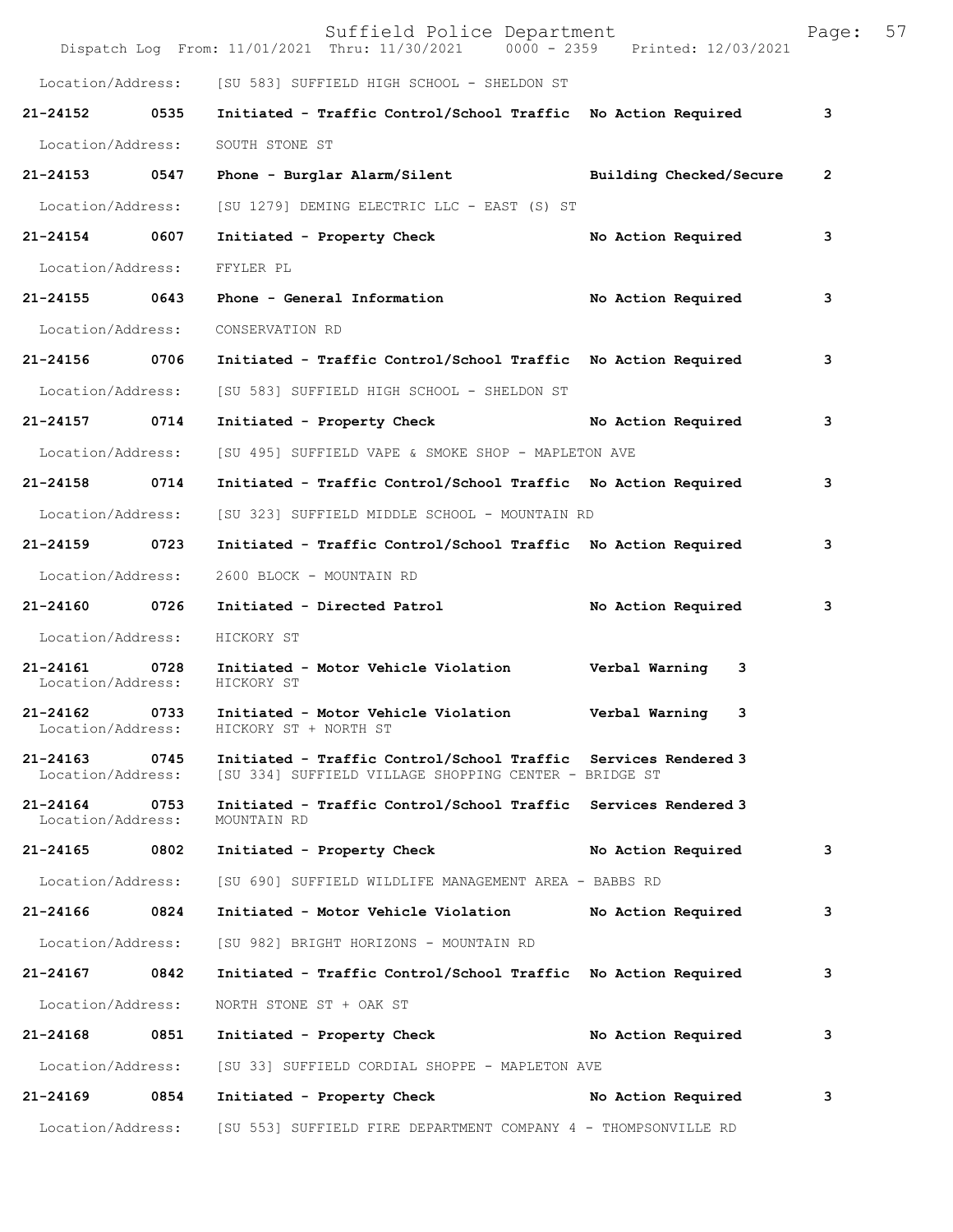Dispatch Log From: 11/01/2021 Thru: 11/30/2021 0000 - 2359 Printed: 12/03/2021 **21-24170 0901 Initiated - Property Check No Action Required 3** Location/Address: [SU 687] CANAL ROAD BOAT LAUNCH - CANAL RD **21-24171 0909 Initiated - Property Check No Action Required 3** Location/Address: [SU 270] PRAXAIR INC. - UCAR ST **21-24172 0914 Initiated - Property Check No Action Required 3** Location/Address: BETTY LN **21-24173 0916 Initiated - Property Check No Action Required 3** Location/Address: [SU 689] STATE LINE TURNAROUND - MOUNTAIN RD **21-24174 0918 Initiated - Property Check No Action Required 3** Location/Address: FIRESTONE DR **21-24175 0920 Initiated - Property Check No Action Required 3** Location/Address: WINTER DR **21-24176 0921 911 - 911 Hang Up No Action Required 2** Location/Address: NORTH MAIN ST **21-24177 0932 Initiated - Follow Up No Action Required 3** Location/Address: [SU 550] SUFFIELD POLICE DEPARTMENT - MOUNTAIN RD **21-24178 0937 Initiated - Traffic Control/School Traffic No Action Required 3** Location/Address: MOUNTAIN RD + COPPER HILL RD 21-24179 0951 Phone - Hazardous Condition **Services Rendered 2 Integral 2 Integral 2 Integral 2 Integral 2 Integral 2 Integral 2 Integral 2** Location/Address: **21-24180 1008 Initiated - Community Policing Contact Services Rendered 3**  [SU 583] SUFFIELD HIGH SCHOOL - SHELDON ST **21-24181 1009 Initiated - General Information Taken/Refered to Other Agency 3**  Location/Address: BRIDGE ST + THRALL AVE **21-24182 1039 Initiated - Community Policing Contact Services Rendered 3**  [SU 330] SPAULDING SCHOOL - MOUNTAIN RD **21-24183 1055 Initiated - Property Check No Action Required 3** Location/Address: [SU 688] QUARRY - QUARRY RD **21-24184 1111 Phone - Community Policing Contact Services Rendered 3**  Location/Address: SOUTH GRAND ST **21-24185 1125 Initiated - Community Policing Contact No Action Required 3** Location: TOWN GREEN **21-24186 1134 Initiated - Property Check No Action Required 3** Location/Address: METACOMET LN **21-24187 1142 Initiated - Property Check No Action Required 3**

Location/Address: [SU 1495] CERVIONE FIELD - COPPER HILL RD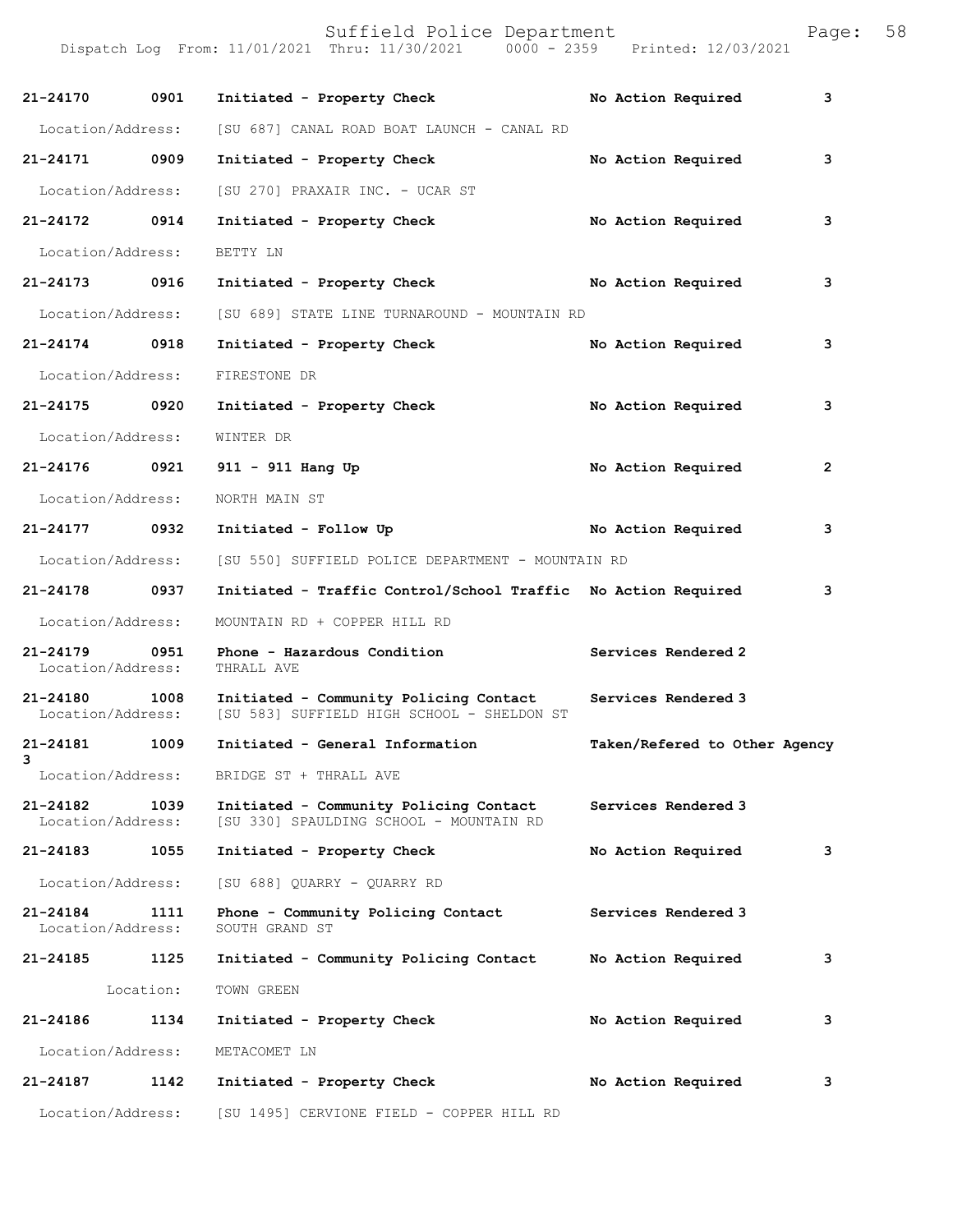|                              |      | Suffield Police Department<br>Dispatch Log From: 11/01/2021 Thru: 11/30/2021 0000 - 2359 Printed: 12/03/2021                                   |                               | Page: 59 |  |
|------------------------------|------|------------------------------------------------------------------------------------------------------------------------------------------------|-------------------------------|----------|--|
| 21-24188 1213                |      | Initiated - Property Check                                                                                                                     | No Action Required            | 3        |  |
|                              |      | Location/Address: [SU 1424] BROOK HILL VILLAGE - EMILY WAY                                                                                     |                               |          |  |
| 21-24189                     | 1218 | Initiated - Property Check No Action Required                                                                                                  |                               | 3        |  |
| Location/Address:            |      | [SU 302] SHAMROCK CAFE - EAST (S) ST                                                                                                           |                               |          |  |
| 21-24190 1219                |      | Initiated - Property Check No Action Required                                                                                                  |                               | 3        |  |
| Location/Address:            |      | [SU 1511] DOANE'S ACCENT AUTO - EAST (S) ST                                                                                                    |                               |          |  |
| 21-24191 1224                |      | Initiated - Property Check                                                                                                                     | No Action Required            | 3        |  |
| Location/Address:            |      | HARVEY LN                                                                                                                                      |                               |          |  |
| 21-24192 1229                |      | Initiated - Traffic Control/School Traffic No Action Required                                                                                  |                               | 3        |  |
| Location/Address:            |      | CONSERVATION RD + EAST (S) ST                                                                                                                  |                               |          |  |
| 21-24193 1247                |      | Initiated - Property Check No Action Required                                                                                                  |                               | 3        |  |
|                              |      | Location/Address: [SU 326] SUFFIELD MEADOW CONDOS - SUFFIELD MEADOW DR                                                                         |                               |          |  |
| 21-24194 1253                |      | Initiated - Property Check No Action Required                                                                                                  |                               | 3        |  |
|                              |      | Location/Address: [SU 75] FAS MART - THOMPSONVILLE RD                                                                                          |                               |          |  |
| Location/Address: NEWGATE RD |      | 21-24195 1256 911 - M/V Accident (Personal Injury) Report Taken 1<br>Refer To Accident: 21-197-AC<br>Refer To Fire Case: $\overline{21-690-1}$ |                               |          |  |
|                              |      |                                                                                                                                                |                               |          |  |
|                              |      | 21-24196 1323 Phone - MEDICAL - MEDIC 22<br>Location/Address: SOUTH GRAND ST                                                                   | Services Rendered 1           |          |  |
| Location/Address: EMILY WAY  |      | 21-24197 1327 Phone - Lost/Found Property<br>Refer To Incident: 21-540-OF                                                                      | Report Taken<br>3             |          |  |
|                              |      | 21-24198 1330 911 - MEDICAL - MEDIC 23                                                                                                         | Transported to Hospital       | 1        |  |
|                              |      | Location/Address: [SU 427] SUFFIELD BY THE RIVER - CANAL RD                                                                                    |                               |          |  |
| 21-24199                     | 1421 | Initiated - Property Check                                                                                                                     | No Action Required            | 3        |  |
| Location/Address:            |      | [SU 625] HIGHLAND PARK MARKET - BRIDGE ST                                                                                                      |                               |          |  |
| 21-24200                     | 1430 | Initiated - Property Check                                                                                                                     | No Action Required            | 3        |  |
| Location/Address:            |      | [SU 321] SUFFIELD HARDWARE INC. - MOUNTAIN RD                                                                                                  |                               |          |  |
| 21-24201                     | 1507 | Initiated - Community Policing Contact Mo Action Required                                                                                      |                               | 3        |  |
| Location/Address:            |      | [SU 115] FOOD BAG (AMG RETAIL LLC #519) - MOUNTAIN RD                                                                                          |                               |          |  |
| 21-24202                     | 1513 | Initiated - Community Policing Contact                                                                                                         | No Action Required            | 3        |  |
| Location/Address:            |      | [SU 583] SUFFIELD HIGH SCHOOL - SHELDON ST                                                                                                     |                               |          |  |
| 21-24203                     | 1538 | Phone - Suspicious Vehicle                                                                                                                     | No Action Required            | 2        |  |
| Location/Address:            |      | YELLOW HOUSE - MOUNTAIN RD                                                                                                                     |                               |          |  |
| 21-24204                     | 1549 | 911 - 911 Hang Up                                                                                                                              | Taken/Refered to Other Agency |          |  |
| Location/Address:            |      | [SU 324] THE SUFFIELD HOUSE - CANAL RD                                                                                                         |                               |          |  |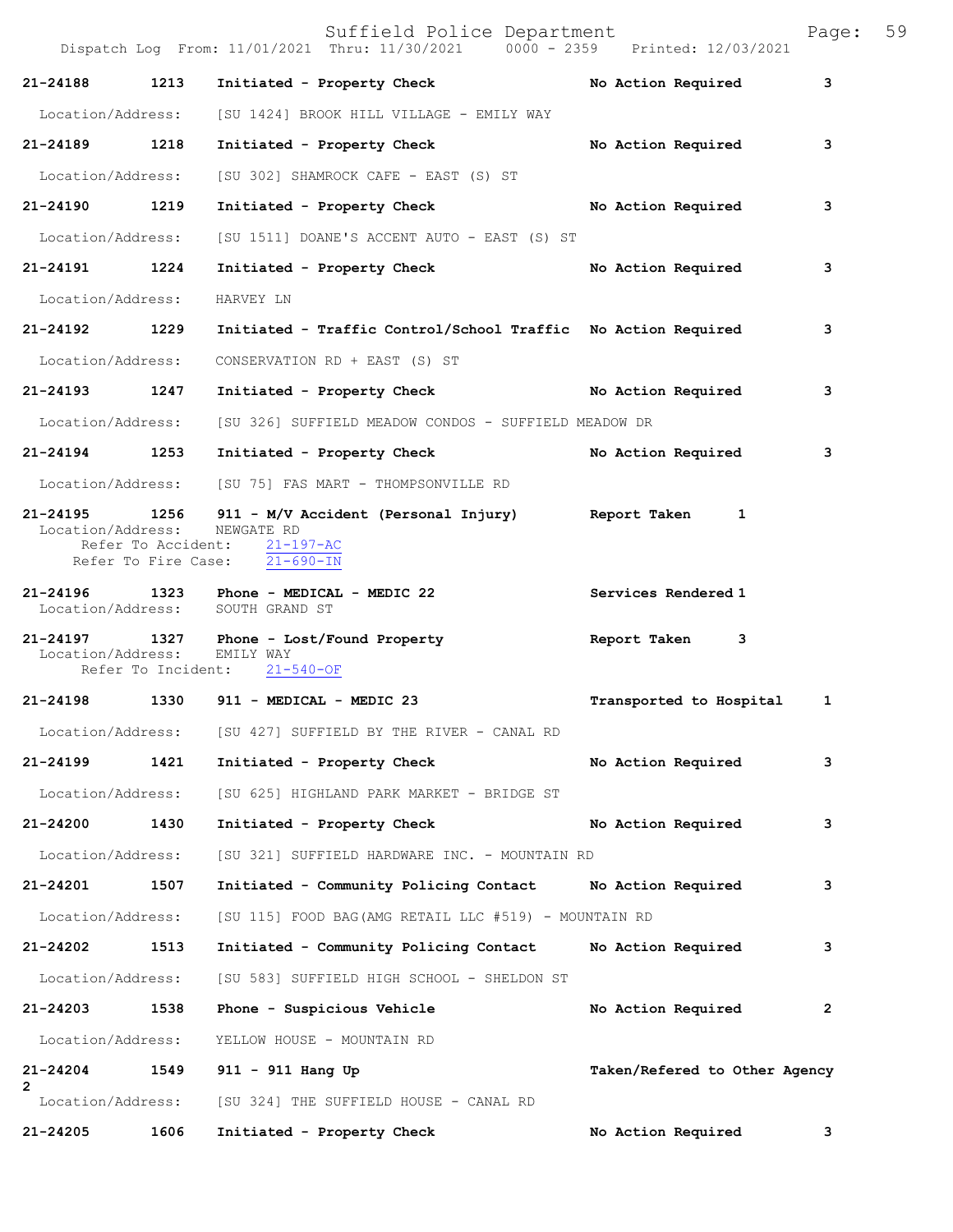|                                    |                    | Location/Address: [SU 49] SACRED HEART CHURCH - MOUNTAIN RD                              |                                         |
|------------------------------------|--------------------|------------------------------------------------------------------------------------------|-----------------------------------------|
| 21-24206 1618<br>Location/Address: | Refer To Accident: | Phone - M/V Accident (Personal Injury) Report Taken<br>SOUTH GRAND ST<br>$21 - 198 - AC$ | $\mathbf{1}$                            |
| 21-24207 1652<br>2                 |                    | Phone - DUI/Erratic Operation                                                            | Taken/Refered to Other Agency           |
| Location/Address:                  |                    | SOUTH ST + SPENCER ST                                                                    |                                         |
| 21-24208 1707                      |                    | Phone - Animal Complaint                                                                 | No Action Required<br>3                 |
| Location/Address:                  |                    | [SU 290] RUSSOLILLO, GARY - RUSSELL AVE                                                  |                                         |
| 21-24209 1709                      |                    | Initiated - Property Check                                                               | No Action Required<br>3                 |
| Location/Address:                  |                    | [SU 613] MOUNTAIN RD MARKET PLACE - MOUNTAIN RD                                          |                                         |
| 21-24210 1710                      |                    | Initiated - Community Policing Contact No Action Required                                | 3                                       |
| Location/Address:                  |                    | TOWN GREEN - NORTH MAIN ST                                                               |                                         |
| 21-24211 1729                      |                    | Phone - Property Check                                                                   | No Action Required<br>3                 |
| Location/Address:                  |                    | [SU 583] SUFFIELD HIGH SCHOOL - SHELDON ST                                               |                                         |
| 21-24212 1730                      |                    | 911 - 911 Hang Up                                                                        | No Action Required<br>$\overline{2}$    |
| Location/Address:                  |                    | HALLADAY DR                                                                              |                                         |
| 21-24213 1746                      |                    | Initiated - Property Check No Action Required                                            | 3                                       |
| Location/Address:                  |                    | [SU 690] SUFFIELD WILDLIFE MANAGEMENT AREA - BABBS RD                                    |                                         |
| 21-24214 1748                      |                    | Phone - Assist Motorist                                                                  | No Action Required<br>3                 |
| Location/Address:                  |                    | NORTH ST + HALLADAY (W) AVE                                                              |                                         |
| 21-24217 1748                      |                    | Initiated - Property Check                                                               | No Action Required<br>3                 |
| Location/Address:                  |                    | [SU 614] EBB'S CORNER - BABBS RD                                                         |                                         |
| 21-24215 1808                      |                    | 911 - MEDICAL - MEDIC 21                                                                 | Transported to Hospital<br>$\mathbf{1}$ |
| Location/Address:                  |                    | [SU 427] SUFFIELD BY THE RIVER - CANAL RD                                                |                                         |
| 21-24216                           | 1813               | Initiated - Community Policing Contact No Action Required                                | 3                                       |
| Location/Address:                  |                    | [SU 613] MOUNTAIN RD MARKET PLACE - MOUNTAIN RD                                          |                                         |
| 21-24218                           | 1844               | Initiated - General Information                                                          | No Action Required<br>3                 |
| Location/Address:                  |                    | SOUTH GRAND ST                                                                           |                                         |
| 21-24219<br>$\mathbf{2}^{\prime}$  | 1845               | 911 - 911 Hang Up                                                                        | Taken/Refered to Other Agency           |
| Location/Address:                  |                    | [SU 324] THE SUFFIELD HOUSE - CANAL RD                                                   |                                         |
| 21-24220                           | 1907               | Initiated - Property Check                                                               | No Action Required<br>3                 |
| Location/Address:                  |                    | [SU 687] CANAL ROAD BOAT LAUNCH - CANAL RD                                               |                                         |
| 21-24221                           | 1913               | Initiated - Property Check                                                               | No Action Required<br>3                 |
| Location/Address:                  |                    | [SU 302] SHAMROCK CAFE - EAST (S) ST                                                     |                                         |
| 21-24222                           | 1916               | Initiated - Property Check                                                               | No Action Required<br>3                 |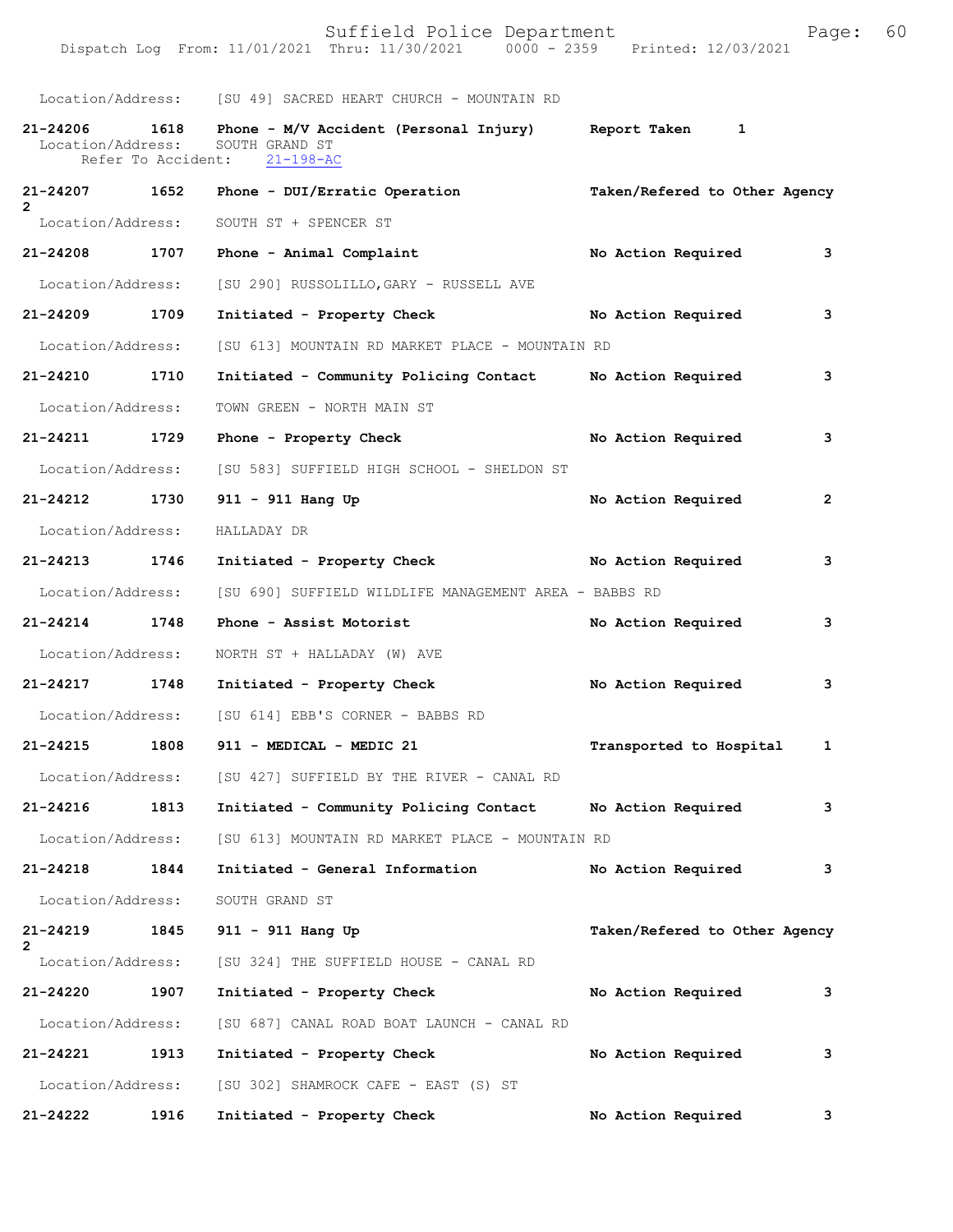Suffield Police Department Fage: 61 Dispatch Log From: 11/01/2021 Thru: 11/30/2021 0000 - 2359 Printed: 12/03/2021

Location/Address: EMILY WAY

| $21 - 24223$<br>Location/Address:      | 1950<br>Refer To Accident:<br>Refer To Fire Case: | 911 - M/V Accident (Personal Injury)<br>HILL ST<br>$21 - 199 - AC$<br>21-691-IN | Report Taken                  | 1 |
|----------------------------------------|---------------------------------------------------|---------------------------------------------------------------------------------|-------------------------------|---|
| $21 - 24224$<br>1<br>Location/Address: | 1952                                              | 911 - MEDICAL - MEDIC 22<br>[SU 427] SUFFIELD BY THE RIVER - CANAL RD           | Taken/Refered to Other Agency |   |
| $21 - 24225$<br>Location/Address:      | 2011                                              | 911 - General Information<br>SECOND ST                                          | Services Rendered 3           |   |
| 21-24226<br>3                          | 2014                                              | Phone - Animal Complaint                                                        | Taken/Refered to Other Agency |   |

|                   |      | Location/Address: BACK SIDE OF PRISON - SUFFIELD ST           |                    |   |
|-------------------|------|---------------------------------------------------------------|--------------------|---|
| 21-24227          | 2316 | Initiated - Property Check                                    | No Action Required | 3 |
| Location/Address: |      | [SU 1241] M & J BUS INC - SOUTH ST                            |                    |   |
| 21-24228          | 2354 | Initiated - Traffic Control/School Traffic No Action Required |                    | 3 |
| Location/Address: |      | SOUTH ST + MARKETING DR                                       |                    |   |

## **For Date: 11/12/2021 - Friday**

| $21 - 24229$      | 0009 | Initiated - Property Check                                    |  | No Action Required | 3 |
|-------------------|------|---------------------------------------------------------------|--|--------------------|---|
| Location/Address: |      | [SU 613] MOUNTAIN RD MARKET PLACE - MOUNTAIN RD               |  |                    |   |
| 21-24230          | 0027 | Initiated - Property Check                                    |  | No Action Required | 3 |
| Location/Address: |      | [SU 850] TUCKAHOE TURF FARM - WARNERTOWN RD                   |  |                    |   |
| 21-24231 0031     |      | Initiated - Property Check                                    |  | No Action Required | 3 |
| Location/Address: |      | [SU 495] SUFFIELD VAPE & SMOKE SHOP - MAPLETON AVE            |  |                    |   |
| $21 - 24232$      | 0041 | Initiated - Property Check                                    |  | No Action Required | 3 |
| Location/Address: |      | [SU 614] EBB'S CORNER - BABBS RD                              |  |                    |   |
| $21 - 24233$      | 0043 | Initiated - Property Check                                    |  | No Action Required | 3 |
| Location/Address: |      | [SU 75] FAS MART - THOMPSONVILLE RD                           |  |                    |   |
| 21-24234 0050     |      | Initiated - Property Check                                    |  | No Action Required | 3 |
| Location/Address: |      | [SU 688] QUARRY - QUARRY RD                                   |  |                    |   |
| 21-24235 0102     |      | Initiated - Property Check                                    |  | No Action Required | 3 |
| Location/Address: |      | INCLUDING ADJACENT STREETS - WAINSCOT LN                      |  |                    |   |
| 21-24236 0107     |      | Initiated - Property Check                                    |  | No Action Required | 3 |
| Location/Address: |      | [SU 598] SUNRISE PARK - MOUNTAIN RD                           |  |                    |   |
| $21 - 24237$      | 0119 | Initiated - Property Check                                    |  | No Action Required | 3 |
| Location/Address: |      | INCLUDING ADJACENT STREETS - MELROSE LN                       |  |                    |   |
| 21-24238          | 0120 | Initiated - Traffic Control/School Traffic No Action Required |  |                    | 3 |
| Location/Address: |      | EAST (S) ST + UCAR ST                                         |  |                    |   |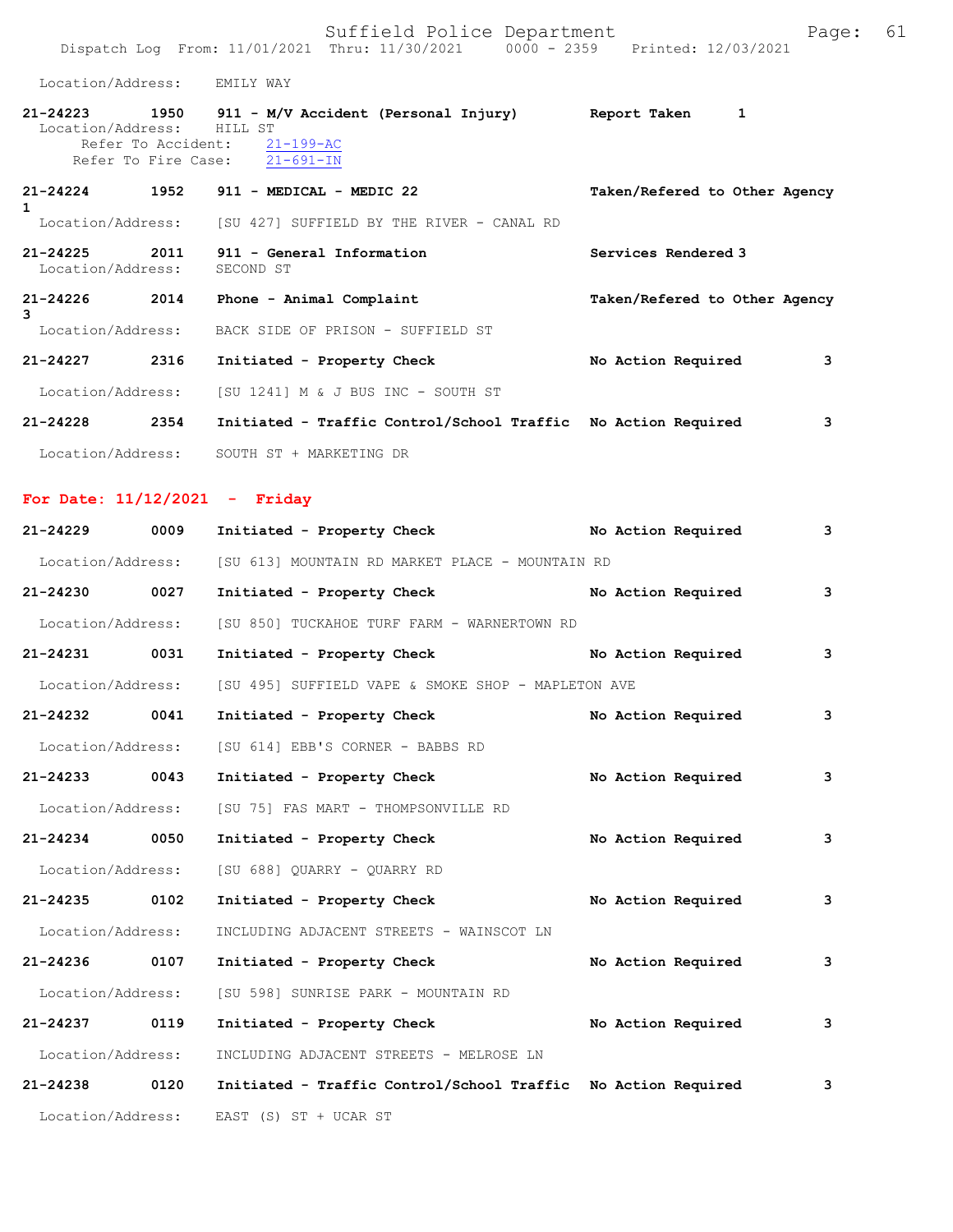|                   |      | Suffield Police Department<br>Dispatch Log From: 11/01/2021 Thru: 11/30/2021 0000 - 2359 Printed: 12/03/2021 |                    | Page: | 62 |
|-------------------|------|--------------------------------------------------------------------------------------------------------------|--------------------|-------|----|
| 21-24239          | 0154 | Initiated - Property Check                                                                                   | No Action Required | 3     |    |
| Location/Address: |      | [SU 1239] LUCKY'S PUB - UCAR ST                                                                              |                    |       |    |
| 21-24240 0204     |      | Initiated - Property Check                                                                                   | No Action Required | 3     |    |
| Location/Address: |      | LISE CIR                                                                                                     |                    |       |    |
| 21-24241          | 0204 | Initiated - Property Check No Action Required                                                                |                    | 3     |    |
| Location/Address: |      | [SU 333] SUFFIELD VETERINARY HOSPITAL - EAST (S) ST                                                          |                    |       |    |
| 21-24242 0237     |      | Initiated - Property Check                                                                                   | No Action Required | 3     |    |
| Location/Address: |      | ALEXANDER LN                                                                                                 |                    |       |    |
| 21-24243 0239     |      | Initiated - Property Check                                                                                   | No Action Required | 3     |    |
| Location/Address: |      | KINGS CT                                                                                                     |                    |       |    |
| $21 - 24244$ 0241 |      | Initiated - Property Check                                                                                   | No Action Required | 3     |    |
| Location/Address: |      | KINGS MEADOW LN                                                                                              |                    |       |    |
| 21-24246 0247     |      | Initiated - Property Check No Action Required                                                                |                    | 3     |    |
| Location/Address: |      | [SU 553] SUFFIELD FIRE DEPARTMENT COMPANY 4 - THOMPSONVILLE RD                                               |                    |       |    |
| 21-24245 0251     |      | Initiated - Traffic Control/School Traffic No Action Required                                                |                    | 3     |    |
| Location/Address: |      | RTE.190 BRIDGE + EAST (N) ST                                                                                 |                    |       |    |
| 21-24247 0258     |      | Initiated - Property Check No Action Required                                                                |                    | 3     |    |
| Location/Address: |      | [SU 33] SUFFIELD CORDIAL SHOPPE - MAPLETON AVE                                                               |                    |       |    |
| 21-24248          | 0310 | Initiated - Property Check                                                                                   | No Action Required | 3     |    |
| Location/Address: |      | [SU 380] WEST SUFFIELD SHOPS - MOUNTAIN RD                                                                   |                    |       |    |
| 21-24251          | 0310 | Initiated - Property Check                                                                                   | No Action Required | 3     |    |
| Location/Address: |      | [SU 115] FOOD BAG (AMG RETAIL LLC #519) - MOUNTAIN RD                                                        |                    |       |    |
| 21-24249          | 0312 | Initiated - Property Check                                                                                   | No Action Required | 3     |    |
| Location/Address: |      | [SU 112] PEOPLES BANK - MOUNTAIN RD                                                                          |                    |       |    |
| 21-24250 0312     |      | Initiated - Property Check                                                                                   | No Action Required | 3     |    |
| Location/Address: |      | [SU 1264] GRAND STREET LIQUORS LLC - SOUTH GRAND ST                                                          |                    |       |    |
| 21-24252          | 0319 | Initiated - Property Check                                                                                   | No Action Required | 3     |    |
| Location/Address: |      | [SU 583] SUFFIELD HIGH SCHOOL - SHELDON ST                                                                   |                    |       |    |
| 21-24253          | 0325 | Initiated - Follow Up                                                                                        | No Action Required | 3     |    |
| Location/Address: |      | [SU 848] C&S - HARVEY LN                                                                                     |                    |       |    |
| 21-24254 0353     |      | Initiated - Traffic Control/School Traffic No Action Required                                                |                    | 3     |    |
| Location/Address: |      | MOUNTAIN RD + FFYLER PL                                                                                      |                    |       |    |
| 21-24255 0434     |      | Initiated - Property Check                                                                                   | No Action Required | 3     |    |
| Location/Address: |      | [SU 1241] M & J BUS INC - SOUTH ST                                                                           |                    |       |    |
| 21-24256          | 0445 | Initiated - Property Check                                                                                   | No Action Required | 3     |    |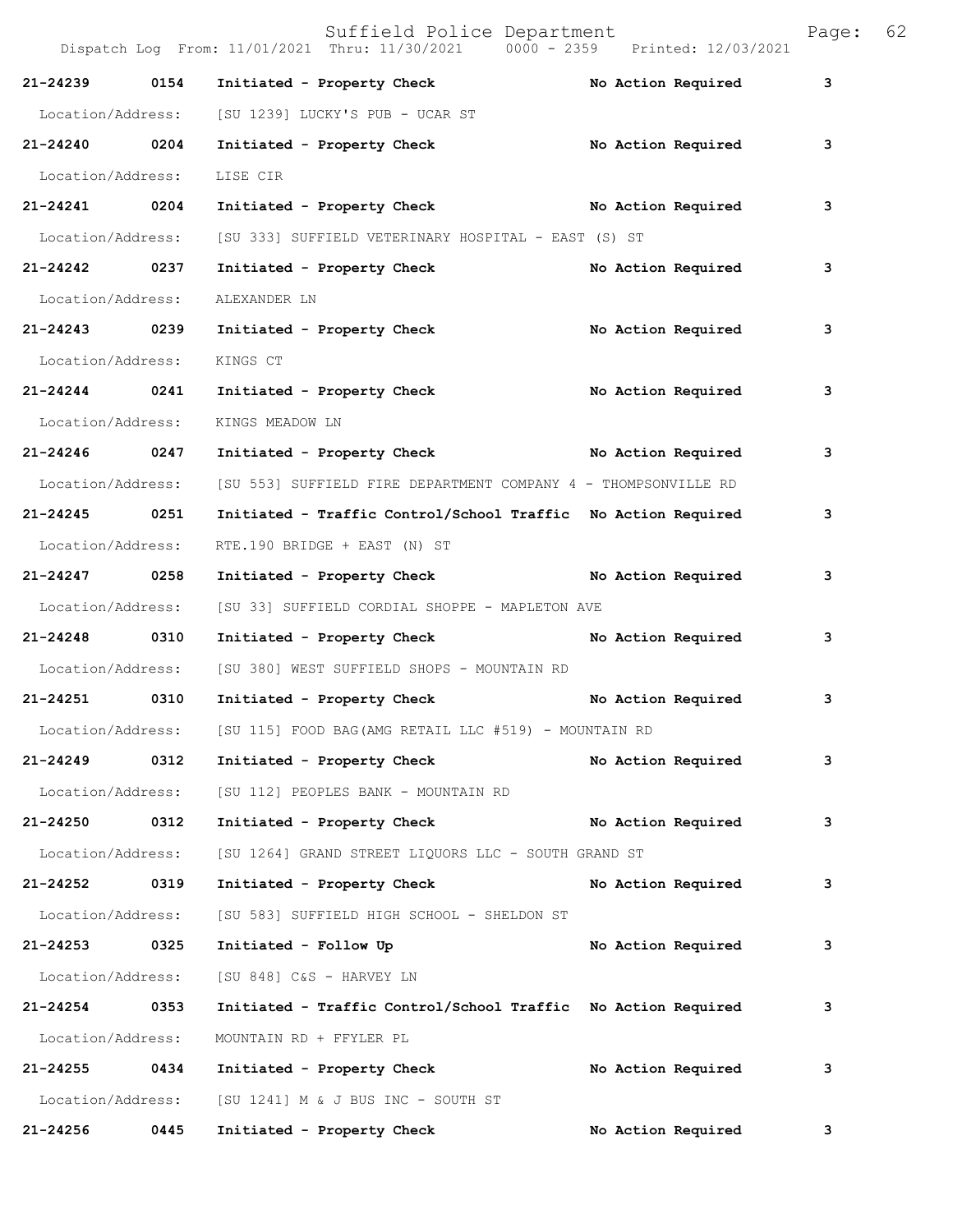|                                    |                    | Suffield Police Department<br>Dispatch Log From: 11/01/2021 Thru: 11/30/2021 0000 - 2359 Printed: 12/03/2021 |                         | Page: | 63 |
|------------------------------------|--------------------|--------------------------------------------------------------------------------------------------------------|-------------------------|-------|----|
| Location/Address:                  |                    | [SU 140] GUYS AUTO SALES - MOUNTAIN RD                                                                       |                         |       |    |
| 21-24257                           | 0459               | Initiated - Property Check                                                                                   | No Action Required      | 3     |    |
| Location/Address:                  |                    | [SU 689] STATE LINE TURNAROUND - MOUNTAIN RD                                                                 |                         |       |    |
| 21-24259                           | 0521               | Initiated - Traffic Control/School Traffic No Action Required                                                |                         | 3     |    |
| Location/Address:                  |                    | SOUTH STONE ST                                                                                               |                         |       |    |
| 21-24258                           | 0522               | Initiated - Property Check                                                                                   | No Action Required      | 3     |    |
| Location/Address:                  |                    | [SU 119] FRANCESCO'S RESTAURANT - MOUNTAIN RD                                                                |                         |       |    |
| 21-24260                           | 0525               | Initiated - Property Check                                                                                   | No Action Required      | 3     |    |
| Location/Address:                  |                    | DYLAN DR                                                                                                     |                         |       |    |
| 21-24261                           | 0613               | Initiated - Property Check                                                                                   | No Action Required      | 3     |    |
| Location/Address:                  |                    | DEVINE RD                                                                                                    |                         |       |    |
| 21-24262<br>Location/Address:      | 0709               | Initiated - Traffic Control/School Traffic Services Rendered 3<br>SUFFIELD HIGH SCHOOL - SHELDON ST          |                         |       |    |
| 21-24263 0712<br>Location/Address: | Refer To Incident: | Phone - General Information<br>CHAMPION CONTAINER - FIRESTONE DR<br>$21 - 541 - OF$                          | Report Taken<br>3       |       |    |
| 21-24264 0719<br>Location/Address: |                    | Initiated - Traffic Control/School Traffic Services Rendered 3<br>SUFFIELD MIDDLE SCHOOL - MOUNTAIN RD       |                         |       |    |
| 21-24265<br>Location/Address:      | 0732               | Initiated - Motor Vehicle Violation<br>MOUNTAIN RD + SHELDON ST                                              | Verbal Warning<br>3     |       |    |
| 21-24266                           | 0743               | Initiated - Traffic Control/School Traffic No Action Required                                                |                         | 3     |    |
| Location/Address:                  |                    | 2600 BLOCK - MOUNTAIN RD                                                                                     |                         |       |    |
| 21-24267                           | 0752               | Initiated - Property Check                                                                                   | No Action Required      | 3     |    |
| Location/Address:                  |                    | [SU 115] FOOD BAG (AMG RETAIL LLC #519) - MOUNTAIN RD                                                        |                         |       |    |
| 21-24270                           | 0758               | Initiated - Property Check                                                                                   | No Action Required      | 3     |    |
| Location/Address:                  |                    | [SU 613] MOUNTAIN RD MARKET PLACE - MOUNTAIN RD                                                              |                         |       |    |
| 21-24269                           | 0802               | Radio - MEDICAL - MEDIC 21                                                                                   | Transported to Hospital | 1     |    |
| Location/Address:                  |                    | SUFFIELD VOLUNTEER AMBULANCE ASSOCIATION - BRIDGE ST                                                         |                         |       |    |
| 21-24268                           | 0803               | Initiated - Community Policing Contact                                                                       | No Action Required      | 3     |    |
| Location/Address:                  |                    | [SU 583] SUFFIELD HIGH SCHOOL - SHELDON ST                                                                   |                         |       |    |
| 21-24271<br>Location/Address:      | 0817               | Initiated - Property Check<br>[SU 686] HILLTOP FARM - MAPLETON AVE                                           | Services Rendered 3     |       |    |
| 21-24272                           | 0826               | Initiated - Property Check                                                                                   | No Action Required      | 3     |    |
| Location/Address:                  |                    | [SU 323] SUFFIELD MIDDLE SCHOOL - MOUNTAIN RD                                                                |                         |       |    |
| 21-24273                           | 0845               | Initiated - Property Check                                                                                   | No Action Required      | 3     |    |
| Location/Address:                  |                    | [SU 330] SPAULDING SCHOOL - MOUNTAIN RD                                                                      |                         |       |    |
| 21-24274                           | 0853               | Initiated - Property Check                                                                                   | No Action Required      | 3     |    |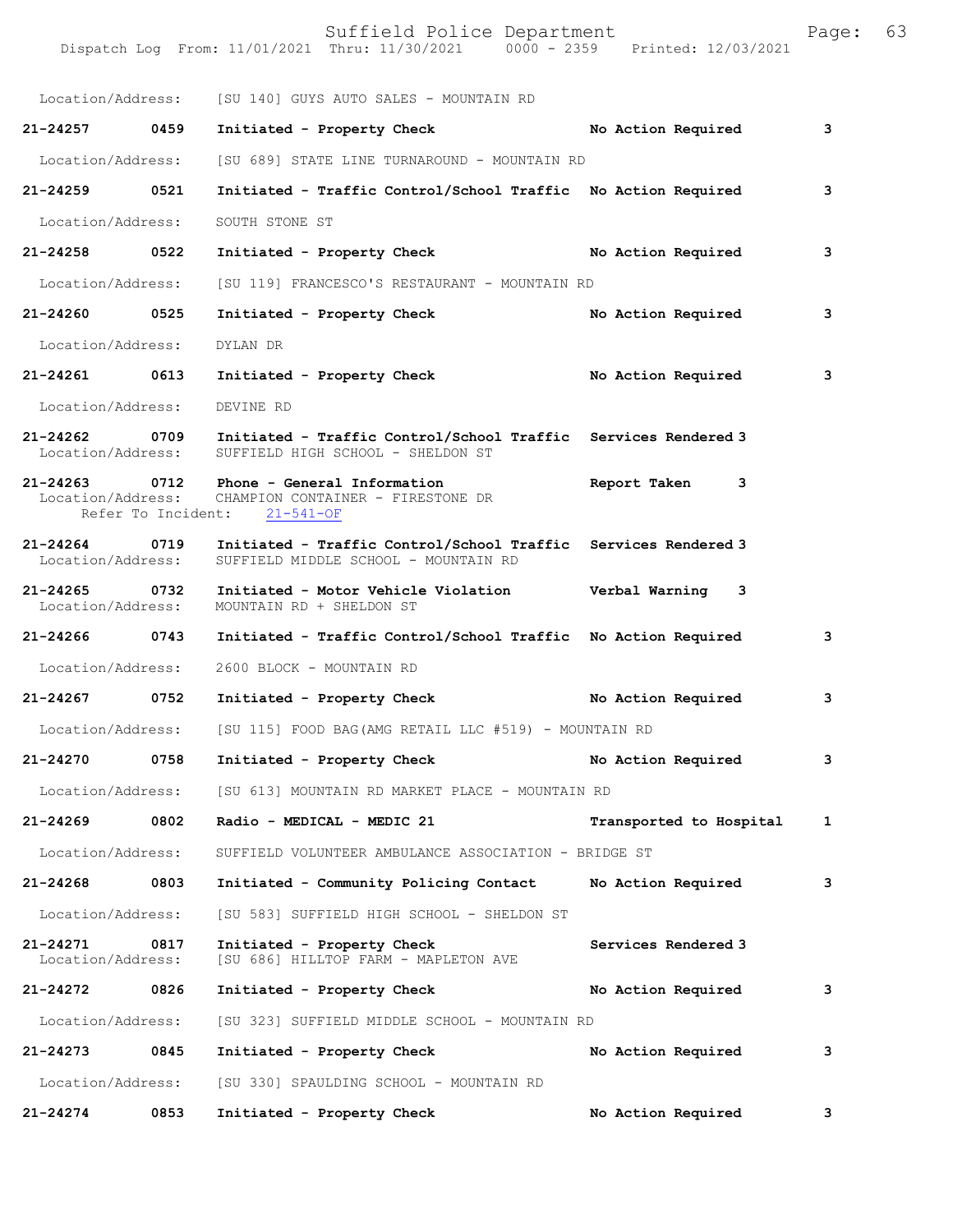|                                                         |      | Suffield Police Department<br>Dispatch Log From: 11/01/2021 Thru: 11/30/2021 0000 - 2359 Printed: 12/03/2021 |                               | Page: | 64 |
|---------------------------------------------------------|------|--------------------------------------------------------------------------------------------------------------|-------------------------------|-------|----|
| Location/Address:                                       |      | MOUNTAIN RD + COPPER HILL RD                                                                                 |                               |       |    |
| 21-24276                                                | 0854 | Initiated - Traffic Control/School Traffic No Action Required                                                |                               | 3     |    |
| Location/Address:                                       |      | MOUNTAIN RD + COPPER HILL RD                                                                                 |                               |       |    |
| 21-24275                                                | 0855 | Initiated - Property Check                                                                                   | No Action Required            | 3     |    |
| Location/Address:                                       |      | [SU 583] SUFFIELD HIGH SCHOOL - SHELDON ST                                                                   |                               |       |    |
| 21-24277                                                | 0908 | Phone - MEDICAL - MEDIC 22                                                                                   | Transported to Hospital       | 1     |    |
| Location/Address:                                       |      | SUFFIELD COMMONS - NORTH MAIN ST                                                                             |                               |       |    |
| $21 - 24278$<br>Location/Address:<br>Refer To Incident: | 0925 | 911 - M/V Accident (Property)<br>[SU 613] MOUNTAIN RD MARKET PLACE - MOUNTAIN RD<br>$21 - 542 - OF$          | Report Taken<br>$\mathbf{2}$  |       |    |
| 21-24279<br>Location/Address:                           | 0950 | Walk-In - Animal Complaint<br>THRALL AVE                                                                     | Services Rendered 3           |       |    |
| 0959<br>21-24280<br>Location/Address:                   |      | Initiated - Traffic Control/School Traffic<br>CARMON FUNERAL HOME - EAST (N) ST                              | Services Rendered 3           |       |    |
| 21-24282 1040<br>Location/Address:                      |      | Initiated - Traffic Control/School Traffic Services Rendered 3<br>MOUNTAIN RD + NORTH MAIN ST                |                               |       |    |
| 21-24281 1046                                           |      | 911 - MEDICAL - MEDIC 21                                                                                     | Transported to Hospital       | 1     |    |
| Location/Address:                                       |      | THE SUFFIELD HOUSE - CANAL RD                                                                                |                               |       |    |
| 21-24283<br>Location/Address:                           | 1057 | Phone - Burglar Alarm/Silent<br>[SU 728] O'SULLIVAN, PATRICK - MATHER ST                                     | False Alarm<br>2              |       |    |
| $21 - 24284$<br>Location/Address:                       | 1058 | Initiated - Traffic Control/School Traffic<br>SUFFIELD MIDDLE SCHOOL - MOUNTAIN RD                           | Services Rendered 3           |       |    |
| 21-24285<br>Location/Address:                           | 1113 | Radio - Disorderly Group<br>OVERHILL DR                                                                      | Services Rendered 1           |       |    |
| 21-24286                                                | 1121 | 911 - MEDICAL - MEDIC 22                                                                                     | Transported to Hospital       | 1     |    |
| Location/Address:                                       |      | [SU 546] MAC DOUGAL CORRECTIONAL CENTER - EAST (S) ST                                                        |                               |       |    |
| 21-24287 1129<br>Location/Address:                      |      | Initiated - Escort/Transport<br>EAST (S) ST                                                                  | Services Rendered 3           |       |    |
| 21-24288 1202<br>Location/Address:                      |      | 911 - Hazardous Condition<br>BOSTON NECK RD                                                                  | Services Rendered 2           |       |    |
| 21-24289 1247<br>Location/Address:                      |      | Walk-In - FINGERPRINTS<br>[SU 550] SUFFIELD POLICE DEPARTMENT - MOUNTAIN RD                                  | Services Rendered 3           |       |    |
| 21-24290 1322<br>Location/Address:                      |      | Initiated - Hazardous Condition<br>MOUNTAIN RD + PHELPS RD                                                   | Services Rendered 2           |       |    |
| 21-24291 1333<br>Location/Address:                      |      | 911 - Animal Complaint<br>600 BLOCK - NORTH MAIN ST                                                          | Services Rendered 3           |       |    |
| 21-24292<br>1                                           | 1348 | Phone - Fire Department - Box Alarm                                                                          | Taken/Refered to Other Agency |       |    |
| Location/Address:                                       |      | KENNY ROBERTS MEMORIAL DR<br>Refer To Fire Case: 21-693-IN                                                   |                               |       |    |
| 21-24293 1424                                           |      | Initiated - Property Check                                                                                   | No Action Required            | 3     |    |
| Location/Address:                                       |      | [SU 40] CHRISTIAN FIELD - HALE ST                                                                            |                               |       |    |
| 21-24294                                                | 1432 | Initiated - Property Check                                                                                   | No Action Required            | 3     |    |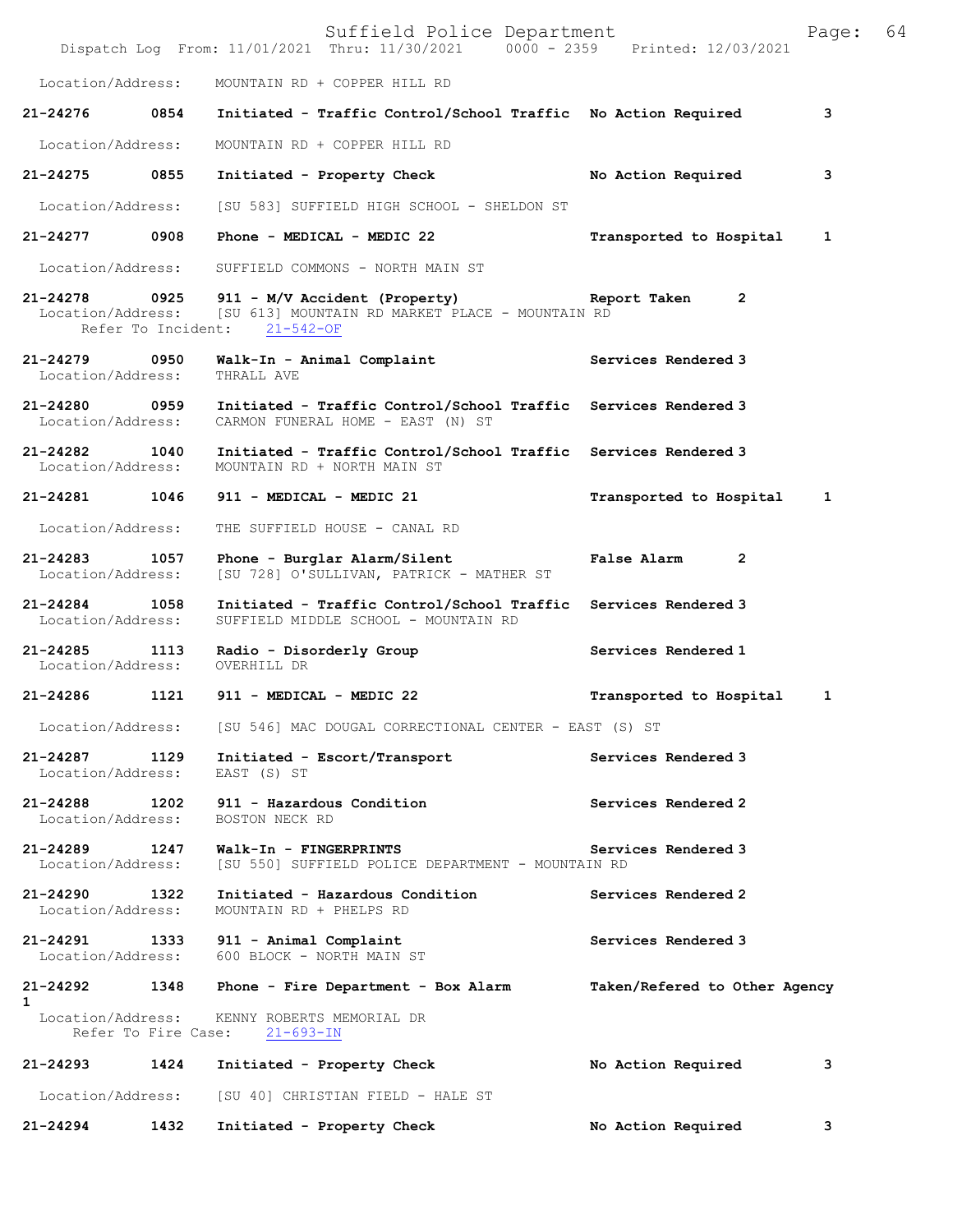|                               |      | Location/Address: [SU 424] V.F.W. - SHELDON ST                    |                     |              |
|-------------------------------|------|-------------------------------------------------------------------|---------------------|--------------|
| 21-24295 1500                 |      | 911 - 911 Hang Up                                                 | No Action Required  | $\mathbf{2}$ |
| Location/Address:             |      | [SU 250] CT INSTITUTE FOR THE BLIND GROUP HOME - QUAIL RUN RD     |                     |              |
| 21-24296 1518                 |      | Initiated - Property Check                                        | No Action Required  | 3            |
| Location/Address:             |      | [SU 75] FAS MART - THOMPSONVILLE RD                               |                     |              |
| 21-24297 1522                 |      | Initiated - Property Check                                        | No Action Required  | 3            |
| Location/Address:             |      | DEEP BROOK HARBOR                                                 |                     |              |
| 21-24298 1529                 |      | Initiated - Property Check                                        | No Action Required  | 3            |
| Location/Address:             |      | [SU 688] QUARRY - QUARRY RD                                       |                     |              |
| 21-24299 1533                 |      | Initiated - Property Check No Action Required                     |                     | 3            |
| Location/Address:             |      | [SU 928] STRATTON FARMS - STRATTON FARMS RD                       |                     |              |
| 21-24300<br>Location/Address: | 1539 | Initiated - Hazardous Condition<br>CANAL RD                       | Services Rendered 2 |              |
| 21-24301 1542                 |      | Initiated - Property Check No Action Required                     |                     | 3            |
| Location/Address:             |      | [SU 687] CANAL ROAD BOAT LAUNCH - CANAL RD                        |                     |              |
| 21-24302 1542                 |      | Initiated - Property Check No Action Required                     |                     | 3            |
| Location/Address:             |      | [SU 690] SUFFIELD WILDLIFE MANAGEMENT AREA - BABBS RD             |                     |              |
| 21-24303 1547                 |      | Initiated - Property Check No Action Required                     |                     | 3            |
| Location/Address:             |      | GREEN BRIAR DR                                                    |                     |              |
| 21-24304 1552                 |      | Initiated - Property Check                                        | No Action Required  | 3            |
| Location/Address:             |      | BENNETT RD                                                        |                     |              |
| 21-24305 1555                 |      | Initiated - Property Check                                        | No Action Required  | 3            |
| Location/Address:             |      | [SU 270] PRAXAIR INC. - UCAR ST                                   |                     |              |
| 21-24306                      | 1557 | Initiated - Property Check                                        | No Action Required  | 3            |
| Location/Address:             |      | [SU 1239] LUCKY'S PUB - UCAR ST                                   |                     |              |
| 21-24308<br>Location/Address: | 1610 | Phone - Hazardous Condition<br>NEAR QUAIL RUN. - THOMPSONVILLE RD | Services Rendered 2 |              |
| 21-24307                      | 1611 | Initiated - Follow Up                                             | No Action Required  | 3            |
| Location/Address:             |      | [SU 550] SUFFIELD POLICE DEPARTMENT - MOUNTAIN RD                 |                     |              |
| 21-24309                      | 1623 | Initiated - Property Check                                        | No Action Required  | 3            |
| Location/Address:             |      | [SU 553] SUFFIELD FIRE DEPARTMENT COMPANY 4 - THOMPSONVILLE RD    |                     |              |
| 21-24310                      | 1634 | Initiated - Follow Up                                             | No Action Required  | 3            |
| Location/Address:             |      | [SU 550] SUFFIELD POLICE DEPARTMENT - MOUNTAIN RD                 |                     |              |
| 21-24311                      | 1638 | Phone - Suspicious Vehicle                                        | No Action Required  | $\mathbf{2}$ |
| Location/Address:             |      | PERIMETER RD                                                      |                     |              |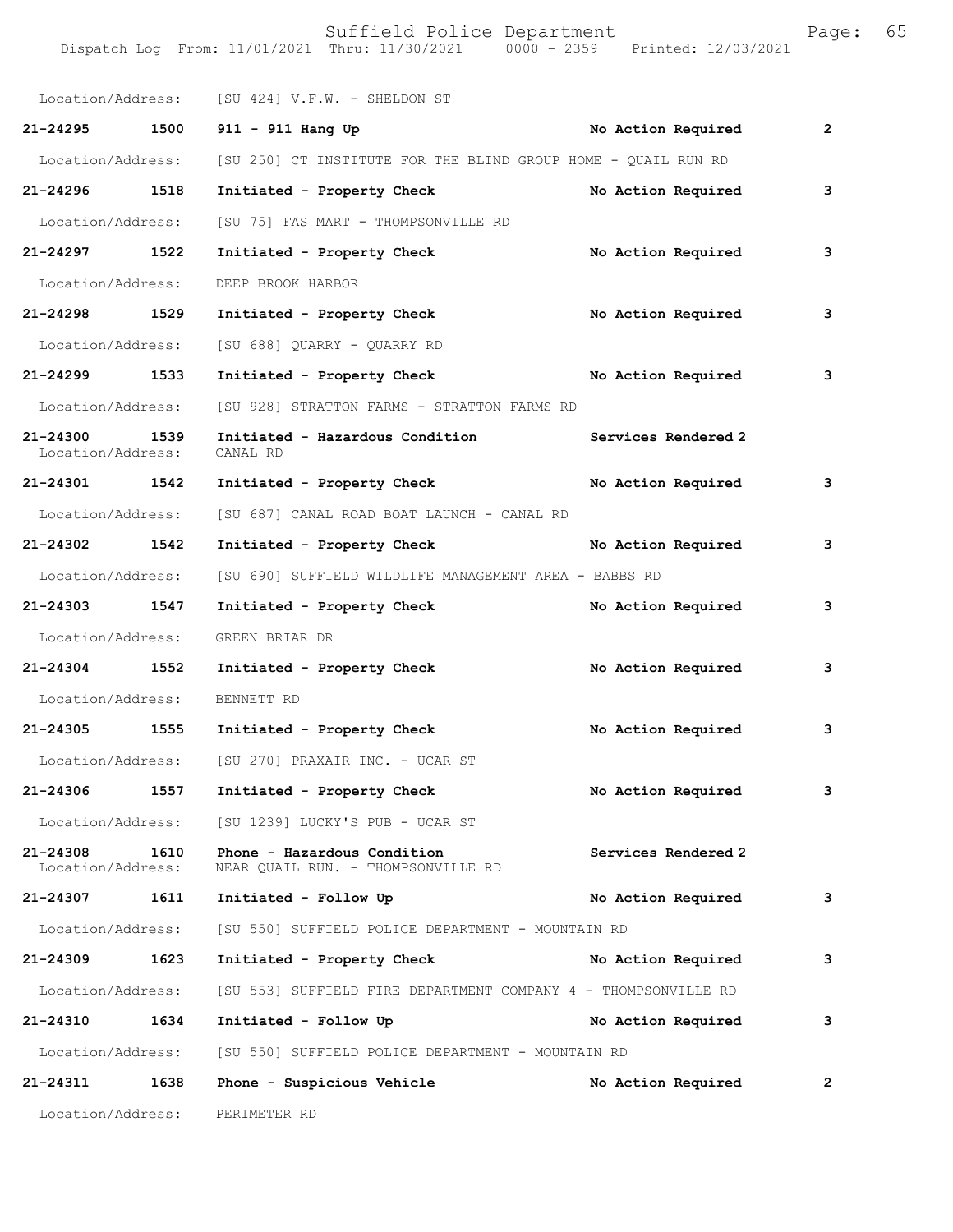Suffield Police Department<br>Thru: 11/30/2021 0000 - 2359 Printed: 12/03/2021 Dispatch Log From: 11/01/2021 Thru: 11/30/2021 0000 - 2359 **21-24312 1640 Initiated - Follow Up No Action Required 3** Location/Address: [SU 550] SUFFIELD POLICE DEPARTMENT - MOUNTAIN RD **21-24313 1720 911 - M/V Accident (Property) Report Taken 2**  Location/Address: MOUNTAIN RD + BABBS RD Refer To Accident: 21-200-AC **21-24314 1725 Phone - MEDICAL - MEDIC 21 False Alarm 1**  Location/Address: **21-24315 1757 911 - DUI/Erratic Operation Verbal Warning 2**  Location/Address: **21-24316 1821 911 - MEDICAL - MEDIC 21 Transported to Hospital 1** Location/Address: ABRAHAM TER **21-24317 1833 Initiated - Property Check No Action Required 3** Location/Address: [SU 495] SUFFIELD VAPE & SMOKE SHOP - MAPLETON AVE **21-24318 1842 Initiated - Property Check No Action Required 3** Location/Address: [SU 333] SUFFIELD VETERINARY HOSPITAL - EAST (S) ST **21-24319 1844 Initiated - Traffic Control/School Traffic No Action Required 3** Location/Address: EAST (S) ST **21-24320 1848 Phone - Domestic Disturbance Report Taken 1**  Location/Address: [SU 1574] KOZIKIS RESIDENCE - RIDGEWOOD DR Refer To Incident: 21-543-OF **21-24321 1849 Initiated - Motor Vehicle Violation Verbal Warning 3**  Location/Address: **21-24322 1902 Phone - Fire Department - Still Alarm Report Taken 3**  Location/Address: Refer To Fire Case: 21-694-IN **21-24323 1941 Initiated - Property Check No Action Required 3** Location/Address: DARA LN **21-24324 1944 Initiated - Motor Vehicle Violation Verbal Warning 3**  Location/Address: EAST (S) ST **21-24325 1951 Initiated - Traffic Control/School Traffic No Action Required 3** Location/Address: EAST (S) ST **21-24326 1953 Initiated - Motor Vehicle Violation Verbal Warning 3**  EAST (S) ST + PAPER ST **21-24327 2010 Initiated - Hazardous Condition No Action Required 2** Location/Address: BOSTON NECK RD **21-24328 2011 Initiated - Assist Motorist Warning Issued 3**  Location/Address: MOUNTAIN RD + HIGH ST **21-24329 2036 Initiated - Traffic Control/School Traffic No Action Required 3** Location/Address: NORTH MAIN ST **21-24330 2057 Phone - Animal Complaint No Action Required 3**

Location/Address: BOSTON NECK RD + EAST (S) ST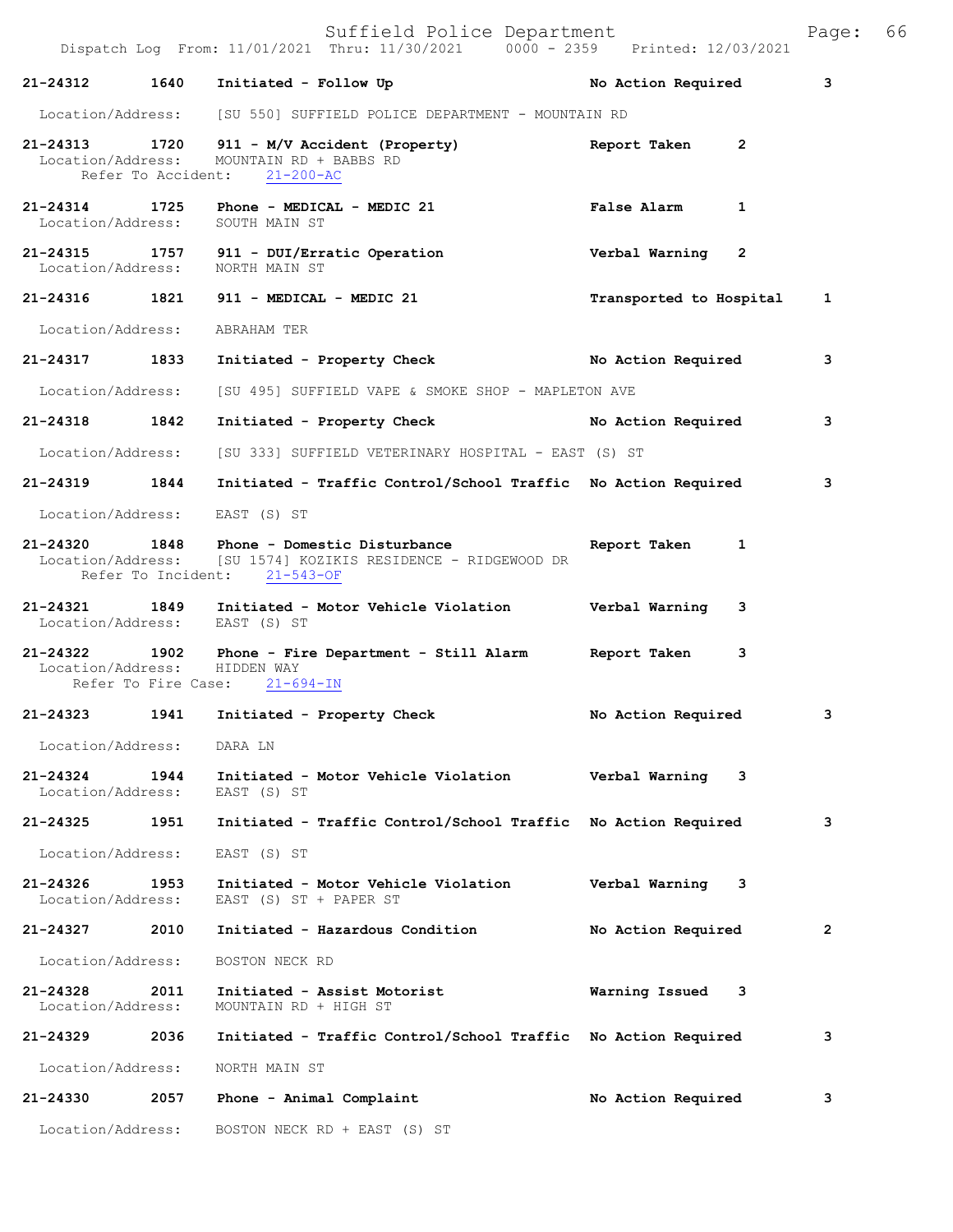| 21-24331          | 2253 | Radio - Suspicious Vehicle                                   |  | No Action Required | $\overline{2}$ |
|-------------------|------|--------------------------------------------------------------|--|--------------------|----------------|
|                   |      | Location/Address: [SU 380] WEST SUFFIELD SHOPS - MOUNTAIN RD |  |                    |                |
| 21-24332          | 2323 | Initiated - Property Check                                   |  | No Action Required | 3              |
| Location/Address: |      | [SU 550] SUFFIELD POLICE DEPARTMENT - MOUNTAIN RD            |  |                    |                |
| 21-24333          | 2328 | Initiated - Property Check                                   |  | No Action Required | 3              |
| Location/Address: |      | [SU 111] PEOPLES BANK - BRIDGE ST                            |  |                    |                |
| 21-24334          | 2337 | Initiated - Property Check                                   |  | No Action Required | 3              |
| Location/Address: |      | EAST (N) ST                                                  |  |                    |                |
| 21-24335          | 2356 | Initiated - Property Check                                   |  | No Action Required | 3              |
|                   |      | Location/Address: [SU 614] EBB'S CORNER - BABBS RD           |  |                    |                |
|                   |      | For Date: $11/13/2021$ - Saturday                            |  |                    |                |
|                   |      |                                                              |  |                    |                |

| 21-24336          | 0009 | Initiated - Property Check                         | No Action Required | 3 |
|-------------------|------|----------------------------------------------------|--------------------|---|
| Location/Address: |      | BOSTON NECK RD                                     |                    |   |
| 21-24337 0013     |      | Initiated - Property Check                         | No Action Required | 3 |
| Location/Address: |      | NORTH ST                                           |                    |   |
| 21-24339 0028     |      | Initiated - Property Check                         | No Action Required | 3 |
|                   |      | Location/Address: [SU 688] QUARRY - QUARRY RD      |                    |   |
| 21-24338 0029     |      | Initiated - Property Check No Action Required      |                    | 3 |
| Location/Address: |      | HILL ST                                            |                    |   |
| 21-24341 0042     |      | Initiated - Property Check No Action Required      |                    | 3 |
| Location/Address: |      | [SU 136] SUFFIELD LUMBER COMPANY - NORTH GRAND ST  |                    |   |
| 21-24340 0043     |      | Initiated - Property Check No Action Required      |                    | 3 |
| Location/Address: |      | [SU 495] SUFFIELD VAPE & SMOKE SHOP - MAPLETON AVE |                    |   |
| 21-24342 0043     |      | Initiated - Property Check No Action Required      |                    | 3 |
| Location/Address: |      | TO INCLUDE ADJACENT STREETS - CLAY CREEK DR        |                    |   |
| 21-24343 0050     |      | Initiated - Property Check No Action Required      |                    | 3 |
| Location/Address: |      | [SU 6] AIRWAYS GOLF COURSE - SOUTH GRAND ST        |                    |   |
| 21-24344 0054     |      | Initiated - Property Check No Action Required      |                    | 3 |
| Location/Address: |      | RIVER EXT BLVD                                     |                    |   |
| 21-24348 0054     |      | Initiated - Property Check No Action Required      |                    | 3 |
| Location/Address: |      | [SU 332] SUFFIELD SPORTSMAN ASSOC. - PHELPS RD     |                    |   |
| 21-24345 0056     |      | Initiated - Property Check                         | No Action Required | 3 |
| Location/Address: |      | TO INCLUDE ADJACENT STREETS - MELROSE LN           |                    |   |
| 21-24346 0056     |      | Initiated - Property Check                         | No Action Required | 3 |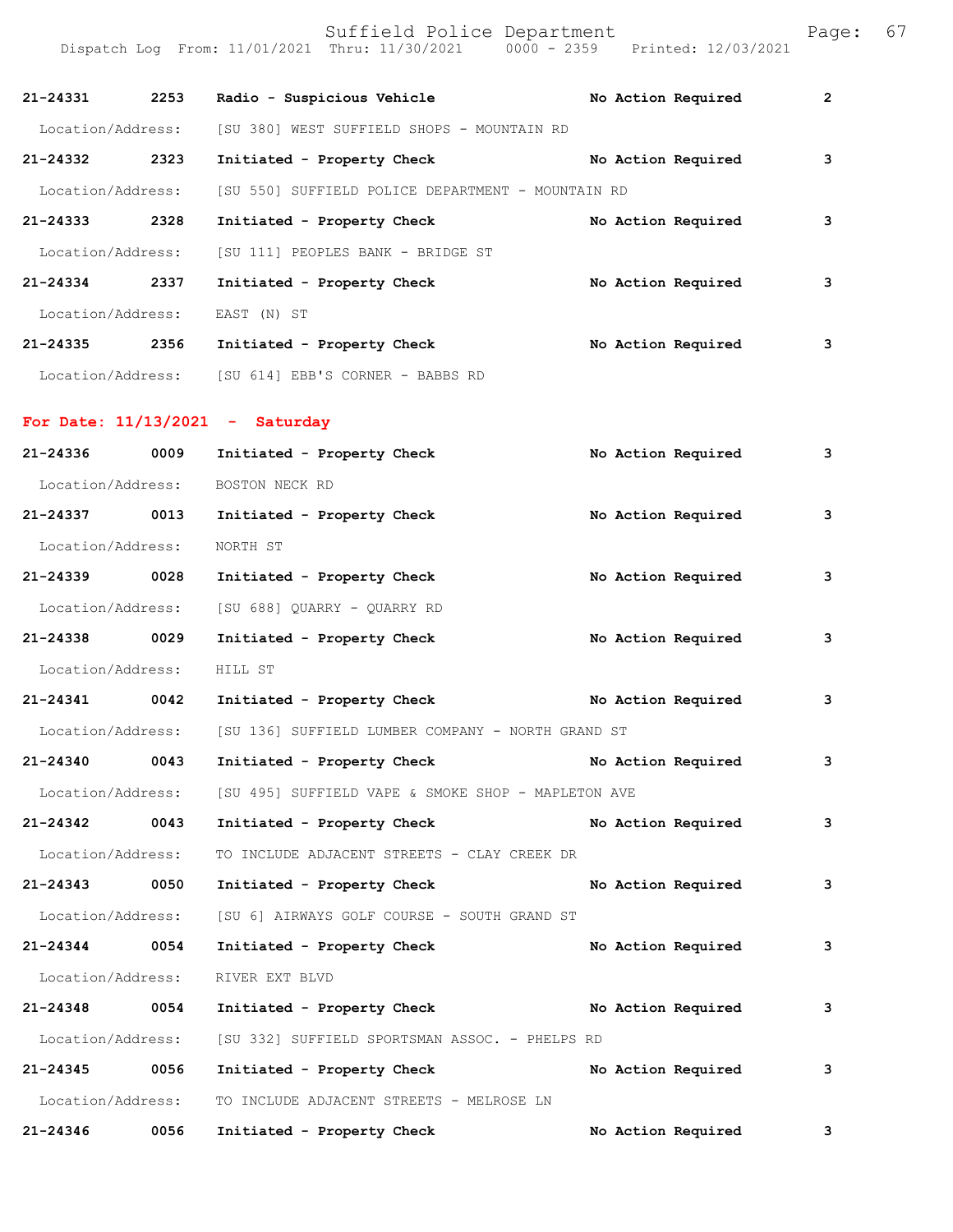|                   | Dispatch Log From: 11/01/2021 Thru: 11/30/2021<br>$0000 - 2359$ | Printed: 12/03/2021 |   |  |
|-------------------|-----------------------------------------------------------------|---------------------|---|--|
|                   |                                                                 |                     |   |  |
| Location/Address: | MEADOWWOOD DR                                                   |                     |   |  |
| 21-24347<br>0056  | Initiated - Property Check                                      | No Action Required  | 3 |  |
| Location/Address: | [SU 583] SUFFIELD HIGH SCHOOL - SHELDON ST                      |                     |   |  |
| 21-24349<br>0105  | Initiated - Property Check                                      | No Action Required  | 3 |  |
| Location/Address: | [SU 40] CHRISTIAN FIELD - HALE ST                               |                     |   |  |
| 21-24350<br>0105  | Initiated - Property Check                                      | No Action Required  | 3 |  |
|                   |                                                                 |                     |   |  |

|                               |      | Location/Address: [SU 40] CHRISTIAN FIELD - HALE ST                               |  |                     |              |
|-------------------------------|------|-----------------------------------------------------------------------------------|--|---------------------|--------------|
| 21-24350 0105                 |      | Initiated - Property Check No Action Required                                     |  |                     | 3            |
|                               |      | Location/Address: [SU 33] SUFFIELD CORDIAL SHOPPE - MAPLETON AVE                  |  |                     |              |
| 21-24351 0110                 |      | Initiated - Property Check No Action Required                                     |  |                     | 3            |
| Location/Address:             |      | [SU 613] MOUNTAIN RD MARKET PLACE - MOUNTAIN RD                                   |  |                     |              |
| 21-24352 0208                 |      | Initiated - Property Check                                                        |  | No Action Required  | 3            |
| Location/Address:             |      | [SU 75] FAS MART - THOMPSONVILLE RD                                               |  |                     |              |
| 21-24353 0226                 |      | Initiated - Property Check                                                        |  | No Action Required  | 3            |
| Location/Address:             |      | FFYLER PL                                                                         |  |                     |              |
| 21-24354 0230                 |      | Initiated - Property Check No Action Required                                     |  |                     | 3            |
| Location/Address:             |      | TO INCLUDE ADJACENT STREETS - WISTERIA LN                                         |  |                     |              |
| 21-24355 0231                 |      | Initiated - Property Check No Action Required                                     |  |                     | 3            |
|                               |      | Location/Address: [SU 115] FOOD BAG (AMG RETAIL LLC #519) - MOUNTAIN RD           |  |                     |              |
| 21-24356<br>Location/Address: | 0231 | 911 - MEDICAL - MEDIC 21<br>THRALL AVE                                            |  | Services Rendered 1 |              |
| 21-24357 0235                 |      | Initiated - Property Check No Action Required                                     |  |                     | 3            |
| Location/Address:             |      | [SU 1241] M & J BUS INC - SOUTH ST                                                |  |                     |              |
| 21-24358 0238                 |      | Initiated - Property Check                                                        |  | No Action Required  | 3            |
| Location/Address:             |      | TO INCLUDE ADJACENT STREETS - DIANE LN                                            |  |                     |              |
| 21-24359 0244                 |      | Initiated - Property Check                                                        |  | No Action Required  | 3            |
| Location/Address:             |      | TO INCLUDE ADJACENT STREETS - HERITAGE TRL                                        |  |                     |              |
| 21-24360 0247                 |      | Initiated - Property Check No Action Required                                     |  |                     | 3            |
|                               |      | Location/Address: [SU 1638] JESSE FOWLER SMITH MEMORIAL FOREST - HALLADAY (W) AVE |  |                     |              |
|                               |      | 21-24361 0252 Initiated - Property Check No Action Required                       |  |                     | 3            |
| Location/Address:             |      | HILL ST                                                                           |  |                     |              |
| 21-24362                      | 0301 | Initiated - Suspicious Vehicle                                                    |  | No Action Required  | $\mathbf{2}$ |
| Location/Address:             |      | [SU 1594] SULLIVAN FIELD - HILL ST                                                |  |                     |              |
| 21-24367                      | 0310 | Initiated - Traffic Control/School Traffic No Action Required                     |  |                     | 3            |
| Location/Address:             |      | MOUNTAIN RD + COPPER HILL RD                                                      |  |                     |              |
| 21-24363                      | 0311 | Initiated - Property Check                                                        |  | No Action Required  | 3            |

Location/Address: NORTH ST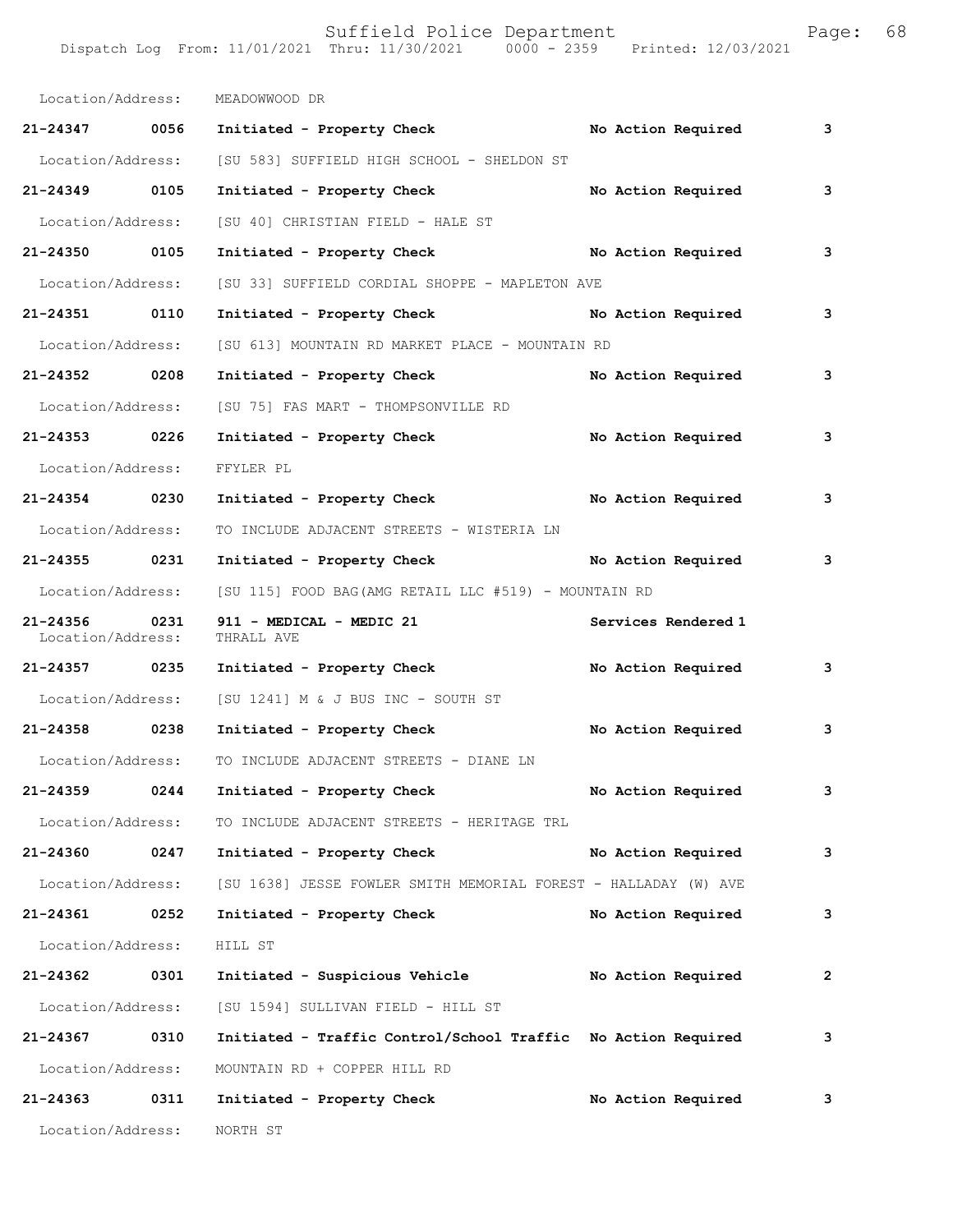| 21-24364                          | 0311 | Initiated - Property Check No Action Required                                             |                               | 3            |
|-----------------------------------|------|-------------------------------------------------------------------------------------------|-------------------------------|--------------|
| Location/Address:                 |      | [SU 322] MCALISTER INTERMEDIATE SCHOOL - MOUNTAIN RD                                      |                               |              |
| 21-24366                          | 0315 | Initiated - Traffic Control/School Traffic No Action Required                             |                               | 3            |
| Location/Address:                 |      | MOUNTAIN RD                                                                               |                               |              |
| 21-24365 0316                     |      | Initiated - Traffic Control/School Traffic No Action Required                             |                               | 3            |
| Location/Address:                 |      | RTE.190 BRIDGE + EAST (N) ST                                                              |                               |              |
| 21-24368 0411                     |      | Initiated - Traffic Control/School Traffic No Action Required                             |                               | 3            |
| Location/Address:                 |      | SOUTH ST                                                                                  |                               |              |
| 21-24369 0416                     |      | Initiated - Property Check                                                                | No Action Required            | 3            |
| Location/Address:                 |      | DEVINE RD                                                                                 |                               |              |
| 21-24370 0421                     |      | Initiated - Property Check                                                                | No Action Required            | 3            |
| Location/Address:                 |      | DYLAN DR                                                                                  |                               |              |
| 21-24371<br>Location/Address:     | 0427 | Phone - Burglar Alarm/Silent<br>[SU 780] ROSSI, ANNE - NORTH MAIN ST                      | $\overline{2}$<br>False Alarm |              |
| 21-24373                          | 0439 | Initiated - Follow Up                                                                     | No Action Required            | 3            |
| Location/Address:                 |      | [SU 550] SUFFIELD POLICE DEPARTMENT - MOUNTAIN RD                                         |                               |              |
| 21-24372 0440                     |      | Initiated - Traffic Control/School Traffic No Action Required                             |                               | 3            |
| Location/Address:                 |      | SOUTH ST + MARKETING DR                                                                   |                               |              |
| $21 - 24374$                      | 0440 | Initiated - Property Check                                                                | No Action Required            | 3            |
| Location/Address:                 |      | [SU 380] WEST SUFFIELD SHOPS - MOUNTAIN RD                                                |                               |              |
| 21-24375                          | 0458 | Initiated - Traffic Control/School Traffic No Action Required                             |                               | 3            |
| Location/Address:                 |      | MOUNTAIN RD + SUNSET DR                                                                   |                               |              |
|                                   |      | 21-24376 0553 Initiated - Property Check                                                  | No Action Required            | 3            |
| Location/Address:                 |      | TO INCLUDE ADJACENT STREETS - SUTULA RD                                                   |                               |              |
| 21-24377 0559                     |      | Initiated - Property Check                                                                | No Action Required            | 3            |
| Location/Address:                 |      | TO INCLUDE ADJACENT STREETS - WAINSCOT LN                                                 |                               |              |
| 21-24378 0605                     |      | Initiated - Property Check                                                                | No Action Required            | 3            |
| Location/Address:                 |      | TO INCLUDE ADJACENT STREETS - WILLOW CREEK                                                |                               |              |
| $21 - 24379$<br>Location/Address: | 0747 | Phone - Suspicious Activity<br>SOUTH GRAND ST<br>Refer To Incident: 21-544-OF             | Report Taken<br>2             |              |
| 21-24380 0846                     |      | Phone - Burglar Alarm/Silent<br>Location/Address: [SU 488] EDM DISTRIBUTORS - EAST (S) ST | False Alarm<br>2              |              |
|                                   |      | 21-24381 0925 Phone - MEDICAL - MEDIC 21                                                  | Transported to Hospital       | $\mathbf{1}$ |
|                                   |      | Location/Address: PILGRIM LN                                                              |                               |              |
| 21-24382                          | 0939 | Phone - Suspicious Vehicle                                                                | No Action Required            | $\mathbf{2}$ |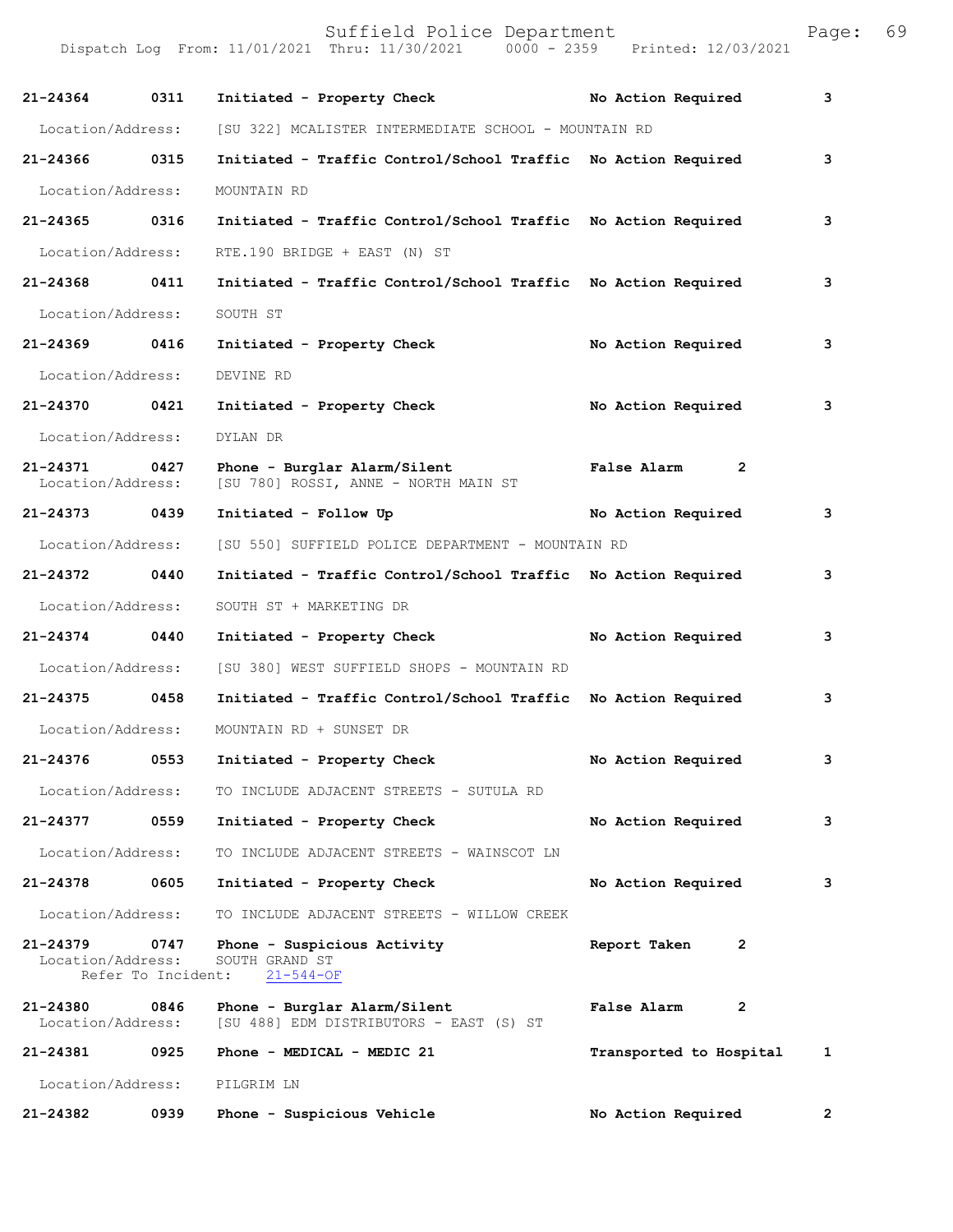|                                    |                    | Suffield Police Department<br>Dispatch Log From: 11/01/2021 Thru: 11/30/2021 0000 - 2359 Printed: 12/03/2021 |                         | Page:        | 70 |
|------------------------------------|--------------------|--------------------------------------------------------------------------------------------------------------|-------------------------|--------------|----|
| Location/Address:                  |                    | EMILY WAY                                                                                                    |                         |              |    |
| 21-24383                           |                    | 0941 Phone - Mentally Disturbed Person                                                                       | Transported to Hospital | $\mathbf{1}$ |    |
| Location/Address:                  | Refer To Incident: | ZIELINSKI, SCOTT & LAURIE - BRIDGE ST<br>$21 - 545 - OF$                                                     |                         |              |    |
| 21-24384                           | 1122               | 911 - MEDICAL - MEDIC 22                                                                                     | Transported to Hospital | 1            |    |
| Location/Address:                  |                    | [SU 427] SUFFIELD BY THE RIVER - CANAL RD                                                                    |                         |              |    |
| 21-24385 1134                      |                    | Initiated - Property Check                                                                                   | No Action Required      | 3            |    |
| Location/Address:                  |                    | [SU 495] SUFFIELD VAPE & SMOKE SHOP - MAPLETON AVE                                                           |                         |              |    |
| 21-24386 1156                      |                    | Initiated - Community Policing Contact Mo Action Required                                                    |                         | 3            |    |
| Location/Address:                  |                    | [SU 334] SUFFIELD VILLAGE SHOPPING CENTER - BRIDGE ST                                                        |                         |              |    |
| 21-24387                           | 1303               | 911 - MEDICAL - MEDIC 21                                                                                     | Transported to Hospital | $\mathbf{1}$ |    |
| Location/Address:                  |                    | THOMPSONVILLE RD                                                                                             |                         |              |    |
| 21-24388 1338                      |                    | Initiated - Property Check                                                                                   | No Action Required      | 3            |    |
| Location/Address:                  |                    | EMILY DR                                                                                                     |                         |              |    |
| 21-24389 1400                      |                    | 911 - Breach Of Peace                                                                                        | No Action Required      | 2            |    |
|                                    |                    | Location/Address: [SU 346] ZIELINSKI, SCOTT & LAURIE - BRIDGE ST                                             |                         |              |    |
|                                    |                    | 21-24390 1450 911 - Welfare Check                                                                            | Transported to Hospital | 3            |    |
| Location/Address:                  |                    | STONY BROOK DR<br>Refer To Incident: 21-546-OF                                                               |                         |              |    |
| 21-24392                           | 1504               | Radio - Hazardous Condition<br>Location/Address: HALLADAY (E) AVE                                            | Services Rendered 2     |              |    |
|                                    |                    | 21-24393 1529 Initiated - Property Check No Action Required                                                  |                         | 3            |    |
|                                    |                    | Location/Address: [SU 380] WEST SUFFIELD SHOPS - MOUNTAIN RD                                                 |                         |              |    |
| 21-24394                           | 1531               | Initiated - Property Check No Action Required                                                                |                         | 3            |    |
|                                    |                    | Location/Address: [SU 112] PEOPLES BANK - MOUNTAIN RD                                                        |                         |              |    |
| 21-24395 1536                      |                    | Initiated - Property Check                                                                                   | No Action Required      | 3            |    |
| Location/Address:                  |                    | [SU 583] SUFFIELD HIGH SCHOOL - SHELDON ST                                                                   |                         |              |    |
| 21-24396                           | 1541               | Initiated - Property Check                                                                                   | No Action Required      | 3            |    |
| Location/Address:                  |                    | [SU 561] BRUCE PARK - MOUNTAIN RD                                                                            |                         |              |    |
| 21-24397 1545                      |                    | Initiated - Property Check                                                                                   | No Action Required      | 3            |    |
| Location/Address:                  |                    | [SU 330] SPAULDING SCHOOL - MOUNTAIN RD                                                                      |                         |              |    |
| 21-24398 1558<br>Location/Address: |                    | 911 - 911 Hang Up<br>MAPLETON AVE                                                                            | False Alarm 2           |              |    |
| 21-24399                           | 1603               | Initiated - Property Check No Action Required                                                                |                         | 3            |    |
| Location/Address:                  |                    | [SU 552] SUFFIELD FIRE DEPARTMENT COMPANY 2 - RATLEY RD                                                      |                         |              |    |
| 21-24400 1713                      |                    | Initiated - Property Check                                                                                   | No Action Required      | 3            |    |
|                                    |                    | Location/Address: [SU 6] AIRWAYS GOLF COURSE - SOUTH GRAND ST                                                |                         |              |    |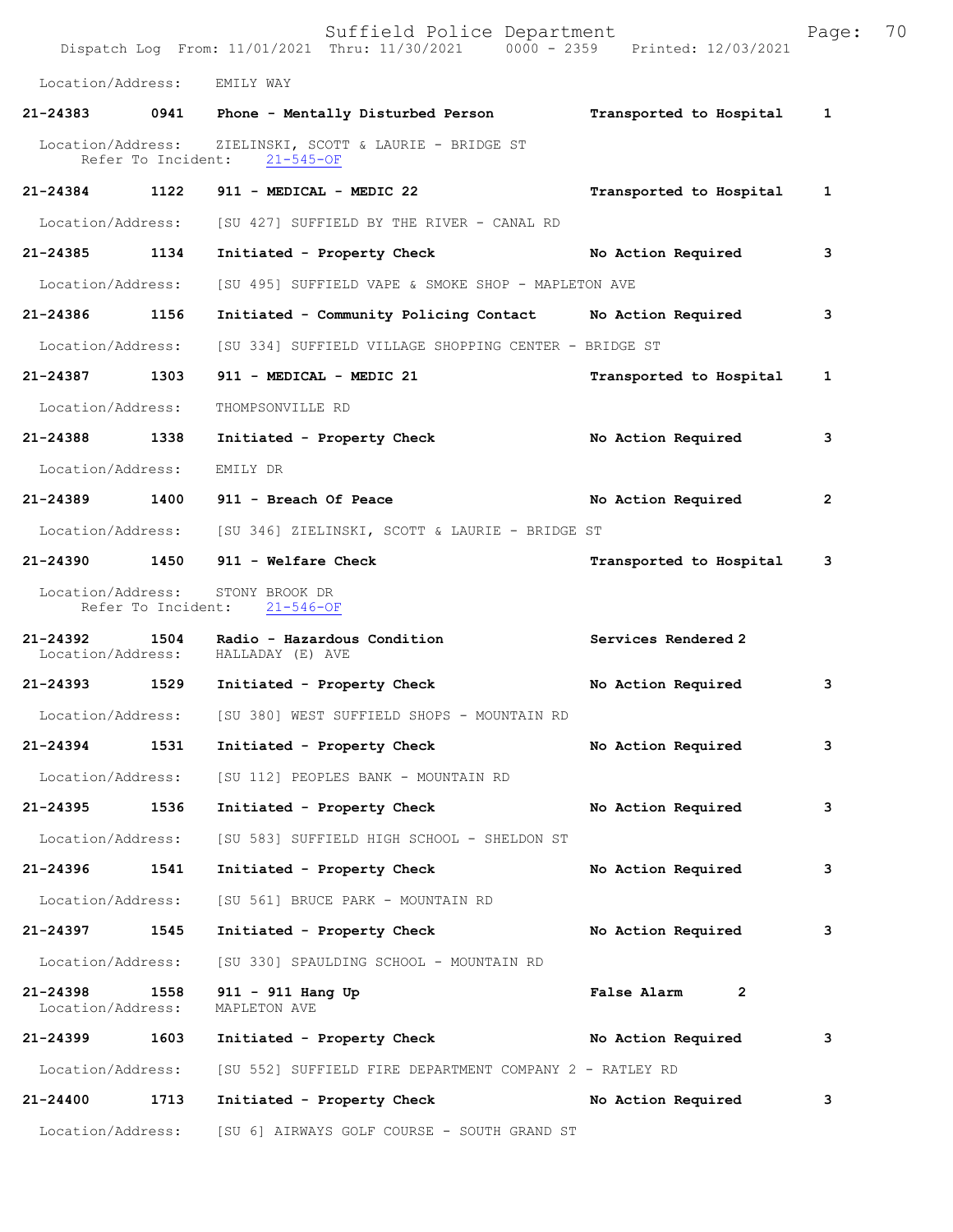| 21-24401                          |      | 1714 911 - MEDICAL - MEDIC 21                                                     | Transported to Hospital   | 1              |
|-----------------------------------|------|-----------------------------------------------------------------------------------|---------------------------|----------------|
|                                   |      | Location/Address: [SU 427] SUFFIELD BY THE RIVER - CANAL RD                       |                           |                |
| 21-24402 1723                     |      | Initiated - Community Policing Contact                                            | No Action Required        | 3              |
|                                   |      | Location/Address: [SU 583] SUFFIELD HIGH SCHOOL - SHELDON ST                      |                           |                |
| $21 - 24403$<br>Location/Address: | 1742 | Phone - Harassment<br>PHEASANT LN<br>Refer To Incident: 21-547-OF                 | Report Taken 3            |                |
| 21-24405 1821                     |      | Initiated - Follow Up                                                             | No Action Required        | 3              |
| Location/Address:                 |      | THOMPSONVILLE RD                                                                  |                           |                |
| 21-24406 1826                     |      | Phone - Hazardous Condition                                                       | <b>No Action Required</b> | $\overline{2}$ |
| Location/Address: CAIN ST         |      |                                                                                   |                           |                |
| 21-24408 1833                     |      | Initiated - Follow Up                                                             | No Action Required        | 3              |
|                                   |      | Location/Address: [SU 550] SUFFIELD POLICE DEPARTMENT - MOUNTAIN RD               |                           |                |
| 21-24407 1834                     |      | Initiated - Property Check                                                        | No Action Required        | 3              |
| Location/Address:                 |      | STATE LINE TURNAROUND - MOUNTAIN RD                                               |                           |                |
| 21-24409 1840                     |      | Initiated - Property Check                                                        | No Action Required        | 3              |
|                                   |      | Location/Address: [SU 614] EBB'S CORNER - BABBS RD                                |                           |                |
| 21-24410 1841                     |      | Initiated - Community Policing Contact Mo Action Required                         |                           | 3              |
| Location/Address:                 |      | [SU 914] SAM'S FOOD STORE - BABBS RD                                              |                           |                |
| 21-24411 1849                     |      | Initiated - Property Check                                                        | No Action Required        | 3              |
|                                   |      | Location/Address: [SU 690] SUFFIELD WILDLIFE MANAGEMENT AREA - BABBS RD           |                           |                |
| 21-24412 1850                     |      | Initiated - Property Check                                                        | No Action Required        | 3              |
| Location/Address:                 |      | [SU 1241] M & J BUS INC - SOUTH ST                                                |                           |                |
| 21-24413                          | 1852 | Initiated - Traffic Control/School Traffic No Action Required                     |                           | 3              |
| Location/Address:                 |      | BABBS RD                                                                          |                           |                |
| $21 - 24414$<br>Location/Address: | 1858 | Initiated - Motor Vehicle Violation<br>BY THE STATE LINE. - BABBS RD              | Verbal Warning 3          |                |
| 21-24415                          | 1923 | Initiated - Property Check                                                        | No Action Required        | 3              |
|                                   |      | Location/Address: [SU 1638] JESSE FOWLER SMITH MEMORIAL FOREST - HALLADAY (W) AVE |                           |                |
| 21-24416                          | 1930 | Initiated - Property Check                                                        | No Action Required        | 3              |
| Location/Address:                 |      | HALLADAY DR                                                                       |                           |                |
| 21-24417                          | 1938 | Initiated - Property Check                                                        | No Action Required        | 3              |
| Location/Address:                 |      | LAKE RD                                                                           |                           |                |
| $21 - 24418$                      | 1948 | Initiated - Property Check                                                        | No Action Required        | 3              |
|                                   |      | Location/Address: [SU 6] AIRWAYS GOLF COURSE - SOUTH GRAND ST                     |                           |                |
| 21-24419                          | 1951 | Initiated - Property Check                                                        | No Action Required        | 3              |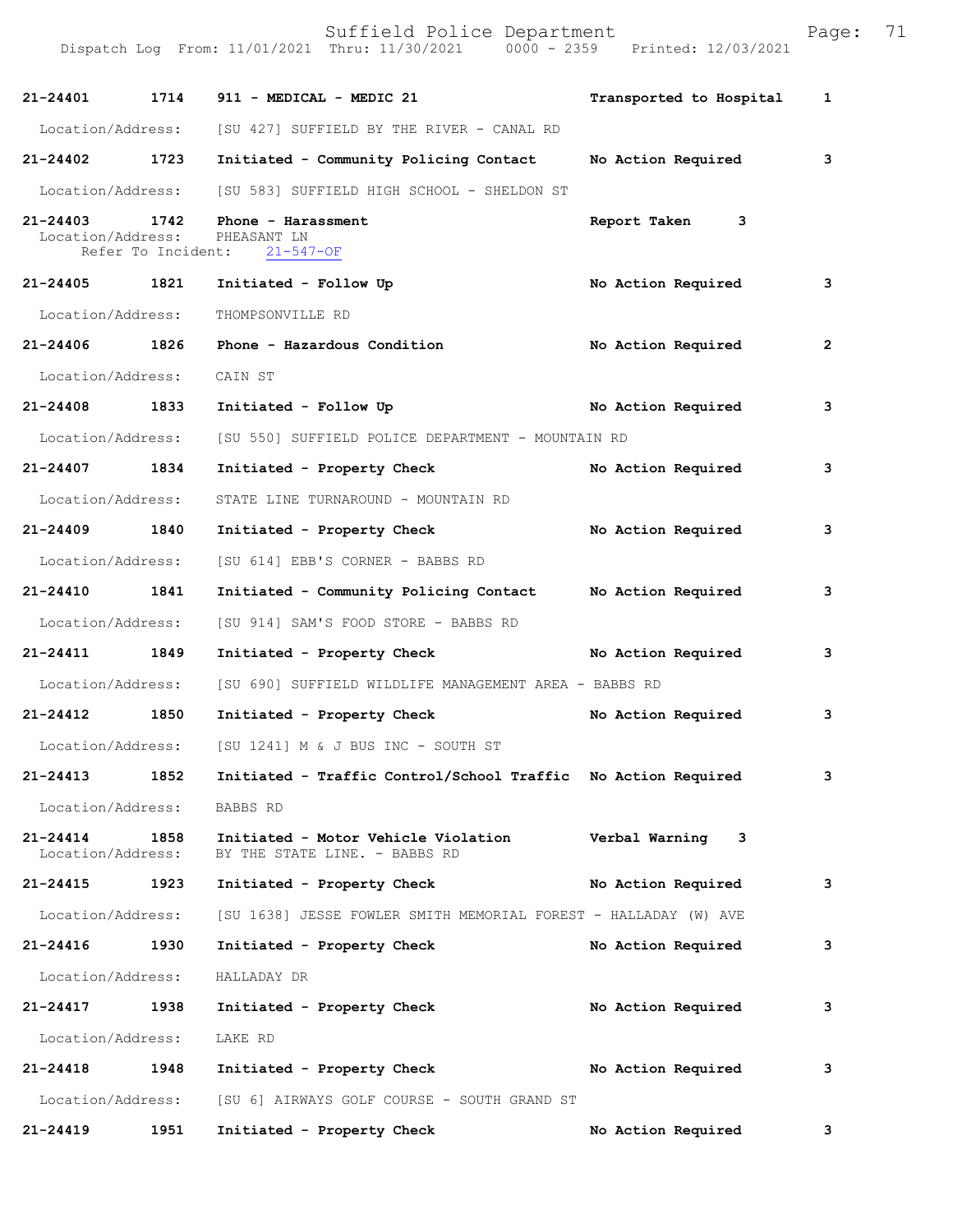Dispatch Log From: 11/01/2021 Thru: 11/30/2021 0000 - 2359 Printed: 12/03/2021 Location/Address: METACOMET LN **21-24420 1953 Initiated - Property Check No Action Required 3** Location/Address: [SU 1424] BROOK HILL VILLAGE - EMILY WAY **21-24421 1958 Initiated - MEDICAL - MEDIC 21 Services Rendered 1**  Location/Address: **21-24422 2002 Initiated - Follow Up No Action Required 3** Location/Address: [SU 550] SUFFIELD POLICE DEPARTMENT - MOUNTAIN RD **21-24423 2035 911 - MEDICAL - MEDIC 21 Transported to Hospital 1** Location/Address: NORTH ST **21-24424 2047 Initiated - Property Check No Action Required 3** Location/Address: [SU 495] SUFFIELD VAPE & SMOKE SHOP - MAPLETON AVE **21-24425 2053 Initiated - Parking Violation No Action Required 3** Location/Address: RIVER BLVD **21-24426 2054 Initiated - Property Check No Action Required 3** Location/Address: [SU 75] FAS MART - THOMPSONVILLE RD **21-24427 2055 Initiated - Property Check No Action Required 3** Location/Address: [SU 326] SUFFIELD MEADOW CONDOS - SUFFIELD MEADOW DR **21-24429 2058 Initiated - Traffic Control/School Traffic No Action Required 3** Location/Address: RTE.190 BRIDGE **21-24428 2059 Initiated - Property Check No Action Required 3** Location/Address: [SU 380] WEST SUFFIELD SHOPS - MOUNTAIN RD **21-24430 2111 Initiated - Property Check No Action Required 3** Location/Address: SUFFIELD SPORTSMEN ASSOCIATION FISHING POND - WARNERTOWN RD **21-24431 2115 Initiated - Motor Vehicle Violation Summons Issued-Traffic 3** Location/Address: EAST (N) ST + OVERHILL DR **21-24432 2125 Initiated - Property Check No Action Required 3** Location/Address: [SU 323] SUFFIELD MIDDLE SCHOOL - MOUNTAIN RD **21-24433 2129 Initiated - Property Check No Action Required 3** Location/Address: [SU 322] MCALISTER INTERMEDIATE SCHOOL - MOUNTAIN RD **21-24434 2131 Initiated - Property Check No Action Required 3** Location/Address: [SU 1215] ROY PROPERTIES - MOUNTAIN RD **21-24435 2132 Initiated - Traffic Control/School Traffic No Action Required 3** Location/Address: MOUNTAIN RD + BABBS RD **21-24436 2134 Initiated - Property Check No Action Required 3**

Suffield Police Department Fage: 72

Location/Address: MOUNTAIN RD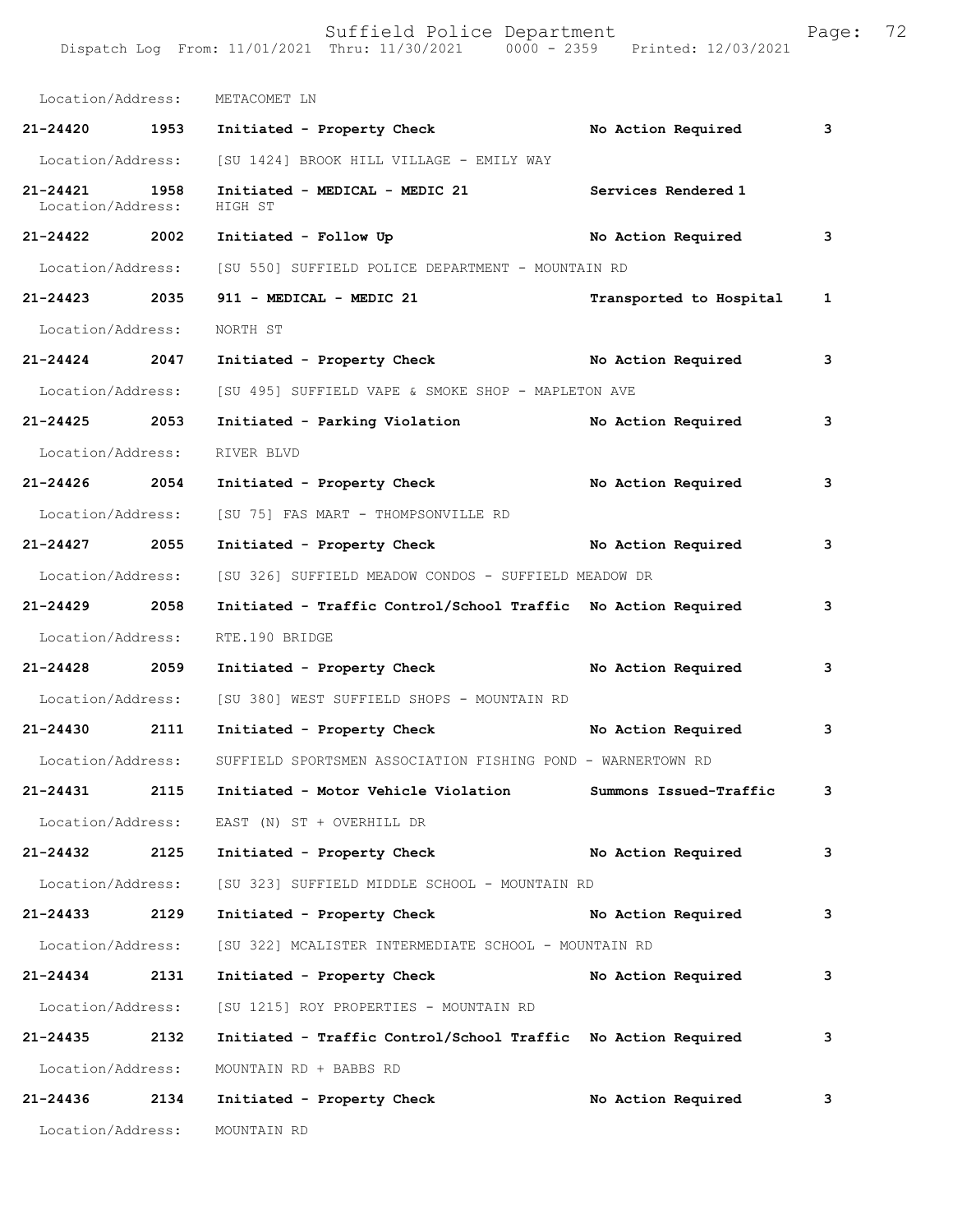Dispatch Log From: 11/01/2021 Thru: 11/30/2021 0000 - 2359 Printed: 12/03/2021

| 21-24437 2136                     |                     | Initiated - Property Check                                                               | No Action Required      | 3            |
|-----------------------------------|---------------------|------------------------------------------------------------------------------------------|-------------------------|--------------|
| Location/Address: FFYLER PL       |                     |                                                                                          |                         |              |
| $21 - 24438$                      | 2141                | Initiated - Property Check                                                               | No Action Required      | 3            |
| Location/Address:                 |                     | [SU 613] MOUNTAIN RD MARKET PLACE - MOUNTAIN RD                                          |                         |              |
| $21 - 24439$<br>Location/Address: | 2147                | Initiated - Hazardous Condition<br>TAINTOR ST + HALE ST                                  | Services Rendered 2     |              |
| $21 - 24440$                      | 2155                | Initiated - Property Check                                                               | No Action Required      | 3            |
| Location/Address:                 |                     | KENNY ROBERTS MEMORIAL DR                                                                |                         |              |
| 21-24441<br>Location/Address:     | 2156                | Phone - Hazardous Condition<br>SUFFIELD ST                                               | Services Rendered 2     |              |
| 21-24442 2208                     |                     | Initiated - Property Check                                                               | No Action Required      | 3            |
|                                   |                     | Location/Address: [SU 688] QUARRY - QUARRY RD                                            |                         |              |
| $21 - 24443$                      | 2208                | Radio - Intoxicated Person                                                               | Transported to Hospital | $\mathbf{2}$ |
|                                   |                     | Location/Address: EAST (N) ST                                                            |                         |              |
| $21 - 24444$<br>3                 |                     | 2236 Phone - Fire Department - Still Alarm Taken/Refered to Other Agency                 |                         |              |
|                                   | Refer To Fire Case: | Location/Address: [SU 409] TOMPKINS DORM SUFFIELD ACADEMY - STILES LN<br>$21 - 696 - IN$ |                         |              |
| $21 - 24445$                      | 2305                | Initiated - Property Check                                                               | No Action Required      | 3            |
| Location/Address:                 |                     | [SU 550] SUFFIELD POLICE DEPARTMENT - MOUNTAIN RD                                        |                         |              |
| 21-24446 2335                     |                     | Initiated - Property Check                                                               | No Action Required      | 3            |
| Location/Address:                 |                     | NORTH ST                                                                                 |                         |              |
| 21-24447 2346                     |                     | Initiated - Property Check                                                               | Building Checked/Secure | 3            |
| Location/Address:                 |                     | SOUTH ST                                                                                 |                         |              |
|                                   |                     | For Date: $11/14/2021$ - Sunday                                                          |                         |              |
| 21-24448                          | 0002                | Initiated - Property Check                                                               | No Action Required      | 3            |
|                                   |                     | Location/Address: EAST (N) ST                                                            |                         |              |
| 21-24449                          | 0021                | Initiated - Property Check                                                               | No Action Required      | 3            |
| Location/Address:                 |                     | [SU 495] SUFFIELD VAPE & SMOKE SHOP - MAPLETON AVE                                       |                         |              |
| 21-24450                          | 0026                | Initiated - Property Check                                                               | No Action Required      | 3            |
| Location/Address:                 |                     | [SU 554] SUFFIELD FIRE DEPARTMENT COMPANY 3 - COPPER HILL RD                             |                         |              |
| 21-24451                          | 0042                | Initiated - Property Check                                                               | No Action Required      | 3            |
| Location/Address:                 |                     | BOSTON NECK RD                                                                           |                         |              |
| 21-24452                          | 0107                | Initiated - Property Check                                                               | No Action Required      | 3            |

 Location/Address: [SU 111] PEOPLES BANK - BRIDGE ST 21-24453 0123 Initiated - Property Check **No Action Required** 3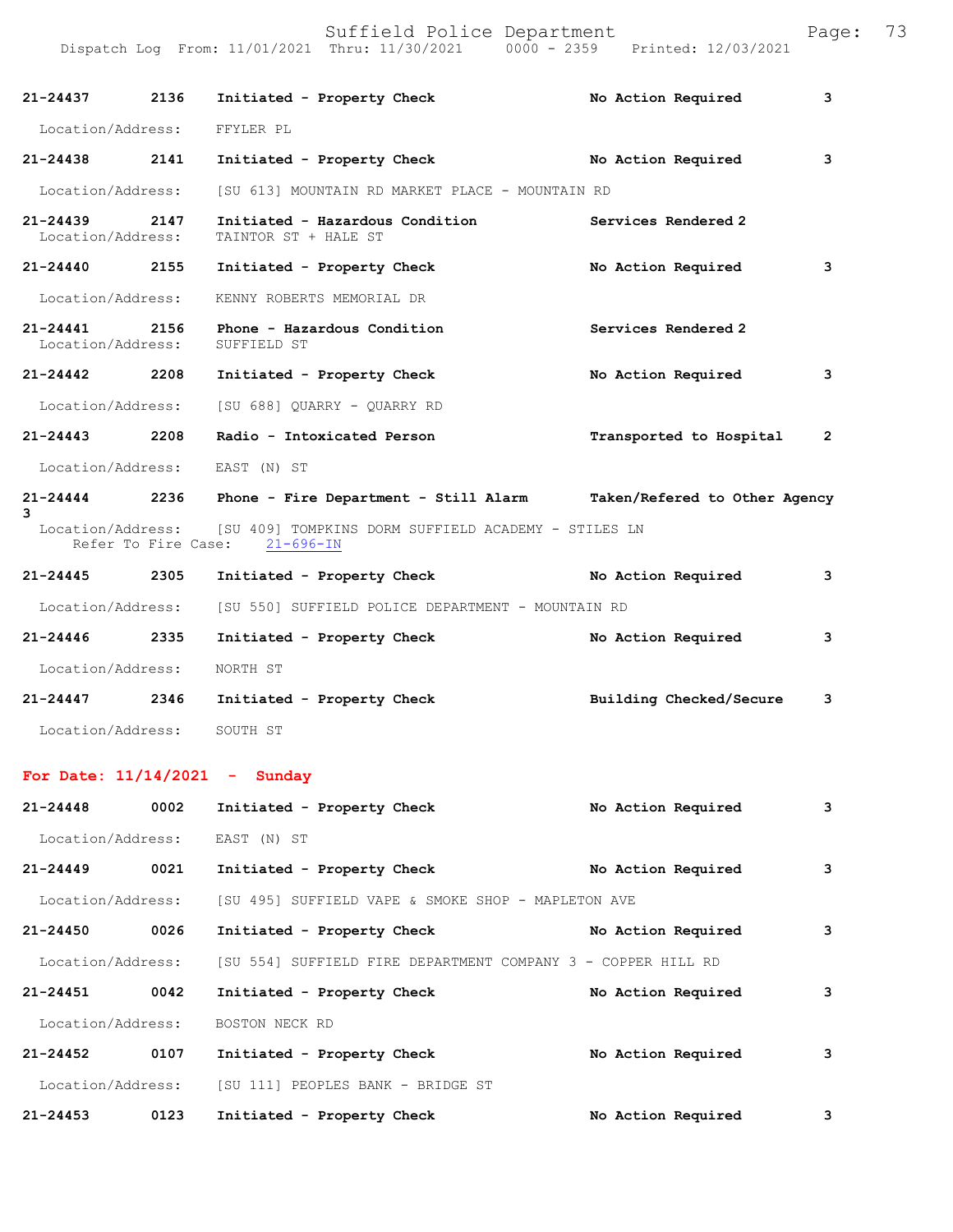|                               |      | Suffield Police Department<br>Dispatch Log From: 11/01/2021 Thru: 11/30/2021 0000 - 2359 Printed: 12/03/2021 |                     | Page: | 74 |
|-------------------------------|------|--------------------------------------------------------------------------------------------------------------|---------------------|-------|----|
|                               |      | Location/Address: [SU 495] SUFFIELD VAPE & SMOKE SHOP - MAPLETON AVE                                         |                     |       |    |
| 21-24454 0127                 |      | Initiated - Property Check                                                                                   | No Action Required  | 3     |    |
| Location/Address:             |      | [SU 75] FAS MART - THOMPSONVILLE RD                                                                          |                     |       |    |
| 21-24455 0128                 |      | Initiated - Property Check No Action Required                                                                |                     | 3     |    |
| Location/Address:             |      | [SU 334] SUFFIELD VILLAGE SHOPPING CENTER - BRIDGE ST                                                        |                     |       |    |
| 21-24458 0151                 |      | Initiated - Property Check No Action Required                                                                |                     | 3     |    |
| Location/Address:             |      | [SU 332] SUFFIELD SPORTSMAN ASSOC. - PHELPS RD                                                               |                     |       |    |
| 21-24457 0155                 |      | Initiated - Property Check                                                                                   | No Action Required  | 3     |    |
| Location/Address:             |      | [SU 614] EBB'S CORNER - BABBS RD                                                                             |                     |       |    |
| 21-24456 0156                 |      | Initiated - Property Check No Action Required                                                                |                     | 3     |    |
| Location/Address:             |      | [SU 495] SUFFIELD VAPE & SMOKE SHOP - MAPLETON AVE                                                           |                     |       |    |
| 21-24459 0202                 |      | Initiated - Property Check                                                                                   | No Action Required  | 3     |    |
| Location/Address:             |      | [SU 380] WEST SUFFIELD SHOPS - MOUNTAIN RD                                                                   |                     |       |    |
| 21-24460 0207                 |      | Initiated - Property Check No Action Required                                                                |                     | 3     |    |
| Location/Address:             |      | [SU 115] FOOD BAG(AMG RETAIL LLC #519) - MOUNTAIN RD                                                         |                     |       |    |
| 21-24461 0219                 |      | Initiated - Traffic Control/School Traffic No Action Required                                                |                     | 3     |    |
| Location/Address:             |      | RTE.190 BRIDGE                                                                                               |                     |       |    |
| 21-24462 0251                 |      | Initiated - Property Check No Action Required                                                                |                     | 3     |    |
| Location/Address:             |      | [SU 688] QUARRY - QUARRY RD                                                                                  |                     |       |    |
| 21-24463 0355                 |      | Initiated - Property Check No Action Required                                                                |                     | 3     |    |
|                               |      | Location/Address: [SU 689] STATE LINE TURNAROUND - MOUNTAIN RD                                               |                     |       |    |
| 21-24464                      | 0357 | Initiated - Traffic Control/School Traffic No Action Required                                                |                     | 3     |    |
| Location/Address:             |      | MOUNTAIN RD + SUNSET DR                                                                                      |                     |       |    |
| 21-24465 0404                 |      | Initiated - Property Check                                                                                   | No Action Required  | 3     |    |
| Location/Address:             |      | [SU 40] CHRISTIAN FIELD - HALE ST                                                                            |                     |       |    |
| 21-24466                      | 0409 | Initiated - Property Check                                                                                   | No Action Required  | 3     |    |
| Location/Address:             |      | [SU 583] SUFFIELD HIGH SCHOOL - SHELDON ST                                                                   |                     |       |    |
| 21-24467                      | 0429 | Initiated - Property Check                                                                                   | No Action Required  | 3     |    |
| Location/Address:             |      | [SU 6] AIRWAYS GOLF COURSE - SOUTH GRAND ST                                                                  |                     |       |    |
| 21-24468 0434                 |      | Initiated - Property Check                                                                                   | No Action Required  | з     |    |
| Location/Address:             |      | [SU 380] WEST SUFFIELD SHOPS - MOUNTAIN RD                                                                   |                     |       |    |
| 21-24469                      | 0440 | Initiated - Property Check                                                                                   | No Action Required  | з     |    |
| Location/Address:             |      | [SU 136] SUFFIELD LUMBER COMPANY - NORTH GRAND ST                                                            |                     |       |    |
| 21-24470<br>Location/Address: | 0614 | Phone - Animal Complaint<br>BRANDYWINE LN                                                                    | Services Rendered 3 |       |    |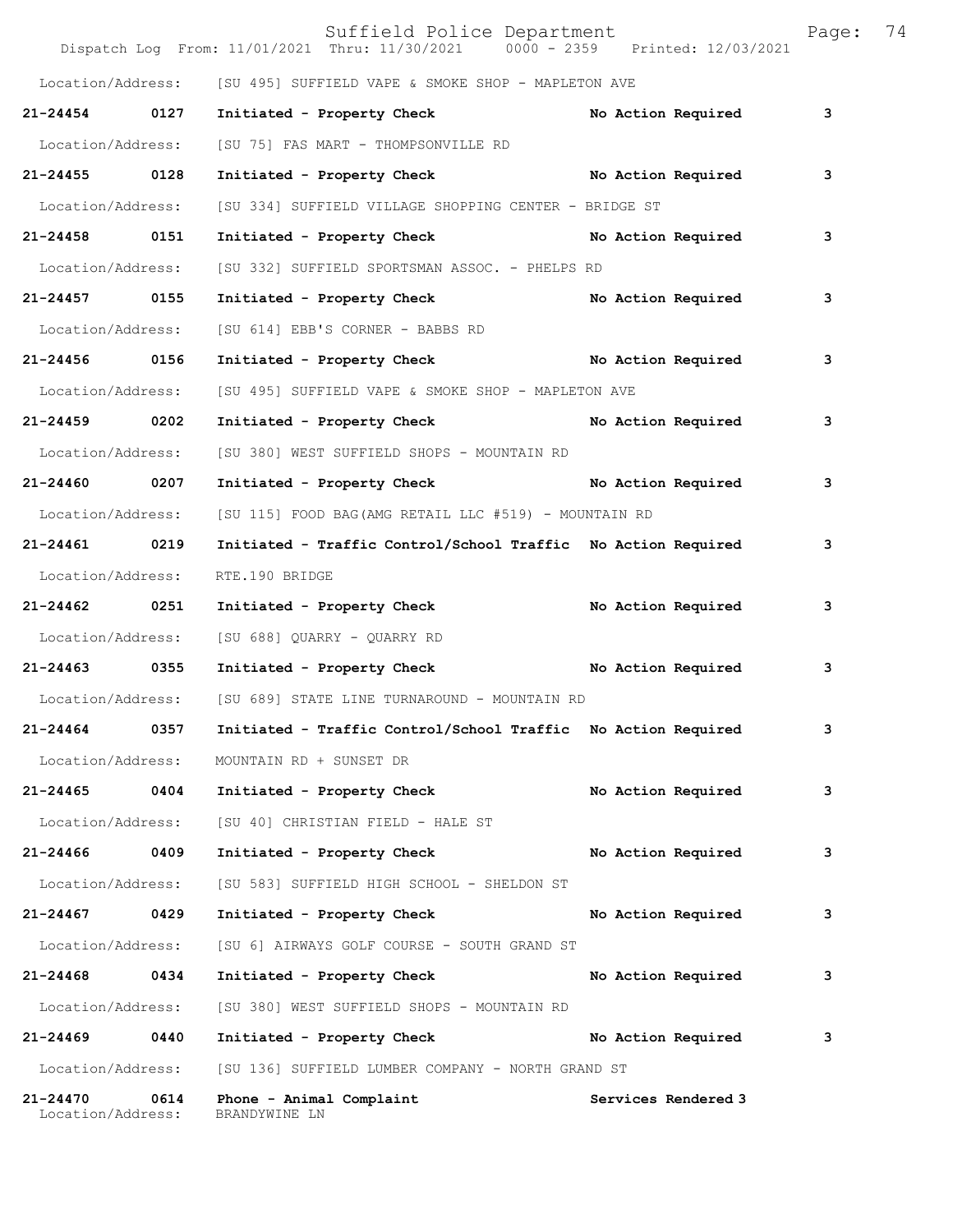|                                          |      | Suffield Police Department<br>Dispatch Log From: 11/01/2021 Thru: 11/30/2021 0000 - 2359 Printed: 12/03/2021           | 75<br>Page:                   |
|------------------------------------------|------|------------------------------------------------------------------------------------------------------------------------|-------------------------------|
| 21-24471<br>Location/Address:            | 0713 | Initiated - Property Check<br>[SU 495] SUFFIELD VAPE & SMOKE SHOP - MAPLETON AVE                                       | Services Rendered 3           |
| 21-24472 0815<br>Location/Address:       |      | Phone - Burglar Alarm/Silent<br>[SU 583] SUFFIELD HIGH SCHOOL - SHELDON ST                                             | False Alarm 2                 |
| $21 - 24473$                             | 0844 | Initiated - Animal Complaint                                                                                           | 3<br>No Action Required       |
| Location/Address:                        |      | [SU 550] SUFFIELD POLICE DEPARTMENT - MOUNTAIN RD                                                                      |                               |
| 21-24474 0900<br>Location/Address:       |      | Initiated - Animal Complaint <b>Example 2</b> Services Rendered 3<br>[SU 550] SUFFIELD POLICE DEPARTMENT - MOUNTAIN RD |                               |
| 21-24475 0911<br>Location/Address:       |      | Phone - Animal Complaint<br>BRANDYWINE LN                                                                              | Services Rendered 3           |
| 21-24476 0925                            |      | 911 - MEDICAL - MEDIC 21                                                                                               | Transported to Hospital<br>1  |
| Location/Address:                        |      | SUFFIELD BY THE RIVER - CANAL RD                                                                                       |                               |
| 21-24477 0927<br>$\mathbf{1}$            |      | 911 - MEDICAL - MEDIC 22                                                                                               | Taken/Refered to Other Agency |
| Location/Address:                        |      | SUFFIELD BY THE RIVER - CANAL RD                                                                                       |                               |
| 3                                        |      | 21-24478 0944 Initiated - Animal Complaint                                                                             | Taken/Refered to Other Agency |
| Location/Address:                        |      | BRIDGE ST<br>Refer To Incident: 21-548-OF                                                                              |                               |
| 21-24479 0948<br>Location/Address:       |      | Phone - Welfare Check<br>WEST SUFFIELD CEMETRY - MOUNTAIN RD                                                           | Services Rendered 3           |
| 21-24480 1023                            |      | Phone - Burglar Alarm/Silent                                                                                           | Cancelled by Complainant<br>2 |
| Location/Address:                        |      | [SU 1405] CAREY, STEVEN & MICHELLE - PEMBROKE DR                                                                       |                               |
| 21-24481<br>Location/Address:            | 1208 | Initiated - Property Check<br>SOUTH GRAND ST                                                                           | Services Rendered 3           |
| 21-24482 1227<br>3                       |      | Phone - Fire Department - Still Alarm                                                                                  | Taken/Refered to Other Agency |
| Location/Address:<br>Refer To Fire Case: |      | BRANCH RD<br>$21 - 698 - IN$                                                                                           |                               |
| 21-24484<br>Location/Address:            | 1406 | Initiated - Community Policing Contact Services Rendered 3<br>[SU 613] MOUNTAIN RD MARKET PLACE - MOUNTAIN RD          |                               |
| $21 - 24485$<br>Location/Address:        | 1525 | Initiated - General Information<br>[SU 550] SUFFIELD POLICE DEPARTMENT - MOUNTAIN RD                                   | Services Rendered 3           |
| 21-24486                                 | 1620 | 911 - MEDICAL - MEDIC 21                                                                                               | Transported to Hospital<br>1  |
| Location/Address:                        |      | [SU 1448] MCDERMOTT, TAMMY - DEVINE RD                                                                                 |                               |
| $21 - 24487$<br>Location/Address:        | 1639 | Phone - $911$ Hang Up<br>EAST (N) ST                                                                                   | <b>False Alarm</b><br>2       |
| 21-24488 1645<br>Location/Address:       |      | Initiated - Follow Up<br>[SU 550] SUFFIELD POLICE DEPARTMENT - MOUNTAIN RD                                             | Services Rendered 3           |
| 21-24489<br>Location/Address:            | 1651 | Initiated - Property Check<br>[SU 1506] STONEY BROOK PARK - REMINGTON ST                                               | Services Rendered 3           |
| 21-24490                                 | 1656 | Initiated - Assist Motorist                                                                                            | з<br>No Action Required       |
| Location/Address:                        |      | BY SACRED HEART - MOUNTAIN RD                                                                                          |                               |
| 21-24491<br>3                            | 1736 | Initiated - Follow Up                                                                                                  | Taken/Refered to Other Agency |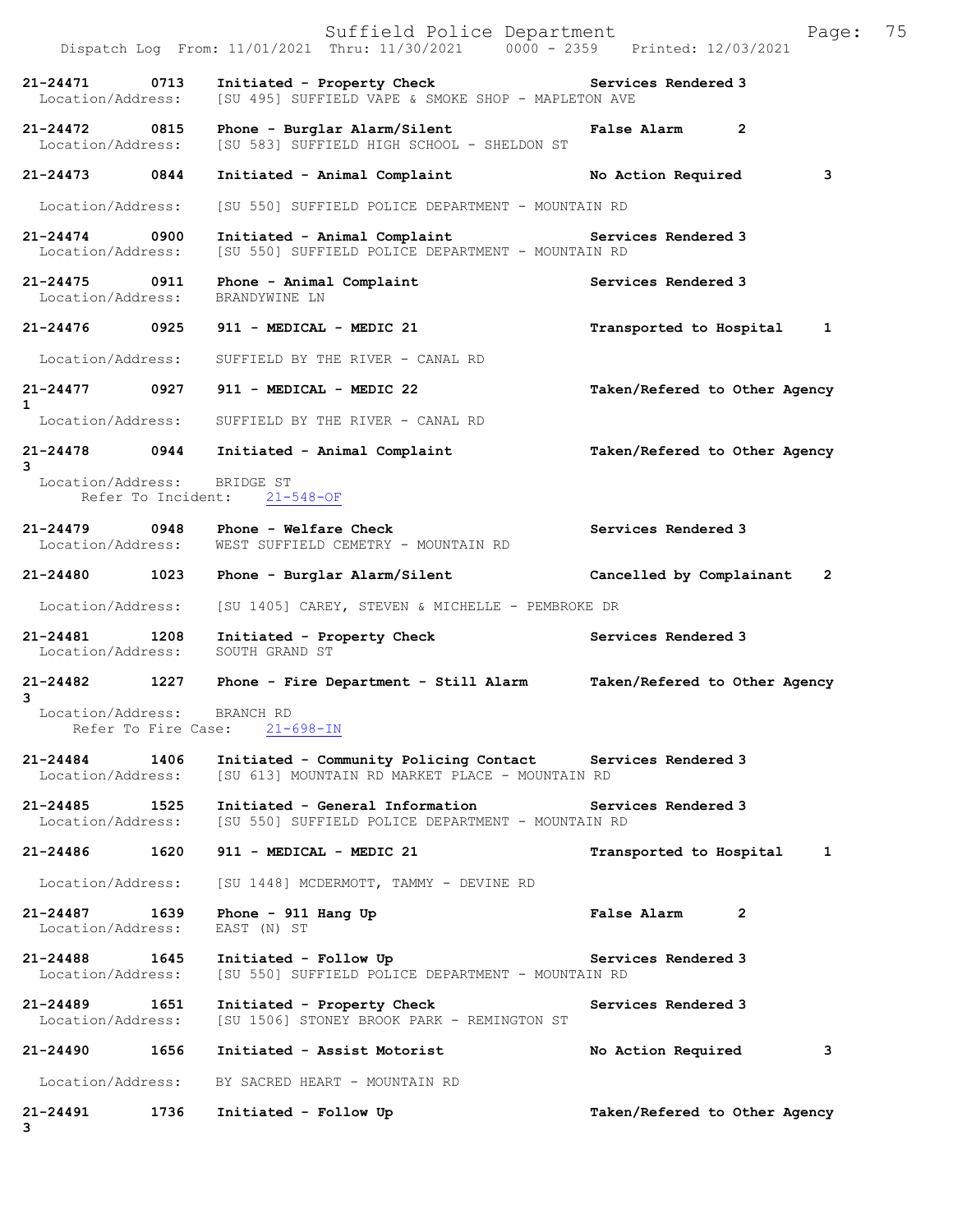|                                    |      | Suffield Police Department<br>Dispatch Log From: 11/01/2021 Thru: 11/30/2021 0000 - 2359 Printed: 12/03/2021 |                     | Page: | 76 |
|------------------------------------|------|--------------------------------------------------------------------------------------------------------------|---------------------|-------|----|
| Location/Address:                  |      | BRIDGE ST                                                                                                    |                     |       |    |
| 21-24492 1842                      |      | Initiated - Community Policing Contact Mo Action Required                                                    |                     | 3     |    |
| Location/Address:                  |      | [SU 119] FRANCESCO'S RESTAURANT - MOUNTAIN RD                                                                |                     |       |    |
| 21-24493<br>Location/Address:      | 1920 | Phone - Welfare Check<br>MOUNTAIN RD                                                                         | Services Rendered 3 |       |    |
| 21-24495 1948                      |      | Initiated - Property Check No Action Required                                                                |                     | 3     |    |
| Location/Address:                  |      | [SU 320] SUFFIELD COUNTRY CLUB - NORTH MAIN ST                                                               |                     |       |    |
| 21-24494 1951<br>Location/Address: |      | Initiated - Motor Vehicle Violation Verbal Warning 3<br>BY CENTER OF TOWN - NORTH MAIN ST                    |                     |       |    |
| 21-24496 2003                      |      | Initiated - Property Check No Action Required                                                                |                     | 3     |    |
| Location/Address:                  |      | [SU 495] SUFFIELD VAPE & SMOKE SHOP - MAPLETON AVE                                                           |                     |       |    |
| 21-24497 2004                      |      | Initiated - Property Check                                                                                   | No Action Required  | 3     |    |
| Location/Address:                  |      | DEEP BROOK HARBOR                                                                                            |                     |       |    |
| 21-24498 2009                      |      | Initiated - Property Check                                                                                   | No Action Required  | 3     |    |
| Location/Address:                  |      | [SU 75] FAS MART - THOMPSONVILLE RD                                                                          |                     |       |    |
| 21-24499 2014                      |      | Initiated - Property Check No Action Required                                                                |                     | 3     |    |
| Location/Address:                  |      | [SU 326] SUFFIELD MEADOW CONDOS - SUFFIELD MEADOW DR                                                         |                     |       |    |
| 21-24500<br>Location/Address:      | 2023 | Initiated - Motor Vehicle Violation Verbal Warning 3<br>RTE.190 BRIDGE                                       |                     |       |    |
| 21-24501 2029                      |      | Initiated - Property Check                                                                                   | No Action Required  | 3     |    |
|                                    |      | Location/Address: [SU 1426] BROOK HILL VILLAGE - EMILY WAY                                                   |                     |       |    |
| 21-24502 2031                      |      | Initiated - Property Check                                                                                   | No Action Required  | 3     |    |
|                                    |      | Location/Address: [SU 302] SHAMROCK CAFE - EAST (S) ST                                                       |                     |       |    |
| 21-24503                           | 2046 | Initiated - Property Check                                                                                   | No Action Required  | 3     |    |
| Location/Address:                  |      | BRANDYWINE LN                                                                                                |                     |       |    |
| 21-24504 2052                      |      | Initiated - Traffic Control/School Traffic No Action Required                                                |                     | 3     |    |
| Location/Address:                  |      | RTE.190 BRIDGE                                                                                               |                     |       |    |
| 21-24505                           | 2131 | Initiated - Property Check                                                                                   | No Action Required  | 3     |    |
| Location/Address:                  |      | [SU 1241] M & J BUS INC - SOUTH ST                                                                           |                     |       |    |
| 21-24506 2135                      |      | Initiated - Property Check                                                                                   | No Action Required  | 3     |    |
| Location/Address:                  |      | [SU 1368] BROADBROOK BREWERY - SOUTH ST                                                                      |                     |       |    |
| 21-24507 2138                      |      | Initiated - Property Check                                                                                   | No Action Required  | 3     |    |
| Location/Address:                  |      | [SU 604] KELLY CONTAINER INC - SOUTH ST                                                                      |                     |       |    |
| 21-24508                           | 2302 | Initiated - Follow Up                                                                                        | No Action Required  | 3     |    |
| Location/Address:                  |      | [SU 550] SUFFIELD POLICE DEPARTMENT - MOUNTAIN RD                                                            |                     |       |    |
| 21-24509                           | 2359 | Initiated - Property Check                                                                                   | No Action Required  | 3     |    |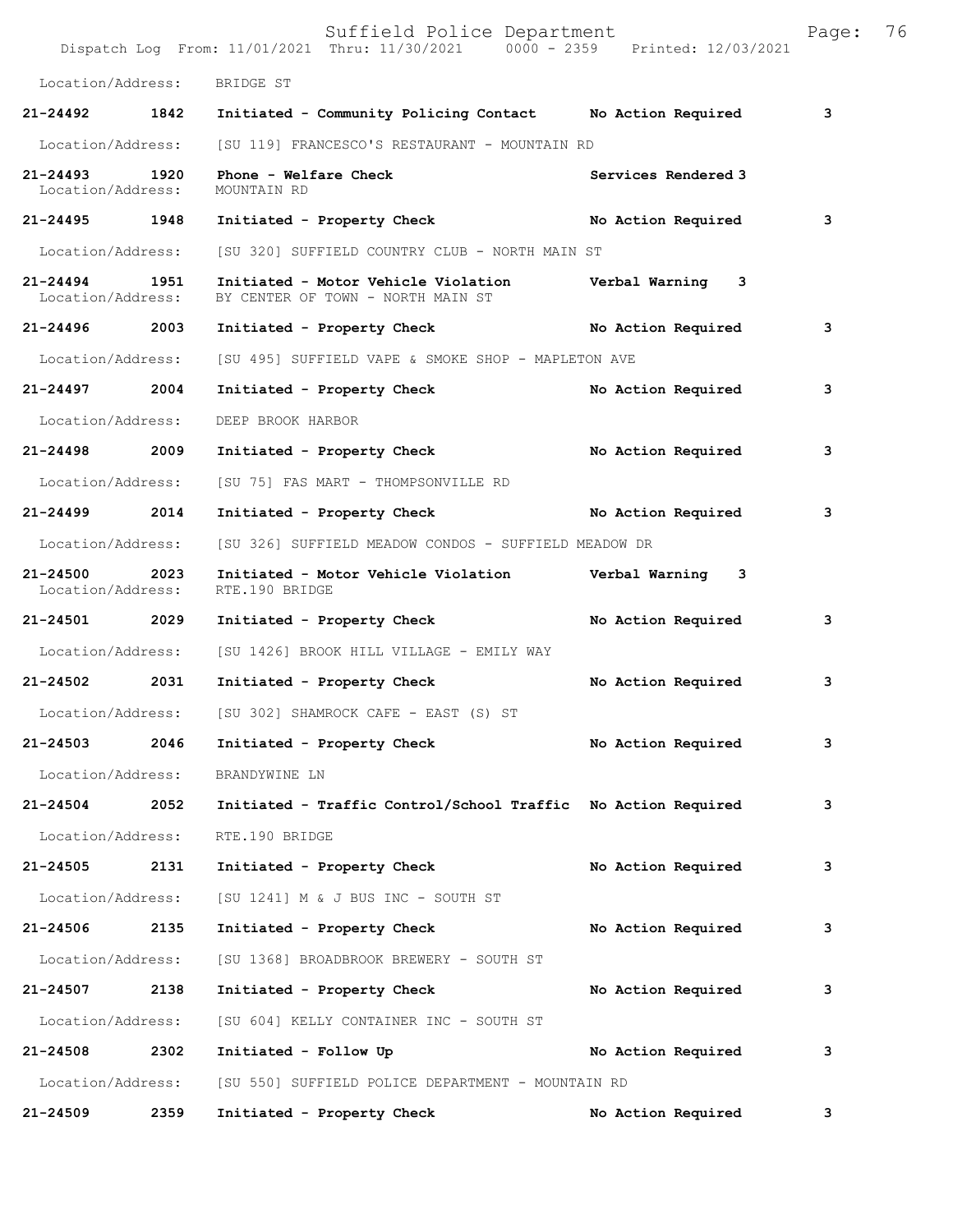Suffield Police Department Fage: 77 Dispatch Log From: 11/01/2021 Thru: 11/30/2021 0000 - 2359 Printed: 12/03/2021

Location/Address: [SU 1241] M & J BUS INC - SOUTH ST

| For Date: $11/15/2021$ - Monday |      |                                                               |  |                    |   |
|---------------------------------|------|---------------------------------------------------------------|--|--------------------|---|
| 21-24511 0001                   |      | Initiated - Property Check                                    |  | No Action Required | 3 |
| Location/Address:               |      | [SU 1478] BROADLEAF PROPERTY LLC - SOUTH ST                   |  |                    |   |
| 21-24510 0002                   |      | Initiated - Property Check                                    |  | No Action Required | 3 |
| Location/Address:               |      | HILL ST                                                       |  |                    |   |
| 21-24512 0004                   |      | Initiated - Property Check                                    |  | No Action Required | 3 |
| Location/Address:               |      | FIRESTONE DR                                                  |  |                    |   |
| 21-24513 0015                   |      | Initiated - Property Check                                    |  | No Action Required | 3 |
| Location/Address:               |      | [SU 1239] LUCKY'S PUB - UCAR ST                               |  |                    |   |
| 21-24514 0017                   |      | Initiated - Property Check                                    |  | No Action Required | 3 |
| Location/Address:               |      | [SU 1426] BROOK HILL VILLAGE - EMILY WAY                      |  |                    |   |
| 21-24515 0020                   |      | Initiated - Property Check No Action Required                 |  |                    | 3 |
| Location/Address:               |      | [SU 333] SUFFIELD VETERINARY HOSPITAL - EAST (S) ST           |  |                    |   |
| 21-24517 0027                   |      | Initiated - Property Check                                    |  | No Action Required | 3 |
| Location/Address:               |      | [SU 334] SUFFIELD VILLAGE SHOPPING CENTER - BRIDGE ST         |  |                    |   |
| 21-24516 0028                   |      | Initiated - Property Check                                    |  | No Action Required | 3 |
| Location/Address:               |      | NORTH STONE ST                                                |  |                    |   |
| 21-24518 0033                   |      | Initiated - Property Check                                    |  | No Action Required | 3 |
| Location/Address:               |      | RATLEY RD                                                     |  |                    |   |
| 21-24519 0038                   |      | Initiated - Property Check                                    |  | No Action Required | 3 |
| Location/Address:               |      | [SU 75] FAS MART - THOMPSONVILLE RD                           |  |                    |   |
| 21-24520 0041                   |      | Initiated - Property Check                                    |  | No Action Required | 3 |
| Location/Address:               |      | DEEP BROOK HARBOR                                             |  |                    |   |
| 21-24521                        | 0044 | Initiated - Property Check                                    |  | No Action Required | 3 |
| Location/Address:               |      | [SU 495] SUFFIELD VAPE & SMOKE SHOP - MAPLETON AVE            |  |                    |   |
| 21-24522                        | 0056 | Initiated - Traffic Control/School Traffic No Action Required |  |                    | 3 |
| Location/Address:               |      | THOMPSONVILLE RD + MAPLETON AVE                               |  |                    |   |
| 21-24523                        | 0117 | Initiated - Property Check                                    |  | No Action Required | 3 |
| Location/Address:               |      | [SU 689] STATE LINE TURNAROUND - MOUNTAIN RD                  |  |                    |   |
| 21-24524                        | 0119 | Initiated - Property Check                                    |  | No Action Required | 3 |
| Location/Address:               |      | [SU 614] EBB'S CORNER - BABBS RD                              |  |                    |   |
| 21-24525                        | 0121 | Initiated - Property Check                                    |  | No Action Required | 3 |
| Location/Address:               |      | BABBS RD                                                      |  |                    |   |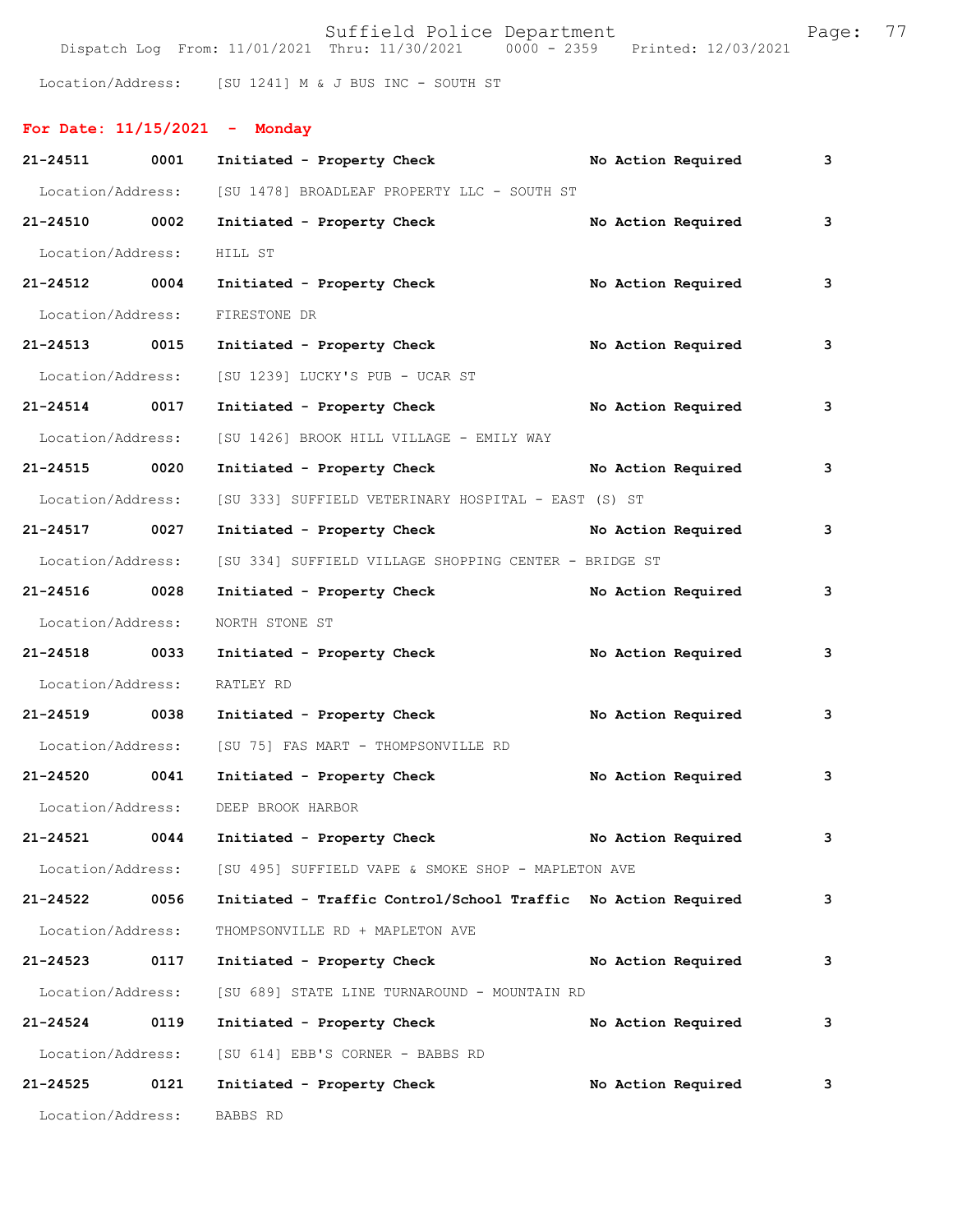|                   |      | Dispatch Log From: 11/01/2021 Thru: 11/30/2021 0000 - 2359     | Printed: 12/03/2021     |   |
|-------------------|------|----------------------------------------------------------------|-------------------------|---|
| 21-24526          | 0125 | Initiated - Property Check                                     | No Action Required      | 3 |
| Location/Address: |      | COPPER HILL RD                                                 |                         |   |
| 21-24527 0133     |      | Initiated - Property Check No Action Required                  |                         | 3 |
| Location/Address: |      | [SU 332] SUFFIELD SPORTSMAN ASSOC. - PHELPS RD                 |                         |   |
| 21-24528 0211     |      | Initiated - Property Check No Action Required                  |                         | 3 |
| Location/Address: |      | [SU 115] FOOD BAG(AMG RETAIL LLC #519) - MOUNTAIN RD           |                         |   |
| 21-24529 0213     |      | Initiated - Property Check No Action Required                  |                         | 3 |
| Location/Address: |      | [SU 613] MOUNTAIN RD MARKET PLACE - MOUNTAIN RD                |                         |   |
| 21-24530 0215     |      | Initiated - Property Check No Action Required                  |                         | 3 |
| Location/Address: |      | [SU 260] PARK VIEW GLEN - CANBORNE WAY                         |                         |   |
| 21-24531 0223     |      | Initiated - Property Check                                     | No Action Required      | 3 |
| Location/Address: |      | KENNY ROBERTS MEMORIAL DR                                      |                         |   |
| 21-24532 0229     |      | Initiated - Property Check                                     | No Action Required      | 3 |
| Location/Address: |      | [SU 40] CHRISTIAN FIELD - HALE ST                              |                         |   |
| 21-24533 0234     |      | Initiated - Property Check                                     | No Action Required      | 3 |
|                   |      | Location/Address: [SU 688] QUARRY - QUARRY RD                  |                         |   |
| 21-24534 0236     |      | 911 - MEDICAL - MEDIC 21                                       | Transported to Hospital | 1 |
| Location/Address: |      | [SU 259] PARK PLACE - BRIDGE ST                                |                         |   |
| 21-24535 0245     |      | Initiated - Property Check No Action Required                  |                         | 3 |
| Location/Address: |      | [SU 552] SUFFIELD FIRE DEPARTMENT COMPANY 2 - RATLEY RD        |                         |   |
| 21-24536 0431     |      | Initiated - Property Check No Action Required                  |                         | 3 |
| Location/Address: |      | [SU 119] FRANCESCO'S RESTAURANT - MOUNTAIN RD                  |                         |   |
| 21-24537          | 0440 | Initiated - Property Check                                     | No Action Required      | 3 |
| Location/Address: |      | RATLEY RD                                                      |                         |   |
| 21-24538          | 0441 | Initiated - Property Check                                     | No Action Required      | 3 |
| Location/Address: |      | WARNERTOWN RD                                                  |                         |   |
| 21-24539          | 0446 | Initiated - Property Check                                     | No Action Required      | 3 |
| Location/Address: |      | [SU 689] STATE LINE TURNAROUND - MOUNTAIN RD                   |                         |   |
| 21-24540          | 0448 | Initiated - Property Check                                     | No Action Required      | 3 |
| Location/Address: |      | [SU 554] SUFFIELD FIRE DEPARTMENT COMPANY 3 - COPPER HILL RD   |                         |   |
| 21-24541          | 0453 | Initiated - OUTSIDE ASSIST                                     | No Action Required      | 3 |
| Location/Address: |      | RTE.190 BRIDGE                                                 |                         |   |
| 21-24542          | 0502 | Initiated - Property Check                                     | No Action Required      | 3 |
| Location/Address: |      | SOUTH ST                                                       |                         |   |
| 21-24543          | 0515 | Initiated - Traffic Control/School Traffic Services Rendered 3 |                         |   |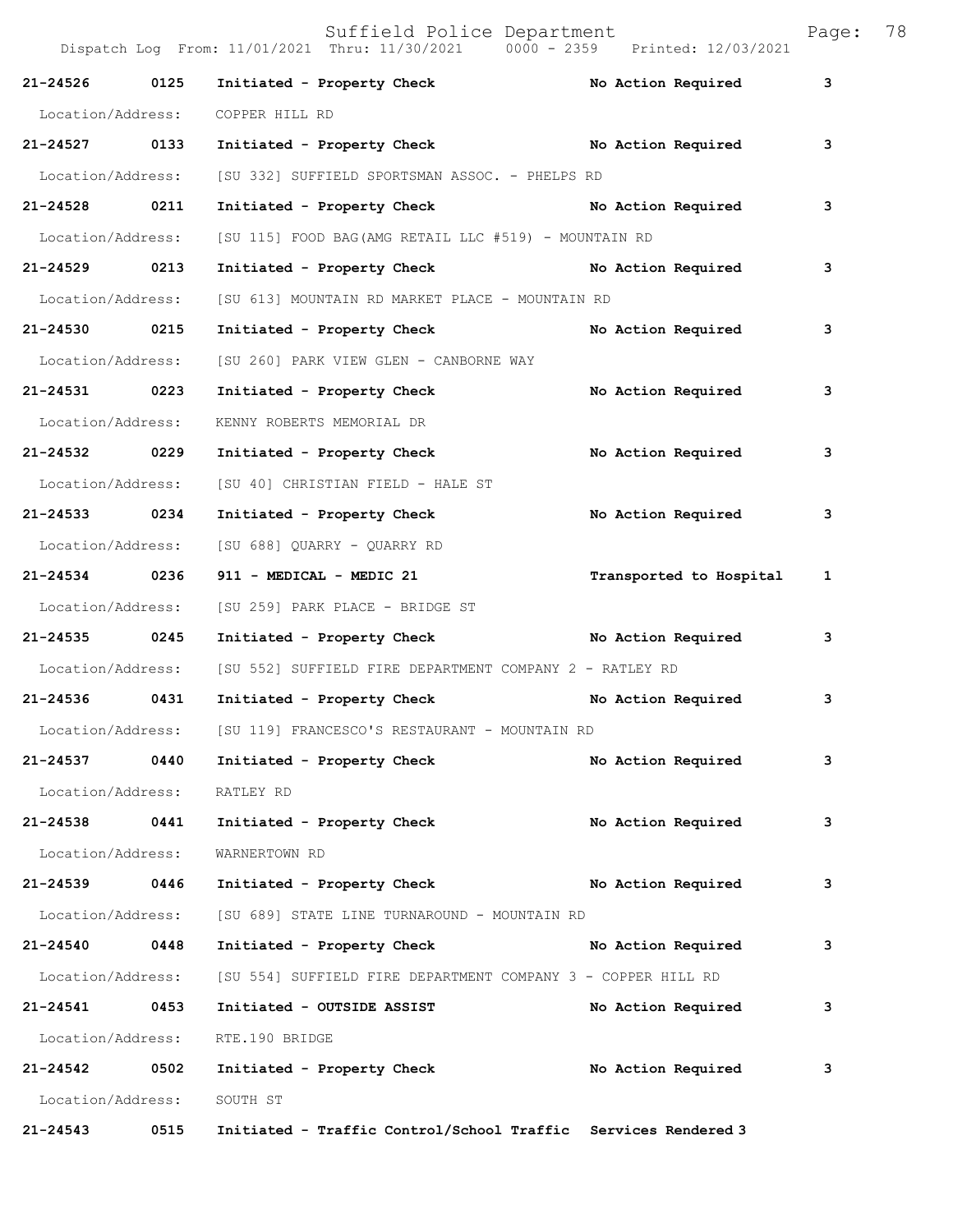Suffield Police Department Page: 79 Dispatch Log From: 11/01/2021 Thru: 11/30/2021 0000 - 2359 Printed: 12/03/2021 Location/Address: SOUTH STONE ST **21-24544 0519 Initiated - Motor Vehicle Violation Verbal Warning 3**  Location/Address: **21-24545 0535 Initiated - Property Check No Action Required 3** Location/Address: [SU 1436] GOODYEAR FARM - MOUNTAIN RD **21-24546 0601 Initiated - Follow Up Services Rendered 3**  Location/Address: [SU 550] SUFFIELD POLICE DEPARTMENT - MOUNTAIN RD **21-24547 0709 Phone - Suspicious Vehicle Report Taken 2**  Location/Address: SOUTH GRAND ST<br>Refer To Incident: 21-549-OF Refer To Incident: **21-24548 0713 Initiated - Traffic Control/School Traffic Services Rendered 3**  SUFFIELD HIGH SCHOOL - SHELDON ST **21-24549 0840 Initiated - Property Check No Action Required 3** Location/Address: [SU 688] QUARRY - QUARRY RD 21-24550 0842 **Phone - Abandoned Vehicle** Report Taken 3<br>Location/Address: [SU 1645] FLEMING ENTERPRISES - THOMPSONVILLE RD [SU 1645] FLEMING ENTERPRISES - THOMPSONVILLE RD<br>ht: 21-550-OF Refer To Incident: **21-24551 1001 Initiated - Community Policing Contact No Action Required 3** Location/Address: [SU 583] SUFFIELD HIGH SCHOOL - SHELDON ST **21-24552 1032 911 - MEDICAL - MEDIC 21 Transported to Hospital 1** Location/Address: ELLISON ST 21-24553 1054 Phone - Suspicious Vehicle **Services Rendered 2 Iocation/Address:** BARRY PL Location/Address: **21-24554 1104 Phone - MEDICAL - MEDIC 22 Services Rendered 1**  [SU 420] MAPLE COURT - BRIDGE ST **21-24555 1123 Initiated - Community Policing Contact No Action Required 3** Location/Address: [SU 330] SPAULDING SCHOOL - MOUNTAIN RD **21-24556 1146 Initiated - Follow Up No Action Required 3** Location/Address: [SU 1241] M & J BUS INC - SOUTH ST **21-24557 1231 Initiated - Motor Vehicle Violation Verbal Warning 3**  SOUTH ST + LAFOUNTAIN RD **21-24558 1248 911 - MEDICAL - MEDIC 21 Transported to Hospital 1** Location/Address: SUFFIELD BY THE RIVER - CANAL RD **21-24559 1258 Initiated - Community Policing Contact No Action Required 3** Location/Address: [SU 583] SUFFIELD HIGH SCHOOL - SHELDON ST **21-24560 1258 911 - MEDICAL - MEDIC 22 Transported to Hospital 1** Location/Address: [SU 1216] TURNING POINT WELLNESS CENTER LLC - EAST (N) ST **21-24561 1307 Initiated - Property Check No Action Required 3** Location/Address: [SU 690] SUFFIELD WILDLIFE MANAGEMENT AREA - BABBS RD **21-24562 1352 Initiated - Traffic Control/School Traffic No Action Required 3**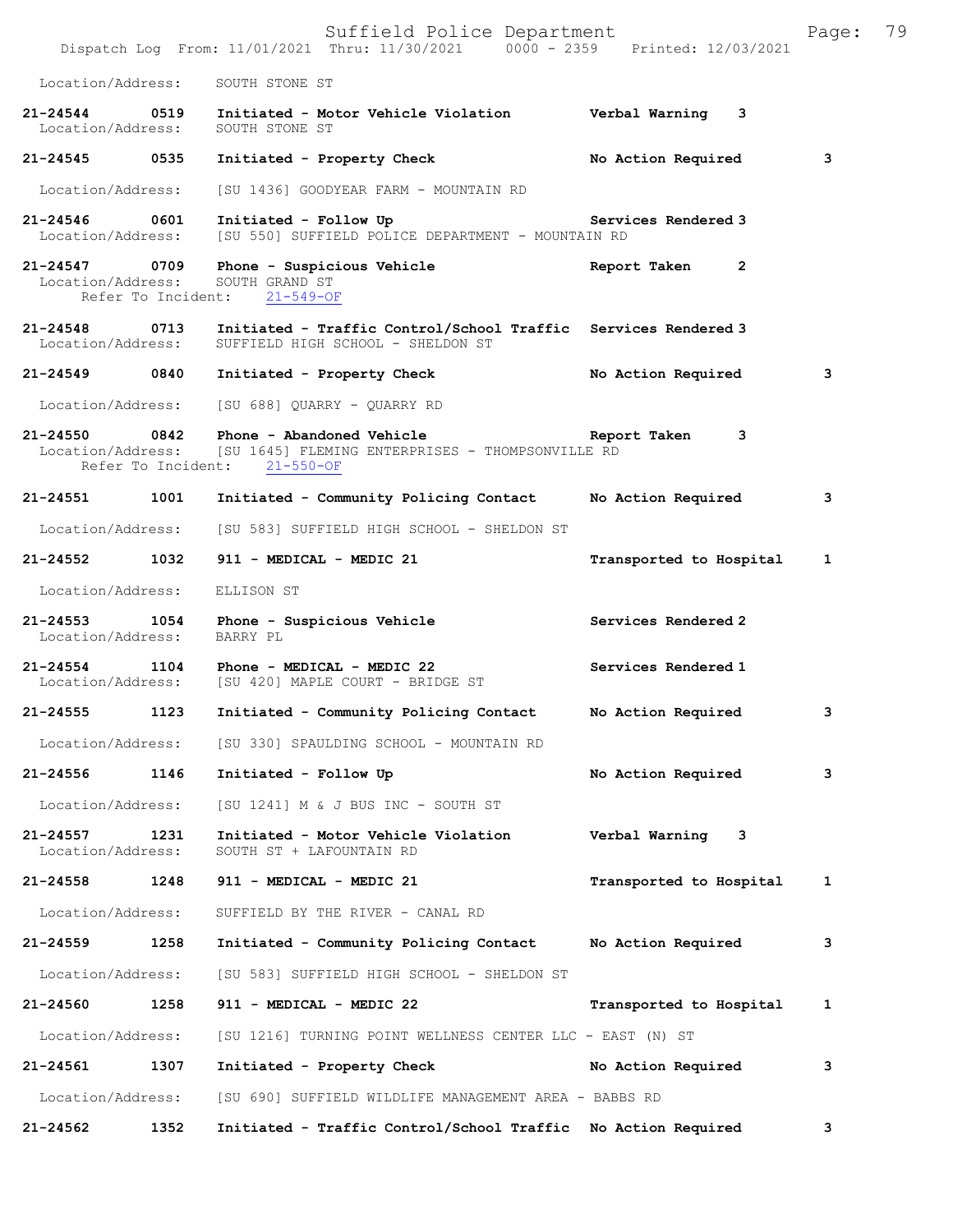|                              |      | Dispatch Log From: 11/01/2021 Thru: 11/30/2021 0000 - 2359 Printed: 12/03/2021                                                                                |                    |              |
|------------------------------|------|---------------------------------------------------------------------------------------------------------------------------------------------------------------|--------------------|--------------|
|                              |      | Location/Address: [SU 583] SUFFIELD HIGH SCHOOL - SHELDON ST                                                                                                  |                    |              |
| 21-24563 1422                |      | Initiated - Traffic Control/School Traffic Services Rendered 3<br>Location/Address: [SU 323] SUFFIELD MIDDLE SCHOOL - MOUNTAIN RD                             |                    |              |
| 21-24564 1548                |      | Initiated - Property Check                                                                                                                                    | No Action Required | 3            |
|                              |      | Location/Address: [SU 1239] LUCKY'S PUB - UCAR ST                                                                                                             |                    |              |
| 21-24565 1549                |      | Initiated - Property Check                                                                                                                                    | No Action Required | 3            |
| Location/Address:            |      | [SU 302] SHAMROCK CAFE - EAST (S) ST                                                                                                                          |                    |              |
| 21-24566 1549                |      | Initiated - Property Check No Action Required                                                                                                                 |                    | 3            |
| Location/Address:            |      | [SU 1511] DOANE'S ACCENT AUTO - EAST (S) ST                                                                                                                   |                    |              |
| 21-24567 1556                |      | Initiated - Property Check No Action Required                                                                                                                 |                    | 3            |
|                              |      | Location/Address: [SU 326] SUFFIELD MEADOW CONDOS - SUFFIELD MEADOW DR                                                                                        |                    |              |
| 21-24568 1601                |      | 911 - 911 Hang Up                                                                                                                                             | No Action Required | $\mathbf{2}$ |
| Location/Address: ELLISON ST |      |                                                                                                                                                               |                    |              |
|                              |      | 21-24569 1629 Phone - Suspicious Vehicle No Action Required                                                                                                   |                    | 2            |
| Location/Address:            |      | ALEWIFE LN                                                                                                                                                    |                    |              |
|                              |      | 21-24570 1703 Phone - Burglar Alarm/Silent New York Balse Alarm<br>Location/Address: [SU 488] EDM DISTRIBUTORS - EAST (S) ST                                  | $\overline{2}$     |              |
|                              |      | 21-24571 1712 Phone - Fire Department - Box Alarm Report Taken<br>Location/Address: CANDENCE INK - KENNY ROBERTS MEMORIAL DR<br>Refer To Fire Case: 21-702-IN | 1                  |              |
|                              |      | 21-24572 1803 Phone - Animal Complaint No Action Required                                                                                                     |                    | 3            |
|                              |      | Location/Address: [SU 333] SUFFIELD VETERINARY HOSPITAL - EAST (S) ST                                                                                         |                    |              |
|                              |      | Location/Address: [SU 411] HORNICK DORM SUFFIELD ACADEMY - STILES LN<br>Refer To Fire Case: 21-709-IN                                                         |                    |              |
| 21-24574 2018                |      | Initiated - Property Check No Action Required                                                                                                                 |                    | 3            |
|                              |      | Location/Address: [SU 334] SUFFIELD VILLAGE SHOPPING CENTER - BRIDGE ST                                                                                       |                    |              |
| 21-24575                     | 2033 | Initiated - Property Check                                                                                                                                    | No Action Required | 3            |
|                              |      | Location/Address: [SU 1241] M & J BUS INC - SOUTH ST                                                                                                          |                    |              |
| 21-24576 2036                |      | Initiated - Property Check                                                                                                                                    | No Action Required | з            |
| Location/Address:            |      | [SU 1368] BROADBROOK BREWERY - SOUTH ST                                                                                                                       |                    |              |
| 21-24577 2037                |      | Initiated - Property Check                                                                                                                                    | No Action Required | 3            |
|                              |      | Location/Address: [SU 604] KELLY CONTAINER INC - SOUTH ST                                                                                                     |                    |              |
| 21-24578                     | 2042 | Initiated - Property Check                                                                                                                                    | No Action Required | з            |
| Location/Address:            |      | KENNY ROBERTS MEMORIAL DR                                                                                                                                     |                    |              |
| 21-24579                     | 2044 | Initiated - Property Check                                                                                                                                    | No Action Required | 3            |
|                              |      |                                                                                                                                                               |                    |              |

Location/Address: [SU 380] WEST SUFFIELD SHOPS - MOUNTAIN RD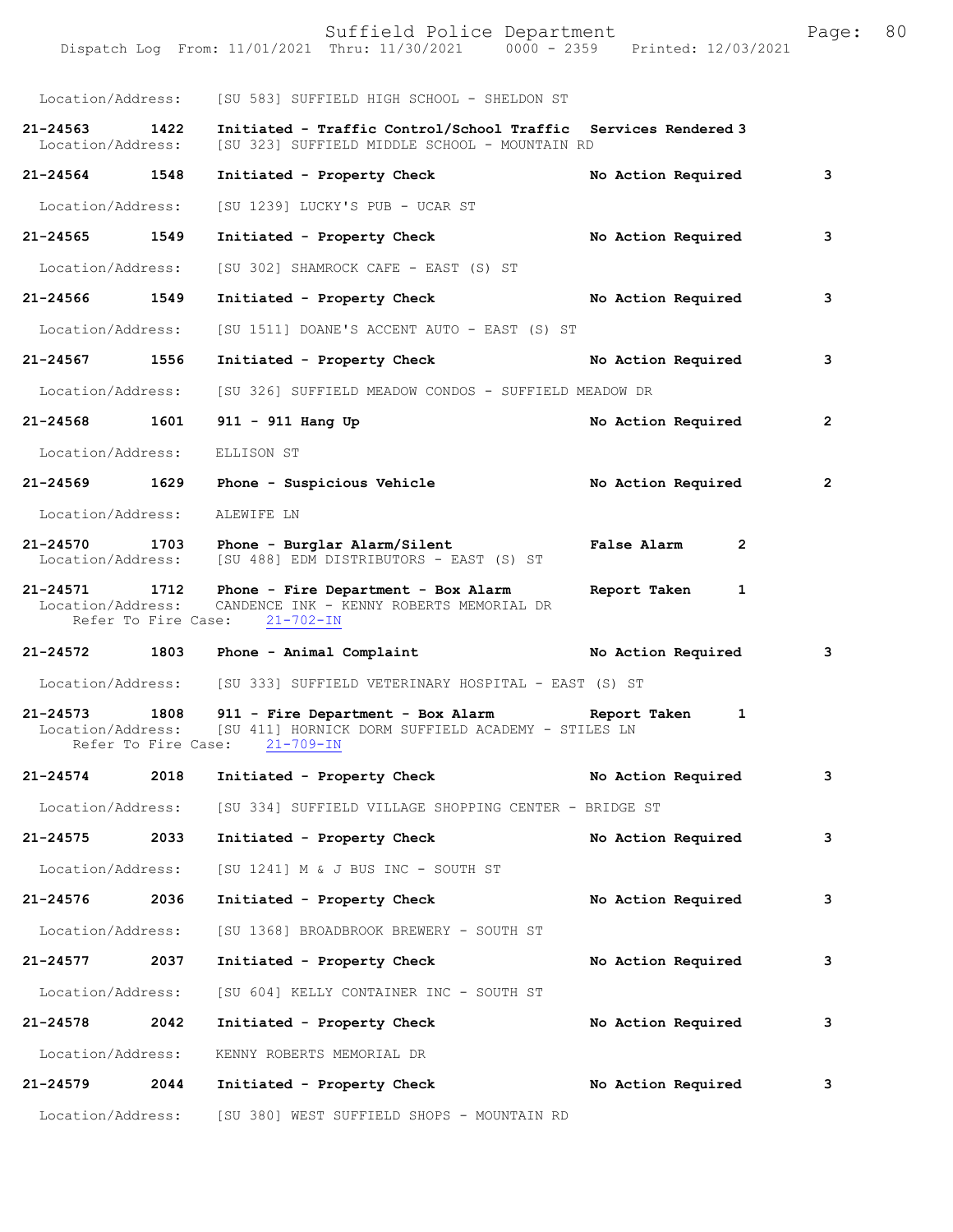|                   |      | Suffield Police Department<br>Dispatch Log From: 11/01/2021 Thru: 11/30/2021 0000 - 2359 Printed: 12/03/2021 |                         | Page:        | 81 |
|-------------------|------|--------------------------------------------------------------------------------------------------------------|-------------------------|--------------|----|
| 21-24580          | 2050 | Initiated - Property Check No Action Required                                                                |                         | 3            |    |
| Location/Address: |      | [SU 6] AIRWAYS GOLF COURSE - SOUTH GRAND ST                                                                  |                         |              |    |
| 21-24581 2053     |      | Initiated - Follow Up                                                                                        | No Action Required      | 3            |    |
| Location/Address: |      | [SU 550] SUFFIELD POLICE DEPARTMENT - MOUNTAIN RD                                                            |                         |              |    |
| 21-24582 2055     |      | Initiated - Property Check No Action Required                                                                |                         | 3            |    |
| Location/Address: |      | [SU 583] SUFFIELD HIGH SCHOOL - SHELDON ST                                                                   |                         |              |    |
| 21-24583 2101     |      | Initiated - Property Check                                                                                   | No Action Required      | 3            |    |
| Location/Address: |      | [SU 40] CHRISTIAN FIELD - HALE ST                                                                            |                         |              |    |
| 21-24584 2102     |      | 911 - MEDICAL - MEDIC 21                                                                                     | Transported to Hospital | $\mathbf{1}$ |    |
| Location/Address: |      | [SU 427] SUFFIELD BY THE RIVER - CANAL RD                                                                    |                         |              |    |
| 21-24585 2125     |      | Initiated - Property Check                                                                                   | No Action Required      | 3            |    |
| Location/Address: |      | [SU 6] AIRWAYS GOLF COURSE - SOUTH GRAND ST                                                                  |                         |              |    |
| 21-24586 2147     |      | Initiated - Property Check                                                                                   | No Action Required      | 3            |    |
| Location/Address: |      | [SU 380] WEST SUFFIELD SHOPS - MOUNTAIN RD                                                                   |                         |              |    |
| 21-24587 2245     |      | Initiated - Property Check                                                                                   | No Action Required      | 3            |    |
| Location/Address: |      | [SU 614] EBB'S CORNER - BABBS RD                                                                             |                         |              |    |
| 21-24588 2249     |      | Initiated - Property Check No Action Required                                                                |                         | 3            |    |
| Location/Address: |      | [SU 689] STATE LINE TURNAROUND - MOUNTAIN RD                                                                 |                         |              |    |
| 21-24589          | 2254 | Initiated - Property Check                                                                                   | No Action Required      | 3            |    |
| Location/Address: |      | [SU 1495] CERVIONE FIELD - COPPER HILL RD                                                                    |                         |              |    |
| 21-24590 2310     |      | Initiated - Property Check                                                                                   | No Action Required      | 3            |    |
| Location/Address: |      | [SU 323] SUFFIELD MIDDLE SCHOOL - MOUNTAIN RD                                                                |                         |              |    |
| 21-24591          | 2312 | Initiated - Property Check                                                                                   | No Action Required      | 3            |    |
| Location/Address: |      | [SU 322] MCALISTER INTERMEDIATE SCHOOL - MOUNTAIN RD                                                         |                         |              |    |
| 21-24592 2315     |      | Initiated - Property Check                                                                                   | No Action Required      | 3            |    |
| Location/Address: |      | [SU 1215] ROY PROPERTIES - MOUNTAIN RD                                                                       |                         |              |    |
| 21-24593 2316     |      | Initiated - Property Check                                                                                   | No Action Required      | 3            |    |
| Location/Address: |      | NORTH GRAND ST                                                                                               |                         |              |    |
| 21-24594          | 2316 | Initiated - Property Check                                                                                   | No Action Required      | 3            |    |
| Location/Address: |      | RATLEY RD                                                                                                    |                         |              |    |
| 21-24595 2316     |      | Initiated - Property Check                                                                                   | No Action Required      | 3            |    |
| Location/Address: |      | MOUNTAIN RD                                                                                                  |                         |              |    |
| 21-24596 2320     |      | Initiated - Property Check No Action Required                                                                |                         | 3            |    |
| Location/Address: |      | [SU 495] SUFFIELD VAPE & SMOKE SHOP - MAPLETON AVE                                                           |                         |              |    |
| 21-24597          | 2323 | Initiated - Property Check                                                                                   | No Action Required      | 3            |    |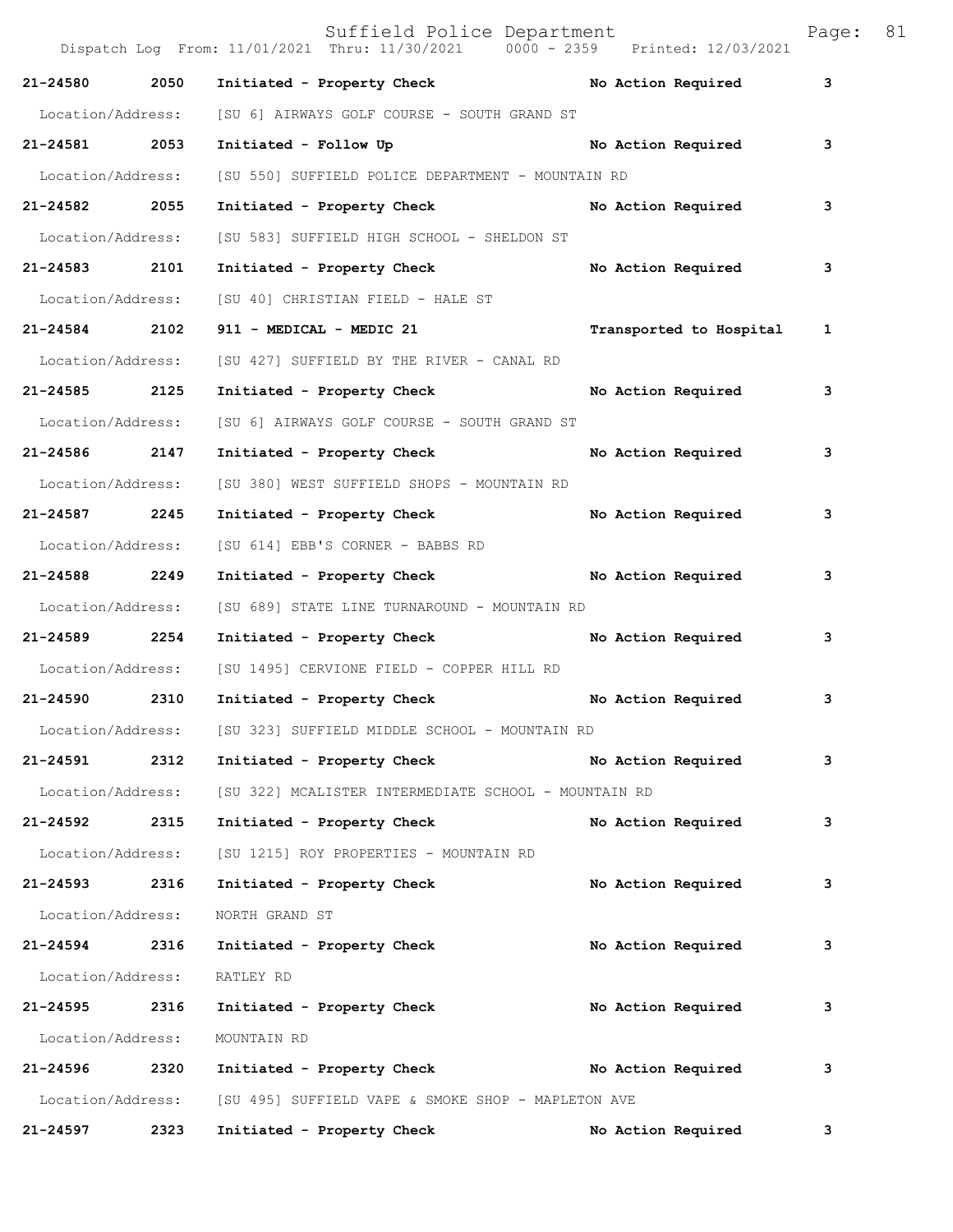|                                  |      | Location/Address: [SU 613] MOUNTAIN RD MARKET PLACE - MOUNTAIN RD |  |                    |   |
|----------------------------------|------|-------------------------------------------------------------------|--|--------------------|---|
| 21-24598 2324                    |      | Initiated - Property Check                                        |  | No Action Required | 3 |
| Location/Address:                |      | NORTH GRAND ST                                                    |  |                    |   |
| 21-24599 2325                    |      | Initiated - Property Check                                        |  | No Action Required | 3 |
| Location/Address:                |      | [SU 75] FAS MART - THOMPSONVILLE RD                               |  |                    |   |
| 21-24600 2330                    |      | Initiated - Property Check                                        |  | No Action Required | 3 |
| Location/Address:                |      | SOUTH GRAND ST                                                    |  |                    |   |
| 21-24601 2331                    |      | Initiated - Property Check                                        |  | No Action Required | 3 |
| Location/Address:                |      | FFYLER PL                                                         |  |                    |   |
| 21-24602 2333                    |      | Initiated - Property Check                                        |  | No Action Required | 3 |
| Location/Address:                |      | [SU 69] CVS PHARMACY - MOUNTAIN RD                                |  |                    |   |
| 21-24603 2338                    |      | Initiated - Property Check                                        |  | No Action Required | 3 |
| Location/Address:                |      | [SU 1241] M & J BUS INC - SOUTH ST                                |  |                    |   |
| 21-24604 2340                    |      | Initiated - Property Check                                        |  | No Action Required | 3 |
| Location/Address:                |      | NORTH STONE ST                                                    |  |                    |   |
| 21-24605 2348                    |      | Initiated - Property Check                                        |  | No Action Required | 3 |
| Location/Address:                |      | HILL ST                                                           |  |                    |   |
| 21-24606 2358                    |      | Initiated - Property Check No Action Required                     |  |                    | 3 |
| Location/Address:                |      | [SU 1638] JESSE FOWLER SMITH MEMORIAL FOREST - HALLADAY (W) AVE   |  |                    |   |
| 21-24607 2358                    |      | Initiated - Traffic Control/School Traffic No Action Required     |  |                    | 3 |
| Location/Address:                |      | SOUTH ST                                                          |  |                    |   |
| 21-24608 2359                    |      | Initiated - Property Check                                        |  | No Action Required | 3 |
|                                  |      | Location/Address: [SU 1594] SULLIVAN FIELD - HILL ST              |  |                    |   |
| For Date: $11/16/2021$ - Tuesday |      |                                                                   |  |                    |   |
| 21-24609                         | 0012 | Initiated - Property Check                                        |  | No Action Required | 3 |
|                                  |      | Location/Address: [SU 689] STATE LINE TURNAROUND - MOUNTAIN RD    |  |                    |   |
| 21-24610 0013                    |      | Initiated - Property Check                                        |  | No Action Required | 3 |
| Location/Address:                |      | [SU 614] EBB'S CORNER - BABBS RD                                  |  |                    |   |
| 21-24611 0015                    |      | Initiated - Property Check                                        |  | No Action Required | 3 |
| Location/Address:                |      |                                                                   |  |                    |   |
| 21-24612                         | 0020 | BABBS RD<br>Initiated - Property Check No Action Required         |  |                    | 3 |
| Location/Address:                |      | [SU 554] SUFFIELD FIRE DEPARTMENT COMPANY 3 - COPPER HILL RD      |  |                    |   |
| 21-24613                         | 0102 | Initiated - Property Check                                        |  | No Action Required | 3 |
| Location/Address:                |      | [SU 1146] DESIGNS FOR HEALTH - SOUTH ST                           |  |                    |   |
|                                  |      |                                                                   |  |                    |   |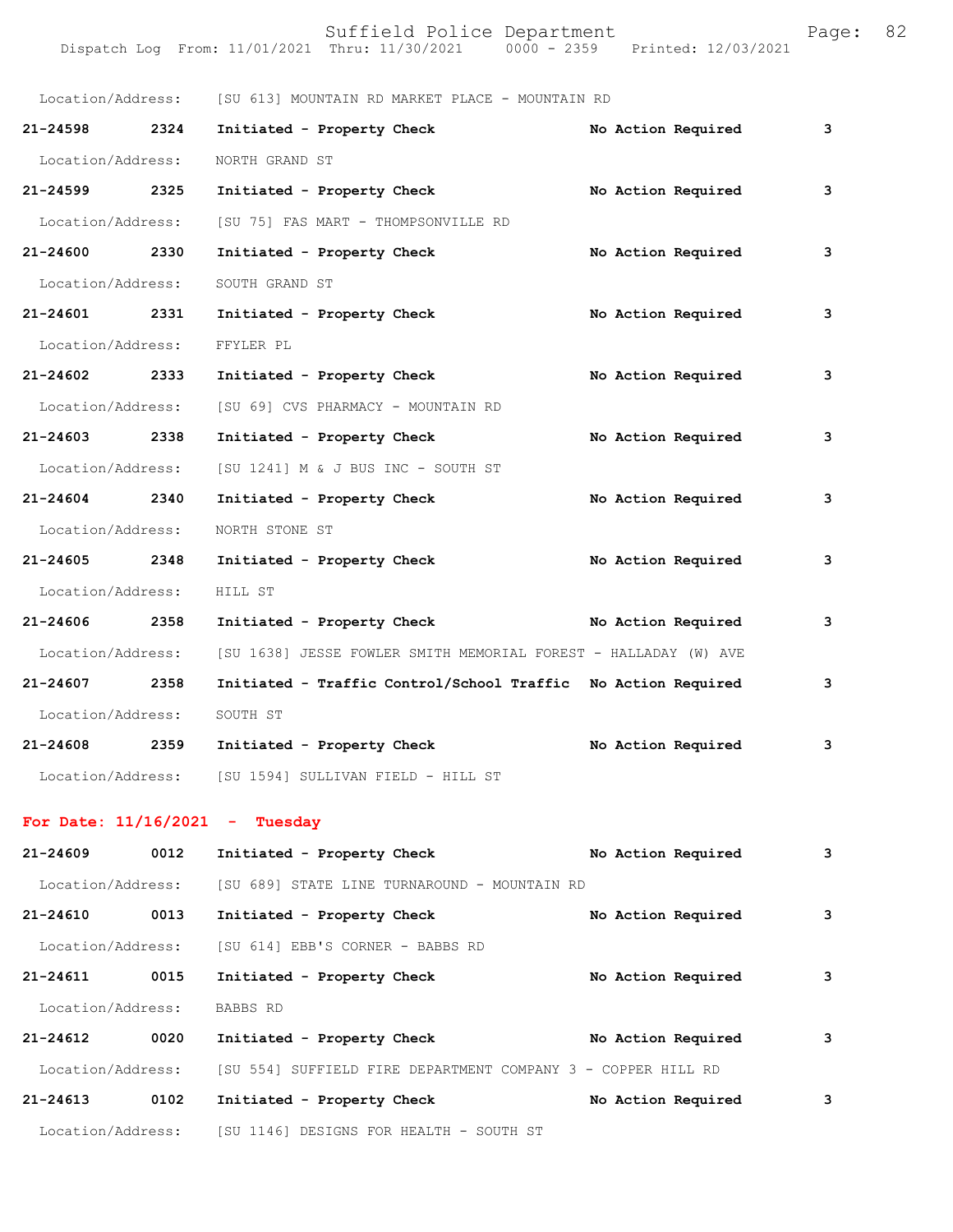Dispatch Log From: 11/01/2021 Thru: 11/30/2021 0000 - 2359 Printed: 12/03/2021 **21-24615 0106 Initiated - Property Check No Action Required 3** Location/Address: [SU 816] EMERGENCY AID ASSOCIATION/ST FRAN.HOME CARE - SOUTH ST **21-24614 0115 Initiated - Property Check No Action Required 3** Location/Address: [SU 332] SUFFIELD SPORTSMAN ASSOC. - PHELPS RD **21-24616 0146 Initiated - Property Check No Action Required 3** Location/Address: [SU 334] SUFFIELD VILLAGE SHOPPING CENTER - BRIDGE ST **21-24617 0208 Initiated - Traffic Control/School Traffic No Action Required 3** Location/Address: MOUNTAIN RD + PHELPS RD **21-24618 0217 Initiated - Property Check No Action Required 3** Location/Address: FIRESTONE DR **21-24619 0224 Initiated - Property Check No Action Required 3** Location/Address: [SU 302] SHAMROCK CAFE - EAST (S) ST **21-24620 0225 Initiated - Property Check No Action Required 3** Location/Address: [SU 1239] LUCKY'S PUB - UCAR ST **21-24621 0228 Initiated - Property Check No Action Required 3** Location/Address: [SU 1511] DOANE'S ACCENT AUTO - EAST (S) ST **21-24622 0243 Initiated - Traffic Control/School Traffic No Action Required 3** Location/Address: EAST (N) ST **21-24623 0319 Initiated - Property Check No Action Required 3** Location/Address: [SU 33] SUFFIELD CORDIAL SHOPPE - MAPLETON AVE **21-24624 0433 Initiated - Property Check No Action Required 3** Location/Address: RATLEY RD **21-24625 0436 Initiated - Property Check No Action Required 3** Location/Address: WARNERTOWN RD **21-24626 0515 Initiated - Property Check No Action Required 3** Location/Address: COPPER HILL RD **21-24627 0521 Initiated - Property Check No Action Required 3** Location/Address: [SU 688] QUARRY - QUARRY RD **21-24628 0526 Initiated - Property Check No Action Required 3** Location/Address: PHELPS RD **21-24629 0532 Initiated - Traffic Control/School Traffic No Action Required 3** Location/Address: SOUTH STONE ST **21-24630 0544 Initiated - Property Check No Action Required 3**

Location/Address: NORTH STONE ST

Suffield Police Department Page: 83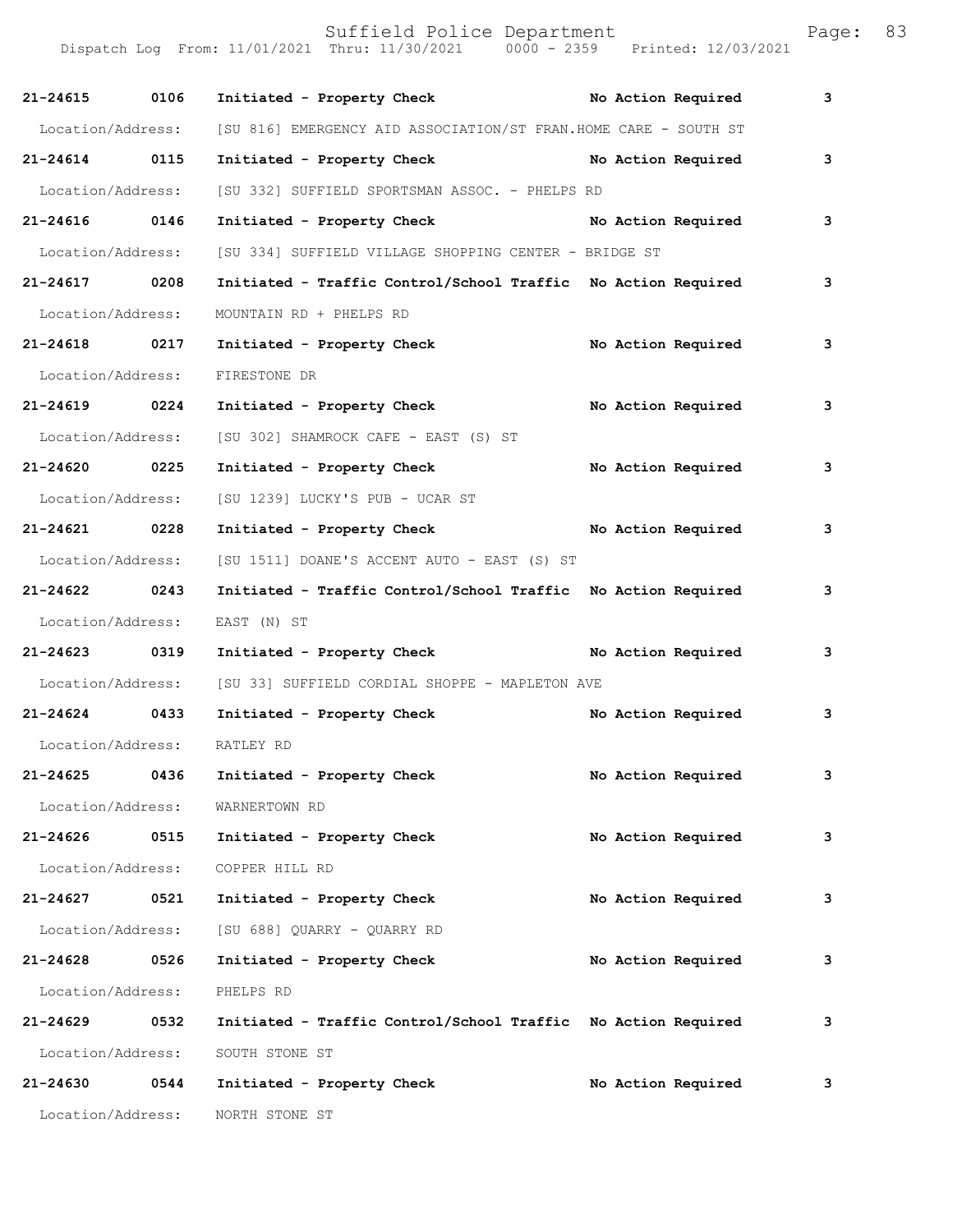|                               |                            | Suffield Police Department<br>Dispatch Log From: 11/01/2021 Thru: 11/30/2021 0000 - 2359 Printed: 12/03/2021 |                         | Page: | 84 |
|-------------------------------|----------------------------|--------------------------------------------------------------------------------------------------------------|-------------------------|-------|----|
| 21-24631                      | 0551                       | Initiated - Property Check                                                                                   | No Action Required      | 3     |    |
| Location/Address:             |                            | RATLEY RD                                                                                                    |                         |       |    |
| 21-24632 0557                 |                            | Initiated - Property Check                                                                                   | No Action Required      | 3     |    |
| Location/Address:             |                            | NORTH GRAND ST                                                                                               |                         |       |    |
| 21-24633 0603                 |                            | Initiated - Property Check                                                                                   | No Action Required      | 3     |    |
| Location/Address:             |                            | HILL ST                                                                                                      |                         |       |    |
| 21-24634                      | 0707                       | Initiated - Traffic Control/School Traffic No Action Required                                                |                         | 3     |    |
| Location/Address:             |                            | [SU 583] SUFFIELD HIGH SCHOOL - SHELDON ST                                                                   |                         |       |    |
| 21-24635 0758                 |                            | Phone - MEDICAL - MEDIC 21                                                                                   | Transported to Hospital | 1     |    |
| Location/Address:             |                            | BRIDGE ST                                                                                                    |                         |       |    |
|                               |                            | 21-24636 0827 911 - MEDICAL - MEDIC 22                                                                       | Transported to Hospital | 1     |    |
| Location/Address:             |                            | [SU 583] SUFFIELD HIGH SCHOOL - SHELDON ST                                                                   |                         |       |    |
| 21-24637                      | 0840                       | 911 - MEDICAL - MEDIC 23                                                                                     | Transported to Hospital | 1     |    |
| Location/Address:             |                            | [SU 327] SUFFIELD MEDICAL BUILDING - MOUNTAIN RD                                                             |                         |       |    |
| 21-24638<br>Location/Address: | 0851                       | Initiated - Traffic Control/School Traffic Services Rendered 3<br>BRIDGE ST                                  |                         |       |    |
| 21-24639                      | 0858                       | Initiated - Community Policing Contact No Action Required                                                    |                         | 3     |    |
| Location/Address:             |                            | [SU 323] SUFFIELD MIDDLE SCHOOL - MOUNTAIN RD                                                                |                         |       |    |
| 21-24640 0858                 |                            | Initiated - Property Check                                                                                   | No Action Required      | 3     |    |
| Location/Address:             |                            | FF - FFYLER PL                                                                                               |                         |       |    |
| 21-24641 0904                 |                            | Initiated - Property Check No Action Required                                                                |                         | 3     |    |
|                               |                            | Location/Address: [SU 626] SUFFIELD TOWN HALL - MOUNTAIN RD                                                  |                         |       |    |
| 21-24642                      | 0907                       | 911 - MEDICAL - MEDIC 22                                                                                     | Transported to Hospital | 1     |    |
| Location/Address:             |                            | [SU 1504] MCGROARTY, CARMEN - BRANDYWINE LN                                                                  |                         |       |    |
| 21-24645<br>Location/Address: | 0950                       | Radio - Community Policing Contact<br>[SU 583] SUFFIELD HIGH SCHOOL - SHELDON ST                             | Services Rendered 3     |       |    |
| 21-24643                      | 0956                       | 911 - MEDICAL - MEDIC 21                                                                                     | Transported to Hospital | 1     |    |
| Location/Address:             |                            | [SU 427] SUFFIELD BY THE RIVER - CANAL RD                                                                    |                         |       |    |
| 21-24644                      | 1003                       | Initiated - Follow Up                                                                                        | No Action Required      | 3     |    |
| Location/Address:             |                            | [SU 323] SUFFIELD MIDDLE SCHOOL - MOUNTAIN RD                                                                |                         |       |    |
| 21-24646                      | 1024                       | Initiated - Property Check                                                                                   | No Action Required      | 3     |    |
| Location/Address:             |                            | MAPLETON AVE                                                                                                 |                         |       |    |
| 21-24647                      | 1026                       | Initiated - Traffic Control/School Traffic No Action Required                                                |                         | 3     |    |
| Location/Address:             |                            | MAPLETON AVE                                                                                                 |                         |       |    |
| 21-24648<br>Location/Address: | 1028<br>Refer To Accident: | Phone - M/V Accident (Property)<br>SHELDON ST + SOUTH GRAND ST<br>$21 - 201 - AC$                            | Report Taken<br>2       |       |    |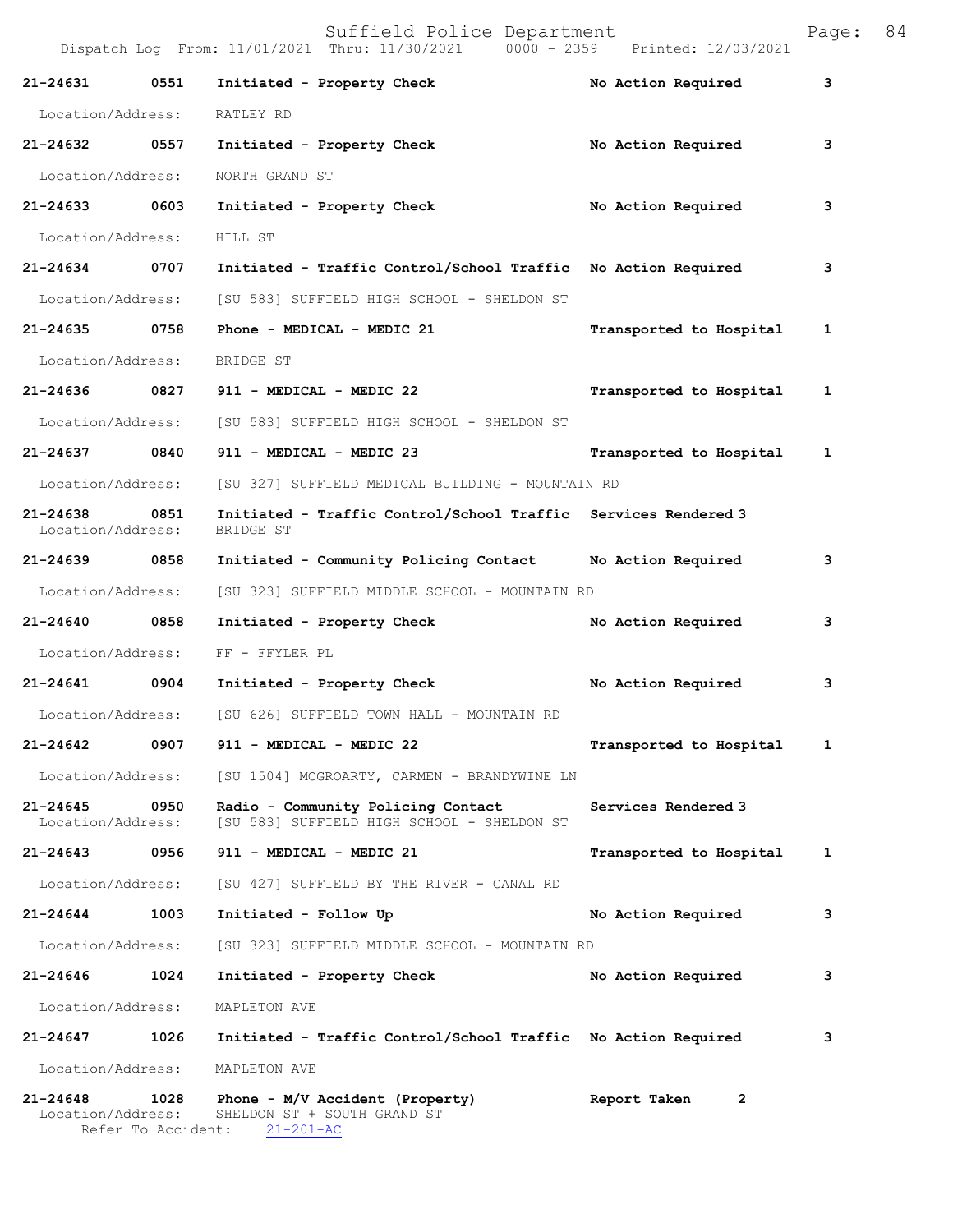| $21 - 24649$<br>Location/Address:  | 1121 | Initiated - Community Policing Contact<br>[SU 583] SUFFIELD HIGH SCHOOL - SHELDON ST                                              | Services Rendered 3                |              |
|------------------------------------|------|-----------------------------------------------------------------------------------------------------------------------------------|------------------------------------|--------------|
| 21-24651 1140                      |      | Phone - Animal Complaint<br>Location/Address: [SU 333] SUFFIELD VETERINARY HOSPITAL - EAST (S) ST<br>Refer To Incident: 21-552-OF | Services Rendered 3                |              |
| 21-24653 1240<br>Location/Address: |      | Radio - Traffic Control/School Traffic Services Rendered 3<br>NORTH MAIN ST                                                       |                                    |              |
| 21-24654<br>Location/Address:      | 1310 | Initiated - Animal Complaint The Services Rendered 3<br>[SU 1444] RIVER VALLEY ANIMAL CENTER - SOUTH ST                           |                                    |              |
| 21-24655 1348                      |      | Initiated - Property Check                                                                                                        | No Action Required                 | 3            |
| Location/Address:                  |      | [SU 552] SUFFIELD FIRE DEPARTMENT COMPANY 2 - RATLEY RD                                                                           |                                    |              |
| 21-24656                           | 1349 | 911 - MEDICAL - MEDIC 21                                                                                                          | Transported to Hospital            | $\mathbf{1}$ |
| Location/Address:                  |      | [SU 427] SUFFIELD BY THE RIVER - CANAL RD                                                                                         |                                    |              |
| 21-24657                           | 1351 | 911 - MEDICAL - MEDIC 22                                                                                                          | Transported to Hospital            | $\mathbf{1}$ |
| Location/Address:                  |      | [SU 427] SUFFIELD BY THE RIVER - CANAL RD                                                                                         |                                    |              |
| 21-24658 1418                      |      | Initiated - Traffic Control/School Traffic No Action Required                                                                     |                                    | 3            |
| Location/Address:                  |      | [SU 323] SUFFIELD MIDDLE SCHOOL - MOUNTAIN RD                                                                                     |                                    |              |
| $21 - 24659$<br>Location/Address:  | 1452 | Initiated - Community Policing Contact<br>[SU 323] SUFFIELD MIDDLE SCHOOL - MOUNTAIN RD                                           | Services Rendered 3                |              |
| 21-24660                           | 1520 | Initiated - Traffic Control/School Traffic No Action Required                                                                     |                                    | 3            |
| Location/Address:                  |      | SUFFIELD MIDDLE SCHOOL - MOUNTAIN RD                                                                                              |                                    |              |
| 21-24661 1526<br>Location/Address: |      | Phone - Animal Complaint<br>[SU 684] DENNO, ZACHERY & MELINA - NORTH MAIN ST                                                      | Services Rendered 3                |              |
| $21 - 24662$<br>Location/Address:  | 1527 | Phone - Animal Complaint<br>SOUTH MAIN ST                                                                                         | Services Rendered 3                |              |
| 21-24663<br>Location/Address:      | 1550 | Phone - Burglar Alarm/Silent<br>[SU 310] COSTELLO, ANNE - RUSSELL AVE                                                             | <b>False Alarm</b><br>$\mathbf{2}$ |              |
| 21-24664<br>Location/Address:      | 1553 | Initiated - Animal Complaint<br>[SU 1444] RIVER VALLEY ANIMAL CENTER - SOUTH ST                                                   | Services Rendered 3                |              |
| 21-24665<br>Location/Address:      | 1611 | Initiated - Motor Vehicle Violation<br>BLOSSOM ST                                                                                 | Verbal Warning<br>3                |              |
| 21-24666                           | 1616 | Initiated - Property Check                                                                                                        | No Action Required                 | 3            |
| Location/Address:                  |      | [SU 1239] LUCKY'S PUB - UCAR ST                                                                                                   |                                    |              |
| 21-24667                           | 1617 | Initiated - Property Check                                                                                                        | No Action Required                 | 3            |
| Location/Address:                  |      | [SU 302] SHAMROCK CAFE - EAST (S) ST                                                                                              |                                    |              |
| 21-24668<br>Location/Address:      | 1619 | Initiated - Property Check<br>[SU 40] CHRISTIAN FIELD - HALE ST                                                                   | Services Rendered 3                |              |
| 21-24669<br>Location/Address:      | 1620 | Initiated - Assist Motorist<br>EAST (S) ST                                                                                        | Services Rendered 3                |              |
| 21-24670                           | 1626 | Initiated - Property Check                                                                                                        | No Action Required                 | 3            |
| Location/Address:                  |      | [SU 687] CANAL ROAD BOAT LAUNCH - CANAL RD                                                                                        |                                    |              |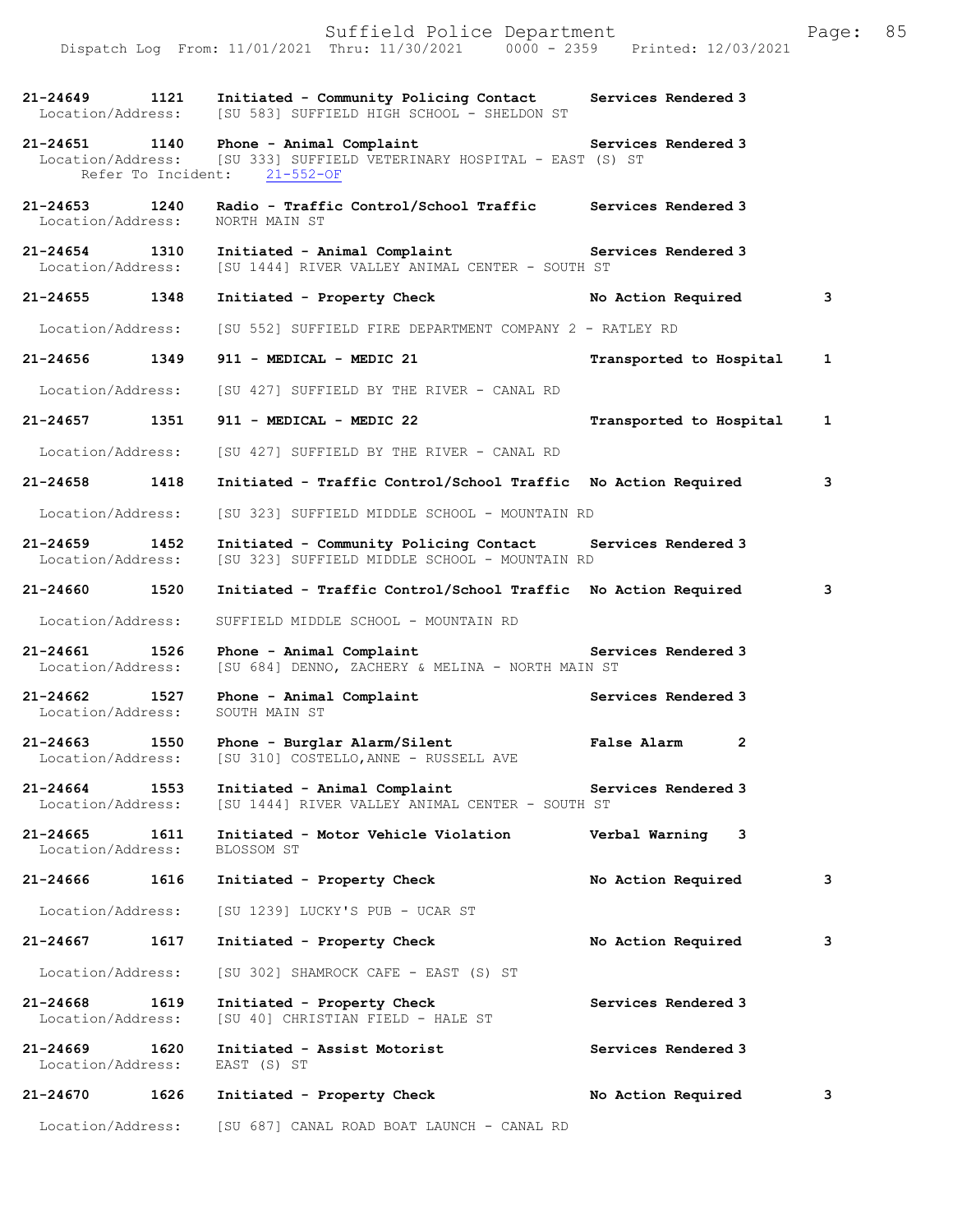|                                   |                            | Suffield Police Department<br>Dispatch Log From: 11/01/2021 Thru: 11/30/2021 0000 - 2359 Printed: 12/03/2021    |                         | Page:          | 86 |
|-----------------------------------|----------------------------|-----------------------------------------------------------------------------------------------------------------|-------------------------|----------------|----|
| 21-24671                          | 1629                       | Initiated - Traffic Control/School Traffic No Action Required                                                   |                         | 3              |    |
| Location/Address:                 |                            | MOUNTAIN RD + NORTH MAIN ST                                                                                     |                         |                |    |
| 21-24672                          | 1633                       | Initiated - Property Check                                                                                      | No Action Required      | 3              |    |
| Location/Address:                 |                            | [SU 75] FAS MART - THOMPSONVILLE RD                                                                             |                         |                |    |
| 21-24673                          | 1635                       | Initiated - Property Check                                                                                      | No Action Required      | 3              |    |
| Location/Address:                 |                            | [SU 326] SUFFIELD MEADOW CONDOS - SUFFIELD MEADOW DR                                                            |                         |                |    |
| $21 - 24674$<br>Location/Address: | 1636                       | Initiated - Property Check<br>[SU 1506] STONEY BROOK PARK - REMINGTON ST                                        | Services Rendered 3     |                |    |
| 21-24675 1646                     |                            | Initiated - Property Check                                                                                      | No Action Required      | 3              |    |
| Location/Address:                 |                            | [SU 688] QUARRY - QUARRY RD                                                                                     |                         |                |    |
| 21-24676 1649                     |                            | Initiated - Community Policing Contact Mo Action Required                                                       |                         | 3              |    |
| Location/Address:                 |                            | [SU 326] SUFFIELD MEADOW CONDOS - SUFFIELD MEADOW DR                                                            |                         |                |    |
| $21 - 24677$                      | 1702                       | Phone - Suspicious Vehicle                                                                                      | No Action Required      | $\overline{2}$ |    |
| Location/Address:                 |                            | PLANTATION DR                                                                                                   |                         |                |    |
| 21-24678                          | 1712                       | Initiated - Community Policing Contact                                                                          | No Action Required      | 3              |    |
| Location/Address:                 |                            | VALLEYVIEW DR                                                                                                   |                         |                |    |
| $21 - 24679$<br>Location/Address: | 1712<br>Refer To Incident: | Phone - General Information<br>STRATHMORE LN<br>$21 - 553 - OF$                                                 | Report Taken<br>3       |                |    |
| 21-24680                          | 1716                       | 911 - MEDICAL - MEDIC 21                                                                                        | Transported to Hospital | 1              |    |
| Location/Address:                 |                            | [SU 324] THE SUFFIELD HOUSE - CANAL RD                                                                          |                         |                |    |
| $21 - 24681$                      | 1740                       | Initiated - Community Policing Contact                                                                          | No Action Required      | 3              |    |
| Location/Address:                 |                            | SILVER CREEK DR                                                                                                 |                         |                |    |
| 21-24682                          | 1752                       | Initiated - Property Check                                                                                      | No Action Required      | 3              |    |
|                                   |                            | Location/Address: [SU 614] EBB'S CORNER - BABBS RD                                                              |                         |                |    |
| $21 - 24683$                      |                            | 1757 911 - General Information                                                                                  | No Action Required      | 3              |    |
| Location/Address:                 |                            | BY LITTLE LEAGUE FIELD - HALE ST                                                                                |                         |                |    |
| 21-24684 1806                     |                            | Initiated - Property Check                                                                                      | No Action Required      | 3              |    |
| Location/Address:                 |                            | [SU 690] SUFFIELD WILDLIFE MANAGEMENT AREA - BABBS RD                                                           |                         |                |    |
| 21-24685                          | 1809<br>Refer To Incident: | Phone - General Information<br>Location/Address: [SU 1620] CHAMPIGNY RESIDENCE - EAST (S) ST<br>$21 - 554 - OF$ | Report Taken<br>3       |                |    |
| 21-24686 1815                     |                            | Initiated - Property Check                                                                                      | No Action Required      | 3              |    |
| Location/Address:                 |                            | [SU 1309] BABBS BEACH/RECREATION AREA - BABBS RD                                                                |                         |                |    |
| 21-24687                          | 1831                       | Initiated - Property Check                                                                                      | No Action Required      | 3              |    |
|                                   |                            | Location/Address: [SU 689] STATE LINE TURNAROUND - MOUNTAIN RD                                                  |                         |                |    |
| 21-24688                          | 1919                       | Phone - MEDICAL - MEDIC 21                                                                                      | Transported to Hospital | $\mathbf{1}$   |    |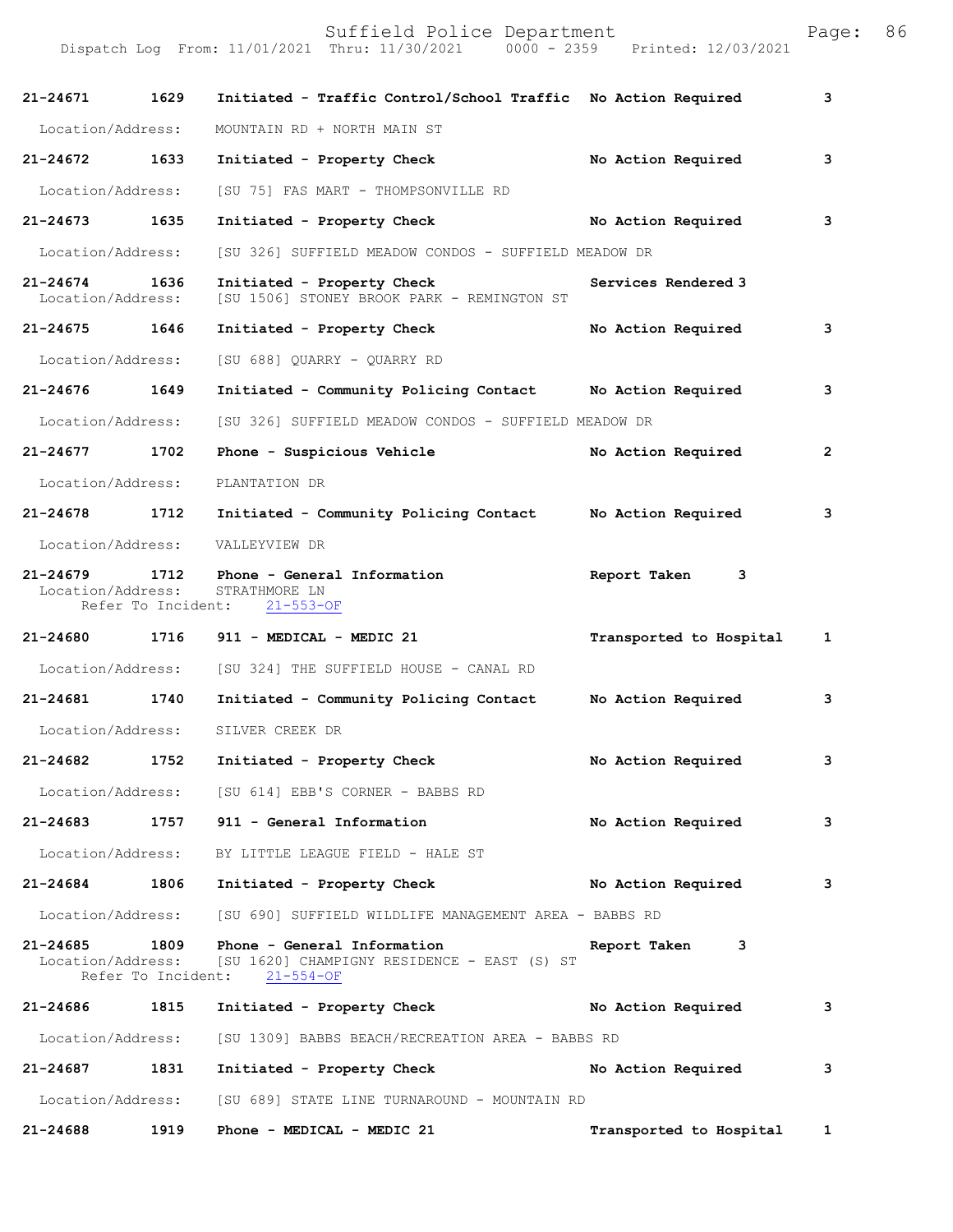| Location/Address:                 |      | WARNERTOWN RD                                                                      |                     |   |
|-----------------------------------|------|------------------------------------------------------------------------------------|---------------------|---|
| 21-24689 1956                     |      | Initiated - Traffic Control/School Traffic No Action Required                      |                     | 3 |
| Location/Address:                 |      | WARNERTOWN RD                                                                      |                     |   |
| 21-24690 2005                     |      | Initiated - Property Check                                                         | No Action Required  | 3 |
| Location/Address:                 |      | WARNERTOWN RD                                                                      |                     |   |
| 21-24691                          | 2010 | Initiated - Community Policing Contact Mo Action Required                          |                     | 3 |
| Location/Address:                 |      | MOUNTAIN RD MARKET PLACE - MOUNTAIN RD                                             |                     |   |
| 21-24693 2200                     |      | Initiated - Property Check                                                         | No Action Required  | 3 |
| Location/Address:                 |      | [SU 583] SUFFIELD HIGH SCHOOL - SHELDON ST                                         |                     |   |
| 21-24694 2208                     |      | Initiated - Property Check                                                         | No Action Required  | 3 |
| Location/Address:                 |      | [SU 6] AIRWAYS GOLF COURSE - SOUTH GRAND ST                                        |                     |   |
| 21-24695 2215                     |      | Initiated - Property Check                                                         | No Action Required  | 3 |
| Location/Address:                 |      | [SU 380] WEST SUFFIELD SHOPS - MOUNTAIN RD                                         |                     |   |
| 21-24697 2309                     |      | Initiated - Property Check                                                         | No Action Required  | 3 |
| Location/Address:                 |      | [SU 561] BRUCE PARK - MOUNTAIN RD                                                  |                     |   |
| $21 - 24699$<br>Location/Address: | 2310 | Walk-In - General Information<br>[SU 550] SUFFIELD POLICE DEPARTMENT - MOUNTAIN RD | Services Rendered 3 |   |
| 21-24698                          | 2311 | Initiated - Property Check                                                         | No Action Required  | 3 |
| Location/Address:                 |      | [SU 330] SPAULDING SCHOOL - MOUNTAIN RD                                            |                     |   |
| 21-24700 2315                     |      | Initiated - Property Check                                                         | No Action Required  | 3 |
| Location/Address:                 |      | [SU 323] SUFFIELD MIDDLE SCHOOL - MOUNTAIN RD                                      |                     |   |
| 21-24701 2318                     |      | Initiated - Property Check No Action Required                                      |                     | 3 |
|                                   |      | Location/Address: [SU 322] MCALISTER INTERMEDIATE SCHOOL - MOUNTAIN RD             |                     |   |
| 21-24703                          | 2320 | Initiated - Property Check                                                         | No Action Required  | 3 |
| Location/Address:                 |      | [SU 1215] ROY PROPERTIES - MOUNTAIN RD                                             |                     |   |
| 21-24704                          | 2330 | Initiated - Property Check                                                         | No Action Required  | 3 |
| Location/Address:                 |      | WILLOW CREEK                                                                       |                     |   |
| 21-24705                          | 2336 | Initiated - Property Check                                                         | No Action Required  | 3 |
| Location/Address:                 |      | BARRY PL                                                                           |                     |   |
| $21 - 24706$                      | 2341 | Initiated - Property Check                                                         | No Action Required  | 3 |
| Location/Address:                 |      | WAINSCOT LN                                                                        |                     |   |
| 21-24707                          | 2344 | Initiated - Property Check                                                         | No Action Required  | 3 |
| Location/Address:                 |      | FIDDLEHEAD PL                                                                      |                     |   |
| 21-24708                          | 2348 | Initiated - General Information                                                    | No Action Required  | 3 |
| Location/Address:                 |      | [SU 550] SUFFIELD POLICE DEPARTMENT - MOUNTAIN RD                                  |                     |   |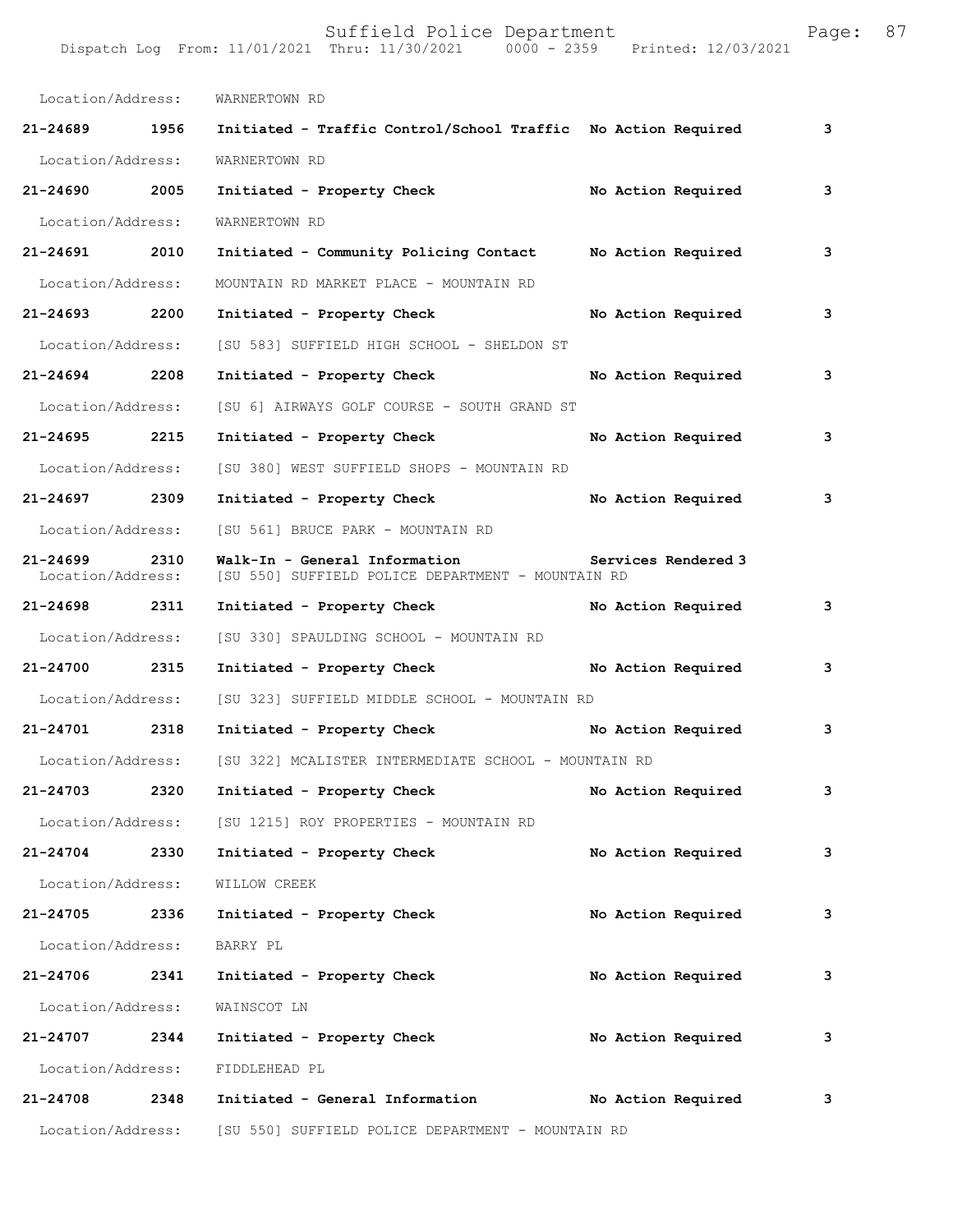| 21-24709 2355                 |      | Initiated - Property Check                                     |  | No Action Required   | 3              |
|-------------------------------|------|----------------------------------------------------------------|--|----------------------|----------------|
| Location/Address:             |      | KENT AVE                                                       |  |                      |                |
|                               |      | 21-24710 2359 911 - Suspicious Vehicle                         |  | No Action Required   | $\overline{2}$ |
|                               |      | Location/Address: BOSTON NECK RD                               |  |                      |                |
|                               |      | For Date: $11/17/2021$ - Wednesday                             |  |                      |                |
| 21-24711 0017                 |      | Initiated - Assist Motorist                                    |  | No Action Required   | 3              |
| Location/Address:             |      | W OF PHELPS - MOUNTAIN RD                                      |  |                      |                |
| 21-24712 0018                 |      | Initiated - Property Check                                     |  | No Action Required   | 3              |
| Location/Address:             |      | WISTERIA LN                                                    |  |                      |                |
| 21-24713 0022                 |      | Initiated - Property Check                                     |  | No Action Required   | 3              |
| Location/Address:             |      | STONY BROOK DR                                                 |  |                      |                |
| 21-24714 0023                 |      | Initiated - Property Check                                     |  | No Action Required   | 3              |
| Location/Address:             |      | HICKORY ST                                                     |  |                      |                |
| 21-24715 0027                 |      | Initiated - Property Check                                     |  | No Action Required   | 3              |
| Location/Address:             |      | [SU 495] SUFFIELD VAPE & SMOKE SHOP - MAPLETON AVE             |  |                      |                |
| 21-24716 0033                 |      | Initiated - Property Check                                     |  | No Action Required   | 3              |
| Location/Address:             |      | BOSTON NECK RD                                                 |  |                      |                |
| 21-24717 0038                 |      | Initiated - Property Check                                     |  | No Action Required   | 3              |
| Location/Address:             |      | HERITAGE TRL                                                   |  |                      |                |
| 21-24719 0039                 |      | Initiated - Property Check                                     |  | No Action Required   | 3              |
| Location/Address:             |      | [SU 75] FAS MART - THOMPSONVILLE RD                            |  |                      |                |
| 21-24718<br>Location/Address: | 0041 | Initiated - General Information<br>HERITAGE TRL                |  | No Such Address<br>3 |                |
| 21-24722                      | 0049 | Initiated - Property Check No Action Required                  |  |                      | 3              |
| Location/Address:             |      | [SU 553] SUFFIELD FIRE DEPARTMENT COMPANY 4 - THOMPSONVILLE RD |  |                      |                |
| 21-24720                      | 0050 | Initiated - Property Check                                     |  | No Action Required   | 3              |
| Location/Address:             |      | [SU 690] SUFFIELD WILDLIFE MANAGEMENT AREA - BABBS RD          |  |                      |                |
| 21-24721 0053                 |      | Initiated - Property Check                                     |  | No Action Required   | 3              |
| Location/Address:             |      | [SU 689] STATE LINE TURNAROUND - MOUNTAIN RD                   |  |                      |                |
| 21-24723 0059                 |      | Initiated - Property Check                                     |  | No Action Required   | 3              |
| Location/Address:             |      | AUDUBON DR                                                     |  |                      |                |
| 21-24724                      | 0059 | Initiated - Property Check                                     |  | No Action Required   | 3              |
| Location/Address:             |      | [SU 1528] RAIL TRAIL - PHELPS RD                               |  |                      |                |
| 21-24725                      | 0101 | Initiated - Property Check                                     |  | No Action Required   | 3              |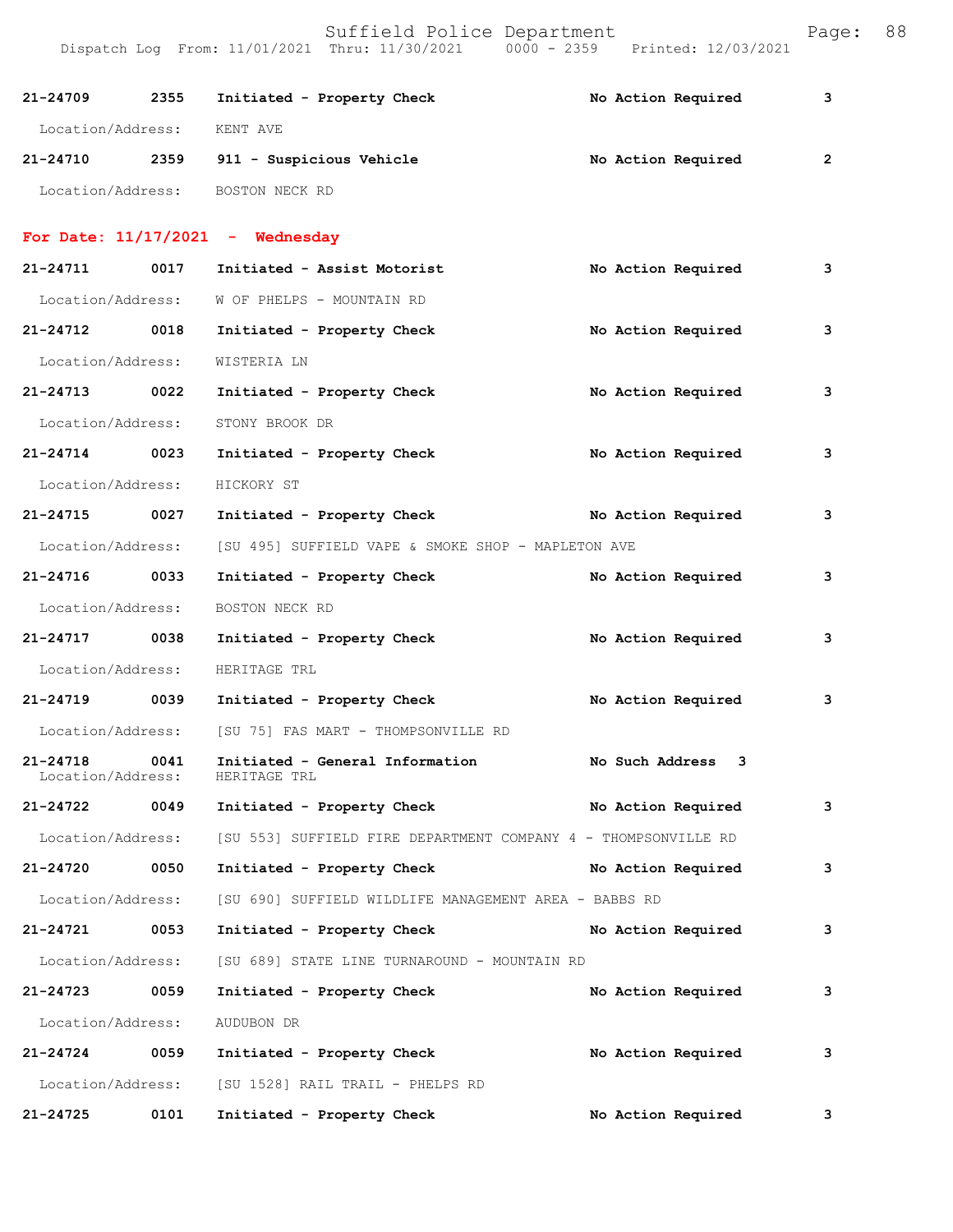|                   |      | Suffield Police Department<br>Dispatch Log From: 11/01/2021 Thru: 11/30/2021 0000 - 2359 Printed: 12/03/2021 |                    | Page: | 89 |
|-------------------|------|--------------------------------------------------------------------------------------------------------------|--------------------|-------|----|
| Location/Address: |      | CONSERVATION RD                                                                                              |                    |       |    |
| 21-24726 0103     |      | Initiated - Property Check                                                                                   | No Action Required | 3     |    |
| Location/Address: |      | STRATTON FARMS RD                                                                                            |                    |       |    |
| 21-24727 0105     |      | Initiated - Property Check                                                                                   | No Action Required | 3     |    |
| Location/Address: |      | OVERHILL DR                                                                                                  |                    |       |    |
| 21-24729 0108     |      | Initiated - Property Check                                                                                   | No Action Required | 3     |    |
| Location/Address: |      | [SU 1239] LUCKY'S PUB - UCAR ST                                                                              |                    |       |    |
| 21-24728 0109     |      | Initiated - Property Check                                                                                   | No Action Required | 3     |    |
| Location/Address: |      | [SU 614] EBB'S CORNER - BABBS RD                                                                             |                    |       |    |
| 21-24730 0115     |      | Initiated - Property Check                                                                                   | No Action Required | 3     |    |
| Location/Address: |      | SUFFIELD MEADOW DR                                                                                           |                    |       |    |
| 21-24731 0127     |      | Initiated - Property Check No Action Required                                                                |                    | 3     |    |
| Location/Address: |      | [SU 2] A NEW ENGLAND AUTO & TRUCK - EAST (S) ST                                                              |                    |       |    |
| 21-24732 0136     |      | Initiated - Property Check No Action Required                                                                |                    | 3     |    |
| Location/Address: |      | [SU 333] SUFFIELD VETERINARY HOSPITAL - EAST (S) ST                                                          |                    |       |    |
| 21-24733 0156     |      | Initiated - Property Check No Action Required                                                                |                    | 3     |    |
| Location/Address: |      | [SU 136] SUFFIELD LUMBER COMPANY - NORTH GRAND ST                                                            |                    |       |    |
| 21-24734 0206     |      | Initiated - Property Check                                                                                   | No Action Required | 3     |    |
| Location/Address: |      | [SU 6] AIRWAYS GOLF COURSE - SOUTH GRAND ST                                                                  |                    |       |    |
| 21-24735 0208     |      | Initiated - Property Check                                                                                   | No Action Required | 3     |    |
| Location/Address: |      | SOUTH STONE ST                                                                                               |                    |       |    |
| 21-24736          | 0217 | Initiated - Property Check                                                                                   | No Action Required | 3     |    |
| Location/Address: |      | [SU 380] WEST SUFFIELD SHOPS - MOUNTAIN RD                                                                   |                    |       |    |
| 21-24737          | 0247 | Initiated - Property Check                                                                                   | No Action Required | 3     |    |
| Location/Address: |      | VALLEYVIEW DR                                                                                                |                    |       |    |
| $21 - 24738$      | 0252 | Initiated - Property Check                                                                                   | No Action Required | 3     |    |
| Location/Address: |      | PLEASE - PLEASANT VIEW DR                                                                                    |                    |       |    |
| $21 - 24739$      | 0257 | Initiated - General Information                                                                              | No Action Required | 3     |    |
| Location/Address: |      | PLEASANT VIEW DR                                                                                             |                    |       |    |
| 21-24740 0259     |      | Initiated - Traffic Control/School Traffic No Action Required                                                |                    | 3     |    |
| Location/Address: |      | EAST (N) ST + GREENDALE DR                                                                                   |                    |       |    |
| 21-24741          | 0322 | Initiated - Property Check                                                                                   | No Action Required | 3     |    |
| Location/Address: |      | HIC - HICKORY ST                                                                                             |                    |       |    |
| 21-24742          | 0328 | Initiated - Property Check                                                                                   | No Action Required | 3     |    |
| Location/Address: |      | CLAY CREEK DR                                                                                                |                    |       |    |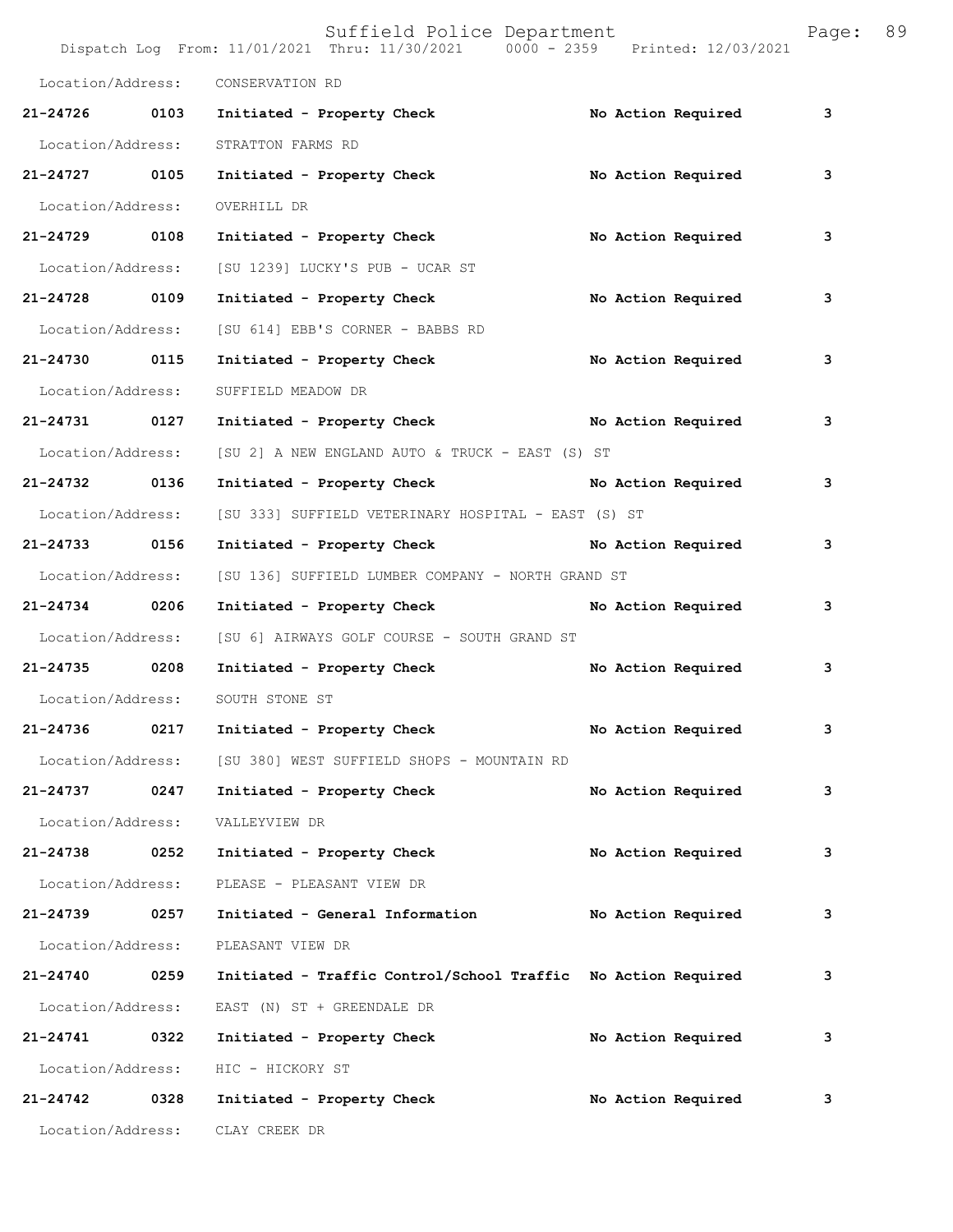| aqe: |  | 90 |  |
|------|--|----|--|
|      |  |    |  |

| 21-24743 0330                 |      | Initiated - Property Check                                                               | No Action Required  | 3 |
|-------------------------------|------|------------------------------------------------------------------------------------------|---------------------|---|
| Location/Address:             |      | [SU 583] SUFFIELD HIGH SCHOOL - SHELDON ST                                               |                     |   |
| $21 - 24744$                  | 0333 | Initiated - Property Check                                                               | No Action Required  | 3 |
| Location/Address:             |      | COLD SPRING LN                                                                           |                     |   |
| 21-24745 0340                 |      | Initiated - Property Check                                                               | No Action Required  | 3 |
| Location/Address:             |      | [SU 40] CHRISTIAN FIELD - HALE ST                                                        |                     |   |
| 21-24746 0345                 |      | Initiated - Property Check                                                               | No Action Required  | 3 |
| Location/Address:             |      | [SU 115] FOOD BAG (AMG RETAIL LLC #519) - MOUNTAIN RD                                    |                     |   |
| 21-24747 0355                 |      | Initiated - Property Check                                                               | No Action Required  | 3 |
| Location/Address:             |      | WAINSCOT LN                                                                              |                     |   |
| 21-24748 0357                 |      | Initiated - Property Check                                                               | No Action Required  | 3 |
| Location/Address:             |      | FIDDLEHEAD PL                                                                            |                     |   |
| 21-24749 0405                 |      | Initiated - Property Check                                                               | No Action Required  | 3 |
| Location/Address:             |      | [SU 614] EBB'S CORNER - BABBS RD                                                         |                     |   |
| 21-24750 0419                 |      | Initiated - Traffic Control/School Traffic No Action Required                            |                     | 3 |
| Location/Address:             |      | [SU 112] PEOPLES BANK - MOUNTAIN RD                                                      |                     |   |
| 21-24751<br>Location/Address: | 0430 | 911 - MEDICAL - MEDIC 21<br>[SU 310] COSTELLO, ANNE - RUSSELL AVE                        | Services Rendered 1 |   |
| 21-24752 0439                 |      | Initiated - Property Check                                                               | No Action Required  | 3 |
| Location/Address:             |      | HALLADAY (E) AVE                                                                         |                     |   |
| 21-24753 0444                 |      | Initiated - Property Check                                                               | No Action Required  | 3 |
| Location/Address:             |      | LISE CIR                                                                                 |                     |   |
| 21-24754                      | 0453 | Initiated - Property Check                                                               | No Action Required  | 3 |
| Location/Address:             |      | QUAIL RUN RD                                                                             |                     |   |
| 21-24756                      | 0511 | Initiated - Traffic Control/School Traffic No Action Required                            |                     | 3 |
| Location/Address:             |      | MAPLETON AVE + WOODBRIDGE DR                                                             |                     |   |
| 21-24755                      | 0514 | Phone - Noise Complaint                                                                  | No Action Required  | 3 |
| Location/Address:             |      | SOUTH MAIN ST                                                                            |                     |   |
| 21-24757<br>Location/Address: | 0539 | 911 - 911 Hang Up<br>T MOBILE CELL TOWER - EAST (S) ST                                   | Services Rendered 2 |   |
| 21-24758                      | 0555 | Initiated - Property Check                                                               | No Action Required  | 3 |
| Location/Address:             |      | HALLADAY (W) AVE                                                                         |                     |   |
| 21-24759                      | 0558 | Initiated - Property Check                                                               | No Action Required  | 3 |
| Location/Address:             |      | [SU 614] EBB'S CORNER - BABBS RD                                                         |                     |   |
| 21-24760<br>Location/Address: | 0711 | Initiated - Traffic Control/School Traffic<br>[SU 583] SUFFIELD HIGH SCHOOL - SHELDON ST | Services Rendered 3 |   |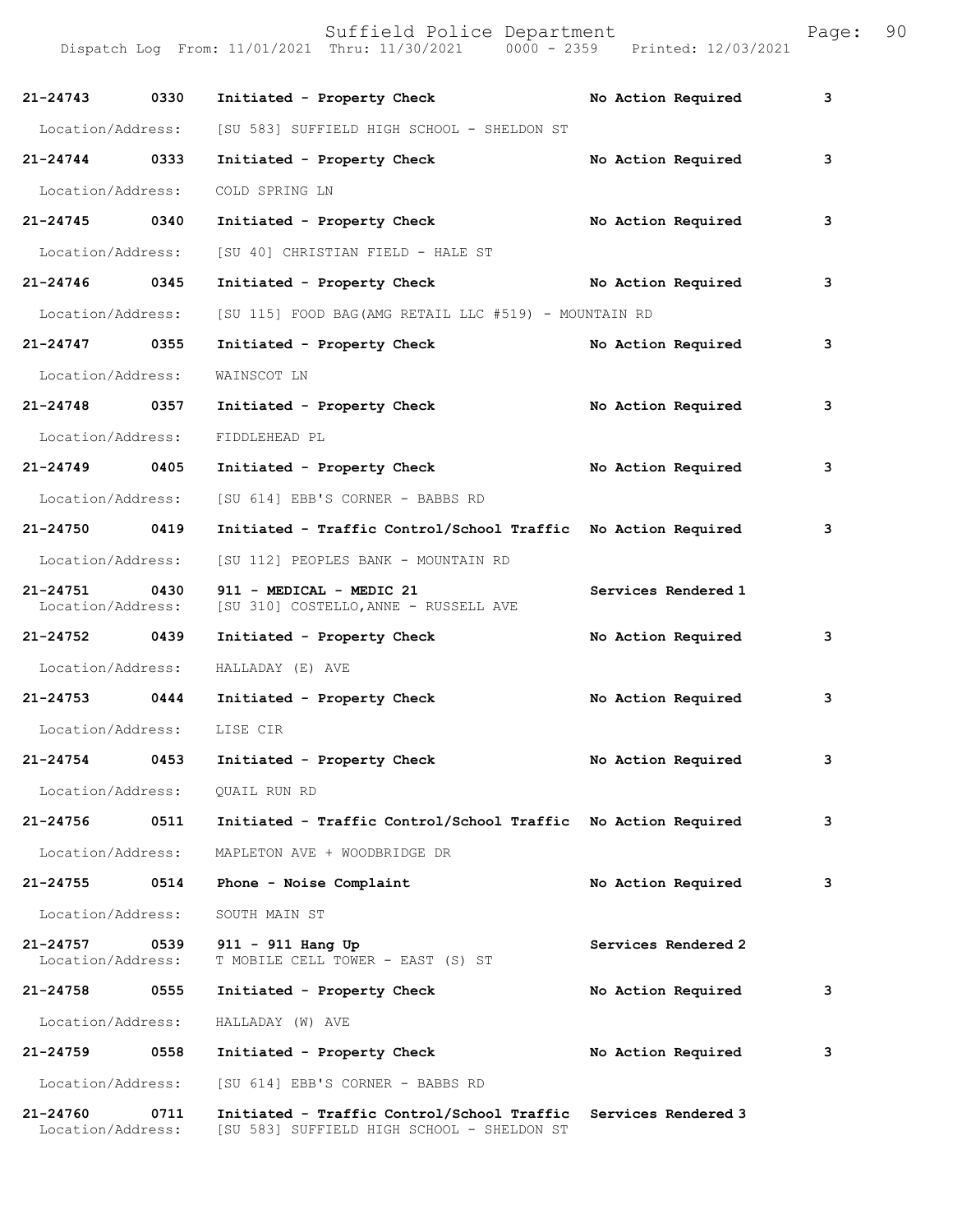Dispatch Log From: 11/01/2021 Thru: 11/30/2021 0000 - 2359 Printed: 12/03/2021 **21-24761 0715 Initiated - Traffic Control/School Traffic Services Rendered 3**  [SU 323] SUFFIELD MIDDLE SCHOOL - MOUNTAIN RD **21-24762 0733 Initiated - Property Check No Action Required 3** Location/Address: [SU 495] SUFFIELD VAPE & SMOKE SHOP - MAPLETON AVE **21-24763 0744 Initiated - Property Check No Action Required 3** Location/Address: [SU 1436] GOODYEAR FARM - MOUNTAIN RD **21-24764 0806 Initiated - Community Policing Contact No Action Required 3** Location/Address: [SU 323] SUFFIELD MIDDLE SCHOOL - MOUNTAIN RD **21-24765 0828 Initiated - Property Check No Action Required 3** Location/Address: POOLE RD **21-24766 0854 Initiated - Property Check No Action Required 3** Location/Address: [SU 1506] STONEY BROOK PARK - REMINGTON ST **21-24767 0904 911 - MEDICAL - MEDIC 21 Transported to Hospital 1** Location/Address: [SU 310] COSTELLO,ANNE - RUSSELL AVE **21-24768 0937 Initiated - Community Policing Contact No Action Required 3** Location/Address: [SU 323] SUFFIELD MIDDLE SCHOOL - MOUNTAIN RD **21-24769 1011 Initiated - Property Check No Action Required 3** Location/Address: [SU 495] SUFFIELD VAPE & SMOKE SHOP - MAPLETON AVE **21-24771 1019 911 - MEDICAL - MEDIC 22 Services Rendered 1**  Location/Address: [SU 259] PARK PLACE - BRIDGE ST **21-24770 1025 Initiated - Community Policing Contact No Action Required 3** Location/Address: [SU 583] SUFFIELD HIGH SCHOOL - SHELDON ST **21-24772 1036 Phone - Suspicious Vehicle No Action Required 2** Location/Address: BABBS RD **21-24773 1045 Initiated - Welfare Check No Action Required 3** Location/Address: SUSAN DR **21-24774 1102 Initiated - Property Check No Action Required 3** Location/Address: [SU 302] SHAMROCK CAFE - EAST (S) ST **21-24775 1126 Initiated - Property Check No Action Required 3** Location/Address: FIRESTONE DR **21-24776 1206 Initiated - Hazardous Condition Services Rendered 2**  Location/Address: NORTH ST **21-24777 1208 Initiated - Community Policing Contact No Action Required 3** Location/Address: [SU 328] SUFFIELD PIZZA - SUFFIELD VILLAGE **21-24778 1223 Initiated - Property Check No Action Required 3** Location/Address: [SU 49] SACRED HEART CHURCH - MOUNTAIN RD

Suffield Police Department Page: 91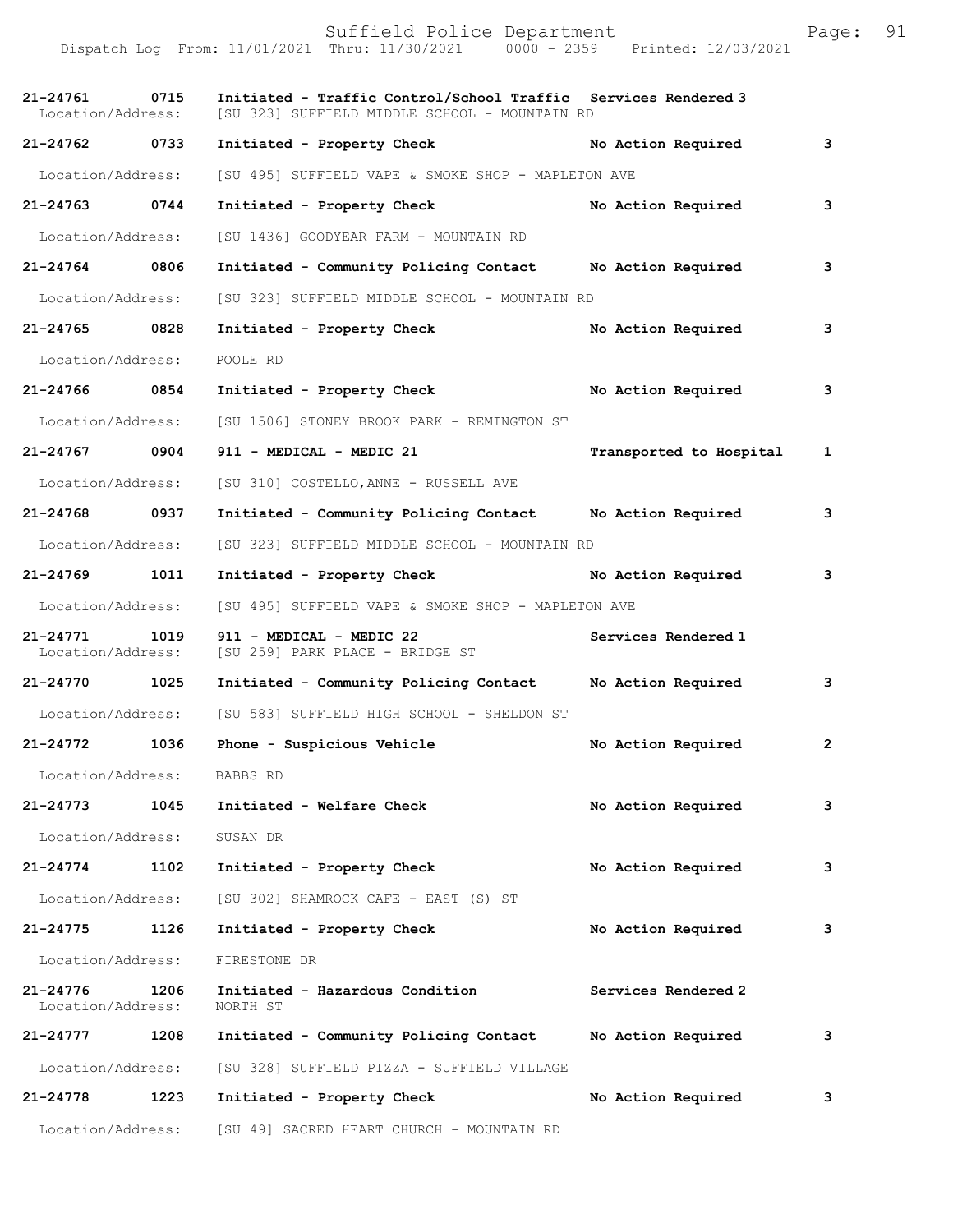| $21 - 24779$<br>Location/Address: | 1338 | Phone - Suspicious Activity<br>LANDING CIR                                                                      | Services Rendered 2           |   |
|-----------------------------------|------|-----------------------------------------------------------------------------------------------------------------|-------------------------------|---|
| 21-24781                          | 1401 | Initiated - Traffic Control/School Traffic No Action Required                                                   |                               | 3 |
| Location/Address:                 |      | [SU 583] SUFFIELD HIGH SCHOOL - SHELDON ST                                                                      |                               |   |
| 21-24782                          | 1415 | Initiated - Traffic Control/School Traffic No Action Required                                                   |                               | 3 |
| Location/Address:                 |      | [SU 323] SUFFIELD MIDDLE SCHOOL - MOUNTAIN RD                                                                   |                               |   |
| $21 - 24783$<br>Location/Address: | 1426 | Initiated - Traffic Control/School Traffic Services Rendered 3<br>[SU 323] SUFFIELD MIDDLE SCHOOL - MOUNTAIN RD |                               |   |
| $21 - 24784$                      | 1501 | Initiated - Follow Up                                                                                           | No Action Required            | 3 |
| Location/Address:                 |      | [SU 550] SUFFIELD POLICE DEPARTMENT - MOUNTAIN RD                                                               |                               |   |
| 21-24785 1552                     |      | Initiated - Property Check                                                                                      | No Action Required            | 3 |
| Location/Address:                 |      | [SU 686] HILLTOP FARM - MAPLETON AVE                                                                            |                               |   |
| 21-24786                          | 1607 | Initiated - Property Check                                                                                      | No Action Required            | 3 |
| Location/Address:                 |      | [SU 553] SUFFIELD FIRE DEPARTMENT COMPANY 4 - THOMPSONVILLE RD                                                  |                               |   |
| 21-24787                          | 1616 | Initiated - Property Check                                                                                      | No Action Required            | 3 |
| Location/Address:                 |      | [SU 75] FAS MART - THOMPSONVILLE RD                                                                             |                               |   |
| 21-24788                          | 1620 | Initiated - Property Check                                                                                      | No Action Required            | 3 |
| Location/Address:                 |      | [SU 583] SUFFIELD HIGH SCHOOL - SHELDON ST                                                                      |                               |   |
| 21-24789                          | 1624 | Initiated - Property Check                                                                                      | No Action Required            | 3 |
| Location/Address:                 |      | HARVEY LN                                                                                                       |                               |   |
| 21-24791                          | 1624 | Initiated - Property Check                                                                                      | No Action Required            | 3 |
| Location/Address:                 |      | [SU 688] OUARRY - OUARRY RD                                                                                     |                               |   |
| 21-24790                          | 1626 | Initiated - Traffic Control/School Traffic No Action Required                                                   |                               | 3 |
| Location/Address:                 |      | SOUTH GRAND ST + SHELDON ST                                                                                     |                               |   |
| 21-24792<br>Location/Address:     | 1631 | Initiated - Motor Vehicle Violation<br>EAST (S) ST                                                              | Verbal Warning 3              |   |
| 21-24793                          | 1635 | Initiated - Property Check                                                                                      | No Action Required            | 3 |
|                                   |      | Location/Address: [SU 928] STRATTON FARMS - STRATTON FARMS RD                                                   |                               |   |
| $21 - 24794$                      | 1639 | Initiated - Traffic Control/School Traffic No Action Required                                                   |                               | 3 |
| Location/Address:                 |      | EAST (S) ST + CONSERVATION RD                                                                                   |                               |   |
| 21-24795                          | 1640 | Initiated - Property Check                                                                                      | No Action Required            | 3 |
| Location/Address:                 |      | [SU 690] SUFFIELD WILDLIFE MANAGEMENT AREA - BABBS RD                                                           |                               |   |
| 21-24796                          | 1641 | 911 - MEDICAL - MEDIC 21                                                                                        | Transported to Hospital 1     |   |
|                                   |      | Location/Address: [SU 259] PARK PLACE - BRIDGE ST                                                               |                               |   |
| 21-24797<br>$\mathbf{2}$          |      | 1646 911 - 911 Hang Up                                                                                          | Taken/Refered to Other Agency |   |
| Location/Address:                 |      | [SU 427] SUFFIELD BY THE RIVER - CANAL RD                                                                       |                               |   |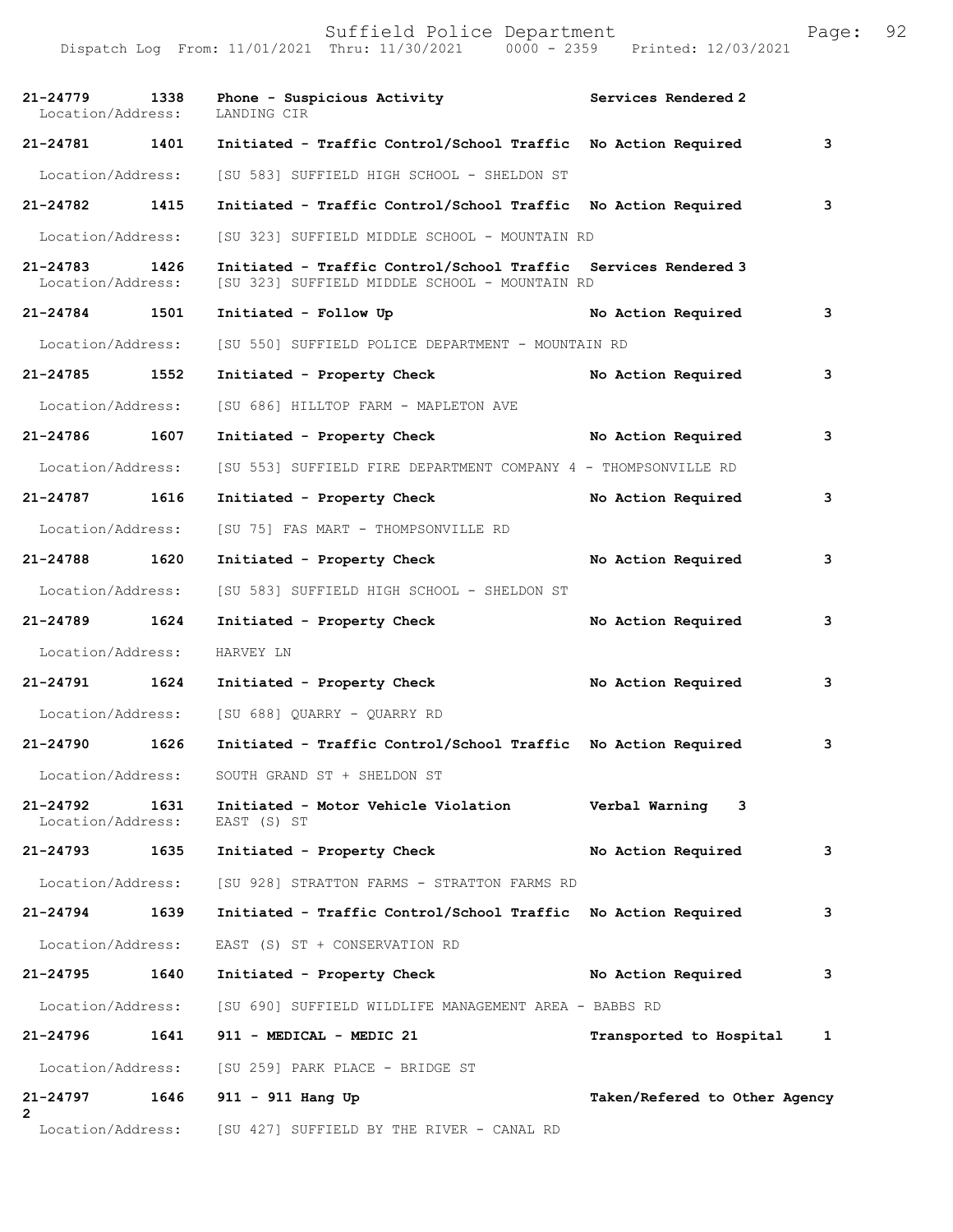| 21-24798<br>$\mathbf{1}$      | 1656 | 911 - MEDICAL - MEDIC 22                                      | Taken/Refered to Other Agency |                |
|-------------------------------|------|---------------------------------------------------------------|-------------------------------|----------------|
|                               |      | Location/Address: [SU 427] SUFFIELD BY THE RIVER - CANAL RD   |                               |                |
| 21-24799<br>Location/Address: | 1707 | Phone - Animal Complaint<br>NORTH GRAND ST                    | Services Rendered 3           |                |
| 21-24800 1709                 |      | 911 - Animal Complaint                                        | No Action Required            | 3              |
| Location/Address:             |      | BRANDYWINE LN                                                 |                               |                |
| 21-24801 1731                 |      | Initiated - Property Check                                    | No Action Required            | 3              |
| Location/Address:             |      | DYLAN DR                                                      |                               |                |
| 21-24802                      | 1735 | Initiated - Property Check                                    | No Action Required            | 3              |
| Location/Address:             |      | [SU 386] WOODLAWN CEMETARY - BRIDGE ST                        |                               |                |
| 21-24803 1748                 |      | 911 - MEDICAL - MEDIC 22                                      | Transported to Hospital       | 1              |
| Location/Address:             |      | <b>OUAIL RUN RD</b>                                           |                               |                |
| 21-24805 1821                 |      | Phone - Animal Complaint                                      | No Action Required            | 3              |
| Location/Address:             |      | EAST OF BABBS BETWEEN TOBACCO FIELDS - MOUNTAIN RD            |                               |                |
| 21-24806 1908                 |      | Initiated - Property Check                                    | No Action Required            | 3              |
| Location/Address:             |      | WISTERIA LN                                                   |                               |                |
| 21-24807 1918                 |      | Initiated - Traffic Control/School Traffic No Action Required |                               | 3              |
| Location/Address:             |      | EAST (S) ST                                                   |                               |                |
| 21-24808                      | 1923 | Initiated - Assist Motorist                                   | No Action Required            | 3              |
| Location/Address:             |      | EAST (S) ST + ALEXANDER LN                                    |                               |                |
| 21-24809 1932                 |      | Initiated - Property Check                                    | No Action Required            | 3              |
| Location/Address:             |      | [SU 302] SHAMROCK CAFE - EAST (S) ST                          |                               |                |
| 21-24810                      | 1940 | Initiated - Property Check                                    | No Action Required            | 3              |
|                               |      | Location/Address: GRASSMERE POND LN                           |                               |                |
| 21-24811                      |      | 1942 911 - Welfare Check                                      | No Action Required            | 3              |
| Location/Address:             |      | BRIDGE ST                                                     |                               |                |
| 21-24812                      | 1954 | Initiated - Property Check                                    | No Action Required            | 3              |
|                               |      | Location/Address: [SU 687] CANAL ROAD BOAT LAUNCH - CANAL RD  |                               |                |
| 21-24813                      | 1956 | Initiated - Suspicious Vehicle                                | No Action Required            | $\overline{2}$ |
| Location/Address:             |      | [SU 687] CANAL ROAD BOAT LAUNCH - CANAL RD                    |                               |                |
| $21 - 24814$                  | 2003 | Initiated - Property Check                                    | No Action Required            | 3              |
| Location/Address:             |      | [SU 326] SUFFIELD MEADOW CONDOS - SUFFIELD MEADOW DR          |                               |                |
| 21-24815                      | 2011 | Initiated - Traffic Control/School Traffic No Action Required |                               | 3              |
|                               |      | Location/Address: [SU 1517] BIELONKO FARMS - EAST (N) ST      |                               |                |
| 21-24816                      | 2016 | Initiated - Motor Vehicle Violation                           | Verbal Warning 3              |                |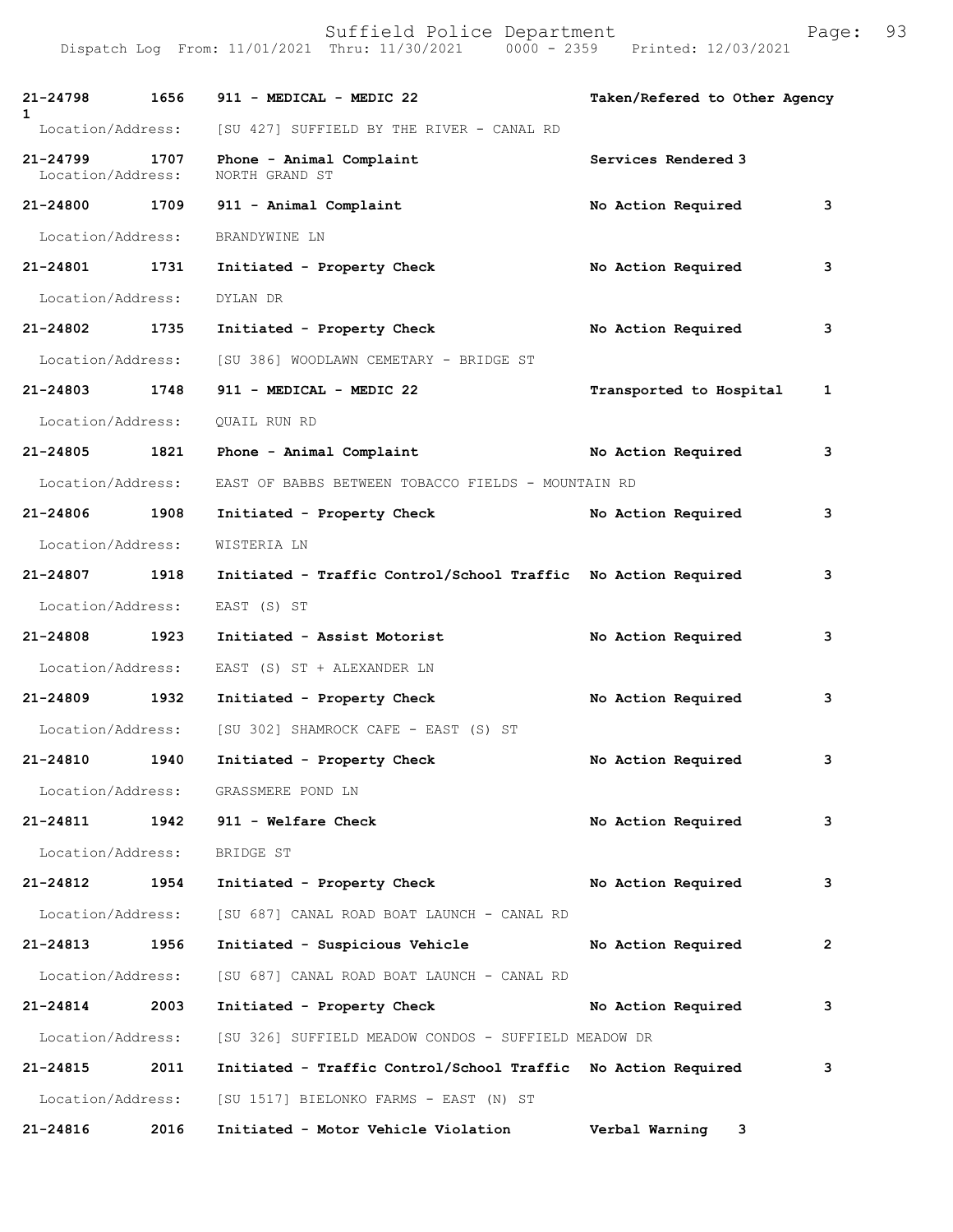|                            |                         | Suffield Police Department<br>Dispatch Log From: 11/01/2021 Thru: 11/30/2021 0000 - 2359 Printed: 12/03/2021 | Page: 94 |  |
|----------------------------|-------------------------|--------------------------------------------------------------------------------------------------------------|----------|--|
|                            |                         | Location/Address: EAST (N) ST                                                                                |          |  |
|                            |                         | 21-24817 2023 Initiated - Property Check No Action Required                                                  | 3        |  |
|                            |                         | Location/Address: [SU 495] SUFFIELD VAPE & SMOKE SHOP - MAPLETON AVE                                         |          |  |
| 21-24818 2153              |                         | Initiated - Property Check No Action Required                                                                | 3        |  |
| Location/Address:          |                         | [SU 1424] BROOK HILL VILLAGE - EMILY WAY                                                                     |          |  |
| 21-24819 2208              |                         | Initiated - Property Check No Action Required                                                                | 3        |  |
| Location/Address:          |                         | FIRESTONE DR                                                                                                 |          |  |
| 21-24820 2312              |                         | No Action Required<br>Initiated - Property Check                                                             | 3        |  |
| Location/Address:          |                         | MOUNTAIN RD                                                                                                  |          |  |
| 21-24821 2323              |                         | Initiated - Property Check<br>No Action Required                                                             | 3        |  |
|                            |                         | Location/Address: [SU 614] EBB'S CORNER - BABBS RD                                                           |          |  |
| 21-24822 2329              |                         | Initiated - Property Check<br>No Action Required                                                             | 3        |  |
|                            |                         | Location/Address: [SU 688] QUARRY - QUARRY RD                                                                |          |  |
| 21-24823 2337              |                         | Initiated - Property Check No Action Required                                                                | 3        |  |
|                            |                         | Location/Address: [SU 690] SUFFIELD WILDLIFE MANAGEMENT AREA - BABBS RD                                      |          |  |
| 21-24824 2341              |                         | Initiated - Property Check No Action Required                                                                | 3        |  |
| Location/Address:          |                         | GRIFFIN RD                                                                                                   |          |  |
|                            |                         | 21-24825 2350 Initiated - Property Check<br>No Action Required                                               | 3        |  |
|                            |                         | Location/Address: [SU 1241] M & J BUS INC - SOUTH ST                                                         |          |  |
| 21-24826 2356              |                         | Initiated - Property Check<br>No Action Required                                                             | 3        |  |
| Location/Address: NORTH ST |                         |                                                                                                              |          |  |
|                            |                         | 21-24827 2359 Initiated - Property Check<br>No Action Required                                               | 3        |  |
|                            |                         | Location/Address: THRALL AVE                                                                                 |          |  |
|                            | . <i>. .</i> . <i>.</i> |                                                                                                              |          |  |

## **For Date: 11/18/2021 - Thursday**

| 21-24828          | 0002 | Initiated - Property Check                                             | No Action Required | 3 |
|-------------------|------|------------------------------------------------------------------------|--------------------|---|
| Location/Address: |      | CANAL RD                                                               |                    |   |
| $21 - 24829$      | 0003 | Initiated - Property Check                                             | No Action Required | 3 |
|                   |      | Location/Address: [SU 115] FOOD BAG(AMG RETAIL LLC #519) - MOUNTAIN RD |                    |   |
| 21-24830          | 0004 | Initiated - Property Check                                             | No Action Required | 3 |
| Location/Address: |      | [SU 687] CANAL ROAD BOAT LAUNCH - CANAL RD                             |                    |   |
| 21-24831          | 0006 | Initiated - Property Check                                             | No Action Required | 3 |
| Location/Address: |      | [SU 1438] WINDSOR FEDERAL SAVINGS - MOUNTAIN RD                        |                    |   |
| 21-24832          | 0008 | Initiated - Property Check                                             | No Action Required | 3 |
| Location/Address: |      | [SU 69] CVS PHARMACY - MOUNTAIN RD                                     |                    |   |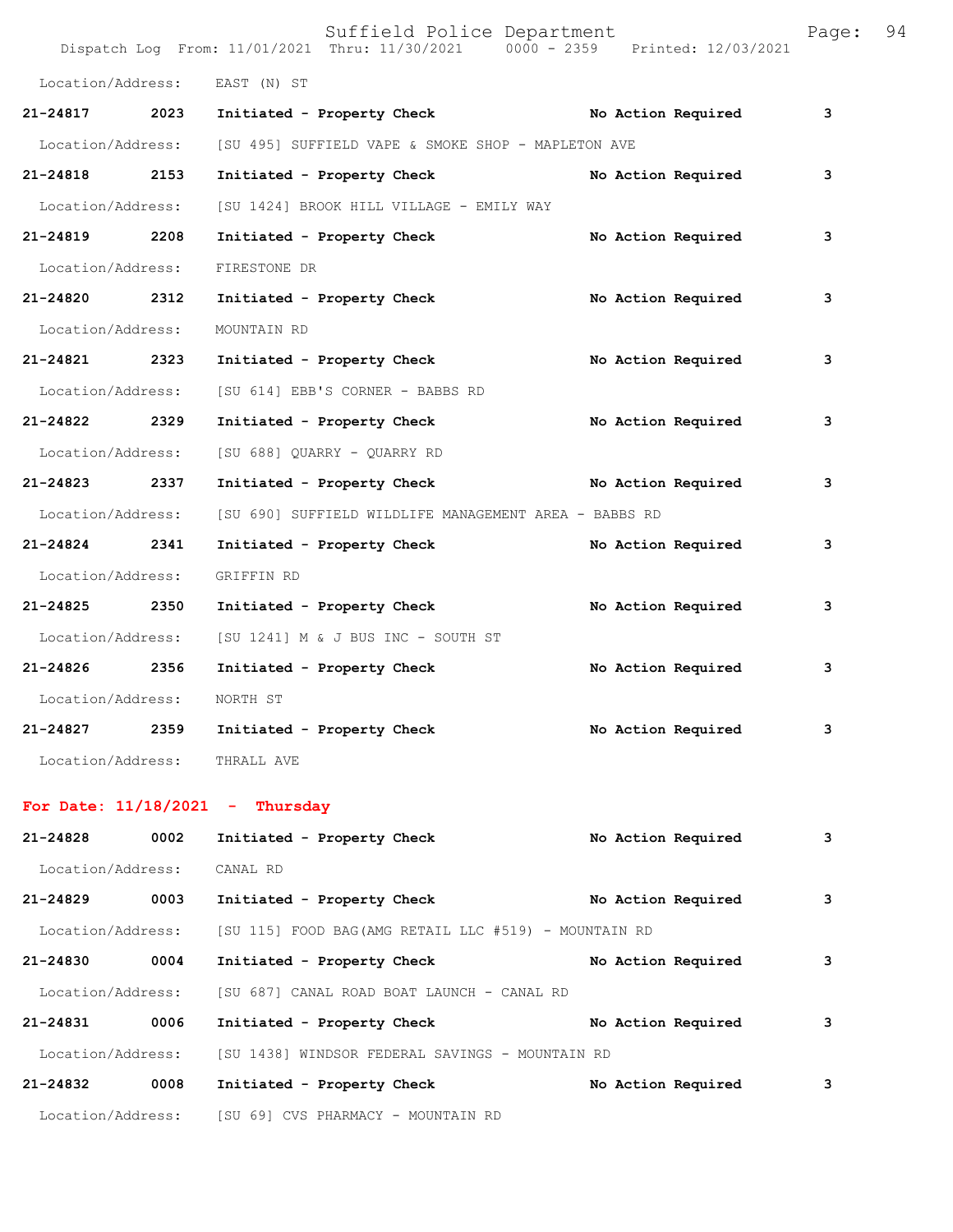| 21-24833          | 0011 | Initiated - Property Check                                          | No Action Required | 3            |
|-------------------|------|---------------------------------------------------------------------|--------------------|--------------|
| Location/Address: |      | OVERHILL DR                                                         |                    |              |
| 21-24834 0014     |      | Initiated - Property Check                                          | No Action Required | 3            |
| Location/Address: |      | WOODLAND TER                                                        |                    |              |
| 21-24835 0015     |      | Initiated - Property Check                                          | No Action Required | 3            |
| Location/Address: |      | COUNTRYSIDE LN                                                      |                    |              |
| 21-24836 0016     |      | Initiated - Property Check                                          | No Action Required | 3            |
| Location/Address: |      | WILLIAMS CIR                                                        |                    |              |
| 21-24837 0017     |      | Initiated - Property Check                                          | No Action Required | 3            |
| Location/Address: |      | RIVERVIEW TER                                                       |                    |              |
| 21-24838 0019     |      | Initiated - Property Check                                          | No Action Required | 3            |
| Location/Address: |      | CATHERINE LN                                                        |                    |              |
| 21-24839 0022     |      | Initiated - Property Check                                          | No Action Required | 3            |
| Location/Address: |      | [SU 75] FAS MART - THOMPSONVILLE RD                                 |                    |              |
| 21-24840 0032     |      | Initiated - Property Check                                          | No Action Required | 3            |
| Location/Address: |      | [SU 140] GUYS AUTO SALES - MOUNTAIN RD                              |                    |              |
| 21-24841 0037     |      | Initiated - Property Check                                          | No Action Required | 3            |
| Location/Address: |      | NORTH STONE ST                                                      |                    |              |
| 21-24842 0052     |      | Initiated - Property Check                                          | No Action Required | 3            |
| Location/Address: |      | [SU 583] SUFFIELD HIGH SCHOOL - SHELDON ST                          |                    |              |
| 21-24843 0103     |      | Initiated - Property Check                                          | No Action Required | 3            |
|                   |      | Location/Address: RAWLINS BROOK RD                                  |                    |              |
| 21-24844          | 0105 | Initiated - Property Check                                          | No Action Required | з            |
| Location/Address: |      | CASSOTTA LN                                                         |                    |              |
| 21-24845 0111     |      | Initiated - Property Check                                          | No Action Required | 3            |
| Location/Address: |      | FIRST ST                                                            |                    |              |
| 21-24846 0111     |      | Initiated - Property Check                                          | No Action Required | 3            |
|                   |      | Location/Address: [SU 136] SUFFIELD LUMBER COMPANY - NORTH GRAND ST |                    |              |
| 21-24851          | 0112 | Initiated - Property Check                                          | No Action Required | 3            |
| Location/Address: |      | PHELPS RD                                                           |                    |              |
| 21-24847          | 0113 | Initiated - Property Check                                          | No Action Required | 3            |
| Location/Address: |      | SECOND ST                                                           |                    |              |
| 21-24848 0115     |      | Initiated - Property Check                                          | No Action Required | 3            |
| Location/Address: |      | THIRD ST                                                            |                    |              |
| 21-24849          | 0115 | Initiated - Property Check                                          | No Action Required | $\mathbf{3}$ |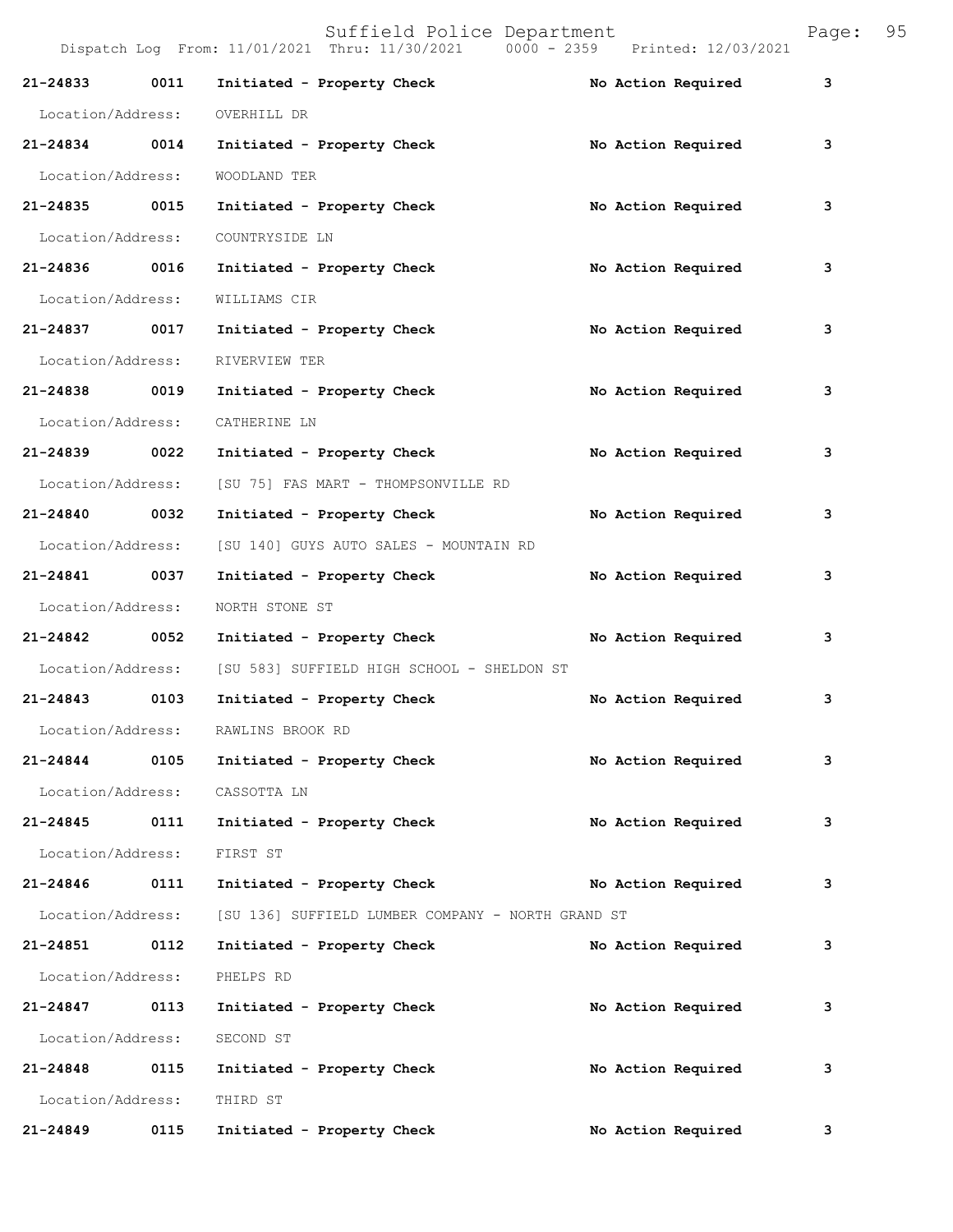|                   |      | Location/Address: [SU 1638] JESSE FOWLER SMITH MEMORIAL FOREST - HALLADAY (W) AVE |                    |   |
|-------------------|------|-----------------------------------------------------------------------------------|--------------------|---|
| 21-24850 0117     |      | Initiated - Property Check                                                        | No Action Required | 3 |
| Location/Address: |      | CROSS ST                                                                          |                    |   |
| 21-24852 0119     |      | Initiated - Property Check                                                        | No Action Required | 3 |
| Location/Address: |      | FOURTH ST                                                                         |                    |   |
| 21-24853 0120     |      | Initiated - Property Check                                                        | No Action Required | 3 |
|                   |      | Location/Address: MELROSE LN                                                      |                    |   |
| 21-24854 0122     |      | Initiated - Property Check                                                        | No Action Required | 3 |
| Location/Address: |      | QUAIL RUN RD                                                                      |                    |   |
| 21-24855 0126     |      | Initiated - Property Check No Action Required                                     |                    | 3 |
| Location/Address: |      | [SU 320] SUFFIELD COUNTRY CLUB - NORTH MAIN ST                                    |                    |   |
| 21-24856 0130     |      | Initiated - Property Check                                                        | No Action Required | 3 |
| Location/Address: |      | [SU 495] SUFFIELD VAPE & SMOKE SHOP - MAPLETON AVE                                |                    |   |
| 21-24857 0133     |      | Initiated - Property Check                                                        | No Action Required | 3 |
| Location/Address: |      | WISTERIA LN                                                                       |                    |   |
| 21-24858 0144     |      | Initiated - Property Check                                                        | No Action Required | 3 |
| Location/Address: |      | HARMON DR                                                                         |                    |   |
| 21-24859 0148     |      | Initiated - Property Check                                                        | No Action Required | 3 |
| Location/Address: |      | FFYLER PL                                                                         |                    |   |
| 21-24860 0235     |      | Initiated - Property Check                                                        | No Action Required | 3 |
|                   |      | Location/Address: [SU 1239] LUCKY'S PUB - UCAR ST                                 |                    |   |
| 21-24861 0300     |      | Initiated - Property Check                                                        | No Action Required | 3 |
| Location/Address: |      | [SU 2] A NEW ENGLAND AUTO & TRUCK - EAST (S) ST                                   |                    |   |
| 21-24862          | 0326 | Initiated - Property Check                                                        | No Action Required | 3 |
| Location/Address: |      | EAST (N) ST + GREENDALE DR                                                        |                    |   |
| 21-24863          | 0327 | Initiated - Traffic Control/School Traffic No Action Required                     |                    | 3 |
| Location/Address: |      | EAST (N) ST + GREENDALE DR                                                        |                    |   |
| 21-24864          | 0327 | Initiated - Property Check                                                        | No Action Required | 3 |
| Location/Address: |      | MOUNTAIN RD                                                                       |                    |   |
| 21-24866          | 0334 | Initiated - Property Check                                                        | No Action Required | 3 |
| Location/Address: |      | SOUTH STONE ST                                                                    |                    |   |
| 21-24865          | 0335 | Initiated - Property Check                                                        | No Action Required | 3 |
| Location/Address: |      | HILL ST                                                                           |                    |   |
| 21-24867          | 0344 | Initiated - Property Check                                                        | No Action Required | 3 |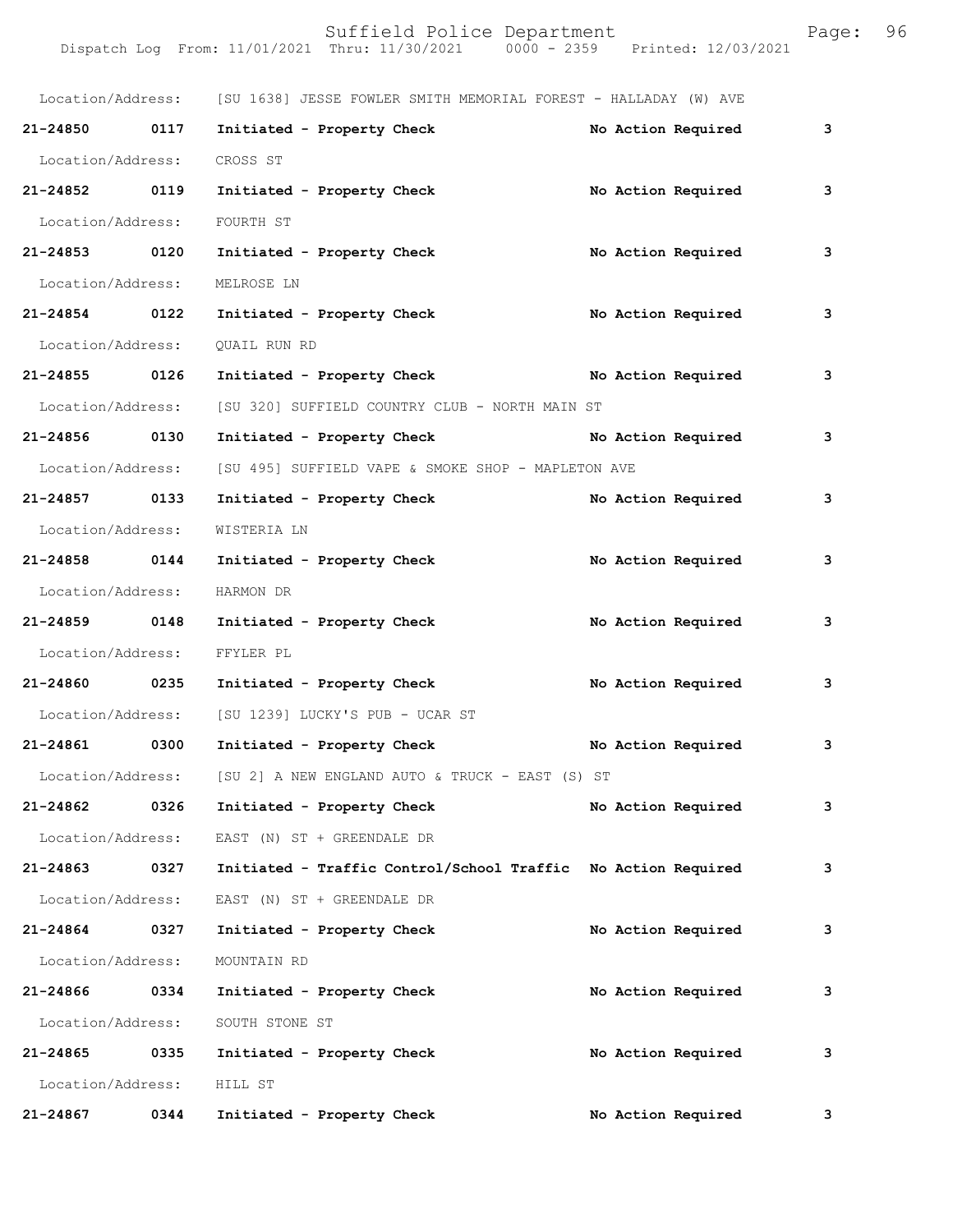|                                    |      | Suffield Police Department<br>Dispatch Log From: 11/01/2021 Thru: 11/30/2021 0000 - 2359 Printed: 12/03/2021 |                               | Page: | 97 |
|------------------------------------|------|--------------------------------------------------------------------------------------------------------------|-------------------------------|-------|----|
| Location/Address:                  |      | RUSSELL AVE                                                                                                  |                               |       |    |
| 21-24868 0355                      |      | Initiated - Property Check No Action Required                                                                |                               | 3     |    |
| Location/Address:                  |      | [SU 613] MOUNTAIN RD MARKET PLACE - MOUNTAIN RD                                                              |                               |       |    |
| 21-24869 0355<br>Location/Address: |      | Initiated - Hazardous Condition Services Rendered 2<br>SOUTH STONE ST                                        |                               |       |    |
| 21-24871 0406                      |      | Initiated - Property Check No Action Required                                                                |                               | 3     |    |
| Location/Address:                  |      | SOUTH GRAND ST                                                                                               |                               |       |    |
| 21-24870 0409                      |      | Initiated - Property Check No Action Required                                                                |                               | 3     |    |
| Location/Address:                  |      | [SU 33] SUFFIELD CORDIAL SHOPPE - MAPLETON AVE                                                               |                               |       |    |
| 21-24872 0414                      |      | Initiated - Traffic Control/School Traffic No Action Required                                                |                               | 3     |    |
| Location/Address:                  |      | MOUNTAIN RD + COPPER HILL RD                                                                                 |                               |       |    |
| 21-24873 0423                      |      | Initiated - Property Check No Action Required                                                                |                               | 3     |    |
| Location/Address:                  |      | [SU 1241] M & J BUS INC - SOUTH ST                                                                           |                               |       |    |
| 21-24874 0426                      |      | Initiated - Property Check No Action Required                                                                |                               | 3     |    |
| Location/Address:                  |      | [SU 322] MCALISTER INTERMEDIATE SCHOOL - MOUNTAIN RD                                                         |                               |       |    |
| 21-24875 0432                      |      | Initiated - Property Check No Action Required                                                                |                               | 3     |    |
| Location/Address:                  |      | [SU 323] SUFFIELD MIDDLE SCHOOL - MOUNTAIN RD                                                                |                               |       |    |
| 21-24876 0439                      |      | Initiated - Property Check No Action Required                                                                |                               | 3     |    |
| Location/Address:                  |      | [SU 380] WEST SUFFIELD SHOPS - MOUNTAIN RD                                                                   |                               |       |    |
| 21-24877 0525                      |      | Initiated - Traffic Control/School Traffic No Action Required                                                |                               | 3     |    |
| Location/Address:                  |      | MAPLETON AVE + WOODBRIDGE DR                                                                                 |                               |       |    |
| 21-24878 0551                      |      | Initiated - Traffic Control/School Traffic No Action Required                                                |                               | 3     |    |
|                                    |      | Location/Address: [SU 1195] HERITAGE FUNERAL HOME - MOUNTAIN RD                                              |                               |       |    |
| 21-24879<br>Location/Address:      | 0707 | Phone - Burglar Alarm/Silent<br>MAPLETON AVE                                                                 | False Alarm<br>$\overline{2}$ |       |    |
| 21-24880 0719                      |      | Initiated - Traffic Control/School Traffic No Action Required                                                |                               | 3     |    |
| Location/Address:                  |      | [SU 323] SUFFIELD MIDDLE SCHOOL - MOUNTAIN RD                                                                |                               |       |    |
| 21-24881 0733                      |      | Initiated - Property Check                                                                                   | No Action Required            | 3     |    |
| Location/Address:                  |      | [SU 495] SUFFIELD VAPE & SMOKE SHOP - MAPLETON AVE                                                           |                               |       |    |
| 21-24882                           | 0741 | Initiated - Property Check                                                                                   | No Action Required            | 3     |    |
| Location/Address:                  |      | [SU 686] HILLTOP FARM - MAPLETON AVE                                                                         |                               |       |    |
| 21-24883 0856                      |      | Initiated - Community Policing Contact No Action Required                                                    |                               | 3     |    |
| Location/Address:                  |      | [SU 330] SPAULDING SCHOOL - MOUNTAIN RD                                                                      |                               |       |    |
| 21-24885 0902                      |      | Initiated - Property Check                                                                                   | No Action Required            | 3     |    |
| Location/Address:                  |      | [SU 49] SACRED HEART CHURCH - MOUNTAIN RD                                                                    |                               |       |    |
| 21-24886                           | 0925 | Initiated - Assist Motorist                                                                                  | No Action Required            | 3     |    |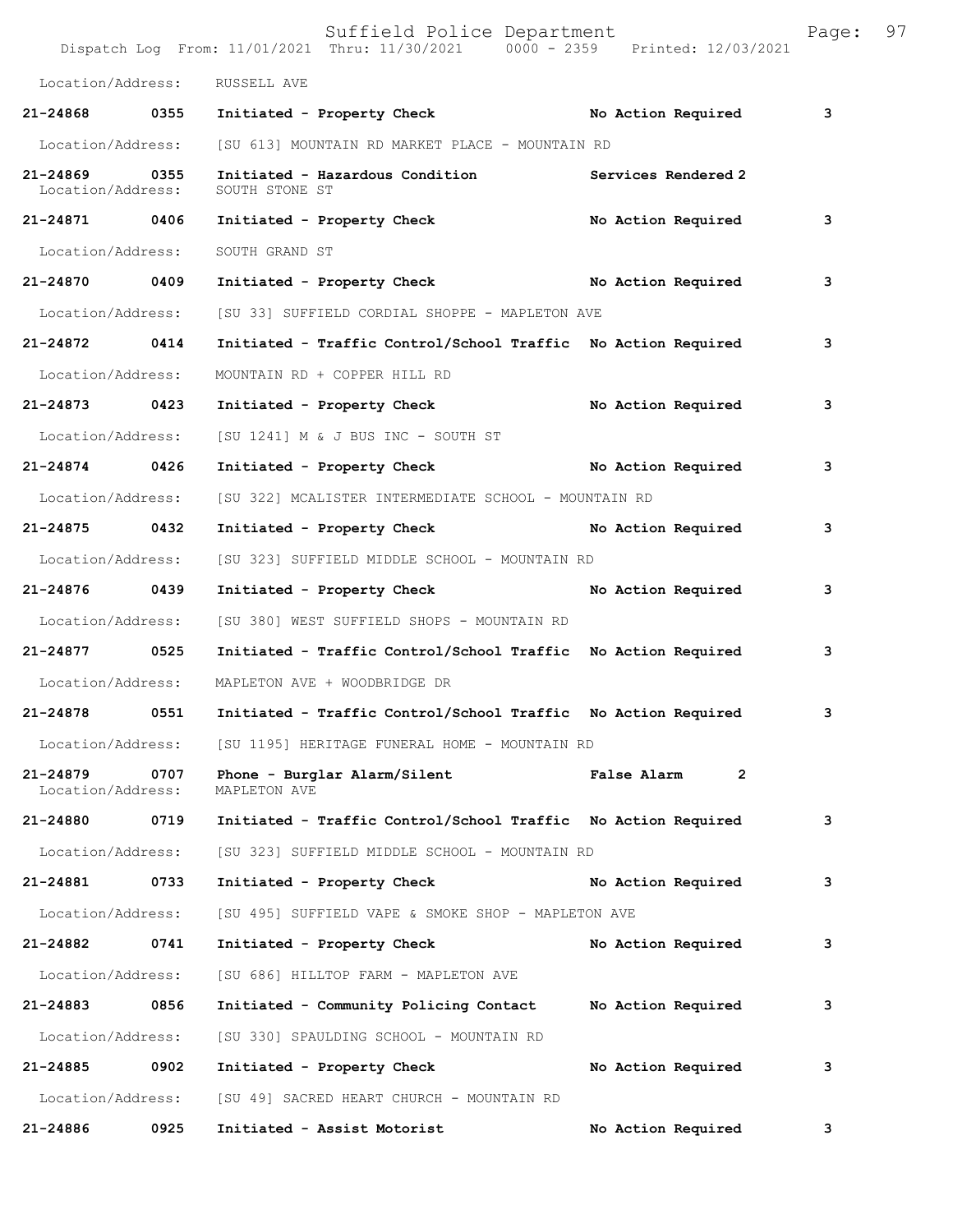Suffield Police Department Page: 98 Dispatch Log From: 11/01/2021 Thru: 11/30/2021 0000 - 2359 Printed: 12/03/2021 Location/Address: BY ST JOSEPH CHURCH - SOUTH MAIN ST **21-24887 0934 Initiated - Community Policing Contact No Action Required 3** Location/Address: VIC EMERGENCY AID - SOUTH ST **21-24888 0950 Phone - Suspicious Activity Gone Upon Arrival 2**  [SU 1619] MARUSCHOCK, WENDI & SEAN - RUSSELL AVE **21-24889 1007 Walk-In - FINGERPRINTS Services Rendered 3**  Location/Address: [SU 550] SUFFIELD POLICE DEPARTMENT - MOUNTAIN RD **21-24890 1016 Phone - General Information Services Rendered 3**  [SU 715] HALE, GABRIELLA - HALLADAY (E) AVE **21-24891 1019 Phone - Escort/Transport Services Rendered 3**  Location/Address: [SU 34] CARMON FUNERAL HOME - EAST (N) ST **21-24892 1034 911 - MEDICAL - MEDIC 21 Transported to Hospital 1** Location/Address: MOUNTAIN RD **21-24893 1048 911 - MEDICAL - MEDIC 22 Taken/Refered to Other Agency 1**  Location/Address: [SU 427] SUFFIELD BY THE RIVER - CANAL RD **21-24894 1054 Initiated - Assist Motorist No Action Required 3** Location/Address: SOUTH GRAND ST **21-24895 1058 911 - MEDICAL - MEDIC 22 Taken/Refered to Other Agency 1**  [SU 324] THE SUFFIELD HOUSE - CANAL RD **21-24896 1108 Phone - M/V Accident (Property) Report Taken 2**  Location/Address: MOUNTAIN RD + NORTH MAIN ST Refer To Accident:  $\frac{21-202-AC}{21-711-IN}$ Refer To Fire Case: **21-24897 1124 911 - 911 Hang Up No Action Required 2** Location: WEST SUFFIELD **21-24898 1157 Initiated - Escort/Transport Services Rendered 3**  MOUNTAIN RD + NORTH MAIN ST **21-24899 1201 Initiated - Community Policing Contact No Action Required 3** Location/Address: [SU 625] HIGHLAND PARK MARKET - BRIDGE ST **21-24900 1239 Initiated - Community Policing Contact No Action Required 3** Location/Address: ST JOSEPH'S CEMETERY - HILL ST **21-24901 1246 Phone - Hazardous Condition No Action Required 2** Location/Address: SOUTH ST + SOUTH MAIN ST **21-24902 1257 Initiated - Property Check No Action Required 3** Location/Address: FIRESTONE DR **21-24903 1413 Initiated - Traffic Control/School Traffic Services Rendered 3**  Location/Address: [SU 323] SUFFIELD MIDDLE SCHOOL - MOUNTAIN RD **21-24904 1504 Phone - Hazardous Condition Services Rendered 2**  Location/Address: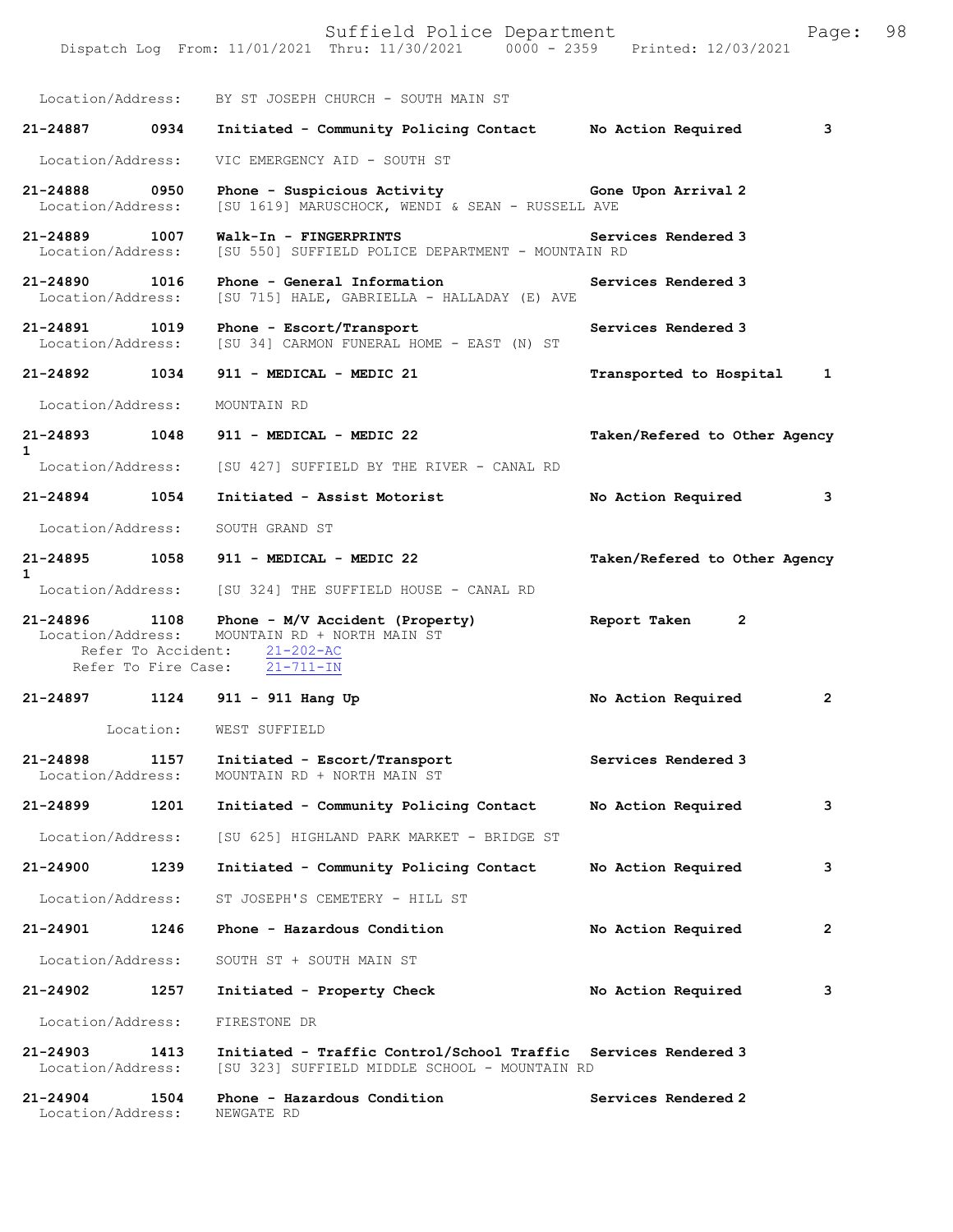|                                    |      | Dispatch Log From: 11/01/2021 Thru: 11/30/2021 0000 - 2359 Printed: 12/03/2021                                                                                   |                               |   |
|------------------------------------|------|------------------------------------------------------------------------------------------------------------------------------------------------------------------|-------------------------------|---|
| 21-24905 1533                      |      | Initiated - Property Check                                                                                                                                       | No Action Required            | 3 |
|                                    |      | Location/Address: PLEASANT VIEW DR                                                                                                                               |                               |   |
|                                    |      | 21-24906 1534 Phone - Fire Department - Box Alarm Report Taken 1<br>Location/Address: [SU 427] SUFFIELD BY THE RIVER - CANAL RD<br>Refer To Fire Case: 21-712-IN |                               |   |
| 21-24907 1553                      |      | Initiated - Property Check                                                                                                                                       | No Action Required            | 3 |
| Location/Address:                  |      | [SU 75] FAS MART - THOMPSONVILLE RD                                                                                                                              |                               |   |
| 21-24908 1600                      |      | Initiated - Property Check                                                                                                                                       | No Action Required            | 3 |
| Location/Address:                  |      | MEADOWWOOD DR                                                                                                                                                    |                               |   |
| 21-24909 1605                      |      | Initiated - Property Check No Action Required                                                                                                                    |                               | 3 |
|                                    |      | Location/Address: [SU 1407] MAPLETON PLAYERS HALL - MAPLETON AVE                                                                                                 |                               |   |
| 21-24910                           | 1617 | Initiated - Property Check                                                                                                                                       | No Action Required            | 3 |
| Location/Address:                  |      | SPARROW CT                                                                                                                                                       |                               |   |
| 21-24911 1620                      |      | Initiated - Property Check No Action Required                                                                                                                    |                               | 3 |
| Location/Address:                  |      | CROSS ST                                                                                                                                                         |                               |   |
| 21-24912 1628<br>Location/Address: |      | Initiated - Traffic Control/School Traffic Services Rendered 3<br>EAST (S) ST + CONSERVATION RD                                                                  |                               |   |
| 21-24913 1630<br>Location/Address: |      | Initiated - Motor Vehicle Violation Verbal Warning 3<br>EAST (S) ST + AUDUBON DR                                                                                 |                               |   |
| 21-24914 1640<br>Location/Address: |      | Initiated - Motor Vehicle Violation Warning Issued<br>EAST (S) ST                                                                                                | 3                             |   |
| 21-24915                           | 1659 | Initiated - Motor Vehicle Violation Verbal Warning 3<br>Location/Address: EAST (N) ST                                                                            |                               |   |
| $\mathbf{2}$                       |      | 21-24916 1715 Phone - Hazardous Condition                                                                                                                        | Taken/Refered to Other Agency |   |
|                                    |      | Location/Address: CROSSWALK BY SUFFIELD MIDDLE SCHOOL - MOUNTAIN RD                                                                                              |                               |   |
| 21-24917                           | 1717 | Initiated - Property Check                                                                                                                                       | No Action Required            | 3 |
|                                    |      | Location/Address: [SU 1424] BROOK HILL VILLAGE - EMILY WAY                                                                                                       |                               |   |
| 21-24919                           | 1820 | Initiated - Assist Motorist                                                                                                                                      | No Action Required            | 3 |
| Location/Address:                  |      | MOUNTAIN RD + SHELDON ST                                                                                                                                         |                               |   |
| 21-24920                           | 1832 | Initiated - Property Check                                                                                                                                       | No Action Required            | 3 |
| Location/Address:                  |      | [SU 686] HILLTOP FARM - MAPLETON AVE                                                                                                                             |                               |   |
| 21-24921                           | 1906 | Initiated - Property Check                                                                                                                                       | No Action Required            | 3 |
| Location/Address:                  |      | [SU 553] SUFFIELD FIRE DEPARTMENT COMPANY 4 - THOMPSONVILLE RD                                                                                                   |                               |   |
| 21-24922                           | 1913 | Initiated - Property Check                                                                                                                                       | No Action Required            | 3 |
| Location/Address:                  |      | [SU 302] SHAMROCK CAFE - EAST (S) ST                                                                                                                             |                               |   |
| 21-24923                           | 1915 | Initiated - Property Check                                                                                                                                       | No Action Required            | 3 |
| Location/Address:                  |      | [SU 1511] DOANE'S ACCENT AUTO - EAST (S) ST                                                                                                                      |                               |   |

**21-24924 1916 Initiated - Property Check No Action Required 3**

Suffield Police Department Page: 99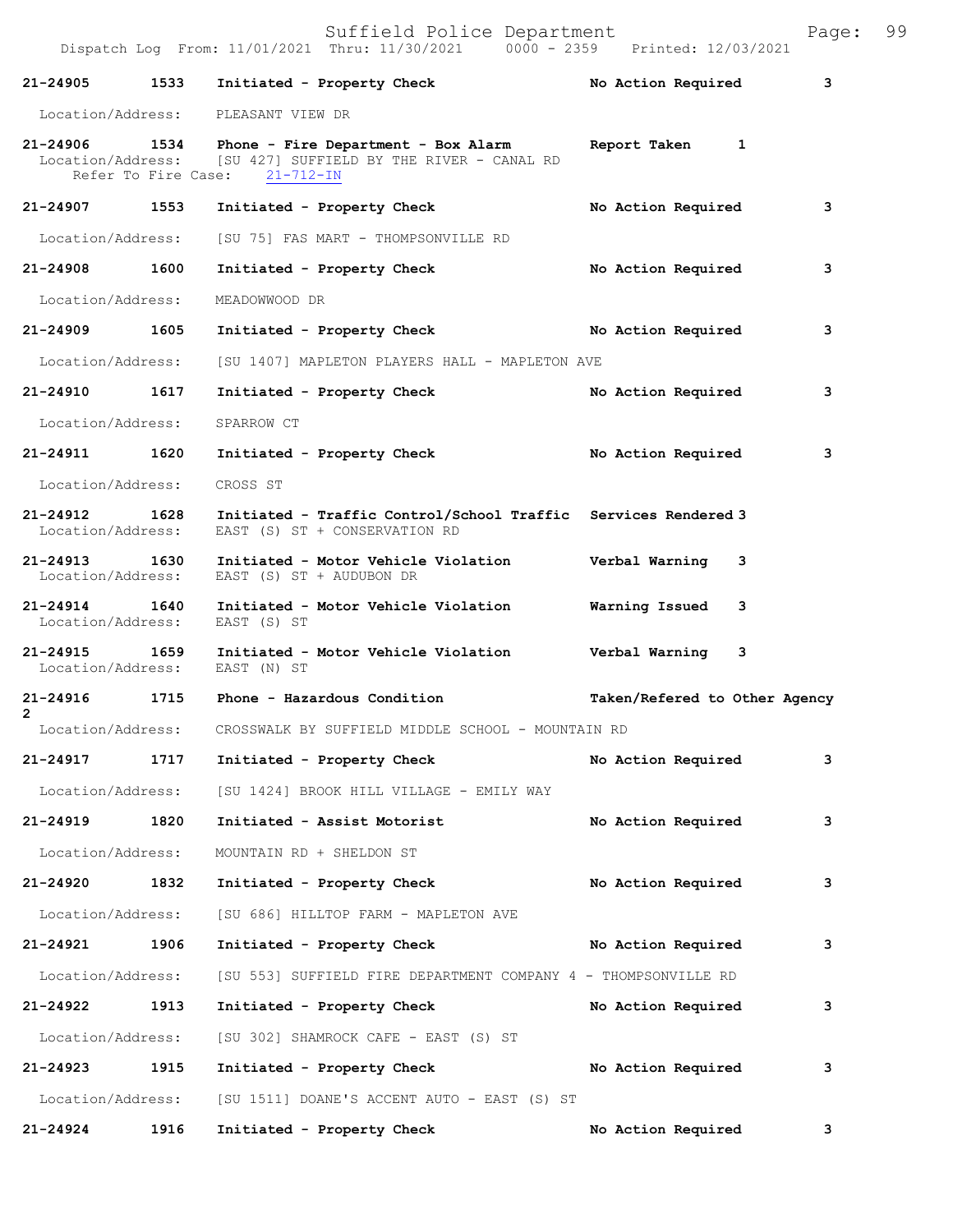|                                    |      | Suffield Police Department<br>Dispatch Log From: 11/01/2021 Thru: 11/30/2021 0000 - 2359 Printed: 12/03/2021 |                     | Page: 100 |
|------------------------------------|------|--------------------------------------------------------------------------------------------------------------|---------------------|-----------|
|                                    |      | Location/Address: TWIN BROOKS RESTORATION LLC - EAST (S) ST                                                  |                     |           |
| 21-24925 2019<br>Location/Address: |      | Phone - Suspicious Activity<br>EASTWOODS REALITY - HIGH ST                                                   | Services Rendered 2 |           |
| 21-24926 2059                      |      | Initiated - Property Check                                                                                   | No Action Required  | 3         |
| Location/Address:                  |      | [SU 386] WOODLAWN CEMETARY - BRIDGE ST                                                                       |                     |           |
| $21 - 24927$                       | 2113 | Phone - Assist Motorist                                                                                      | No Action Required  | 3         |
| Location/Address:                  |      | [SU 625] HIGHLAND PARK MARKET - BRIDGE ST                                                                    |                     |           |
| 21-24928 2125                      |      | Initiated - Property Check                                                                                   | No Action Required  | 3         |
| Location/Address:                  |      | WINTER DR                                                                                                    |                     |           |
| 21-24929 2337<br>Location/Address: |      | Initiated - Property Check Services Rendered 3<br>[SU 550] SUFFIELD POLICE DEPARTMENT - MOUNTAIN RD          |                     |           |
| 21-24930 2343<br>Location/Address: |      | Other - MEDICAL - MEDIC 21<br>MOUNTAIN RD                                                                    | Services Rendered 1 |           |
| 21-24931 2349                      |      | Initiated - Property Check                                                                                   | No Action Required  | 3         |
| Location/Address:                  |      | [SU 100] REMINGTON, ERIC & DIANNE - RIVER BLVD                                                               |                     |           |
| 21-24932 2356                      |      | Initiated - Property Check                                                                                   | No Action Required  | 3         |
| Location/Address:                  |      | LAFOUNTAIN RD                                                                                                |                     |           |

## **For Date: 11/19/2021 - Friday**

| $21 - 24933$      | 0005 | Initiated - Property Check                                   | No Action Required | з |
|-------------------|------|--------------------------------------------------------------|--------------------|---|
| Location/Address: |      | SPENCER ST                                                   |                    |   |
| 21-24934          | 0008 | Initiated - Property Check                                   | No Action Required | 3 |
| Location/Address: |      | AUSTIN ST                                                    |                    |   |
| 21-24935 0015     |      | Initiated - Property Check                                   | No Action Required | з |
| Location/Address: |      | BARRY PL                                                     |                    |   |
| 21-24936          | 0019 | Initiated - Property Check                                   | No Action Required | 3 |
| Location/Address: |      | BRANDYWINE LN                                                |                    |   |
| 21-24937 0032     |      | Initiated - Property Check                                   | No Action Required | 3 |
| Location/Address: |      | WAINSCOT LN                                                  |                    |   |
| 21-24938          | 0044 | Initiated - Property Check                                   | No Action Required | 3 |
| Location/Address: |      | DYLAN DR                                                     |                    |   |
| 21-24939 0047     |      | Initiated - Property Check                                   | No Action Required | з |
| Location/Address: |      | MOUNTAIN RD                                                  |                    |   |
| $21 - 24940$      | 0049 | Initiated - Property Check                                   | No Action Required | 3 |
| Location/Address: |      | [SU 554] SUFFIELD FIRE DEPARTMENT COMPANY 3 - COPPER HILL RD |                    |   |
| 21-24941          | 0058 | Initiated - Property Check                                   | No Action Required | 3 |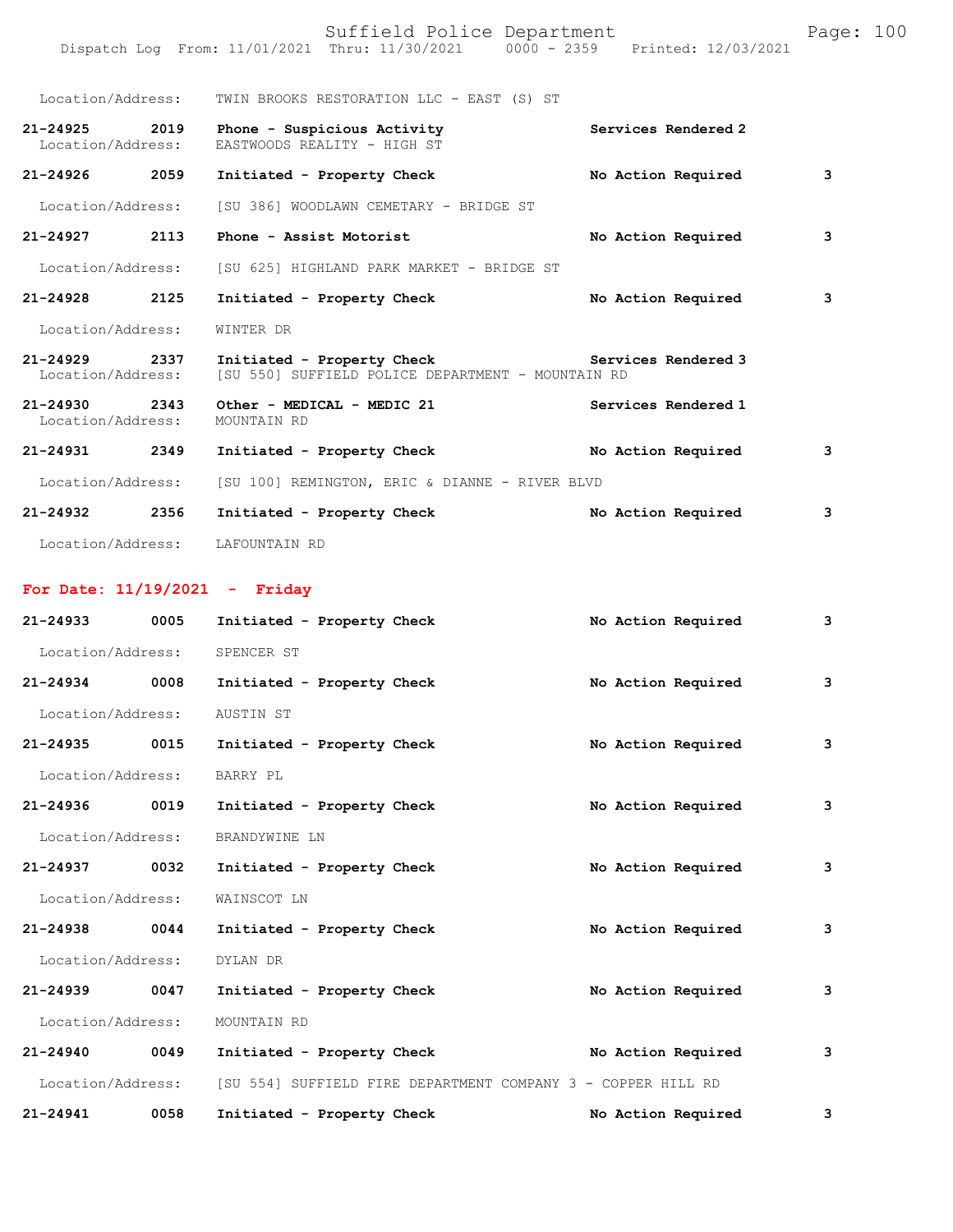|                               |      | Suffield Police Department<br>Dispatch Log From: 11/01/2021 Thru: 11/30/2021 0000 - 2359 Printed: 12/03/2021 |                               | Page: 101      |
|-------------------------------|------|--------------------------------------------------------------------------------------------------------------|-------------------------------|----------------|
|                               |      | Location/Address: [SU 495] SUFFIELD VAPE & SMOKE SHOP - MAPLETON AVE                                         |                               |                |
| $21 - 24944$                  | 0102 | Initiated - Traffic Control/School Traffic No Action Required                                                |                               | 3              |
| Location/Address:             |      | MOUNTAIN RD + SUNSET DR                                                                                      |                               |                |
| 21-24942                      | 0103 | Initiated - Suspicious Vehicle No Action Required                                                            |                               | $\overline{2}$ |
| Location/Address:             |      | GRASSMERE POND LN                                                                                            |                               |                |
| 21-24943 0107                 |      | Initiated - Property Check                                                                                   | No Action Required            | 3              |
| Location/Address:             |      | [SU 75] FAS MART - THOMPSONVILLE RD                                                                          |                               |                |
| 21-24945 0110                 |      | Initiated - Property Check                                                                                   | No Action Required            | 3              |
| Location/Address:             |      | [SU 687] CANAL ROAD BOAT LAUNCH - CANAL RD                                                                   |                               |                |
| 21-24946                      | 0117 | Initiated - Property Check                                                                                   | No Action Required            | 3              |
| Location/Address:             |      | BENNETT RD                                                                                                   |                               |                |
| 21-24947 0117<br>$\mathbf{1}$ |      | Phone - Domestic Disturbance                                                                                 | Taken/Refered to Other Agency |                |
| Location/Address:             |      | BOSTON NECK RD                                                                                               |                               |                |
| 21-24948 0128                 |      | Initiated - Property Check                                                                                   | No Action Required            | 3              |
| Location/Address:             |      | EMILY WAY                                                                                                    |                               |                |
| 21-24949                      | 0135 | Initiated - Property Check                                                                                   | No Action Required            | 3              |
| Location/Address:             |      | EMILY WAY                                                                                                    |                               |                |
| 21-24950 0141                 |      | Initiated - Property Check                                                                                   | No Action Required            | 3              |
| Location/Address:             |      | [SU 326] SUFFIELD MEADOW CONDOS - SUFFIELD MEADOW DR                                                         |                               |                |
| 21-24951 0150                 |      | Initiated - Property Check                                                                                   | No Action Required            | 3              |
| Location/Address:             |      | VALLEYVIEW DR                                                                                                |                               |                |
| 21-24952                      | 0200 | Initiated - Property Check                                                                                   | No Action Required            | 3              |
| Location/Address:             |      | MATTHEW DR                                                                                                   |                               |                |
| 21-24953 0201                 |      | Initiated - Property Check No Action Required                                                                |                               | 3              |
| Location/Address:             |      | [SU 33] SUFFIELD CORDIAL SHOPPE - MAPLETON AVE                                                               |                               |                |
| 21-24954                      | 0202 | Initiated - Property Check                                                                                   | No Action Required            | 3              |
| Location/Address:             |      | BRANCH RD                                                                                                    |                               |                |
| 21-24957 0204                 |      | Initiated - Property Check                                                                                   | No Action Required            | 3              |
| Location/Address:             |      | [SU 334] SUFFIELD VILLAGE SHOPPING CENTER - BRIDGE ST                                                        |                               |                |
| 21-24955 0206                 |      | Initiated - Property Check                                                                                   | No Action Required            | 3              |
| Location/Address:             |      | ALEXANDER LN                                                                                                 |                               |                |
| 21-24956                      | 0209 | Initiated - Property Check                                                                                   | No Action Required            | 3              |
| Location/Address:             |      | KINGS CT                                                                                                     |                               |                |
| 21-24958                      | 0214 | Initiated - Property Check                                                                                   | No Action Required            | 3              |
| Location/Address:             |      | JUNIPER LN                                                                                                   |                               |                |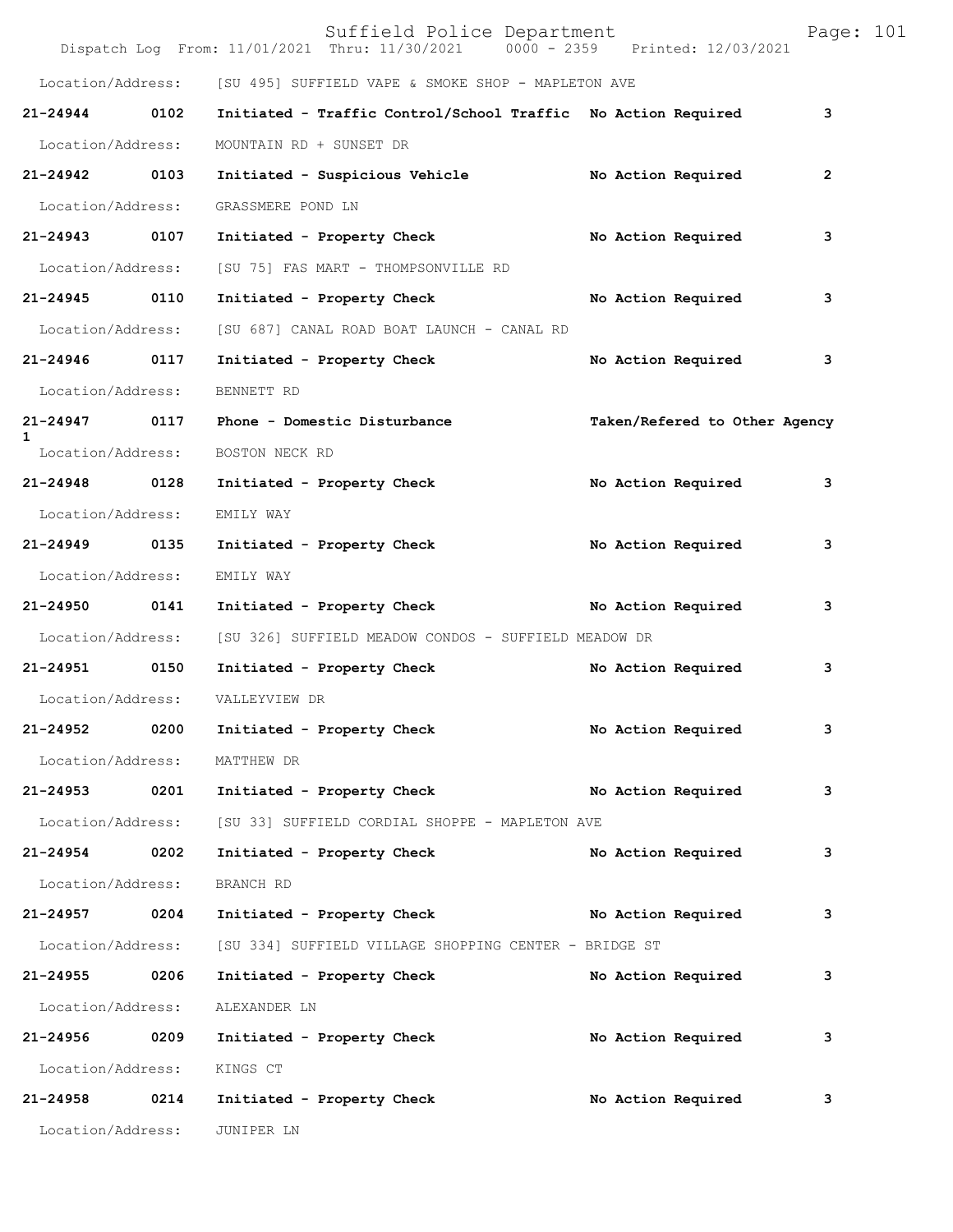| 21-24959          | 0214 | Initiated - Property Check                                    |  | No Action Required | 3 |
|-------------------|------|---------------------------------------------------------------|--|--------------------|---|
| Location/Address: |      | [SU 115] FOOD BAG(AMG RETAIL LLC #519) - MOUNTAIN RD          |  |                    |   |
| 21-24960 0215     |      | Initiated - Property Check                                    |  | No Action Required | 3 |
| Location/Address: |      | GREEN BRIAR DR                                                |  |                    |   |
| 21-24961 0220     |      | Initiated - Property Check                                    |  | No Action Required | 3 |
| Location/Address: |      | AUDUBON DR                                                    |  |                    |   |
| 21-24962 0224     |      | Initiated - Property Check                                    |  | No Action Required | 3 |
| Location/Address: |      | CONSERVATION RD                                               |  |                    |   |
| 21-24964 0224     |      | Initiated - Property Check                                    |  | No Action Required | 3 |
| Location/Address: |      | [SU 332] SUFFIELD SPORTSMAN ASSOC. - PHELPS RD                |  |                    |   |
| 21-24963 0230     |      | Initiated - Property Check                                    |  | No Action Required | 3 |
| Location/Address: |      | SUFFIELD MEADOW (S ENT) DR                                    |  |                    |   |
| 21-24965 0242     |      | Initiated - Property Check                                    |  | No Action Required | 3 |
| Location/Address: |      | [SU 1241] M & J BUS INC - SOUTH ST                            |  |                    |   |
| 21-24967 0245     |      | Initiated - Property Check                                    |  | No Action Required | 3 |
| Location/Address: |      | [SU 688] QUARRY - QUARRY RD                                   |  |                    |   |
| 21-24966 0247     |      | Initiated - Property Check                                    |  | No Action Required | 3 |
| Location/Address: |      | FIRESTONE DR                                                  |  |                    |   |
| 21-24968 0259     |      | Initiated - Property Check                                    |  | No Action Required | 3 |
| Location/Address: |      | DIANE LN                                                      |  |                    |   |
| 21-24969 0302     |      | Initiated - Property Check                                    |  | No Action Required | 3 |
| Location/Address: |      | WISTERIA LN                                                   |  |                    |   |
| $21 - 24970$      | 0316 | Initiated - Property Check                                    |  | No Action Required | 3 |
| Location/Address: |      | FFYLER PL                                                     |  |                    |   |
| 21-24971          | 0322 | Initiated - Traffic Control/School Traffic No Action Required |  |                    | 3 |
| Location/Address: |      | MOUNTAIN RD                                                   |  |                    |   |
| 21-24972          | 0358 | Initiated - Property Check                                    |  | No Action Required | 3 |
| Location/Address: |      | COPPER HILL RD                                                |  |                    |   |
| 21-24973          | 0400 | Initiated - Property Check                                    |  | No Action Required | 3 |
| Location/Address: |      | [SU 614] EBB'S CORNER - BABBS RD                              |  |                    |   |
| 21-24974          | 0402 | Initiated - Traffic Control/School Traffic                    |  | No Action Required | 3 |
| Location/Address: |      | COPPER HILL RD + MOUNTAIN RD                                  |  |                    |   |
| 21-24975          | 0420 | Initiated - Traffic Control/School Traffic No Action Required |  |                    | 3 |
| Location/Address: |      | FFYLER PL                                                     |  |                    |   |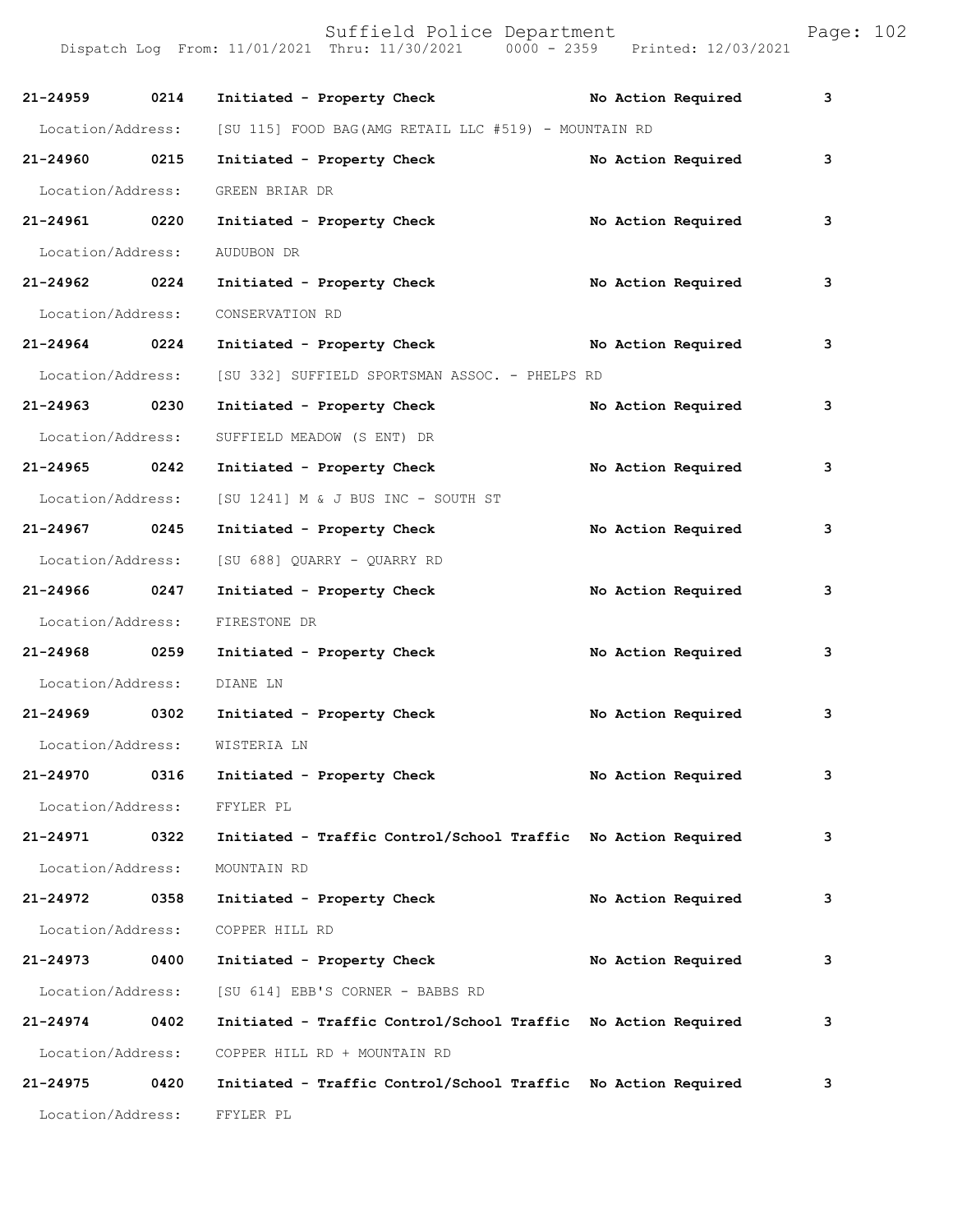|                               |      | Suffield Police Department<br>Dispatch Log From: 11/01/2021 Thru: 11/30/2021 0000 - 2359 Printed: 12/03/2021 |                               | Page: 103 |
|-------------------------------|------|--------------------------------------------------------------------------------------------------------------|-------------------------------|-----------|
| 21-24978 0425                 |      | Initiated - Directed Patrol No Action Required                                                               |                               | 3         |
| Location/Address:             |      | MARBERN DR                                                                                                   |                               |           |
| 21-24976 0429                 |      | Initiated - Property Check No Action Required                                                                |                               | 3         |
| Location/Address:             |      | [SU 42] SUFFIELD SENIOR CENTER - BRIDGE ST                                                                   |                               |           |
| 21-24977 0431                 |      | Initiated - Property Check                                                                                   | No Action Required            | 3         |
| Location/Address:             |      | BRANDYWINE LN                                                                                                |                               |           |
| 21-24979 0439                 |      | Initiated - Property Check                                                                                   | No Action Required            | з         |
| Location/Address:             |      | [SU 75] FAS MART - THOMPSONVILLE RD                                                                          |                               |           |
| 21-24981 0441                 |      | Initiated - Property Check No Action Required                                                                |                               | 3         |
| Location/Address:             |      | [SU 495] SUFFIELD VAPE & SMOKE SHOP - MAPLETON AVE                                                           |                               |           |
| 21-24980 0442                 |      | Initiated - Property Check                                                                                   | No Action Required            | 3         |
| Location/Address:             |      | RUSSELL AVE                                                                                                  |                               |           |
| 21-24982 0448                 |      | 911 - MEDICAL - MEDIC 21                                                                                     | Transported to Hospital       | 1         |
| Location/Address:             |      | COPPER HILL RD                                                                                               |                               |           |
| 21-24983 0502                 |      | Initiated - Directed Patrol                                                                                  | No Action Required            | 3         |
| Location/Address:             |      | BLOSSOM ST                                                                                                   |                               |           |
| 21-24984 0512                 |      | Initiated - Directed Patrol                                                                                  | No Action Required            | 3         |
| Location/Address:             |      | STONE GATE LN                                                                                                |                               |           |
| 21-24985 0526                 |      | Initiated - Property Check                                                                                   | No Action Required            | 3         |
| Location/Address:             |      | DYLAN DR                                                                                                     |                               |           |
| 21-24986                      | 0553 | Phone - Burglar Alarm/Silent<br>Location/Address: [SU 982] BRIGHT HORIZONS - MOUNTAIN RD                     | False Alarm<br>$\overline{2}$ |           |
| 21-24987                      | 0600 | Initiated - Property Check                                                                                   | No Action Required            | 3         |
| Location/Address:             |      | [SU 1195] HERITAGE FUNERAL HOME - MOUNTAIN RD                                                                |                               |           |
| 21-24988                      | 0633 | Phone - General Information                                                                                  | No Action Required            | 3         |
| Location/Address:             |      | COPPER HILL RD + WOODSHOLLOW RD                                                                              |                               |           |
| 21-24989                      | 0710 | Initiated - Traffic Control/School Traffic No Action Required                                                |                               | 3         |
| Location/Address:             |      | [SU 583] SUFFIELD HIGH SCHOOL - SHELDON ST                                                                   |                               |           |
| 21-24990<br>Location/Address: | 0714 | Initiated - Traffic Control/School Traffic<br>[SU 323] SUFFIELD MIDDLE SCHOOL - MOUNTAIN RD                  | Services Rendered 3           |           |
| 21-24991<br>Location/Address: | 0757 | Phone - General Information<br>[SU 614] EBB'S CORNER - BABBS RD                                              | Gone Upon Arrival 3           |           |
| 21-24992                      | 0909 | Initiated - Community Policing Contact                                                                       | No Action Required            | 3         |
| Location/Address:             |      | [SU 330] SPAULDING SCHOOL - MOUNTAIN RD                                                                      |                               |           |
| 21-24993                      | 0916 | Initiated - Property Check                                                                                   | No Action Required            | 3         |
| Location/Address:             |      | NEWGATE RD                                                                                                   |                               |           |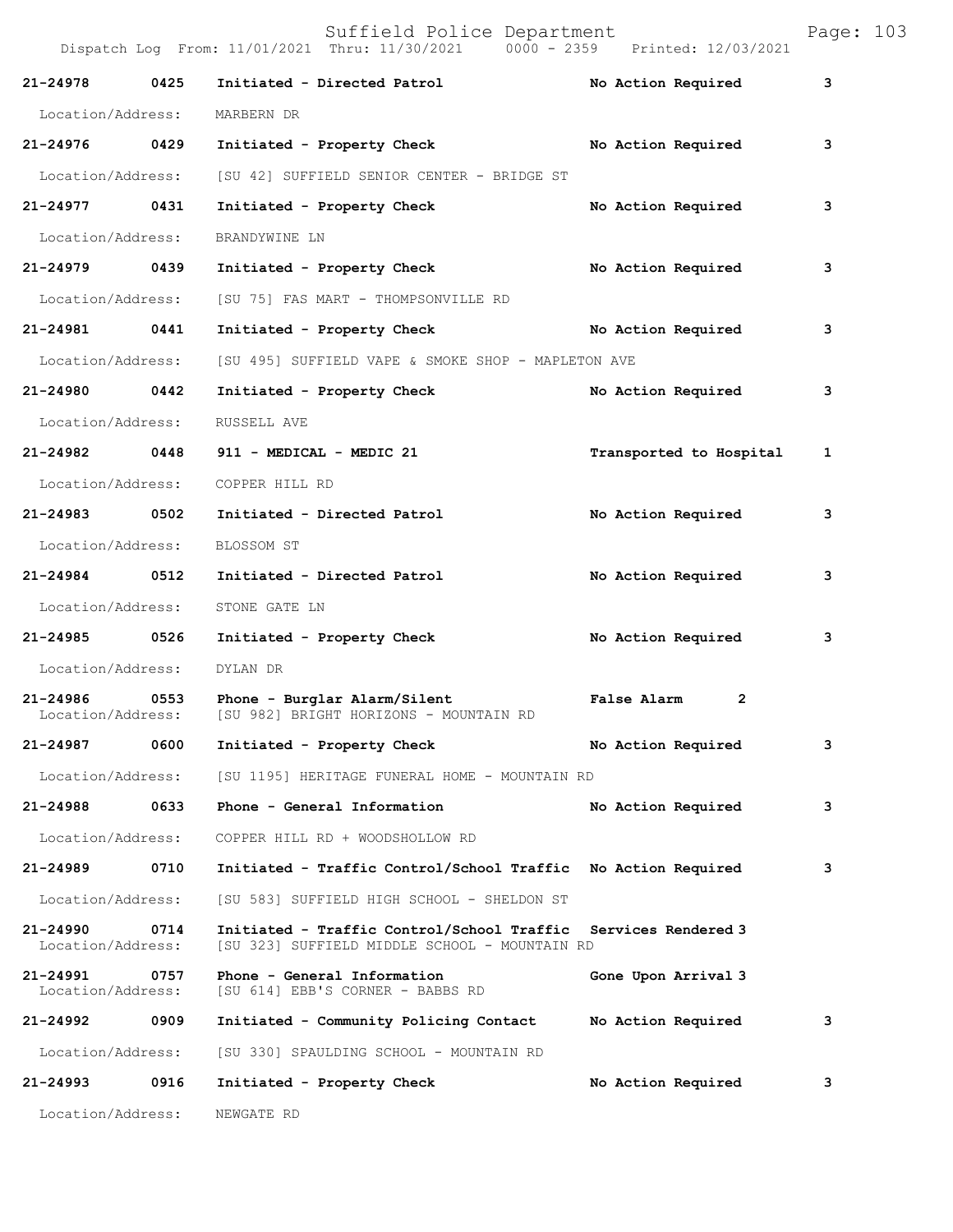Suffield Police Department<br>Thru: 11/30/2021 0000 - 2359 Printed: 12/03/2021 Dispatch Log From: 11/01/2021 Thru: 11/30/2021 0000 - 2359 **21-24995 0918 Initiated - Property Check No Action Required 3** Location/Address: [SU 688] QUARRY - QUARRY RD **21-24994 0921 Initiated - Follow Up No Action Required 3** Location/Address: SUFFIELD POLICE DEPARTMENT - MOUNTAIN RD **21-24996 0937 Initiated - Community Policing Contact No Action Required 3** Location/Address: JACKSON DR **21-24997 0941 Initiated - Property Check No Action Required 3** Location/Address: [SU 583] SUFFIELD HIGH SCHOOL - SHELDON ST **21-24998 0954 911 - MEDICAL - MEDIC 21 Transported to Hospital 1** Location/Address: [SU 546] MAC DOUGAL CORRECTIONAL CENTER - EAST (S) ST **21-24999 1002 Phone - Fraud Report Taken 3**<br>Location/Address: [SU 102] UNITED BANK/PEOPLE'S - MOUNTAIN RD [SU 102] UNITED BANK/PEOPLE'S - MOUNTAIN RD<br>ht: 21-556-OF Refer To Incident: **21-25000 1006 911 - MEDICAL - MEDIC 22 Transported to Hospital 1** Location/Address: [SU 324] THE SUFFIELD HOUSE - CANAL RD **21-25001 1020 Initiated - Community Policing Contact No Action Required 3** Location/Address: [SU 583] SUFFIELD HIGH SCHOOL - SHELDON ST **21-25002 1024 Walk-In - FINGERPRINTS Services Rendered 3**  SUFFIELD POLICE DEPARTMENT - MOUNTAIN RD **21-25003 1026 Initiated - M/V Accident (Property) Report Taken 2**  Location/Address: SOUTH MAIN ST<br>Refer To Accident: 21-203-AC Refer To Accident: **21-25004 1029 Initiated - Juvenile Matters No Action Required 3** Location/Address: [SU 323] SUFFIELD MIDDLE SCHOOL - MOUNTAIN RD **21-25005 1044 Initiated - Property Check No Action Required 3** Location/Address: [SU 614] EBB'S CORNER - BABBS RD **21-25006 1052 911 - MEDICAL - MEDIC 22 Transported to Hospital 1** Location/Address: [SU 427] SUFFIELD BY THE RIVER - CANAL RD **21-25007 1205 Phone - General Information Taken/Refered to Other Agency 3**  Location/Address: JUST NORTH OF HIS PROP LINE - SUFFIELD ST **21-25008 1256 Walk-In - General Information No Action Required 3** Location/Address: [SU 550] SUFFIELD POLICE DEPARTMENT - MOUNTAIN RD **21-25009 1312 911 - 911 Hang Up Services Rendered 2**  Location/Address: [SU 259] PARK PLACE - BRIDGE ST **21-25010 1323 Initiated - Community Policing Contact No Action Required 3** Location/Address: [SU 583] SUFFIELD HIGH SCHOOL - SHELDON ST **21-25011 1350 Initiated - Motor Vehicle Violation Verbal Warning 3**  Location/Address: JUST IN OFF MT RD - SOUTH GRAND ST + MOUNTAIN RD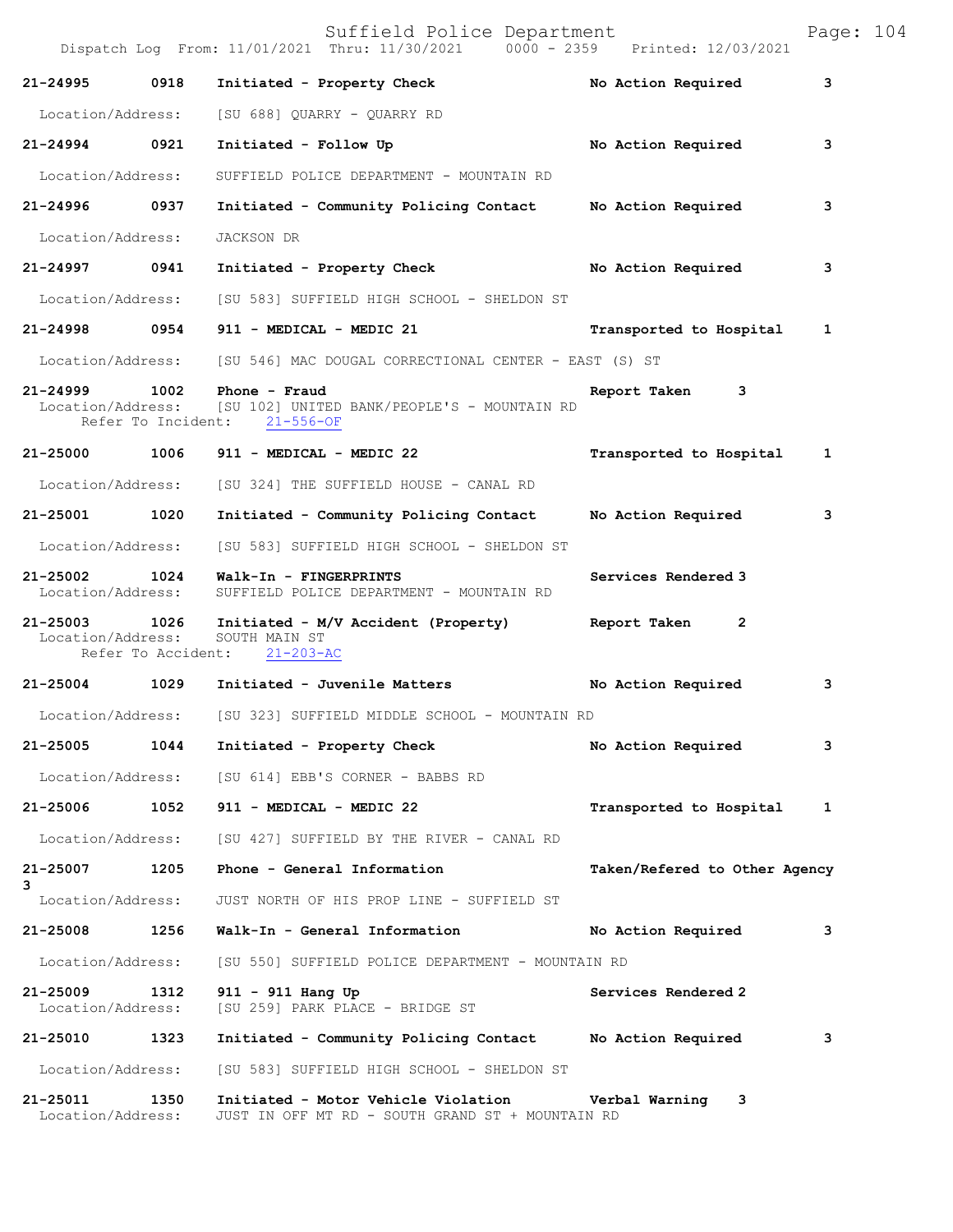|                               |      | Suffield Police Department<br>Dispatch Log From: 11/01/2021 Thru: 11/30/2021 0000 - 2359 Printed: 12/03/2021 |                         | Page: 105 |  |
|-------------------------------|------|--------------------------------------------------------------------------------------------------------------|-------------------------|-----------|--|
| 21-25012                      | 1405 | Initiated - Traffic Control/School Traffic No Action Required                                                |                         | 3         |  |
|                               |      | Location/Address: [SU 583] SUFFIELD HIGH SCHOOL - SHELDON ST                                                 |                         |           |  |
|                               |      | 21-25013 1415 Initiated - Traffic Control/School Traffic No Action Required                                  |                         | з         |  |
| Location/Address:             |      | SUFFIELD MIDDLE SCHOOL - MOUNTAIN RD                                                                         |                         |           |  |
|                               |      | 21-25014 1429 Phone - Suspicious Vehicle                                                                     | No Action Required      | 2         |  |
|                               |      | Location/Address: [SU 295] SCHUMANN, ROBERT - WOODSHOLLOW RD                                                 |                         |           |  |
|                               |      | 21-25015   1432   Walk-In - Fraud<br>Location/Address: BRANDYWINE LN<br>Refer To Incident: 21-558-OF         | Report Taken 3          |           |  |
|                               |      | 21-25016 1525 Initiated - Traffic Control/School Traffic No Action Required                                  |                         | 3         |  |
| Location/Address:             |      | SUFFIELD MIDDLE SCHOOL - MOUNTAIN RD                                                                         |                         |           |  |
| 21-25017 1556                 |      | Initiated - Traffic Control/School Traffic No Action Required                                                |                         | 3         |  |
| Location/Address:             |      | BRIDGE ST                                                                                                    |                         |           |  |
|                               |      | 21-25018   1621   911 - 911   Hang Up<br>Location:   CENTER                                                  | Services Rendered 2     |           |  |
|                               |      | 21-25020 1630 Phone - General Information<br>Location/Address: S/B FROM MASS - NORTH GRAND ST                | Gone Upon Arrival 3     |           |  |
|                               |      | 21-25021 1644 Initiated - Property Check                                                                     | No Action Required      | 3         |  |
| Location/Address:             |      | LEWIS FARM SANCTUARY - HILL ST                                                                               |                         |           |  |
| Location/Address: EMILY WAY   |      | 21-25022 1921 911 - MEDICAL - MEDIC 21                                                                       | Services Rendered 1     |           |  |
|                               |      | 21-25023 1943 Phone - MEDICAL - MEDIC 22<br>Location/Address: SPRUCE (W) ST                                  | Services Rendered 1     |           |  |
|                               |      | 21-25024 2011 911 - MEDICAL - MEDIC 22<br>Location/Address: EAST (N) ST                                      | Services Rendered 1     |           |  |
| 21-25025                      | 2039 | Initiated - Property Check                                                                                   | No Action Required      | 3         |  |
| Location/Address:             |      | [SU 689] STATE LINE TURNAROUND - MOUNTAIN RD                                                                 |                         |           |  |
| 21-25026 2043                 |      | Initiated - Traffic Control/School Traffic No Action Required                                                |                         | 3         |  |
| Location/Address:             |      | MOUNTAIN RD + BABBS RD                                                                                       |                         |           |  |
| 21-25028 2101                 |      | Phone - MEDICAL - MEDIC 21                                                                                   | Transported to Hospital | 1         |  |
| Location/Address:             |      | [SU 546] MAC DOUGAL CORRECTIONAL CENTER - EAST (S) ST                                                        |                         |           |  |
| 21-25029                      | 2145 | Initiated - Property Check                                                                                   | No Action Required      | 3         |  |
| Location/Address:             |      | [SU 614] EBB'S CORNER - BABBS RD                                                                             |                         |           |  |
| 21-25030                      | 2146 | Initiated - Property Check                                                                                   | No Action Required      | з         |  |
| Location/Address:             |      | HALLADAY DR                                                                                                  |                         |           |  |
| 21-25031<br>Location/Address: | 2146 | 911 - 911 Hang Up<br>[SU 324] THE SUFFIELD HOUSE - CANAL RD                                                  | Services Rendered 2     |           |  |
| 21-25033                      | 2149 | Initiated - Property Check                                                                                   | No Action Required      | 3         |  |
|                               |      | Location/Address: [SU 690] SUFFIELD WILDLIFE MANAGEMENT AREA - BABBS RD                                      |                         |           |  |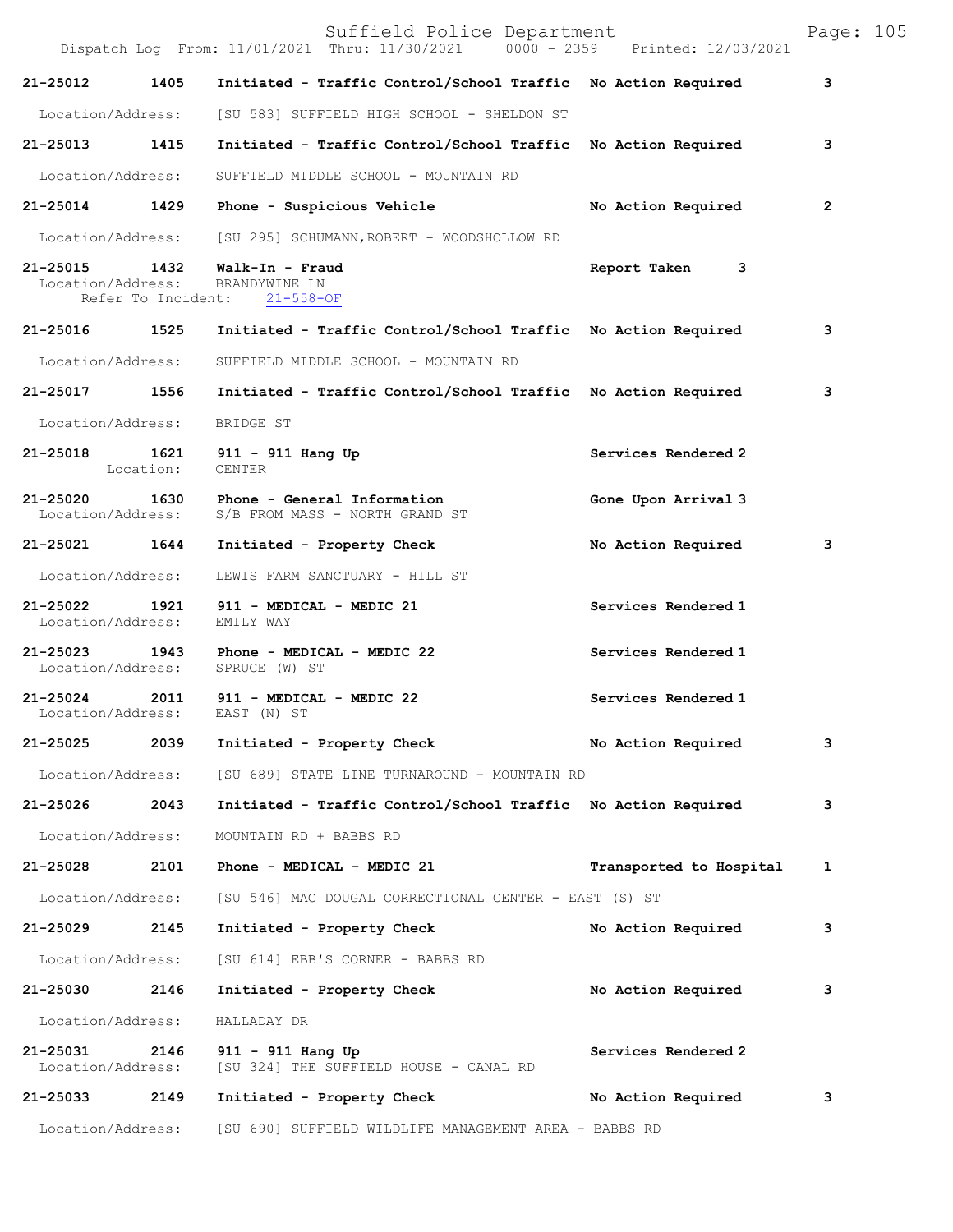Dispatch Log From: 11/01/2021 Thru: 11/30/2021 0000 - 2359 Printed: 12/03/2021 **21-25032 2150 Initiated - Traffic Control/School Traffic No Action Required 3** Location/Address: SOUTH MAIN ST + BRIDGE ST **21-25034 2154 Initiated - Property Check No Action Required 3** Location/Address: GRIFFIN RD **21-25035 2156 Phone - M/V Accident (Property) Report Taken 2**  Location/Address: SOUTH ST Refer To Incident: 21-559-OF **21-25036 2300 911 - M/V Accident (Property) Report Taken 2**  Location/Address: BY 190 - EAST (N) ST<br>Refer To Accident: 21-204-AC Refer To Accident: **21-25038 2314 Initiated - Property Check No Action Required 3** Location/Address: [SU 550] SUFFIELD POLICE DEPARTMENT - MOUNTAIN RD **21-25037 2315 Initiated - Property Check No Action Required 3** Location/Address: [SU 6] AIRWAYS GOLF COURSE - SOUTH GRAND ST **21-25040 2331 Initiated - Property Check No Action Required 3** Location/Address: VALLEYVIEW DR **21-25041 2332 Initiated - Property Check No Action Required 3** Location/Address: PLEASANT VIEW DR **21-25042 2335 Initiated - Property Check No Action Required 3** Location/Address: SILVER CREEK DR **21-25043 2345 Initiated - Property Check No Action Required 3** Location/Address: [SU 583] SUFFIELD HIGH SCHOOL - SHELDON ST **21-25044 2350 Initiated - Property Check No Action Required 3** Location/Address: STONE GATE LN **21-25045 2352 Initiated - Property Check No Action Required 3** Location/Address: [SU 561] BRUCE PARK - MOUNTAIN RD **21-25046 2355 Initiated - Property Check No Action Required 3** Location/Address: [SU 330] SPAULDING SCHOOL - MOUNTAIN RD **For Date: 11/20/2021 - Saturday 21-25047 0006 Initiated - Property Check No Action Required 3** Location/Address: [SU 1241] M & J BUS INC - SOUTH ST **21-25048 0009 Initiated - Property Check No Action Required 3** Location/Address: [SU 689] STATE LINE TURNAROUND - MOUNTAIN RD **21-25049 0012 Initiated - Property Check No Action Required 3**

**21-25050 0016 Initiated - Property Check No Action Required 3**

Location/Address: [SU 140] GUYS AUTO SALES - MOUNTAIN RD

Suffield Police Department Page: 106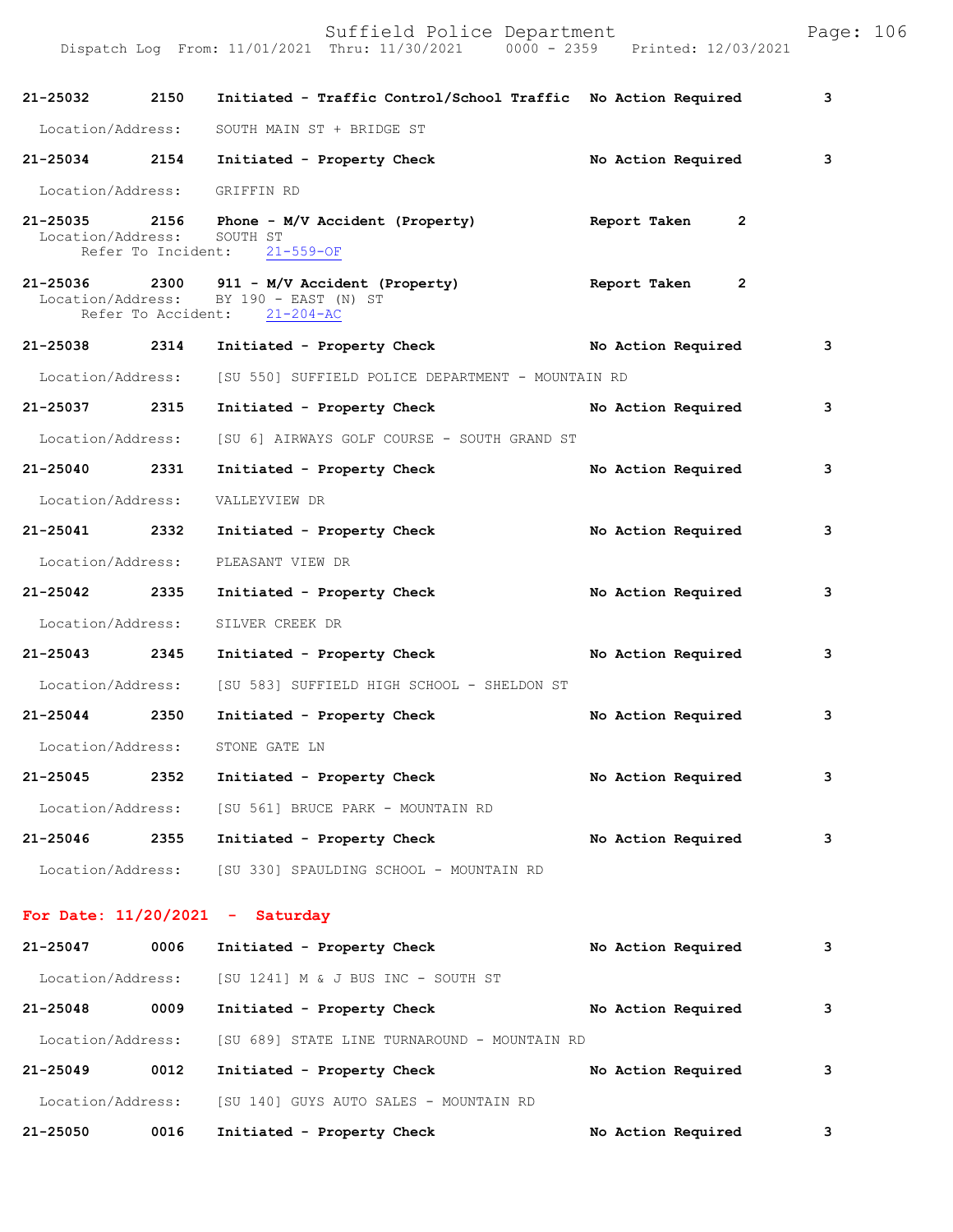|                                    |      | Suffield Police Department<br>Dispatch Log From: 11/01/2021 Thru: 11/30/2021 0000 - 2359 Printed: 12/03/2021 |  |                    | Page: 107 |  |
|------------------------------------|------|--------------------------------------------------------------------------------------------------------------|--|--------------------|-----------|--|
|                                    |      | Location/Address: [SU 690] SUFFIELD WILDLIFE MANAGEMENT AREA - BABBS RD                                      |  |                    |           |  |
| 21-25051 0027                      |      | Initiated - Property Check No Action Required                                                                |  |                    | 3         |  |
| Location/Address:                  |      | [SU 326] SUFFIELD MEADOW CONDOS - SUFFIELD MEADOW DR                                                         |  |                    |           |  |
| 21-25052 0034                      |      | Initiated - Follow Up <b>Example 2018</b> No Action Required                                                 |  |                    | 3         |  |
| Location/Address:                  |      | [SU 550] SUFFIELD POLICE DEPARTMENT - MOUNTAIN RD                                                            |  |                    |           |  |
| 21-25053 0049                      |      | Initiated - Property Check No Action Required                                                                |  |                    | 3         |  |
| Location/Address:                  |      | [SU 320] SUFFIELD COUNTRY CLUB - NORTH MAIN ST                                                               |  |                    |           |  |
| 21-25054 0056<br>Location/Address: |      | Initiated - Motor Vehicle Violation Verbal Warning 3<br>NORTH MAIN ST                                        |  |                    |           |  |
| 21-25055 0058                      |      | Initiated - Property Check No Action Required                                                                |  |                    | 3         |  |
| Location/Address:                  |      | [SU 1528] RAIL TRAIL - PHELPS RD                                                                             |  |                    |           |  |
| 21-25056 0103                      |      | Initiated - Property Check                                                                                   |  | No Action Required | 3         |  |
| Location/Address:                  |      | [SU 614] EBB'S CORNER - BABBS RD                                                                             |  |                    |           |  |
| 21-25057 0103                      |      | Initiated - Property Check                                                                                   |  | No Action Required | 3         |  |
| Location/Address:                  |      | WILLOW CREEK                                                                                                 |  |                    |           |  |
| 21-25058 0105                      |      | Initiated - Property Check                                                                                   |  | No Action Required | 3         |  |
| Location/Address:                  |      | [SU 75] FAS MART - THOMPSONVILLE RD                                                                          |  |                    |           |  |
| 21-25059 0106                      |      | Initiated - Property Check                                                                                   |  | No Action Required | 3         |  |
| Location/Address:                  |      | FIDDLEHEAD PL                                                                                                |  |                    |           |  |
|                                    |      | 21-25060 0107 Initiated - Property Check No Action Required                                                  |  |                    | 3         |  |
|                                    |      | Location/Address: DEEP BROOK HARBOR                                                                          |  |                    |           |  |
| 21-25061                           | 0110 | Initiated - Property Check                                                                                   |  | No Action Required | 3         |  |
|                                    |      | Location/Address: [SU 495] SUFFIELD VAPE & SMOKE SHOP - MAPLETON AVE                                         |  |                    |           |  |
| 21-25062                           | 0111 | Initiated - Property Check                                                                                   |  | No Action Required | 3         |  |
| Location/Address:                  |      | MARKETING DR                                                                                                 |  |                    |           |  |
| 21-25063 0120                      |      | Initiated - Property Check No Action Required                                                                |  |                    | 3         |  |
| Location/Address:                  |      | [SU 626] SUFFIELD TOWN HALL - MOUNTAIN RD                                                                    |  |                    |           |  |
| 21-25064 0125                      |      | Initiated - Property Check                                                                                   |  | No Action Required | 3         |  |
| Location/Address:                  |      | DYLAN DR                                                                                                     |  |                    |           |  |
| 21-25065 0125                      |      | Initiated - Property Check No Action Required                                                                |  |                    | 3         |  |
| Location/Address:                  |      | [SU 326] SUFFIELD MEADOW CONDOS - SUFFIELD MEADOW DR                                                         |  |                    |           |  |
| 21-25066 0129                      |      | Initiated - Property Check                                                                                   |  | No Action Required | 3         |  |
| Location/Address:                  |      | CONSERVATION RD                                                                                              |  |                    |           |  |
| 21-25067                           | 0129 | Initiated - Property Check                                                                                   |  | No Action Required | 3         |  |

Location/Address: AUDUBON DR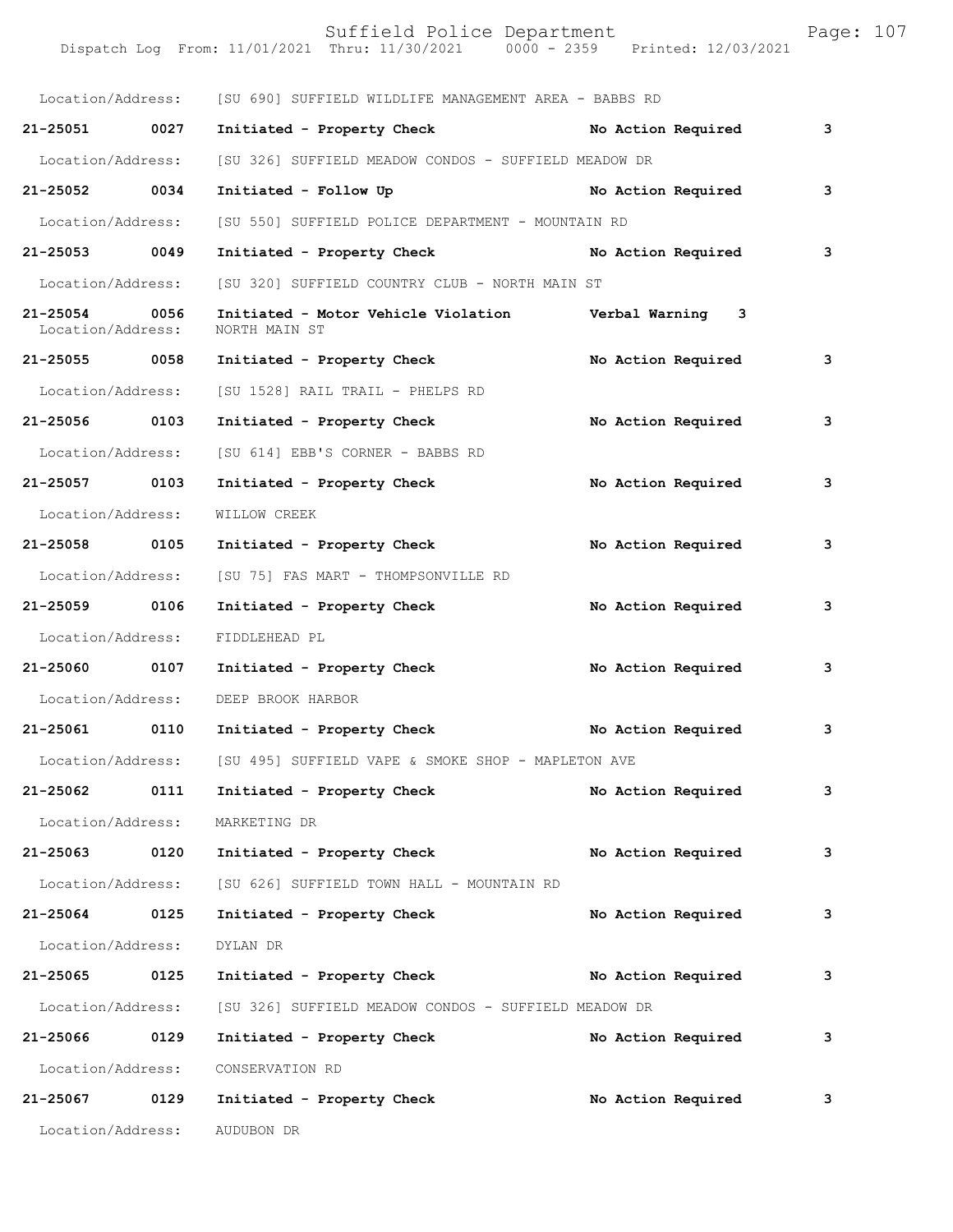| 21-25068 0130                 |      | Initiated - Traffic Control/School Traffic No Action Required                       | 3 |
|-------------------------------|------|-------------------------------------------------------------------------------------|---|
| Location/Address:             |      | RTE.190 BRIDGE                                                                      |   |
| 21-25069 0149                 |      | Initiated - Property Check<br>No Action Required                                    | 3 |
| Location/Address:             |      | STONY BROOK DR                                                                      |   |
| 21-25070 0149                 |      | Initiated - Property Check No Action Required                                       | 3 |
| Location/Address:             |      | [SU 136] SUFFIELD LUMBER COMPANY - NORTH GRAND ST                                   |   |
| 21-25071 0202                 |      | Initiated - Property Check<br>No Action Required                                    | 3 |
| Location/Address:             |      | [SU 6] AIRWAYS GOLF COURSE - SOUTH GRAND ST                                         |   |
| 21-25072 0204                 |      | Initiated - Property Check<br>No Action Required                                    | 3 |
| Location/Address:             |      | LISE CIR                                                                            |   |
| 21-25073 0204                 |      | Initiated - Property Check<br>No Action Required                                    | 3 |
| Location/Address:             |      | SOUTH STONE ST                                                                      |   |
| 21-25074 0205                 |      | 911 - MEDICAL - MEDIC 21<br>Transported to Hospital 1                               |   |
| Location/Address:             |      | [SU 546] MAC DOUGAL CORRECTIONAL CENTER - EAST (S) ST                               |   |
| 21-25075 0210                 |      | Initiated - Property Check No Action Required                                       | 3 |
| Location/Address:             |      | [SU 380] WEST SUFFIELD SHOPS - MOUNTAIN RD                                          |   |
| 21-25076 0217                 |      | Initiated - Property Check<br>No Action Required                                    | 3 |
|                               |      | Location/Address: HIGHLAND RIDGE DR                                                 |   |
| 21-25077 0218                 |      | Initiated - Property Check<br>No Action Required                                    | 3 |
| Location/Address:             |      | BARN DOOR HILL RD                                                                   |   |
| 21-25078 0222                 |      | Initiated - Property Check No Action Required                                       | 3 |
|                               |      | Location/Address: [SU 495] SUFFIELD VAPE & SMOKE SHOP - MAPLETON AVE                |   |
| 21-25079                      | 0224 | Initiated - Property Check<br>No Action Required                                    | 3 |
| Location/Address:             |      | [SU 1499] BROOK HILL VILLAGE - EMILY WAY                                            |   |
| 21-25080                      | 0225 | Initiated - Property Check<br>No Action Required                                    | 3 |
| Location/Address:             |      | SUNNYVIEW DR                                                                        |   |
| 21-25081                      | 0226 | Initiated - Property Check<br>No Action Required                                    | 3 |
| Location/Address:             |      | [SU 302] SHAMROCK CAFE - EAST (S) ST                                                |   |
| 21-25082                      | 0229 | Initiated - Property Check<br>No Action Required                                    | 3 |
| Location/Address:             |      | MEADOWWOOD DR                                                                       |   |
| 21-25083<br>Location/Address: | 0231 | Services Rendered 2<br>Initiated - Suspicious Person<br>S OF KERRI LN - EAST (S) ST |   |
| 21-25084                      | 0233 | Initiated - Property Check<br>No Action Required                                    | 3 |
| Location/Address:             |      | [SU 115] FOOD BAG (AMG RETAIL LLC #519) - MOUNTAIN RD                               |   |
| 21-25085                      | 0239 | Initiated - Property Check<br>No Action Required                                    | 3 |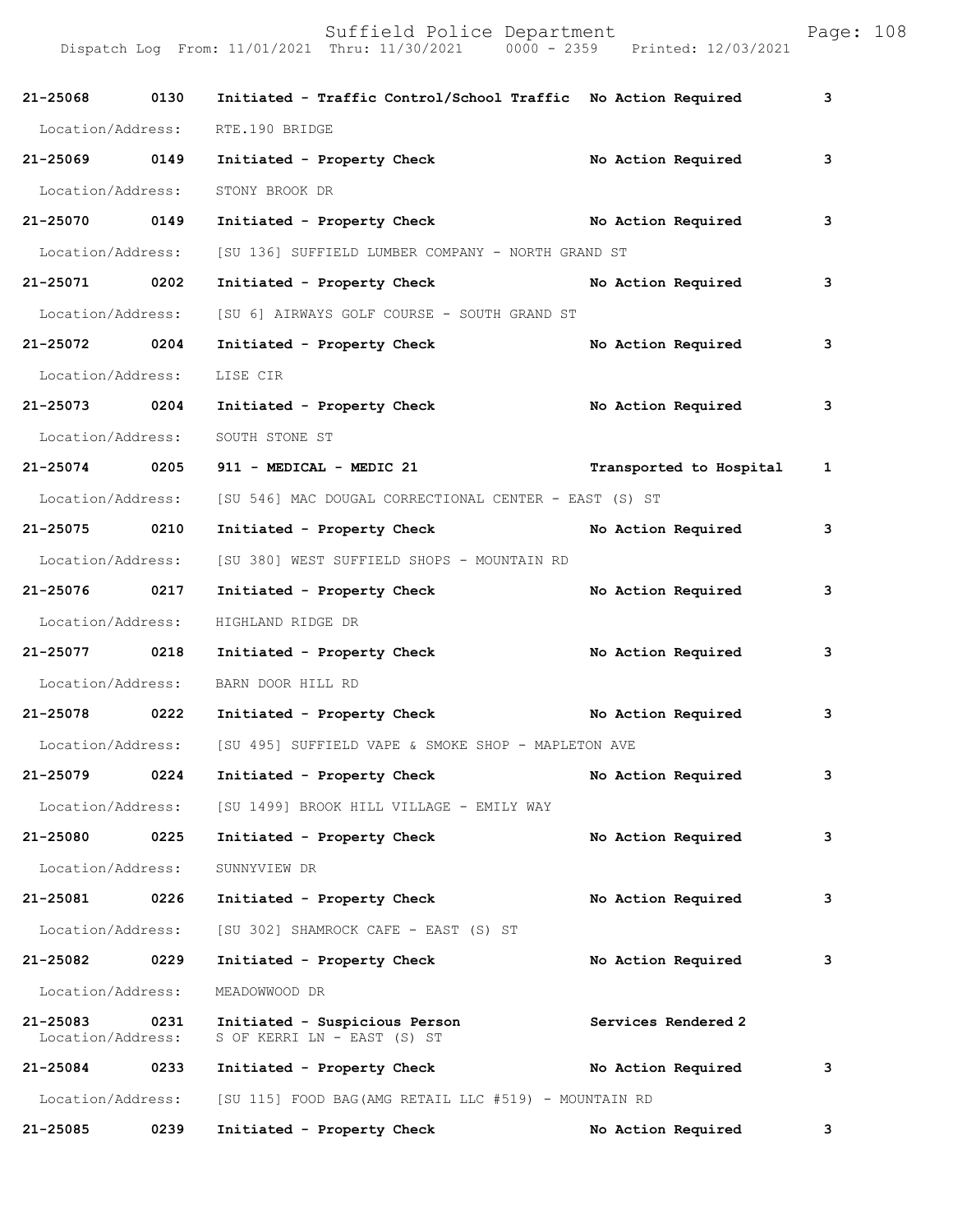Suffield Police Department Page: 109 Dispatch Log From: 11/01/2021 Thru: 11/30/2021 0000 - 2359 Printed: 12/03/2021 Location/Address: [SU 1533] BROOK HILL VILLAGE - EMILY WAY **21-25086 0242 Initiated - Property Check No Action Required 3** Location/Address: [SU 1511] DOANE'S ACCENT AUTO - EAST (S) ST **21-25087 0247 Initiated - Property Check No Action Required 3** Location/Address: [SU 40] CHRISTIAN FIELD - HALE ST **21-25088 0253 Initiated - Property Check No Action Required 3** Location/Address: [SU 583] SUFFIELD HIGH SCHOOL - SHELDON ST **21-25089 0257 Initiated - Property Check No Action Required 3** Location/Address: [SU 495] SUFFIELD VAPE & SMOKE SHOP - MAPLETON AVE **21-25090 0303 Initiated - Property Check No Action Required 3** Location/Address: SOUTH ST **21-25091 0328 Initiated - Property Check No Action Required 3** Location/Address: [SU 75] FAS MART - THOMPSONVILLE RD **21-25093 0330 Initiated - Traffic Control/School Traffic No Action Required 3** Location/Address: THOMPSONVILLE RD + EAST (N) ST 21-25092 0335 Initiated - Property Check No Action Required 3 Location/Address: MELROSE LN **21-25094 0345 Initiated - Property Check No Action Required 3** Location/Address: RIVER BLVD **21-25095 0352 Initiated - Property Check No Action Required 3** Location/Address: QUAIL RUN RD **21-25096 0358 Initiated - Property Check No Action Required 3** Location/Address: BARRY PL **21-25097 0410 Initiated - Property Check No Action Required 3** Location/Address: LIMRIC LN **21-25098 0418 Initiated - Property Check No Action Required 3** Location/Address: DIANE LN **21-25099 0421 Initiated - Property Check No Action Required 3** Location/Address: [SU 561] BRUCE PARK - MOUNTAIN RD **21-25100 0422 Initiated - Property Check No Action Required 3** Location/Address: RED STONE RD **21-25101 0456 Initiated - Property Check No Action Required 3** Location/Address: HILL ST **21-25102 0513 Initiated - Property Check No Action Required 3**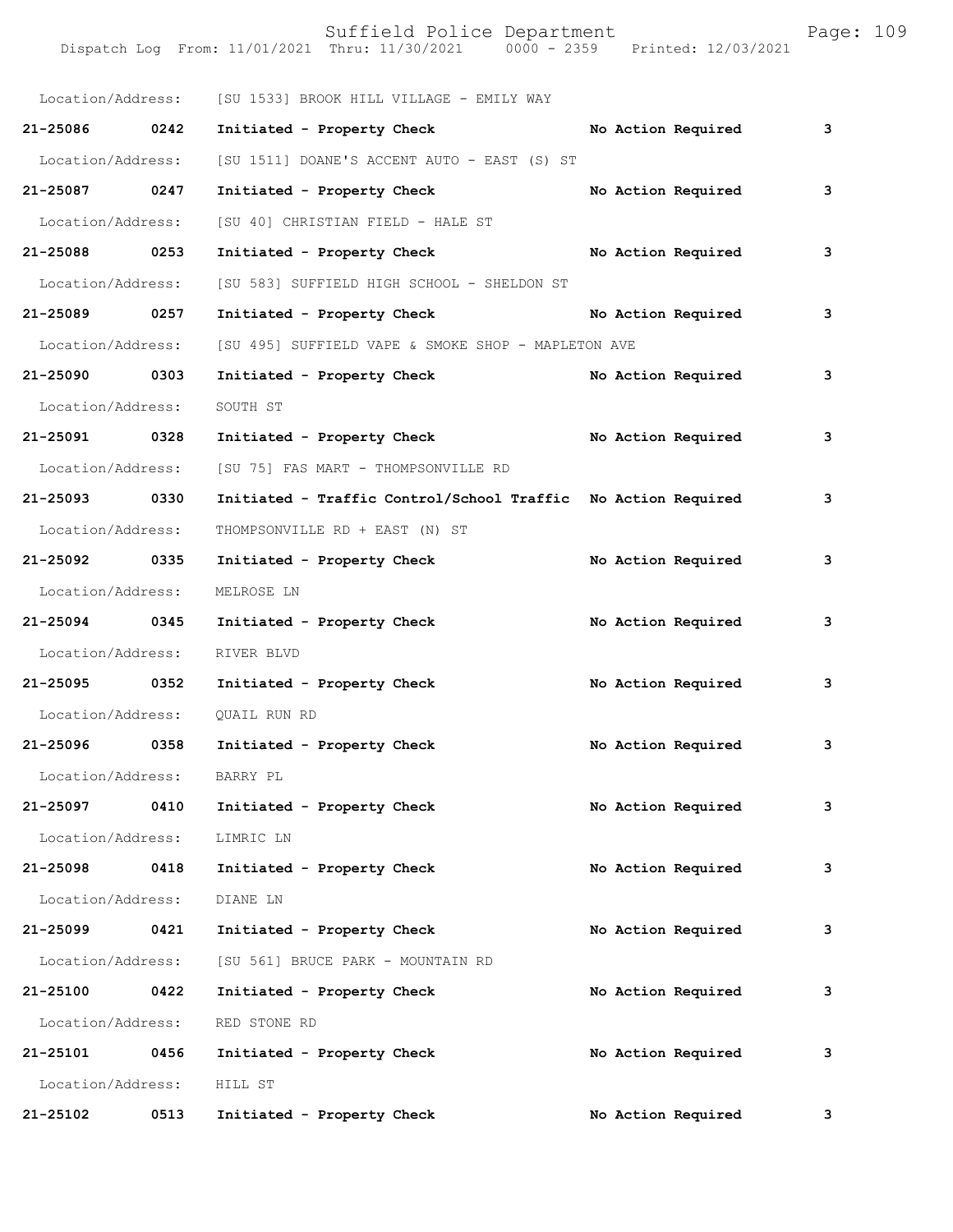|                               |      | Suffield Police Department<br>Dispatch Log From: 11/01/2021 Thru: 11/30/2021 | 0000 - 2359 Printed: 12/03/2021 | Page: 110      |
|-------------------------------|------|------------------------------------------------------------------------------|---------------------------------|----------------|
| Location/Address:             |      | [SU 614] EBB'S CORNER - BABBS RD                                             |                                 |                |
| 21-25105                      | 0522 | Initiated - Property Check No Action Required                                |                                 | 3              |
| Location/Address:             |      | [SU 495] SUFFIELD VAPE & SMOKE SHOP - MAPLETON AVE                           |                                 |                |
| 21-25103 0524                 |      | Initiated - Property Check                                                   | No Action Required              | 3              |
| Location/Address:             |      | OVERHILL DR                                                                  |                                 |                |
| 21-25104 0524                 |      | Initiated - Property Check                                                   | No Action Required              | 3              |
| Location/Address:             |      | CATHERINE LN                                                                 |                                 |                |
| 21-25106                      | 0530 | Initiated - Property Check                                                   | No Action Required              | 3              |
| Location/Address:             |      | KINGS MEADOW LN                                                              |                                 |                |
| 21-25107 0542                 |      | Initiated - Property Check                                                   | No Action Required              | 3              |
| Location/Address:             |      | NORTH ST                                                                     |                                 |                |
| 21-25108                      | 0605 | Phone - Burglar Alarm/Silent False Alarm (Human Error)                       |                                 | $\overline{2}$ |
| Location/Address:             |      | [SU 1148] ARCOR LASER SERVICES, LLC - KENNY ROBERTS MEMORIAL DR              |                                 |                |
| 21-25109                      | 0609 | Initiated - Property Check                                                   | No Action Required              | 3              |
| Location/Address:             |      | [SU 326] SUFFIELD MEADOW CONDOS - SUFFIELD MEADOW DR                         |                                 |                |
| 21-25110 0612                 |      | Initiated - Property Check                                                   | No Action Required              | 3              |
| Location/Address:             |      | [SU 75] FAS MART - THOMPSONVILLE RD                                          |                                 |                |
| 21-25111                      | 0638 | Initiated - Property Check No Action Required                                |                                 | 3              |
| Location/Address:             |      | [SU 33] SUFFIELD CORDIAL SHOPPE - MAPLETON AVE                               |                                 |                |
| 21-25114                      | 0706 | Initiated - Property Check                                                   | No Action Required              | 3              |
| Location/Address:             |      | [SU 614] EBB'S CORNER - BABBS RD                                             |                                 |                |
| 21-25113                      | 0709 | Phone - General Information                                                  | No Action Required              | з              |
| Location/Address:             |      | GRIFFIN RD                                                                   |                                 |                |
| 21-25115                      | 0826 | Initiated - Property Check                                                   | No Action Required              | 3              |
| Location/Address:             |      | [SU 688] QUARRY - QUARRY RD                                                  |                                 |                |
| 21-25116<br>Location/Address: | 0902 | Phone - Animal Complaint<br>[SU 380] WEST SUFFIELD SHOPS - MOUNTAIN RD       | Services Rendered 3             |                |
| 21-25117<br>Location/Address: | 0930 | Phone - OUTSIDE ASSIST<br>RIVER BLVD                                         | Services Rendered 3             |                |
| 21-25118                      | 0948 | Phone - Suspicious Activity                                                  | No Action Required              | 2              |
| Location/Address:             |      | [SU 45] SECOND BAPTIST CHURCH - NORTH MAIN ST                                |                                 |                |
| 21-25119<br>3                 | 1021 | Phone - General Information                                                  | Taken/Refered to Other Agency   |                |
| Location/Address:             |      | N/B FROM SUFFIELD ST - S MAIN ST + SOUTH ST                                  |                                 |                |
| 21-25120<br>Location/Address: | 1027 | 911 - MEDICAL - MEDIC 21<br>BREEZY VIEW FARM - HILL ST                       | Services Rendered 1             |                |
| 21-25121                      | 1157 | Initiated - Community Policing Contact                                       | No Action Required              | 3              |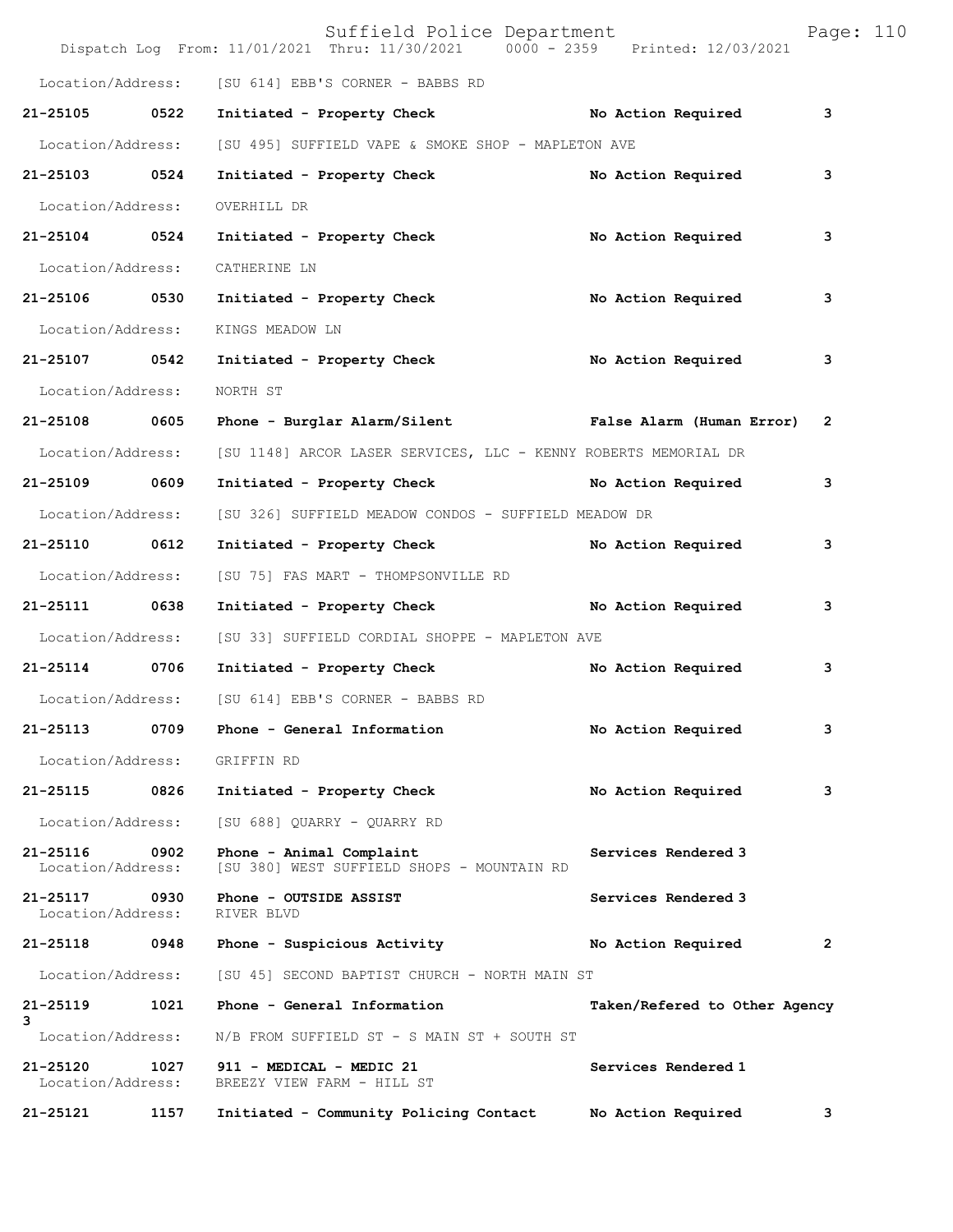|                               |      | Suffield Police Department<br>Dispatch Log From: 11/01/2021 Thru: 11/30/2021 0000 - 2359 Printed: 12/03/2021                         |                         | Page: 111 |  |
|-------------------------------|------|--------------------------------------------------------------------------------------------------------------------------------------|-------------------------|-----------|--|
| Location/Address:             |      | WEST SUFFIELD MINIMART - MOUNTAIN RD                                                                                                 |                         |           |  |
| 21-25122                      | 1210 | Initiated - Property Check                                                                                                           | No Action Required      | 3         |  |
| Location/Address:             |      | [SU 49] SACRED HEART CHURCH - MOUNTAIN RD                                                                                            |                         |           |  |
| 21-25123                      | 1240 | 911 - MEDICAL - MEDIC 21                                                                                                             | Transported to Hospital | 1         |  |
| Location/Address:             |      | [SU 1129] BRENDLER, HEINKE - DEEP BROOK HARBOR                                                                                       |                         |           |  |
| 21-25124 1256                 |      | 911 - MEDICAL - MEDIC 22                                                                                                             | Transported to Hospital | 1         |  |
| Location/Address:             |      | EAST (N) ST                                                                                                                          |                         |           |  |
| 21-25125 1256                 |      | Initiated - Property Check                                                                                                           | No Action Required      | 3         |  |
| Location/Address:             |      | GRIFFIN RD                                                                                                                           |                         |           |  |
| 21-25126<br>Location/Address: | 1352 | 911 - MEDICAL - MEDIC 21<br>NORTH MAIN ST                                                                                            | Services Rendered 1     |           |  |
| 21-25127 1503                 |      | Phone - General Information                                                                                                          | No Action Required      | 3         |  |
| Location/Address:             |      | [SU 624] THREE FIGS - MOUNTAIN RD                                                                                                    |                         |           |  |
| 21-25128 1527                 |      | 911 - MEDICAL - MEDIC 21                                                                                                             | Transported to Hospital | 1         |  |
| Location/Address:             |      | RATLEY RD                                                                                                                            |                         |           |  |
| 21-25129                      | 1547 | Initiated - Community Policing Contact Mo Action Required                                                                            |                         | 3         |  |
| Location/Address:             |      | EAST (N) ST                                                                                                                          |                         |           |  |
| 21-25130<br>Location/Address: | 1558 | Initiated - Motor Vehicle Violation<br>WARNERTOWN RD                                                                                 | Verbal Warning 3        |           |  |
| 21-25131 1612                 |      | Initiated - Traffic Control/School Traffic No Action Required                                                                        |                         | 3         |  |
| Location/Address:             |      | [SU 690] SUFFIELD WILDLIFE MANAGEMENT AREA - BABBS RD                                                                                |                         |           |  |
| 21-25132                      | 1615 | Initiated - Community Policing Contact No Action Required                                                                            |                         | 3         |  |
| Location/Address:             |      | [SU 119] FRANCESCO'S RESTAURANT - MOUNTAIN RD                                                                                        |                         |           |  |
| 21-25133 1629                 |      | Initiated - Assist Motorist<br>Location/Address: NORTH ST + MAPLETON AVE                                                             | Services Rendered 3     |           |  |
|                               |      | 21-25134 1632 Phone - Fire Department - HazMat Report Taken 1<br>Location/Address: RAWLINS BROOK RD<br>Refer To Fire Case: 21-713-IN |                         |           |  |
|                               |      | 21-25135 1655 Initiated - Follow Up                                                                                                  | No Action Required      | 3         |  |
|                               |      | Location/Address: [SU 550] SUFFIELD POLICE DEPARTMENT - MOUNTAIN RD                                                                  |                         |           |  |
| 21-25136                      | 1718 | Initiated - Property Check                                                                                                           | No Action Required      | 3         |  |
|                               |      | Location/Address: [SU 561] BRUCE PARK - MOUNTAIN RD                                                                                  |                         |           |  |
| 21-25137 1721                 |      | Initiated - Property Check                                                                                                           | No Action Required      | з         |  |
| Location/Address:             |      | [SU 380] WEST SUFFIELD SHOPS - MOUNTAIN RD                                                                                           |                         |           |  |
| 21-25138 1727                 |      | Initiated - Property Check No Action Required                                                                                        |                         | 3         |  |
|                               |      | Location/Address: [SU 136] SUFFIELD LUMBER COMPANY - NORTH GRAND ST                                                                  |                         |           |  |
| 21-25139<br>Location/Address: | 1751 | Initiated - Motor Vehicle Violation Verbal Warning 3<br>SO OF MTN - SOUTH ST                                                         |                         |           |  |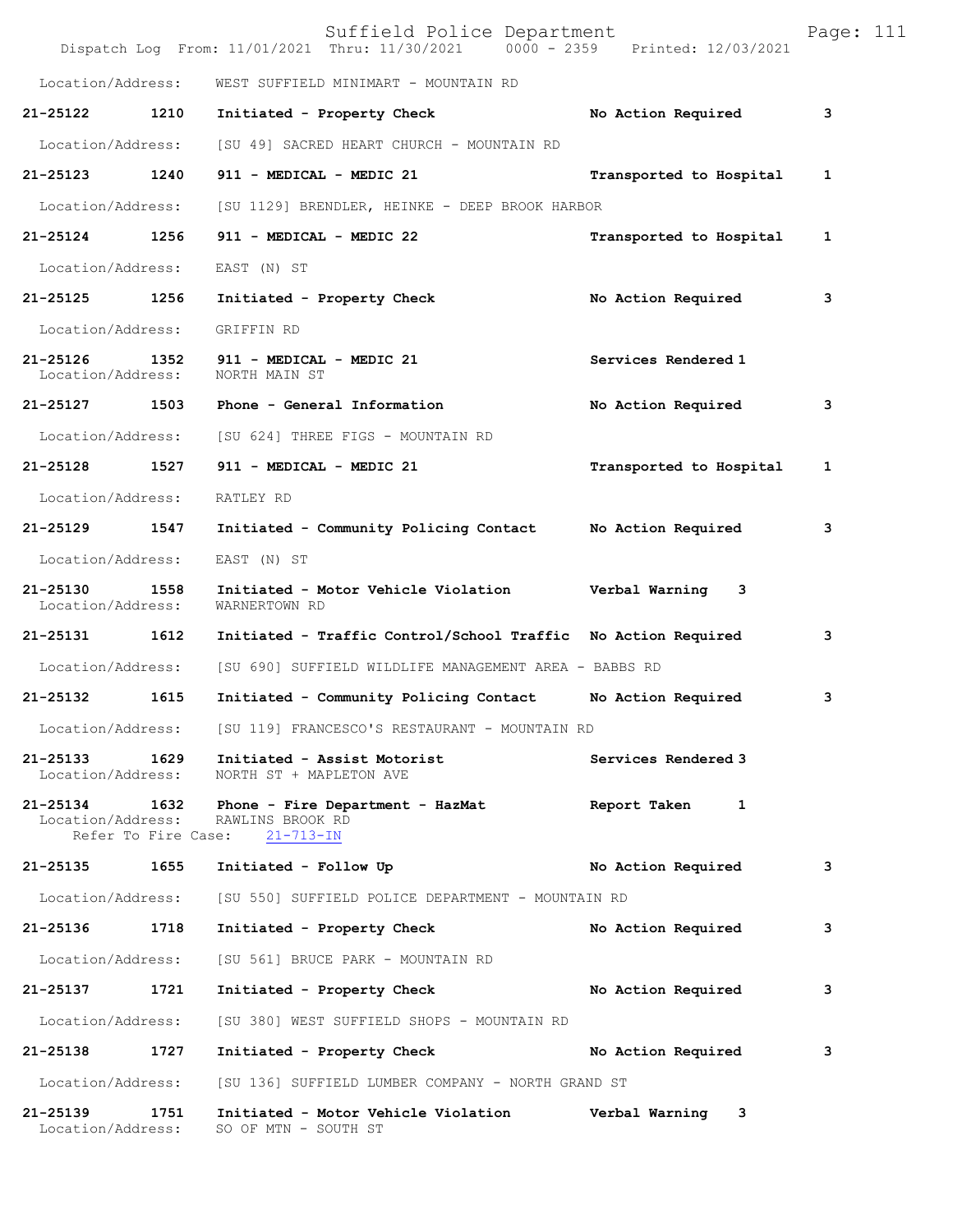| 21-25140                          | 1755 | Initiated - Traffic Control/School Traffic No Action Required   |                     | 3 |
|-----------------------------------|------|-----------------------------------------------------------------|---------------------|---|
| Location/Address:                 |      | SOUTH STONE ST                                                  |                     |   |
| 21-25141<br>Location/Address:     | 1758 | Initiated - Motor Vehicle Violation<br>2700 BLOCK - MOUNTAIN RD | Verbal Warning<br>3 |   |
| 21-25142<br>Location/Address:     | 1805 | Initiated - Motor Vehicle Violation<br>SOUTH STONE ST           | Verbal Warning<br>3 |   |
| 21-25143 1809                     |      | Initiated - Motor Vehicle Violation                             | No Action Required  | 3 |
|                                   |      | Location/Address: BY FRANCESCO - MOUNTAIN RD                    |                     |   |
| 21-25144 1812                     |      | Initiated - Motor Vehicle Violation                             | No Action Required  | 3 |
| Location/Address:                 |      | SOUTH STONE ST                                                  |                     |   |
| $21 - 25145$<br>Location/Address: | 1816 | Initiated - Motor Vehicle Violation<br>SOUTH STONE ST           | Verbal Warning 3    |   |
| 21-25146 1835                     |      | Initiated - Property Check                                      | No Action Required  | 3 |
| Location/Address:                 |      | [SU 614] EBB'S CORNER - BABBS RD                                |                     |   |
| 21-25147 1836                     |      | Initiated - Community Policing Contact                          | No Action Required  | 3 |
| Location/Address:                 |      | [SU 1499] BROOK HILL VILLAGE - EMILY WAY                        |                     |   |
| 21-25148 1838                     |      | Initiated - Property Check                                      | No Action Required  | 3 |
| Location/Address:                 |      | [SU 1495] CERVIONE FIELD - COPPER HILL RD                       |                     |   |
| 21-25149 1840                     |      | Initiated - Property Check                                      | No Action Required  | 3 |
| Location/Address:                 |      | [SU 928] STRATTON FARMS - STRATTON FARMS RD                     |                     |   |
| 21-25150<br>Location/Address:     | 1920 | 911 - MEDICAL - MEDIC 21<br>GRIFFIN RD                          | Services Rendered 1 |   |
| 21-25151 1929                     |      | Initiated - Property Check                                      | No Action Required  | 3 |
| Location/Address:                 |      | [SU 49] SACRED HEART CHURCH - MOUNTAIN RD                       |                     |   |
| 21-25152                          | 2009 | Initiated - Property Check                                      | No Action Required  | 3 |
| Location/Address:                 |      | [SU 6] AIRWAYS GOLF COURSE - SOUTH GRAND ST                     |                     |   |
| 21-25153                          | 2019 | Initiated - Property Check                                      | No Action Required  | 3 |
| Location/Address:                 |      | [SU 583] SUFFIELD HIGH SCHOOL - SHELDON ST                      |                     |   |
| 21-25154 2105                     |      | Initiated - Property Check                                      | No Action Required  | 3 |
| Location/Address:                 |      | [SU 614] EBB'S CORNER - BABBS RD                                |                     |   |
| 21-25155                          | 2116 | Initiated - Property Check                                      | No Action Required  | 3 |
| Location/Address:                 |      | [SU 690] SUFFIELD WILDLIFE MANAGEMENT AREA - BABBS RD           |                     |   |
| 21-25156                          | 2118 | Initiated - Property Check                                      | No Action Required  | 3 |
| Location/Address:                 |      | [SU 75] FAS MART - THOMPSONVILLE RD                             |                     |   |
| 21-25157                          | 2125 | Initiated - Property Check                                      | No Action Required  | 3 |
| Location/Address:                 |      | DEEP BROOK HARBOR                                               |                     |   |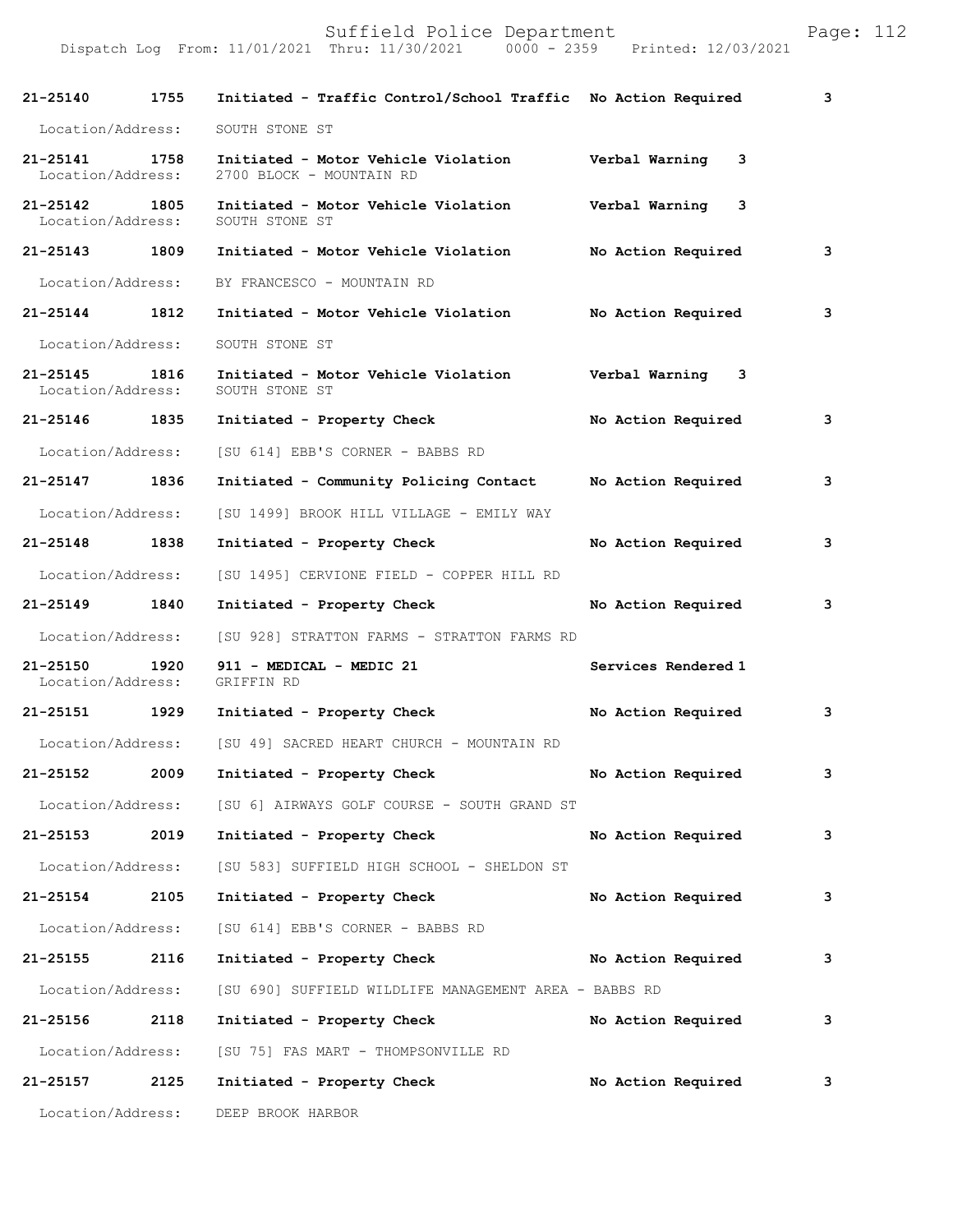|                               |           | Suffield Police Department<br>Dispatch Log From: 11/01/2021 Thru: 11/30/2021 0000 - 2359 Printed: 12/03/2021 |                    | Page: 113 |  |
|-------------------------------|-----------|--------------------------------------------------------------------------------------------------------------|--------------------|-----------|--|
| 21-25159                      | 2130      | Initiated - Traffic Control/School Traffic No Action Required                                                |                    | 3         |  |
| Location/Address:             |           | BY GULF GAS STATION - MAPLETON AVE                                                                           |                    |           |  |
| 21-25158 2131                 |           | Initiated - Property Check                                                                                   | No Action Required | 3         |  |
| Location/Address:             |           | [SU 380] WEST SUFFIELD SHOPS - MOUNTAIN RD                                                                   |                    |           |  |
| 21-25160                      | 2147      | Initiated - Traffic Control/School Traffic No Action Required                                                |                    | 3         |  |
| Location/Address:             |           | [SU 1309] BABBS BEACH/RECREATION AREA - BABBS RD                                                             |                    |           |  |
| 21-25161 2204                 |           | Initiated - Property Check                                                                                   | No Action Required | 3         |  |
| Location/Address:             |           | [SU 1241] M & J BUS INC - SOUTH ST                                                                           |                    |           |  |
| 21-25162 2208                 |           | Initiated - Property Check                                                                                   | No Action Required | 3         |  |
| Location/Address:             |           | [SU 1368] BROADBROOK BREWERY - SOUTH ST                                                                      |                    |           |  |
| 21-25163 2210                 |           | Initiated - Property Check                                                                                   | No Action Required | 3         |  |
| Location/Address:             |           | [SU 604] KELLY CONTAINER INC - SOUTH ST                                                                      |                    |           |  |
| 21-25165<br>Location/Address: | 2214      | Initiated - Motor Vehicle Violation<br>MAPLETON AVE + HICKORY ST                                             | Verbal Warning 3   |           |  |
| 21-25164 2215                 |           | Initiated - Property Check                                                                                   | No Action Required | 3         |  |
| Location/Address:             |           | KENNY ROBERTS MEMORIAL DR                                                                                    |                    |           |  |
| 21-25166                      | 2227      | Initiated - Property Check                                                                                   | No Action Required | 3         |  |
|                               | Location: | WEST SUFFIELD CEMETARY                                                                                       |                    |           |  |
| 21-25167 2232                 |           | Initiated - Property Check                                                                                   | No Action Required | 3         |  |
| Location/Address:             |           | [SU 561] BRUCE PARK - MOUNTAIN RD                                                                            |                    |           |  |
| 21-25168 2237                 |           | Initiated - Property Check                                                                                   | No Action Required | 3         |  |
|                               |           | Location/Address: [SU 330] SPAULDING SCHOOL - MOUNTAIN RD                                                    |                    |           |  |
| 21-25169 2241                 |           | Initiated - Property Check No Action Required                                                                |                    | 3         |  |
|                               |           | Location/Address: [SU 323] SUFFIELD MIDDLE SCHOOL - MOUNTAIN RD                                              |                    |           |  |
|                               |           | 21-25170 2244 Initiated - Property Check No Action Required                                                  |                    | 3         |  |
| Location/Address:             |           | [SU 322] MCALISTER INTERMEDIATE SCHOOL - MOUNTAIN RD                                                         |                    |           |  |
| 21-25171 2249                 |           | Initiated - Property Check                                                                                   | No Action Required | 3         |  |
| Location/Address:             |           | [SU 1215] ROY PROPERTIES - MOUNTAIN RD                                                                       |                    |           |  |
| 21-25172 2252                 |           | Initiated - Property Check No Action Required                                                                |                    | 3         |  |
| Location/Address:             |           | MOUNTAIN RD                                                                                                  |                    |           |  |
| 21-25173 2254                 |           | Initiated - Property Check                                                                                   | No Action Required | 3         |  |
| Location/Address:             |           | FFYLER PL                                                                                                    |                    |           |  |
|                               |           | 21-25174 2259 Initiated - Property Check No Action Required                                                  |                    | 3         |  |
|                               |           | Location/Address: [SU 69] CVS PHARMACY - MOUNTAIN RD                                                         |                    |           |  |
| 21-25175 2300                 |           | Initiated - Property Check                                                                                   | No Action Required | 3         |  |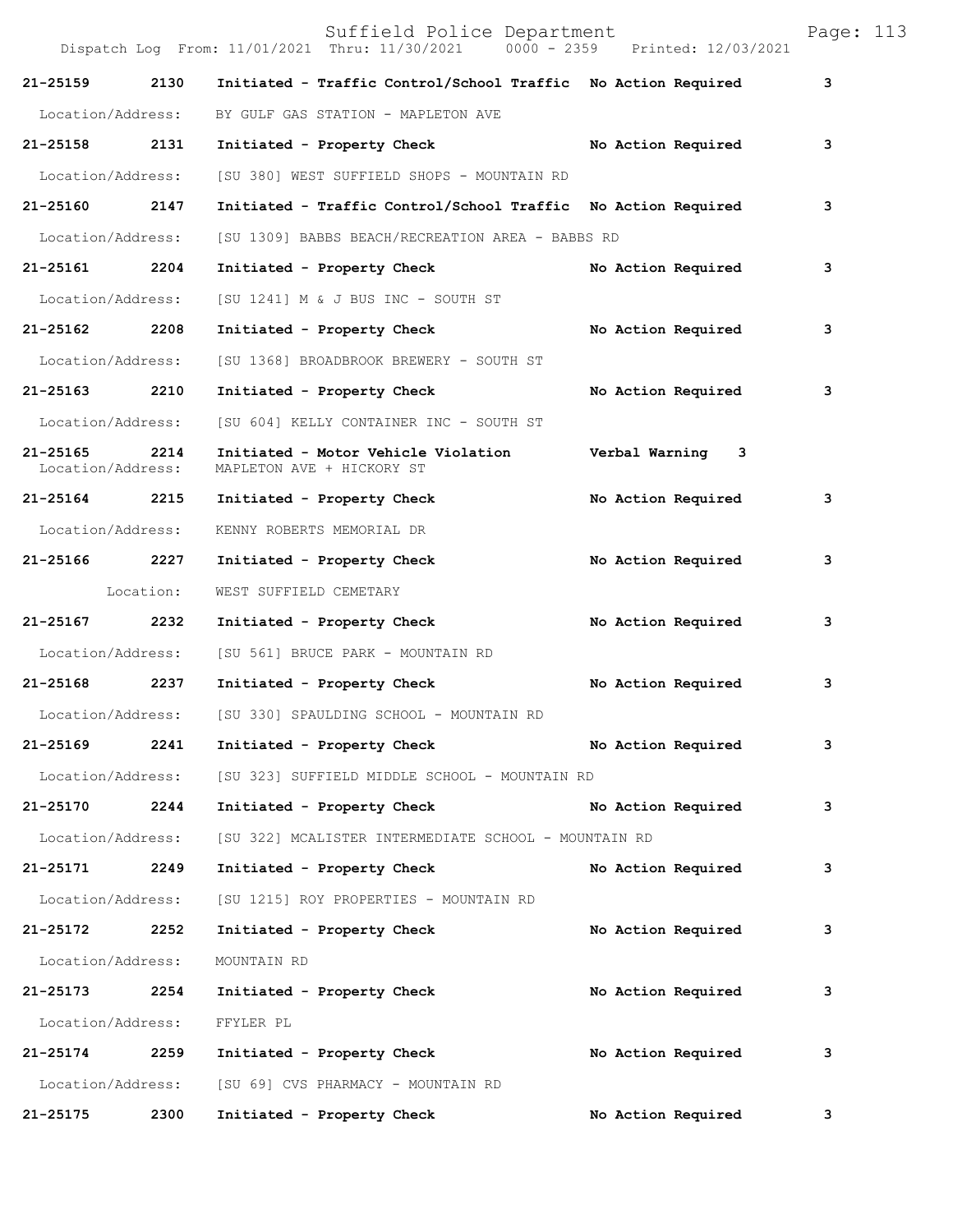|                               |      | Suffield Police Department<br>Dispatch Log From: 11/01/2021 Thru: 11/30/2021 0000 - 2359 Printed: 12/03/2021 |                         | Page: 114 |
|-------------------------------|------|--------------------------------------------------------------------------------------------------------------|-------------------------|-----------|
|                               |      | Location/Address: [SU 613] MOUNTAIN RD MARKET PLACE - MOUNTAIN RD                                            |                         |           |
| 21-25176                      | 2305 | Initiated - Property Check                                                                                   | No Action Required      | 3         |
| Location/Address:             |      | [SU 626] SUFFIELD TOWN HALL - MOUNTAIN RD                                                                    |                         |           |
| 21-25177 2308                 |      | Initiated - Property Check                                                                                   | No Action Required      | 3         |
| Location/Address:             |      | [SU 102] UNITED BANK/PEOPLE'S - MOUNTAIN RD                                                                  |                         |           |
|                               |      | 21-25178 2308 911 - MEDICAL - MEDIC 21                                                                       | Transported to Hospital | 1         |
|                               |      | Location/Address: [SU 324] THE SUFFIELD HOUSE - CANAL RD                                                     |                         |           |
|                               |      | For Date: $11/21/2021$ - Sunday                                                                              |                         |           |
| 21-25179                      | 0001 | Initiated - Property Check                                                                                   | No Action Required      | з         |
| Location/Address:             |      | [SU 33] SUFFIELD CORDIAL SHOPPE - MAPLETON AVE                                                               |                         |           |
| 21-25180 0006                 |      | Initiated - Property Check No Action Required                                                                |                         | 3         |
| Location/Address:             |      | [SU 495] SUFFIELD VAPE & SMOKE SHOP - MAPLETON AVE                                                           |                         |           |
| 21-25181 0016                 |      | Initiated - Property Check No Action Required                                                                |                         | з         |
| Location/Address:             |      | [SU 75] FAS MART - THOMPSONVILLE RD                                                                          |                         |           |
| 21-25182 0024                 |      | Initiated - Property Check No Action Required                                                                |                         | з         |
| Location/Address:             |      | [SU 689] STATE LINE TURNAROUND - MOUNTAIN RD                                                                 |                         |           |
| 21-25183 0031                 |      | Initiated - Property Check                                                                                   | No Action Required      | 3         |
| Location/Address:             |      | GRIFFIN RD                                                                                                   |                         |           |
| 21-25184<br>Location/Address: | 0035 | Phone - Suspicious Activity<br>[SU 1511] DOANE'S ACCENT AUTO - EAST (S) ST                                   | Gone Upon Arrival 2     |           |
|                               |      | 21-25185 0036 911 - 911 Hang Up                                                                              | No Action Required      | 2         |
| Location/Address:             |      | [SU 1239] LUCKY'S PUB - UCAR ST                                                                              |                         |           |
| 21-25186                      | 0117 | Initiated - Property Check                                                                                   | No Action Required      | з         |
| Location/Address:             |      | [SU 1426] BROOK HILL VILLAGE - EMILY WAY                                                                     |                         |           |
| 21-25187<br>Location/Address: | 0130 | Initiated - Traffic Control/School Traffic<br>JUST WEST OF N. STONE ST - MOUNTAIN RD                         | Verbal Warning<br>3     |           |
| 21-25188<br>Location/Address: | 0147 | Initiated - Motor Vehicle Violation<br>SOUTH GRAND ST                                                        | Verbal Warning 3        |           |
| 21-25189                      | 0240 | Initiated - Property Check                                                                                   | No Action Required      | 3         |
| Location/Address:             |      | LEWIS FARM SANCTUARY - HILL ST                                                                               |                         |           |
| 21-25190                      | 0251 | Initiated - Property Check                                                                                   | No Action Required      | з         |
| Location/Address:             |      | [SU 614] EBB'S CORNER - BABBS RD                                                                             |                         |           |
| 21-25191                      | 0252 | Initiated - Property Check                                                                                   | No Action Required      | з         |
| Location/Address:             |      | HALLADAY DR                                                                                                  |                         |           |
| 21-25192                      | 0256 | Initiated - Property Check                                                                                   | No Action Required      | з         |
|                               |      | Location/Address: [SU 688] QUARRY - QUARRY RD                                                                |                         |           |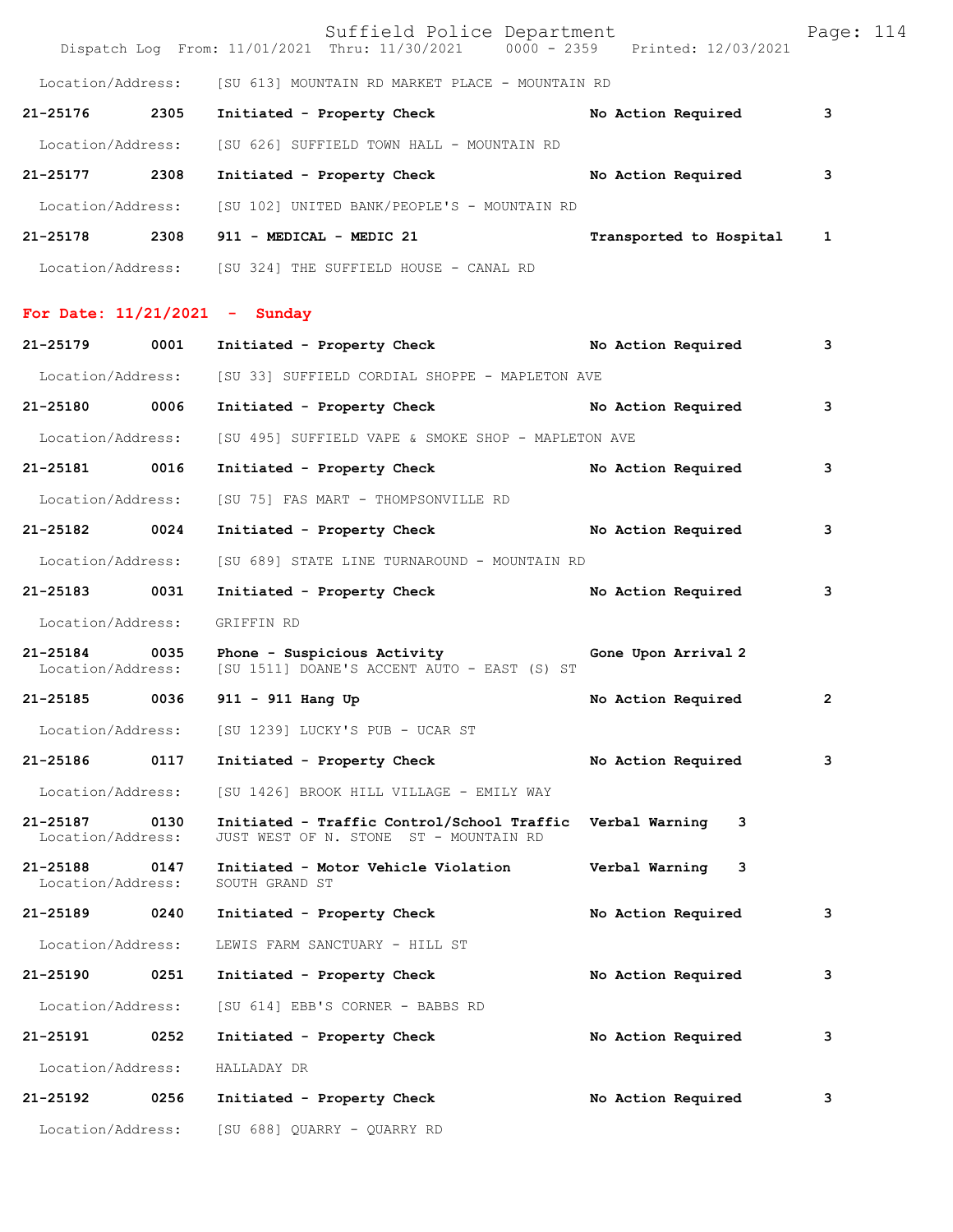| 21-25193 0307               | Initiated - Property Check                                              | No Action Required        | 3 |
|-----------------------------|-------------------------------------------------------------------------|---------------------------|---|
| Location/Address:           | [SU 380] WEST SUFFIELD SHOPS - MOUNTAIN RD                              |                           |   |
| 21-25194 0311               | Initiated - Property Check                                              | No Action Required        | 3 |
| Location/Address:           | [SU 583] SUFFIELD HIGH SCHOOL - SHELDON ST                              |                           |   |
| 21-25195 0357               | Initiated - Property Check                                              | No Action Required        | 3 |
| Location/Address:           | [SU 1239] LUCKY'S PUB - UCAR ST                                         |                           |   |
| 21-25196 0358               | Initiated - Property Check No Action Required                           |                           | 3 |
| Location/Address:           | [SU 302] SHAMROCK CAFE - EAST (S) ST                                    |                           |   |
| 21-25197 0359               | Initiated - Property Check No Action Required                           |                           | 3 |
| Location/Address:           | [SU 1511] DOANE'S ACCENT AUTO - EAST (S) ST                             |                           |   |
| 21-25198 0407               | Initiated - Property Check No Action Required                           |                           | 3 |
| Location/Address:           | [SU 334] SUFFIELD VILLAGE SHOPPING CENTER - BRIDGE ST                   |                           |   |
| 21-25199 0527               | Initiated - Property Check No Action Required                           |                           | 3 |
| Location/Address:           | [SU 112] PEOPLES BANK - MOUNTAIN RD                                     |                           |   |
| 21-25200 0531               | Initiated - Property Check No Action Required                           |                           | 3 |
| Location/Address:           | [SU 6] AIRWAYS GOLF COURSE - SOUTH GRAND ST                             |                           |   |
| 21-25201 0554               | Initiated - Property Check No Action Required                           |                           | 3 |
| Location/Address:           | [SU 690] SUFFIELD WILDLIFE MANAGEMENT AREA - BABBS RD                   |                           |   |
| 21-25202 0601               | Initiated - Property Check No Action Required                           |                           | 3 |
| Location/Address:           | LAKE RD                                                                 |                           |   |
|                             | 21-25203 0612 Initiated - Property Check No Action Required             |                           | 3 |
|                             | Location/Address: [SU 598] SUNRISE PARK - MOUNTAIN RD                   |                           |   |
| 21-25204 0715               | 911 - MEDICAL - MEDIC 21                                                | Transported to Hospital 1 |   |
| Location/Address: RATLEY RD |                                                                         |                           |   |
|                             | 21-25205 0744 Initiated - Property Check                                | No Action Required        | 3 |
|                             | Location/Address: [SU 495] SUFFIELD VAPE & SMOKE SHOP - MAPLETON AVE    |                           |   |
| 21-25206 0744               | 911 - MEDICAL - MEDIC 22                                                | Transported to Hospital 1 |   |
|                             | Location/Address: [SU 546] MAC DOUGAL CORRECTIONAL CENTER - EAST (S) ST |                           |   |
| 21-25207 0752               | Initiated - Property Check                                              | No Action Required        | 3 |
| Location/Address:           | SILVER CREEK DR                                                         |                           |   |
| 21-25208 0800               | Initiated - Property Check                                              | No Action Required        | 3 |
| Location/Address:           | MELROSE LN                                                              |                           |   |
| 21-25209 0812               | Initiated - Property Check                                              | No Action Required        | 3 |
| Location/Address:           | [SU 1511] DOANE'S ACCENT AUTO - EAST (S) ST                             |                           |   |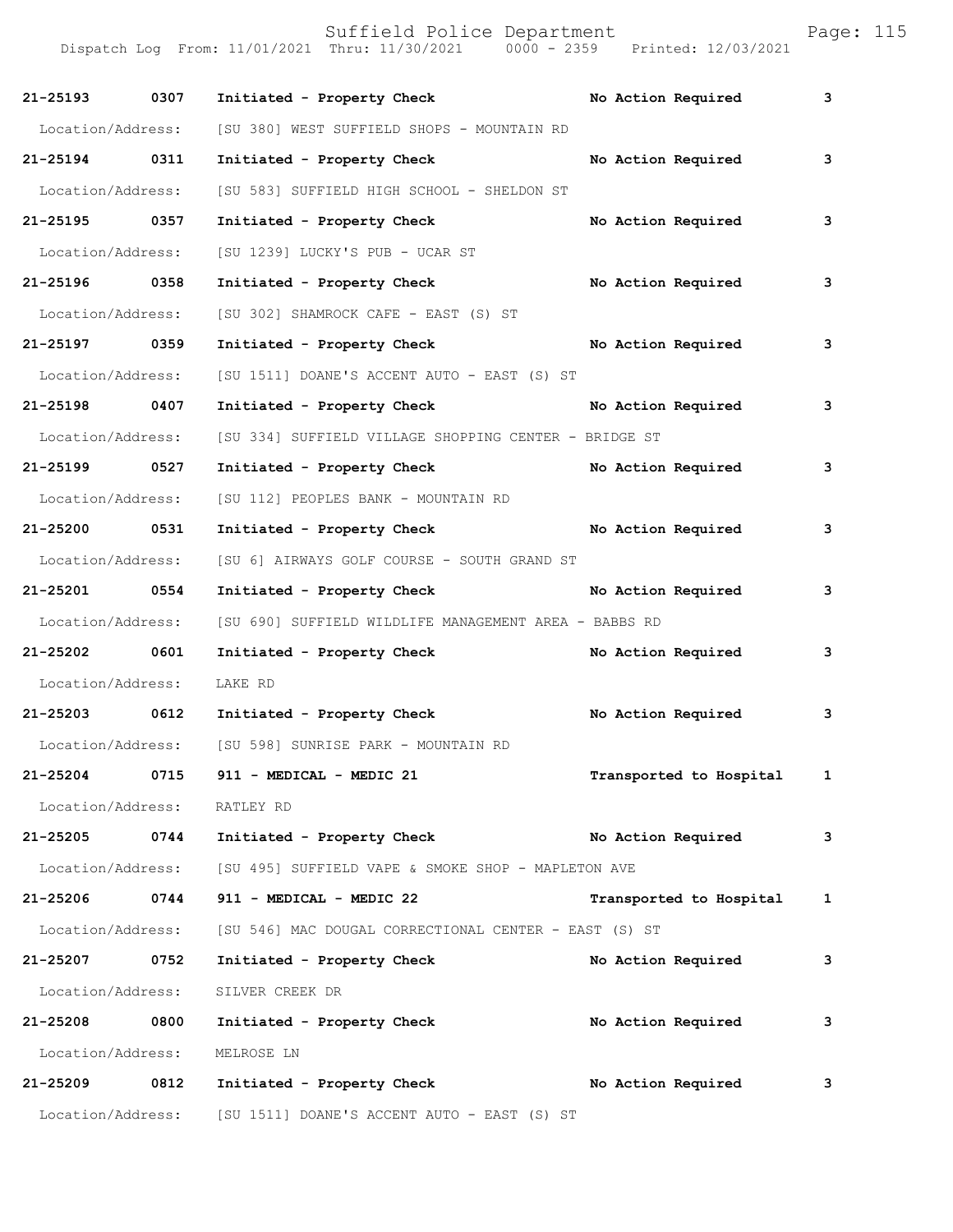|                                    |      | Suffield Police Department<br>Dispatch Log From: 11/01/2021 Thru: 11/30/2021 0000 - 2359 Printed: 12/03/2021           |                         | Page: 116    |  |
|------------------------------------|------|------------------------------------------------------------------------------------------------------------------------|-------------------------|--------------|--|
| 21-25210                           | 0821 | Initiated - Property Check                                                                                             | No Action Required      | 3            |  |
| Location/Address:                  |      | [SU 1424] BROOK HILL VILLAGE - EMILY WAY                                                                               |                         |              |  |
| 21-25211 0834                      |      | Initiated - Property Check                                                                                             | No Action Required      | 3            |  |
| Location/Address:                  |      | [SU 422] LAUREL COURT - BRIDGE ST                                                                                      |                         |              |  |
| 21-25212 0838                      |      | Phone - MEDICAL - MEDIC 22                                                                                             | Transported to Hospital | $\mathbf{1}$ |  |
| Location/Address:                  |      | WARNERTOWN RD                                                                                                          |                         |              |  |
| 21-25213 0841<br>Location/Address: |      | Initiated - Animal Complaint The Services Rendered 3<br>[SU 550] SUFFIELD POLICE DEPARTMENT - MOUNTAIN RD              |                         |              |  |
| 21-25214 0854<br>Location/Address: |      | Initiated - Animal Complaint <b>Example 2</b> Services Rendered 3<br>[SU 550] SUFFIELD POLICE DEPARTMENT - MOUNTAIN RD |                         |              |  |
| 21-25215 0923<br>Location/Address: |      | Phone - Animal Complaint<br>SOUTH GRAND ST                                                                             | Services Rendered 3     |              |  |
| 21-25216 0927<br>Location/Address: |      | Initiated - Community Policing Contact Services Rendered 3<br>NORTH GRAND ST                                           |                         |              |  |
| 21-25217 0939                      |      | Initiated - Property Check                                                                                             | No Action Required      | 3            |  |
| Location/Address:                  |      | [SU 1241] M & J BUS INC - SOUTH ST                                                                                     |                         |              |  |
| 21-25218 0946                      |      | Initiated - Property Check                                                                                             | No Action Required      | 3            |  |
| Location/Address:                  |      | MARKETING DR                                                                                                           |                         |              |  |
| 21-25219 0949                      |      | Initiated - Property Check                                                                                             | No Action Required      | з            |  |
| Location/Address:                  |      | SUTULA RD                                                                                                              |                         |              |  |
| 21-25220 1003                      |      | Initiated - Property Check No Action Required                                                                          |                         | 3            |  |
| Location/Address:                  |      | [SU 326] SUFFIELD MEADOW CONDOS - SUFFIELD MEADOW DR                                                                   |                         |              |  |
| 21-25221                           | 1013 | Initiated - Property Check                                                                                             | No Action Required      | 3            |  |
| Location/Address:                  |      | [SU 687] CANAL ROAD BOAT LAUNCH - CANAL RD                                                                             |                         |              |  |
| 21-25222<br>Location/Address:      | 1014 | Phone - General Information<br>WEST SIDE - MAYFLOWER LN                                                                | Civil Matter<br>3       |              |  |
| 21-25223                           | 1019 | Initiated - Traffic Control/School Traffic No Action Required                                                          |                         | 3            |  |
| Location/Address:                  |      | QUAIL RUN RD + THOMPSONVILLE RD                                                                                        |                         |              |  |
| 21-25224<br>Location/Address:      | 1040 | Initiated - Follow Up<br>[SU 550] SUFFIELD POLICE DEPARTMENT - MOUNTAIN RD                                             | Services Rendered 3     |              |  |
| 21-25225                           | 1049 | Initiated - Traffic Control/School Traffic No Action Required                                                          |                         | 3            |  |
| Location/Address:                  |      | N MAIN ST                                                                                                              |                         |              |  |
| 21-25228                           | 1114 | Initiated - Property Check                                                                                             | No Action Required      | 3            |  |
| Location/Address:                  |      | FARMSTEAD LN                                                                                                           |                         |              |  |
| 21-25229                           | 1124 | Initiated - Property Check                                                                                             | No Action Required      | 3            |  |
| Location/Address:                  |      | PLEASANT VIEW DR                                                                                                       |                         |              |  |
| 21-25230<br>Location/Address:      | 1144 | 911 - Suspicious Person<br>CHELTENHAM CT                                                                               | Services Rendered 2     |              |  |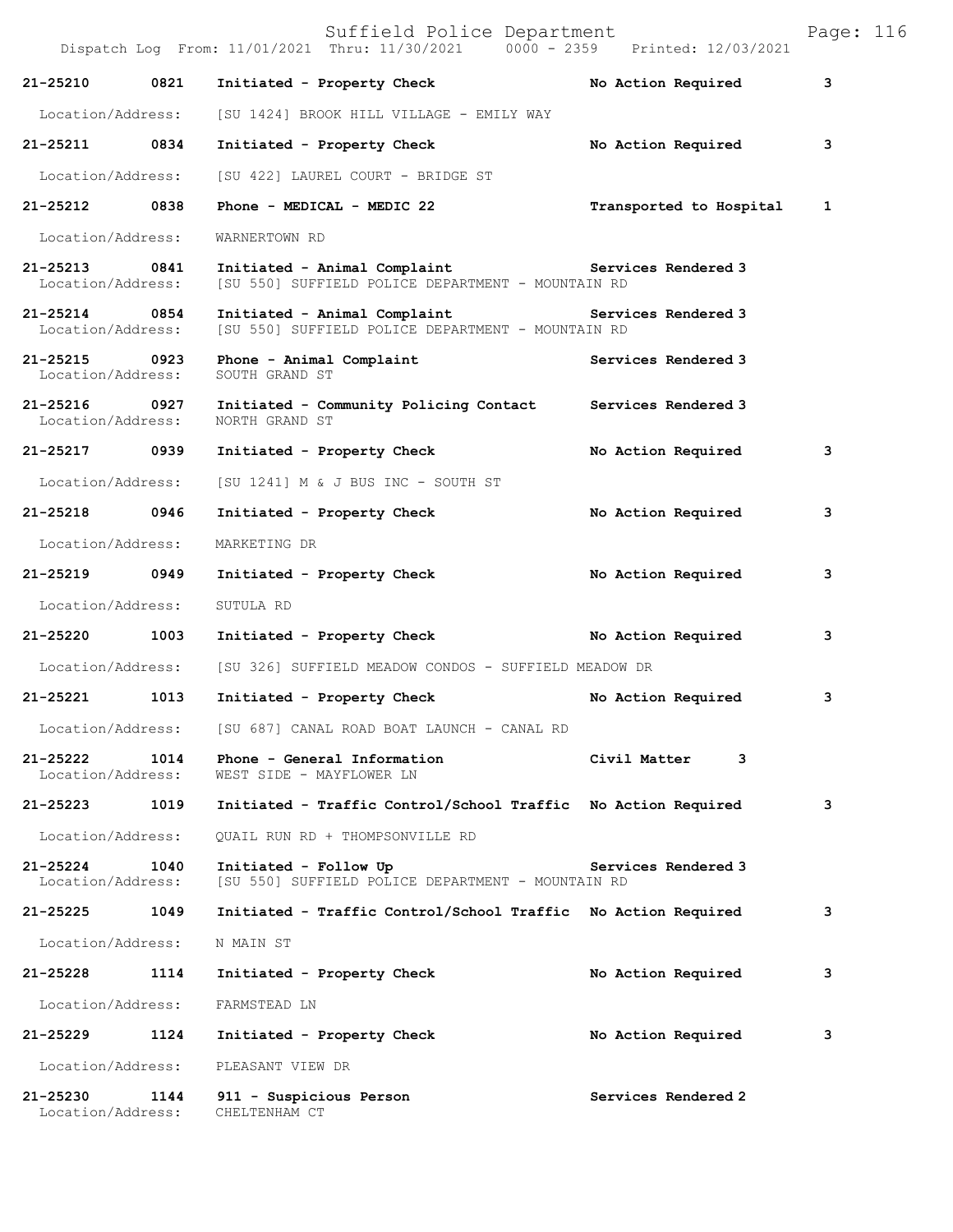|                                    |      | Suffield Police Department<br>Dispatch Log From: 11/01/2021 Thru: 11/30/2021 0000 - 2359 Printed: 12/03/2021         |                     | Page: 117      |  |
|------------------------------------|------|----------------------------------------------------------------------------------------------------------------------|---------------------|----------------|--|
| 21-25232<br>Location/Address:      | 1227 | Initiated - Animal Complaint <b>Example 2</b> Services Rendered 3<br>[SU 1444] RIVER VALLEY ANIMAL CENTER - SOUTH ST |                     |                |  |
| 21-25233 1325<br>Location/Address: |      | Initiated - Animal Complaint<br>[SU 386] WOODLAWN CEMETARY - BRIDGE ST                                               | Services Rendered 3 |                |  |
| 21-25234 1346<br>Location/Address: |      | Initiated - Community Policing Contact Services Rendered 3<br>SPRUCE (W) ST                                          |                     |                |  |
| 21-25235 1437<br>Location/Address: |      | Initiated - Property Check Services Rendered 3<br>[SU 1638] JESSE FOWLER SMITH MEMORIAL FOREST - HALLADAY (W) AVE    |                     |                |  |
| 21-25236 1534<br>Location/Address: |      | Initiated - Property Check Services Rendered 3<br>[SU 690] SUFFIELD WILDLIFE MANAGEMENT AREA - BABBS RD              |                     |                |  |
| 21-25237 1539<br>Location/Address: |      | Initiated - Community Policing Contact<br>[SU 614] EBB'S CORNER - BABBS RD                                           | Services Rendered 3 |                |  |
| 21-25238 1544<br>Location/Address: |      | Phone - Burglar Alarm/Silent<br>[SU 54] RUG PAD USA - MARKETING DR                                                   | False Alarm 2       |                |  |
| 21-25240 1600                      |      | Initiated - Property Check                                                                                           | No Action Required  | 3              |  |
| Location/Address:                  |      | [SU 302] SHAMROCK CAFE - EAST (S) ST                                                                                 |                     |                |  |
| 21-25241 1602                      |      | Initiated - Property Check                                                                                           | No Action Required  | 3              |  |
| Location/Address:                  |      | [SU 270] PRAXAIR INC. - UCAR ST                                                                                      |                     |                |  |
| 21-25242                           | 1604 | Initiated - Property Check                                                                                           | No Action Required  | 3              |  |
| Location/Address:                  |      | [SU 1239] LUCKY'S PUB - UCAR ST                                                                                      |                     |                |  |
| 21-25244 1611                      |      | Initiated - Property Check                                                                                           | No Action Required  | 3              |  |
| Location/Address:                  |      | [SU 687] CANAL ROAD BOAT LAUNCH - CANAL RD                                                                           |                     |                |  |
| 21-25245 1614                      |      | Initiated - Property Check                                                                                           | No Action Required  | 3              |  |
| Location/Address:                  |      | [SU 326] SUFFIELD MEADOW CONDOS - SUFFIELD MEADOW DR                                                                 |                     |                |  |
| 21-25246                           | 1621 | Phone - Suspicious Activity                                                                                          | No Action Required  | $\overline{2}$ |  |
| Location/Address: CANAL RD         |      |                                                                                                                      |                     |                |  |
| 21-25247 1710                      |      | Initiated - Property Check                                                                                           | No Action Required  | 3              |  |
| Location/Address:                  |      | [SU 6] AIRWAYS GOLF COURSE - SOUTH GRAND ST                                                                          |                     |                |  |
| 21-25248                           | 1731 | Initiated - Property Check                                                                                           | No Action Required  | 3              |  |
| Location/Address:                  |      | [SU 40] CHRISTIAN FIELD - HALE ST                                                                                    |                     |                |  |
| 21-25249 1740                      |      | Initiated - Property Check                                                                                           | No Action Required  | 3              |  |
| Location/Address:                  |      | [SU 583] SUFFIELD HIGH SCHOOL - SHELDON ST                                                                           |                     |                |  |
| 21-25250 1901                      |      | Initiated - Property Check                                                                                           | No Action Required  | 3              |  |
| Location/Address:                  |      | [SU 690] SUFFIELD WILDLIFE MANAGEMENT AREA - BABBS RD                                                                |                     |                |  |
| 21-25251                           | 1909 | Initiated - Property Check No Action Required                                                                        |                     | 3              |  |
| Location/Address:                  |      | [SU 689] STATE LINE TURNAROUND - MOUNTAIN RD                                                                         |                     |                |  |
| 21-25252 1926                      |      | Initiated - Property Check                                                                                           | No Action Required  | 3              |  |
|                                    |      | Location/Address: [SU 688] QUARRY - QUARRY RD                                                                        |                     |                |  |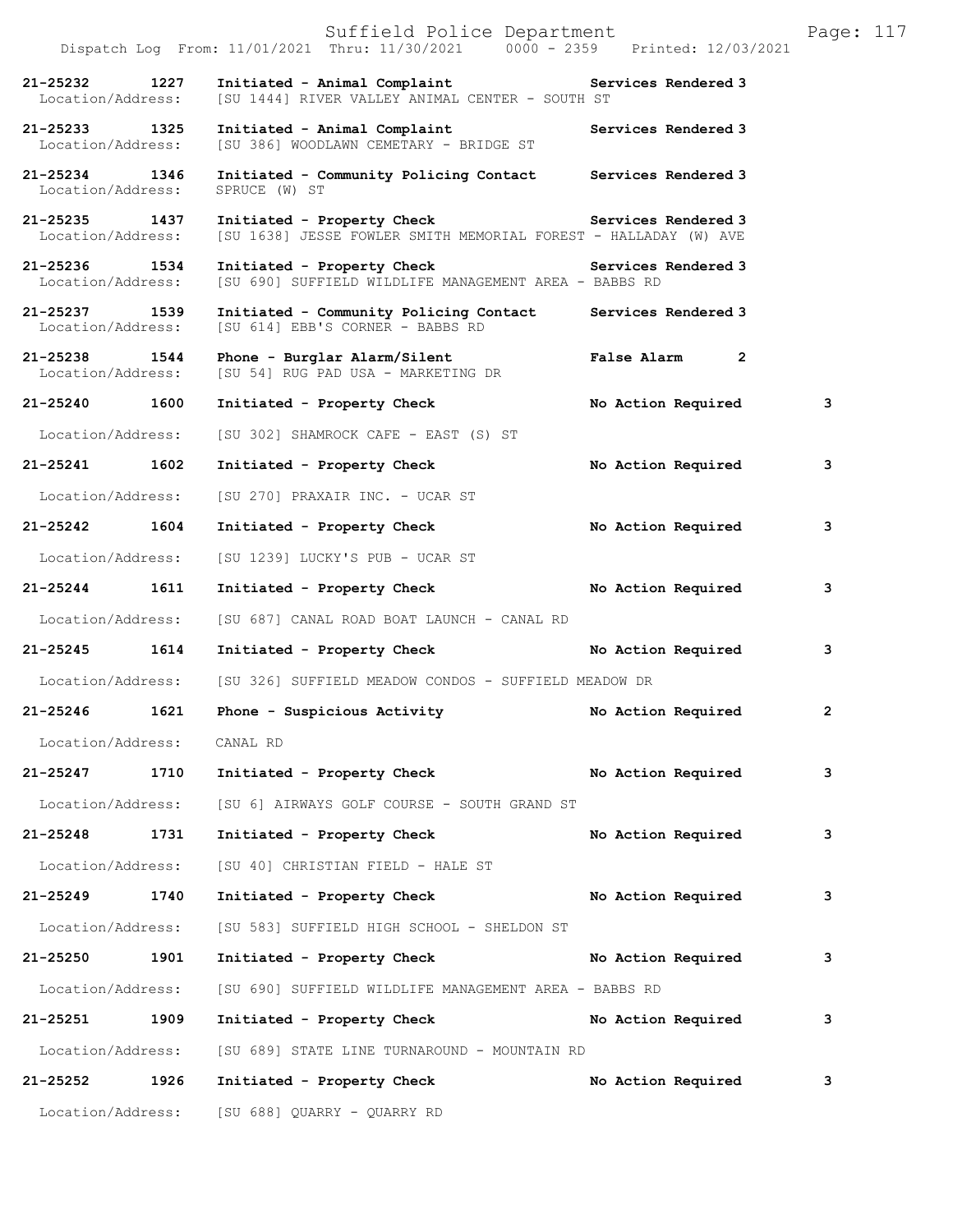Suffield Police Department Page: 118 Dispatch Log From: 11/01/2021 Thru: 11/30/2021 0000 - 2359 Printed: 12/03/2021 **21-25253 1953 Initiated - Property Check No Action Required 3** Location/Address: FRANCESCO'S RESTAURANT - MOUNTAIN RD **21-25254 2031 Initiated - Property Check No Action Required 3** Location/Address: [SU 1241] M & J BUS INC - SOUTH ST **21-25255 2034 Initiated - Property Check No Action Required 3** Location/Address: [SU 1368] BROADBROOK BREWERY - SOUTH ST **21-25256 2036 Initiated - Property Check No Action Required 3** Location/Address: [SU 604] KELLY CONTAINER INC - SOUTH ST **21-25257 2043 Initiated - Property Check No Action Required 3** Location/Address: KENNY ROBERTS MEMORIAL DR **21-25258 2054 Initiated - Suspicious Vehicle No Action Required 2** Location/Address: [SU 583] SUFFIELD HIGH SCHOOL - SHELDON ST **21-25259 2104 Initiated - Property Check No Action Required 3** Location/Address: [SU 380] WEST SUFFIELD SHOPS - MOUNTAIN RD **21-25260 2106 Initiated - Property Check No Action Required 3** Location/Address: [SU 583] SUFFIELD HIGH SCHOOL - SHELDON ST **21-25261 2114 Initiated - Property Check No Action Required 3** Location/Address: [SU 614] EBB'S CORNER - BABBS RD **21-25262 2118 Initiated - Property Check No Action Required 3** Location/Address: [SU 6] AIRWAYS GOLF COURSE - SOUTH GRAND ST **21-25263 2259 Initiated - Property Check No Action Required 3** Location/Address: [SU 323] SUFFIELD MIDDLE SCHOOL - MOUNTAIN RD **21-25264 2301 Initiated - Property Check No Action Required 3** Location/Address: [SU 322] MCALISTER INTERMEDIATE SCHOOL - MOUNTAIN RD **21-25265 2305 Initiated - Property Check No Action Required 3** Location/Address: [SU 1215] ROY PROPERTIES - MOUNTAIN RD **21-25266 2320 Initiated - Property Check No Action Required 3** Location/Address: FFYLER PL **21-25267 2324 Initiated - Property Check No Action Required 3** Location/Address: [SU 69] CVS PHARMACY - MOUNTAIN RD **21-25268 2326 Initiated - Property Check No Action Required 3** Location/Address: [SU 613] MOUNTAIN RD MARKET PLACE - MOUNTAIN RD **21-25269 2329 Initiated - Property Check No Action Required 3** Location/Address: [SU 115] FOOD BAG(AMG RETAIL LLC #519) - MOUNTAIN RD **21-25270 2359 Initiated - Property Check No Action Required 3**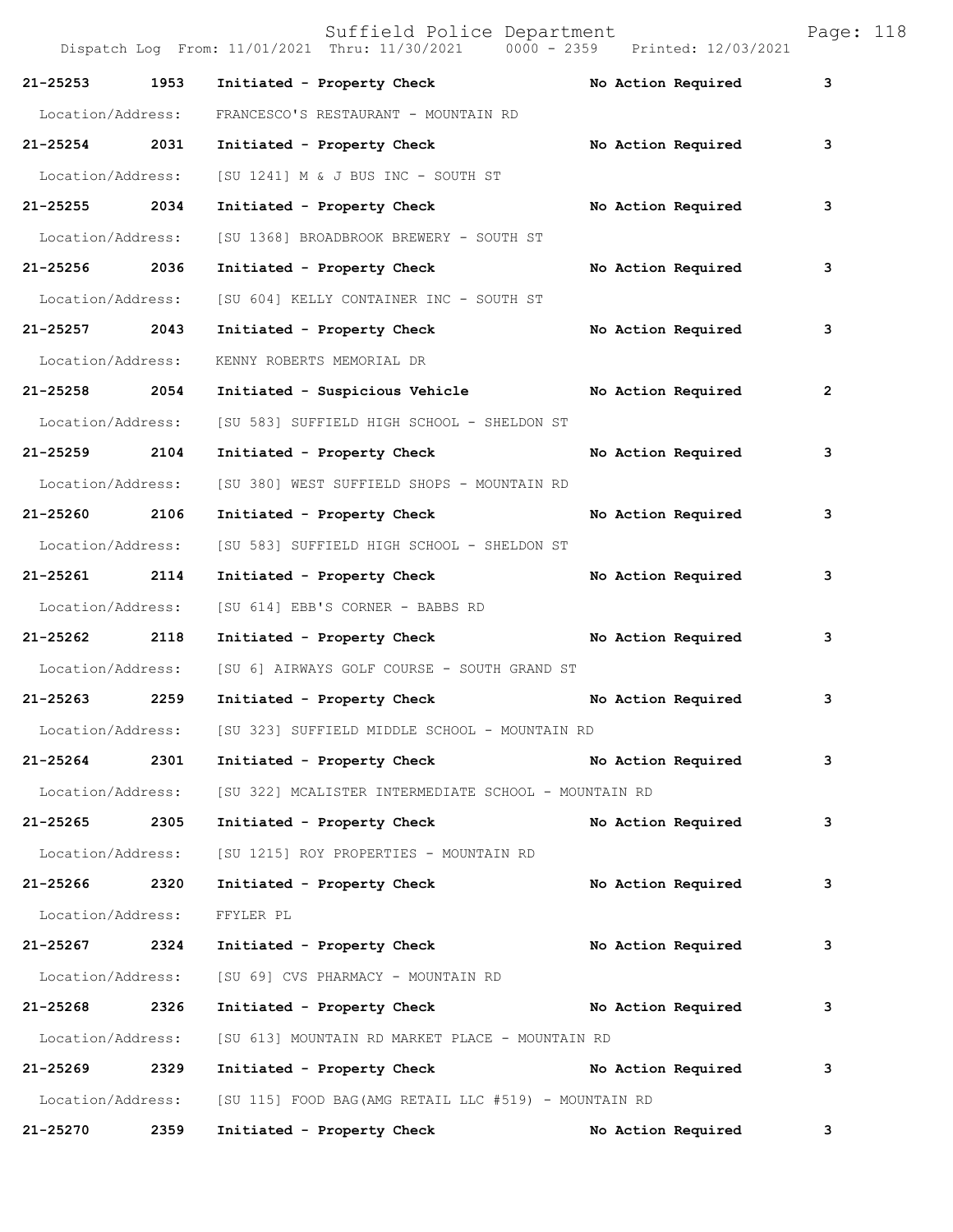Suffield Police Department Page: 119 Dispatch Log From: 11/01/2021 Thru: 11/30/2021 0000 - 2359 Printed: 12/03/2021

Location/Address: [SU 614] EBB'S CORNER - BABBS RD

| For Date: $11/22/2021$ - Monday |      |                                                               |  |                    |   |
|---------------------------------|------|---------------------------------------------------------------|--|--------------------|---|
| 21-25271 0009                   |      | Initiated - Property Check                                    |  | No Action Required | 3 |
| Location/Address:               |      | HALLADAY DR                                                   |  |                    |   |
| 21-25272 0017                   |      | No Action Required<br>Initiated - Property Check              |  |                    | 3 |
| Location/Address:               |      | CHESTNUT CIR                                                  |  |                    |   |
| 21-25273 0024                   |      | Initiated - Property Check No Action Required                 |  |                    | 3 |
| Location/Address:               |      | [SU 689] STATE LINE TURNAROUND - MOUNTAIN RD                  |  |                    |   |
| 21-25274 0025                   |      | Initiated - Property Check No Action Required                 |  |                    | 3 |
| Location/Address:               |      | [SU 1511] DOANE'S ACCENT AUTO - EAST (S) ST                   |  |                    |   |
| 21-25275 0032                   |      | Initiated - Property Check No Action Required                 |  |                    | 3 |
| Location/Address:               |      | [SU 326] SUFFIELD MEADOW CONDOS - SUFFIELD MEADOW DR          |  |                    |   |
| 21-25276 0034                   |      | Initiated - Property Check No Action Required                 |  |                    | 3 |
| Location/Address:               |      | [SU 75] FAS MART - THOMPSONVILLE RD                           |  |                    |   |
| 21-25277 0038                   |      | Initiated - Property Check No Action Required                 |  |                    | 3 |
| Location/Address:               |      | [SU 495] SUFFIELD VAPE & SMOKE SHOP - MAPLETON AVE            |  |                    |   |
| 21-25278 0056                   |      | Initiated - Property Check No Action Required                 |  |                    | 3 |
| Location/Address:               |      | [SU 928] STRATTON FARMS - STRATTON FARMS RD                   |  |                    |   |
| 21-25279 0102                   |      | Initiated - Property Check                                    |  | No Action Required | 3 |
| Location/Address:               |      | [SU 688] QUARRY - QUARRY RD                                   |  |                    |   |
| 21-25280 0115                   |      | Initiated - Property Check No Action Required                 |  |                    | 3 |
| Location/Address:               |      | [SU 33] SUFFIELD CORDIAL SHOPPE - MAPLETON AVE                |  |                    |   |
| 21-25281 0120                   |      | Initiated - Traffic Control/School Traffic No Action Required |  |                    | 3 |
| Location/Address:               |      | MOUNTAIN RD + RATLEY RD                                       |  |                    |   |
| 21-25282                        | 0122 | Initiated - Property Check No Action Required                 |  |                    | 3 |
| Location/Address:               |      | [SU 334] SUFFIELD VILLAGE SHOPPING CENTER - BRIDGE ST         |  |                    |   |
| 21-25283                        | 0126 | Initiated - Traffic Control/School Traffic No Action Required |  |                    | 3 |
| Location/Address:               |      | SOUTH ST                                                      |  |                    |   |
| 21-25285 0254                   |      | Initiated - Property Check                                    |  | No Action Required | 3 |
| Location/Address:               |      | [SU 380] WEST SUFFIELD SHOPS - MOUNTAIN RD                    |  |                    |   |
| 21-25286                        | 0314 | Initiated - Property Check                                    |  | No Action Required | 3 |
| Location/Address:               |      | [SU 6] AIRWAYS GOLF COURSE - SOUTH GRAND ST                   |  |                    |   |
| 21-25287                        | 0334 | Initiated - Property Check                                    |  | No Action Required | 3 |
| Location/Address:               |      | [SU 583] SUFFIELD HIGH SCHOOL - SHELDON ST                    |  |                    |   |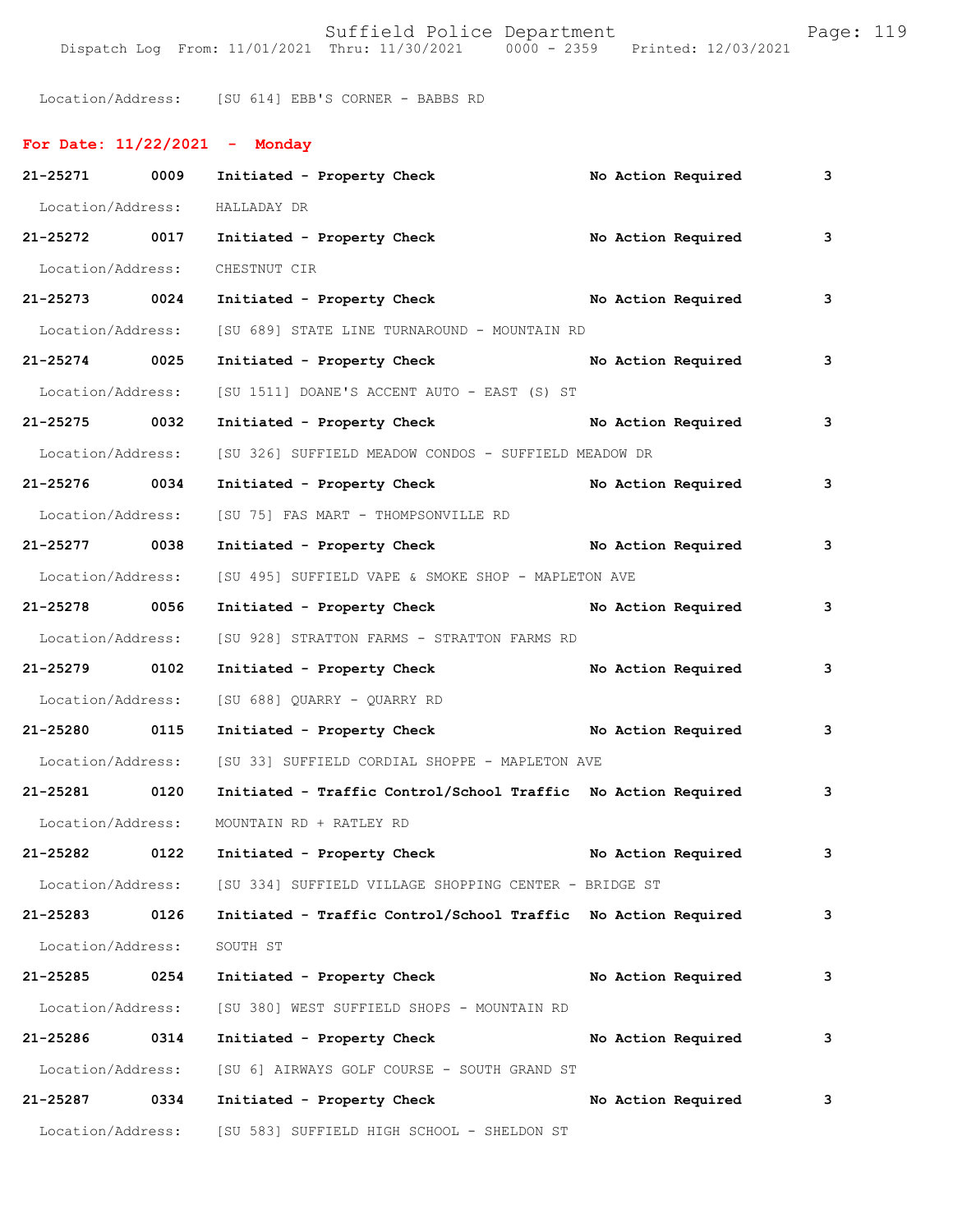| 21-25288                      | 0337 | Initiated - Property Check                                                                                                        | No Action Required       | 3            |
|-------------------------------|------|-----------------------------------------------------------------------------------------------------------------------------------|--------------------------|--------------|
| Location/Address:             |      | PLANTATION DR                                                                                                                     |                          |              |
| 21-25289 0349                 |      | Initiated - Property Check                                                                                                        | No Action Required       | 3            |
| Location/Address:             |      | LEBRIA RD                                                                                                                         |                          |              |
| 21-25290 0352                 |      | Initiated - Property Check                                                                                                        | No Action Required       | 3            |
| Location/Address:             |      | BROADLEAF CIR                                                                                                                     |                          |              |
| 21-25291 0358                 |      | Initiated - Property Check                                                                                                        | No Action Required       | 3            |
| Location/Address:             |      | WOODSHOLLOW RD                                                                                                                    |                          |              |
| 21-25292 0459                 |      | Phone - Burglar Alarm/Silent                                                                                                      | Cancelled by Complainant | $\mathbf{2}$ |
| Location/Address:             |      | [SU 54] RUG PAD USA - MARKETING DR                                                                                                |                          |              |
| 21-25293 0507                 |      | Initiated - Property Check                                                                                                        | No Action Required       | 3            |
| Location/Address:             |      | FIRESTONE DR                                                                                                                      |                          |              |
| 21-25294 0515                 |      | Initiated - Property Check                                                                                                        | No Action Required       | 3            |
| Location/Address:             |      | [SU 302] SHAMROCK CAFE - EAST (S) ST                                                                                              |                          |              |
| 21-25295 0515                 |      | Initiated - Property Check                                                                                                        | No Action Required       | 3            |
| Location/Address:             |      | [SU 1239] LUCKY'S PUB - UCAR ST                                                                                                   |                          |              |
| 21-25296 0518                 |      | Initiated - Property Check                                                                                                        | No Action Required       | 3            |
| Location/Address:             |      | [SU 561] BRUCE PARK - MOUNTAIN RD                                                                                                 |                          |              |
| 21-25297<br>Location/Address: | 0746 | Phone - Fire Department - Box Alarm Report Taken<br>[SU 347] KONGSBERG AUTOMOTIVE - FIRESTONE DR<br>Refer To Fire Case: 21-714-IN | 1                        |              |
| 21-25298                      | 0810 | Initiated - Community Policing Contact                                                                                            | No Action Required       | 3            |
|                               |      | Location/Address: [SU 583] SUFFIELD HIGH SCHOOL - SHELDON ST                                                                      |                          |              |
| Location/Address:             |      | 21-25299 0812 Phone - Domestic Disturbance<br>HICKORY ST<br>Refer To Incident: 21-560-OF                                          | Report Taken             |              |
| 21-25300 0846                 |      | Initiated - Property Check                                                                                                        | No Action Required       | 3            |
| Location/Address:             |      | [SU 323] SUFFIELD MIDDLE SCHOOL - MOUNTAIN RD                                                                                     |                          |              |
| 21-25301<br>Location/Address: | 0854 | Phone - Animal Complaint<br>SUFFIELD ST                                                                                           | Services Rendered 3      |              |
| 21-25302                      | 0931 | Initiated - Traffic Control/School Traffic No Action Required                                                                     |                          | 3            |
| Location/Address:             |      | NEAR STATELINE - MAPLETON AVE                                                                                                     |                          |              |
| 21-25303                      | 0939 | Initiated - Property Check                                                                                                        | No Action Required       | 3            |
| Location/Address:             |      | [SU 690] SUFFIELD WILDLIFE MANAGEMENT AREA - BABBS RD                                                                             |                          |              |
| 21-25304 0946                 |      | Initiated - Community Policing Contact                                                                                            | No Action Required       | 3            |
| Location/Address:             |      | [SU 583] SUFFIELD HIGH SCHOOL - SHELDON ST                                                                                        |                          |              |
| 21-25305                      | 0947 | Initiated - Property Check                                                                                                        | No Action Required       | 3            |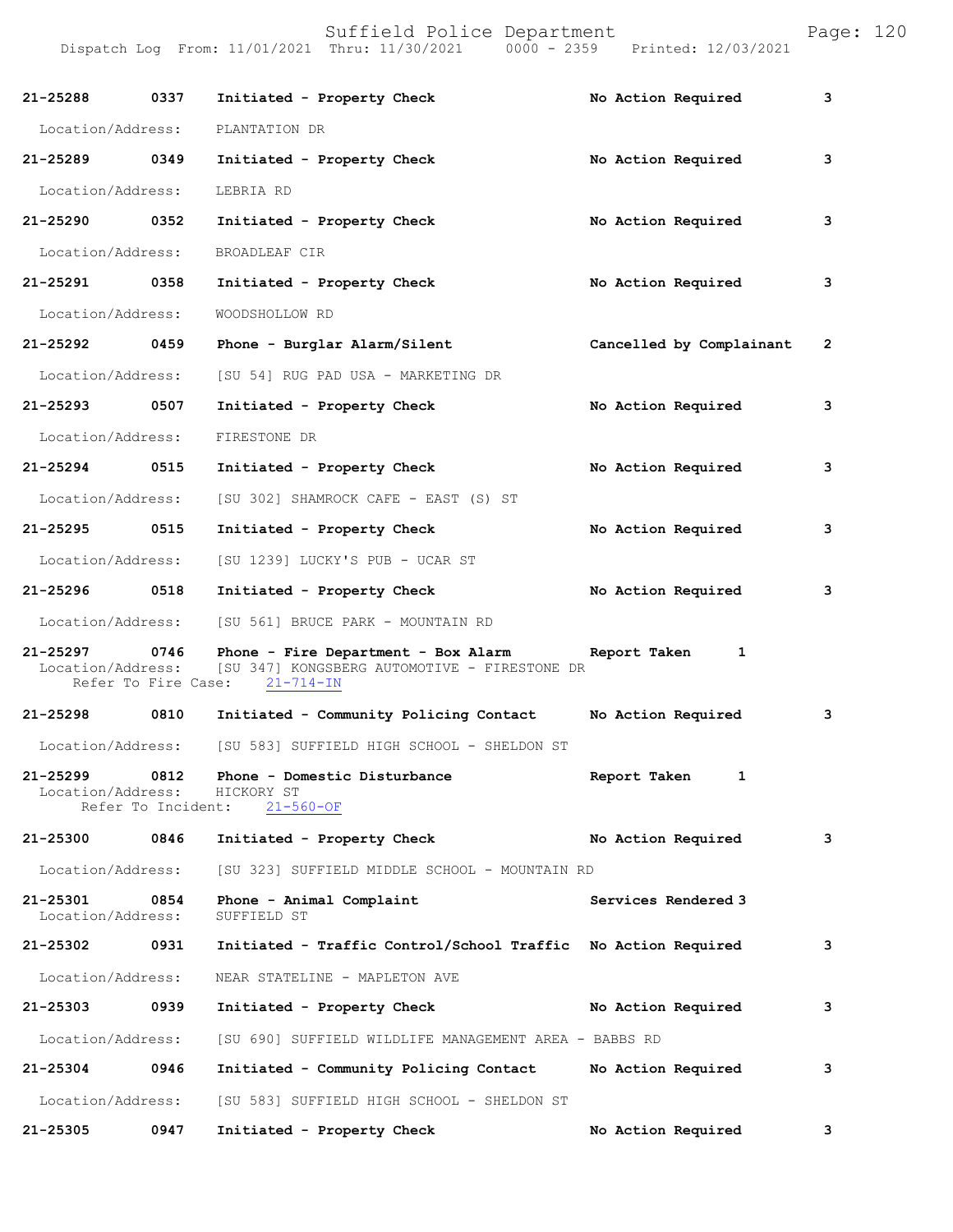Location/Address: [SU 689] STATE LINE TURNAROUND - MOUNTAIN RD **21-25306 0948 Other - Animal Complaint No Action Required 3** Location/Address: SOUTH GRAND ST Refer To Incident: 21-561-OF **21-25307 0957 Initiated - Property Check No Action Required 3** Location/Address: [SU 1495] CERVIONE FIELD - COPPER HILL RD **21-25308 1005 Initiated - Property Check No Action Required 3** Location/Address: [SU 688] QUARRY - QUARRY RD

**21-25309 1024 Initiated - Property Check No Action Required 3** Location/Address: MARKETING DR **21-25310 1032 Phone - Burglar Alarm/Silent False Alarm 2**  Location/Address: [SU 852] LEARY, DANIEL & KARYN - MAPLETON AVE **21-25311 1100 Initiated - Community Policing Contact No Action Required 3**

Location/Address: [SU 115] FOOD BAG(AMG RETAIL LLC #519) - MOUNTAIN RD

**21-25312 1102 Phone - MEDICAL - MEDIC 21 Services Rendered 1**  Location/Address: [SU 1620] CHAMPIGNY RESIDENCE - EAST (S) ST

**21-25314 1121 Initiated - Property Check No Action Required 3** Location/Address: [SU 583] SUFFIELD HIGH SCHOOL - SHELDON ST

**21-25315 1130 Initiated - Property Check No Action Required 3**

Location/Address: [SU 323] SUFFIELD MIDDLE SCHOOL - MOUNTAIN RD

**21-25316 1132 911 - MEDICAL - MEDIC 21 Transported to Hospital 1**

 Location/Address: [SU 427] SUFFIELD BY THE RIVER - CANAL RD **21-25317 1137 911 - MEDICAL - MEDIC 22 Transported to Hospital 1**

Location/Address: [SU 324] THE SUFFIELD HOUSE - CANAL RD

**21-25318 1139** Initiated - Animal Complaint **Services Rendered 3 Initiated 5 Incremental Services Rendered 3** Location/Address:

**21-25319 1159 911 - MEDICAL - MEDIC 22 Services Rendered 1**  Location/Address:

**21-25320 1203 Other - General Information Services Rendered 3**  Location/Address: RATLEY RD

**21-25321 1209 Initiated - Traffic Control/School Traffic No Action Required 3** Location/Address: EAST (N) ST + BRIDGE ST

**21-25322 1223 911 - M/V Accident (Property) Report Taken 2**  Location/Address: [SU 334] SUFFIELD VILLAGE SHOPPING CENTER - BRIDGE ST<br>Refer To Incident: 21-562-OF Refer To Incident:

**21-25323 1231 Initiated - Community Policing Contact No Action Required 3** Location/Address: [SU 583] SUFFIELD HIGH SCHOOL - SHELDON ST

**21-25324 1241 Initiated - Animal Complaint Services Rendered 3**  Location/Address: [SU 1444] RIVER VALLEY ANIMAL CENTER - SOUTH ST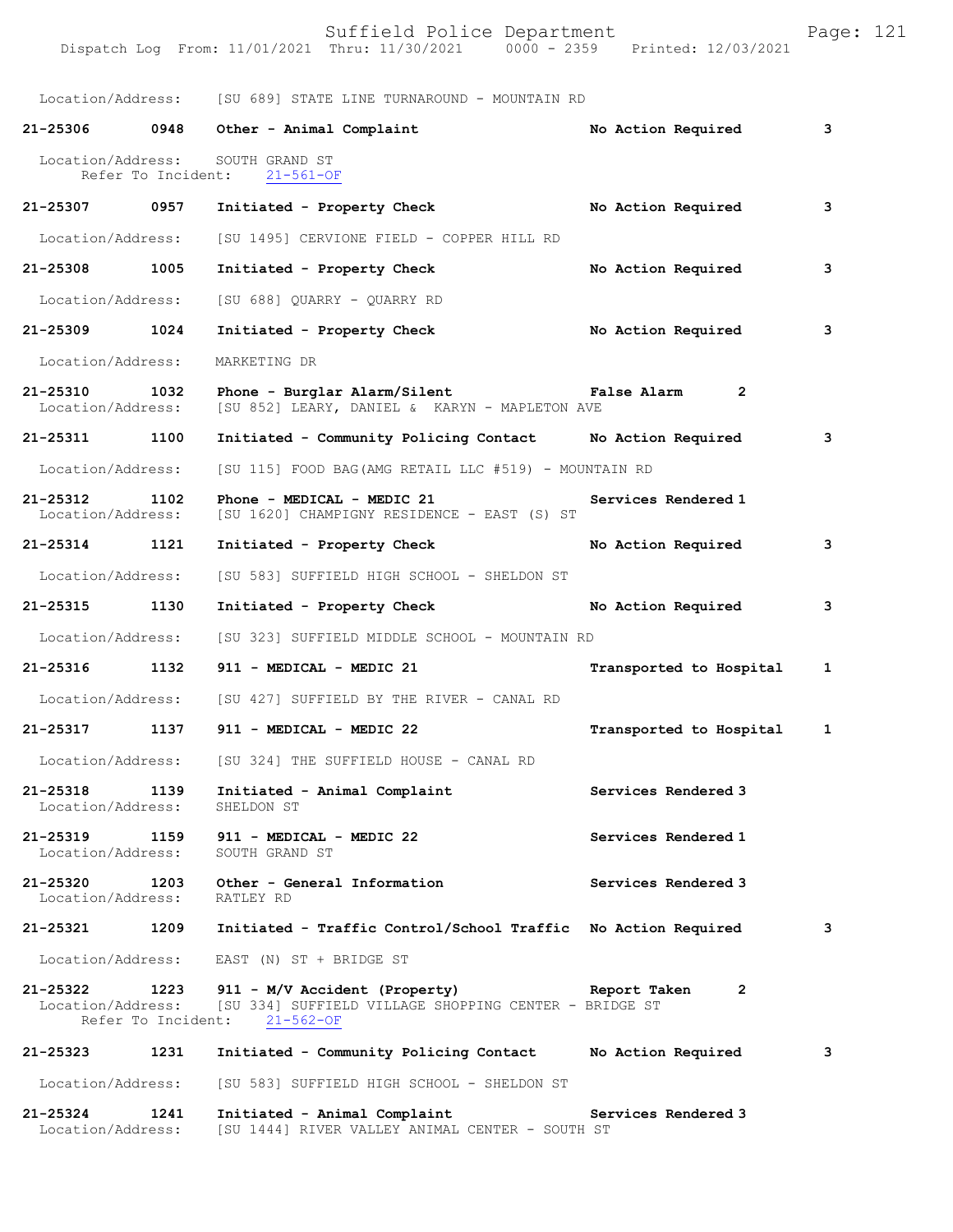|                                                           |                    | Suffield Police Department<br>Dispatch Log From: 11/01/2021 Thru: 11/30/2021 0000 - 2359 Printed: 12/03/2021        |                               | Page: 122      |  |
|-----------------------------------------------------------|--------------------|---------------------------------------------------------------------------------------------------------------------|-------------------------------|----------------|--|
| 21-25325 1309<br>Location/Address:                        |                    | Initiated - Community Policing Contact Services Rendered 3<br>[SU 115] FOOD BAG (AMG RETAIL LLC #519) - MOUNTAIN RD |                               |                |  |
| 21-25326 1331<br>Location/Address:                        |                    | Phone - Animal Complaint<br>LAFOUNTAIN RD                                                                           | Services Rendered 3           |                |  |
| 21-25327                                                  | 1400               | Initiated - Traffic Control/School Traffic No Action Required                                                       |                               | 3              |  |
| Location/Address:                                         |                    | [SU 583] SUFFIELD HIGH SCHOOL - SHELDON ST                                                                          |                               |                |  |
| 21-25328<br>Location/Address:                             | 1418               | Initiated - Animal Complaint<br>[SU 550] SUFFIELD POLICE DEPARTMENT - MOUNTAIN RD                                   | Services Rendered 3           |                |  |
| 21-25329 1420                                             |                    | Initiated - Traffic Control/School Traffic No Action Required                                                       |                               | 3              |  |
| Location/Address:                                         |                    | [SU 323] SUFFIELD MIDDLE SCHOOL - MOUNTAIN RD                                                                       |                               |                |  |
| 21-25333<br>Location/Address:                             | 1553               | Initiated - Animal Complaint<br>[SU 626] SUFFIELD TOWN HALL - MOUNTAIN RD                                           | Services Rendered 3           |                |  |
| 21-25334 1555                                             |                    | Initiated - Property Check                                                                                          | No Action Required            | 3              |  |
| Location/Address:                                         |                    | [SU 1239] LUCKY'S PUB - UCAR ST                                                                                     |                               |                |  |
| 21-25335 1607<br>Location/Address:<br>Refer To Fire Case: |                    | Phone - Fire Department - Rescue<br>[SU 1222] SUFFIELD COMMONS - NORTH MAIN ST<br>$21 - 715 - IN$                   | Report Taken<br>1             |                |  |
| 21-25336                                                  | 1614               | Phone - Hazardous Condition                                                                                         | Taken/Refered to Other Agency |                |  |
| $\overline{2}$<br>Location/Address:                       |                    | BRIDGE ST + THRALL AVE                                                                                              |                               |                |  |
| 21-25337                                                  | 1620               | Initiated - Property Check                                                                                          | No Action Required            | 3              |  |
| Location/Address:                                         |                    | [SU 302] SHAMROCK CAFE - EAST (S) ST                                                                                |                               |                |  |
| 21-25338 1621                                             |                    | Initiated - Property Check                                                                                          | No Action Required            | 3              |  |
| Location/Address:                                         |                    | [SU 1511] DOANE'S ACCENT AUTO - EAST (S) ST                                                                         |                               |                |  |
| $21 - 25339$                                              | 1623               | Initiated - Property Check                                                                                          | No Action Required            | 3              |  |
|                                                           |                    | Location/Address: [SU 690] SUFFIELD WILDLIFE MANAGEMENT AREA - BABBS RD                                             |                               |                |  |
| 21-25340 1624<br>Location/Address:                        | Refer To Incident: | Walk-In - Fraud<br>MAPLETON AVE<br>$21 - 563 - OF$                                                                  | Report Taken<br>3             |                |  |
| 21-25341                                                  | 1627               | Initiated - Property Check                                                                                          | No Action Required            | 3              |  |
| Location/Address:                                         |                    | HALLADAY DR                                                                                                         |                               |                |  |
| 21-25342                                                  | 1635               | Initiated - Property Check                                                                                          | No Action Required            | 3              |  |
| Location/Address:                                         |                    | [SU 689] STATE LINE TURNAROUND - MOUNTAIN RD                                                                        |                               |                |  |
| 21-25343                                                  | 1639               | Initiated - Property Check                                                                                          | No Action Required            | 3              |  |
| Location/Address:                                         |                    | [SU 688] QUARRY - QUARRY RD                                                                                         |                               |                |  |
| 21-25344<br>Location/Address:                             | 1639               | Initiated - Property Check<br>[SU 1257] SUFFIELD ANIMAL SHELTER - FFYLER PL                                         | Services Rendered 3           |                |  |
| $21 - 25345$<br>Location/Address:                         | 1647               | Initiated - Property Check<br>[SU 598] SUNRISE PARK - MOUNTAIN RD                                                   | Services Rendered 3           |                |  |
| 21-25346                                                  | 1726               | Phone - Suspicious Person                                                                                           | No Action Required            | $\overline{2}$ |  |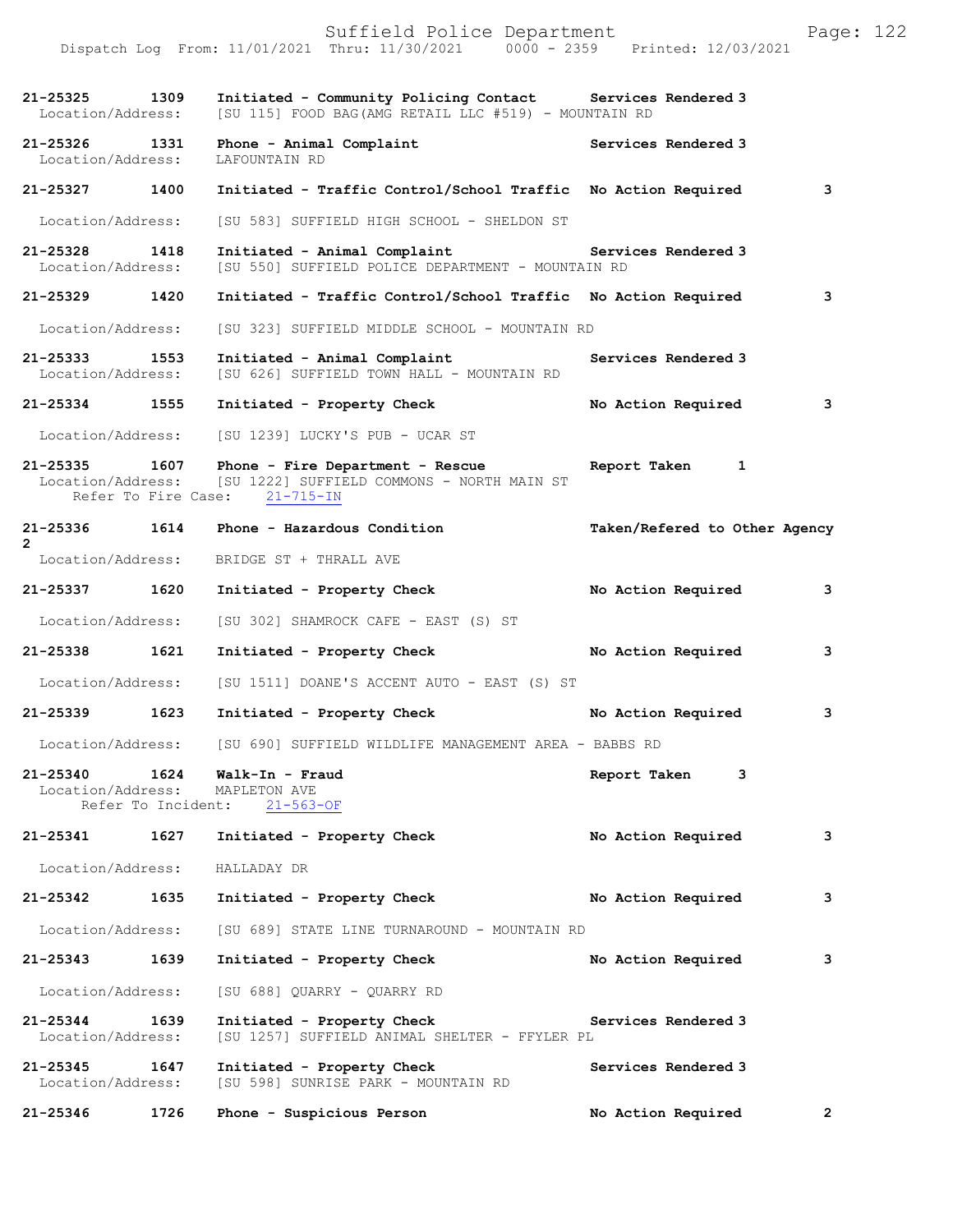|                   |      | Suffield Police Department<br>Dispatch Log From: 11/01/2021 Thru: 11/30/2021 0000 - 2359 Printed: 12/03/2021                               |                     | Page: 123 |
|-------------------|------|--------------------------------------------------------------------------------------------------------------------------------------------|---------------------|-----------|
| Location/Address: |      | GRIFFIN RD                                                                                                                                 |                     |           |
|                   |      | 21-25347 1742 Phone - Assist Motorist<br>Location/Address: RT 190 BRIDGE - EAST (N) ST                                                     | Services Rendered 3 |           |
|                   |      | 21-25348 1820 Phone - M/V Accident (Property) Report Taken<br>Location/Address: MAPLETON AVE + EAST (N) ST<br>Refer To Accident: 21-205-AC | $\overline{2}$      |           |
| 21-25349 2001     |      | Initiated - Property Check No Action Required                                                                                              |                     | 3         |
| Location/Address: |      | [SU 6] AIRWAYS GOLF COURSE - SOUTH GRAND ST                                                                                                |                     |           |
| 21-25350          | 2007 | Initiated - Property Check                                                                                                                 | No Action Required  | 3         |
| Location/Address: |      | [SU 583] SUFFIELD HIGH SCHOOL - SHELDON ST                                                                                                 |                     |           |
| 21-25351 2009     |      | Initiated - Property Check                                                                                                                 | No Action Required  | 3         |
| Location/Address: |      | [SU 690] SUFFIELD WILDLIFE MANAGEMENT AREA - BABBS RD                                                                                      |                     |           |
| 21-25352 2015     |      | Initiated - Property Check                                                                                                                 | No Action Required  | 3         |
| Location/Address: |      | [SU 380] WEST SUFFIELD SHOPS - MOUNTAIN RD                                                                                                 |                     |           |
| 21-25353 2016     |      | Initiated - Property Check                                                                                                                 | No Action Required  | 3         |
| Location/Address: |      | [SU 614] EBB'S CORNER - BABBS RD                                                                                                           |                     |           |
| 21-25354 2019     |      | Initiated - Property Check                                                                                                                 | No Action Required  | 3         |
| Location/Address: |      | [SU 689] STATE LINE TURNAROUND - MOUNTAIN RD                                                                                               |                     |           |
| 21-25355 2025     |      | Initiated - Property Check                                                                                                                 | No Action Required  | 3         |
| Location/Address: |      | [SU 688] OUARRY - OUARRY RD                                                                                                                |                     |           |
| 21-25356 2037     |      | Initiated - Property Check                                                                                                                 | No Action Required  | 3         |
| Location/Address: |      | [SU 561] BRUCE PARK - MOUNTAIN RD                                                                                                          |                     |           |
| 21-25357          | 2040 | Initiated - Property Check                                                                                                                 | No Action Required  | з         |
|                   |      | Location/Address: [SU 330] SPAULDING SCHOOL - MOUNTAIN RD                                                                                  |                     |           |
| 21-25358          | 2049 | Initiated - Property Check                                                                                                                 | No Action Required  | 3         |
| Location/Address: |      | KENNY ROBERTS MEMORIAL DR                                                                                                                  |                     |           |
| 21-25359          | 2155 | Initiated - Property Check                                                                                                                 | No Action Required  | 3         |
| Location/Address: |      | [SU 1241] M & J BUS INC - SOUTH ST                                                                                                         |                     |           |
| 21-25360 2159     |      | Initiated - Property Check                                                                                                                 | No Action Required  | 3         |
| Location/Address: |      | [SU 1368] BROADBROOK BREWERY - SOUTH ST                                                                                                    |                     |           |
| 21-25361          | 2200 | Initiated - Property Check                                                                                                                 | No Action Required  | 3         |
| Location/Address: |      | [SU 604] KELLY CONTAINER INC - SOUTH ST                                                                                                    |                     |           |
| 21-25362          | 2205 | Initiated - Property Check                                                                                                                 | No Action Required  | 3         |
| Location/Address: |      | [SU 380] WEST SUFFIELD SHOPS - MOUNTAIN RD                                                                                                 |                     |           |
| 21-25363 2215     |      | Initiated - Property Check                                                                                                                 | No Action Required  | 3         |
|                   |      | Location/Address: [SU 115] FOOD BAG(AMG RETAIL LLC #519) - MOUNTAIN RD                                                                     |                     |           |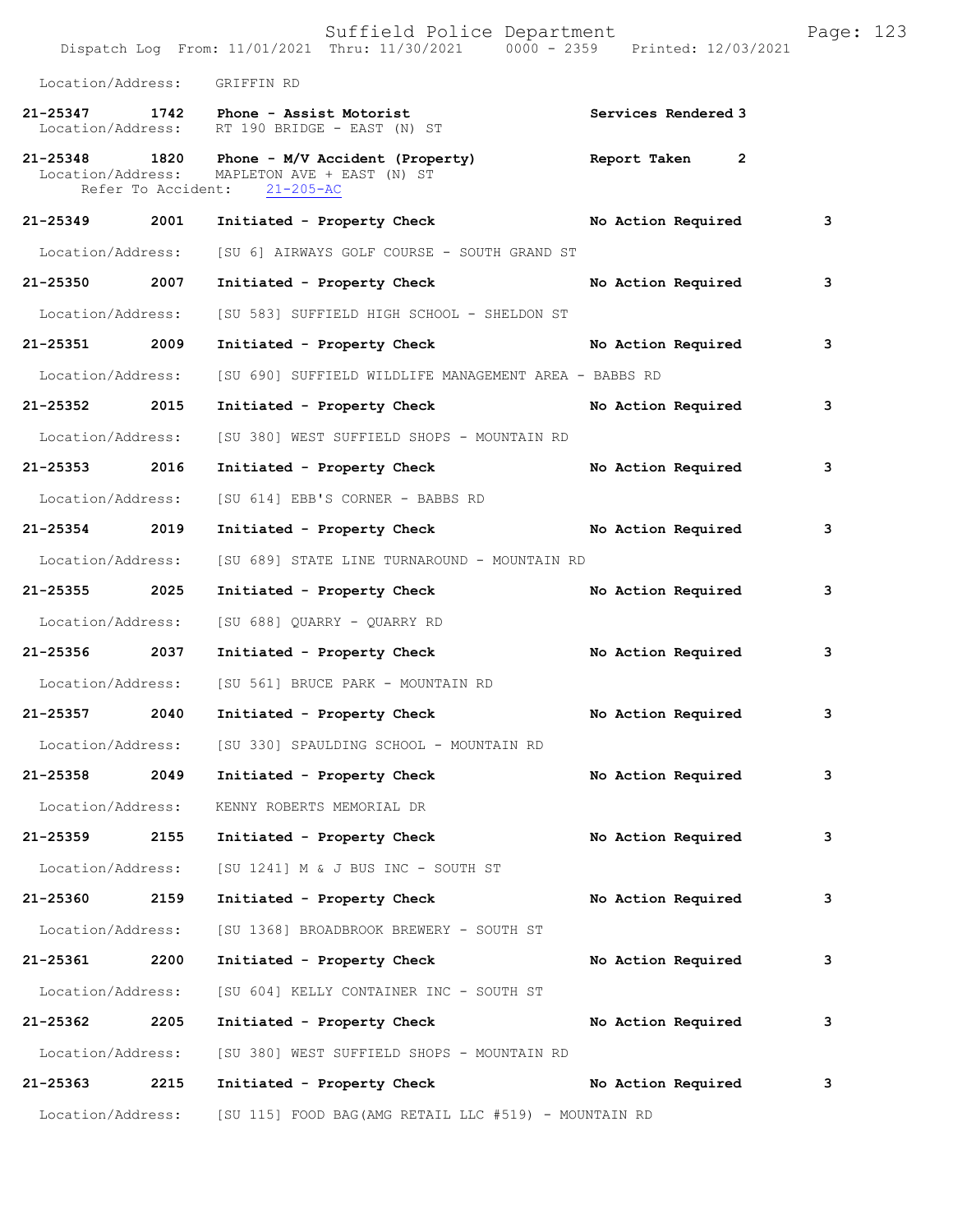Suffield Police Department Page: 124 Dispatch Log From: 11/01/2021 Thru: 11/30/2021 0000 - 2359 Printed: 12/03/2021 **21-25364 2217 Initiated - Property Check No Action Required 3** Location/Address: [SU 69] CVS PHARMACY - MOUNTAIN RD **21-25365** 2229 **Phone - Suspicious Vehicle** Gone Upon Arrival 2 **Location/Address:** NEAR GRANBY TOWN LINE - QUARRY RD NEAR GRANBY TOWN LINE - QUARRY RD **21-25366 2237 Initiated - Suspicious Vehicle No Action Required 2** Location/Address: [SU 688] QUARRY - QUARRY RD **21-25367 2320 Phone - M/V Accident (Property) Report Taken 2**  MOUNTAIN RD + NORTH STONE ST<br>ent:  $21-206-AC$ Refer To Accident: **21-25368 2345 Initiated - Suspicious Vehicle Services Rendered 2**  Location/Address: [SU 614] EBB'S CORNER - BABBS RD **For Date: 11/23/2021 - Tuesday 21-25369 0035 Initiated - Motor Vehicle Violation No Action Required 3** Location/Address: [SU 332] PHELPS RD **21-25370 0111 911 - General Information Services Rendered 3**  Location/Address: [SU 324] THE SUFFIELD HOUSE - CANAL RD **21-25371 0132 Initiated - Property Check No Action Required 3** Location/Address: [SU 33] SUFFIELD CORDIAL SHOPPE - MAPLETON AVE **21-25372 0156 Initiated - Follow Up No Action Required 3** Location/Address: [SU 550] SUFFIELD POLICE DEPARTMENT - MOUNTAIN RD **21-25373 0200 Initiated - Property Check No Action Required 3** Location/Address: [SU 553] SUFFIELD FIRE DEPARTMENT COMPANY 4 - THOMPSONVILLE RD **21-25375 0227 Initiated - Property Check No Action Required 3** Location/Address: [SU 495] SUFFIELD VAPE & SMOKE SHOP - MAPLETON AVE **21-25374 0230 Initiated - Property Check No Action Required 3** Location/Address: [SU 689] STATE LINE TURNAROUND - MOUNTAIN RD **21-25376 0234 Initiated - Property Check No Action Required 3** Location/Address: [SU 690] SUFFIELD WILDLIFE MANAGEMENT AREA - BABBS RD **21-25377 0242 Initiated - Property Check No Action Required 3** Location/Address: [SU 1528] RAIL TRAIL - PHELPS RD **21-25378 0246 Initiated - Property Check No Action Required 3** Location/Address: [SU 614] EBB'S CORNER - BABBS RD **21-25379 0259 Initiated - Property Check No Action Required 3** Location/Address: [SU 6] AIRWAYS GOLF COURSE - SOUTH GRAND ST **21-25380 0310 Initiated - Property Check No Action Required 3** Location/Address: [SU 136] SUFFIELD LUMBER COMPANY - NORTH GRAND ST **21-25381 0315 Initiated - Property Check No Action Required 3**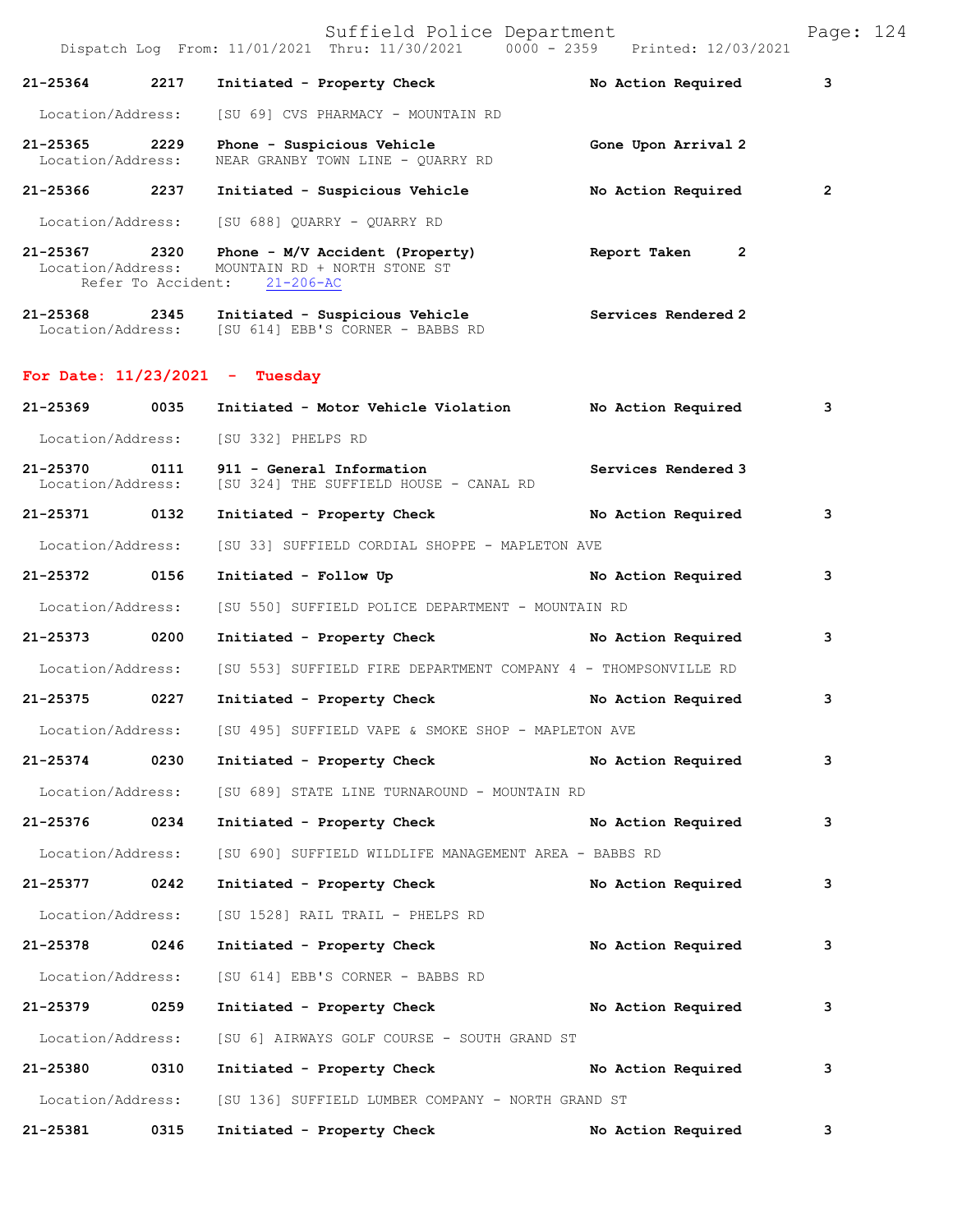| Location/Address:                  |      | [SU 380] WEST SUFFIELD SHOPS - MOUNTAIN RD                                                  |                         |              |
|------------------------------------|------|---------------------------------------------------------------------------------------------|-------------------------|--------------|
| 21-25382 0335                      |      | Initiated - Property Check                                                                  | No Action Required      | 3            |
| Location/Address:                  |      | [SU 686] HILLTOP FARM - MAPLETON AVE                                                        |                         |              |
| 21-25383 0348                      |      | Initiated - Traffic Control/School Traffic No Action Required                               |                         | 3            |
| Location/Address:                  |      | [SU 550] SUFFIELD POLICE DEPARTMENT - MOUNTAIN RD                                           |                         |              |
| 21-25384 0358                      |      | Initiated - Traffic Control/School Traffic No Action Required                               |                         | 3            |
| Location/Address:                  |      | EAST (N) ST + GREENDALE DR                                                                  |                         |              |
| 21-25385 0405<br>Location/Address: |      | Radio - Suspicious Person<br>PHELPS RD                                                      | Services Rendered 2     |              |
| 21-25386 0449                      |      | Initiated - Property Check                                                                  | No Action Required      | 3            |
| Location/Address:                  |      | [SU 614] EBB'S CORNER - BABBS RD                                                            |                         |              |
| 21-25388 0512                      |      | Initiated - Property Check                                                                  | No Action Required      | 3            |
| Location/Address:                  |      | M & J BUS INC - SOUTH ST                                                                    |                         |              |
| 21-25389 0610                      |      | Initiated - Property Check                                                                  | No Action Required      | 3            |
| Location/Address:                  |      | [SU 583] SUFFIELD HIGH SCHOOL - SHELDON ST                                                  |                         |              |
| $21 - 25390$<br>Location/Address:  | 0708 | Initiated - Traffic Control/School Traffic<br>[SU 323] SUFFIELD MIDDLE SCHOOL - MOUNTAIN RD | Services Rendered 3     |              |
| 21-25391 0726                      |      | Initiated - Community Policing Contact                                                      | No Action Required      | 3            |
| Location/Address:                  |      | [SU 583] SUFFIELD HIGH SCHOOL - SHELDON ST                                                  |                         |              |
| 21-25392 0802                      |      | Initiated - Community Policing Contact                                                      | No Action Required      | 3            |
| Location/Address:                  |      | [SU 613] MOUNTAIN RD MARKET PLACE - MOUNTAIN RD                                             |                         |              |
| 21-25394 0918                      |      | Phone - MEDICAL - MEDIC 21                                                                  | Transported to Hospital | $\mathbf{1}$ |
|                                    |      | Location/Address: [SU 574] MERRITT, GLORIA - BRIDGE ST                                      |                         |              |
| 21-25393                           | 0921 | Initiated - Community Policing Contact                                                      | No Action Required      | 3            |
| Location/Address:                  |      | [SU 323] SUFFIELD MIDDLE SCHOOL - MOUNTAIN RD                                               |                         |              |
| 21-25395<br>Location/Address:      | 0924 | Initiated - Property Check<br>[SU 322] MCALISTER INTERMEDIATE SCHOOL - MOUNTAIN RD          | Services Rendered 3     |              |
| 21-25396                           | 0943 | 911 - MEDICAL - MEDIC 22                                                                    | Transported to Hospital | 1            |
| Location/Address:                  |      | [SU 546] MAC DOUGAL CORRECTIONAL CENTER - EAST (S) ST                                       |                         |              |
| 21-25397                           | 1011 | Initiated - Community Policing Contact                                                      | No Action Required      | 3            |
| Location/Address:                  |      | [SU 330] SPAULDING SCHOOL - MOUNTAIN RD                                                     |                         |              |
| 21-25398                           | 1044 | Initiated - Traffic Control/School Traffic No Action Required                               |                         | 3            |
| Location/Address:                  |      | MOUNTAIN RD + REMINGTON ST                                                                  |                         |              |
| 21-25399<br>Location/Address:      | 1103 | Initiated - Community Policing Contact<br>[SU 583] SUFFIELD HIGH SCHOOL - SHELDON ST        | Services Rendered 3     |              |
| 21-25400<br>Location/Address:      | 1122 | Walk-In - Harassment<br>RIVER EXT BLVD                                                      | Civil Matter<br>3       |              |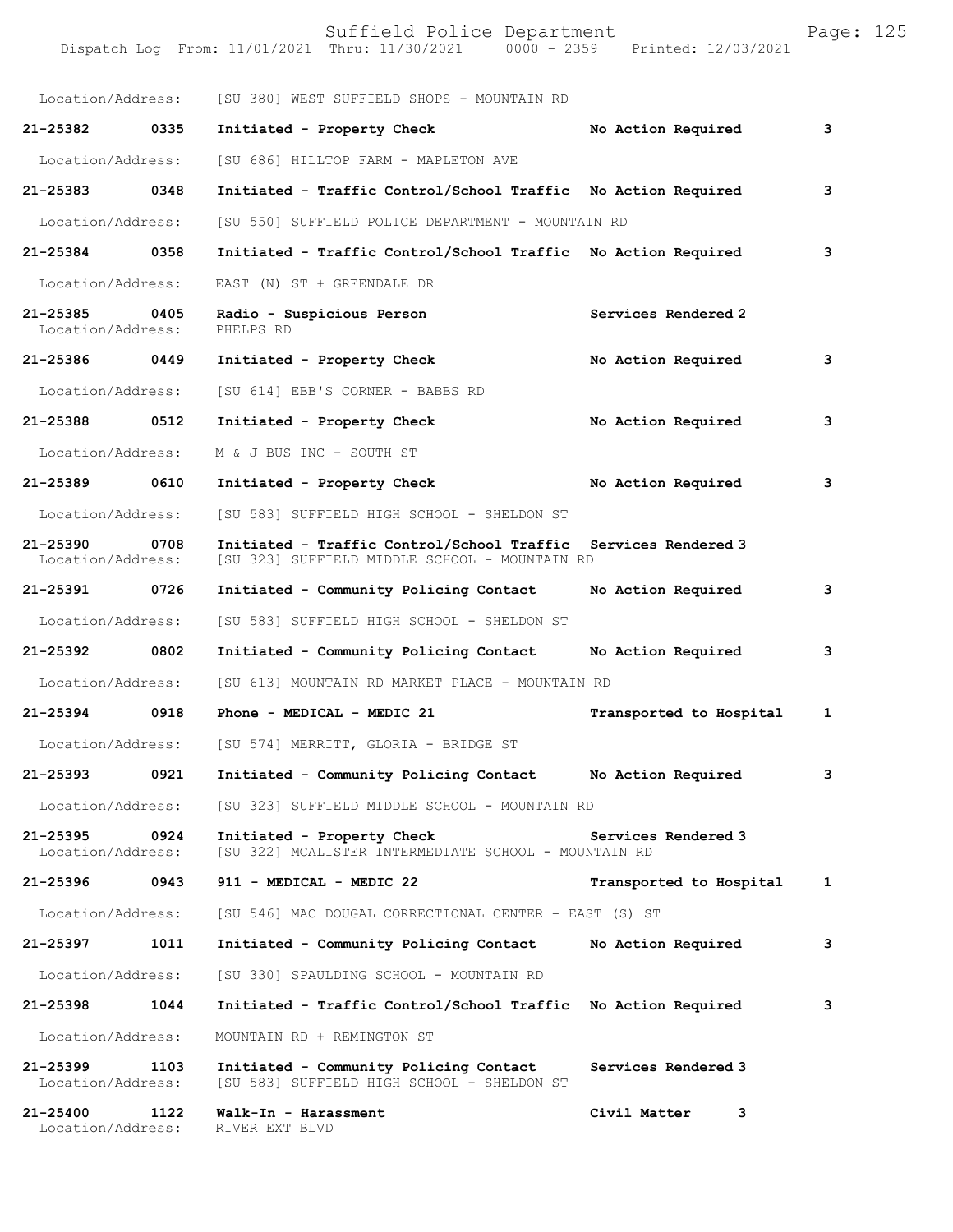| 21-25401<br>Location/Address:     | 1203                       | Initiated - OUTSIDE ASSIST<br>PILGRIM LN                                                              | Services Rendered 3 |   |
|-----------------------------------|----------------------------|-------------------------------------------------------------------------------------------------------|---------------------|---|
| $21 - 25402$                      | 1256                       | Phone - General Information                                                                           | No Action Required  | 3 |
| Location/Address:                 |                            | CHESTNUT CIR                                                                                          |                     |   |
| 21-25403                          | 1316                       | Initiated - Community Policing Contact                                                                | No Action Required  | 3 |
| Location/Address:                 |                            | [SU 583] SUFFIELD HIGH SCHOOL - SHELDON ST                                                            |                     |   |
| 21-25404                          | 1351                       | Phone - Community Policing Contact                                                                    | No Action Required  | 3 |
| Location/Address:                 |                            | [SU 549] SUFFIELD VOLUNTEER AMBULANCE ASSOCIATION - BRIDGE ST                                         |                     |   |
| 21-25405<br>Location/Address:     | 1401                       | Initiated - Traffic Control/School Traffic<br>[SU 583] SUFFIELD HIGH SCHOOL - SHELDON ST              | Services Rendered 3 |   |
| 21-25406 1419                     |                            | Initiated - Traffic Control/School Traffic                                                            | No Action Required  | 3 |
| Location/Address:                 |                            | [SU 323] SUFFIELD MIDDLE SCHOOL - MOUNTAIN RD                                                         |                     |   |
| 21-25407<br>Location/Address:     | 1448                       | Phone - Animal Complaint<br>RIVER BLVD<br>Refer To Incident: 21-564-OF                                | Report Taken<br>3   |   |
| 21-25408 1458                     |                            | Initiated - Community Policing Contact                                                                | No Action Required  | 3 |
| Location/Address:                 |                            | [SU 614] EBB'S CORNER - BABBS RD                                                                      |                     |   |
| 21-25409                          | 1529                       | Initiated - Traffic Control/School Traffic No Action Required                                         |                     | 3 |
| Location/Address:                 |                            | BRIDGE ST + EAST (N) ST                                                                               |                     |   |
| 21-25410<br>Location/Address:     | 1559                       | Initiated - Animal Complaint<br>[SU 332] SUFFIELD SPORTSMAN ASSOC. - PHELPS RD                        | Services Rendered 3 |   |
| $21 - 25411$                      | 1600                       | Initiated - Traffic Control/School Traffic                                                            | No Action Required  | 3 |
| Location/Address:                 |                            | HICKORY ST                                                                                            |                     |   |
| 21-25412<br>Location/Address:     | 1608                       | Initiated - Motor Vehicle Violation<br>HICKORY ST                                                     | Verbal Warning<br>3 |   |
| $21 - 25413$<br>Location/Address: | 1618                       | Initiated - Motor Vehicle Violation<br>HICKORY ST                                                     | Verbal Warning<br>3 |   |
| 21-25414<br>Location/Address:     | 1621                       | Initiated - General Information<br>HICKORY ST                                                         | Services Rendered 3 |   |
| 21-25415<br>Location/Address:     | 1637                       | Initiated - Motor Vehicle Violation<br>HICKORY ST                                                     | Verbal Warning<br>3 |   |
| 21-25416<br>Location/Address:     | 1649<br>Refer To Incident: | Walk-In - General Information<br>[SU 550] SUFFIELD POLICE DEPARTMENT - MOUNTAIN RD<br>$21 - 565 - OF$ | Report Taken<br>3   |   |
| 21-25417                          | 1658                       | Initiated - Follow Up                                                                                 | No Action Required  | 3 |
| Location/Address:                 |                            | SPRING LN                                                                                             |                     |   |
| 21-25418                          | 1707                       | Initiated - Property Check                                                                            | No Action Required  | 3 |
| Location/Address:                 |                            | [SU 688] QUARRY - QUARRY RD                                                                           |                     |   |
| 21-25419                          | 1713                       | Initiated - Property Check                                                                            | No Action Required  | 3 |
| Location/Address:                 |                            | [SU 928] STRATTON FARMS - STRATTON FARMS RD                                                           |                     |   |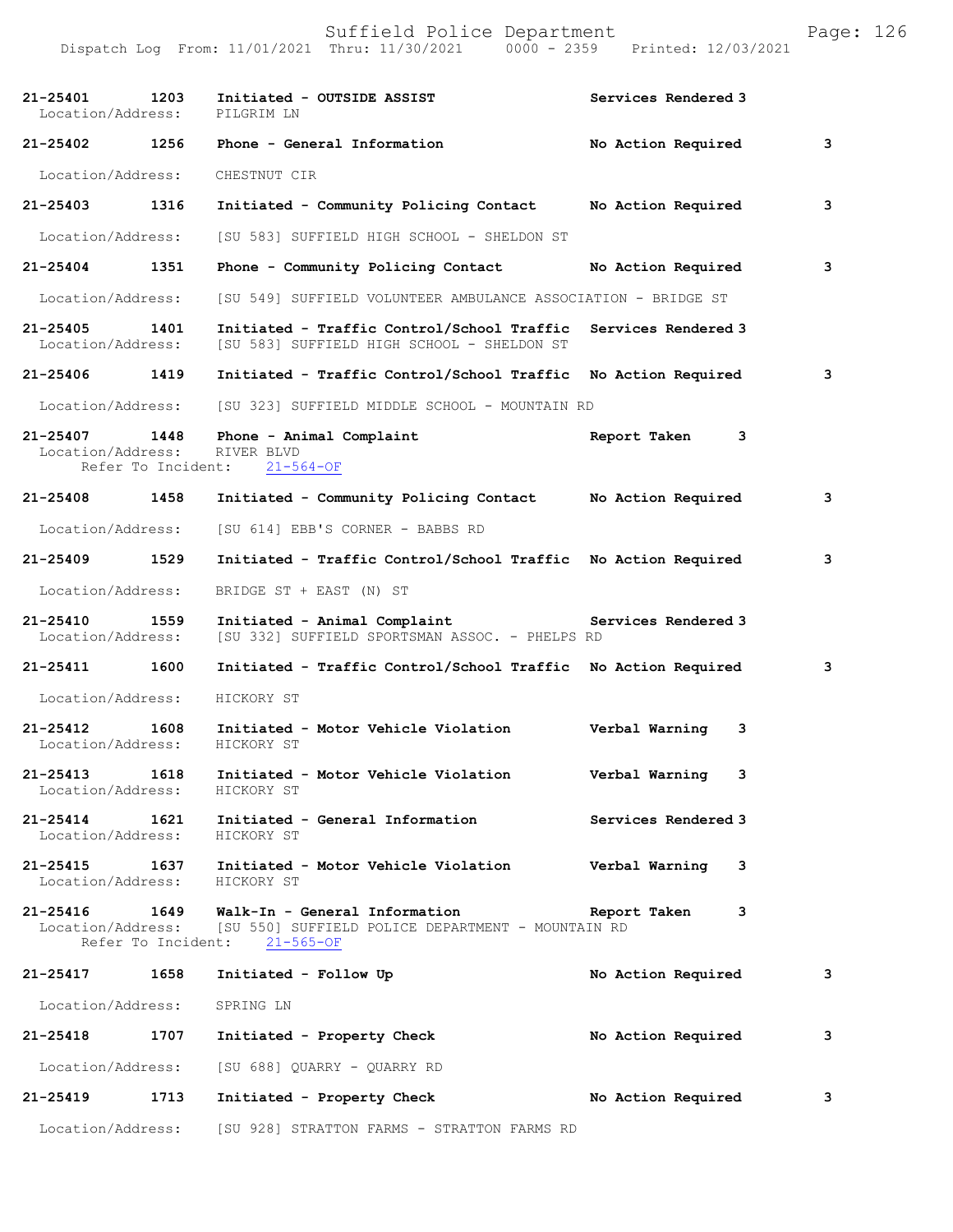|                                    |      | Suffield Police Department<br>Dispatch Log From: 11/01/2021 Thru: 11/30/2021 0000 - 2359 Printed: 12/03/2021 |                               | Page: 127    |  |
|------------------------------------|------|--------------------------------------------------------------------------------------------------------------|-------------------------------|--------------|--|
| 21-25420<br>Location/Address:      | 1733 | Phone - Animal Complaint<br>SOUTH OF CANAL - EAST (N) ST                                                     | Services Rendered 3           |              |  |
| 21-25421 1737                      |      | 911 - 911 Hang Up                                                                                            | No Action Required            | $\mathbf{2}$ |  |
| Location/Address:                  |      | [SU 324] THE SUFFIELD HOUSE - CANAL RD                                                                       |                               |              |  |
| 21-25422                           | 1742 | 911 - MEDICAL - MEDIC 21                                                                                     | Transported to Hospital       | 1            |  |
| Location/Address:                  |      | SUFFIELD ST                                                                                                  |                               |              |  |
| 21-25423                           | 1744 | Phone - General Information                                                                                  | No Action Required            | 3            |  |
| Location/Address:                  |      | [SU 625] HIGHLAND PARK MARKET - BRIDGE ST                                                                    |                               |              |  |
| 21-25424 1813                      |      | Initiated - Follow Up                                                                                        | No Action Required            | 3            |  |
| Location/Address:                  |      | EAST (N) ST + CANAL RD                                                                                       |                               |              |  |
| 21-25425<br>Location/Address:      | 2018 | 911 - 911 Hang Up<br>[SU 1447] COPPER HILL EQUESTRIAN CENTER - PHELPS RD                                     | False Alarm 2                 |              |  |
| 21-25426 2052                      |      | Initiated - Property Check                                                                                   | No Action Required            | 3            |  |
| Location/Address:                  |      | [SU 380] WEST SUFFIELD SHOPS - MOUNTAIN RD                                                                   |                               |              |  |
| 21-25427 2115                      |      | Initiated - Property Check                                                                                   | No Action Required            | 3            |  |
| Location/Address:                  |      | [SU 688] QUARRY - QUARRY RD                                                                                  |                               |              |  |
| 21-25428 2132<br>Location/Address: |      | Phone - Burglar Alarm/Silent<br>[SU 360] UNITED GEAR AND MACHINE - EAST (S) ST                               | False Alarm<br>$\overline{2}$ |              |  |
| 21-25429 2154                      |      | Initiated - Property Check                                                                                   | No Action Required            | 3            |  |
| Location/Address:                  |      | [SU 326] SUFFIELD MEADOW CONDOS - SUFFIELD MEADOW DR                                                         |                               |              |  |
| 21-25430 2324                      |      | Initiated - Property Check                                                                                   | No Action Required            | 3            |  |
|                                    |      | Location/Address: [SU 550] SUFFIELD POLICE DEPARTMENT - MOUNTAIN RD                                          |                               |              |  |
| 21-25431                           | 2350 | Initiated - Property Check                                                                                   | No Action Required            | 3            |  |
|                                    |      | Location/Address: [SU 115] FOOD BAG (AMG RETAIL LLC #519) - MOUNTAIN RD                                      |                               |              |  |
|                                    |      | For Date: $11/24/2021$ - Wednesday                                                                           |                               |              |  |
| 21-25432                           | 0023 | Initiated - Property Check                                                                                   | No Action Required            | з            |  |
| Location/Address:                  |      | [SU 689] STATE LINE TURNAROUND - MOUNTAIN RD                                                                 |                               |              |  |
| 21-25433                           | 0027 | Initiated - Property Check                                                                                   | No Action Required            | 3            |  |
| Location/Address:                  |      | [SU 33] SUFFIELD CORDIAL SHOPPE - MAPLETON AVE                                                               |                               |              |  |
| 21-25434                           | 0027 | Initiated - Property Check                                                                                   | No Action Required            | 3            |  |

 Location/Address: [SU 690] SUFFIELD WILDLIFE MANAGEMENT AREA - BABBS RD **21-25435 0033 Initiated - Property Check No Action Required 3** Location/Address: [SU 1528] RAIL TRAIL - PHELPS RD **21-25436 0044 Initiated - Property Check No Action Required 3** Location/Address: [SU 614] EBB'S CORNER - BABBS RD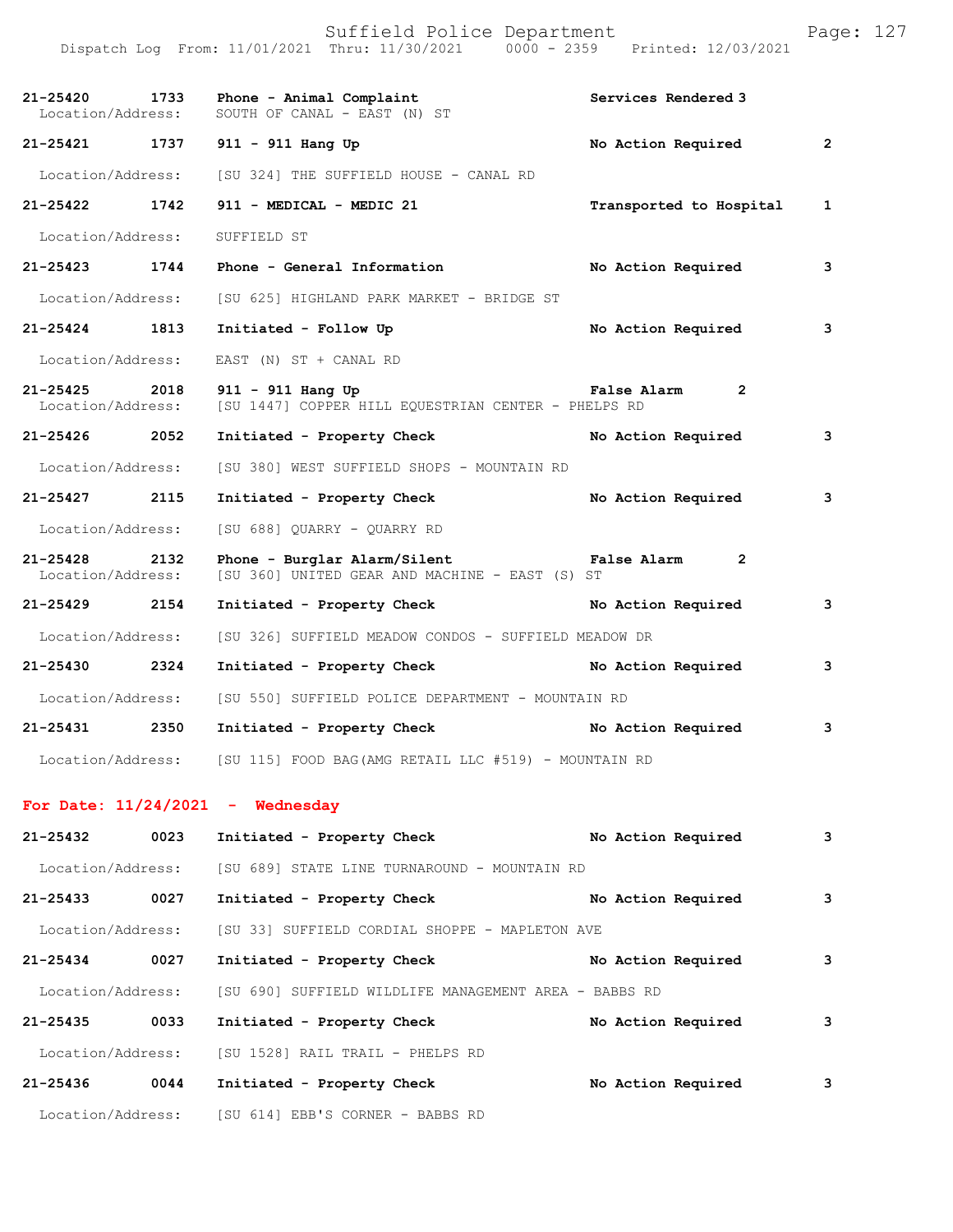|                   |      | Suffield Police Department<br>Dispatch Log From: 11/01/2021 Thru: 11/30/2021 0000 - 2359 Printed: 12/03/2021 |                         | Page: 128 |
|-------------------|------|--------------------------------------------------------------------------------------------------------------|-------------------------|-----------|
| 21-25437          | 0050 | Initiated - Property Check No Action Required                                                                |                         | 3         |
| Location/Address: |      | [SU 495] SUFFIELD VAPE & SMOKE SHOP - MAPLETON AVE                                                           |                         |           |
| 21-25438 0109     |      | Initiated - Property Check                                                                                   | No Action Required      | 3         |
| Location/Address: |      | WAINSCOT LN                                                                                                  |                         |           |
| 21-25439 0109     |      | Initiated - Property Check No Action Required                                                                |                         | 3         |
| Location/Address: |      | [SU 6] AIRWAYS GOLF COURSE - SOUTH GRAND ST                                                                  |                         |           |
| 21-25440 0113     |      | Initiated - Property Check                                                                                   | No Action Required      | 3         |
| Location/Address: |      | [SU 75] FAS MART - THOMPSONVILLE RD                                                                          |                         |           |
| 21-25441 0124     |      | Initiated - Property Check                                                                                   | No Action Required      | 3         |
| Location/Address: |      | DIANE LN                                                                                                     |                         |           |
| 21-25442 0141     |      | Initiated - Property Check                                                                                   | No Action Required      | 3         |
| Location/Address: |      | [SU 380] WEST SUFFIELD SHOPS - MOUNTAIN RD                                                                   |                         |           |
| 21-25443 0142     |      | Initiated - Property Check                                                                                   | No Action Required      | 3         |
| Location/Address: |      | [SU 1239] LUCKY'S PUB - UCAR ST                                                                              |                         |           |
| 21-25444 0146     |      | Initiated - Property Check No Action Required                                                                |                         | 3         |
| Location/Address: |      | [SU 115] FOOD BAG (AMG RETAIL LLC #519) - MOUNTAIN RD                                                        |                         |           |
| 21-25445 0149     |      | Initiated - Property Check                                                                                   | No Action Required      | 3         |
| Location/Address: |      | CONSERVATION RD + AUDUBON DR                                                                                 |                         |           |
| 21-25446 0152     |      | Initiated - Traffic Control/School Traffic No Action Required                                                |                         | 3         |
| Location/Address: |      | RTE.190 BRIDGE                                                                                               |                         |           |
| 21-25447 0159     |      | Initiated - Property Check                                                                                   | No Action Required      | 3         |
| Location/Address: |      | [SU 583] SUFFIELD HIGH SCHOOL - SHELDON ST                                                                   |                         |           |
| 21-25448          | 0219 | Initiated - Property Check                                                                                   | No Action Required      | 3         |
| Location/Address: |      | [SU 1241] M & J BUS INC - SOUTH ST                                                                           |                         |           |
| 21-25449          | 0242 | Phone - MEDICAL - MEDIC 21                                                                                   | Transported to Hospital | 1         |
| Location/Address: |      | MOUNTAIN LAUREL WAY                                                                                          |                         |           |
| 21-25450          | 0245 | Initiated - Property Check                                                                                   | No Action Required      | 3         |
| Location/Address: |      | CLAY CREEK DR                                                                                                |                         |           |
| 21-25451          | 0319 | Initiated - Traffic Control/School Traffic No Action Required                                                |                         | 3         |
| Location/Address: |      | SOUTH ST + MARKETING DR                                                                                      |                         |           |
| 21-25452          | 0333 | 911 - MEDICAL - MEDIC 22                                                                                     | No Action Required      | 1         |
| Location/Address: |      | [SU 546] MAC DOUGAL CORRECTIONAL CENTER - EAST (S) ST                                                        |                         |           |
| 21-25453          | 0345 | Initiated - Property Check                                                                                   | No Action Required      | 3         |
| Location/Address: |      | [SU 614] EBB'S CORNER - BABBS RD                                                                             |                         |           |
| 21-25454          | 0405 | Initiated - Property Check                                                                                   | No Action Required      | 3         |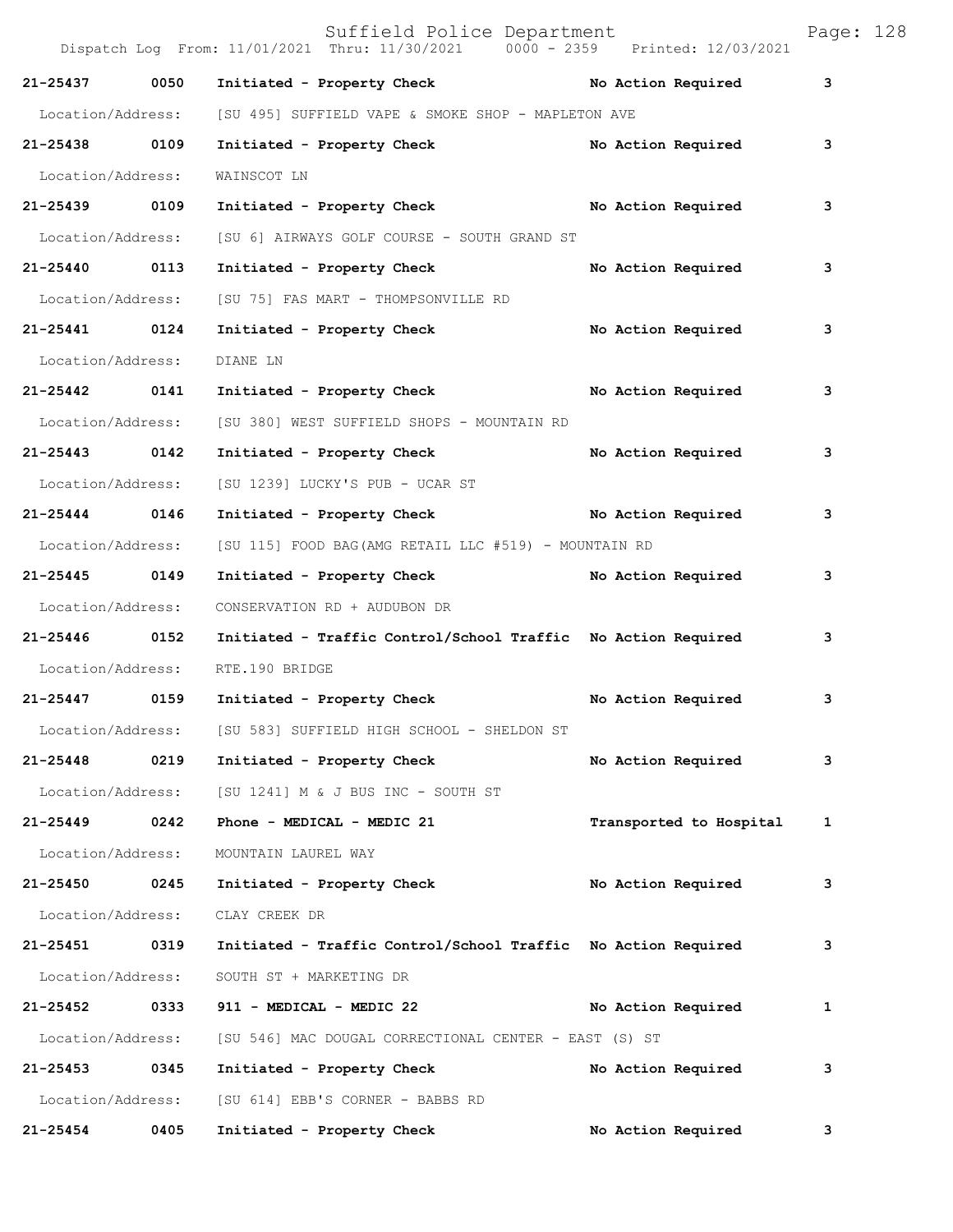|                                    |      | Location/Address: [SU 686] HILLTOP FARM - MAPLETON AVE                                                          |                                         |   |
|------------------------------------|------|-----------------------------------------------------------------------------------------------------------------|-----------------------------------------|---|
| 21-25455 0422                      |      | Initiated - Assist Motorist                                                                                     | No Action Required                      | 3 |
| Location/Address:                  |      | SOUTH ST + REMINGTON ST                                                                                         |                                         |   |
| 21-25456 0428                      |      | Initiated - Property Check No Action Required                                                                   |                                         | 3 |
| Location/Address:                  |      | [SU 553] SUFFIELD FIRE DEPARTMENT COMPANY 4 - THOMPSONVILLE RD                                                  |                                         |   |
| 21-25457 0429                      |      | Initiated - Property Check                                                                                      | No Action Required                      | 3 |
| Location/Address:                  |      | [SU 380] WEST SUFFIELD SHOPS - MOUNTAIN RD                                                                      |                                         |   |
| 21-25458 0713<br>Location/Address: |      | Initiated - Traffic Control/School Traffic Services Rendered 3<br>[SU 583] SUFFIELD HIGH SCHOOL - SHELDON ST    |                                         |   |
| $21 - 25459$<br>Location/Address:  | 0715 | Initiated - Traffic Control/School Traffic Services Rendered 3<br>[SU 323] SUFFIELD MIDDLE SCHOOL - MOUNTAIN RD |                                         |   |
| 21-25460 0735<br>Location/Address: |      | Initiated - Community Policing Contact Services Rendered 3<br>[SU 583] SUFFIELD HIGH SCHOOL - SHELDON ST        |                                         |   |
| 21-25461<br>Location/Address:      | 0831 | Phone - Breach Of Peace<br>[SU 115] FOOD BAG (AMG RETAIL LLC #519) - MOUNTAIN RD                                | Services Rendered 2                     |   |
| 21-25462 0907                      |      | 911 - MEDICAL - MEDIC 21                                                                                        | Transported to Hospital<br>$\mathbf{1}$ |   |
| Location/Address:                  |      | [SU 546] MAC DOUGAL CORRECTIONAL CENTER - EAST (S) ST                                                           |                                         |   |
| 21-25463 0919                      |      | Initiated - Property Check                                                                                      | No Action Required                      | 3 |
| Location/Address:                  |      | [SU 380] WEST SUFFIELD SHOPS - MOUNTAIN RD                                                                      |                                         |   |
| 21-25464 0935                      |      | Initiated - Traffic Control/School Traffic No Action Required                                                   |                                         | 3 |
| Location/Address:                  |      | BABBS RD + MOUNTAIN RD                                                                                          |                                         |   |
| 21-25465 0936                      |      | Initiated - Property Check                                                                                      | No Action Required                      | 3 |
| Location/Address:                  |      | [SU 112] PEOPLES BANK - MOUNTAIN RD                                                                             |                                         |   |
| 21-25466 0948<br>$\overline{2}$    |      | Phone - Hazardous Condition                                                                                     | Taken/Refered to Other Agency           |   |
| Location/Address:                  |      | BRIDGE ST + THRALL AVE                                                                                          |                                         |   |
| 21-25467                           | 0957 | Initiated - Property Check                                                                                      | No Action Required                      | 3 |
| Location/Address:                  |      | [SU 690] SUFFIELD WILDLIFE MANAGEMENT AREA - BABBS RD                                                           |                                         |   |
| 21-25468                           | 1000 | Radio - Property Check                                                                                          | No Action Required                      | 3 |
| Location/Address:                  |      | [SU 495] SUFFIELD VAPE & SMOKE SHOP - MAPLETON AVE                                                              |                                         |   |
| 21-25469                           | 1011 | Initiated - Follow Up                                                                                           | No Action Required                      | 3 |
| Location/Address:                  |      | [SU 115] FOOD BAG (AMG RETAIL LLC #519) - MOUNTAIN RD                                                           |                                         |   |
| 21-25470<br>Location/Address:      | 1033 | Walk-In - Harassment<br>GRIFFIN RD                                                                              | Civil Matter<br>3                       |   |
| 21-25471<br>Location/Address:      | 1041 | Initiated - Traffic Control/School Traffic<br>[SU 583] SUFFIELD HIGH SCHOOL - SHELDON ST                        | Services Rendered 3                     |   |
| 21-25472<br>Location/Address:      | 1053 | Initiated - Traffic Control/School Traffic<br>[SU 323] SUFFIELD MIDDLE SCHOOL - MOUNTAIN RD                     | Services Rendered 3                     |   |
| 21-25473                           | 1132 | Initiated - Property Check                                                                                      | No Action Required                      | 3 |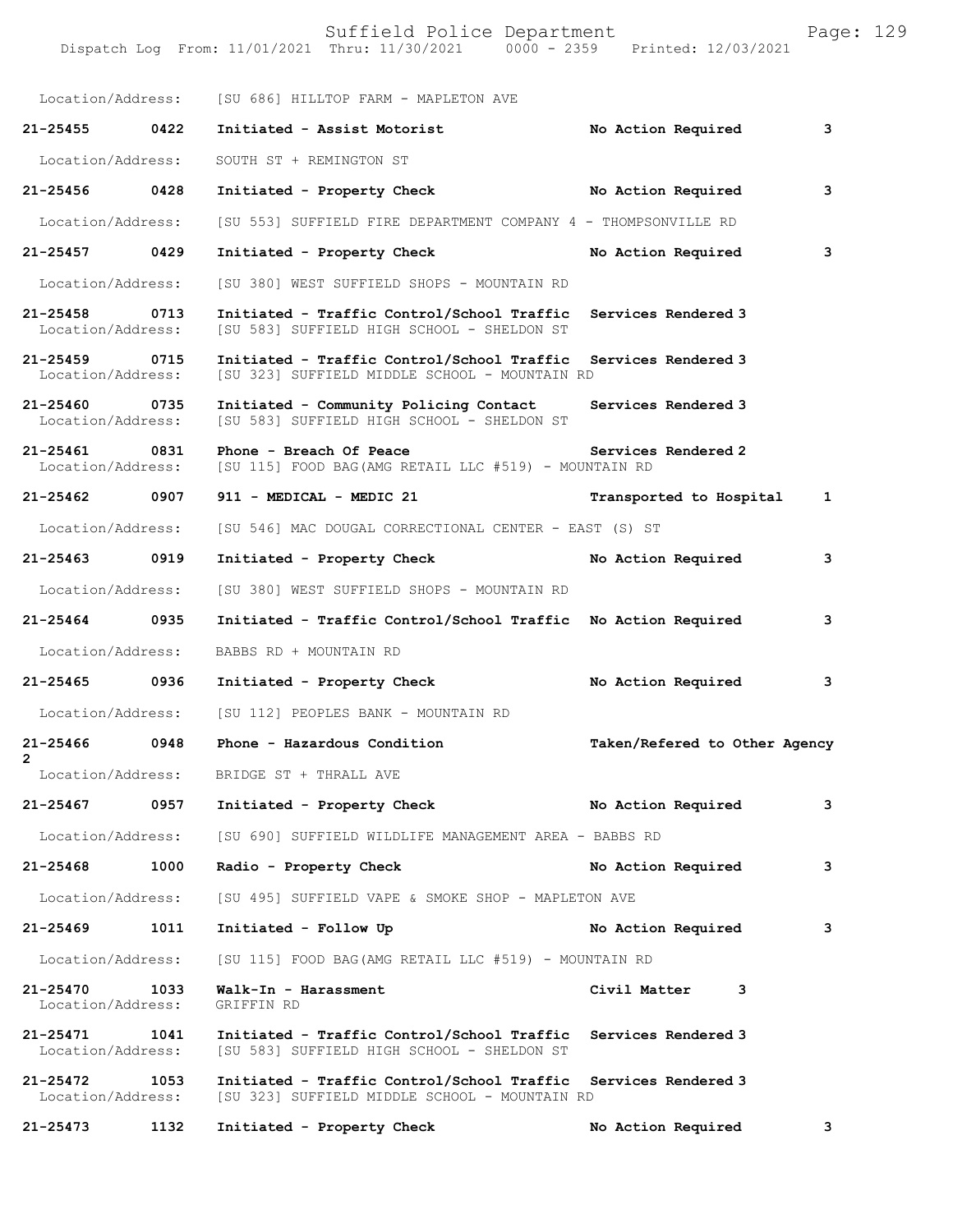|                   |      | Location/Address: ST JOSEPHS CEMETERY - HILL ST                                                                                                                                        |                              |              |
|-------------------|------|----------------------------------------------------------------------------------------------------------------------------------------------------------------------------------------|------------------------------|--------------|
|                   |      | 21-25474 1133 Phone - Fire Department - Box Alarm Report Taken 1<br>Location/Address: [SU 1148] ARCOR LASER SERVICES, LLC - KENNY ROBERTS MEMORIAL DR<br>Refer To Fire Case: 21-717-IN |                              |              |
| Location/Address: |      | 21-25475 1138 911 - 911 Hang Up<br>HILL ST                                                                                                                                             | Services Rendered 2          |              |
| 21-25476 1153     |      | Initiated - Community Policing Contact Services Rendered 3<br>Location/Address: [SU 322] MCALISTER INTERMEDIATE SCHOOL - MOUNTAIN RD                                                   |                              |              |
| 21-25477 1200     |      | Initiated - FINGERPRINTS <b>Services</b> Rendered 3<br>Location/Address: [SU 550] SUFFIELD POLICE DEPARTMENT - MOUNTAIN RD                                                             |                              |              |
|                   |      | 21-25478 1207 Walk-In - Larceny<br>Location/Address: SPRUCE (E) ST<br>Refer To Incident: 21-566-OF                                                                                     | Report Taken<br>$\mathbf{2}$ |              |
| 21-25479 1214     |      | Initiated - Juvenile Matters                                                                                                                                                           | No Action Required           | 3            |
| Location/Address: |      | SUNNYVIEW DR                                                                                                                                                                           |                              |              |
| 21-25480 1245     |      | Initiated - Community Policing Contact Mo Action Required                                                                                                                              |                              | 3            |
|                   |      | Location/Address: [SU 613] MOUNTAIN RD MARKET PLACE - MOUNTAIN RD                                                                                                                      |                              |              |
| 21-25481 1252     |      | 911 - MEDICAL - MEDIC 21                                                                                                                                                               | Transported to Hospital      | $\mathbf{1}$ |
|                   |      | Location/Address: [SU 599] ZANTO'S RESTURANT - MOUNTAIN RD                                                                                                                             |                              |              |
| 21-25482 1259     |      | 911 - MEDICAL - MEDIC 22                                                                                                                                                               | Transported to Hospital 1    |              |
|                   |      | Location/Address: [SU 427] SUFFIELD BY THE RIVER - CANAL RD                                                                                                                            |                              |              |
| 21-25483 1638     |      | Initiated - Property Check                                                                                                                                                             | No Action Required           | 3            |
|                   |      | Location/Address: [SU 688] QUARRY - QUARRY RD                                                                                                                                          |                              |              |
| 21-25484 1639     |      | Initiated - Property Check                                                                                                                                                             | No Action Required           | 3            |
|                   |      | Location/Address: [SU 928] STRATTON FARMS - STRATTON FARMS RD                                                                                                                          |                              |              |
| 21-25485          | 1642 | Initiated - Property Check                                                                                                                                                             | No Action Required           | 3            |
|                   |      | Location/Address: [SU 495] SUFFIELD VAPE & SMOKE SHOP - MAPLETON AVE                                                                                                                   |                              |              |
| 21-25486          | 1650 | Initiated - Property Check                                                                                                                                                             | No Action Required           | 3            |
|                   |      | Location/Address: [SU 75] FAS MART - THOMPSONVILLE RD                                                                                                                                  |                              |              |
| 21-25487          | 1656 | Initiated - Property Check                                                                                                                                                             | No Action Required           | 3            |
|                   |      | Location/Address: [SU 270] PRAXAIR INC. - UCAR ST                                                                                                                                      |                              |              |
| 21-25488 1657     |      | Initiated - Property Check                                                                                                                                                             | No Action Required           | 3            |
|                   |      | Location/Address: [SU 1511] DOANE'S ACCENT AUTO - EAST (S) ST                                                                                                                          |                              |              |
| 21-25489          | 1729 | Initiated - Property Check                                                                                                                                                             | No Action Required           | 3            |
|                   |      | Location/Address: [SU 687] CANAL ROAD BOAT LAUNCH - CANAL RD                                                                                                                           |                              |              |
| 21-25490          | 1750 | Initiated - Follow Up                                                                                                                                                                  | No Action Required           | 3            |
|                   |      | Location/Address: [SU 550] SUFFIELD POLICE DEPARTMENT - MOUNTAIN RD                                                                                                                    |                              |              |
| 21-25491          | 1832 | Initiated - Assist Motorist                                                                                                                                                            | No Action Required           | 3            |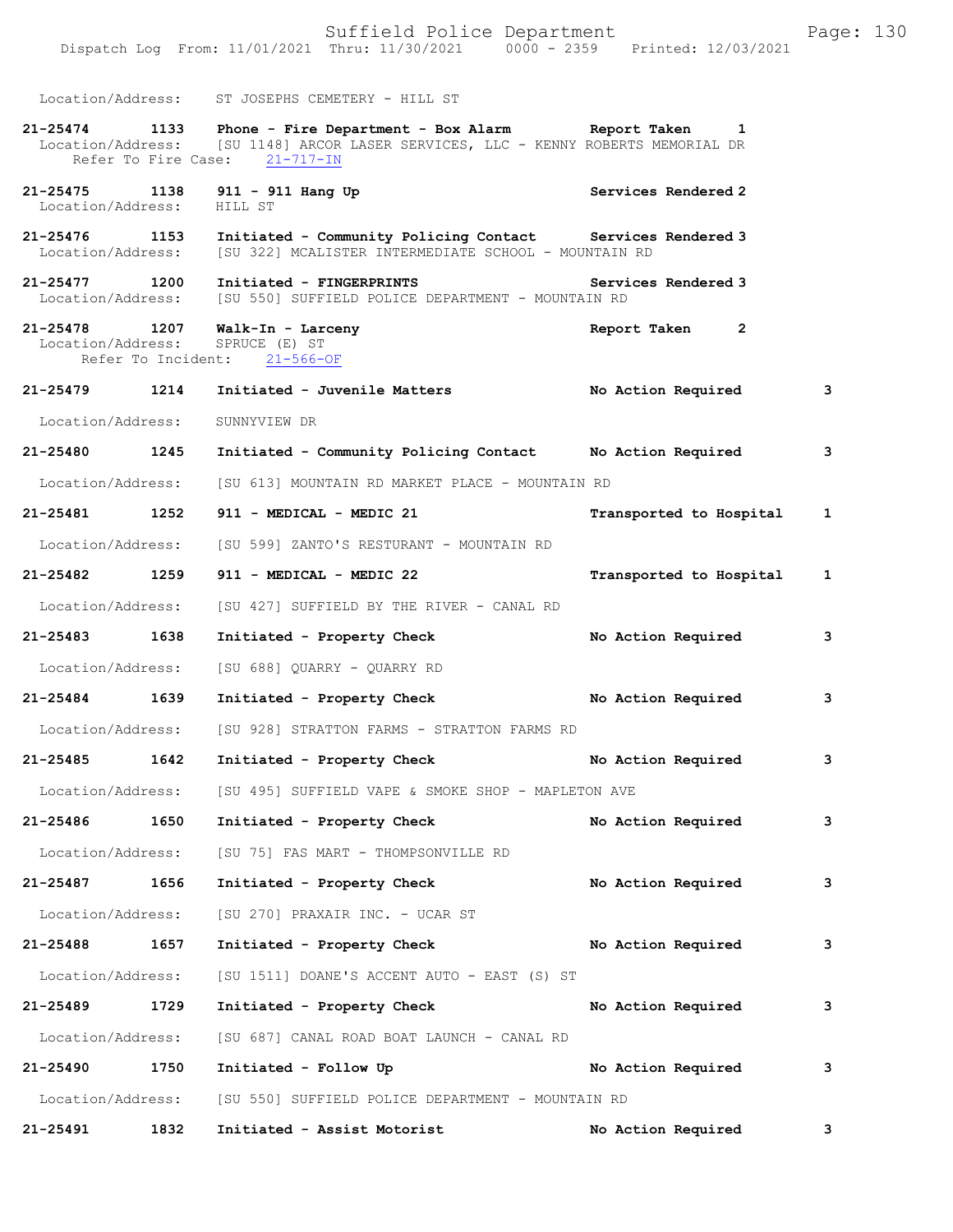Dispatch Log From: 11/01/2021 Thru: 11/30/2021 0000 - 2359 Printed: 12/03/2021

| Location/Address: |      | WARNERTOWN RD + MOUNTAIN RD                                                                   |                         |              |
|-------------------|------|-----------------------------------------------------------------------------------------------|-------------------------|--------------|
| 21-25492 1911     |      | Initiated - Property Check                                                                    | No Action Required      | 3            |
| Location/Address: |      | [SU 380] WEST SUFFIELD SHOPS - MOUNTAIN RD                                                    |                         |              |
| 21-25493 1931     |      | Initiated - Community Policing Contact                                                        | No Action Required      | 3            |
| Location/Address: |      | [SU 69] CVS PHARMACY - MOUNTAIN RD                                                            |                         |              |
| 21-25494 1953     |      | Initiated - Traffic Control/School Traffic No Action Required                                 |                         | 3            |
| Location/Address: |      | MAPLETON AVE                                                                                  |                         |              |
| 21-25495 2047     |      | 911 - 911 Hang Up                                                                             | No Action Required      | 2            |
| Location/Address: |      | UCAR ST                                                                                       |                         |              |
| 21-25496 2101     |      | Initiated - Property Check No Action Required                                                 |                         | 3            |
| Location/Address: |      | [SU 334] SUFFIELD VILLAGE SHOPPING CENTER - BRIDGE ST                                         |                         |              |
| 21-25497 2154     |      | Initiated - Property Check No Action Required                                                 |                         | 3            |
| Location/Address: |      | [SU 115] FOOD BAG (AMG RETAIL LLC #519) - MOUNTAIN RD                                         |                         |              |
| 21-25498 2214     |      | Initiated - Property Check                                                                    | No Action Required      | 3            |
| Location/Address: |      | [SU 1239] LUCKY'S PUB - UCAR ST                                                               |                         |              |
| 21-25499 2215     |      | Initiated - Property Check                                                                    | No Action Required      | 3            |
| Location/Address: |      | [SU 302] SHAMROCK CAFE - EAST (S) ST                                                          |                         |              |
| 21-25500 2238     |      | 911 - MEDICAL - MEDIC 21                                                                      | Transported to Hospital | $\mathbf{1}$ |
| Location/Address: |      | [SU 546] MAC DOUGAL CORRECTIONAL CENTER - EAST (S) ST                                         |                         |              |
| 21-25501          | 2309 | Initiated - Property Check No Action Required                                                 |                         | 3            |
| Location/Address: |      | MOUNTAIN RD                                                                                   |                         |              |
| 21-25502          | 2319 | Phone - Burglar Alarm/Silent<br>Location/Address: [SU 1333] CHAMPION CONTAINER - FIRESTONE DR | False Alarm<br>2        |              |
| 21-25503          | 2344 | Initiated - Property Check                                                                    | No Action Required      | 3            |
|                   |      | Location/Address: [SU 332] SUFFIELD SPORTSMAN ASSOC. - PHELPS RD                              |                         |              |
| 21-25504          | 2353 | Initiated - Property Check                                                                    | No Action Required      | 3            |
|                   |      | Location/Address: [SU 1239] LUCKY'S PUB - UCAR ST                                             |                         |              |
| 21-25505          | 2353 | Initiated - Property Check                                                                    | No Action Required      | 3            |
|                   |      | Location/Address: [SU 302] SHAMROCK CAFE - EAST (S) ST                                        |                         |              |

## **For Date: 11/25/2021 - Thursday**

| 21-25506          | 0004 | Initiated - Property Check                         | No Action Required | 3 |
|-------------------|------|----------------------------------------------------|--------------------|---|
| Location/Address: |      | [SU 495] SUFFIELD VAPE & SMOKE SHOP - MAPLETON AVE |                    |   |
| 21-25507          | 0007 | Initiated - Property Check                         | No Action Required | 3 |
| Location/Address: |      | [SU 75] FAS MART - THOMPSONVILLE RD                |                    |   |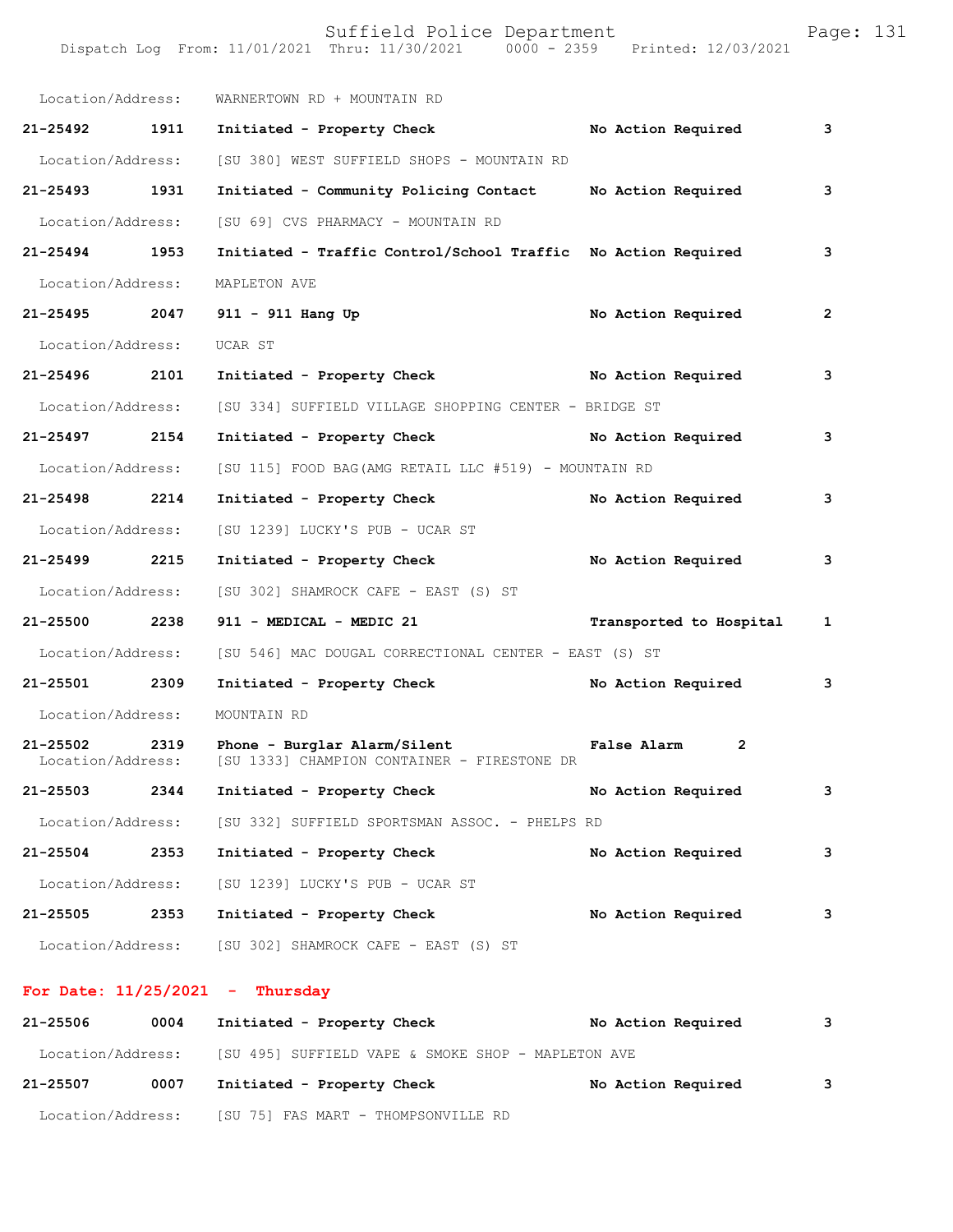|                                    |      | Suffield Police Department<br>Dispatch Log From: 11/01/2021 Thru: 11/30/2021 0000 - 2359 Printed: 12/03/2021 |                               | Page: 132 |
|------------------------------------|------|--------------------------------------------------------------------------------------------------------------|-------------------------------|-----------|
| 21-25508                           | 0015 | Initiated - Property Check                                                                                   | No Action Required            | 3         |
| Location/Address:                  |      | [SU 380] WEST SUFFIELD SHOPS - MOUNTAIN RD                                                                   |                               |           |
| 21-25509 0018                      |      | Initiated - Property Check                                                                                   | No Action Required            | 3         |
| Location/Address:                  |      | [SU 688] QUARRY - QUARRY RD                                                                                  |                               |           |
| 21-25510 0021                      |      | Initiated - Property Check No Action Required                                                                |                               | 3         |
| Location/Address:                  |      | [SU 583] SUFFIELD HIGH SCHOOL - SHELDON ST                                                                   |                               |           |
| 21-25511 0032                      |      | Initiated - Property Check                                                                                   | No Action Required            | 3         |
| Location/Address:                  |      | [SU 33] SUFFIELD CORDIAL SHOPPE - MAPLETON AVE                                                               |                               |           |
| 21-25512 0038                      |      | Initiated - Property Check No Action Required                                                                |                               | 3         |
| Location/Address:                  |      | [SU 115] FOOD BAG(AMG RETAIL LLC #519) - MOUNTAIN RD                                                         |                               |           |
| 21-25513 0046                      |      | Initiated - Property Check                                                                                   | No Action Required            | 3         |
| Location/Address:                  |      | [SU 302] SHAMROCK CAFE - EAST (S) ST                                                                         |                               |           |
| 21-25514 0047                      |      | Initiated - Property Check No Action Required                                                                |                               | 3         |
| Location/Address:                  |      | [SU 1239] LUCKY'S PUB - UCAR ST                                                                              |                               |           |
| 21-25515 0051                      |      | Initiated - Property Check                                                                                   | No Action Required            | 3         |
| Location/Address:                  |      | [SU 614] EBB'S CORNER - BABBS RD                                                                             |                               |           |
| 21-25516 0052                      |      | Phone - MEDICAL - MEDIC 21                                                                                   | Transported to Hospital       | 1         |
| Location/Address:                  |      | [SU 302] SHAMROCK CAFE - EAST (S) ST                                                                         |                               |           |
| 21-25517                           | 0145 | Initiated - Property Check No Action Required                                                                |                               | 3         |
| Location/Address:                  |      | FFYLER PL                                                                                                    |                               |           |
| 21-25518 0207                      |      | Initiated - Property Check                                                                                   | No Action Required            | 3         |
|                                    |      | Location/Address: [SU 1241] M & J BUS INC - SOUTH ST                                                         |                               |           |
| 21-25520                           | 0430 | Radio - Suspicious Vehicle                                                                                   | No Action Required            | 2         |
| Location/Address:                  |      | GIDEON WAY                                                                                                   |                               |           |
| 21-25519 0507<br>Location/Address: |      | 911 - Suspicious Activity<br>[SU 518] US POSTAL SERVICE - MOUNTAIN RD                                        | Gone Upon Arrival 2           |           |
| 21-25521 0704<br>Location/Address: |      | Phone - Suspicious Person<br>[SU 518] US POSTAL SERVICE - MOUNTAIN RD<br>Refer To Arrest: 21-78-AR           | Arrest(s) Made 2              |           |
| 21-25522                           | 0809 | 911 - MEDICAL - MEDIC 21                                                                                     | Taken/Refered to Other Agency |           |
| 1<br>Location/Address:             |      | [SU 427] SUFFIELD BY THE RIVER - CANAL RD                                                                    |                               |           |
| 21-25523 0907                      |      | 911 - MEDICAL - MEDIC 21                                                                                     | Transported to Hospital       | 1         |
| Location/Address:                  |      | NORTH GRAND ST                                                                                               |                               |           |
| 21-25524<br>Location/Address:      | 0931 | Phone - Trespassing<br>PHELPS RD                                                                             | Services Rendered 3           |           |
| 21-25525                           |      | 1004 911 - MEDICAL - MEDIC 22                                                                                | Transported to Hospital       | 1         |
|                                    |      | Location/Address: SUFFIELD BY THE RIVER - CANAL RD                                                           |                               |           |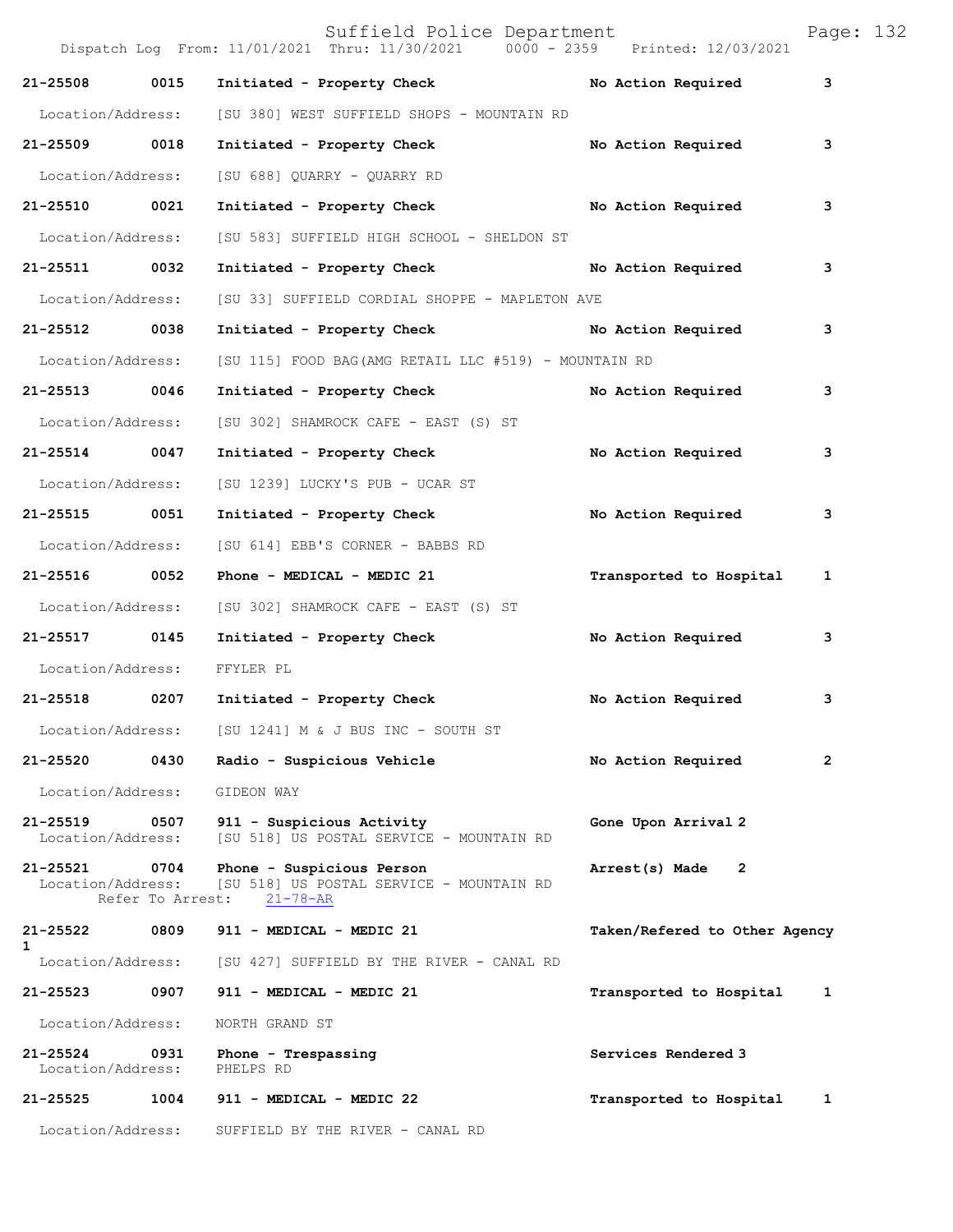|                                    |      | Dispatch Log From: 11/01/2021 Thru: 11/30/2021 0000 - 2359 Printed: 12/03/2021                                      |                           |                |
|------------------------------------|------|---------------------------------------------------------------------------------------------------------------------|---------------------------|----------------|
| 21-25526 1016                      |      | 911 - MEDICAL - MEDIC 22                                                                                            | Transported to Hospital 1 |                |
| Location/Address:                  |      | SHELDON ST                                                                                                          |                           |                |
|                                    |      | 21-25527 1206 Phone - MEDICAL - MEDIC 21                                                                            | Transported to Hospital 1 |                |
| Location/Address:                  |      | RATLEY RD                                                                                                           |                           |                |
| 21-25528 1221<br>Location/Address: |      | Initiated - Community Policing Contact<br>FOOD BAG (AMG RETAIL LLC #519) - MOUNTAIN RD                              | Services Rendered 3       |                |
| 21-25529<br>Location/Address:      | 1246 | Initiated - Community Policing Contact Services Rendered 3<br>[SU 115] FOOD BAG (AMG RETAIL LLC #519) - MOUNTAIN RD |                           |                |
| 21-25530 1442                      |      | 911 - MEDICAL - MEDIC 21                                                                                            | Transported to Hospital 1 |                |
| Location/Address:                  |      | SUFFIELD BY THE RIVER - CANAL RD                                                                                    |                           |                |
| 21-25531                           | 1502 | 911 - MEDICAL - MEDIC 22                                                                                            | Transported to Hospital   | $\mathbf{1}$   |
| Location/Address:                  |      | MCGROARTY, CARMEN - BRANDYWINE LN                                                                                   |                           |                |
| 21-25532 1909                      |      | 911 - MEDICAL - MEDIC 21                                                                                            | No Action Required        | $\mathbf{1}$   |
| Location/Address:                  |      | HALLADAY (W) AVE                                                                                                    |                           |                |
|                                    |      | 21-25533 1913 911 - 911 Hang Up                                                                                     | No Action Required        | $\overline{2}$ |
| Location/Address:                  |      | STONY BROOK DR                                                                                                      |                           |                |
| 21-25534 1918                      |      | Radio - Assist Motorist                                                                                             | No Action Required        | 3              |
| Location/Address:                  |      | BOSTON NECK RD                                                                                                      |                           |                |
| 21-25535 1936                      |      | Phone - MEDICAL - MEDIC 21                                                                                          | Transported to Hospital   | $\mathbf{1}$   |
| Location/Address:                  |      | MOUNTAIN RD                                                                                                         |                           |                |
| 21-25536                           |      | 2044 911 - MEDICAL - MEDIC 22                                                                                       | Transported to Hospital 1 |                |
|                                    |      | Location/Address: [SU 324] THE SUFFIELD HOUSE - CANAL RD                                                            |                           |                |
|                                    |      | 21-25537 2050 911 - Mentally Disturbed Person                                                                       | No Action Required        | $\mathbf{1}$   |
|                                    |      | Location/Address: POOLE RD                                                                                          |                           |                |
|                                    |      | 21-25539 2134 911 - MEDICAL - MEDIC 22                                                                              | Transported to Hospital   | 1              |
|                                    |      | Location/Address: EAST (S) ST                                                                                       |                           |                |
|                                    |      | For Date: $11/26/2021$ - Friday                                                                                     |                           |                |
| 21-25540                           | 0127 | Initiated - Property Check                                                                                          | No Action Required        | 3              |
|                                    |      | Location/Address: [SU 518] US POSTAL SERVICE - MOUNTAIN RD                                                          |                           |                |
|                                    |      | 21-25541 0130 Initiated - Property Check                                                                            | No Action Required        | 3              |

 Location/Address: [SU 606] POULIN ENTERPRISES INC - SOUTH ST **21-25542 0130 Initiated - Property Check No Action Required 3** Location/Address: [SU 6] AIRWAYS GOLF COURSE - SOUTH GRAND ST **21-25543 0139 Initiated - Property Check No Action Required 3** Location/Address: [SU 380] WEST SUFFIELD SHOPS - MOUNTAIN RD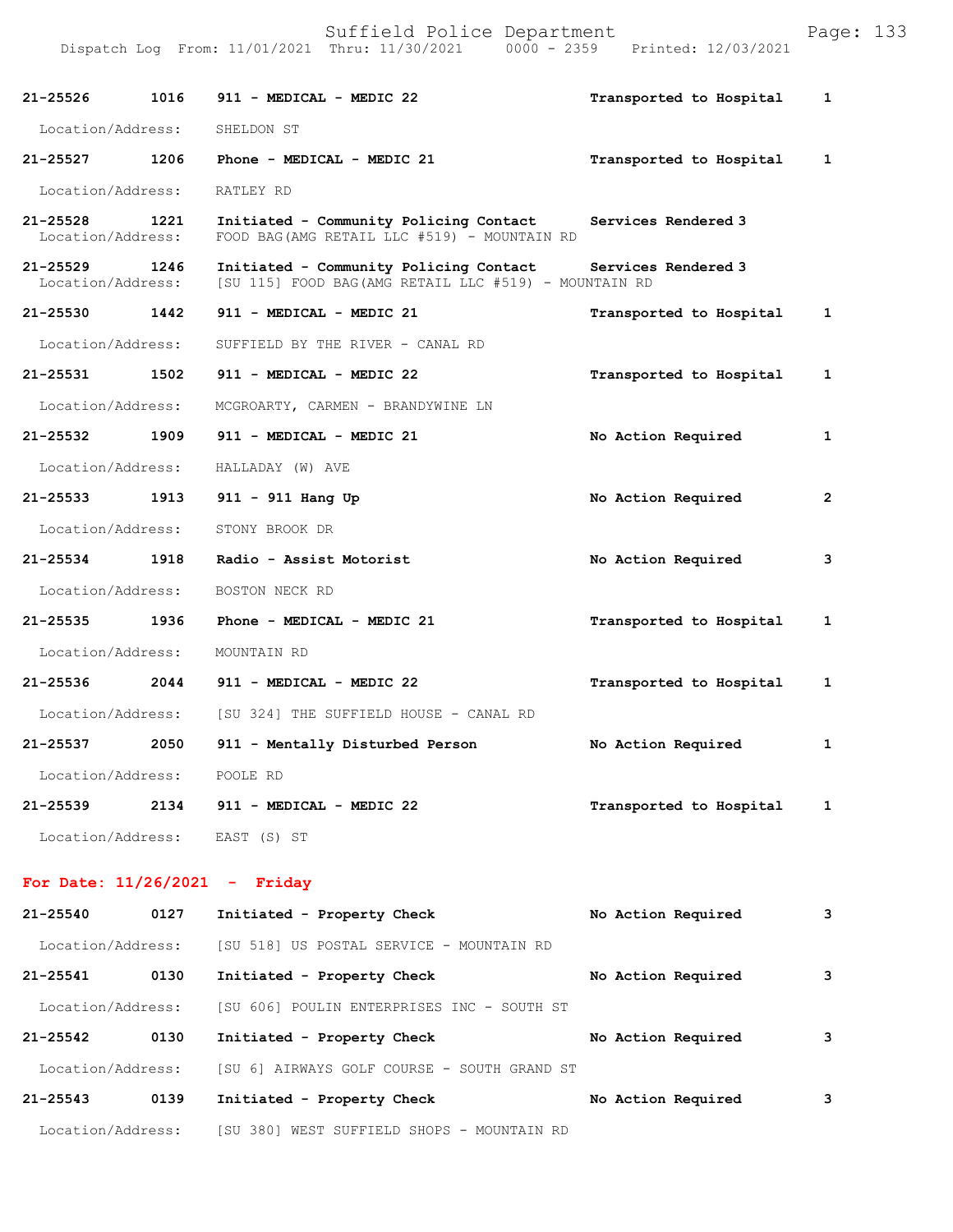| 21-25544 0140     |           | Initiated - Property Check                                                      | No Action Required | 3 |
|-------------------|-----------|---------------------------------------------------------------------------------|--------------------|---|
| Location/Address: |           | [SU 1239] LUCKY'S PUB - UCAR ST                                                 |                    |   |
| 21-25545 0141     |           | Initiated - Property Check                                                      | No Action Required | 3 |
| Location/Address: |           | [SU 302] SHAMROCK CAFE - EAST (S) ST                                            |                    |   |
| 21-25546 0143     |           | Initiated - Property Check No Action Required                                   |                    | 3 |
| Location/Address: |           | [SU 1424] BROOK HILL VILLAGE - EMILY WAY                                        |                    |   |
| 21-25547 0150     |           | Initiated - Property Check No Action Required                                   |                    | 3 |
| Location/Address: |           | [SU 1264] GRAND STREET LIQUORS LLC - SOUTH GRAND ST                             |                    |   |
| 21-25548 0152     |           | Initiated - Property Check No Action Required                                   |                    | 3 |
| Location/Address: |           | [SU 495] SUFFIELD VAPE & SMOKE SHOP - MAPLETON AVE                              |                    |   |
| 21-25549 0157     |           | Initiated - Property Check No Action Required                                   |                    | 3 |
| Location/Address: |           | [SU 688] QUARRY - QUARRY RD                                                     |                    |   |
| 21-25550 0214     |           | Initiated - Property Check No Action Required                                   |                    | 3 |
| Location/Address: |           | [SU 554] SUFFIELD FIRE DEPARTMENT COMPANY 3 - COPPER HILL RD                    |                    |   |
| 21-25551 0229     |           | Initiated - Property Check No Action Required                                   |                    | 3 |
| Location/Address: |           | [SU 690] SUFFIELD WILDLIFE MANAGEMENT AREA - BABBS RD                           |                    |   |
| 21-25552 0240     |           | Initiated - Property Check No Action Required                                   |                    | 3 |
| Location/Address: |           | [SU 614] EBB'S CORNER - BABBS RD                                                |                    |   |
| 21-25553 0255     |           | Initiated - Property Check No Action Required                                   |                    | 3 |
|                   |           | Location/Address: [SU 75] FAS MART - THOMPSONVILLE RD                           |                    |   |
| 21-25554 0259     |           | Initiated - Motor Vehicle Violation Verbal Warning 3<br>Location: RT 190 BRIDGE |                    |   |
|                   |           | 21-25555 0305 Initiated - Property Check                                        | No Action Required | 3 |
|                   |           | Location/Address: [SU 606] POULIN ENTERPRISES INC - SOUTH ST                    |                    |   |
| 21-25556 0307     |           | Initiated - Property Check                                                      | No Action Required | 3 |
|                   |           | Location/Address: [SU 1241] M & J BUS INC - SOUTH ST                            |                    |   |
| 21-25557 0315     |           | Initiated - Directed Patrol                                                     | No Action Required | 3 |
|                   | Location: | RT 75 - SIDE STREETS                                                            |                    |   |
| 21-25558 0318     |           | Initiated - Property Check                                                      | No Action Required | 3 |
| Location/Address: |           | [SU 380] WEST SUFFIELD SHOPS - MOUNTAIN RD                                      |                    |   |
| 21-25559 0320     |           | Initiated - Property Check                                                      | No Action Required | 3 |
| Location/Address: |           | SUFFIELD MEADOW DR                                                              |                    |   |
| 21-25560 0325     |           | Initiated - Property Check                                                      | No Action Required | 3 |
| Location/Address: |           | BRANDYWINE LN                                                                   |                    |   |
| 21-25561          | 0333      | Initiated - Directed Patrol                                                     | No Action Required | 3 |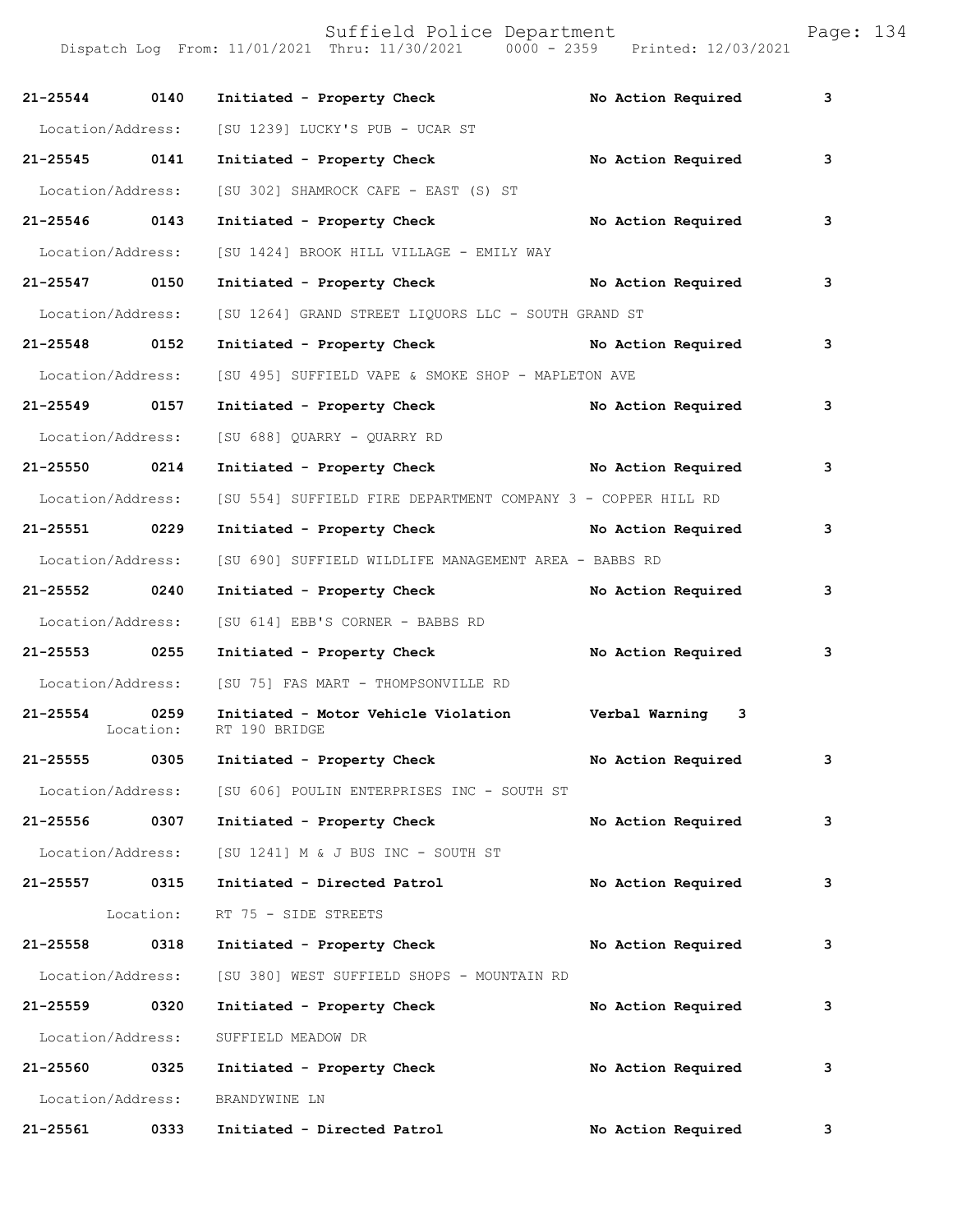|                                    |                    | Suffield Police Department<br>Dispatch Log From: 11/01/2021 Thru: 11/30/2021 0000 - 2359      | Printed: 12/03/2021      | Page: 135 |
|------------------------------------|--------------------|-----------------------------------------------------------------------------------------------|--------------------------|-----------|
| Location/Address:                  |                    | SIDE STREETS - MAPLETON AVE                                                                   |                          |           |
| 21-25562                           | 0401               | Initiated - Directed Patrol                                                                   | No Action Required       | 3         |
| Location/Address:                  |                    | SIDE STREETS - OVERHILL DR                                                                    |                          |           |
| $21 - 25563$<br>Location/Address:  | 0501               | Initiated - Directed Patrol<br>BRIDGE ST                                                      | Services Rendered 3      |           |
| 21-25564                           | 0714               | 911 - MEDICAL - MEDIC 21                                                                      | Transported to Hospital  | 1         |
| Location/Address:                  |                    | CHESTNUT CIR                                                                                  |                          |           |
| 21-25565<br>Location/Address:      | 0833               | Initiated - Community Policing Contact<br>FOOD BAG (AMG RETAIL LLC #519) - MOUNTAIN RD        | Services Rendered 3      |           |
| 21-25566                           | 0924               | Phone - MEDICAL - MEDIC 21                                                                    | Transported to Hospital  | 1         |
| Location/Address:                  |                    | MAC DOUGAL CORRECTIONAL CENTER - EAST (S) ST                                                  |                          |           |
| 21-25567<br>Location/Address:      | 1024               | Phone - Burglar Alarm/Silent<br>[SU 1502] MAYO, JOYCE - NORTH ST                              | False Alarm<br>2         |           |
| 21-25568                           | 1129               | 911 - MEDICAL - MEDIC 21                                                                      | Transported to Hospital  | 1         |
| Location/Address:                  |                    | MAC DOUGAL CORRECTIONAL CENTER - EAST (S) ST                                                  |                          |           |
| 21-25569                           | 1149               | 911 - MEDICAL - MEDIC 22                                                                      | Transported to Hospital  | 1         |
| Location/Address:                  |                    | DEWBERRY WAY                                                                                  |                          |           |
| 21-25570                           | 1153               | Phone - Burglar Alarm/Silent                                                                  | Cancelled by Complainant | 2         |
| Location/Address:                  |                    | [SU 735] TOSCA'S RESTAURANT - BRIDGE ST                                                       |                          |           |
| $21 - 25571$<br>Location/Address:  | 1238               | Phone - Animal Complaint<br>[SU 816] SUFFIELD COMMUNITY AID ASSOCIATION - SOUTH ST            | Services Rendered 3      |           |
| $21 - 25572$                       | 1725               | Phone - Animal Complaint                                                                      | No Action Required       | з         |
| Location/Address:                  |                    | NEAR THE COMMUNITY AID. - SOUTH ST                                                            |                          |           |
| Location/Address: SECOND ST        | Refer To Arrest:   | 21-25573 1759 911 - Domestic Disturbance<br>$21 - 79 - AR$                                    | Arrest(s) Made<br>1      |           |
| 21-25574 1845<br>Location/Address: |                    | Phone - Suspicious Activity<br>COLSON ST + RATLEY RD                                          | Gone Upon Arrival 2      |           |
| 21-25575 1952<br>Location/Address: |                    | 911 - Motor Vehicle Violation<br>RTE.190 BRIDGE                                               | Gone Upon Arrival 3      |           |
| 21-25576                           | 2111               | Initiated - Property Check                                                                    | No Action Required       | 3         |
| Location/Address:                  |                    | [SU 583] SUFFIELD HIGH SCHOOL - SHELDON ST                                                    |                          |           |
| 21-25577 2119<br>Location/Address: | Refer To Accident: | Phone - M/V Accident (Property)<br>NORTH OF THOMPSONVILLE RD - EAST (N) ST<br>$21 - 207 - AC$ | 2<br>Report Taken        |           |

## **For Date: 11/27/2021 - Saturday**

| 21-25579          | 0050 | Initiated - Property Check          | No Action Required |   |
|-------------------|------|-------------------------------------|--------------------|---|
| Location/Address: |      | [SU 598] SUNRISE PARK - MOUNTAIN RD |                    |   |
| 21-25580          | 0055 | Initiated - Property Check          | No Action Required | 3 |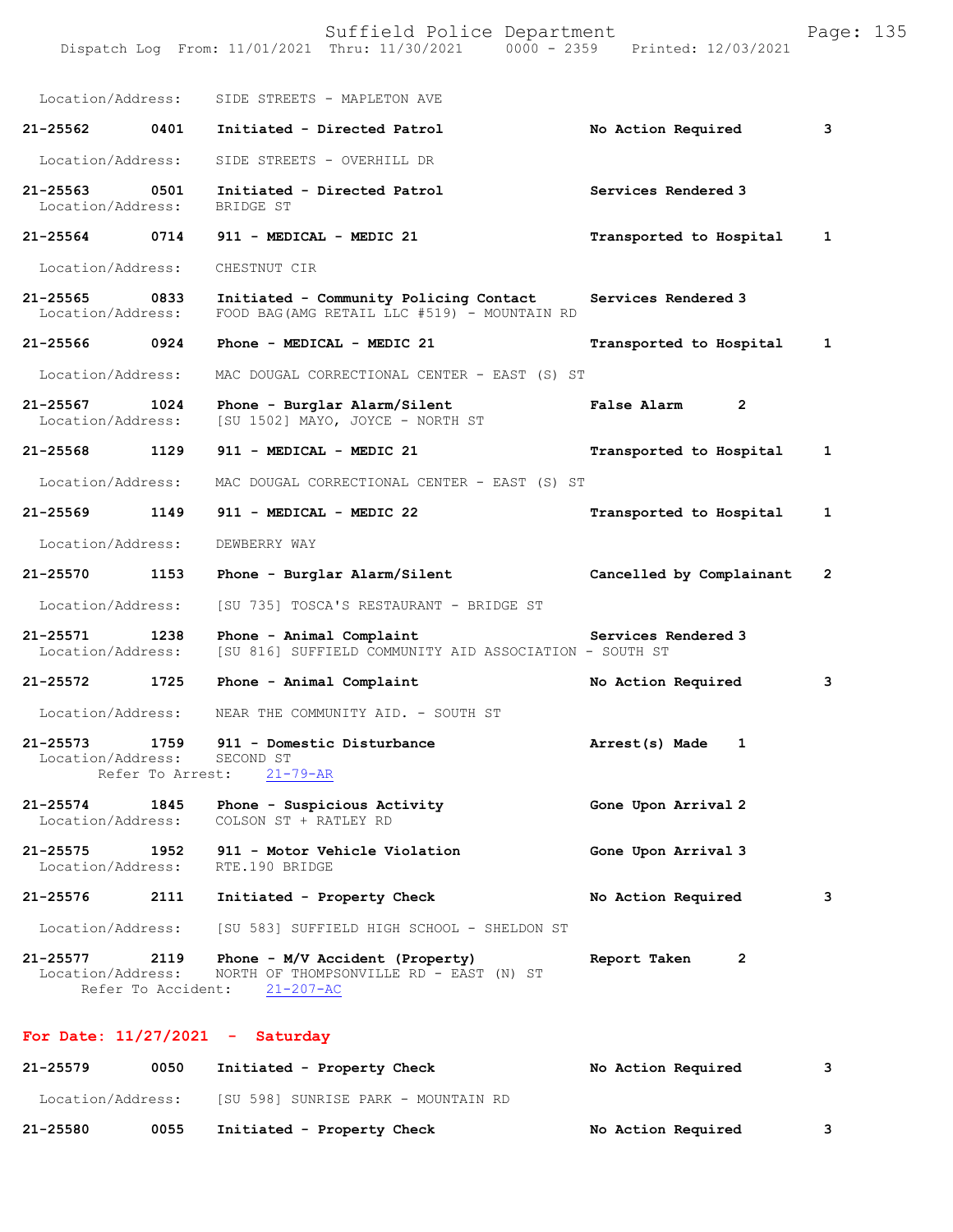| Page: |  | 136 |  |
|-------|--|-----|--|
|       |  |     |  |

|                               |      | Location/Address: [SU 688] QUARRY - QUARRY RD                                                  |                         |   |
|-------------------------------|------|------------------------------------------------------------------------------------------------|-------------------------|---|
| 21-25581 0058                 |      | Initiated - Property Check No Action Required                                                  |                         | 3 |
| Location/Address:             |      | [SU 1495] CERVIONE FIELD - COPPER HILL RD                                                      |                         |   |
| 21-25582 0102                 |      | Initiated - Property Check                                                                     | No Action Required      | 3 |
| Location/Address:             |      | [SU 689] STATE LINE TURNAROUND - MOUNTAIN RD                                                   |                         |   |
| 21-25583 0105                 |      | Initiated - Traffic Control/School Traffic No Action Required                                  |                         | 3 |
| Location/Address:             |      | MOUNTAIN RD + BABBS RD                                                                         |                         |   |
| 21-25584 0106                 |      | Initiated - Property Check No Action Required                                                  |                         | 3 |
| Location/Address:             |      | [SU 613] MOUNTAIN RD MARKET PLACE - MOUNTAIN RD                                                |                         |   |
| 21-25585 0113                 |      | Initiated - Property Check                                                                     | No Action Required      | 3 |
| Location/Address:             |      | [SU 1368] BROADBROOK BREWERY - SOUTH ST                                                        |                         |   |
| 21-25586 0114                 |      | Initiated - Property Check                                                                     | No Action Required      | 3 |
| Location/Address:             |      | [SU 604] KELLY CONTAINER INC - SOUTH ST                                                        |                         |   |
| 21-25587 0124                 |      | Initiated - Property Check                                                                     | No Action Required      | 3 |
| Location/Address:             |      | [SU 380] WEST SUFFIELD SHOPS - MOUNTAIN RD                                                     |                         |   |
| 21-25588 0152                 |      | Initiated - Property Check                                                                     | No Action Required      | 3 |
| Location/Address:             |      | [SU 332] SUFFIELD SPORTSMAN ASSOC. - PHELPS RD                                                 |                         |   |
| 21-25589 0200                 |      | Initiated - Property Check                                                                     | No Action Required      | 3 |
| Location/Address:             |      | [SU 583] SUFFIELD HIGH SCHOOL - SHELDON ST                                                     |                         |   |
| 21-25590 0314                 |      | Initiated - Property Check                                                                     | No Action Required      | 3 |
| Location/Address:             |      | SUFFIELD POST OFFICE - MOUNTAIN RD                                                             |                         |   |
| 21-25591 0343                 |      | Initiated - Property Check                                                                     | No Action Required      | 3 |
| Location/Address:             |      | [SU 928] STRATTON FARMS - STRATTON FARMS RD                                                    |                         |   |
| 21-25592                      | 0349 | Initiated - Property Check                                                                     | No Action Required      | 3 |
| Location/Address:             |      | [SU 106] EXECUTIVE VALET PARKING - SOUTH ST                                                    |                         |   |
| 21-25593 0352                 |      | Initiated - Property Check                                                                     | No Action Required      | 3 |
| Location/Address:             |      | [SU 614] EBB'S CORNER - BABBS RD                                                               |                         |   |
| 21-25594 0352                 |      | Initiated - Property Check                                                                     | No Action Required      | 3 |
| Location/Address:             |      | [SU 606] POULIN ENTERPRISES INC - SOUTH ST                                                     |                         |   |
| 21-25595                      | 0404 | Initiated - Property Check                                                                     | No Action Required      | 3 |
| Location/Address:             |      | [SU 378] WEST SUFFIELD MINIMART - MOUNTAIN RD                                                  |                         |   |
| 21-25596 0624                 |      | 911 - MEDICAL - MEDIC 21                                                                       | Transported to Hospital | 1 |
| Location/Address:             |      | RUSSELL AVE                                                                                    |                         |   |
| 21-25597<br>Location/Address: | 0714 | Initiated - Traffic Control/School Traffic Services Rendered 3<br>RTE.190 BRIDGE + EAST (N) ST |                         |   |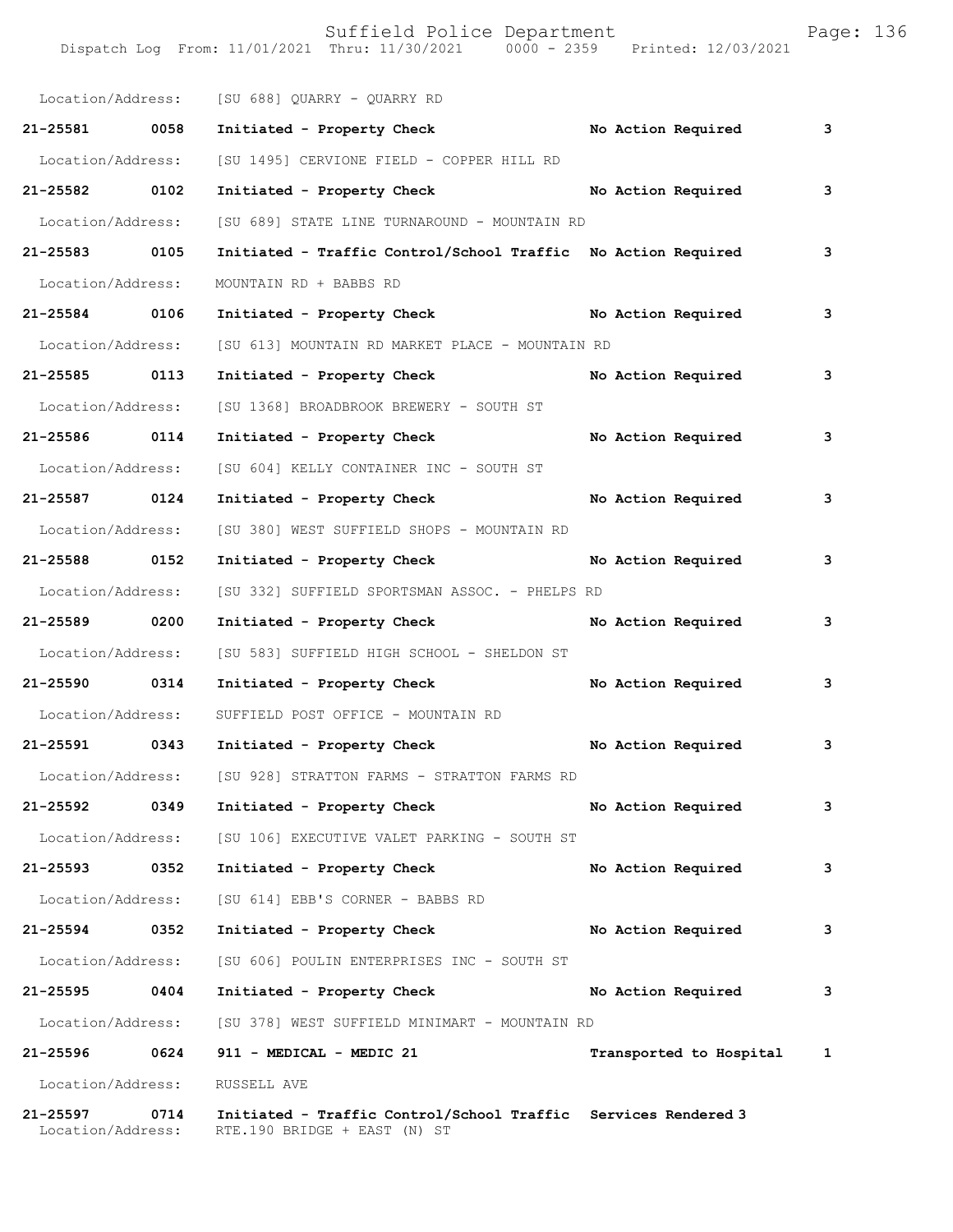| 21-25598<br>Location/Address:     | 0730 | Initiated - Motor Vehicle Violation<br>RTE.190 BRIDGE                         | <b>Ticket Issued</b><br>3 |   |
|-----------------------------------|------|-------------------------------------------------------------------------------|---------------------------|---|
| 21-25599 0824                     |      | Initiated - Property Check                                                    | No Action Required        | 3 |
| Location/Address:                 |      | CANAL RD                                                                      |                           |   |
| 21-25600                          | 0829 | Initiated - Property Check                                                    | No Action Required        | 3 |
| Location/Address:                 |      | [SU 687] CANAL ROAD BOAT LAUNCH - CANAL RD                                    |                           |   |
| 21-25601                          | 0831 | 911 - MEDICAL - MEDIC 21                                                      | Transported to Hospital   | 1 |
| Location/Address:                 |      | CONSERVATION RD                                                               |                           |   |
| 21-25602 0835                     |      | Initiated - Property Check                                                    | No Action Required        | 3 |
| Location/Address:                 |      | SUFFIELD MEADOW DR                                                            |                           |   |
| 21-25603                          | 0847 | Initiated - Property Check                                                    | No Action Required        | 3 |
| Location/Address:                 |      | EMILY WAY                                                                     |                           |   |
| 21-25604 0849                     |      | Initiated - Traffic Control/School Traffic No Action Required                 |                           | 3 |
| Location/Address:                 |      | 1100 BLOCK - EAST (S) ST                                                      |                           |   |
| 21-25605<br>Location/Address:     | 0854 | Initiated - Motor Vehicle Violation<br>EAST (N) ST + SUFFIELD MEADOW DR       | Warning Issued<br>3       |   |
| 21-25606<br>Location/Address:     | 0904 | Initiated - Traffic Control/School Traffic<br>HILLTOP FARM - MAPLETON AVE     | Services Rendered 3       |   |
| 21-25607                          | 0913 | Initiated - Property Check                                                    | No Action Required        | 3 |
| Location/Address:                 |      | [SU 614] EBB'S CORNER - BABBS RD                                              |                           |   |
| 21-25608 0914                     |      | Initiated - Property Check                                                    | No Action Required        | 3 |
| Location/Address:                 |      | FIRESTONE DR                                                                  |                           |   |
| $21 - 25609$<br>Location/Address: | 0931 | Phone - Animal Complaint<br>300 BLOCK - REMINGTON ST                          | Services Rendered 3       |   |
| 21-25610                          | 0934 | Initiated - Property Check                                                    | No Action Required        | 3 |
| Location/Address:                 |      | [SU 689] STATE LINE TURNAROUND - MOUNTAIN RD                                  |                           |   |
| 21-25611<br>Location/Address:     | 0935 | Initiated - Motor Vehicle Violation<br>EAST (N) ST + RIVER BLVD               | <b>Ticket Issued</b><br>3 |   |
| 21-25612                          | 0947 | Initiated - Property Check                                                    | No Action Required        | 3 |
| Location/Address:                 |      | STRATTON FARMS RD                                                             |                           |   |
| 21-25613<br>Location/Address:     | 0954 | Initiated - Traffic Control/School Traffic Services Rendered 3<br>EAST (N) ST |                           |   |
| 21-25614                          | 0956 | Initiated - Property Check                                                    | No Action Required        | 3 |
| Location/Address:                 |      | QUARRY RD                                                                     |                           |   |
| 21-25615                          | 1022 | Initiated - Property Check                                                    | No Action Required        | 3 |
| Location/Address:                 |      | [SU 380] WEST SUFFIELD SHOPS - MOUNTAIN RD                                    |                           |   |
| $21 - 25616$<br>Location/Address: | 1030 | Walk-In - General Information<br>SUFFIELD POLICE DEPARTMENT - MOUNTAIN RD     | Services Rendered 3       |   |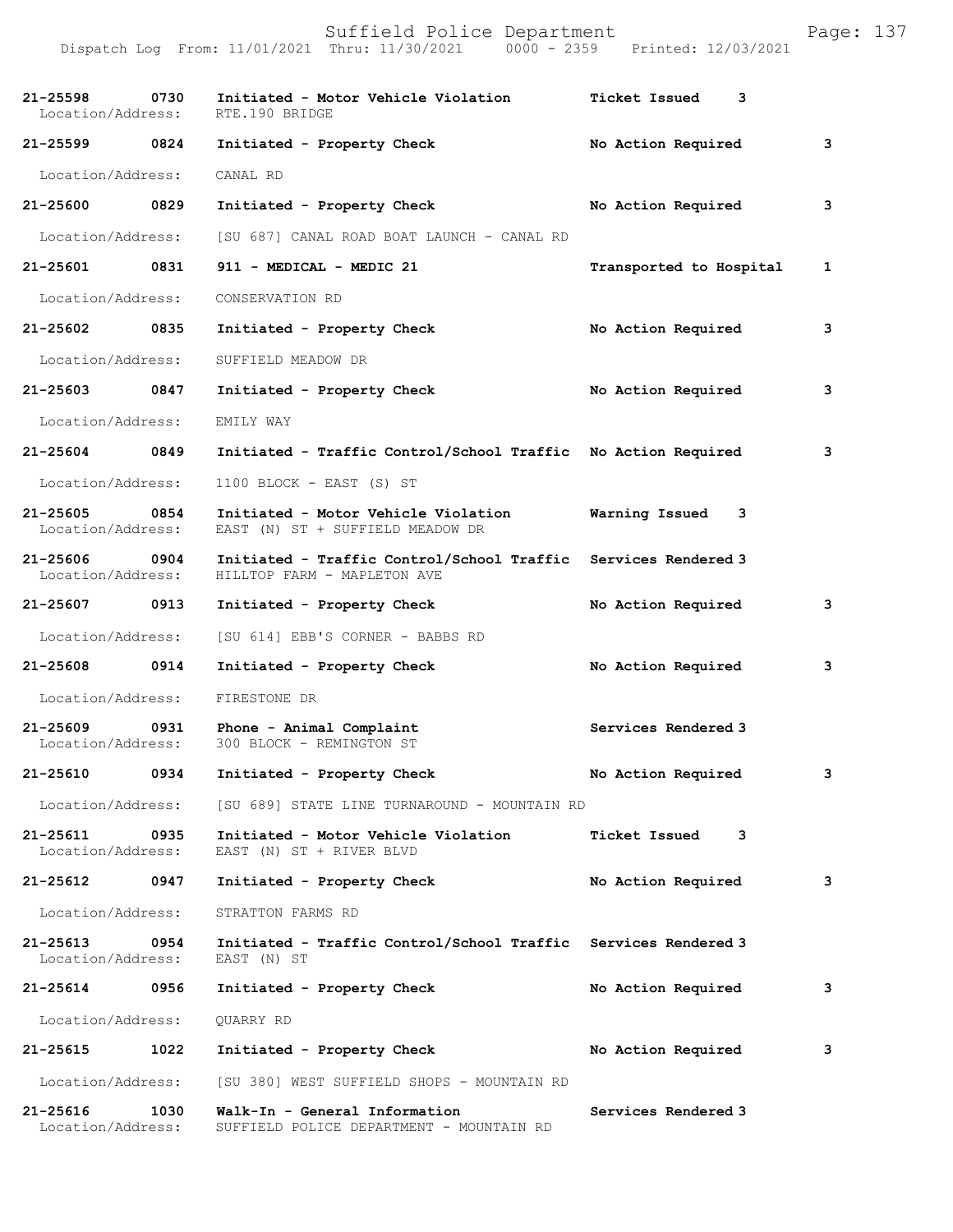|                                    |                    | Dispatch Log From: 11/01/2021 Thru: 11/30/2021 0000 - 2359                                        | Printed: 12/03/2021       |                |
|------------------------------------|--------------------|---------------------------------------------------------------------------------------------------|---------------------------|----------------|
| 21-25617 1036<br>Location/Address: |                    | Initiated - Property Check<br>[SU 323] SUFFIELD MIDDLE SCHOOL - MOUNTAIN RD                       | Services Rendered 3       |                |
| 21-25618 1112<br>Location/Address: |                    | Initiated - Traffic Control/School Traffic Services Rendered 3<br>MAPLETON AVE + THOMPSONVILLE RD |                           |                |
| 21-25619<br>Location/Address:      | 1122               | Initiated - Motor Vehicle Violation<br>MAPLETON AVE                                               | Verbal Warning 3          |                |
| 21-25620 1145                      |                    | Initiated - Property Check                                                                        | No Action Required        | 3              |
| Location/Address:                  |                    | HALLADAY DR                                                                                       |                           |                |
| 21-25622 1424<br>Location/Address: |                    | Initiated - Traffic Control/School Traffic Services Rendered 3<br>MOUNTAIN RD + HIGH ST           |                           |                |
| Location/Address: NORTH ST         | Refer To Incident: | 21-25623 1557 911 - 911 Hang Up<br>$21 - 567 - OF$<br>Refer To Summons: $21-80-AR$                | Gone Upon Arrival 2       |                |
| 21-25625 1909                      |                    | 911 - MEDICAL - MEDIC 21                                                                          | Transported to Hospital 1 |                |
| Location/Address:                  |                    | [SU 1153] MANDIROLA, DEBORAH - A CT                                                               |                           |                |
| 21-25626                           | 1917               | Initiated - Property Check                                                                        | No Action Required        | 3              |
| Location/Address:                  |                    | [SU 6] AIRWAYS GOLF COURSE - SOUTH GRAND ST                                                       |                           |                |
| 21-25627                           | 1924               | Initiated - Property Check                                                                        | No Action Required        | 3              |
| Location/Address:                  |                    | [SU 583] SUFFIELD HIGH SCHOOL - SHELDON ST                                                        |                           |                |
| 21-25628                           | 1954               | Phone - $911$ Hang Up                                                                             | No Action Required        | $\mathbf{2}$   |
| Location/Address:                  |                    | EMILY WAY                                                                                         |                           |                |
| 21-25629                           | 2006               | 911 - Suspicious Vehicle                                                                          | No Action Required        | $\mathbf{2}$   |
| Location/Address:                  |                    | [SU 75] FAS MART - THOMPSONVILLE RD                                                               |                           |                |
| 21-25630                           | 2022               | 911 - 911 Hang Up                                                                                 | No Action Required        | $\overline{2}$ |
|                                    |                    | Location/Address: [SU 848] C&S - HARVEY LN                                                        |                           |                |
| 21-25631                           | 2112               | Initiated - Property Check                                                                        | No Action Required        | 3              |
| Location/Address:                  |                    | [SU 1241] M & J BUS INC - SOUTH ST                                                                |                           |                |
| 21-25632                           | 2116               | Initiated - Property Check                                                                        | No Action Required        | 3              |
| Location/Address:                  |                    | [SU 1368] BROADBROOK BREWERY - SOUTH ST                                                           |                           |                |
| 21-25633                           | 2119               | Initiated - Property Check                                                                        | No Action Required        | 3              |
| Location/Address:                  |                    | [SU 604] KELLY CONTAINER INC - SOUTH ST                                                           |                           |                |
| 21-25634 2119                      |                    | Initiated - Follow Up                                                                             | No Action Required        | 3              |
| Location/Address:                  |                    | SECOND ST                                                                                         |                           |                |
| 21-25635                           | 2140               | Initiated - Property Check                                                                        | No Action Required        | 3              |
| Location/Address:                  |                    | [SU 323] SUFFIELD MIDDLE SCHOOL - MOUNTAIN RD                                                     |                           |                |
| 21-25636                           | 2141               | Initiated - Property Check                                                                        | No Action Required        | 3              |
| Location/Address:                  |                    | [SU 322] MCALISTER INTERMEDIATE SCHOOL - MOUNTAIN RD                                              |                           |                |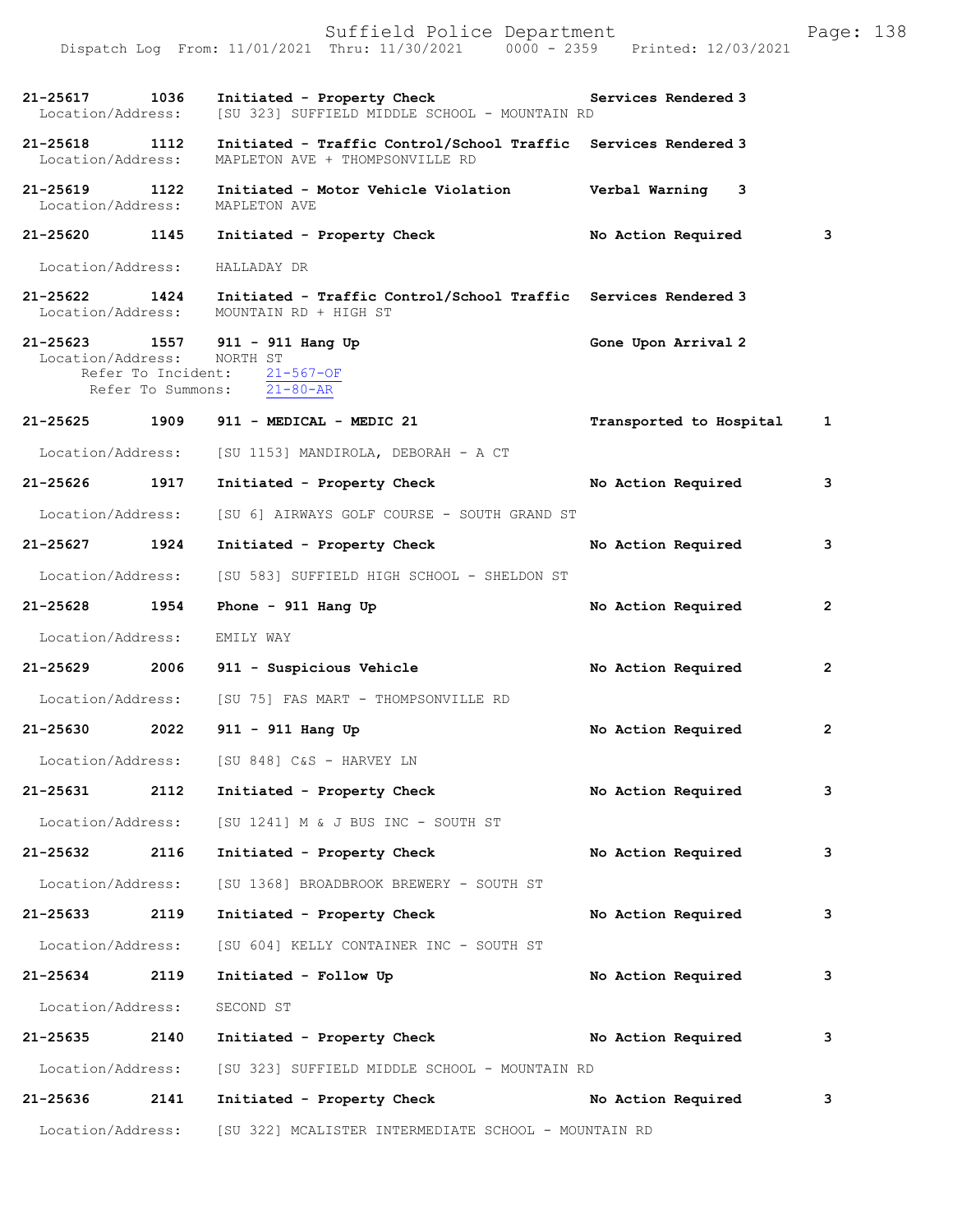| 21-25637<br>Location/Address:      | 2147<br>Refer To Incident: | 911 - Domestic Disturbance<br>SECOND ST<br>$21 - 568 - OF$           | Report Taken<br>1  |   |
|------------------------------------|----------------------------|----------------------------------------------------------------------|--------------------|---|
| 21-25638 2153<br>Location/Address: |                            | 911 - Harassment<br>THOMPSONVILLE RD                                 | Verbal Warning 3   |   |
| 21-25639                           |                            | $2330$ 911 - Harassment                                              | No Action Required | 3 |
|                                    |                            | Location/Address: [SU 443] BISSONNETTE APARTMENTS - THOMPSONVILLE RD |                    |   |
|                                    |                            | For Date: $11/28/2021$ - Sunday                                      |                    |   |
| 21-25640                           | 0011                       | Initiated - Property Check No Action Required                        |                    | 3 |
| Location/Address:                  |                            | [SU 613] MOUNTAIN RD MARKET PLACE - MOUNTAIN RD                      |                    |   |
| 21-25641 0013                      |                            | Initiated - Property Check                                           | No Action Required | 3 |
| Location/Address:                  |                            | [SU 69] CVS PHARMACY - MOUNTAIN RD                                   |                    |   |
| 21-25642 0016                      |                            | Initiated - Property Check                                           | No Action Required | 3 |
| Location/Address:                  |                            | FFYLER PL                                                            |                    |   |
| 21-25643 0029                      |                            | Initiated - Property Check                                           | No Action Required | 3 |
| Location/Address:                  |                            | [SU 380] WEST SUFFIELD SHOPS - MOUNTAIN RD                           |                    |   |
| 21-25644 0120                      |                            | Initiated - Property Check                                           | No Action Required | 3 |
| Location/Address:                  |                            | [SU 495] SUFFIELD VAPE & SMOKE SHOP - MAPLETON AVE                   |                    |   |
| 21-25645 0125                      |                            | Initiated - Property Check                                           | No Action Required | 3 |
| Location/Address:                  |                            | [SU 75] FAS MART - THOMPSONVILLE RD                                  |                    |   |
| 21-25646 0220                      |                            | Initiated - Property Check                                           | No Action Required | 3 |
| Location/Address:                  |                            | [SU 1241] M & J BUS INC - SOUTH ST                                   |                    |   |
| 21-25647 0227                      |                            | Initiated - Property Check                                           | No Action Required | 3 |
| Location/Address:                  |                            | [SU 69] CVS PHARMACY - MOUNTAIN RD                                   |                    |   |
| $21 - 25648$                       | 0233                       | Initiated - Property Check                                           | No Action Required | 3 |
|                                    |                            | Location/Address: [SU 111] PEOPLES BANK - BRIDGE ST                  |                    |   |
| 21-25649                           | 0234                       | Initiated - Property Check                                           | No Action Required | 3 |
| Location/Address:                  |                            | POST OFFICE - MOUNTAIN RD                                            |                    |   |
| 21-25650                           | 0235                       | Initiated - Property Check                                           | No Action Required | 3 |
| Location/Address:                  |                            | [SU 378] WEST SUFFIELD MINIMART - MOUNTAIN RD                        |                    |   |
| 21-25651                           | 0238                       | Initiated - Property Check                                           | No Action Required | 3 |
| Location/Address:                  |                            | [SU 332] SUFFIELD SPORTSMAN ASSOC. - PHELPS RD                       |                    |   |
| 21-25652                           | 0242                       | Initiated - Property Check                                           | No Action Required | 3 |
| Location/Address:                  |                            | [SU 688] QUARRY - QUARRY RD                                          |                    |   |
| 21-25653                           | 0245                       | Initiated - Property Check                                           | No Action Required | 3 |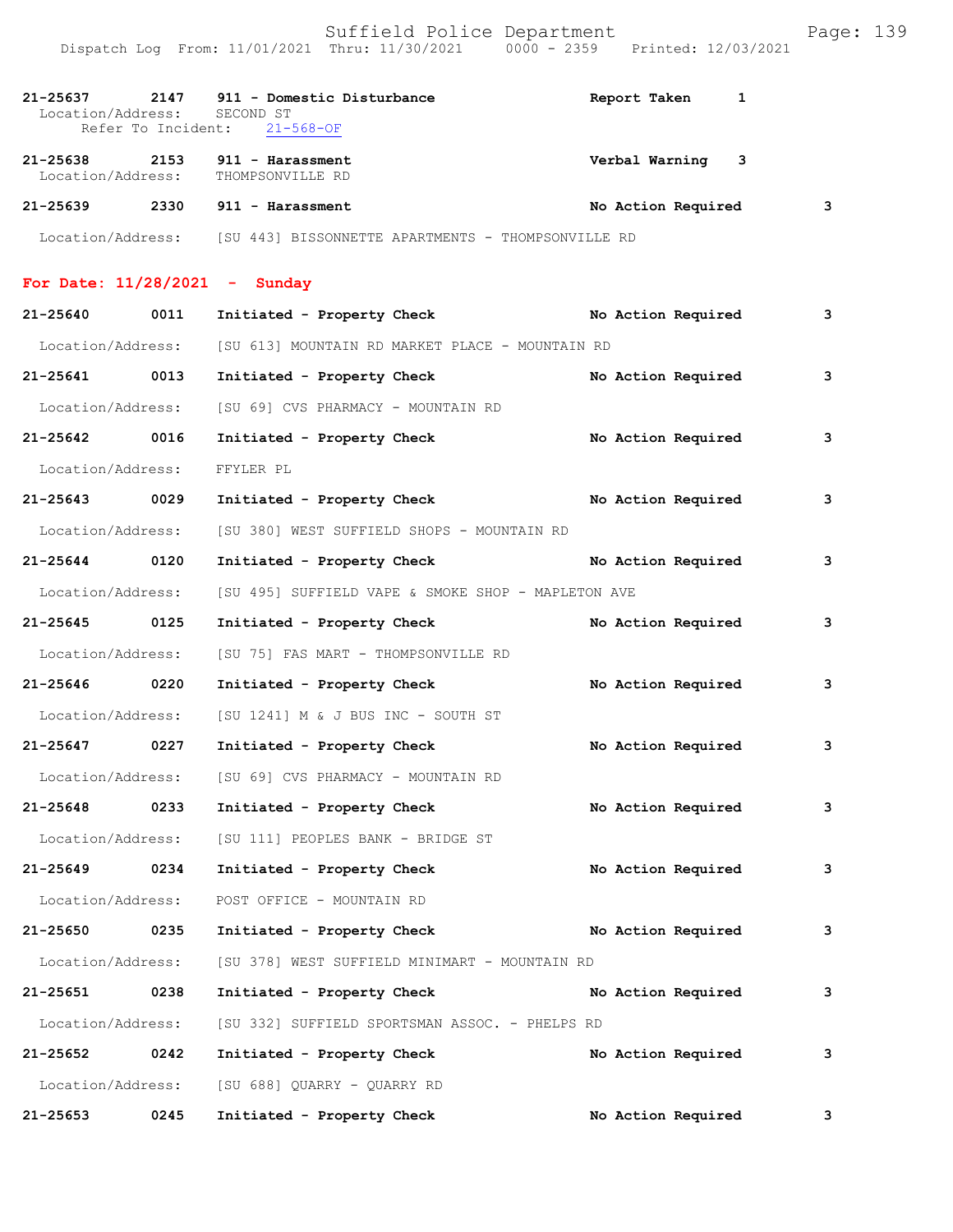|                                    |                             | Suffield Police Department<br>Dispatch Log From: 11/01/2021 Thru: 11/30/2021 0000 - 2359 Printed: 12/03/2021 |                     | Page: 140 |  |
|------------------------------------|-----------------------------|--------------------------------------------------------------------------------------------------------------|---------------------|-----------|--|
|                                    |                             | Location/Address: [SU 1495] CERVIONE FIELD - COPPER HILL RD                                                  |                     |           |  |
| 21-25654 0248                      |                             | Initiated - Property Check No Action Required                                                                |                     | 3         |  |
| Location/Address:                  |                             | [SU 614] EBB'S CORNER - BABBS RD                                                                             |                     |           |  |
| 21-25655 0250                      |                             | Initiated - Property Check No Action Required                                                                |                     | 3         |  |
| Location/Address:                  |                             | [SU 1309] BABBS BEACH/RECREATION AREA - BABBS RD                                                             |                     |           |  |
| 21-25656 0251                      |                             | Initiated - Property Check No Action Required                                                                |                     | 3         |  |
| Location/Address:                  |                             | [SU 690] SUFFIELD WILDLIFE MANAGEMENT AREA - BABBS RD                                                        |                     |           |  |
| 21-25657 0259                      |                             | Initiated - Property Check No Action Required                                                                |                     | 3         |  |
| Location/Address:                  |                             | [SU 689] STATE LINE TURNAROUND - MOUNTAIN RD                                                                 |                     |           |  |
| 21-25658 0307                      |                             | Initiated - Property Check                                                                                   | No Action Required  | 3         |  |
| Location/Address:                  |                             | [SU 928] STRATTON FARMS - STRATTON FARMS RD                                                                  |                     |           |  |
| 21-25659 0316                      |                             | Initiated - Property Check                                                                                   | No Action Required  | 3         |  |
| Location/Address:                  |                             | [SU 302] SHAMROCK CAFE - EAST (S) ST                                                                         |                     |           |  |
| 21-25660 0327                      |                             | Initiated - Property Check No Action Required                                                                |                     | 3         |  |
| Location/Address:                  |                             | [SU 334] SUFFIELD VILLAGE SHOPPING CENTER - BRIDGE ST                                                        |                     |           |  |
| 21-25661 0332                      |                             | Initiated - Property Check No Action Required                                                                |                     | 3         |  |
| Location/Address:                  |                             | [SU 112] PEOPLES BANK - MOUNTAIN RD                                                                          |                     |           |  |
| 21-25662 0338                      |                             | Initiated - Property Check                                                                                   | No Action Required  | 3         |  |
| Location/Address:                  |                             | [SU 583] SUFFIELD HIGH SCHOOL - SHELDON ST                                                                   |                     |           |  |
| 21-25663 0342                      |                             | Initiated - Traffic Control/School Traffic No Action Required                                                |                     | 3         |  |
| Location/Address:                  |                             | REMINGTON ST                                                                                                 |                     |           |  |
| 21-25664                           | 0614                        | Initiated - Suspicious Vehicle                                                                               | No Action Required  | 2         |  |
| Location/Address:                  |                             | HEATHER LN - MOUNTAIN LAUREL WAY                                                                             |                     |           |  |
| 21-25665<br>Location/Address:      | 0617<br>Refer To Fire Case: | Phone - Fire Department - Box Alarm<br>CANAL RD<br>$21 - 734 - IN$                                           | Report Taken<br>1   |           |  |
| 21-25666 0627<br>Location/Address: |                             | Initiated - Traffic Control/School Traffic Services Rendered 3<br>SOUTH ST                                   |                     |           |  |
| 21-25667<br>Location/Address:      | 0629                        | Initiated - Motor Vehicle Violation<br>BY WL LINE - SOUTH ST                                                 | Verbal Warning<br>3 |           |  |
| 21-25668<br>Location/Address:      | 0637                        | Initiated - Motor Vehicle Violation<br>BY M J - SOUTH ST                                                     | Verbal Warning<br>3 |           |  |
| 21-25669<br>Location/Address:      | 0648                        | Initiated - Motor Vehicle Violation<br>BY VET - SOUTH ST                                                     | Verbal Warning<br>3 |           |  |
| 21-25670                           | 0709                        | Initiated - Traffic Control/School Traffic No Action Required                                                |                     | 3         |  |
| Location/Address:                  |                             | SECOND BAPTIST CHURCH - NORTH MAIN ST                                                                        |                     |           |  |
| 21-25671<br>Location/Address:      | 0848                        | Initiated - Animal Complaint<br>[SU 550] SUFFIELD POLICE DEPARTMENT - MOUNTAIN RD                            | Services Rendered 3 |           |  |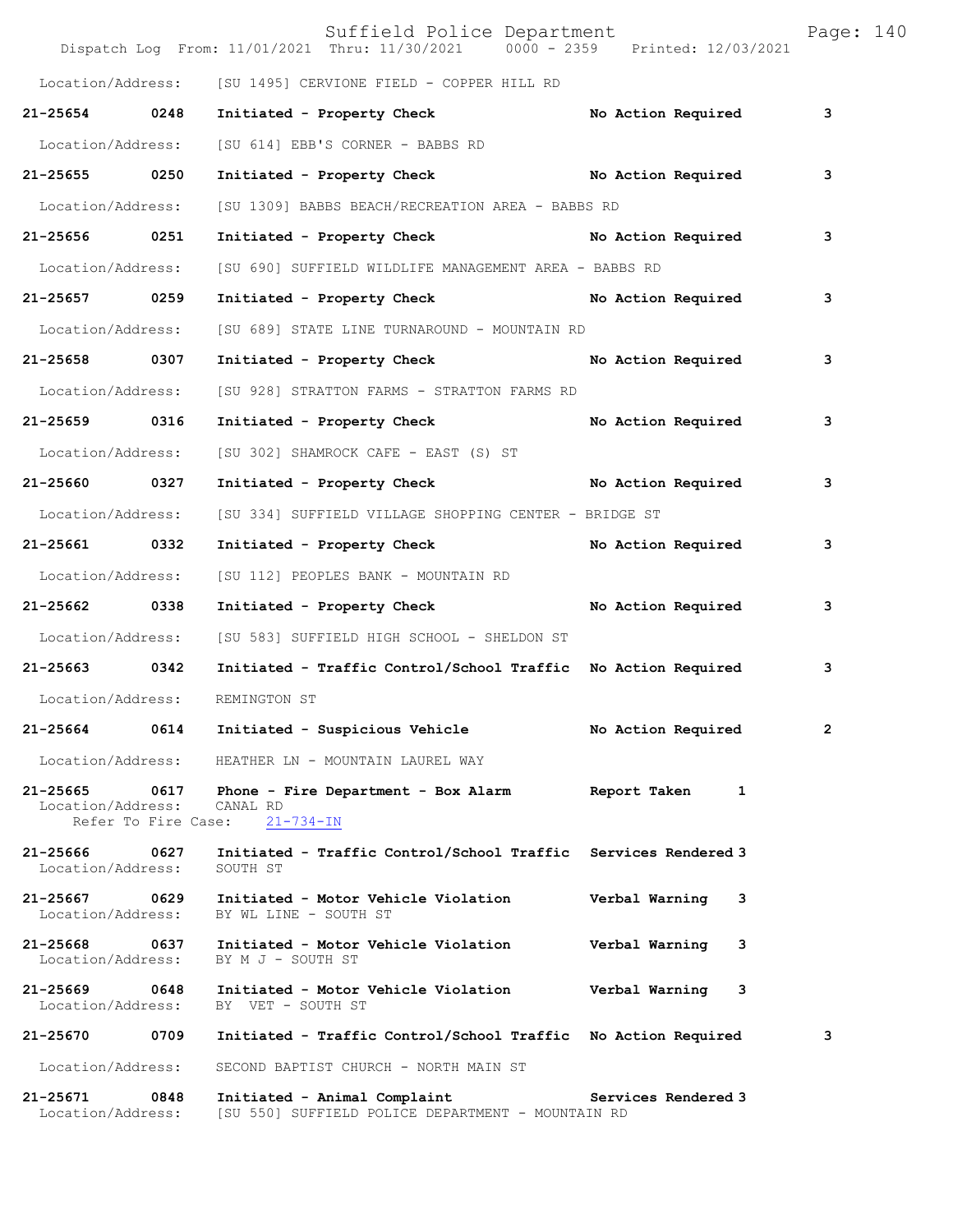|                                    |           | Suffield Police Department<br>Dispatch Log From: 11/01/2021 Thru: 11/30/2021 0000 - 2359 Printed: 12/03/2021        |                         | Page: 141 |
|------------------------------------|-----------|---------------------------------------------------------------------------------------------------------------------|-------------------------|-----------|
| 21-25672                           | 0901      | Initiated - Traffic Control/School Traffic No Action Required                                                       |                         | 3         |
| Location/Address:                  |           | THOMPSONVILLE RD + EAST (N) ST                                                                                      |                         |           |
| 21-25673 0902<br>Location/Address: |           | Initiated - Traffic Control/School Traffic Services Rendered 3<br>NORTH MAIN ST + MAPLETON AVE                      |                         |           |
| 21-25674 0915<br>Location/Address: |           | Initiated - Animal Complaint<br>SOUTH GRAND ST                                                                      | Ticket Issued 3         |           |
| 21-25675 0930                      |           | Initiated - Property Check                                                                                          | No Action Required      | 3         |
| Location/Address:                  |           | SUFFIELD MEADOW DR                                                                                                  |                         |           |
| 21-25676 0934                      |           | Initiated - Property Check                                                                                          | No Action Required      | 3         |
| Location/Address:                  |           | CANAL RD                                                                                                            |                         |           |
| 21-25677 0946                      |           | Initiated - Property Check                                                                                          | No Action Required      | 3         |
| Location/Address:                  |           | 1100 BLOCK - EAST (N) ST                                                                                            |                         |           |
| 21-25678 0954                      |           | Initiated - Property Check                                                                                          | No Action Required      | 3         |
| Location/Address:                  |           | FIRESTONE DR                                                                                                        |                         |           |
| 21-25679 0957<br>Location/Address: |           | Initiated - Follow Up<br>[SU 550] SUFFIELD POLICE DEPARTMENT - MOUNTAIN RD                                          | Services Rendered 3     |           |
| 21-25680 0958<br>Location/Address: |           | Initiated - Property Check<br>AUSTIN ST                                                                             | Services Rendered 3     |           |
| 21-25681 1005                      |           | Initiated - Property Check                                                                                          | No Action Required      | 3         |
| Location/Address:                  |           | [SU 1241] M & J BUS INC - SOUTH ST                                                                                  |                         |           |
| 21-25682 1025<br>Location/Address: |           | Initiated - Motor Vehicle Violation Verbal Warning 3<br>TOWN LINE - SOUTH ST                                        |                         |           |
| 21-25683 1112<br>Location/Address: |           | Initiated - Property Check Services Rendered 3<br>[SU 690] SUFFIELD WILDLIFE MANAGEMENT AREA - BABBS RD             |                         |           |
| 21-25684<br>Location/Address:      | 1119      | Initiated - Property Check<br>[SU 614] EBB'S CORNER - BABBS RD                                                      | Services Rendered 3     |           |
| 21-25685 1126<br>Location/Address: |           | Initiated - Property Check<br>[SU 688] OUARRY - OUARRY RD                                                           | Services Rendered 3     |           |
| 21-25686 1146                      | Location: | Phone - Animal Complaint<br>WATERS EDGE                                                                             | Services Rendered 3     |           |
| 21-25687 1223                      |           | 911 - MEDICAL - MEDIC 21                                                                                            | Transported to Hospital | 1         |
| Location/Address:                  |           | DEMERS, CHRISTOPHER & JENNIFER - TAINTOR ST                                                                         |                         |           |
| 21-25688<br>Location/Address:      | 1234      | Initiated - Community Policing Contact Services Rendered 3<br>[SU 334] SUFFIELD VILLAGE SHOPPING CENTER - BRIDGE ST |                         |           |
| 21-25689<br>Location/Address:      | 1247      | Initiated - Property Check<br>[SU 1638] JESSE FOWLER SMITH MEMORIAL FOREST - HALLADAY (W) AVE                       | Services Rendered 3     |           |
| 21-25690<br>Location/Address:      | 1300      | Initiated - Animal Complaint<br>[SU 1444] RIVER VALLEY ANIMAL CENTER - SOUTH ST                                     | Services Rendered 3     |           |
| 21-25691<br>Location/Address:      | 1409      | Initiated - Property Check<br>[SU 686] HILLTOP FARM - MAPLETON AVE                                                  | Services Rendered 3     |           |
| 21-25692<br>Location/Address:      | 1430      | Initiated - Property Check<br>[SU 687] CANAL ROAD BOAT LAUNCH - CANAL RD                                            | Services Rendered 3     |           |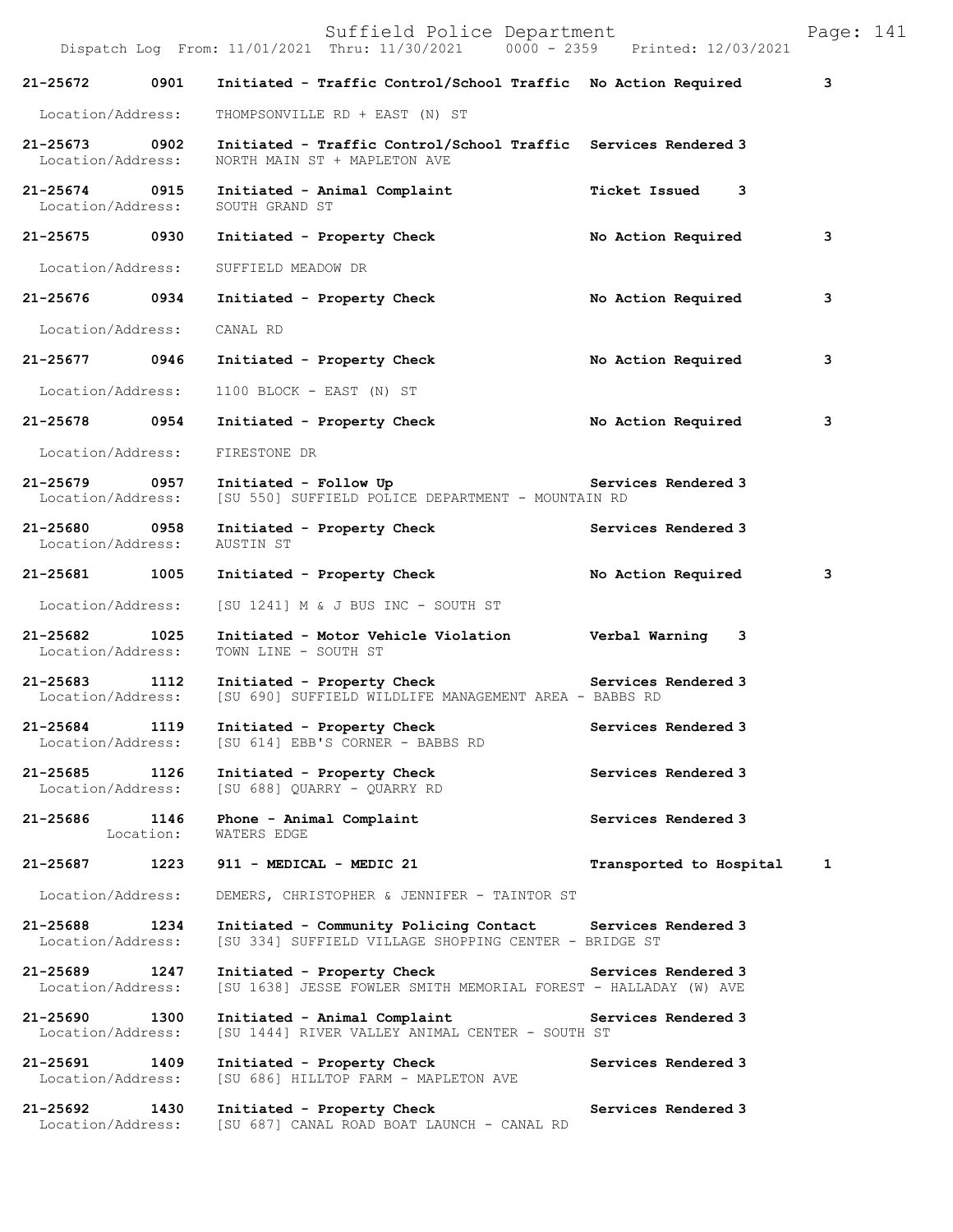|                             | Suffield Police Department<br>Dispatch Log From: 11/01/2021 Thru: 11/30/2021 0000 - 2359 Printed: 12/03/2021                                                     |                               | Page: 142    |
|-----------------------------|------------------------------------------------------------------------------------------------------------------------------------------------------------------|-------------------------------|--------------|
|                             | 21-25693 1557 Phone - Fire Department - Box Alarm Report Taken 1<br>Location/Address: [SU 427] SUFFIELD BY THE RIVER - CANAL RD<br>Refer To Fire Case: 21-735-IN |                               |              |
|                             | 21-25694 1601 Initiated - Community Policing Contact No Action Required                                                                                          |                               | 3            |
|                             | Location/Address: [SU 561] BRUCE PARK - MOUNTAIN RD                                                                                                              |                               |              |
| 21-25695 1605               | Initiated - Property Check                                                                                                                                       | No Action Required            | 3            |
|                             | Location/Address: [SU 583] SUFFIELD HIGH SCHOOL - SHELDON ST                                                                                                     |                               |              |
| 21-25696 1623               | Initiated - Property Check                                                                                                                                       | No Action Required            | 3            |
|                             | Location: LUCKYS, SHAMROCK, PRAXAIR                                                                                                                              |                               |              |
|                             | 21-25697 1702 Phone - Fire Department - Box Alarm Report Taken 1<br>Location/Address: [SU 427] SUFFIELD BY THE RIVER - CANAL RD<br>Refer To Fire Case: 21-736-IN |                               |              |
|                             | 21-25698 1755 Initiated - Property Check No Action Required                                                                                                      |                               | 3            |
|                             | Location/Address: [SU 690] SUFFIELD WILDLIFE MANAGEMENT AREA - BABBS RD                                                                                          |                               |              |
| 21-25699 1805               | Initiated - Property Check No Action Required                                                                                                                    |                               | 3            |
|                             | Location/Address: [SU 688] QUARRY - QUARRY RD                                                                                                                    |                               |              |
|                             | 21-25700 1829 Phone - Fire Department - Box Alarm Report Taken 1<br>Location/Address: [SU 427] SUFFIELD BY THE RIVER - CANAL RD<br>Refer To Fire Case: 21-737-IN |                               |              |
|                             | 21-25701 1858 Initiated - Property Check                                                                                                                         | No Action Required            | 3            |
| Location/Address:           | [SU 583] SUFFIELD HIGH SCHOOL - SHELDON ST                                                                                                                       |                               |              |
|                             | 21-25702 1946 Initiated - Assist Motorist                                                                                                                        | No Action Required            | 3            |
| Location/Address: BRIDGE ST |                                                                                                                                                                  |                               |              |
|                             | 21-25703 2112 911 - MEDICAL - MEDIC 21                                                                                                                           | Transported to Hospital       | $\mathbf{1}$ |
|                             | Location/Address: [SU 546] MAC DOUGAL CORRECTIONAL CENTER - EAST (S) ST                                                                                          |                               |              |
| 21-25704<br>$\mathbf{1}$    | 2151 911 - MEDICAL - MEDIC 22                                                                                                                                    | Taken/Refered to Other Agency |              |
|                             | Location/Address: [SU 546] MAC DOUGAL CORRECTIONAL CENTER - EAST (S) ST                                                                                          |                               |              |
| 21-25705 2226               | Initiated - Property Check                                                                                                                                       | No Action Required            | 3            |
| Location/Address:           | [SU 380] WEST SUFFIELD SHOPS - MOUNTAIN RD                                                                                                                       |                               |              |
| 21-25706 2233               | Initiated - Property Check                                                                                                                                       | No Action Required            | 3            |
|                             | Location/Address: [SU 614] EBB'S CORNER - BABBS RD                                                                                                               |                               |              |
|                             | 21-25707 2253 911 - M/V Accident (Property)<br>Location/Address: BY CHURCH - SOUTH MAIN ST<br>Refer To Accident: 21-208-AC<br>Refer To Fire Case: 21-738-IN      | Report Taken<br>2             |              |
| Location/Address: FOURTH ST | 21-25708  2306  Phone - MEDICAL - MEDIC 22                                                                                                                       | Services Rendered 1           |              |

## **For Date: 11/29/2021 - Monday**

| 21-25709<br>0014<br>Initiated - Property Check |  | No Action Required |
|------------------------------------------------|--|--------------------|
|------------------------------------------------|--|--------------------|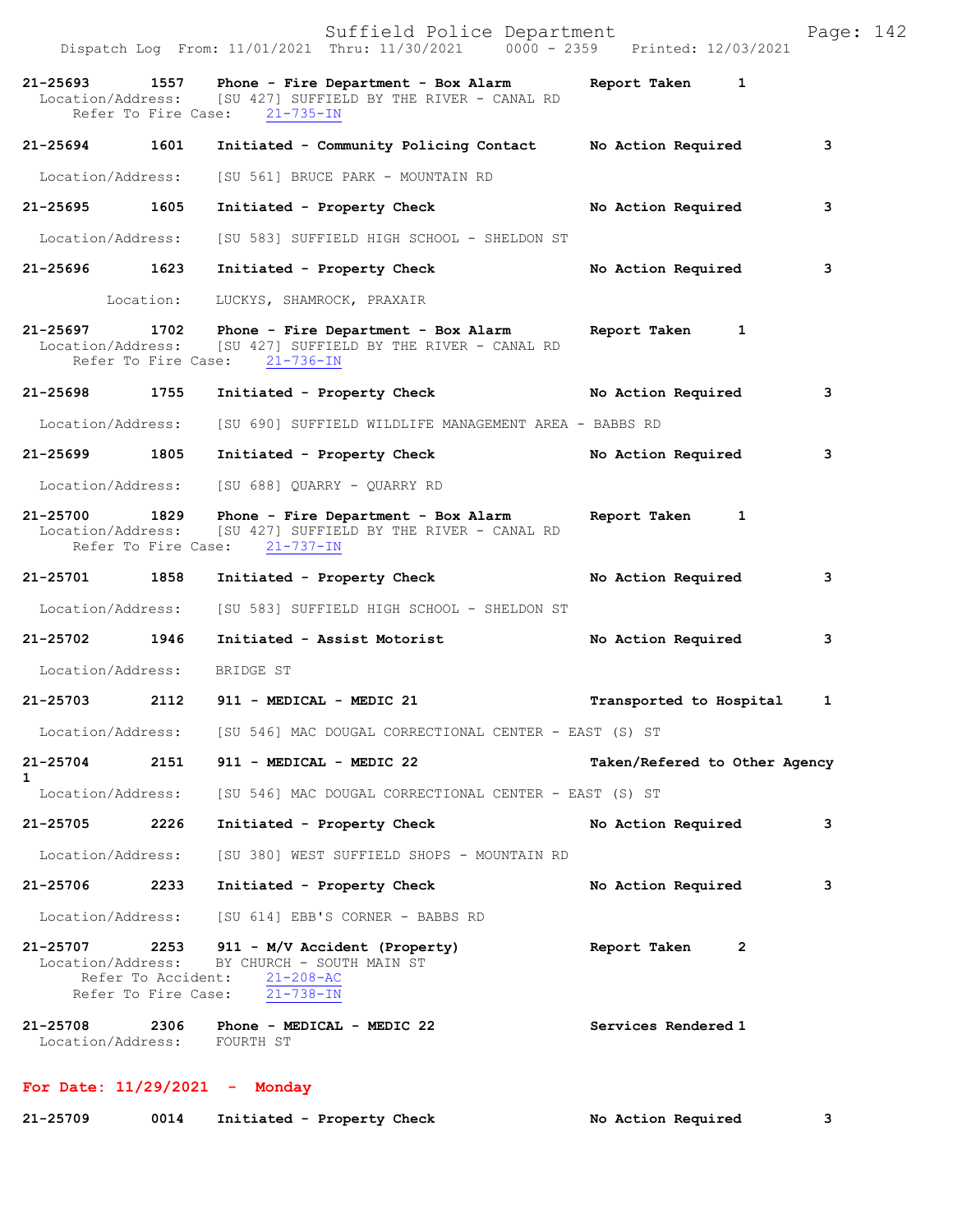|                               |      | Suffield Police Department<br>Dispatch Log From: 11/01/2021 Thru: 11/30/2021 0000 - 2359 Printed: 12/03/2021 |                         | Page: 143    |  |
|-------------------------------|------|--------------------------------------------------------------------------------------------------------------|-------------------------|--------------|--|
| Location/Address:             |      | POST OFFICE - MOUNTAIN RD                                                                                    |                         |              |  |
|                               |      | 21-25710 0025 911 - MEDICAL - MEDIC 22                                                                       | Transported to Hospital | $\mathbf{1}$ |  |
| Location/Address:             |      | NORTH ST                                                                                                     |                         |              |  |
| 21-25711 0031                 |      | Initiated - Suspicious Person No Action Required                                                             |                         | $\mathbf{2}$ |  |
| Location/Address:             |      | NORTH ST                                                                                                     |                         |              |  |
| 21-25712 0049                 |      | Initiated - Property Check No Action Required                                                                |                         | 3            |  |
| Location/Address:             |      | [SU 495] SUFFIELD VAPE & SMOKE SHOP - MAPLETON AVE                                                           |                         |              |  |
| 21-25713 0053                 |      | Initiated - Property Check                                                                                   | No Action Required      | 3            |  |
| Location/Address:             |      | [SU 75] FAS MART - THOMPSONVILLE RD                                                                          |                         |              |  |
| 21-25714 0103                 |      | Initiated - Property Check                                                                                   | No Action Required      | 3            |  |
| Location/Address:             |      | [SU 1239] LUCKY'S PUB - UCAR ST                                                                              |                         |              |  |
| 21-25715 0104                 |      | Initiated - Property Check                                                                                   | No Action Required      | 3            |  |
| Location/Address:             |      | [SU 302] SHAMROCK CAFE - EAST (S) ST                                                                         |                         |              |  |
| 21-25716 0104                 |      | Initiated - Property Check No Action Required                                                                |                         | 3            |  |
| Location/Address:             |      | [SU 552] SUFFIELD FIRE DEPARTMENT COMPANY 2 - RATLEY RD                                                      |                         |              |  |
| 21-25717 0131                 |      | Initiated - Property Check                                                                                   | No Action Required      | 3            |  |
| Location/Address:             |      | [SU 614] EBB'S CORNER - BABBS RD                                                                             |                         |              |  |
| 21-25718 0134                 |      | Initiated - Property Check                                                                                   | No Action Required      | 3            |  |
| Location/Address:             |      | [SU 1241] M & J BUS INC - SOUTH ST                                                                           |                         |              |  |
| 21-25719 0209                 |      | Initiated - Property Check No Action Required                                                                |                         | 3            |  |
| Location/Address:             |      | [SU 554] SUFFIELD FIRE DEPARTMENT COMPANY 3 - COPPER HILL RD                                                 |                         |              |  |
| 21-25720                      | 0230 | Initiated - Property Check                                                                                   | No Action Required      | 3            |  |
| Location/Address:             |      | [SU 115] FOOD BAG(AMG RETAIL LLC #519) - MOUNTAIN RD                                                         |                         |              |  |
| 21-25721                      | 0253 | Initiated - Property Check                                                                                   | No Action Required      | 3            |  |
| Location/Address:             |      | [SU 689] STATE LINE TURNAROUND - MOUNTAIN RD                                                                 |                         |              |  |
| 21-25722                      | 0327 | Initiated - Property Check                                                                                   | No Action Required      | 3            |  |
| Location/Address:             |      | [SU 334] SUFFIELD VILLAGE SHOPPING CENTER - BRIDGE ST                                                        |                         |              |  |
| 21-25723<br>Location/Address: | 0402 | Phone - Burglar Alarm/Silent<br>[SU 31] MASIH, NALINI - ALEXANDER LN                                         | False Alarm 2           |              |  |
| 21-25724                      | 0434 | Initiated - Traffic Control/School Traffic No Action Required                                                |                         | 3            |  |
| Location/Address:             |      | [SU 495] SUFFIELD VAPE & SMOKE SHOP - MAPLETON AVE                                                           |                         |              |  |
| 21-25725 0557                 |      | 911 - MEDICAL - MEDIC 21                                                                                     | Transported to Hospital | 1            |  |
| Location/Address:             |      | COPPER HILL RD                                                                                               |                         |              |  |
| 21-25726 0632                 |      | Initiated - Follow Up                                                                                        | No Action Required      | 3            |  |
| Location/Address:             |      | [SU 550] SUFFIELD POLICE DEPARTMENT - MOUNTAIN RD                                                            |                         |              |  |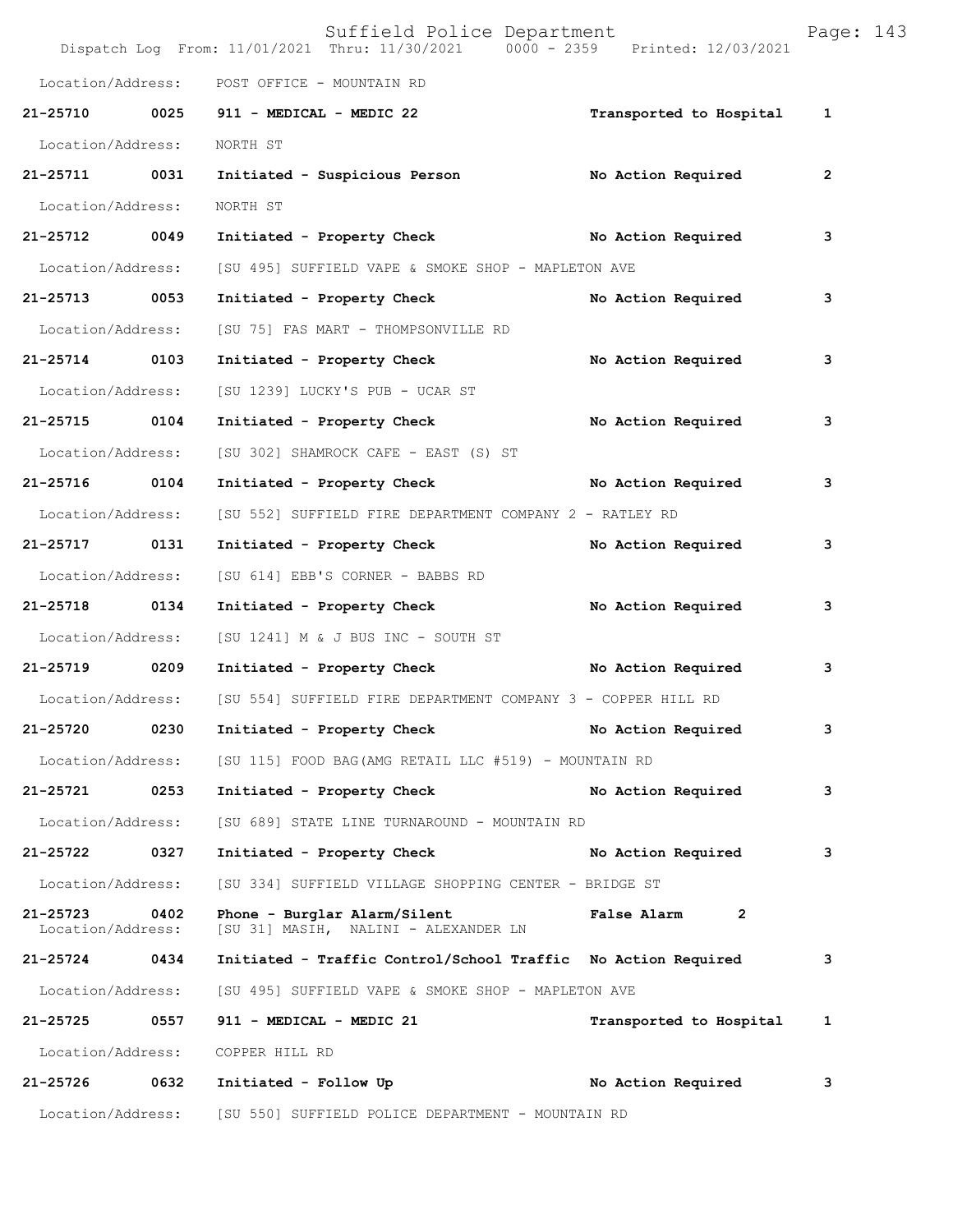|                                    | Suffield Police Department<br>Dispatch Log From: 11/01/2021 Thru: 11/30/2021 0000 - 2359 Printed: 12/03/2021                   |                     | Page: 144 |
|------------------------------------|--------------------------------------------------------------------------------------------------------------------------------|---------------------|-----------|
| 21-25727 0711                      | Initiated - Traffic Control/School Traffic Services Rendered 3<br>Location/Address: [SU 583] SUFFIELD HIGH SCHOOL - SHELDON ST |                     |           |
| 21-25728 0717<br>Location/Address: | Initiated - Traffic Control/School Traffic Services Rendered 3<br>SOUTH STONE ST + SHELDON ST                                  |                     |           |
| 21-25729 0728                      | Initiated - Community Policing Contact                                                                                         | No Action Required  | 3         |
| Location/Address:                  | [SU 583] SUFFIELD HIGH SCHOOL - SHELDON ST                                                                                     |                     |           |
| 21-25730 0734<br>Location/Address: | Initiated - Motor Vehicle Violation<br>S STONE ST + SHELDON ST                                                                 | Ticket Issued 3     |           |
| 21-25731 0746                      | Initiated - Property Check                                                                                                     | No Action Required  | 3         |
| Location/Address:                  | [SU 326] SUFFIELD MEADOW CONDOS - SUFFIELD MEADOW DR                                                                           |                     |           |
| 21-25732 0754<br>Location/Address: | Initiated - Motor Vehicle Violation<br>SOUTH STONE ST + SHELDON ST                                                             | Ticket Issued 3     |           |
| 21-25733 0800<br>Location/Address: | Initiated - Lost/Found Property Services Rendered 3<br>PAPER ST                                                                |                     |           |
| 21-25734 0806                      | Initiated - Property Check                                                                                                     | No Action Required  | 3         |
| Location/Address:                  | [SU 614] EBB'S CORNER - BABBS RD                                                                                               |                     |           |
| 21-25735 0820                      | Initiated - Property Check                                                                                                     | No Action Required  | 3         |
| Location/Address:                  | [SU 688] QUARRY - QUARRY RD                                                                                                    |                     |           |
| 21-25736 0827                      | Initiated - Follow Up                                                                                                          | No Action Required  | 3         |
| Location/Address:                  | SOUTH MAIN ST                                                                                                                  |                     |           |
| 21-25737 0856                      | Initiated - Property Check No Action Required                                                                                  |                     | 3         |
|                                    | Location/Address: [SU 322] MCALISTER INTERMEDIATE SCHOOL - MOUNTAIN RD                                                         |                     |           |
| 21-25738 0856                      | Initiated - Property Check No Action Required                                                                                  |                     | 3         |
|                                    | Location/Address: [SU 323] SUFFIELD MIDDLE SCHOOL - MOUNTAIN RD                                                                |                     |           |
| 21-25739 0914                      | Initiated - Animal Complaint                                                                                                   | No Action Required  | 3         |
| Location/Address:                  | [SU 550] SUFFIELD POLICE DEPARTMENT - MOUNTAIN RD                                                                              |                     |           |
| 21-25740 0917<br>Location/Address: | Initiated - Traffic Control/School Traffic Services Rendered 3<br>EAST (S) ST + CONSERVATION RD                                |                     |           |
| 21-25741 0927<br>Location/Address: | Initiated - Motor Vehicle Violation<br>EAST (S) ST                                                                             | Verbal Warning 3    |           |
| 21-25742 0930<br>Location/Address: | Initiated - Follow Up<br>[SU 550] SUFFIELD POLICE DEPARTMENT - MOUNTAIN RD                                                     | Services Rendered 3 |           |
| 21-25743 0942<br>Location/Address: | Initiated - Motor Vehicle Violation Verbal Warning 3<br>EAST (N) ST                                                            |                     |           |
| 21-25744 0948                      | Initiated - Traffic Control/School Traffic No Action Required                                                                  |                     | 3         |
| Location/Address:                  | SOUTH STONE ST + SHELDON ST                                                                                                    |                     |           |
| 21-25745 0951<br>Location/Address: | Initiated - Motor Vehicle Violation<br>EAST (S) ST                                                                             | Verbal Warning 3    |           |
| 21-25746 0959<br>Location/Address: | Phone - Animal Complaint<br>LAKEVIEW DR                                                                                        | Services Rendered 3 |           |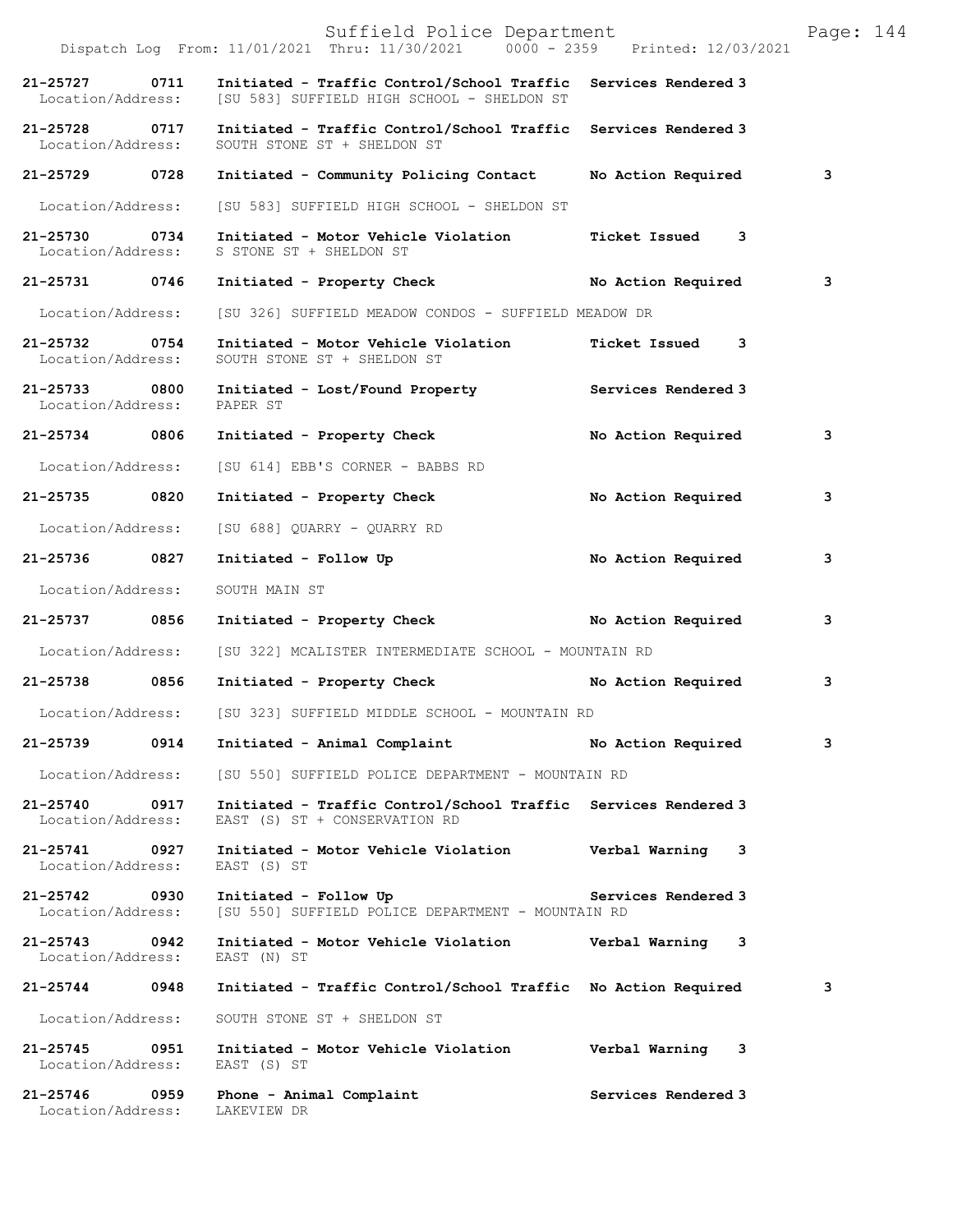|                                    |           | Suffield Police Department<br>Dispatch Log From: 11/01/2021 Thru: 11/30/2021 0000 - 2359 Printed: 12/03/2021 |                      | Page: 145 |
|------------------------------------|-----------|--------------------------------------------------------------------------------------------------------------|----------------------|-----------|
| 21-25747<br>Location/Address:      | 1005      | Initiated - Follow Up<br>[SU 550] SUFFIELD POLICE DEPARTMENT - MOUNTAIN RD                                   | Services Rendered 3  |           |
| 21-25748<br>Location/Address:      | 1008      | Initiated - Escort/Transport<br>[SU 583] SUFFIELD HIGH SCHOOL - SHELDON ST                                   | Services Rendered 3  |           |
| 21-25749                           | 1010      | Initiated - Property Check                                                                                   | No Action Required   | 3         |
| Location/Address:                  |           | [SU 75] FAS MART - THOMPSONVILLE RD                                                                          |                      |           |
| 21-25750 1029                      |           | Initiated - Community Policing Contact                                                                       | No Action Required   | 3         |
| Location/Address:                  |           | [SU 583] SUFFIELD HIGH SCHOOL - SHELDON ST                                                                   |                      |           |
| 21-25751                           | 1037      | Initiated - Community Policing Contact                                                                       | No Action Required   | 3         |
|                                    | Location: | TOWN GREEN                                                                                                   |                      |           |
| $21 - 25752$<br>Location/Address:  | 1040      | Initiated - General Information 5ervices Rendered 3<br>[SU 333] SUFFIELD VETERINARY HOSPITAL - EAST (S) ST   |                      |           |
| 21-25753 1105                      |           | Initiated - Community Policing Contact                                                                       | No Action Required   | 3         |
| Location/Address:                  |           | [SU 334] SUFFIELD VILLAGE SHOPPING CENTER - BRIDGE ST                                                        |                      |           |
| 21-25755                           | 1110      | Initiated - Community Policing Contact                                                                       | No Action Required   | 3         |
| Location/Address:                  |           | [SU 561] BRUCE PARK - MOUNTAIN RD                                                                            |                      |           |
| 21-25756                           | 1231      | Initiated - Community Policing Contact                                                                       | No Action Required   | 3         |
| Location/Address:                  |           | [SU 1602] SUFFIELD PIZZA - BRIDGE ST                                                                         |                      |           |
| 21-25757<br>Location/Address:      | 1238      | Initiated - Animal Complaint<br>MOUNTAIN RD                                                                  | Services Rendered 3  |           |
| 21-25758 1247<br>Location/Address: |           | Initiated - Motor Vehicle Violation<br>MAPLETON AVE                                                          | Verbal Warning<br>3  |           |
| 21-25759 1254<br>Location/Address: |           | Initiated - Motor Vehicle Violation<br>MAPLETON AVE + LISE CIR                                               | Verbal Warning<br>3  |           |
| 21-25760<br>Location/Address:      | 1259      | Initiated - Animal Complaint<br>MAPLETON AVE                                                                 | Verbal Warning<br>-3 |           |
| 21-25761 1302                      |           | Initiated - Property Check                                                                                   | No Action Required   | 3         |
| Location/Address:                  |           | [SU 495] SUFFIELD VAPE & SMOKE SHOP - MAPLETON AVE                                                           |                      |           |
| 21-25762                           | 1303      | Initiated - Property Check                                                                                   | No Action Required   | 3         |
| Location/Address:                  |           | [SU 686] HILLTOP FARM - MAPLETON AVE                                                                         |                      |           |
| 21-25763<br>Location/Address:      | 1311      | Initiated - Animal Complaint<br>RIVER BLVD                                                                   | Verbal Warning 3     |           |
| 21-25764 1349                      |           | Initiated - Property Check                                                                                   | No Action Required   | 3         |
| Location/Address:                  |           | [SU 687] CANAL ROAD BOAT LAUNCH - CANAL RD                                                                   |                      |           |
| 21-25765<br>Location/Address:      | 1354      | Walk-In - FINGERPRINTS<br>[SU 550] SUFFIELD POLICE DEPARTMENT - MOUNTAIN RD                                  | Services Rendered 3  |           |
| 21-25766 1357                      |           | Initiated - Property Check                                                                                   | No Action Required   | 3         |
| Location/Address:                  |           | [SU 302] SHAMROCK CAFE - EAST (S) ST                                                                         |                      |           |
| 21-25767                           | 1357      | Initiated - Property Check                                                                                   | No Action Required   | 3         |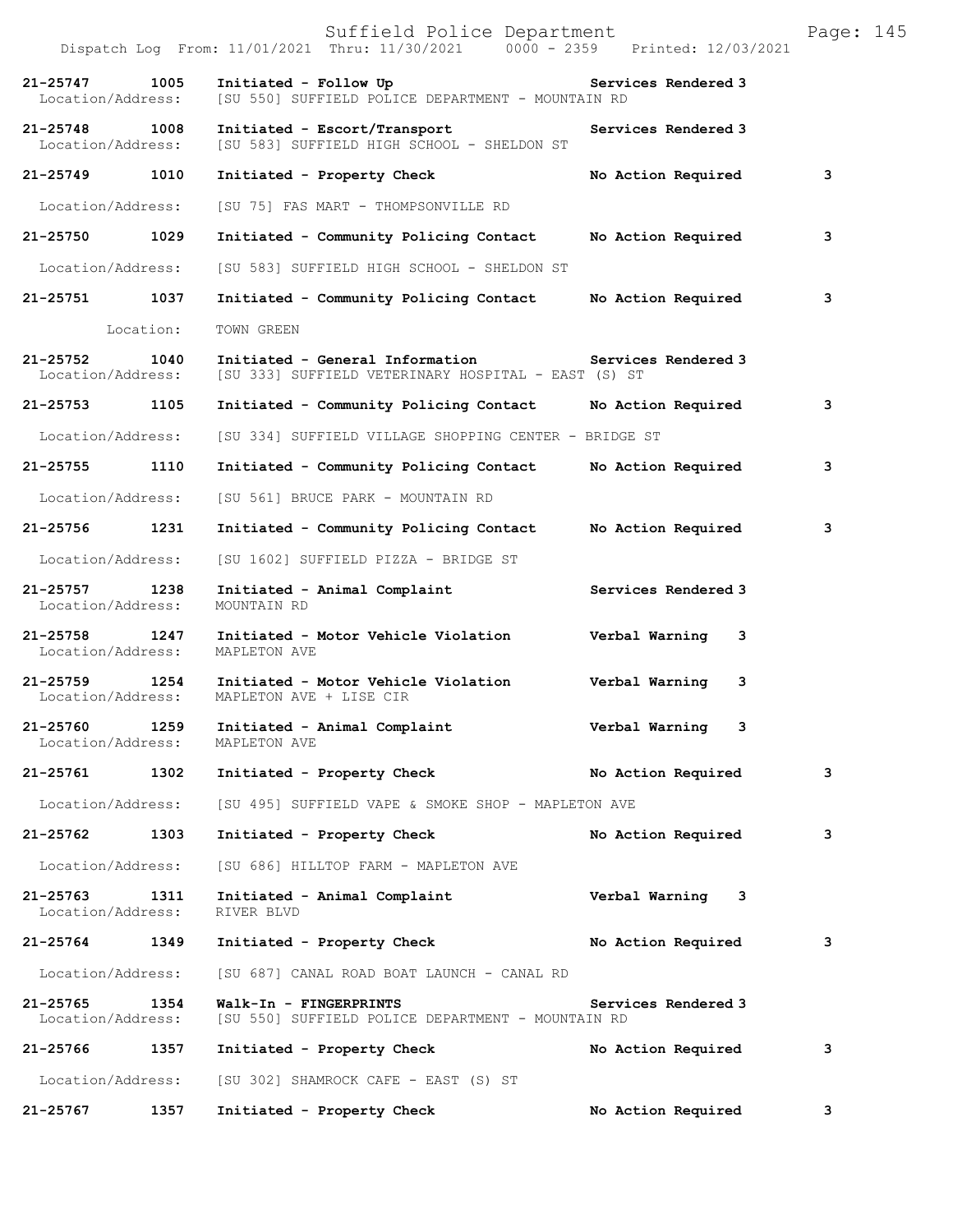|                                    |      | Suffield Police Department<br>Dispatch Log From: 11/01/2021 Thru: 11/30/2021 0000 - 2359 Printed: 12/03/2021    |                         | Page: 146    |  |
|------------------------------------|------|-----------------------------------------------------------------------------------------------------------------|-------------------------|--------------|--|
| Location/Address:                  |      | [SU 1239] LUCKY'S PUB - UCAR ST                                                                                 |                         |              |  |
| $21 - 25768$<br>Location/Address:  | 1403 | Initiated - Traffic Control/School Traffic Services Rendered 3<br>[SU 583] SUFFIELD HIGH SCHOOL - SHELDON ST    |                         |              |  |
| 21-25769 1415<br>Location/Address: |      | Initiated - Traffic Control/School Traffic Services Rendered 3<br>[SU 323] SUFFIELD MIDDLE SCHOOL - MOUNTAIN RD |                         |              |  |
| 21-25770                           | 1417 | Initiated - Animal Complaint                                                                                    | No Action Required      | 3            |  |
| Location/Address:                  |      | NORTH STONE ST                                                                                                  |                         |              |  |
| 21-25771 1422                      |      | Phone - Suspicious Activity                                                                                     | No Action Required      | $\mathbf{2}$ |  |
| Location/Address:                  |      | [SU 1019] DEMERS, CHRISTOPHER & JENNIFER - TAINTOR ST                                                           |                         |              |  |
| $21 - 25772$<br>Location/Address:  | 1438 | Walk-In - Animal Complaint<br>MOUNTAIN RD                                                                       | Services Rendered 3     |              |  |
| 21-25775                           |      | 1517 911 - MEDICAL - MEDIC 21                                                                                   | Transported to Hospital | 1            |  |
| Location/Address:                  |      | [SU 546] MAC DOUGAL CORRECTIONAL CENTER - EAST (S) ST                                                           |                         |              |  |
| 21-25778 1558                      |      | Initiated - Animal Complaint                                                                                    | No Action Required      | 3            |  |
| Location/Address:                  |      | RIVER VALLEY ANIMAL CENTER - SOUTH ST                                                                           |                         |              |  |
| 21-25780 1626                      |      | Initiated - Follow Up                                                                                           | No Action Required      | 3            |  |
| Location/Address:                  |      | SUFFIELD POLICE DEPARTMENT - MOUNTAIN RD                                                                        |                         |              |  |
| 21-25781 1637<br>Location/Address: |      | 911 - Suspicious Person<br>HIGH ST                                                                              | Services Rendered 2     |              |  |
| 21-25782 1640                      |      | 911 - MEDICAL - MEDIC 22                                                                                        | Transported to Hospital | 1            |  |
| Location/Address:                  |      | [SU 546] MAC DOUGAL CORRECTIONAL CENTER - EAST (S) ST                                                           |                         |              |  |
| 21-25783 1719                      |      | 911 - MEDICAL - MEDIC 21                                                                                        | Transported to Hospital | 1            |  |
| Location/Address: HIGH ST          |      |                                                                                                                 |                         |              |  |
| 21-25784                           | 1747 | Initiated - Property Check                                                                                      | No Action Required      | 3            |  |
| Location/Address:                  |      | CERVIONE FIELD - COPPER HILL RD                                                                                 |                         |              |  |
| 21-25785                           | 1759 | Initiated - Property Check                                                                                      | No Action Required      | 3            |  |
| Location/Address:                  |      | [SU 688] QUARRY - QUARRY RD                                                                                     |                         |              |  |
| 21-25786                           | 1805 | Initiated - Property Check                                                                                      | No Action Required      | 3            |  |
| Location/Address:                  |      | SUFFIELD SPORTSMAN ASSOC. - PHELPS RD                                                                           |                         |              |  |
| 21-25787                           | 1831 | Initiated - Community Policing Contact                                                                          | No Action Required      | 3            |  |
| Location/Address:                  |      | HIGHLAND PARK MARKET - BRIDGE ST                                                                                |                         |              |  |
| 21-25788                           | 1844 | Initiated - Property Check                                                                                      | No Action Required      | 3            |  |
| Location/Address:                  |      | HERITAGE FUNERAL HOME - MOUNTAIN RD                                                                             |                         |              |  |
| 21-25789                           | 1854 | Initiated - Property Check                                                                                      | No Action Required      | 3            |  |
| Location/Address:                  |      | STATE LINE TURNAROUND - MOUNTAIN RD                                                                             |                         |              |  |
| 21-25790                           | 1857 | Initiated - Property Check                                                                                      | No Action Required      | 3            |  |
| Location/Address:                  |      | EBB'S CORNER - BABBS RD                                                                                         |                         |              |  |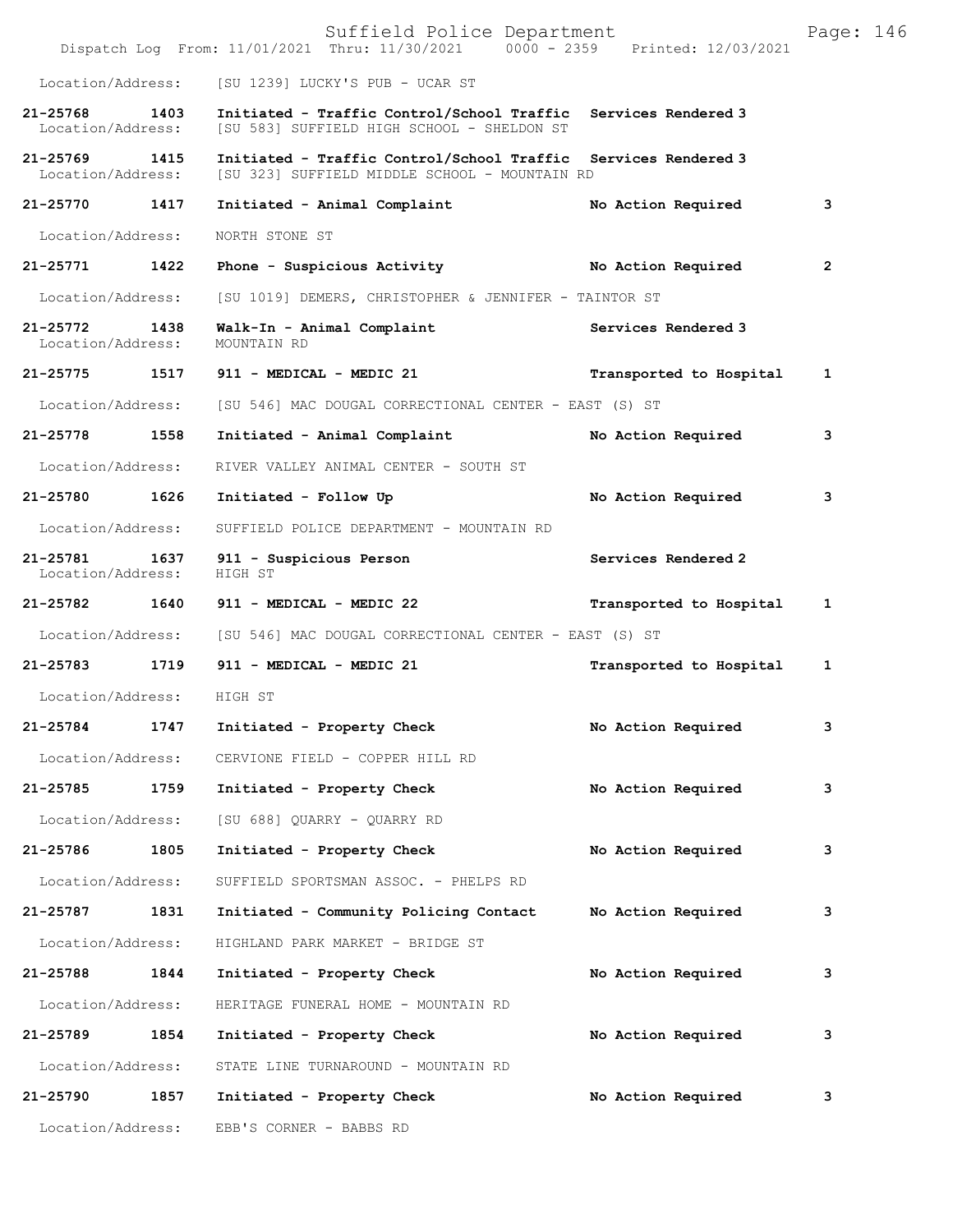Suffield Police Department Page: 147 Dispatch Log From: 11/01/2021 Thru: 11/30/2021 0000 - 2359 Printed: 12/03/2021 **21-25791 1901 Initiated - Property Check No Action Required 3** Location/Address: SUFFIELD WILDLIFE MANAGEMENT AREA - BABBS RD **21-25792 1904 Initiated - Community Policing Contact No Action Required 3** Location/Address: MOUNTAIN RD MARKET PLACE - MOUNTAIN RD **21-25793 1910 911 - MEDICAL - MEDIC 21 Transported to Hospital 1** Location/Address: CHELTENHAM CT **21-25794 1924 911 - MEDICAL - MEDIC 22 Transported to Hospital 1** Location/Address: [SU 546] MAC DOUGAL CORRECTIONAL CENTER - EAST (S) ST **21-25795 1931 Walk-In - Fraud Services Rendered 3**  Location/Address: **21-25796 1934 Initiated - Property Check No Action Required 3** Location/Address: SUFFIELD MEADOW CONDOS - SUFFIELD MEADOW DR **21-25797 2304 Initiated - Property Check No Action Required 3** Location/Address: [SU 550] SUFFIELD POLICE DEPARTMENT - MOUNTAIN RD **21-25798 2325 911 - 911 Hang Up No Action Required 2** Location/Address: [SU 1447] COPPER HILL EQUESTRIAN CENTER - PHELPS RD **21-25799 2333 Initiated - Suspicious Vehicle No Action Required 2** Location/Address: [SU 322] MCALISTER INTERMEDIATE SCHOOL - MOUNTAIN RD **21-25800 2347 Initiated - Property Check No Action Required 3** Location/Address: FFYLER PL **21-25801 2354 Initiated - Property Check No Action Required 3** Location/Address: [SU 614] EBB'S CORNER - BABBS RD **21-25802 2354 Initiated - Follow Up Services Rendered 3**  Location/Address: [SU 550] SUFFIELD POLICE DEPARTMENT - MOUNTAIN RD

## **For Date: 11/30/2021 - Tuesday**

| 21-25803          | 0000 | Initiated - Property Check                                   | No Action Required | 3 |
|-------------------|------|--------------------------------------------------------------|--------------------|---|
| Location/Address: |      | [SU 1241] M & J BUS INC - SOUTH ST                           |                    |   |
| $21 - 25804$      | 0018 | Initiated - Property Check                                   | No Action Required | 3 |
| Location/Address: |      | [SU 689] STATE LINE TURNAROUND - MOUNTAIN RD                 |                    |   |
| $21 - 25805$      | 0019 | Initiated - Property Check                                   | No Action Required | 3 |
| Location/Address: |      | [SU 115] FOOD BAG(AMG RETAIL LLC #519) - MOUNTAIN RD         |                    |   |
| 21-25806          | 0037 | Initiated - Property Check                                   | No Action Required | 3 |
| Location/Address: |      | [SU 554] SUFFIELD FIRE DEPARTMENT COMPANY 3 - COPPER HILL RD |                    |   |
| 21-25807          | 0053 | Initiated - Property Check                                   | No Action Required | 3 |
| Location/Address: |      | [SU 380] WEST SUFFIELD SHOPS - MOUNTAIN RD                   |                    |   |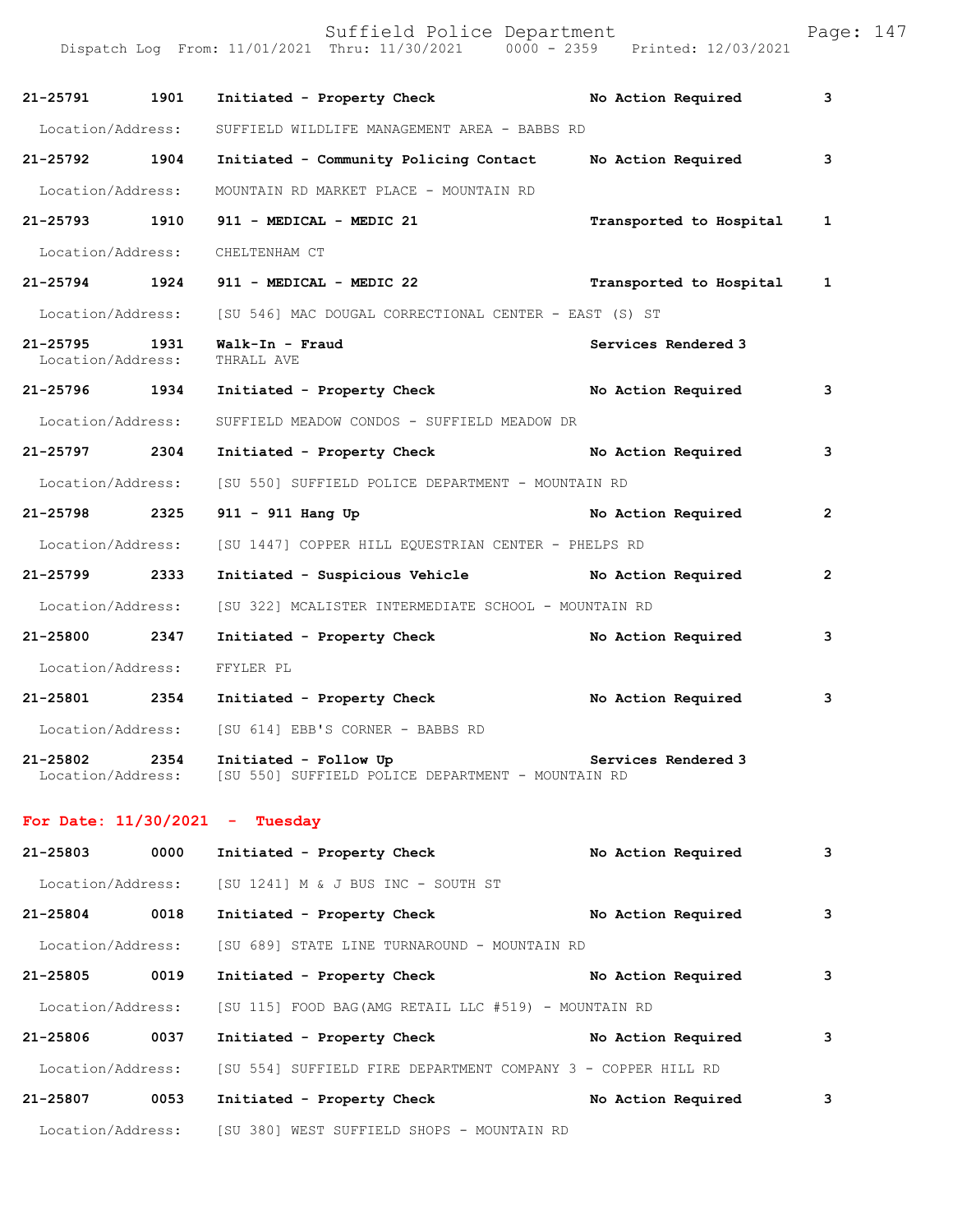Suffield Police Department Page: 148

Dispatch Log From: 11/01/2021 Thru: 11/30/2021 0000 - 2359 Printed: 12/03/2021

| 21-25808 0058                      |      | Initiated - Property Check                                                                          | No Action Required  | 3            |
|------------------------------------|------|-----------------------------------------------------------------------------------------------------|---------------------|--------------|
| Location/Address:                  |      | [SU 6] AIRWAYS GOLF COURSE - SOUTH GRAND ST                                                         |                     |              |
| 21-25809 0120                      |      | Initiated - Property Check                                                                          | No Action Required  | 3            |
| Location/Address:                  |      | [SU 598] SUNRISE PARK - MOUNTAIN RD                                                                 |                     |              |
| 21-25810 0130                      |      | Initiated - Property Check                                                                          | No Action Required  | 3            |
| Location/Address:                  |      | [SU 613] MOUNTAIN RD MARKET PLACE - MOUNTAIN RD                                                     |                     |              |
| 21-25811 0240<br>Location/Address: |      | Phone - Burglar Alarm/Silent<br>[SU 173] KING HOUSE - SOUTH MAIN ST                                 | False Alarm 2       |              |
| 21-25812 0308                      |      | Initiated - Property Check                                                                          | No Action Required  | 3            |
| Location/Address:                  |      | [SU 1239] LUCKY'S PUB - UCAR ST                                                                     |                     |              |
| 21-25813 0309                      |      | Initiated - Property Check                                                                          | No Action Required  | 3            |
| Location/Address:                  |      | [SU 40] CHRISTIAN FIELD - HALE ST                                                                   |                     |              |
| 21-25814 0310                      |      | Initiated - Property Check                                                                          | No Action Required  | 3            |
| Location/Address:                  |      | EMILY WAY                                                                                           |                     |              |
| 21-25815 0316                      |      | Initiated - Property Check                                                                          | No Action Required  | 3            |
| Location/Address:                  |      | [SU 75] FAS MART - THOMPSONVILLE RD                                                                 |                     |              |
| 21-25816 0318                      |      | Initiated - Property Check                                                                          | No Action Required  | $\mathbf{3}$ |
| Location/Address:                  |      | [SU 583] SUFFIELD HIGH SCHOOL - SHELDON ST                                                          |                     |              |
| 21-25817 0319                      |      | Initiated - Property Check                                                                          | No Action Required  | 3            |
| Location/Address:                  |      | [SU 495] SUFFIELD VAPE & SMOKE SHOP - MAPLETON AVE                                                  |                     |              |
| 21-25818 0322                      |      | Initiated - Property Check                                                                          | No Action Required  | 3            |
| Location/Address:                  |      | [SU 686] HILLTOP FARM - MAPLETON AVE                                                                |                     |              |
| 21-25819                           | 0424 | Initiated - Suspicious Vehicle                                                                      | No Action Required  | $\mathbf{2}$ |
| Location/Address:                  |      | MOUNTAIN RD + BABBS RD                                                                              |                     |              |
| 21-25820<br>Location/Address:      | 0716 | Initiated - Traffic Control/School Traffic<br>[SU 583] SUFFIELD HIGH SCHOOL - SHELDON ST            | Services Rendered 3 |              |
| 21-25821                           | 0725 | Initiated - Community Policing Contact                                                              | No Action Required  | 3            |
| Location/Address:                  |      | [SU 583] SUFFIELD HIGH SCHOOL - SHELDON ST                                                          |                     |              |
| 21-25822                           | 0732 | Initiated - Property Check                                                                          | No Action Required  | 3            |
| Location/Address:                  |      | [SU 495] SUFFIELD VAPE & SMOKE SHOP - MAPLETON AVE                                                  |                     |              |
| 21-25823<br>Location/Address:      | 0733 | Initiated - Traffic Control/School Traffic Services Rendered 3<br>MOUNTAIN RD + NORTH GRAND ST      |                     |              |
| 21-25824                           | 0733 | Initiated - Property Check                                                                          | No Action Required  | 3            |
| Location/Address:                  |      | KENNY ROBERTS MEMORIAL DR                                                                           |                     |              |
| 21-25825<br>Location/Address:      | 0754 | Initiated - Traffic Control/School Traffic Services Rendered 3<br>[SU 40] CHRISTIAN FIELD - HALE ST |                     |              |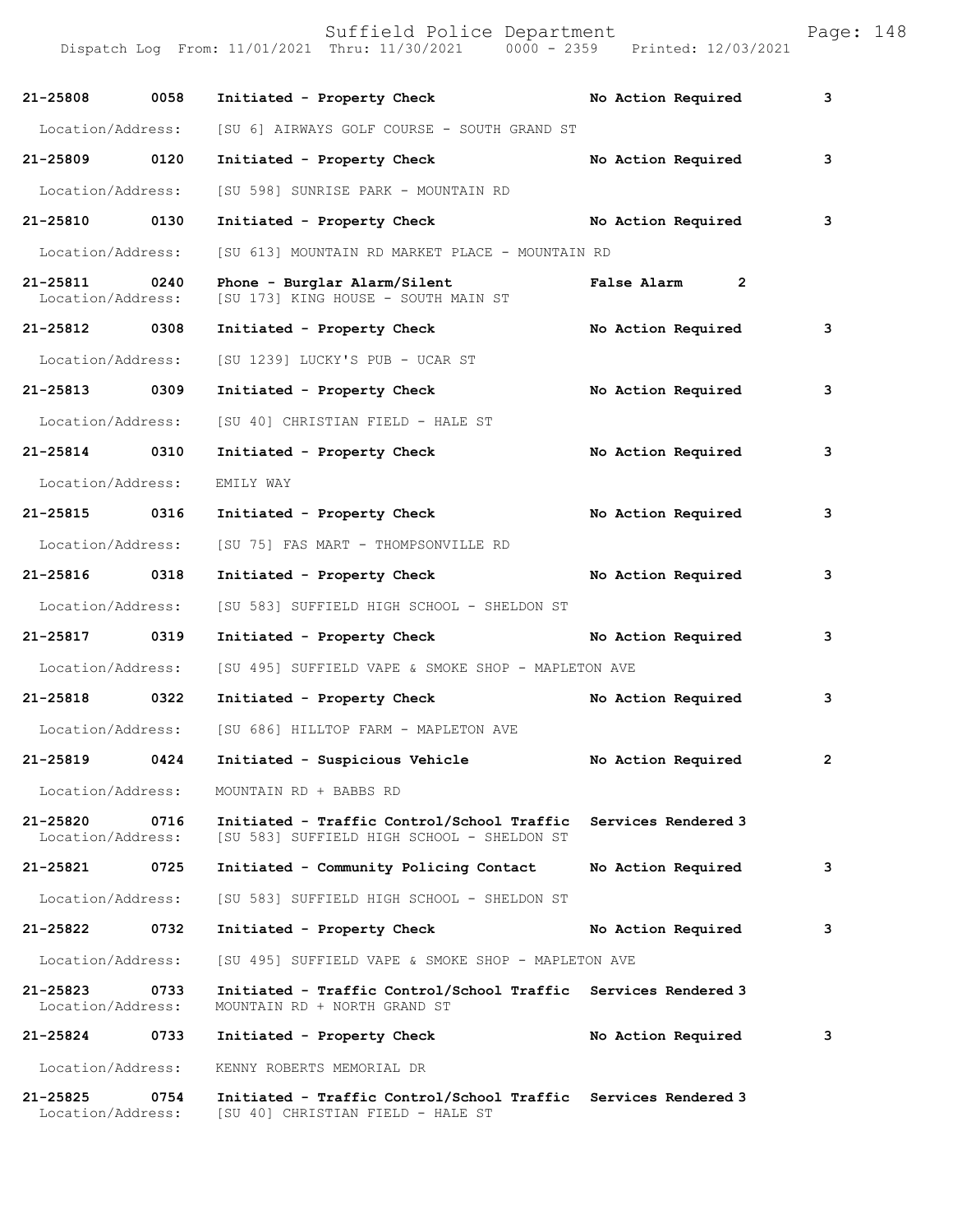|                                    |                  | Suffield Police Department<br>Dispatch Log From: 11/01/2021 Thru: 11/30/2021 0000 - 2359 Printed: 12/03/2021 |                           | Page: 149      |
|------------------------------------|------------------|--------------------------------------------------------------------------------------------------------------|---------------------------|----------------|
| 21-25826<br>Location/Address:      | 0806             | Initiated - Motor Vehicle Violation<br>[SU 40] CHRISTIAN FIELD - HALE ST                                     | Verbal Warning 3          |                |
| 21-25827 0807<br>Location/Address: |                  | Initiated - Motor Vehicle Violation<br>MOUNTAIN RD + NORTH GRAND ST                                          | <b>Ticket Issued</b><br>3 |                |
|                                    |                  | 21-25828 0838 Phone - Suspicious Vehicle                                                                     | No Action Required        | $\overline{2}$ |
| Location/Address:                  |                  | BRANDYWINE LN                                                                                                |                           |                |
|                                    | Refer To Arrest: | 21-25829 0845 Initiated - ARREST WARRANT<br>Location/Address: MOUNTAIN RD + SOUTH GRAND ST<br>$21 - 81 - AR$ | Arrest(s) Made 3          |                |
|                                    |                  | 21-25830 0854 911 - MEDICAL - MEDIC 21                                                                       | Transported to Hospital   | 1              |
|                                    |                  | Location/Address: [SU 324] THE SUFFIELD HOUSE - CANAL RD                                                     |                           |                |
| 21-25831 0859                      |                  | Other - General Information                                                                                  | No Action Required        | 3              |
| Location/Address:                  |                  | [SU 550] SUFFIELD POLICE DEPARTMENT - MOUNTAIN RD                                                            |                           |                |
| 21-25832 0859                      |                  | Initiated - Animal Complaint Mo Action Required                                                              |                           | 3              |
| Location/Address:                  |                  | [SU 550] SUFFIELD POLICE DEPARTMENT - MOUNTAIN RD                                                            |                           |                |
| 21-25833 0911                      |                  | 911 - MEDICAL - MEDIC 22                                                                                     | Transported to Hospital   | 1              |
| Location/Address:                  |                  | SOUTH GRAND ST                                                                                               |                           |                |
| 21-25836 0945                      |                  | Radio - Property Check                                                                                       | No Action Required        | 3              |
| Location/Address:                  |                  | [SU 598] SUNRISE PARK - MOUNTAIN RD                                                                          |                           |                |
| 21-25835 0950                      |                  | 911 - MEDICAL - MEDIC 22                                                                                     | Transported to Hospital   | 1              |
|                                    |                  | Location/Address: [SU 1480] RICCIO RESIDENCE - MOUNTAIN RD                                                   |                           |                |
| 21-25838                           | 1017             | Initiated - Community Policing Contact                                                                       | No Action Required        | 3              |
| Location/Address:                  |                  | [SU 583] SUFFIELD HIGH SCHOOL - SHELDON ST                                                                   |                           |                |
| 21-25839<br>Location/Address:      | 1018             | Phone - Animal Complaint<br>SOUTH ST                                                                         | Services Rendered 3       |                |
| 21-25841                           | 1030             | Initiated - Property Check                                                                                   | No Action Required        | 3              |
| Location/Address:                  |                  | [SU 380] WEST SUFFIELD SHOPS - MOUNTAIN RD                                                                   |                           |                |
| 21-25843                           | 1057             | Initiated - Community Policing Contact                                                                       | No Action Required        | 3              |
| Location/Address:                  |                  | [SU 334] SUFFIELD VILLAGE SHOPPING CENTER - BRIDGE ST                                                        |                           |                |
| 21-25844                           | 1113             | Initiated - Property Check                                                                                   | No Action Required        | 3              |
| Location/Address:                  |                  | [SU 614] EBB'S CORNER - BABBS RD                                                                             |                           |                |
| 21-25845                           | 1119             | Initiated - Property Check                                                                                   | No Action Required        | 3              |
| Location/Address:                  |                  | [SU 688] QUARRY - QUARRY RD                                                                                  |                           |                |
| 21-25846                           | 1135             | Initiated - Follow Up                                                                                        | No Action Required        | 3              |
| Location/Address:                  |                  | [SU 518] US POSTAL SERVICE - MOUNTAIN RD                                                                     |                           |                |
| 21-25847<br>Location/Address:      | 1221             | Walk-In - FINGERPRINTS<br>[SU 550] SUFFIELD POLICE DEPARTMENT - MOUNTAIN RD                                  | Services Rendered 3       |                |
| 21-25849                           | 1231             | Initiated - General Information                                                                              | Services Rendered 3       |                |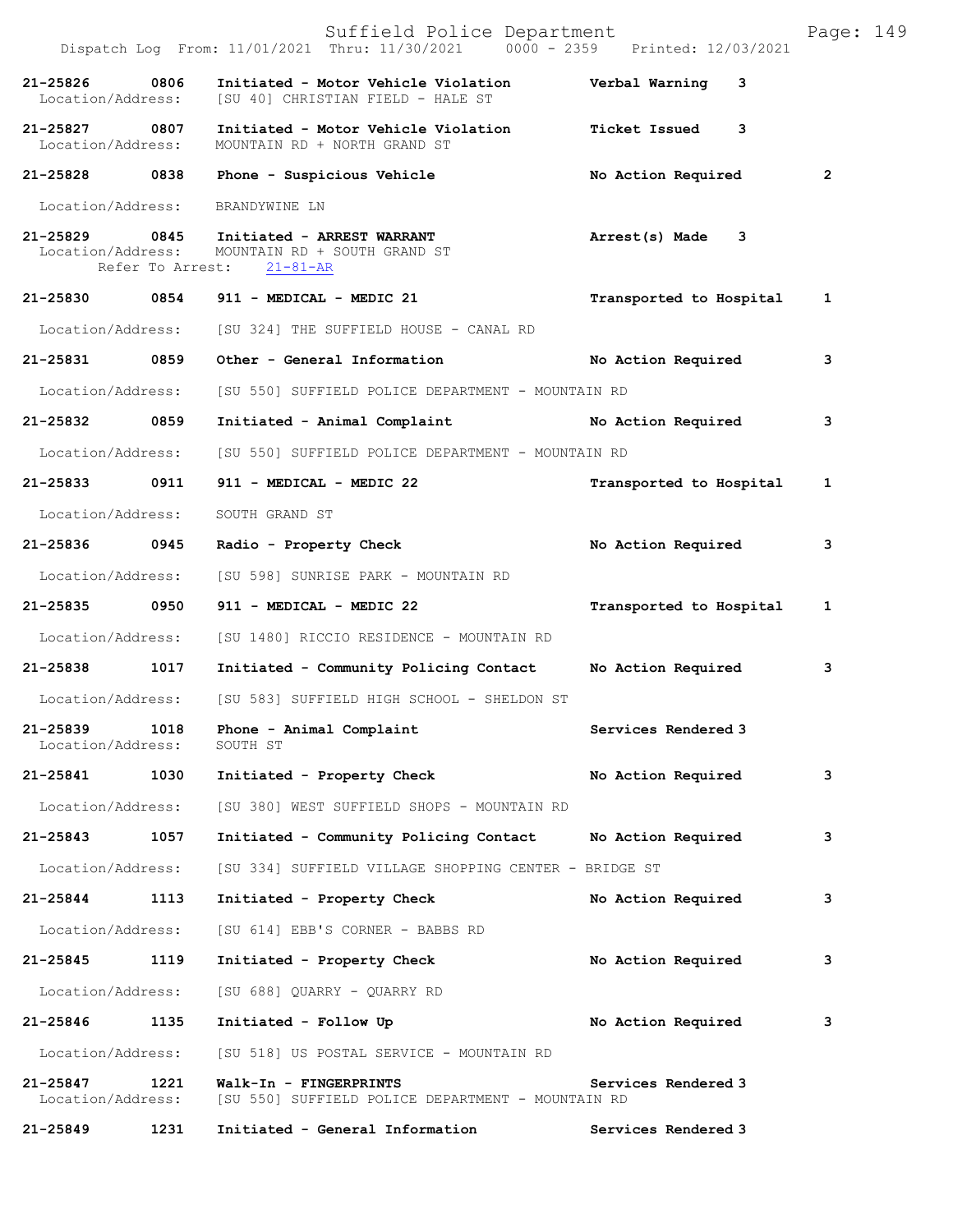|                                    |                            | Suffield Police Department<br>Dispatch Log From: 11/01/2021 Thru: 11/30/2021 0000 - 2359 Printed: 12/03/2021       |                              | Page: 150 |  |
|------------------------------------|----------------------------|--------------------------------------------------------------------------------------------------------------------|------------------------------|-----------|--|
| Location/Address:                  |                            | [SU 550] SUFFIELD POLICE DEPARTMENT - MOUNTAIN RD                                                                  |                              |           |  |
| 21-25848 1252                      |                            | Initiated - Community Policing Contact                                                                             | No Action Required           | 3         |  |
| Location/Address:                  |                            | [SU 323] SUFFIELD MIDDLE SCHOOL - MOUNTAIN RD                                                                      |                              |           |  |
| 21-25850 1308<br>Location/Address: |                            | Initiated - Motor Vehicle Violation burbal Warning 3<br>SOUTH ST + AUSTIN ST                                       |                              |           |  |
| 21-25851 1322                      |                            | Initiated - Property Check                                                                                         | No Action Required           | 3         |  |
| Location/Address:                  |                            | [SU 424] V.F.W. - SHELDON ST                                                                                       |                              |           |  |
| 21-25852 1326                      |                            | Initiated - Community Policing Contact No Action Required                                                          |                              | 3         |  |
| Location/Address:                  |                            | [SU 380] WEST SUFFIELD SHOPS - MOUNTAIN RD                                                                         |                              |           |  |
| 21-25853 1331                      |                            | 911 - MEDICAL - MEDIC 21                                                                                           | Transported to Hospital      | 1         |  |
| Location/Address:                  |                            | BOSTON NECK RD                                                                                                     |                              |           |  |
| 21-25854 1341                      |                            | Initiated - Property Check                                                                                         | No Action Required           | 3         |  |
| Location/Address:                  |                            | [SU 686] HILLTOP FARM - MAPLETON AVE                                                                               |                              |           |  |
| 21-25855 1403                      |                            | Initiated - Property Check                                                                                         | No Action Required           | з         |  |
| Location/Address:                  |                            | [SU 687] CANAL ROAD BOAT LAUNCH - CANAL RD                                                                         |                              |           |  |
| 21-25856 1404                      |                            | Initiated - Traffic Control/School Traffic No Action Required                                                      |                              | 3         |  |
| Location/Address:                  |                            | [SU 583] SUFFIELD HIGH SCHOOL - SHELDON ST                                                                         |                              |           |  |
| 21-25857 1415                      |                            | Initiated - Animal Complaint                                                                                       | No Action Required           | 3         |  |
| Location/Address:                  |                            | [SU 626] SUFFIELD TOWN HALL - MOUNTAIN RD                                                                          |                              |           |  |
| 21-25858 1415<br>Location/Address: |                            | Walk-In - Larceny<br>[SU 549] SUFFIELD VOLUNTEER AMBULANCE ASSOCIATION - BRIDGE ST<br>Refer To Incident: 21-569-OF | Report Taken<br>$\mathbf{2}$ |           |  |
| $21 - 25859$<br>Location/Address:  | 1419                       | Initiated - Follow Up<br>[SU 518] US POSTAL SERVICE - MOUNTAIN RD                                                  | Services Rendered 3          |           |  |
| 21-25860                           | 1422                       | Initiated - Traffic Control/School Traffic No Action Required                                                      |                              | 3         |  |
| Location/Address:                  |                            | [SU 323] SUFFIELD MIDDLE SCHOOL - MOUNTAIN RD                                                                      |                              |           |  |
| 21-25861                           | 1459                       | Initiated - Animal Complaint                                                                                       | No Action Required           | 3         |  |
| Location/Address:                  |                            | [SU 1444] RIVER VALLEY ANIMAL CENTER - SOUTH ST                                                                    |                              |           |  |
| 21-25862                           | 1517                       | Initiated - Community Policing Contact                                                                             | No Action Required           | з         |  |
| Location/Address:                  |                            | [SU 597] UNITED BANK - MOUNTAIN RD                                                                                 |                              |           |  |
| $21 - 25863$<br>Location/Address:  | 1530                       | Initiated - Community Policing Contact<br>[SU 613] MOUNTAIN RD MARKET PLACE - MOUNTAIN RD                          | Services Rendered 3          |           |  |
| 21-25864<br>Location/Address:      | 1609                       | Initiated - Community Policing Contact<br>MELROSE LN                                                               | Services Rendered 3          |           |  |
| $21 - 25865$<br>Location/Address:  | 1611<br>Refer To Incident: | Phone - Vandalism<br>COPPER HILL RD<br>$21 - 570 - OF$                                                             | Report Taken<br>3            |           |  |
| 21-25866<br>Location/Address:      | 1622                       | Initiated - Community Policing Contact<br>BARN DOOR HILL RD                                                        | Services Rendered 3          |           |  |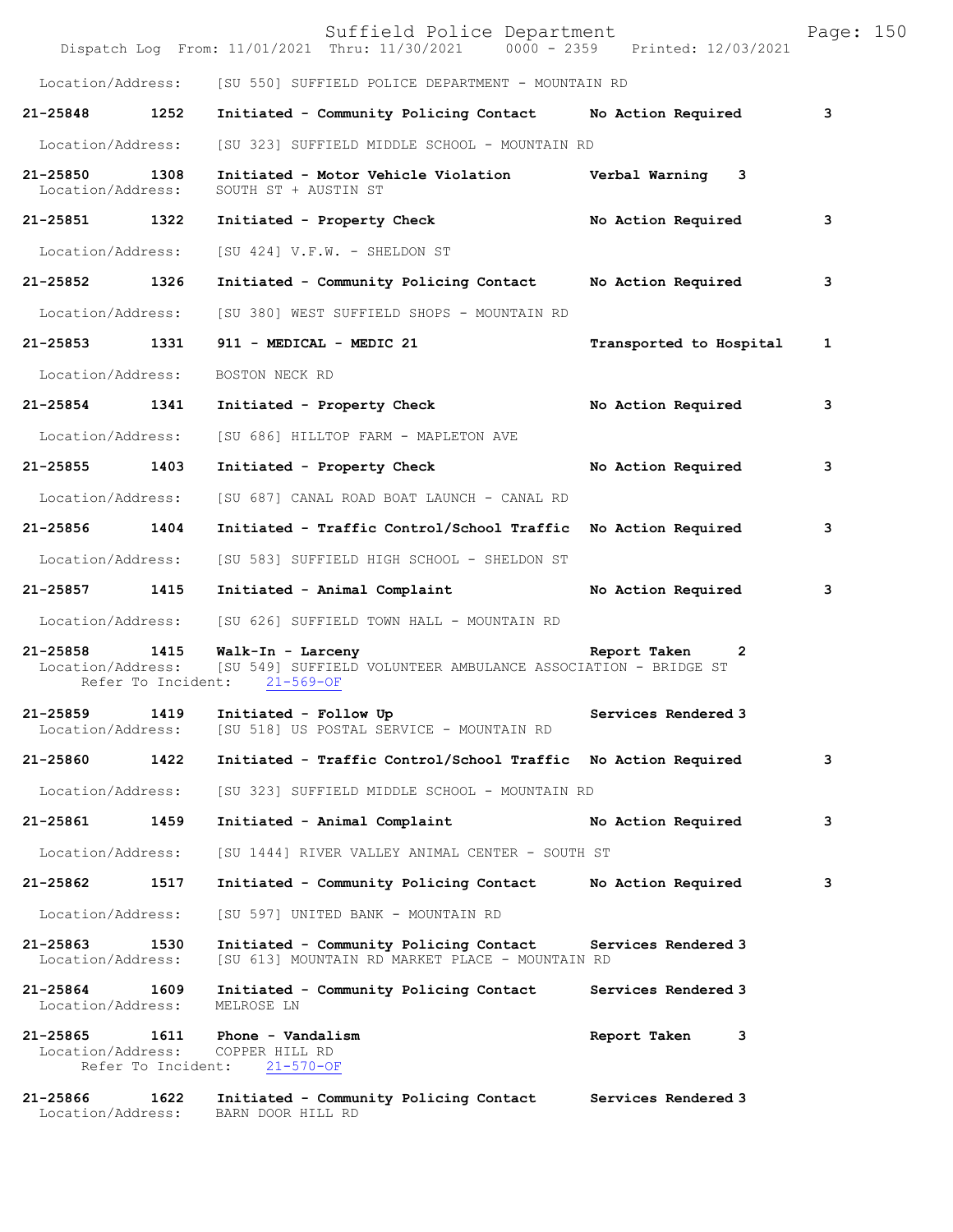|                                    |                             | Suffield Police Department<br>Dispatch Log From: 11/01/2021 Thru: 11/30/2021 0000 - 2359 Printed: 12/03/2021                      |                               | Page: 151 |
|------------------------------------|-----------------------------|-----------------------------------------------------------------------------------------------------------------------------------|-------------------------------|-----------|
| 21-25867                           | 1625                        | Initiated - Property Check                                                                                                        | No Action Required            | 3         |
| Location/Address:                  |                             | [SU 690] SUFFIELD WILDLIFE MANAGEMENT AREA - BABBS RD                                                                             |                               |           |
| 21-25868 1639                      |                             | Initiated - Property Check                                                                                                        | No Action Required            | 3         |
| Location/Address:                  |                             | [SU 614] EBB'S CORNER - BABBS RD                                                                                                  |                               |           |
| 21-25869 1645                      |                             | Initiated - Property Check                                                                                                        | No Action Required            | 3         |
|                                    | Location:                   | SHAMROCK, LUCKYS AND DOANES                                                                                                       |                               |           |
| 21-25870 1652<br>Location/Address: |                             | Initiated - Community Policing Contact Services Rendered 3<br>[SU 326] SUFFIELD MEADOW CONDOS - SUFFIELD MEADOW DR                |                               |           |
| 21-25871 1719<br>Location/Address: |                             | Initiated - Community Policing Contact Services Rendered 3<br>[SU 334] SUFFIELD VILLAGE SHOPPING CENTER - BRIDGE ST               |                               |           |
| 21-25873 1727<br>3                 |                             | Phone - Welfare Check                                                                                                             | Taken/Refered to Other Agency |           |
| Location/Address:                  |                             | [SU 858] BENESKI, LORI - HILL ST                                                                                                  |                               |           |
| 21-25874 1802                      |                             | Initiated - Property Check                                                                                                        | No Action Required            | 3         |
| Location/Address:                  |                             | [SU 690] SUFFIELD WILDLIFE MANAGEMENT AREA - BABBS RD                                                                             |                               |           |
| 21-25875 1807                      |                             | Initiated - Property Check No Action Required                                                                                     |                               | 3         |
| Location/Address:                  |                             | [SU 1309] BABBS BEACH/RECREATION AREA - BABBS RD                                                                                  |                               |           |
| 21-25876 1811<br>Location/Address: |                             | Walk-In - Larceny<br>[SU 51] CLARK, JEFFERY & SHARON - NORTH STONE ST<br>Refer To Incident: 21-571-OF                             | Report Taken 2                |           |
| 21-25877                           | 1815                        | Initiated - Property Check                                                                                                        | No Action Required            | 3         |
|                                    |                             | Location/Address: [SU 688] QUARRY - QUARRY RD                                                                                     |                               |           |
| 21-25878<br>Location/Address:      | 1837                        | Phone - Assist Motorist<br>RTE.190 BRIDGE                                                                                         | Services Rendered 3           |           |
| 21-25879 1908<br>Location/Address: |                             | Phone - Suspicious Vehicle<br>RUSSELL AVE                                                                                         | Gone Upon Arrival 2           |           |
| 21-25880                           | 1926                        | Initiated - Property Check                                                                                                        | No Action Required            | 3         |
| Location/Address:                  |                             | [SU 326] SUFFIELD MEADOW CONDOS - SUFFIELD MEADOW DR                                                                              |                               |           |
| 21-25881                           | 1936                        | 911 - MEDICAL - MEDIC 21                                                                                                          | Transported to Hospital       | 1         |
|                                    |                             | Location/Address: [SU 427] SUFFIELD BY THE RIVER - CANAL RD                                                                       |                               |           |
| 21-25882 2011                      |                             | 911 - MEDICAL - MEDIC 22                                                                                                          | Transported to Hospital       | 1         |
| Location/Address:                  |                             | PHELPS RD                                                                                                                         |                               |           |
| 21-25883<br>Location/Address:      | 2028<br>Refer To Fire Case: | Phone - Fire Department - Box Alarm Report Taken<br>[SU 1354] GUTTAG MUSIC CENTER SUFFIELD ACADEMY - STILES LN<br>$21 - 742 - IN$ | 1                             |           |
| 21-25884                           | 2328                        | Initiated - Property Check                                                                                                        | No Action Required            | 3         |
| Location/Address:                  |                             | GIDEON WAY                                                                                                                        |                               |           |
| 21-25885                           | 2333                        | Initiated - Suspicious Vehicle                                                                                                    | No Action Required            | 2         |
| Location/Address:                  |                             | [SU 69] CVS PHARMACY - MOUNTAIN RD                                                                                                |                               |           |
| 21-25886                           | 2338                        | Initiated - Motor Vehicle Violation                                                                                               | Verbal Warning 3              |           |